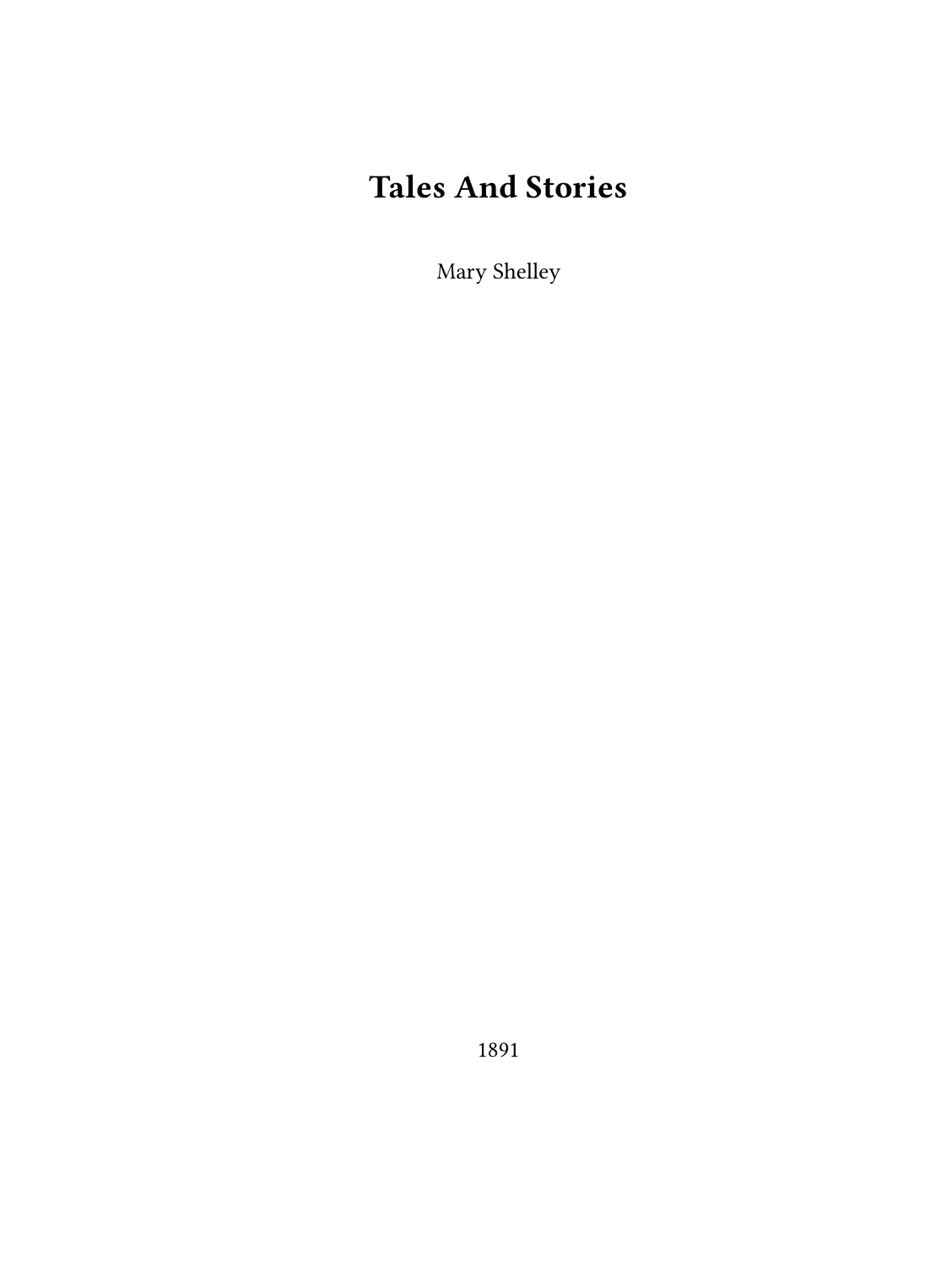# **Contents**

| <b>INTRODUCTION.</b>                                   | 3   |
|--------------------------------------------------------|-----|
| <b>I. THE SISTERS OF ALBANO.</b>                       | 7   |
| <b>II. FERDINANDO EBOLI.</b>                           | 16  |
| III. THE EVIL EYE.                                     | 27  |
| IV. THE DREAM.                                         | 39  |
| V. THE MOURNER.                                        | 48  |
| VI. THE FALSE RHYME.                                   | 60  |
| VII. A TALE OF THE PASSIONS; OR, THE DEATH OF DESPINA. | 63  |
| VIII. THE MORTAL IMMORTAL.                             | 81  |
| IX. TRANSFORMATION.                                    | 89  |
| X. THE SWISS PEASANT.                                  | 99  |
| XI. THE INVISIBLE GIRL.                                | 111 |
| XII. THE BROTHER AND SISTER. AN ITALIAN STORY.         | 119 |
| XIII. THE PARVENUE.                                    | 136 |
| XIV. THE POLE.                                         | 142 |
| XV. EUPHRASIA. A TALE OF GREECE.                       | 160 |
| XVI. THE ELDER SON.                                    | 168 |
| XVII. THE PILGRIMS.                                    | 183 |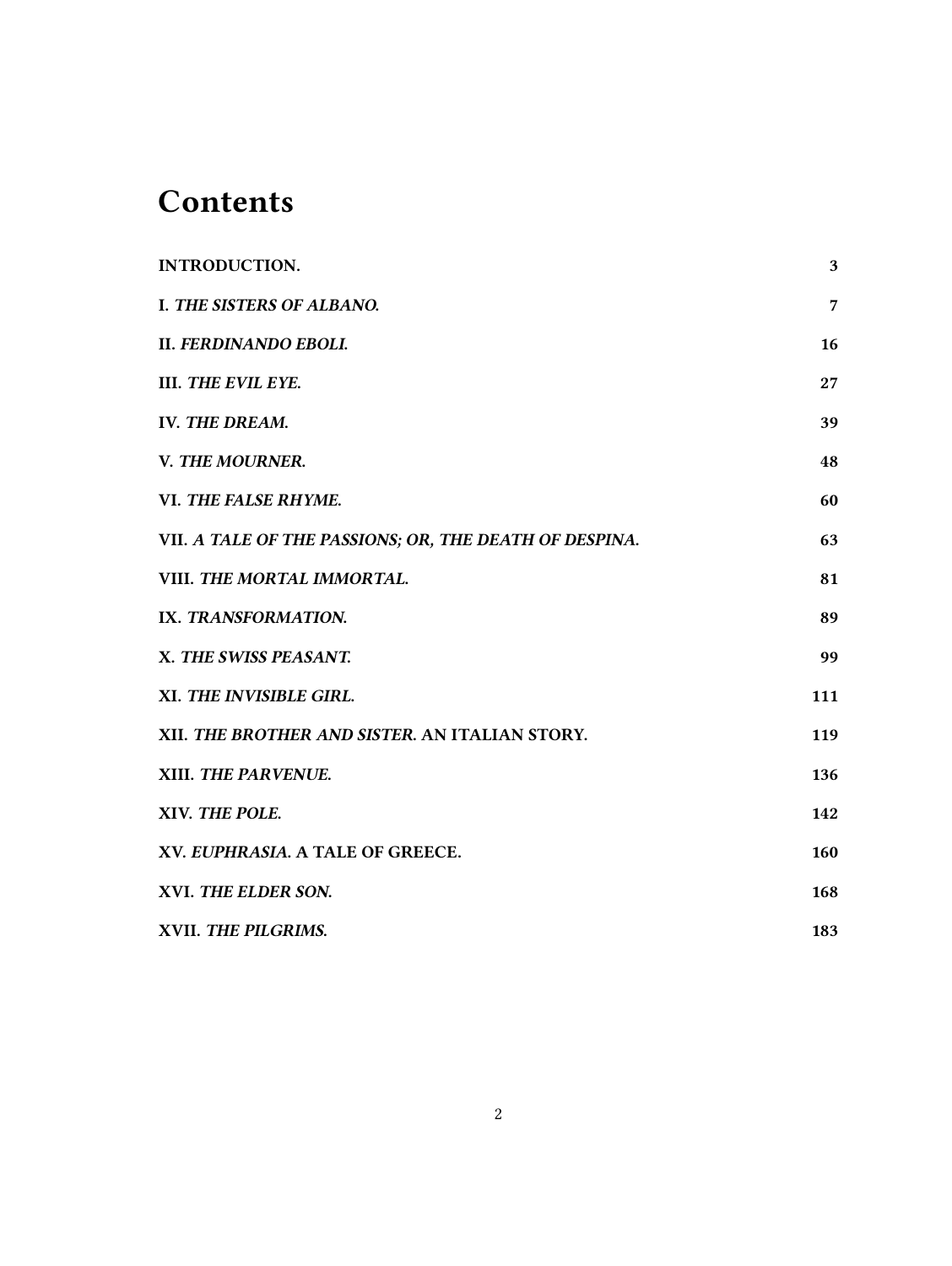# <span id="page-2-0"></span>**INTRODUCTION.**

It is customary to regard Mary Shelley's claims to literary distinction as so entirely rooted and grounded in her husband's as to constitute a merely parasitic growth upon his fame. It may be unreservedly admitted that her association with Shelley, and her care of his writings and memory after his death, are the strongest of her titles to remembrance. It is further undeniable that the most original of her works is also that which betrays the strongest traces of his influence. *Frankenstein* was written when her brain, magnetized by his companionship, was capable of an effort never to be repeated. But if the frame of mind which engendered and sustained the work was created by Shelley, the conception was not his, and the diction is dissimilar to his. Both derive from Godwin, but neither is Godwin's. The same observation, except for an occasional phrase caught from Shelley, applies to all her subsequent work. The frequent exaltation of spirit, the ideality and romance, may well have been Shelley's—the general style of execution neither repeats nor resembles him.

Mary Shelley's voice, then, is not to die away as a mere echo of her illustrious husband's. She has the *prima facie* claim to a hearing due to every writer who can assert the possession of a distinctive individuality; and if originality be once conceded to *Frankenstein*, as in all equity it must, none will dispute the validity of a title to fame grounded on such a work. It has solved the question itself—it is famous. It is full of faults venial in an author of nineteen; but, apart from the wild grandeur of the conception, it has that which even the maturity of mere talent never attains the insight of genius which looks below the appearances of things, and perhaps even reverses its own first conception by the discovery of some underlying truth. Mary Shelley's original intention was probably that which would alone have occurred to most writers in her place. She meant to paint Frankenstein's monstrous creation as an object of unmitigated horror. The perception that he was an object of intense compassion as well imparted a moral value to what otherwise would have remained a daring flight of imagination. It has done more: it has helped to create, if it did not itself beget, a type of personage unknown to ancient fiction. The conception of a character at once justly execrable and truly pitiable is altogether modern. Richard the Third and Caliban make some approach towards it; but the former is too self-sufficing in his valour and his villainy to be deeply pitied, and the latter too senseless and brutal. Victor Hugo has made himself the laureate of pathetic deformity, but much of his work is a conscious or unconscious variation on the original theme of *Frankenstein*.

None of Mary Shelley's subsequent romances approached *Frankenstein* in power and popularity. The reason may be summed up in a word—Languor. After the death of her infant son in 1819, she could never again command the energy which had carried her so vigorously through *Frankenstein*. Except in one instance, her work did not really interest her. Her heart is not in it. *Valperga* contains many passages of exquisite beauty; but it was, as the authoress herself says, "a child of mighty slow growth;" "laboriously dug," Shelley adds, "out of a hundred old chronicles," and wants the fire of imagination which alone could have interpenetrated the mass and fused its diverse ingredients into a satisfying whole. Of the later novels, *The Last Man* excepted, it is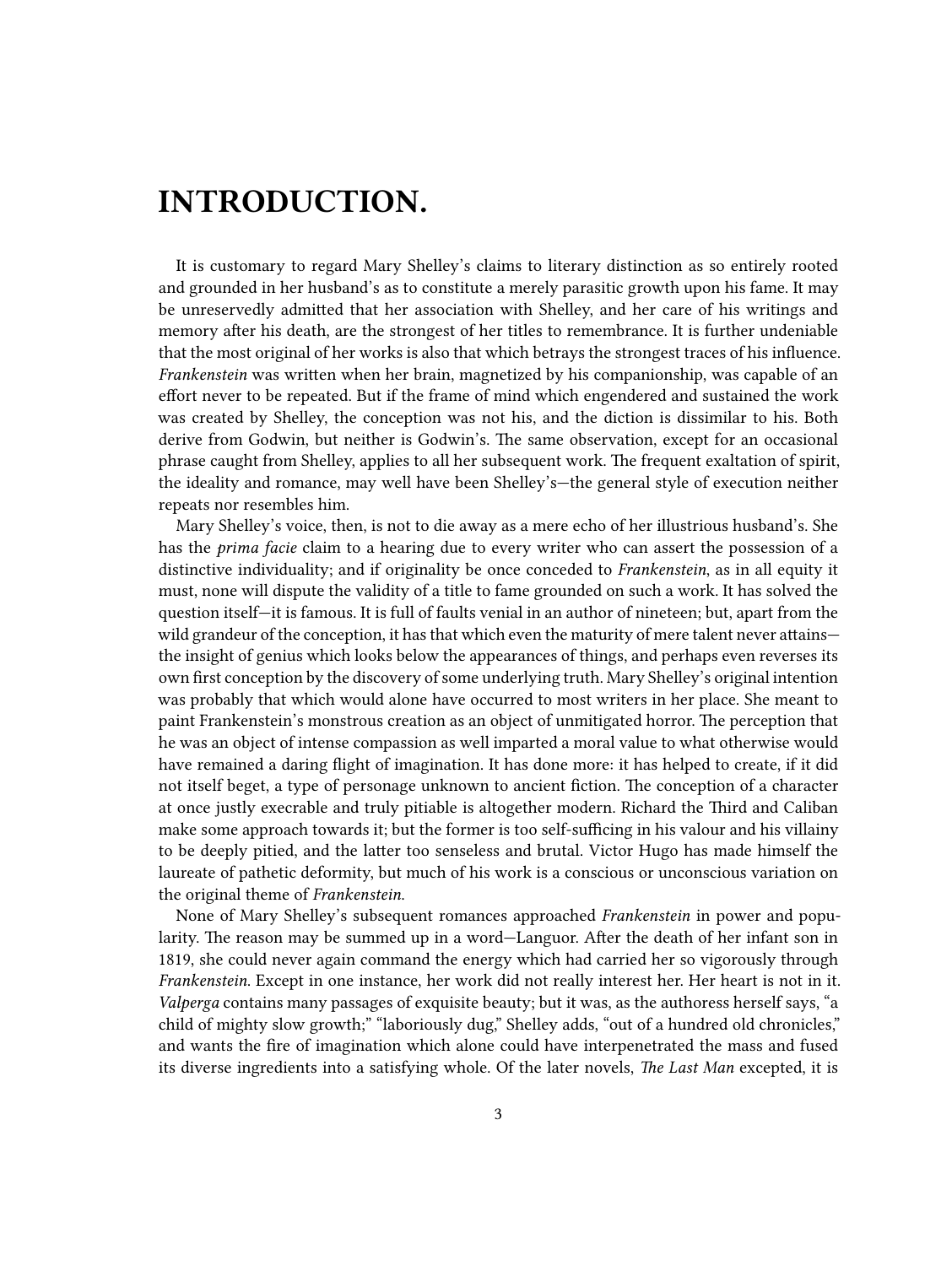needless to speak, save for the autobiographic interest with which Professor Dowden's fortunate discovery has informed the hitherto slighted pages of *Lodore*. But *The Last Man* demands great attention, for it is not only a work of far higher merit than commonly admitted, but of all her works the most characteristic of the authoress, the most representative of Mary Shelley in the character of pining widowhood which it was her destiny to support for the remainder of her life. It is an idealized version of her sorrows and sufferings, made to contribute a note to the strain which celebrates the final dissolution of the world. The languor which mars her other writings is a beauty here, harmonizing with the general tone of sublime melancholy. Most pictures of the end of the world, painted or penned, have an apocalyptic character. Men's imaginations are powerfully impressed by great convulsions of nature; fire, tempest, and earthquake are summoned to effect the dissolution of the expiring earth. In *The Last Man* pestilence is the sole agent, and the tragedy is purely human. The tale consequently lacks the magnificence which the subject might have seemed to invite, but, on the other hand, gains in pathos—a pathos greatly increased when the authoress's identity is recollected, and it is observed how vividly actual experience traverses her web of fiction. None can have been affected by Mary Shelley's work so deeply as Mary Shelley herself; for the scenery is that of her familiar haunts, the personages are her intimates under thin disguises, the universal catastrophe is but the magnified image of the overthrow of her own fortunes; and there are pages on pages where every word must have come to her fraught with some unutterably sweet or bitter association. Yet, though her romance could never be to the public what it was to the author, it is surprising that criticism should have hitherto done so little justice either to its pervading nobility of thought or to the eloquence and beauty of very many inspired passages.

When *The Last Man* is reprinted it will come before the world as a new work. The same is the case with the short tales in this collection, the very existence of which is probably unknown to those most deeply interested in Mary Shelley. The entire class of literature to which they belong has long ago gone into Time's wallet as "alms for oblivion." They are exclusively contributions to a form of publication utterly superseded in this hasty age—the Annual, whose very name seemed to prophesy that it would not be perennial. For the creations of the intellect, however, there is a way back from Avernus. Every new generation convicts the last of undue precipitation in discarding the work of its own immediate predecessor. The special literary form may be incapable of revival; but the substance of that which has pleased or profited its age, be it Crashaw's verse, or Etherege's comedies, or Hoadly's pamphlets, or what it may, always repays a fresh examination, and is always found to contribute some element useful or acceptable to the literature of a later day. The day of the "splendid annual" was certainly not a vigorous or healthy one in the history of English *belles-lettres*. It came in at the ebb of the great tide of poetry which followed on the French Revolution, and before the insetting of the great tide of Victorian prose. A pretentious feebleness characterizes the majority of its productions, half of which are hardly above the level of the album. Yet it had its good points, worthy to be taken into account. The necessary brevity of contributions to an annual operated as a powerful check on the loquacity so unfortunately encouraged by the three-volume novel. There was no room for tiresome descriptions of minutiæ, or interminable talk about uninteresting people. Being, moreover, largely intended for the perusal of high-born maidens in palace towers, the annuals frequently affected an exalted order of sentiment, which, if intolerable in insincere or merely mechanical hands, encouraged the emotion of a really passionate writer as much as the present taste for minute delineation represses it. This perfectly suited Mary Shelley. No writer felt less call to reproduce the society around her.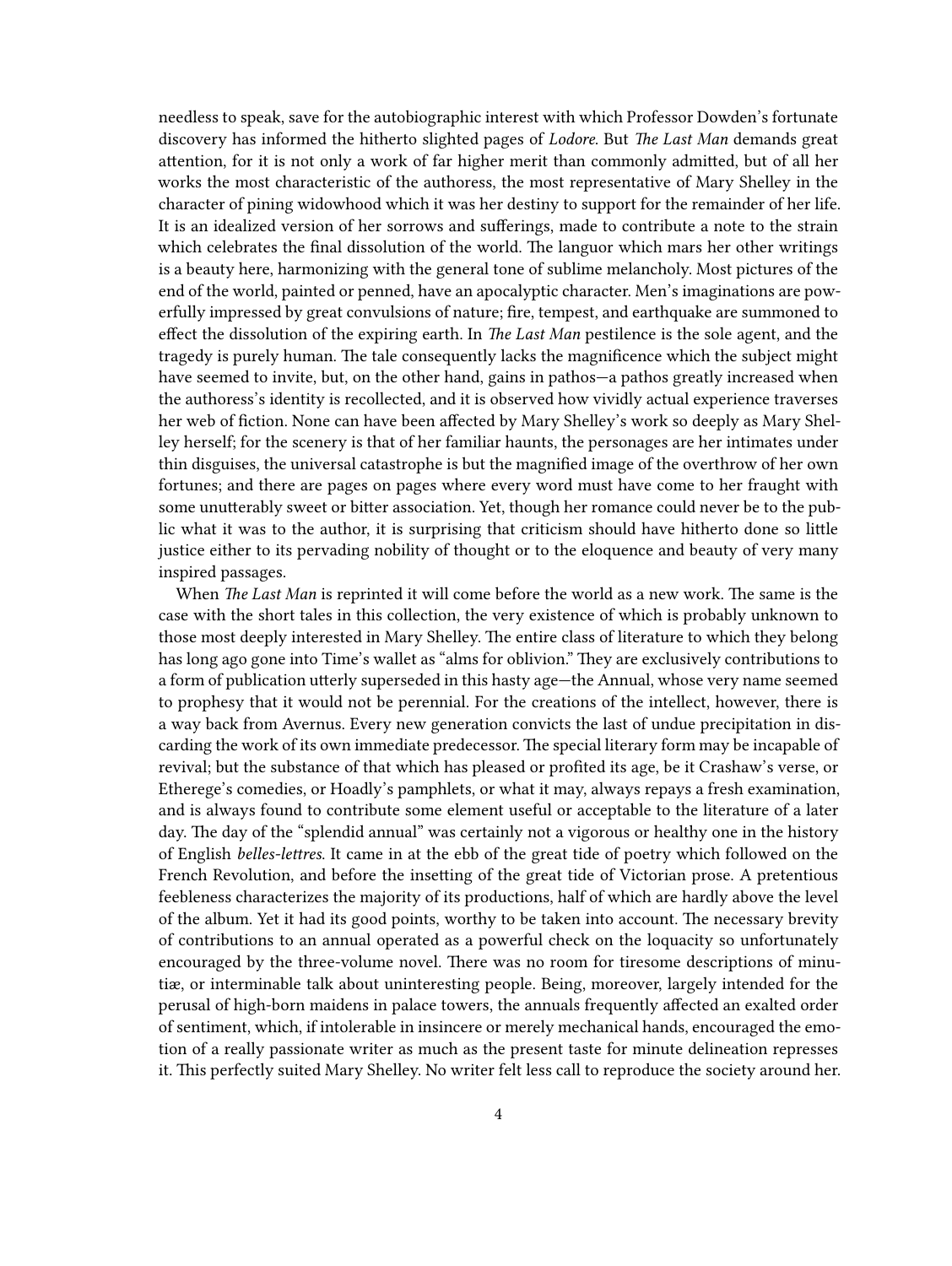It did not interest her in the smallest degree. The bent of her soul was entirely towards the ideal. This ideal was by no means buried in the grave of Shelley. She aspired passionately towards an imaginary perfection all her life, and solaced disappointment with what, in actual existence, too often proved the parent of fresh disillusion. In fiction it was otherwise; the fashionable style of publication, with all its faults, encouraged the enthusiasm, rapturous or melancholy, with which she adored the present or lamented the lost. She could fully indulge her taste for exalted sentiment in the Annual, and the necessary limitations of space afforded less scope for that creeping languor which relaxed the nerve of her more ambitious productions. In these little tales she is her perfect self, and the reader will find not only the entertainment of interesting fiction, but a fair picture of the mind, repressed in its energies by circumstances, but naturally enthusiastic and aspiring, of a lonely, thwarted, misunderstood woman, who could seldom do herself justice, and whose precise place in the contemporary constellation of genius remains to be determined.

The merit of a collection of stories, casually written at different periods and under different influences, must necessarily be various. As a rule, it may be said that Mary Shelley is best when most ideal, and excels in proportion to the exaltation of the sentiment embodied in her tale. Virtue, patriotism, disinterested affection, are very real things to her; and her heroes and heroines, if generally above the ordinary plane of humanity, never transgress the limits of humanity itself. Her fault is the other way, and arises from a positive incapacity for painting the ugly and the commonplace. She does her best, but her villains do not impress us. Minute delineation of character is never attempted; it lay entirely out of her sphere. Her tales are consequently executed in the free, broad style of the eighteenth century, towards which a reaction is now fortunately observable. As stories, they are very good. The theme is always interesting, and the sequence of events natural. No person and no incident, perhaps, takes a very strong hold upon the imagination; but the general impression is one of a sphere of exalted feeling into which it is good to enter, and which ennobles as much as the photography of ugliness degrades. The diction, as usual in the imaginative literature of the period, is frequently too ornate, and could spare a good many adjectives. But its native strength is revealed in passages of impassioned feeling; and remarkable command over the resources of the language is displayed in descriptions of scenes of natural beauty. The microscopic touch of a Browning or a Meredith, bringing the scene vividly before the mind's eye, is indeed absolutely wanting; but the landscape is suffused with the poetical atmosphere of a Claude or a Danby. The description at the beginning of *The Sisters of Albano* is a characteristic and beautiful instance.

The biographical element is deeply interwoven with these as with all Mary Shelley's writings. It is of especial interest to search out the traces of her own history, and the sources from which her descriptions and ideas may have been derived. *The Mourner* has evident vestiges of her residence near Windsor when *Alastor* was written, and probably reflects the general impression derived from Shelley's recollections of Eton. The visit to Pæstum in *The Pole* recalls one of the most beautiful of Shelley's letters, which Mary, however, probably never saw. Claire Clairmont's fortunes seem glanced at in one or two places; and the story of *The Pole* may be partly founded on some experience of hers in Russia. Trelawny probably suggested the subjects of the two Greek tales, *The Evil Eye*, and *Euphrasia. The Mortal Immortal* is a variation on the theme of *St. Leon*, and *Transformation* on that of *Frankenstein*. These are the only tales in the collection which betray the influence of Godwin, and neither is so fully worked out as it might have been. Mary Shelley was evidently more at home with a human than with a superhuman ideal; her enthusiasm soars high, but does not transcend the possibilities of human nature. The artistic merit of her tales will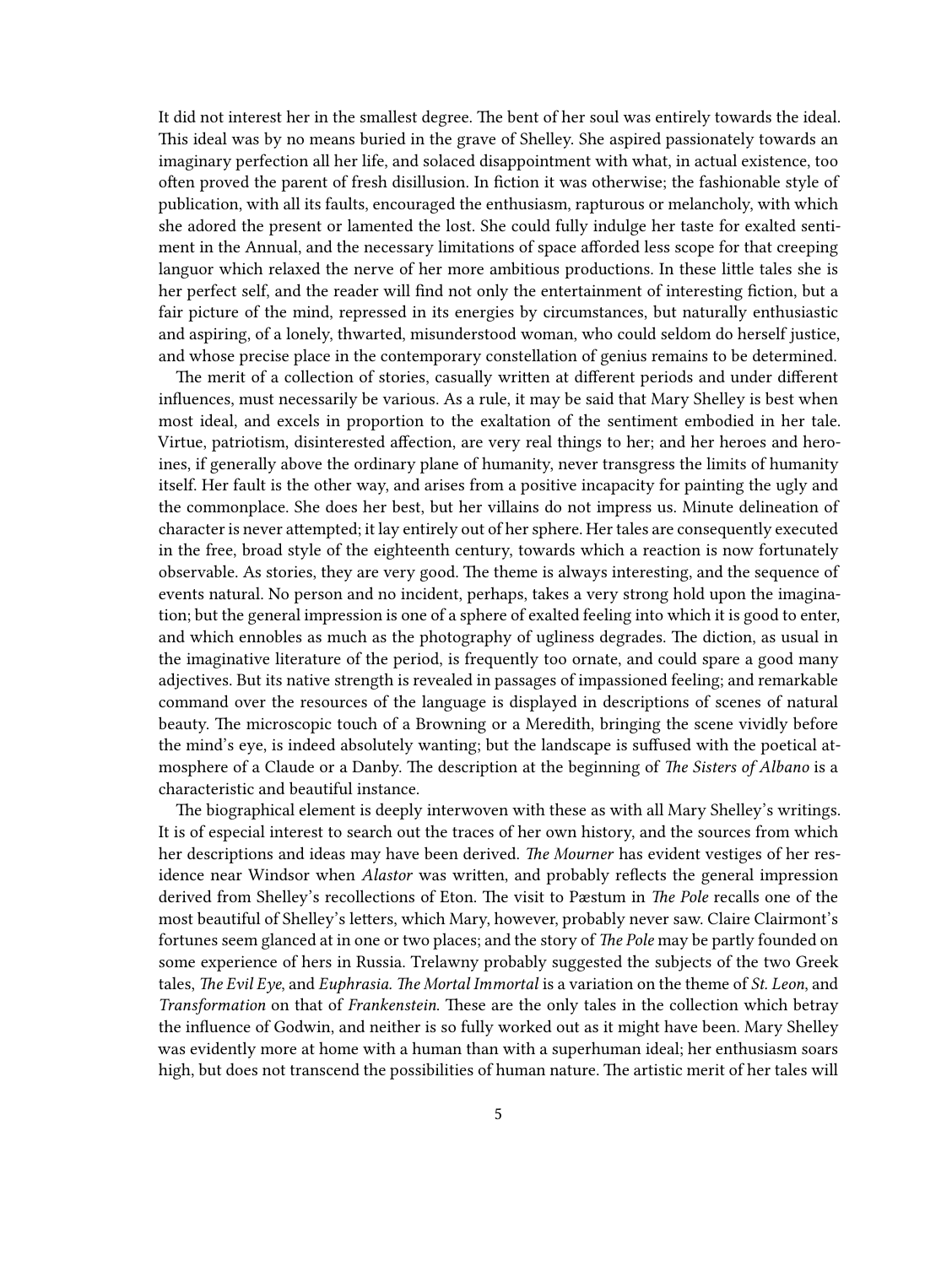be diversely estimated, but no reader will refuse the authoress facility of invention, or command of language, or elevation of soul.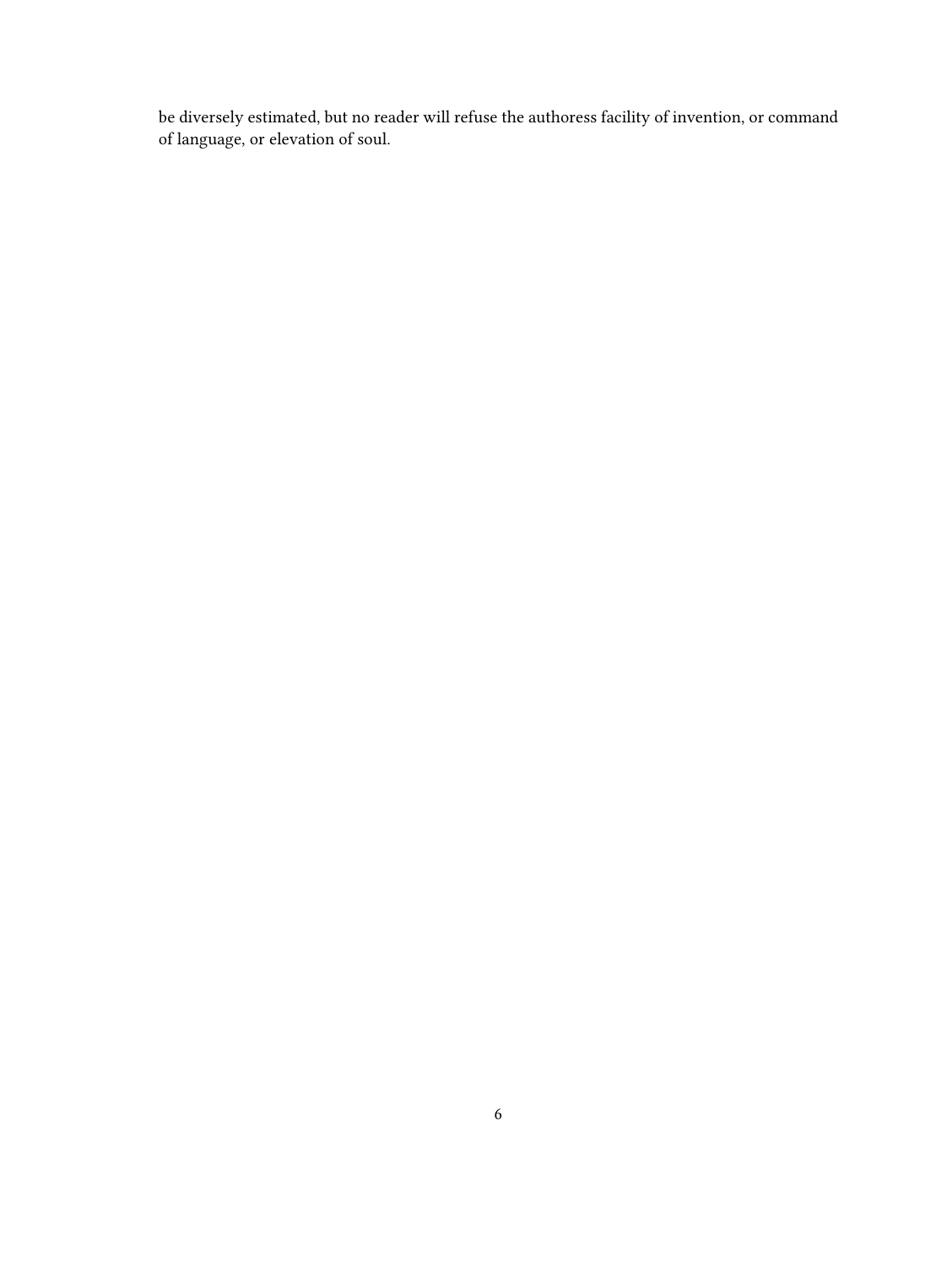#### <span id="page-6-0"></span>**I.** *THE SISTERS OF ALBANO.*

"And near Albano's scarce divided waves Shine from a sister valley;—and afar The Tiber winds, and the broad ocean laves The Latian coast where sprang the Epic war, 'Arms and the Man,' whose re-ascending star Rose o'er an empire; but beneath thy right Tully reposed from Rome; and where yon bar Of girdling mountains intercepts the sight The Sabine farm was till'd, the weary bard's delight."

It was to see this beautiful lake that I made my last excursion before quitting Rome. The spring had nearly grown into summer, the trees were all in full but fresh green foliage, the vine-dresser was singing, perched among them, training his vines: the cicada had not yet begun her song, the heats therefore had not commenced; but at evening the fire-flies gleamed among the hills, and the cooing aziola assured us of what in that country needs no assurance—fine weather for the morrow. We set out early in the morning to avoid the heats, breakfasted at Albano, and till ten o'clock passed our time in visiting the Mosaic, the villa of Cicero, and other curiosities of the place. We reposed during the middle of the day in a tent elevated for us at the hill-top, whence we looked on the hill-embosomed lake, and the distant eminence crowned by a town with its church. Other villages and cottages were scattered among the foldings of mountains, and beyond we saw the deep blue sea of the southern poets, which received the swift and immortal Tiber, rocking it to repose among its devouring waves. The Coliseum falls and the Pantheon decays,—the very hills of Rome are perishing,—but the Tiber lives for ever, flows for ever, and for ever feeds the land-encircled Mediterranean with fresh waters.

Our summer and pleasure-seeking party consisted of many: to me the most interesting person was the Countess Atanasia D——, who was as beautiful as an imagination of Raphael, and good as the ideal of a poet. Two of her children accompanied her, with animated looks and gentle manners, quiet, yet enjoying. I sat near her, watching the changing shadows of the landscape before us. As the sun descended, it poured a tide of light into the valley of the lake, deluging the deep bank formed by the mountain with liquid gold. The domes and turrets of the far town flashed and gleamed, the trees were dyed in splendour; two or three slight clouds, which had drunk the radiance till it became their essence, floated golden islets in the lustrous empyrean. The waters, reflecting the brilliancy of the sky and the fire-tinted banks, beamed a second heaven, a second irradiated earth, at our feet. The Mediterranean, gazing on the sun,—as the eyes of a mortal bride fail and are dimmed when reflecting her lover's glance,—was lost, mixed in his light, till it had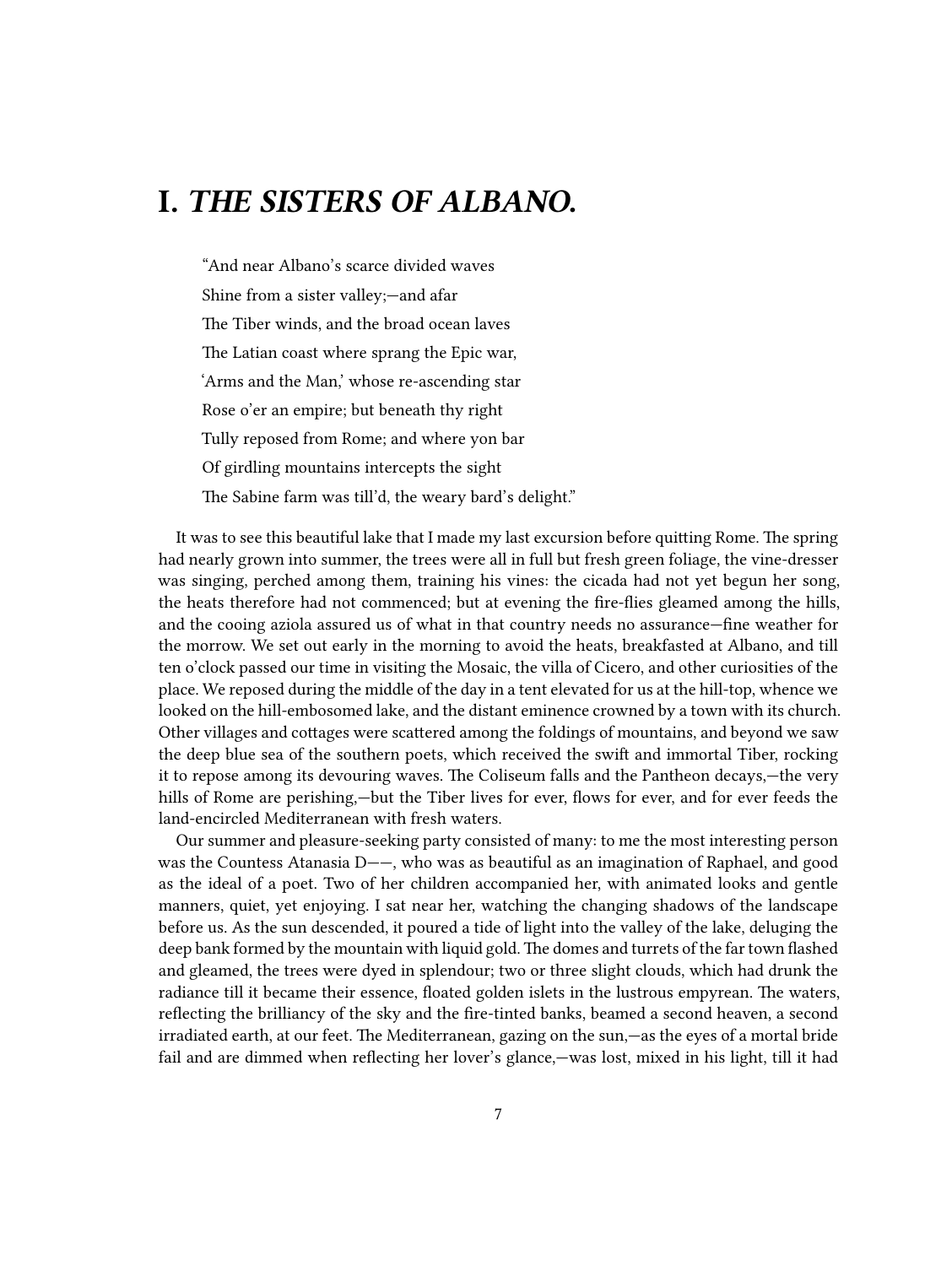become one with him.—Long (our souls, like the sea, the hills, and lake, drinking in the supreme loveliness) we gazed, till the too full cup overflowed, and we turned away with a sigh.

At our feet there was a knoll of ground, that formed the foreground of our picture; two trees lay basking against the sky, glittering with the golden light, which like dew seemed to hang amid their branches; a rock closed the prospect on the other side, twined round by creepers, and redolent with blooming myrtle; a brook, crossed by huge stones, gushed through the turf, and on the fragments of rock that lay about, sat two or three persons, peasants, who attracted our attention. One was a hunter, as his gun, lying on a bank not far off, demonstrated, yet he was a tiller of the soil; his rough straw hat, and his picturesque but coarse dress, belonged to that class. The other was some contadina, in the costume of her country, returning, her basket on her arm, from the village to her cottage home. They were regarding the stores of a pedlar, who with doffed hat stood near: some of these consisted of pictures and prints—views of the country, and portraits of the Madonna. Our peasants regarded these with pleased attention.

"One might easily make out a story for that pair," I said: "his gun is a help to the imagination, and we may fancy him a bandit with his contadina love, the terror of all the neighbourhood, except of her, the most defenceless being in it."

"You speak lightly of such a combination," said the lovely countess at my side, "as if it must not in its nature be the cause of dreadful tragedies. The mingling of love with crime is a dread conjunction, and lawless pursuits are never followed without bringing on the criminal, and all allied to him, ineffable misery. I speak with emotion, for your observation reminds me of an unfortunate girl, now one of the Sisters of Charity in the convent of Santa Chiara at Rome, whose unhappy passion for a man, such as you mention, spread destruction and sorrow widely around her."

I entreated my lovely friend to relate the history of the nun. For a long time she resisted my entreaties, as not willing to depress the spirit of a party of pleasure by a tale of sorrow. But I urged her, and she yielded. Her sweet Italian phraseology now rings in my ears, and her beautiful countenance is before me. As she spoke, the sun set, and the moon bent her silver horn in the ebbing tide of glory he had left. The lake changed from purple to silver, and the trees, before so splendid, now in dark masses, just reflected from their tops the mild moonlight. The fire-flies flashed among the rocks; the bats circled round us: meanwhile thus commenced the Countess Atanasia:—

The nun of whom I speak had a sister older than herself; I can remember them when as children they brought eggs and fruit to my father's villa. Maria and Anina were constantly together. With their large straw hats to shield them from the scorching sun, they were at work in their father's *podere* all day, and in the evening, when Maria, who was the elder by four years, went to the fountain for water, Anina ran at her side. Their cot—the folding of the hill conceals it—is at the lake-side opposite; and about a quarter of a mile up the hill is the rustic fountain of which I speak. Maria was serious, gentle, and considerate; Anina was a laughing, merry little creature, with the face of a cherub. When Maria was fifteen, their mother fell ill, and was nursed at the convent of Santa Chiara at Rome. Maria attended her, never leaving her bedside day or night. The nuns thought her an angel, she deemed them saints: her mother died, and they persuaded her to make one of them; her father could not but acquiesce in her holy intention, and she became one of the Sisters of Charity, the nun-nurses of Santa Chiara. Once or twice a year she visited her home, gave sage and kind advice to Anina, and sometimes wept to part from her; but her piety and her active employments for the sick reconciled her to her fate. Anina was more sorry to lose her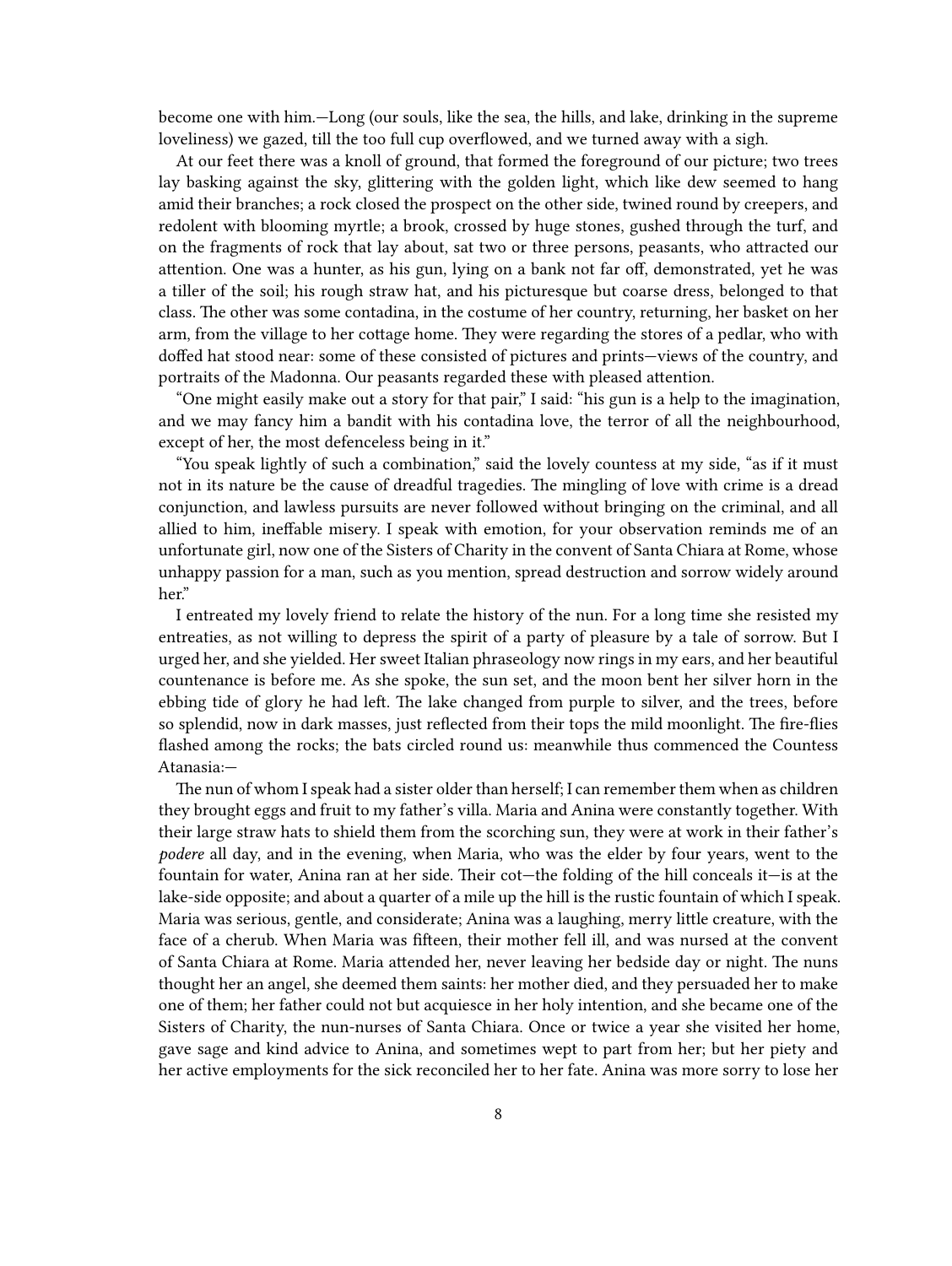sister's society. The other girls of the village did not please her: she was a good child, and worked hard for her father, and her sweetest recompense was the report he made of her to Maria, and the fond praises and caresses the latter bestowed on her when they met.

It was not until she was fifteen that Anina showed any diminution of affection for her sister. Yet I cannot call it diminution, for she loved her perhaps more than ever, though her holy calling and sage lectures prevented her from reposing confidence, and made her tremble lest the nun, devoted to heaven and good works, should read in her eyes, and disapprove of the earthly passion that occupied her. Perhaps a part of her reluctance arose from the reports that were current against her lover's character, and certainly from the disapprobation and even hatred of him that her father frequently expressed. Ill-fated Anina! I know not if in the north your peasants love as ours; but the passion of Anina was entwined with the roots of her being, it was herself: she could die, but not cease to love. The dislike of her father for Domenico made their intercourse clandestine. He was always at the fountain to fill her pitcher, and lift it on her head. He attended the same mass; and when her father went to Albano, Velletri, or Rome, he seemed to learn by instinct the exact moment of his departure, and joined her in the *podere*, labouring with her and for her, till the old man was seen descending the mountain-path on his return. He said he worked for a contadino near Nemi. Anina sometimes wondered that he could spare so much time for her; but his excuses were plausible, and the result too delightful not to blind the innocent girl to its obvious cause.

Poor Domenico! the reports spread against him were too well founded: his sole excuse was that his father had been a robber before him, and he had spent his early years among these lawless men. He had better things in his nature, and yearned for the peace of the guiltless. Yet he could hardly be called guilty, for no dread crime stained him. Nevertheless, he was an outlaw and a bandit; and now that he loved Anina, these names were the stings of an adder to pierce his soul. He would have fled from his comrades to a far country, but Anina dwelt amid their very haunts. At this period also the police established by the French Government, which then possessed Rome, made these bands more alive to the conduct of their members; and rumours of active measures to be taken against those who occupied the hills near Albano, Nemi, and Velletri, caused them to draw together in tighter bonds. Domenico would not, if he could, desert his friends in the hour of danger.

On a *festa* at this time—it was towards the end of October—Anina strolled with her father among the villagers, who all over Italy make holiday by congregating and walking in one place. Their talk was entirely of the *ladri* and the French, and many terrible stories were related of the extirpation of banditti in the kingdom of Naples, and the mode by which the French succeeded in their undertaking was minutely described. The troops scoured the country, visiting one haunt of the robbers after the other, and dislodging them, tracked them as in those countries they hunt the wild beasts of the forest, till, drawing the circle narrower, they enclosed them in one spot. They then drew a cordon round the place, which they guarded with the utmost vigilance, forbidding any to enter it with provisions, on pain of instant death. And as this menace was rigorously executed, in a short time the besieged bandits were starved into a surrender. The French troops were now daily expected, for they had been seen at Velletri and Nemi; at the same time it was affirmed that several outlaws had taken up their abode at Rocca Giovane, a deserted village on the summit of one of these hills, and it was supposed that they would make that place the scene of their final retreat.

The next day, as Anina worked in the *podere*, a party of French horse passed by along the road that separated her garden from the lake. Curiosity made her look at them; and her beauty was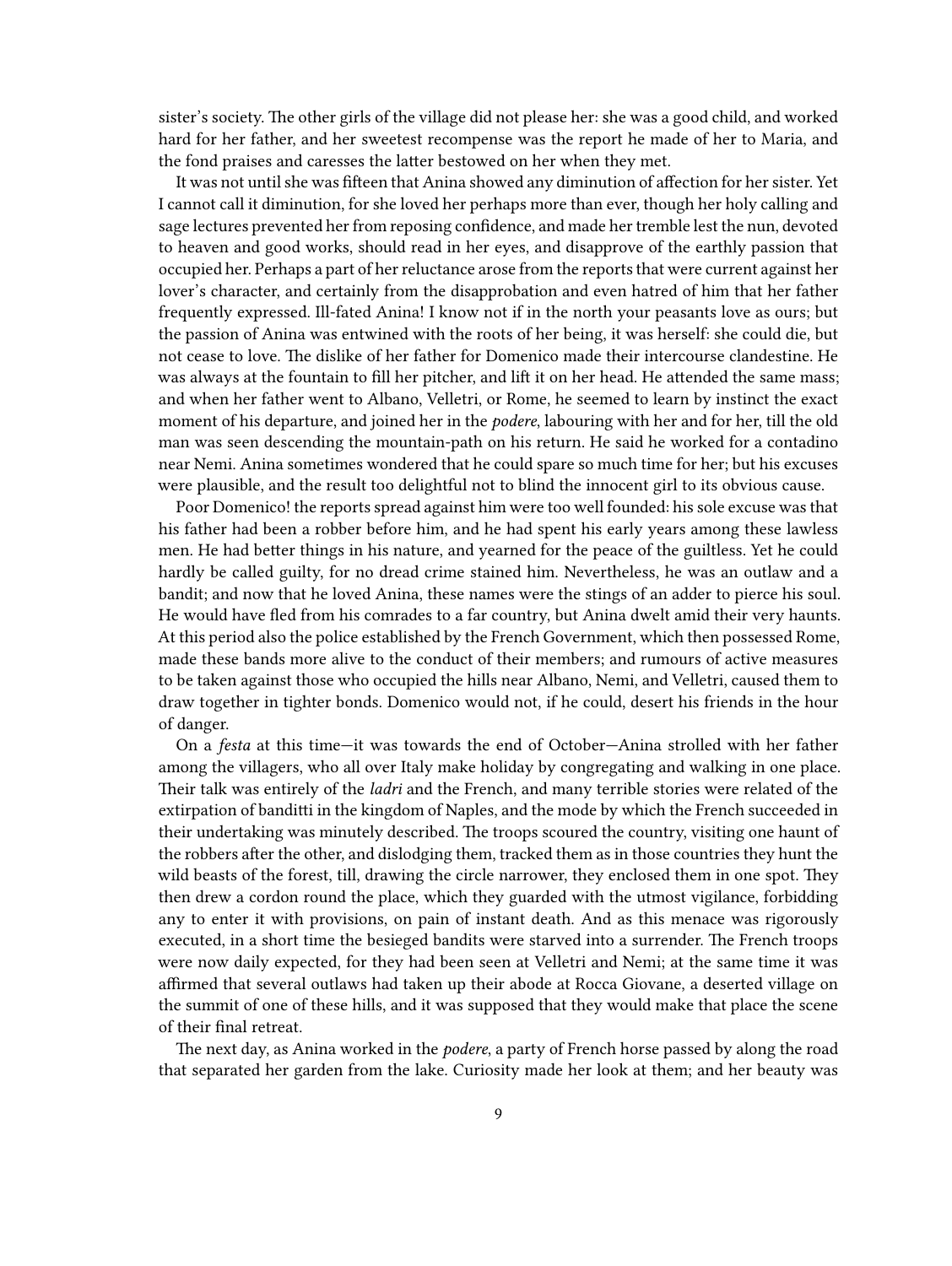too great not to attract. Their observations and address soon drove her away; for a woman in love consecrates herself to her lover, and deems the admiration of others to be profanation. She spoke to her father of the impertinence of these men; and he answered by rejoicing at their arrival, and the destruction of the lawless bands that would ensue. When in the evening Anina went to the fountain, she looked timidly around, and hoped that Domenico would be at his accustomed post, for the arrival of the French destroyed her feeling of security. She went rather later than usual, and a cloudy evening made it seem already dark; the wind roared among the trees, bending hither and thither even the stately cypresses; the waters of the lake were agitated into high waves, and dark masses of thundercloud lowered over the hill-tops, giving a lurid tinge to the landscape. Anina passed quickly up the mountain-path. When she came in sight of the fountain, which was rudely hewn in the living rock, she saw Domenico leaning against a projection of the hill, his hat drawn over his eyes, his *tabaro* fallen from his shoulders, his arms folded in an attitude of dejection. He started when he saw her; his voice and phrases were broken and unconnected; yet he never gazed on her with such ardent love, nor solicited her to delay her departure with such impassioned tenderness.

"How glad I am to find you here!" she said; "I was fearful of meeting one of the French soldiers: I dread them even more than the banditti."

Domenico cast a look of eager inquiry on her, and then turned away, saying, "Sorry am I that I shall not be here to protect you. I am obliged to go to Rome for a week or two. You will be faithful, Anina mia; you will love me, though I never see you more?"

The interview, under these circumstances, was longer than usual. He led her down the path till they nearly came in sight of her cottage; still they lingered. A low whistle was heard among the myrtle underwood at the lake-side; he started; it was repeated; and he answered it by a similar note. Anina, terrified, was about to ask what this meant, when, for the first time, he pressed her to his heart, kissed her roseate lips, and, with a muttered "Carissima addio," left her, springing down the bank; and as she gazed in wonder, she thought she saw a boat cross a line of light made by the opening of a cloud. She stood long absorbed in reverie, wondering and remembering with thrilling pleasure the quick embrace and impassioned farewell of her lover. She delayed so long that her father came to seek her.

Each evening after this, Anina visited the fountain at the Ave Maria; he was not there: each day seemed an age; and incomprehensible fears occupied her heart. About a fortnight after, letters arrived from Maria. They came to say that she had been ill of the malaria fever, that she was now convalescent, but that change of air was necessary for her recovery, and that she had obtained leave to spend a month at home at Albano. She asked her father to come the next day to fetch her. These were pleasant tidings for Anina; she resolved to disclose everything to her sister, and during her long visit she doubted not but that she would contrive her happiness. Old Andrea departed the following morning, and the whole day was spent by the sweet girl in dreams of future bliss. In the evening Maria arrived, weak and wan, with all the marks of that dread illness about her, yet, as she assured her sister, feeling quite well.

As they sat at their frugal supper, several villagers came in to inquire for Maria; but all their talk was of the French soldiers and the robbers, of whom a band of at least twenty was collected in Rocca Giovane, strictly watched by the military.

"We may be grateful to the French," said Andrea, "for this good deed; the country will be rid of these ruffians."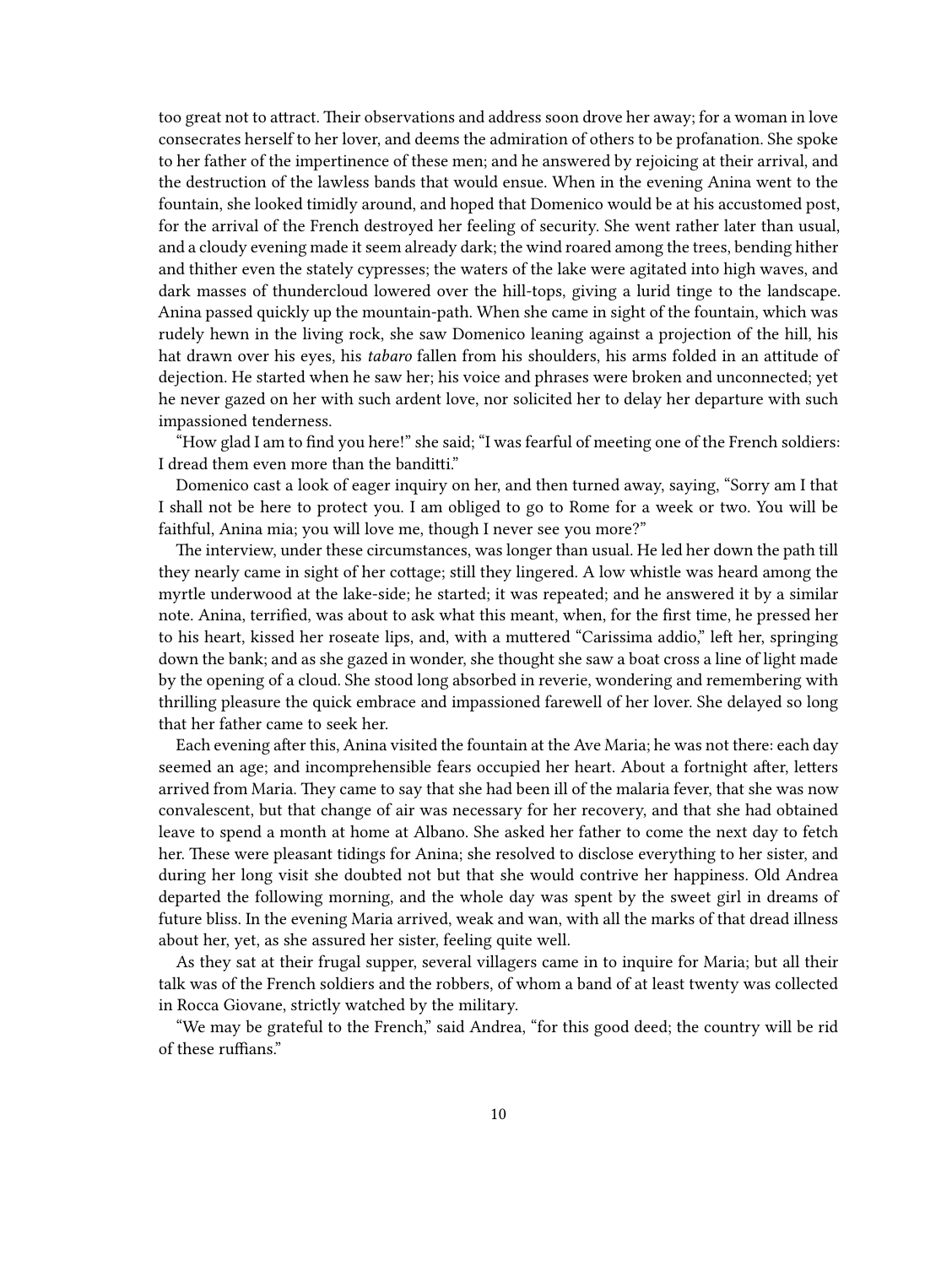"True, friend," said another; "but it is horrible to think what these men suffer: they have, it appears, exhausted all the food they brought with them to the village, and are literally starving. They have not an ounce of maccaroni among them; and a poor fellow who was taken and executed yesterday was a mere anatomy: you could tell every bone in his skin."

"There was a sad story the other day," said another, "of an old man from Nemi, whose son, they say, is among them at Rocca Giovane: he was found within the lines with some *baccallà* under his *pastrano*, and shot on the spot."

"There is not a more desperate gang," observed the first speaker, "in the states and the *regno* put together. They have sworn never to yield but upon good terms. To secure these, their plan is to waylay passengers and make prisoners, whom they keep as hostages for mild treatment from the Government. But the French are merciless; they are better pleased that the bandits wreak their vengeance on these poor creatures than spare one of their lives."

"They have captured two persons already," said another; "and there is old Betta Tossi half frantic, for she is sure her son is taken: he has not been at home these ten days."

"I should rather guess," said an old man, "that he went there with good-will: the young scapegrace kept company with Domenico Baldi of Nemi."

"No worse company could he have kept in the whole country," said Andrea; "Domenico is the bad son of a bad race. Is he in the village with the rest?"

"My own eyes assured me of that," replied the other.

"When I was up the hill with eggs and fowls to the piquette there, I saw the branches of an ilex move; the poor fellow was weak perhaps, and could not keep his hold; presently he dropped to the ground; every musket was levelled at him, but he started up and was away like a hare among the rocks. Once he turned, and then I saw Domenico as plainly, though thinner, poor lad, by much than he was,—as plainly as I now see—Santa Virgine! what is the matter with Nina?"

She had fainted. The company broke up, and she was left to her sister's care. When the poor child came to herself she was fully aware of her situation, and said nothing, except expressing a wish to retire to rest. Maria was in high spirits at the prospect of her long holiday at home; but the illness of her sister made her refrain from talking that night, and blessing her, as she said goodnight, she soon slept. Domenico starving!—Domenico trying to escape and dying through hunger, was the vision of horror that wholly possessed poor Anina. At another time, the discovery that her lover was a robber might have inflicted pangs as keen as those which she now felt; but this at present made a faint impression, obscured by worse wretchedness. Maria was in a deep and tranquil sleep. Anina rose, dressed herself silently, and crept downstairs. She stored her marketbasket with what food there was in the house, and, unlatching the cottage-door, issued forth, resolved to reach Rocca Giovane, and to administer to her lover's dreadful wants. The night was dark, but this was favourable, for she knew every path and turn of the hills, every bush and knoll of ground between her home and the deserted village which occupies the summit of that hill. You may see the dark outline of some of its houses about two hours' walk from her cottage. The night was dark, but still; the *libeccio* brought the clouds below the mountain-tops, and veiled the horizon in mist; not a leaf stirred; her footsteps sounded loud in her ears, but resolution overcame fear. She had entered yon ilex grove, her spirits rose with her success, when suddenly she was challenged by a sentinel; no time for escape; fear chilled her blood; her basket dropped from her arm; its contents rolled out on the ground; the soldier fired his gun, and brought several others round him; she was made prisoner.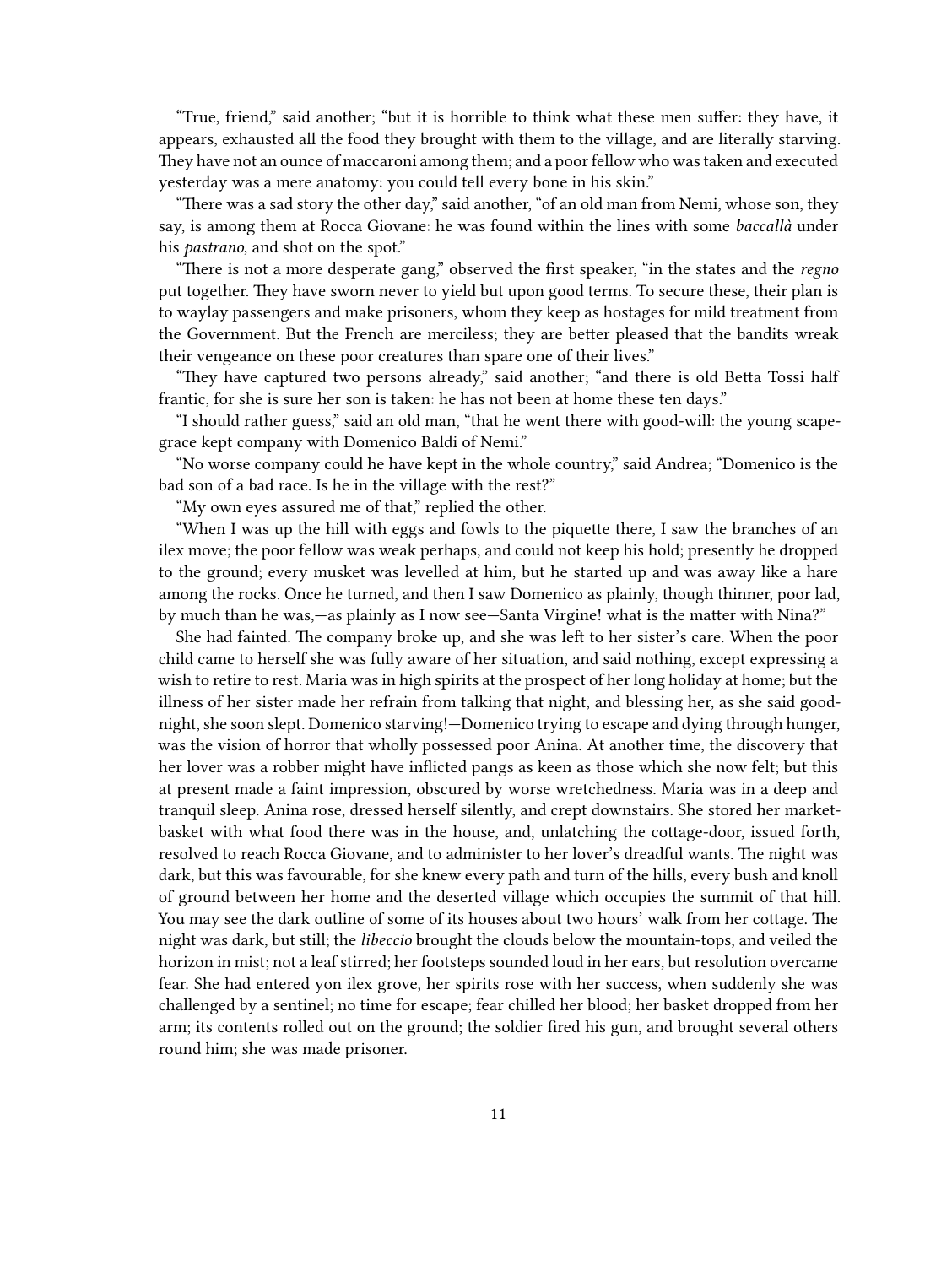In the morning, when Maria awoke she missed her sister from her side. I have overslept myself, she thought, and Nina would not disturb me. But when she came downstairs and met her father, and Anina did not appear, they began to wonder. She was not in the *podere*; two hours passed, and then Andrea went to seek her. Entering the near village, he saw the contadini crowding together, and a stifled exclamation of "Ecco il padre!" told him that some evil had betided. His first impression was that his daughter was drowned; but the truth, that she had been taken by the French carrying provisions within the forbidden line, was still more terrible. He returned in frantic desperation to his cottage, first to acquaint Maria with what had happened, and then to ascend the hill to save his child from her impending fate. Maria heard his tale with horror; but an hospital is a school in which to learn self-possession and presence of mind. "Do you remain, my father," she said; "I will go. My holy character will awe these men, my tears move them: trust me; I swear that I will save my sister." Andrea yielded to her superior courage and energy.

The nuns of Santa Chiara when out of their convent do not usually wear their monastic habit, but dress simply in a black gown. Maria, however, had brought her nun's habiliments with her, and, thinking thus to impress the soldiers with respect, she now put them on. She received her father's benediction, and, asking that of the Virgin and the saints, she departed on her expedition. Ascending the hill, she was soon stopped by the sentinels. She asked to see their commanding officer, and being conducted to him, she announced herself as the sister of the unfortunate girl who had been captured the night before. The officer, who had received her with carelessness, now changed countenance: his serious look frightened Maria, who clasped her hands, exclaiming, "You have not injured the child! she is safe!"

"She is safe—now," he replied with hesitation; "but there is no hope of pardon."

"Holy Virgin, have mercy on her! What will be done to her?"

"I have received strict orders: in two hours she dies."

"No! no!" exclaimed Maria impetuously, "that cannot be! You cannot be so wicked as to murder a child like her."

"She is old enough, madame," said the officer, "to know that she ought not to disobey orders; mine are so strict, that were she but nine years old, she dies."

These terrible words stung Maria to fresh resolution: she entreated for mercy; she knelt; she vowed that she would not depart without her sister; she appealed to Heaven and the saints. The officer, though cold-hearted, was good-natured and courteous, and he assured her with the utmost gentleness that her supplications were of no avail; that were the criminal his own daughter he must enforce his orders. As a sole concession, he permitted her to see her sister. Despair inspired the nun with energy; she almost ran up the hill, out-speeding her guide: they crossed a folding of the hills to a little sheep-cot, where sentinels paraded before the door. There was no glass to the windows, so the shutters were shut; and when Maria first went in from the bright daylight she hardly saw the slight figure of her sister leaning against the wall, her dark hair fallen below her waist, her head sunk on her bosom, over which her arms were folded. She started wildly as the door opened, saw her sister, and sprang with a piercing shriek into her arms.

They were left alone together: Anina uttered a thousand frantic exclamations, beseeching her sister to save her, and shuddering at the near approach of her fate. Maria had felt herself, since their mother's death, the natural protectress and support of her sister, and she never deemed herself so called on to fulfil this character as now that the trembling girl clasped her neck,—her tears falling on her cheeks, and her choked voice entreating her to save her. The thought—O could I suffer instead of you! was in her heart, and she was about to express it, when it suggested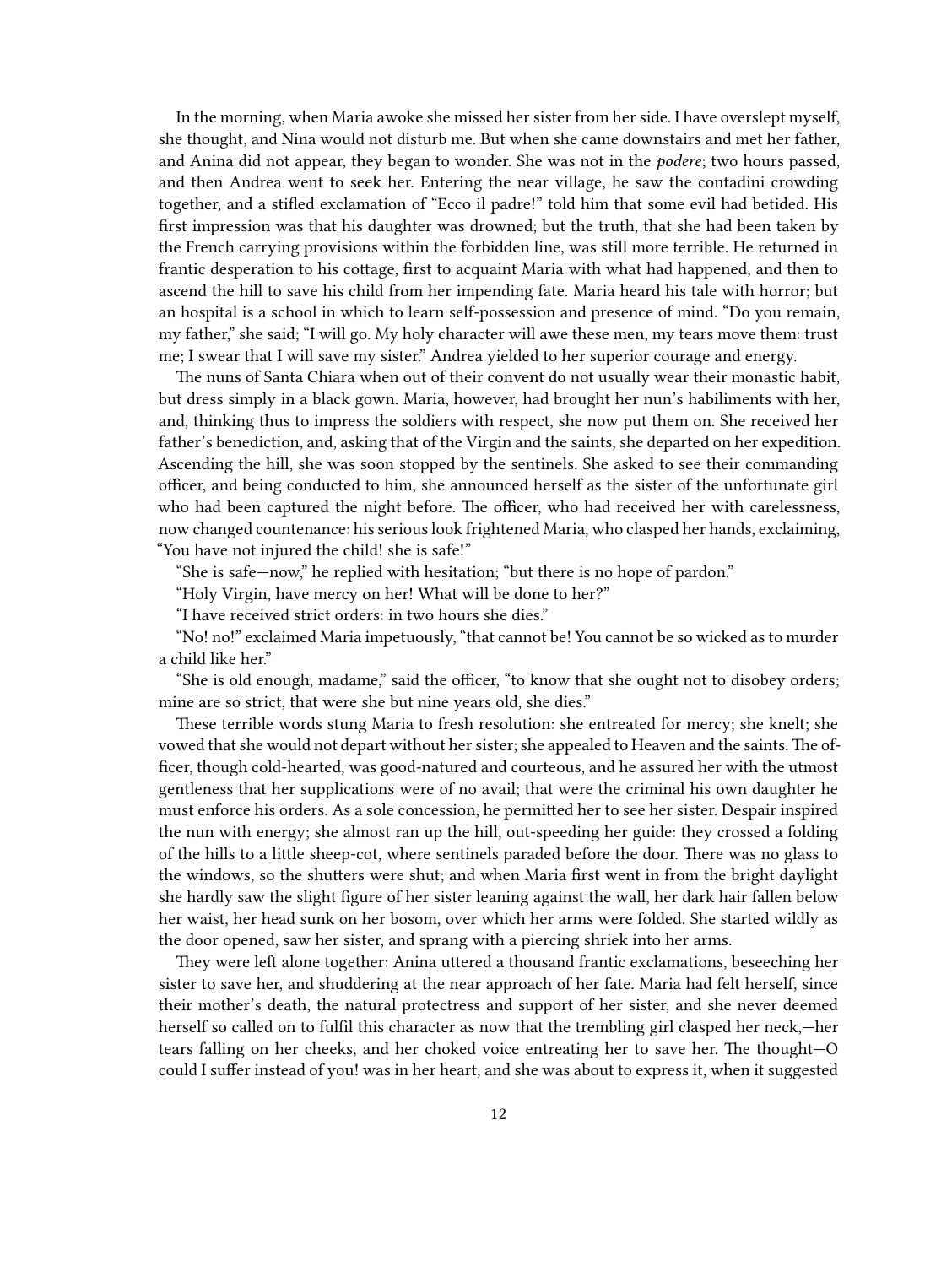another idea, on which she was resolved to act. First she soothed Anina by her promises, then glanced round the cot; they were quite alone: she went to the window, and through a crevice saw the soldiers conversing at some distance. "Yes, dearest sister," she cried, "I will—I can save you—quick—we must change dresses—there is no time to be lost I—you must escape in my habit."

"And you remain to die?"

"They dare not murder the innocent, a nun! Fear not for me—I am safe."

Anina easily yielded to her sister, but her fingers trembled; every string she touched she entangled. Maria was perfectly self-possessed, pale, but calm. She tied up her sister's long hair, and adjusted her veil over it so as to conceal it; she unlaced her bodice, and arranged the folds of her own habit on her with the greatest care—then more hastily she assumed the dress of her sister, putting on, after a lapse of many years, her native contadina costume. Anina stood by, weeping and helpless, hardly hearing her sister's injunctions to return speedily to their father, and under his guidance to seek sanctuary. The guard now opened the door. Anina clung to her sister in terror, while she, in soothing tones, entreated her to calm herself.

The soldier said they must delay no longer, for the priest had arrived to confess the prisoner.

To Anina the idea of confession associated with death was terrible; to Maria it brought hope. She whispered, in a smothered voice, "The priest will protect me—fear not—hasten to our father!"

Anina almost mechanically obeyed: weeping, with her handkerchief placed unaffectedly before her face, she passed the soldiers; they closed the door on the prisoner, who hastened to the window, and saw her sister descend the hill with tottering steps, till she was lost behind some rising ground. The nun fell on her knees—cold dew bathed her brow, instinctively she feared: the French had shown small respect for the monastic character; they destroyed the convents and desecrated the churches. Would they be merciful to her, and spare the innocent? Alas! was not Anina innocent also? Her sole crime had been disobeying an arbitrary command, and she had done the same.

"Courage!" cried Maria; "perhaps I am fitter to die than my sister is. Gesu, pardon me my sins, but I do not believe that I shall out live this day!"

In the meantime, Anina descended the hill slowly and trembling. She feared discovery,—she feared for her sister,—and above all, at the present moment, she feared the reproaches and anger of her father. By dwelling on this last idea, it became exaggerated into excessive terror, and she determined, instead of returning to her home, to make a circuit among the hills, to find her way by herself to Albano, where she trusted to find protection from her pastor and confessor. She avoided the open paths, and following rather the direction she wished to pursue than any beaten road, she passed along nearer to Rocca Giovane than she anticipated. She looked up at its ruined houses and bell-less steeple, straining her eyes to catch a glimpse of him, the author of all her ills. A low but distinct whistle reached her ear, not far off; she started,—she remembered that on the night when she last saw Domenico a note like that had called him from her side; the sound was echoed and re-echoed from other quarters; she stood aghast, her bosom heaving, her hands clasped. First she saw a dark and ragged head of hair, shadowing two fiercely gleaming eyes, rise from beneath a bush. She screamed, but before she could repeat her scream three men leapt from behind a rock, secured her arms, threw a cloth over her face, and hurried her up the acclivity. Their talk, as she went along, informed her of the horror and danger of her situation.

Pity, they said, that the holy father and some of his red stockings did not command the troops: with a nun in their hands, they might obtain any terms. Coarse jests passed as they dragged their victim towards their ruined village. The paving of the street told her when they arrived at Rocca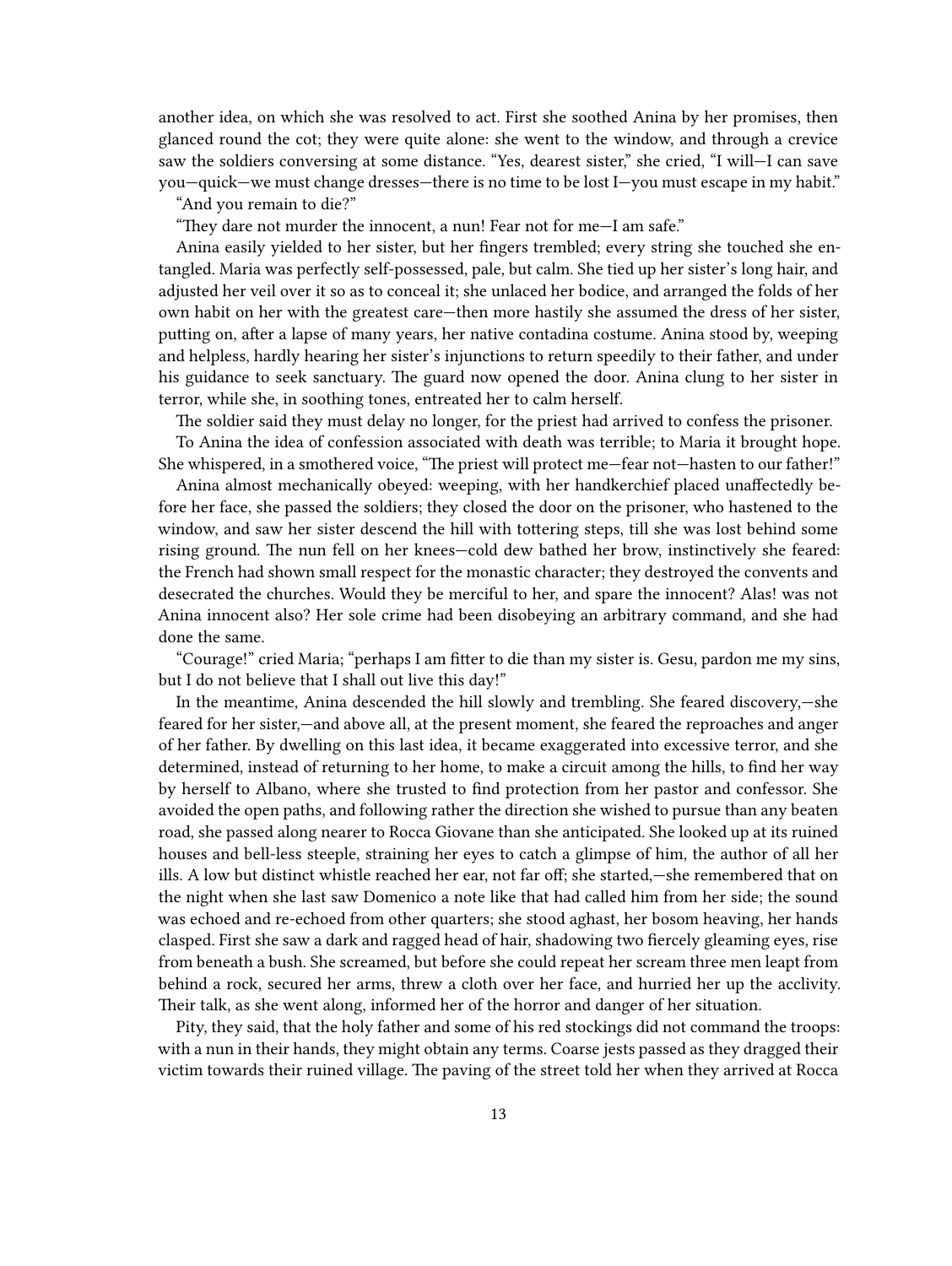Giovane, and the change of atmosphere that they entered a house. They unbandaged her eyes: the scene was squalid and miserable, the walls ragged and black with smoke, the floor strewn with offals and dirt; a rude table and broken bench was all the furniture; and the leaves of Indian corn, heaped high in one corner, served, it seemed, for a bed, for a man lay on it, his head buried in his folded arms. Anina looked round on her savage hosts: their countenances expressed every variety of brutal ferocity, now rendered more dreadful from gaunt famine and suffering.

"Oh, there is none who will save me!" she cried. The voice startled the man who was lying on the floor; he lept up—it was Domenico: Domenico, so changed, with sunk cheeks and eyes, matted hair, and looks whose wildness and desperation differed little from the dark countenances around him. Could this be her lover?

His recognition and surprise at her dress led to an explanation. When the robbers first heard that their prey was no prize, they were mortified and angry; but when she related the danger she had incurred by endeavouring to bring them food, they swore with horrid oaths that no harm should befall her, but that if she liked she might make one of them in all honour and equality. The innocent girl shuddered. "Let me go," she cried; "let me only escape and hide myself in a convent for ever!"

Domenico looked at her in agony. "Yes, poor child," he said; "go save yourself: God grant no evil befall you; the ruin is too wide already." Then turning eagerly to his comrades, he continued: "You hear her story. She was to have been shot for bringing food to us: her sister has substituted herself in her place. We know the French; one victim is to them as good as another: Maria dies in their hands. Let us save her. Our time is up; we must fall like men, or starve like dogs: we have still ammunition, still some strength left. To arms! let us rush on the poltroons, free their prisoner, and escape or die!"

There needed but an impulse like this to urge the outlaws to desperate resolves. They prepared their arms with looks of ferocious determination. Domenico, meanwhile, led Anina out of the house, to the verge of the hill, inquiring whether she intended to go. On her saying to Albano, he observed, "That were hardly safe; be guided by me, I entreat you: take these piastres, hire the first conveyance you find, hasten to Rome, to the convent of Santa Chiara: for pity's sake, do not linger in this neighbourhood."

"I will obey your injunctions, Domenico," she replied, "but I cannot take your money; it has cost you too dear: fear not, I shall arrive safely at Rome without that ill-fated silver."

Domenico's comrades now called loudly to him: he had no time to urge his request; he threw the despised dollars at her feet.

"Nina, adieu for ever," he said: "may you love again more happily!"

"Never!" she replied. "God has saved me in this dress; it were sacrilege to change it: I shall never quit Santa Chiara."

Domenico had led her a part of the way down the rock; his comrades appeared at the top, calling to him.

"Gesu save you!" cried he: "reach the convent—Maria shall join you there before night. Farewell!" He hastily kissed her hand, and sprang up the acclivity to rejoin his impatient friends.

The unfortunate Andrea had waited long for the return of his children. The leafless trees and bright clear atmosphere permitted every object to be visible, but he saw no trace of them on the hill-side; the shadows of the dial showed noon to be passed, when, with uncontrollable impatience, he began to climb the hill, towards the spot where Anina had been taken. The path he pursued was in part the same that this unhappy girl had taken on her way to Rome. The father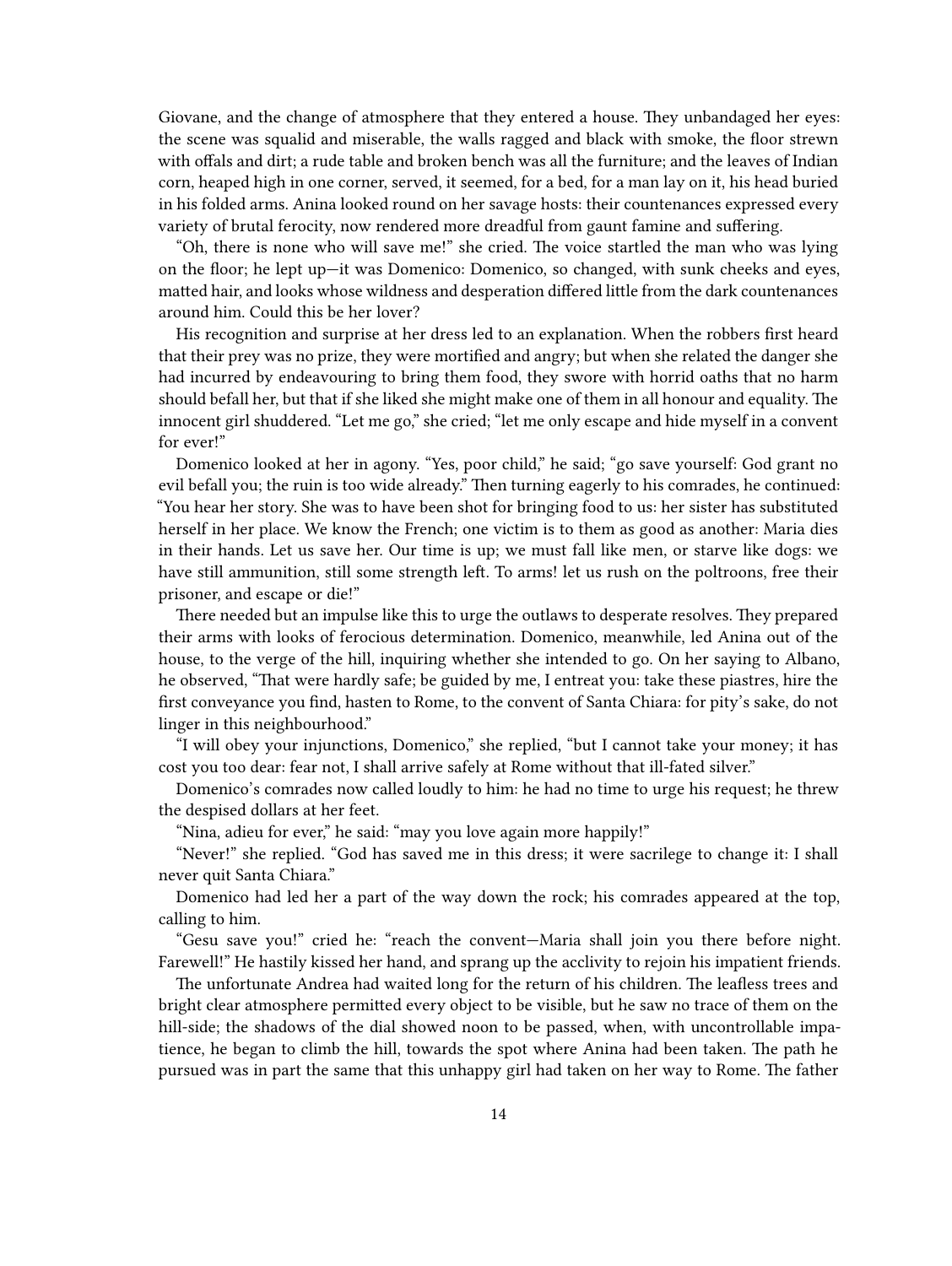and daughter met: the old man saw the nun's dress, and saw her unaccompanied: she covered her face with her hands in a transport of fear and shame; but when, mistaking her for Maria, he asked in a tone of anguish for his youngest darling, her arms fell—she dared not raise her eyes, which streamed with tears.

"Unhappy girl!" exclaimed Andrea, "where is your sister?"

She pointed to the cottage prison, now discernible near the summit of a steep acclivity. "She is safe," she replied: "she saved me; but they dare not murder her."

"Heaven bless her for this good deed!" exclaimed the old man fervently; "but you hasten on your way, and I will go in search of her."

Each proceeded on an opposite path. The old man wound up the hill, now in view, and now losing sight of the hut where his child was captive: he was aged, and the way was steep. Once, when the closing of the hill hid the point towards which he for ever strained his eyes, a single shot was fired in that direction: his staff fell from his hands, his knees trembled and failed him; several minutes of dead silence elapsed before he recovered himself sufficiently to proceed: full of fears he went on, and at the next turn saw the cot again. A party of soldiers were on the open space before it, drawn up in a line as if expecting an attack. In a few moments from above them shots were fired, which they returned, and the whole was enveloped and veiled in smoke. Still Andrea climbed the hill, eager to discover what had become of his child: the firing continued quick and hot. Now and then, in the pauses of musketry and the answering echoes of the mountains, he heard a funeral chant; presently, before he was aware, at a turning of the hill, he met a company of priests and contadini, carrying a large cross and a bier. The miserable father rushed forward with frantic impatience; the awe-struck peasants set down their load—the face was uncovered, and the wretched man fell helpless on the corpse of his murdered child.

The Countess Atanasia paused, overcome by the emotions inspired by the history she related. A long pause ensued: at length one of the party observed, "Maria, then, was the sacrifice to her goodness."

"The French," said the countess, "did not venerate her holy vocation; one peasant girl to them was the same as another. The immolation of any victim suited their purpose of awe-striking the peasantry. Scarcely, however, had the shot entered her heart, and her blameless spirit been received by the saints in Paradise, when Domenico and his followers rushed down the hill to avenge her and themselves. The contest was furious and bloody; twenty French soldiers fell, and not one of the banditti escaped,—Domenico, the foremost of the assailants, being the first to fall." I asked, "And where are now Anina and her father?"

"You may see them, if you will," said the countess, "on your return to Rome. She is a nun of Santa Chiara. Constant acts of benevolence and piety have inspired her with calm and resignation. Her prayers are daily put up for Domenico's soul, and she hopes, through the intercession of the Virgin, to rejoin him in the other world.

"Andrea is very old; he has outlived the memory of his sufferings; but he derives comfort from the filial attentions of his surviving daughter. But when I look at his cottage on this lake, and remember the happy laughing face of Anina among the vines, I shudder at the recollection of the passion that has made her cheeks pale, her thoughts for ever conversant with death, her only wish to find repose in the grave."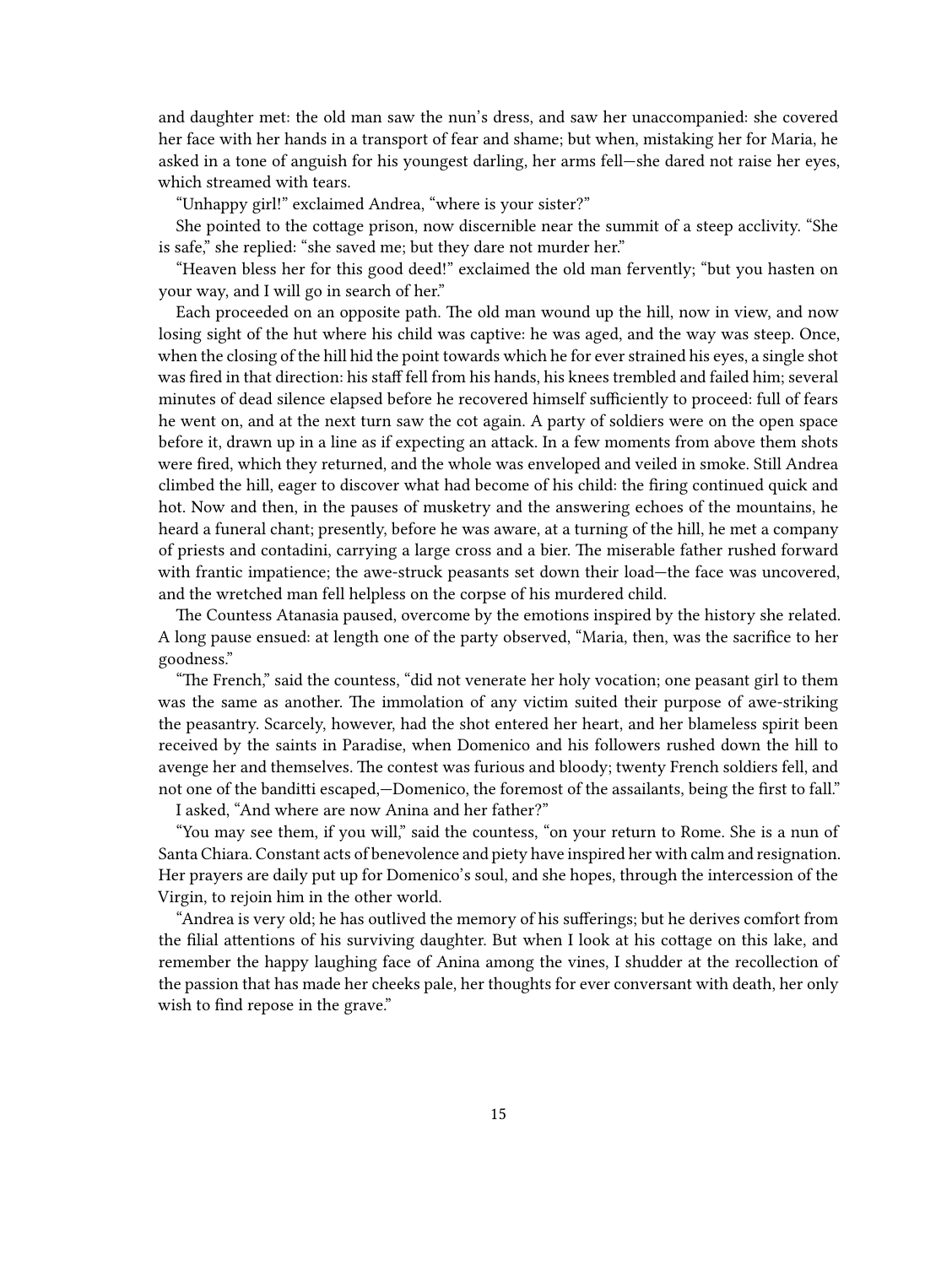## <span id="page-15-0"></span>**II.** *FERDINANDO EBOLI.*

During this quiet time of peace we are fast forgetting the exciting and astonishing events of the Napoleonic wars; and the very names of Europe's conquerors are becoming antiquated to the ears of our children. Those were more romantic days than these; for the revulsions occasioned by revolution or invasion were full of romance; and travellers in those countries in which these scenes had place hear strange and wonderful stories, whose truth so much resembles fiction, that, while interested in the narration, we never give implicit credence to the narrator. Of this kind is a tale I heard at Naples. The fortunes of war perhaps did not influence its actors, yet it appears improbable that any circumstances so out of the usual routine could have had place under the garish daylight that peace sheds upon the world.

When Murat, then called Gioacchino, king of Naples, raised his Italian regiments, several young nobles, who had before been scarcely more than vine-dressers on the soil, were inspired with a love of arms, and presented themselves as candidates for military honours. Among these was the young Count Eboli. The father of this youthful noble had followed Ferdinand to Sicily; but his estates lay principally near Salerno, and he was naturally desirous of preserving them; while the hopes that the French government held out of glory and prosperity to his country made him often regret that he had followed his legitimate but imbecile king to exile. When he died, therefore, he recommended his son to return to Naples, to present himself to his old and tried friend, the Marchese Spina, who held a high office in Murat's government, and through his means to reconcile himself to the new king. All this was easily achieved. The young and gallant Count was permitted to possess his patrimony; and, as a further pledge of good fortune, he was betrothed to the only child of the Marchese Spina. The nuptials were deferred till the end of the ensuing campaign.

Meanwhile the army was put in motion, and Count Eboli only obtained such short leave of absence as permitted him to visit for a few hours the villa of his future father-in-law, there to take leave of him and his affianced bride. The villa was situated on one of the Apennines to the north of Salerno, and looked down, over the plain of Calabria, in which Pæstum is situated, on to the blue Mediterranean. A precipice on one side, a brawling mountain torrent, and a thick grove of ilex, added beauty to the sublimity of its site. Count Eboli ascended the mountain-path in all the joy of youth and hope. His stay was brief. An exhortation and a blessing from the Marchese, a tender farewell, graced by gentle tears, from the fair Adalinda, were the recollections he was to bear with him, to inspire him with courage and hope in danger and absence. The sun had just sunk behind the distant isle of Istria, when, kissing his lady's hand, he said a last "Addio," and with slower steps, and more melancholy mien, rode down the mountain on his road to Naples.

That same night Adalinda retired early to her apartment, dismissing her attendants; and then, restless from mingled fear and hope, she threw open the glass-door that led to a balcony looking over the edge of the hill upon the torrent, whose loud rushing often lulled her to sleep, but whose waters were concealed from sight by the ilex trees, which lifted their topmost branches above the guarding parapet of the balcony.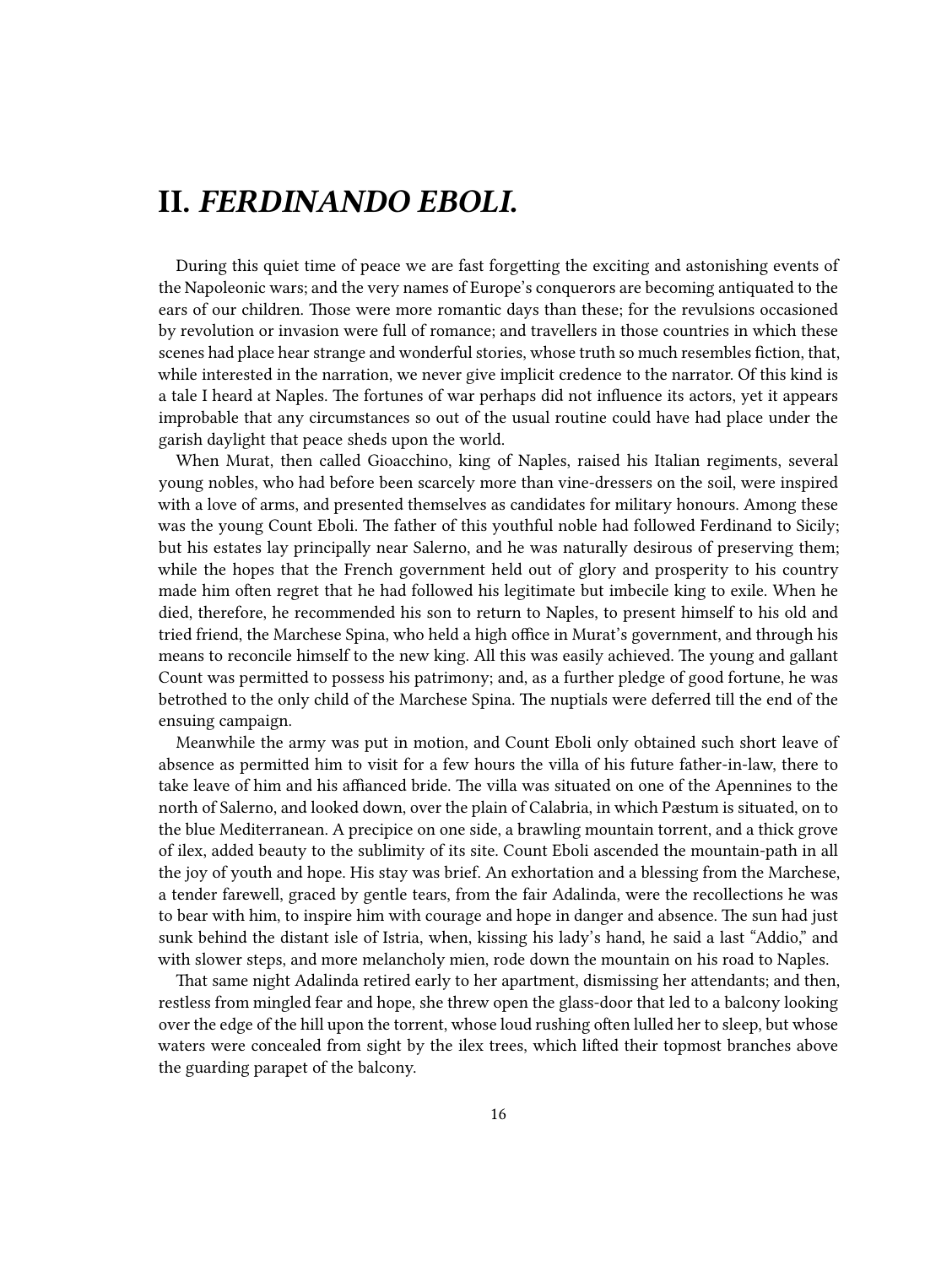Leaning her cheek upon her hand, she thought of the dangers her lover would encounter, of her loneliness the while, of his letters, and of his return. A rustling sound now caught her ear. Was it the breeze among the ilex trees? Her own veil was unwaved by every wind, her tresses even, heavy in their own rich beauty only, were not lifted from her cheek. Again those sounds. Her blood retreated to her heart, and her limbs trembled. What could it mean? Suddenly the upper branches of the nearest tree were disturbed; they opened, and the faint starlight showed a man's figure among them. He prepared to spring from his hold on to the wall. It was a feat of peril. First the soft voice of her lover bade her "Fear not," and on the next instant he was at her side, calming her terrors, and recalling her spirits, that almost left her gentle frame, from mingled surprise, dread, and joy. He encircled her waist with his arm, and pouring forth a thousand passionate expressions of love, she leant on his shoulder, and wept from agitation, while he covered her hands with kisses, and gazed on her with ardent adoration.

Then in calmer mood they sat together; triumph and joy lighted up his eyes, and a modest blush glowed on her cheek: for never before had she sat alone with him, nor heard unrestrained his impassioned assurances of affection. It was, indeed, Love's own hour. The stars trembled on the roof of his eternal temple; the dashing of the torrent, the mild summer atmosphere, and the mysterious aspect of the darkened scenery, were all in unison to inspire security and voluptuous hope.They talked of how their hearts, through the medium of divine nature, might hold commune during absence; of the joys of reunion, and of their prospect of perfect happiness.

The moment at last arrived when he must depart. "One tress of this silken hair," said he, raising one of the many curls that clustered on her neck. "I will place it on my heart, a shield to protect me against the swords and balls of the enemy." He drew his keen-edged dagger from its sheath. "Ill weapon for so gentle a deed," he said, severing the lock, and at the same moment many drops of blood fell fast on the fair arm of the lady. He answered her fearful inquiries by showing a gash he had awkwardly inflicted on his left hand. First he insisted on securing his prize, and then he permitted her to bind his wound, which she did half laughing, half in sorrow, winding round his hand a riband loosened from her own arm. "Now, farewell," he cried; "I must ride twenty miles ere dawn, and the descending Bear shows that midnight is past." His descent was difficult, but he achieved it happily, and the stave of a song—whose soft sounds rose like the smoke of incense from an altar—from the dell below, to her impatient ear, assured her of his safety.

As is always the case when an account is gathered from eye-witnesses, I never could ascertain the exact date of these events. They occurred, however, while Murat was king of Naples; and when he raised his Italian regiments, Count Eboli, as aforesaid, became a junior officer in them, and served with much distinction, though I cannot name either the country or the battle in which he acted so conspicuous a part that he was on the spot promoted to a troop.

Not long after this event, and while he was stationed in the north of Italy, Gioacchino, sending for him to headquarters late one evening, entrusted him with a confidential mission, across a country occupied by the enemy's troops, to a town possessed by the French. It was necessary to undertake the expedition during the night, and he was expected to return on that succeeding the following day. The king himself gave him his despatches and the word; and the noble youth, with modest firmness, protested that he would succeed, or die, in the fulfilment of his trust.

It was already night, and the crescent moon was low in the west, when Count Ferdinando Eboli, mounting his favourite horse, at a quick gallop cleared the streets of the town; and then, following the directions given him, crossed the country among the fields planted with vines, carefully avoiding the main road. It was a beauteous and still night; calm and sleep occupied the earth; war,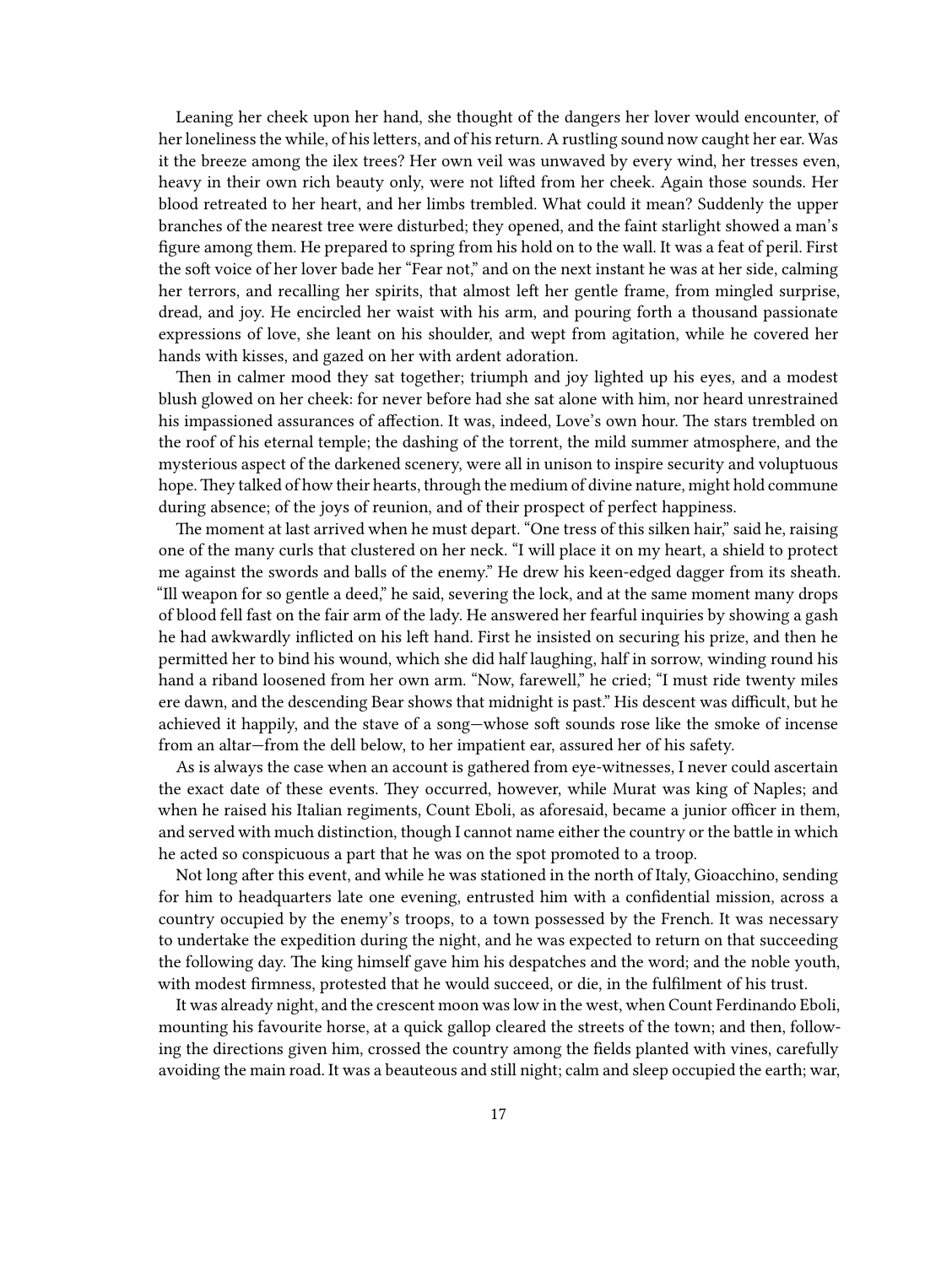the blood-hound, slumbered; the spirit of love alone had life at that silent hour. Exulting in the hope of glory, our young hero commenced his journey, and visions of aggrandizement and love formed his reveries. A distant sound roused him: he checked his horse and listened; voices approached. When recognising the speech of a German, he turned from the path he was following, to a still straighter way. But again the tone of an enemy was heard, and the trampling of horses. Eboli did not hesitate; he dismounted, tied his steed to a tree, and, skirting along the enclosure of the field, trusted to escape thus unobserved. He succeeded after an hour's painful progress, and arrived on the borders of a stream, which, as the boundary between two states, was the mark of his having finally escaped danger. Descending the steep bank of the river, which, with his horse, he might perhaps have forded, he now prepared to swim. He held his despatch in one hand, threw away his cloak, and was about to plunge into the water, when from under the dark shade of the *argine*, which had concealed them, he was suddenly arrested by unseen hands, cast on the ground, bound, gagged, and blinded, and then placed into a little boat, which was sculled with infinite rapidity down the stream.

There seemed so much of premeditation in the act that it baffled conjecture, yet he must believe himself a prisoner to the Austrian. While, however, he still vainly reflected, the boat was moored, he was lifted out, and the change of atmosphere made him aware that they entered some house. With extreme care and celerity, yet in the utmost silence, he was stripped of his clothes, and two rings he wore drawn from his fingers; other habiliments were thrown over him; and then no departing footstep was audible; but soon he heard the splash of a single oar, and he felt himself alone. He lay perfectly unable to move, the only relief his captor or captors had afforded him being the exchange of the gag for a tightly-bound handkerchief. For hours he thus remained, with a tortured mind, bursting with rage, impatience, and disappointment; now writhing as well as he could in his endeavours to free himself, now still in despair. His despatches were taken away, and the period was swiftly passing when he could by his presence have remedied in some degree this evil. The morning dawned, and, though the full glare of the sun could not visit his eyes, he felt it play upon his limbs. As the day advanced, hunger preyed on him, and, though amidst the visitation of mightier, he at first disdained this minor, evil, towards evening it became, in spite of himself, the predominant sensation. Night approached, and the fear that he should remain, and even starve, in this unvisited solitude had more than once thrilled through his frame, when feminine voices and a child's gay laugh met his ear. He heard persons enter the apartment, and he was asked in his native language, while the ligature was taken from his mouth, the cause of his present situation. He attributed it to banditti. His bonds were quickly cut, and his banded eyes restored to sight. It was long before he recovered himself. Water brought from the stream, however, was some refreshment, and by degrees he resumed the use of his senses, and saw that he was in a dilapidated shepherd's cot, with no one near him save the peasant girl and a child, who had liberated him. They rubbed his ankles and wrists, and the little fellow offered him some bread and eggs, after which refreshment and an hour's repose Ferdinando felt himself sufficiently restored to revolve his adventure in his mind, and to determine on the conduct he was to pursue.

He looked at the dress which had been given him in exchange for that which he had worn. It was of the plainest and meanest description. Still no time was to be lost; and he felt assured that the only step he could take was to return with all speed to the headquarters of the Neapolitan army, and inform the king of his disasters and his loss.

It were long to follow his backward steps, and to tell all of indignation and disappointment that swelled his heart. He walked painfully but resolutely all night, and by three in the morning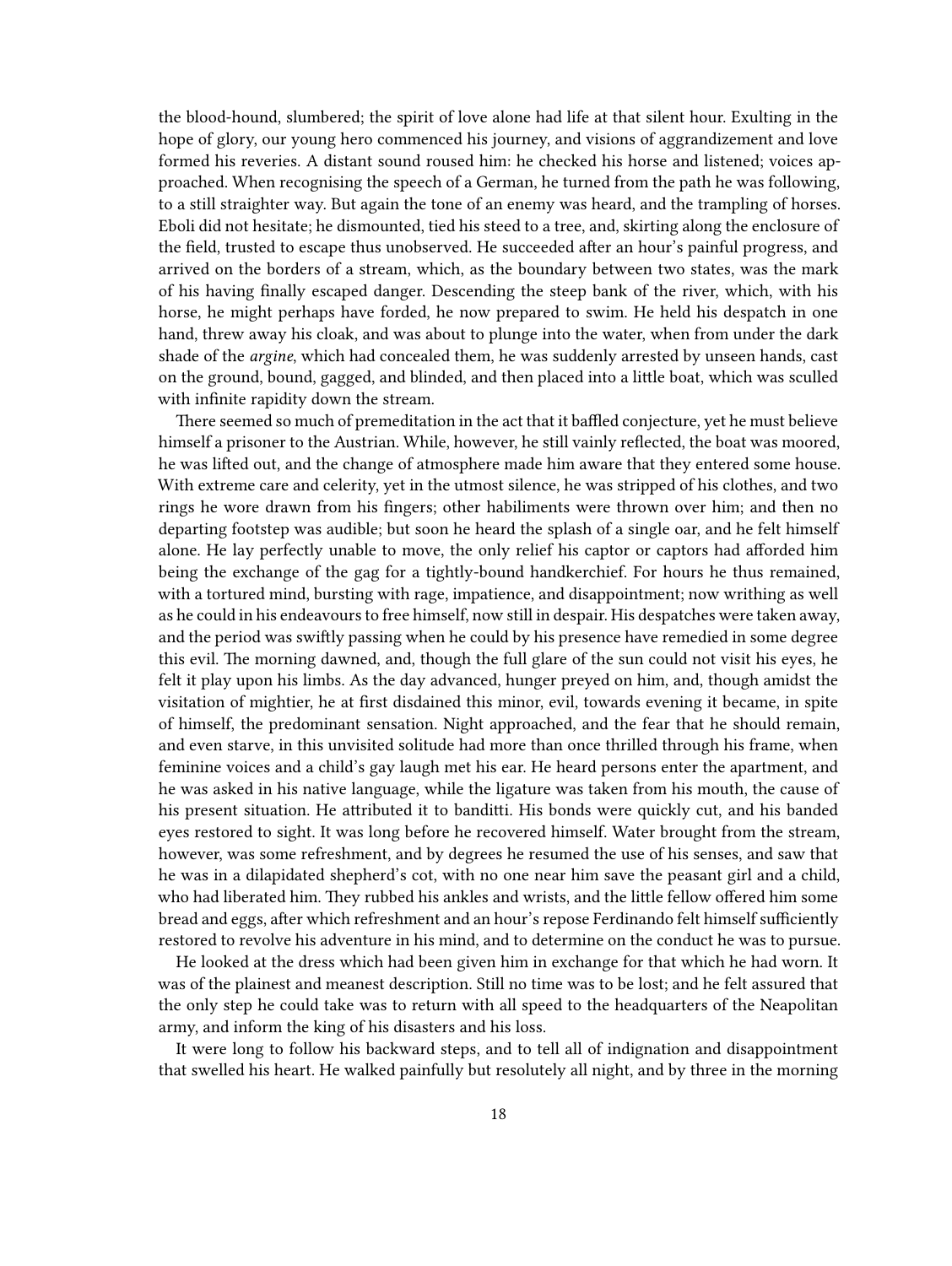entered the town where Gioacchino then was. He was challenged by the sentinels; he gave the word confided to him by Murat, and was instantly made prisoner by the soldiers. He declared to them his name and rank, and the necessity he was under of immediately seeing the king. He was taken to the guard-house, and the officer on duty there listened with contempt to his representations, telling him that Count Ferdinando Eboli had returned three hours before, ordering him to be confined for further examination as a spy. Eboli loudly insisted that some impostor had taken his name; and while he related the story of his capture, another officer came in, who recognised his person; other individuals acquainted with him joined the party; and as the impostor had been seen by none but the officer of the night, his tale gained ground.

A young Frenchman of superior rank, who had orders to attend the king early in the morning, carried a report of what was going forward to Murat himself. The tale was so strange that the king sent for the young Count; and then, in spite of having seen and believed in his counterfeit a few hours before, and having received from him an account of his mission, which had been faithfully executed, the appearance of the youth staggered him, and he commanded the presence of him who, as Count Eboli, had appeared before him a few hours previously. As Ferdinand stood beside the king, his eye glanced at a large and splendid mirror. His matted hair, his bloodshot eyes, his haggard looks, and torn and mean dress, derogated from the nobility of his appearance; and still less did he appear like the magnificent Count Eboli, when, to his utter confusion and astonishment, his counterfeit stood beside him.

He was perfect in all the outward signs that denoted high birth; and so like him whom he represented, that it would have been impossible to discern one from the other apart. The same chestnut hair clustered on his brow; the sweet and animated hazel eyes were the same; the one voice was the echo of the other. The composure and dignity of the pretender gained the suffrages of those around. When he was told of the strange appearance of another Count Eboli, he laughed in a frank good-humoured manner, and, turning to Ferdinand, said, "You honour me much in selecting me for your personation; but there are two or three things I like about myself so well, that you must excuse my unwillingness to exchange myself for you." Ferdinand would have answered, but the false Count, with greater haughtiness, turning to the king, said, "Will your majesty decide between us? I cannot bandy words with a fellow of this sort." Irritated by scorn, Ferdinand demanded leave to challenge the pretender; who said, that if the king and his brotherofficers did not think that he should degrade himself and disgrace the army by going out with a common vagabond, he was willing to chastise him, even at the peril of his own life. But the king, after a few more questions, feeling assured that the unhappy noble was an impostor, in severe and menacing terms reprehended him for his insolence, telling him that he owed it to his mercy alone that he was not executed as a spy, ordering him instantly to be conducted without the walls of the town, with threats of weighty punishment if he ever dared to subject his impostures to further trial.

It requires a strong imagination, and the experience of much misery, fully to enter into Ferdinand's feelings. From high rank, glory, hope, and love, he was hurled to utter beggary and disgrace. The insulting words of his triumphant rival, and the degrading menaces of his so lately gracious sovereign, rang in his ears; every nerve in his frame writhed with agony. But, fortunately for the endurance of human life, the worst misery in early youth is often but a painful dream, which we cast off when slumber quits our eyes. After a struggle with intolerable anguish, hope and courage revived in his heart. His resolution was quickly made. He would return to Naples, relate his story to the Marchese Spina, and through his influence obtain at least an im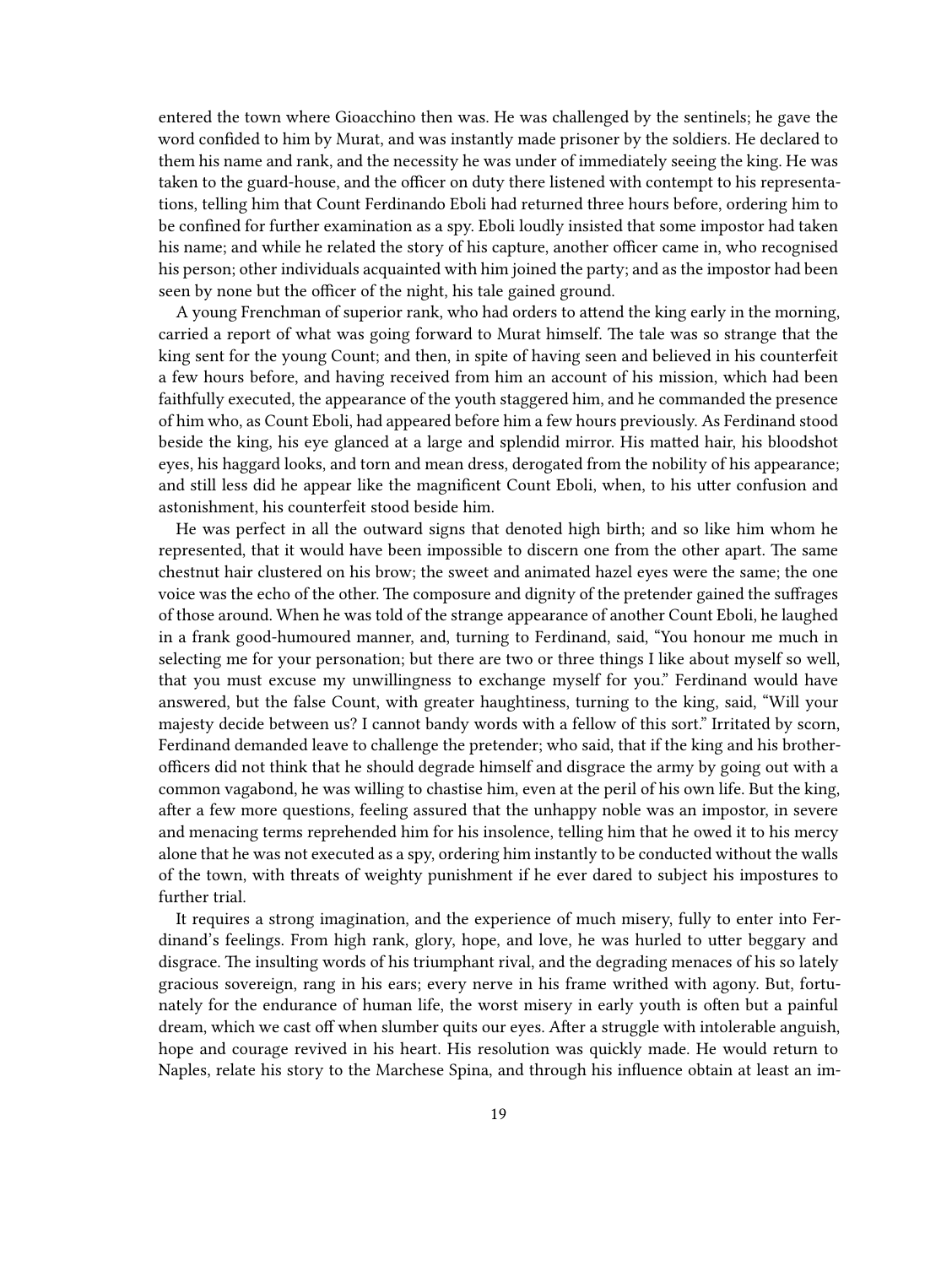partial hearing from the king. It was not, however, in his peculiar situation, an easy task to put his determination into effect. He was penniless; his dress bespoke poverty; he had neither friend nor kinsman near, but such as would behold in him the most impudent of swindlers. Still his courage did not fail him. The kind Italian soil, in the autumnal season now advanced, furnished him with chestnuts, arbutus berries, and grapes. He took the most direct road over the hills, avoiding towns, and indeed every habitation; travelling principally in the night, when, except in cities, the officers of government had retired from their stations. How he succeeded in getting from one end of Italy to the other it is difficult to say; but certain it is, that, after the interval of a few weeks, he presented himself at the Villa Spina.

With considerable difficulty he obtained admission to the presence of the Marchese, who received him standing, with an inquiring look, not at all recognising the noble youth. Ferdinand requested a private interview, for there were several visitors present. His voice startled the Marchese, who complied, taking him into another apartment. Here Ferdinand disclosed himself, and, with rapid and agitated utterance, was relating the history of his misfortunes, when the tramp of horses was heard, the great bell rang, and a domestic announced "Count Ferdinando Eboli." "It is himself," cried the youth, turning pale. The words were strange, and they appeared still more so when the person announced entered; the perfect semblance of the young noble, whose name he assumed, as he had appeared when last at his departure, he trod the pavement of the hall. He inclined his head gracefully to the baron, turning with a glance of some surprise, but more disdain, towards Ferdinand, exclaiming, "Thou here!"

Ferdinand drew himself up to his full height. In spite of fatigue, ill-fare, and coarse garments, his manner was full of dignity. The Marchese looked at him fixedly, and started as he marked his proud mien, and saw in his expressive features the very face of Eboli. But again he was perplexed when he turned and discerned, as in a mirror, the same countenance reflected by the new-comer, who underwent this scrutiny somewhat impatiently. In brief and scornful words he told the Marchese that this was a second attempt in the intruder to impose himself as Count Eboli; that the trick had failed before, and would again; adding, laughing, that it was hard to be brought to prove himself to be himself, against the assertion of a *briccone*, whose likeness to him, and matchless impudence, were his whole stock-in-trade.

"Why, my good fellow," continued he, sneeringly, "you put me out of conceit with myself, to think that one, apparently so like me, should get on no better in the world."

The blood mounted into Ferdinand's cheeks on his enemy's bitter taunts; with difficulty he restrained himself from closing with his foe, while the words "traitorous impostor!" burst from his lips.The baron commanded the fierce youth to be silent, and, moved by a look that he remembered to be Ferdinand's, he said gently, "By your respect for me, I adjure you to be patient; fear not but that I will deal impartially." Then turning to the pretended Eboli, he added that he could not doubt but that he was the true Count, and asked excuse for his previous indecision. At first the latter appeared angry, but at length he burst into a laugh, and then, apologising for his ill-breeding, continued laughing heartily at the perplexity of the Marchese. It is certain his gaiety gained more credit with his auditor than the indignant glances of poor Ferdinand. The false Count then said that, after the king's menaces, he had entertained no expectation that the farce was to be played over again. He had obtained leave of absence, of which he profited to visit his future father-in-law, after having spent a few days in his own palazzo at Naples. Until now Ferdinand had listened silently, with a feeling of curiosity, anxious to learn all he could of the actions and motives of his rival; but at these last words he could no longer contain himself.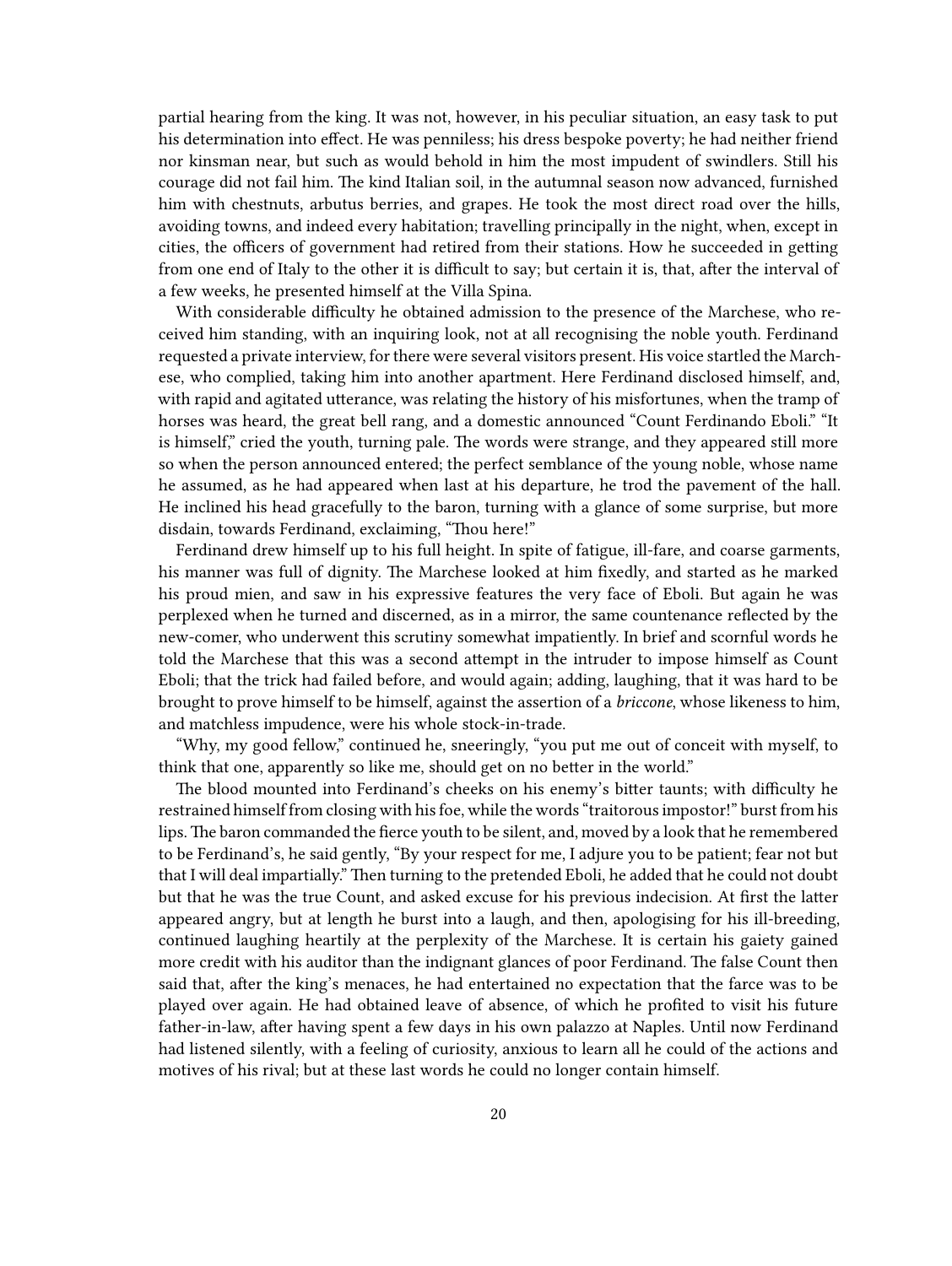"What!" cried he, "hast thou usurped my place in my own father's house, and dared assume my power in my ancestral halls?"

A gush of tears overpowered the youth; he hid his face in his hands. Fierceness and pride lit up the countenance of the pretender.

"By the eternal God and the sacred cross, I swear," he exclaimed, "that palace is my father's palace; those halls the halls of my ancestors!"

Ferdinand looked up with surprise: "And the earth opens not," he said, "to swallow the perjured man."

He then, at the call of the Marchese, related his adventures, while scorn mantled on the features of his rival. The Marchese, looking at both, could not free himself from doubt. He turned from one to the other: in spite of the wild and disordered appearance of poor Ferdinand, there was something in him that forbade his friend to condemn him as the impostor; but then it was utterly impossible to pronounce such the gallant and noble-looking youth, who could only be acknowledged as the real Count by the disbelief of the other's tale. The Marchese, calling an attendant, sent for his fair daughter.

"This decision," said he, "shall be made over to the subtle judgment of a woman, and the keen penetration of one who loves."

Both the youths now smiled—the same smile; the same expression—that of anticipated triumph. The baron was more perplexed than ever.

Adalinda had heard of the arrival of Count Eboli, and entered, resplendent in youth and happiness. She turned quickly towards him who resembled most the person she expected to see; when a well-known voice pronounced her name, and she gazed aghast on the double appearance of the lover. Her father, taking her hand, briefly explained the mystery, and bade her assure herself which was her affianced husband.

"Signorina," said Ferdinand, "disdain me not because I appear before you thus in disgrace and misery. Your love, your goodness will restore me to prosperity and happiness."

"I know not by what means," said the wondering girl, "but surely you are Count Eboli."

"Adalinda," said the rival youth, "waste not your words on a villain. Lovely and deceived one, I trust, trembling I say it, that I can with one word assure you that I am Eboli."

"Adalinda," said Ferdinand, "I placed the nuptial ring on your finger; before God your vows were given to me."

The false Count approached the lady, and, bending one knee, took from his heart a locket, enclosing hair tied with a green riband, which she recognised to have worn, and pointed to a slight scar on his left hand.

Adalinda blushed deeply, and, turning to her father, said, motioning towards the kneeling youth,—

"He is Ferdinand."

All protestations now from the unhappy Eboli were vain. The Marchese would have cast him into a dungeon; but at the earnest request of his rival, he was not detained, but thrust ignominiously from the villa. The rage of a wild beast newly chained was less than the tempest of indignation that now filled the heart of Ferdinand. Physical suffering, from the fatigue and fasting, was added to his internal anguish; for some hours madness, if that were madness which never forgets its ill, possessed him. In a tumult of feelings there was one predominant idea: it was to take possession of his father's house, and to try, by ameliorating the fortuitous circumstances of his lot,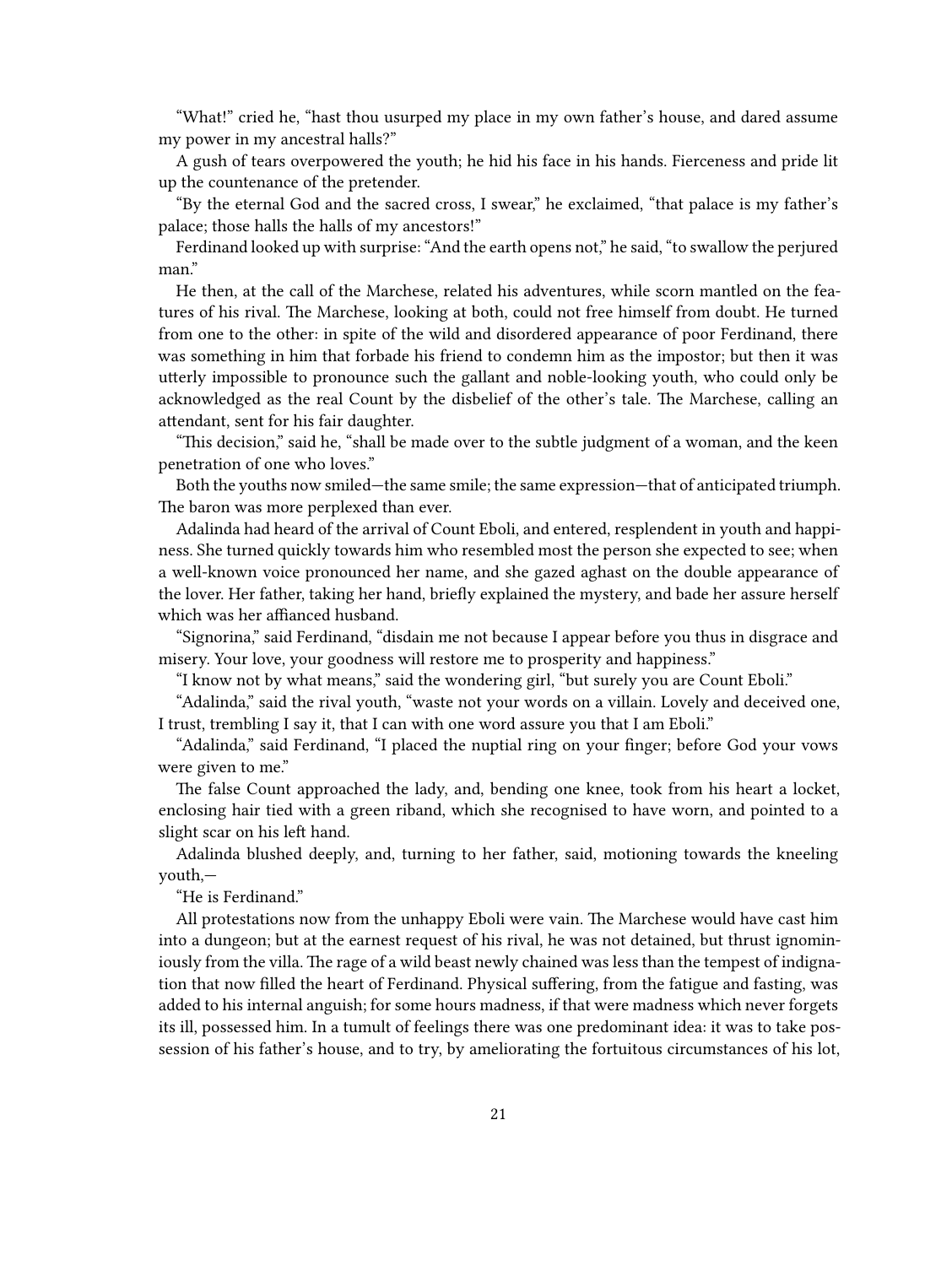to gain the upper hand of his adversary. He expended his remaining strength in reaching Naples, entered his family palace, and was received and acknowledged by his astonished domestics.

One of his first acts was to take from a cabinet a miniature of his father encircled with jewels, and to invoke the aid of the paternal spirit. Refreshment and a bath restored him to some of his usual strength; and he looked forward with almost childish delight to one night to be spent in peace under the roof of his father's house. This was not permitted. Ere midnight the great bell sounded: his rival entered as master, with the Marchese Spina. The result may be divined. The Marchese appeared more indignant than the false Eboli. He insisted that the unfortunate youth should be imprisoned. The portrait, whose setting was costly, found on him, proved him guilty of robbery. He was given into the hands of the police, and thrown into a dungeon. I will not dwell on the subsequent scenes. He was tried by the tribunal, condemned as guilty, and sentenced to the galleys for life.

On the eve of the day when he was to be removed from the Neapolitan prison to work on the roads in Calabria, his rival visited him in his dungeon. For some moments both looked at the other in silence. The impostor gazed on the prisoner with mingled pride and compassion: there was evidently a struggle in his heart. The answering glance of Ferdinand was calm, free, and dignified. He was not resigned to his hard fate, but he disdained to make any exhibition of despair to his cruel and successful foe. A spasm of pain seemed to wrench the bosom of the false one; and he turned aside, striving to recover the hardness of heart which had hitherto supported him in the prosecution of his guilty enterprise. Ferdinand spoke first.

"What would the triumphant criminal with his innocent victim?"

His visitant replied haughtily, "Do not address such epithets to me, or I leave you to your fate: I am that which I say I am."

"To me this boast!" cried Ferdinand scornfully; "but perhaps these walls have ears."

"Heaven, at least, is not deaf," said the deceiver; "favouring Heaven, which knows and admits my claim. But a truce to this idle discussion. Compassion—a distaste to see one so very like myself in such ill condition—a foolish whim, perhaps, on which you may congratulate yourself—has led me hither. The bolts of your dungeon are drawn; here is a purse of gold; fulfil one easy condition, and you are free."

"And that condition?"

"Sign this paper."

He gave to Ferdinand a writing, containing a confession of his imputed crimes. The hand of the guilty youth trembled as he gave it; there was confusion in his mien, and a restless uneasy rolling of his eye. Ferdinand wished in one mighty word, potent as lightning, loud as thunder, to convey his burning disdain of this proposal: but expression is weak, and calm is more full of power than storm. Without a word, he tore the paper in two pieces and threw them at the feet of his enemy.

With a sudden change of manner, his visitant conjured him, in voluble and impetuous terms, to comply. Ferdinand answered only by requesting to be left alone. Now and then a half word broke uncontrollably from his lips; but he curbed himself. Yet he could not hide his agitation when, as an argument to make him yield, the false Count assured him that he was already married to Adalinda. Bitter agony thrilled poor Ferdinand's frame; but he preserved a calm mien, and an unaltered resolution. Having exhausted every menace and every persuasion, his rival left him, the purpose for which he came unaccomplished. On the morrow, with many others, the refuse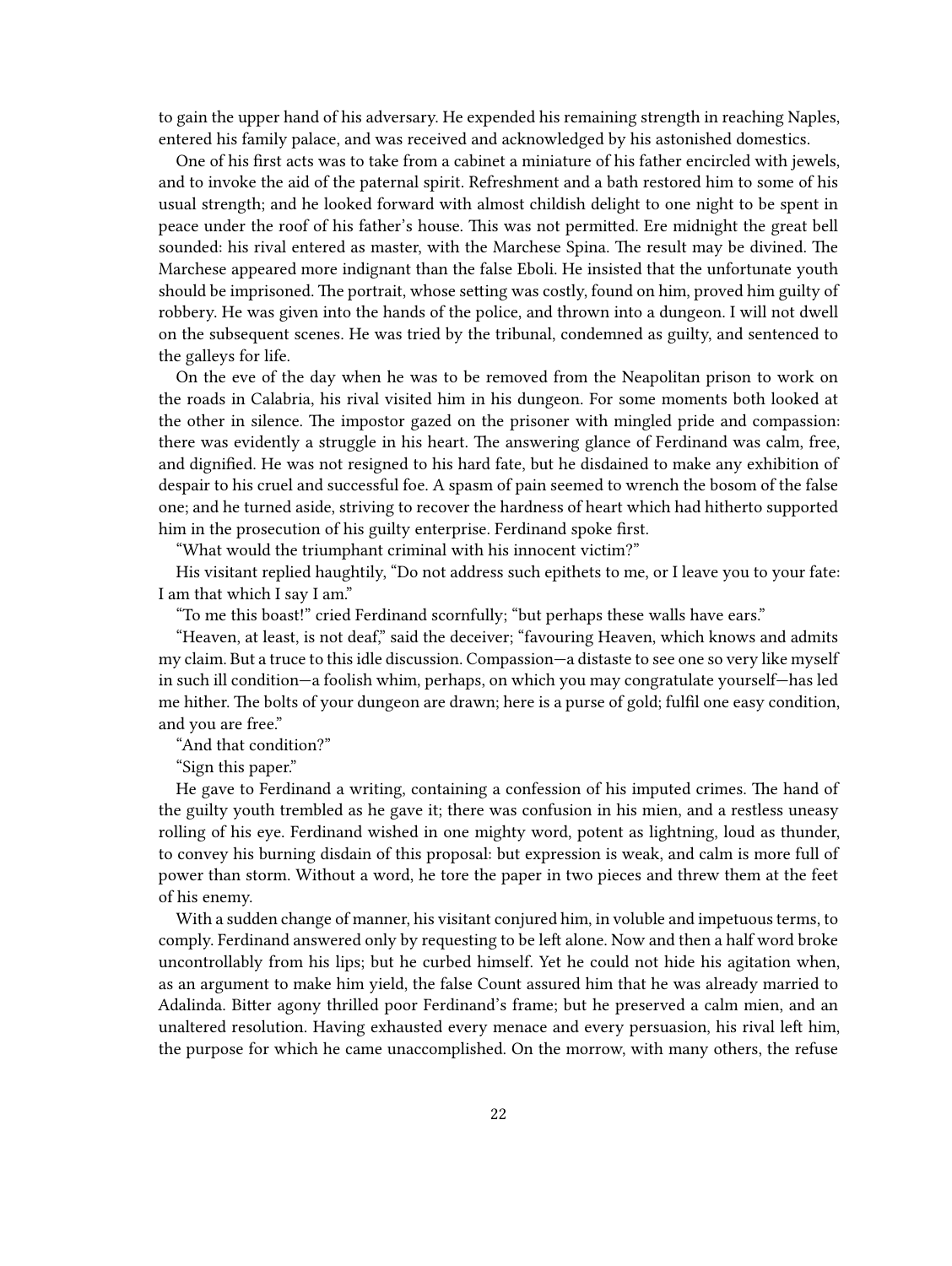of mankind, Count Ferdinando Eboli was led in chains to the unwholesome plains of Calabria, to work there at the roads.

I must hurry over some of the subsequent events, for a detailed account of them would fill volumes. The assertion of the usurper of Ferdinand's right, that he was already married to Adalinda, was, like all else he said, false. The day was, however, fixed for their union, when the illness and the subsequent death of the Marchese Spina delayed its celebration. Adalinda retired during the first months of mourning to a castle belonging to her father not far from Arpino, a town of the kingdom of Naples, in the midst of the Apennines, about 50 miles from the capital. Before she went, the deceiver tried to persuade her to consent to a private marriage. He was probably afraid that, in the long interval that was about to ensue before he could secure her, she would discover his imposture. Besides, a rumour had gone abroad that one of the fellow-prisoners of Ferdinand, a noted bandit, had escaped, and that the young count was his companion in flight. Adalinda, however, refused to comply with her lover's entreaties, and retired to her seclusion with an old aunt, who was blind and deaf, but an excellent duenna. The false Eboli seldom visited his mistress; but he was a master in his art, and subsequent events showed that he must have spent all his time, disguised, in the vicinity of the castle. He contrived by various means, unsuspected at the moment, to have all Adalinda's servants changed for creatures of his own; so that, without her being aware of the restraint, she was, in fact, a prisoner in her own house. It is impossible to say what first awakened her suspicions concerning the deception put upon her. She was an Italian, with all the habitual quiescence and lassitude of her countrywomen in the ordinary routine of life, and with all their energy and passion when roused. The moment the doubt darted into her mind she resolved to be assured. A few questions relative to scenes that had passed between poor Ferdinand and herself sufficed for this. They were asked so suddenly and pointedly that the pretender was thrown off his guard; he looked confused, and stammered in his replies. Their eyes met; he felt that he was detected, and she saw that he perceived her now confirmed suspicions. A look such as is peculiar to an impostor—a glance that deformed his beauty, and filled his usually noble countenance with the hideous lines of cunning and cruel triumph—completed her faith in her own discernment. "How," she thought, "could I have mistaken this man for my own gentle Eboli?" Again their eyes met. The peculiar expression of his terrified her, and she hastily quitted the apartment.

Her resolution was quickly formed. It was of no use to attempt to explain her situation to her old aunt. She determined to depart immediately for Naples, throw herself at the feet of Gioacchino, and to relate and obtain credit for her strange history. But the time was already lost when she could have executed this design. The contrivances of the deceiver were complete she found herself a prisoner. Excess of fear gave her boldness, if not courage. She sought her jailor. A few minutes before she had been a young and thoughtless girl, docile as a child, and as unsuspecting; now she felt as if she had suddenly grown old in wisdom, and that the experience of years had been gained in that of a few seconds.

During their interview she was wary and firm, while the instinctive power of innocence over guilt gave majesty to her demeanour. The contriver of her ills for a moment cowered beneath her eye. At first he would by no means allow that he was not the person he pretended to be, but the energy and eloquence of truth bore down his artifice, so that, at length driven into a corner, he turned—a stag at bay. Then it was her turn to quail, for the superior energy of a man gave him the mastery. He declared the truth: he was the elder brother of Ferdinand, a natural son of the old Count Eboli. His mother, who had been wronged, never forgave her injurer, and bred her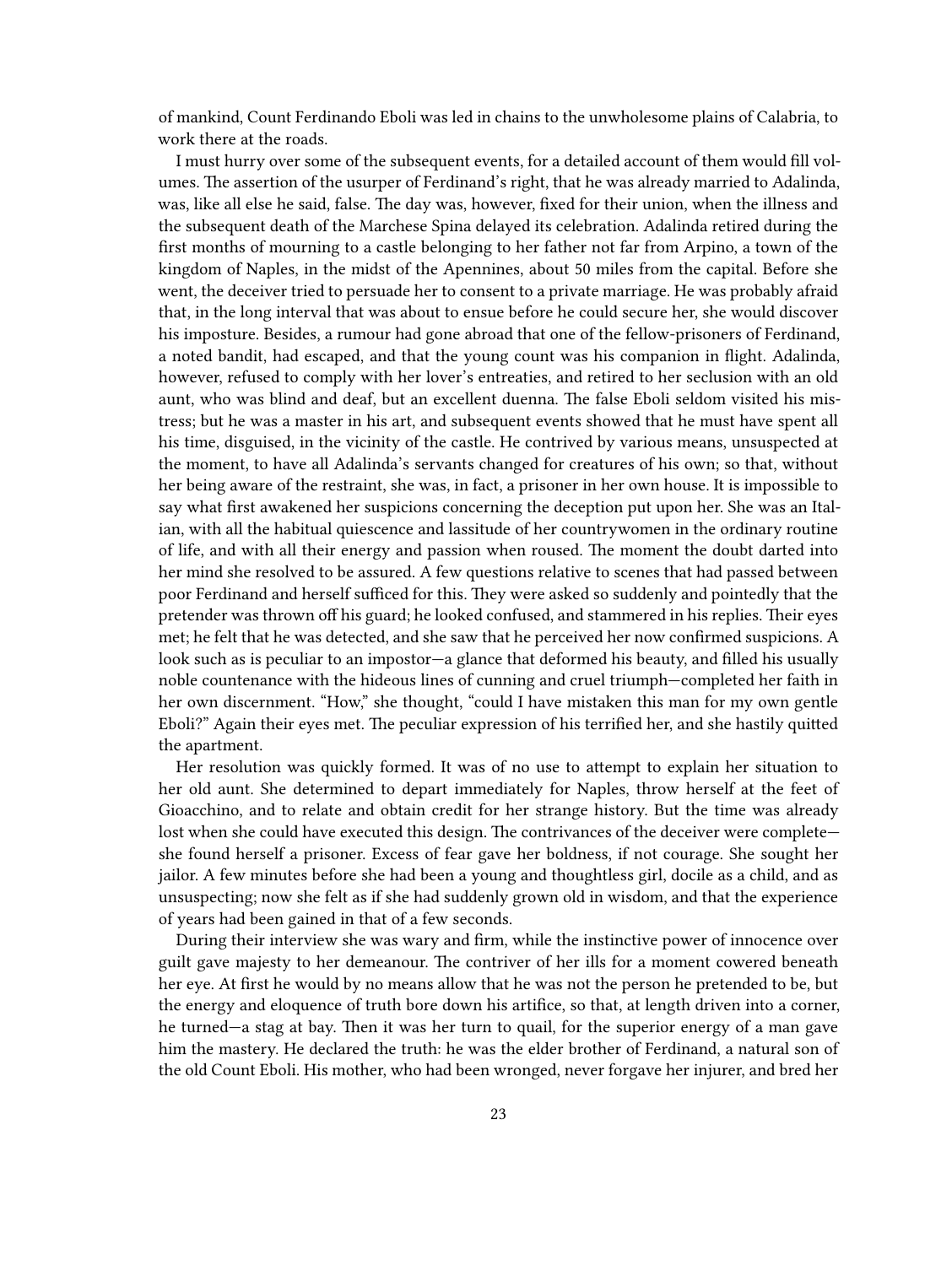son in deadly hate for his parent, and a belief that the advantages enjoyed by his more fortunate brother were rightfully his own. His education was rude; but he had an Italian's subtle talents, swiftness of perception, and guileful arts.

"It would blanch your cheek," he said to his trembling auditress, "could I describe all that I have suffered to achieve my purpose. I would trust to none—I executed all myself. It was a glorious triumph, but due to my perseverance and my fortitude, when I and my usurping brother stood—I, the noble, he, the degraded outcast—before our sovereign."

Having rapidly detailed his history, he now sought to win the favourable ear of Adalinda, who stood with averted and angry looks. He tried by the varied shows of passion and tenderness to move her heart. Was he not, in truth, the object of her love? Was it not he who scaled her balcony at Villa Spina? He recalled scenes of mutual overflow of feeling to her mind, thus urging arguments the most potent with a delicate woman. Pure blushes tinged her cheek, but horror of the deceiver predominated over every other sentiment. He swore that as soon as they should be united he would free Ferdinand, and bestow competency, nay, if so she willed it, half his possessions on him. She coldly replied, that she would rather share the chains of the innocent, and misery, than link herself with imposture and crime. She demanded her liberty; but the untamed and even ferocious nature that had borne the deceiver through his career of crime now broke forth, and he invoked fearful imprecations on his head if she ever quitted the castle except as his wife. His look of conscious power and unbridled wickedness terrified her; her flashing eyes spoke abhorrence. It would have been far easier for her to have died than have yielded the smallest point to a man who had made her feel for one moment his irresistible power, arising from her being an unprotected woman, wholly in his hands. She left him, feeling as if she had just escaped from the impending sword of an assassin.

One hour's deliberation suggested to her a method of escape from her terrible situation. In a wardrobe at the castle lay, in their pristine gloss, the habiliments of a page of her mother, who had died suddenly, leaving these unworn relics of his station. Dressing herself in these, she tied up her dark shining hair, and even, with a somewhat bitter feeling, girded on the slight sword that appertained to the costume. Then, through a private passage leading from her own apartment to the chapel of the castle, she glided with noiseless steps, long after the Ave Maria, sounded at four o'clock, had, on a November night, given token that half an hour had passed since the setting of the sun. She possessed the key of the chapel door—it opened at her touch; she closed it behind her, and she was free. The pathless hills were around her, the starry heavens above, and a cold wintry breeze murmured around the castle walls; but fear of her enemy conquered every other fear, and she tripped lightly on in a kind of ecstasy for many a long hour over the stony mountain path—she, who had never before walked more than a mile or two from home at any time in her life—till her feet were blistered, her slight shoes cut through, her way utterly lost. At morning's dawn she found herself in the midst of the wild ilex-covered Apennines, and neither habitation nor human being apparent.

She was hungry and weary. She had brought gold and jewels with her; but here were no means of exchanging these for food. She remembered stories of banditti, but none could be so ruffianlike and cruel as him from whom she fled. This thought, a little rest, and a draught of water from a pure mountain-spring, restored her to some portion of courage, and she continued her journey. Noonday approached; and, in the south of Italy, the noonday sun, when unclouded, even in November, is oppressively warm, especially to an Italian woman, who never exposes herself to its beams. Faintness came over her. There appeared recesses in the mountain sides along which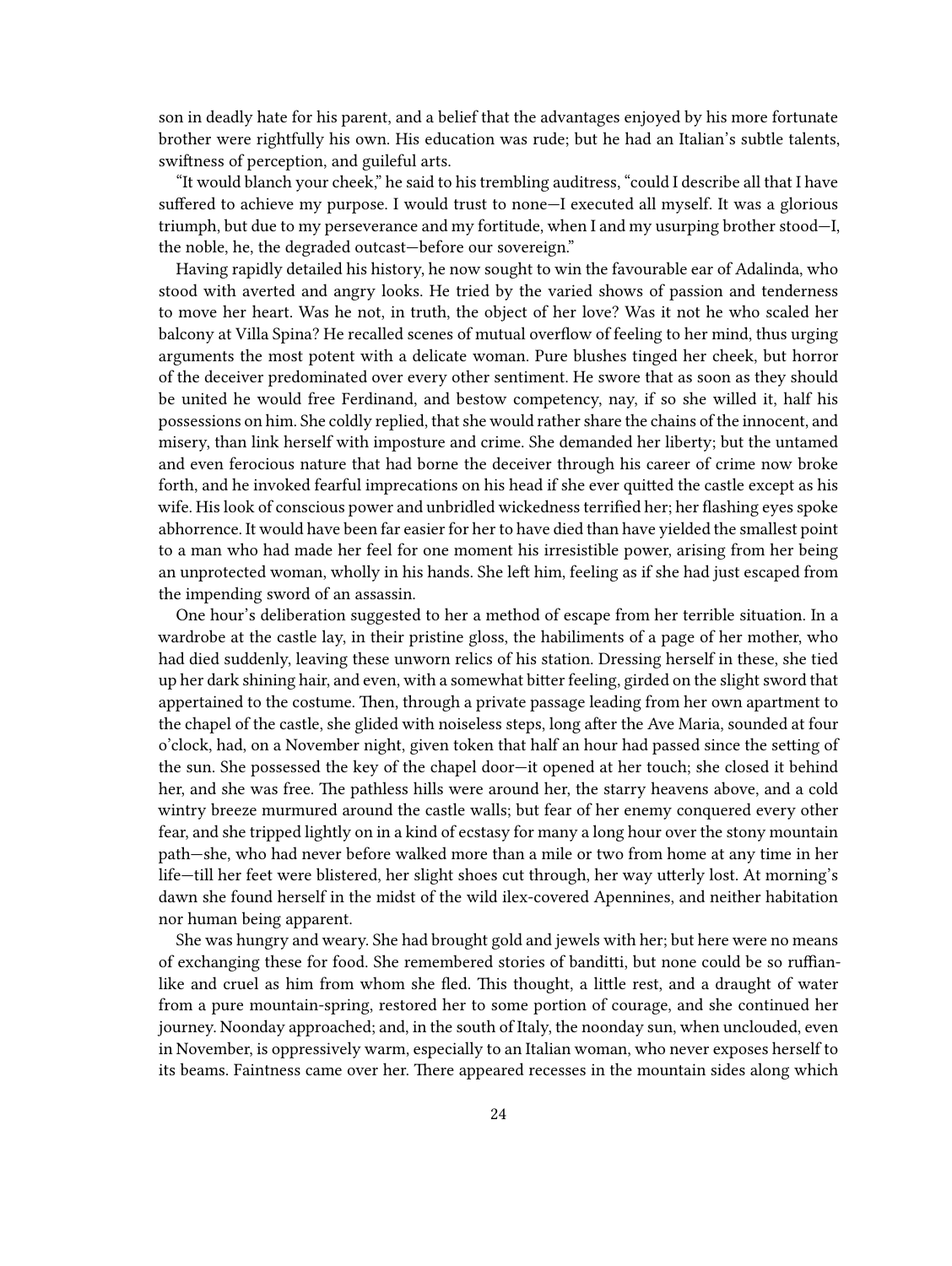she was travelling, grown over with bay and arbutus: she entered one of these, there to repose. It was deep, and led to another that opened into a spacious cavern lighted from above: there were cates, grapes, and a flagon of wine on a rough-hewn table. She looked fearfully around, but no inhabitant appeared. She placed herself at the table, and, half in dread, ate of the food presented to her; and then sat, her elbow on the table, her head resting on her little snow-white hand, her dark hair shading her brow and clustering round her throat. An appearance of languor and fatigue was diffused through her attitude, while her soft black eyes filled at intervals with large tears as, pitying herself, she recurred to the cruel circumstances of her lot. Her fanciful but elegant dress, her feminine form, her beauty and her grace, as she sat pensive and alone in the rough unhewn cavern, formed a picture a poet would describe with delight, an artist love to paint.

"She seemed a being of another world; a seraph, all light and beauty: a Ganymede, escaped from his thrall above to his natal Ida. It was long before I recognised, looking down on her from the opening hill, my lost Adalinda." Thus spoke the young Count Eboli, when he related this story; for its end was as romantic as its commencement.

When Ferdinando had arrived, a galley-slave in Calabria, he found himself coupled with a bandit, a brave fellow, who abhorred his chains, from love of freedom, as much as his fellowprisoner did, from all the combination of disgrace and misery they brought upon him. Together they devised a plan of escape, and succeeded in effecting it. On their road, Ferdinand related his story to the outlaw, who encouraged him to hope for a favourable turn of fate; and meanwhile invited and persuaded the desperate man to share his fortunes as a robber among the wild hills of Calabria.

The cavern where Adalinda had taken refuge was one of their fastnesses, whither they betook themselves at periods of imminent danger for safety only, as no booty could be collected in that unpeopled solitude; and there, one afternoon, returning from the chase, they found the wandering, fearful, solitary, fugitive girl; and never was lighthouse more welcome to tempest-tossed sailor than was her own Ferdinand to his lady-love.

Fortune, now tired of persecuting the young noble, favoured him still further. The story of the lovers interested the bandit chief, and promise of reward secured him. Ferdinand persuaded Adalinda to remain one night in the cave, and on the following morning they prepared to proceed to Naples; but at the moment of their departure they were surprised by an unexpected visitant: the robbers brought in a prisoner—it was the impostor. Missing on the morrow her who was the pledge of his safety and success, but assured that she could not have wandered far, he despatched emissaries in all directions to seek her; and himself, joining in the pursuit, followed the road she had taken, and was captured by these lawless men, who expected rich ransom from one whose appearance denoted rank and wealth. When they discovered who their prisoner was, they generously delivered him up into his brother's hands.

Ferdinand and Adalinda proceeded to Naples. On their arrival, she presented herself to Queen Caroline; and, through her, Murat heard with astonishment the device that had been practised on him. The young Count was restored to his honours and possessions, and within a few months afterwards was united to his betrothed bride.

The compassionate nature of the Count and Countess led them to interest themselves warmly in the fate of Ludovico, whose subsequent career was more honourable but less fortunate. At the intercession of his relative, Gioacchino permitted him to enter the army, where he distinguished himself, and obtained promotion. The brothers were at Moscow together, and mutually assisted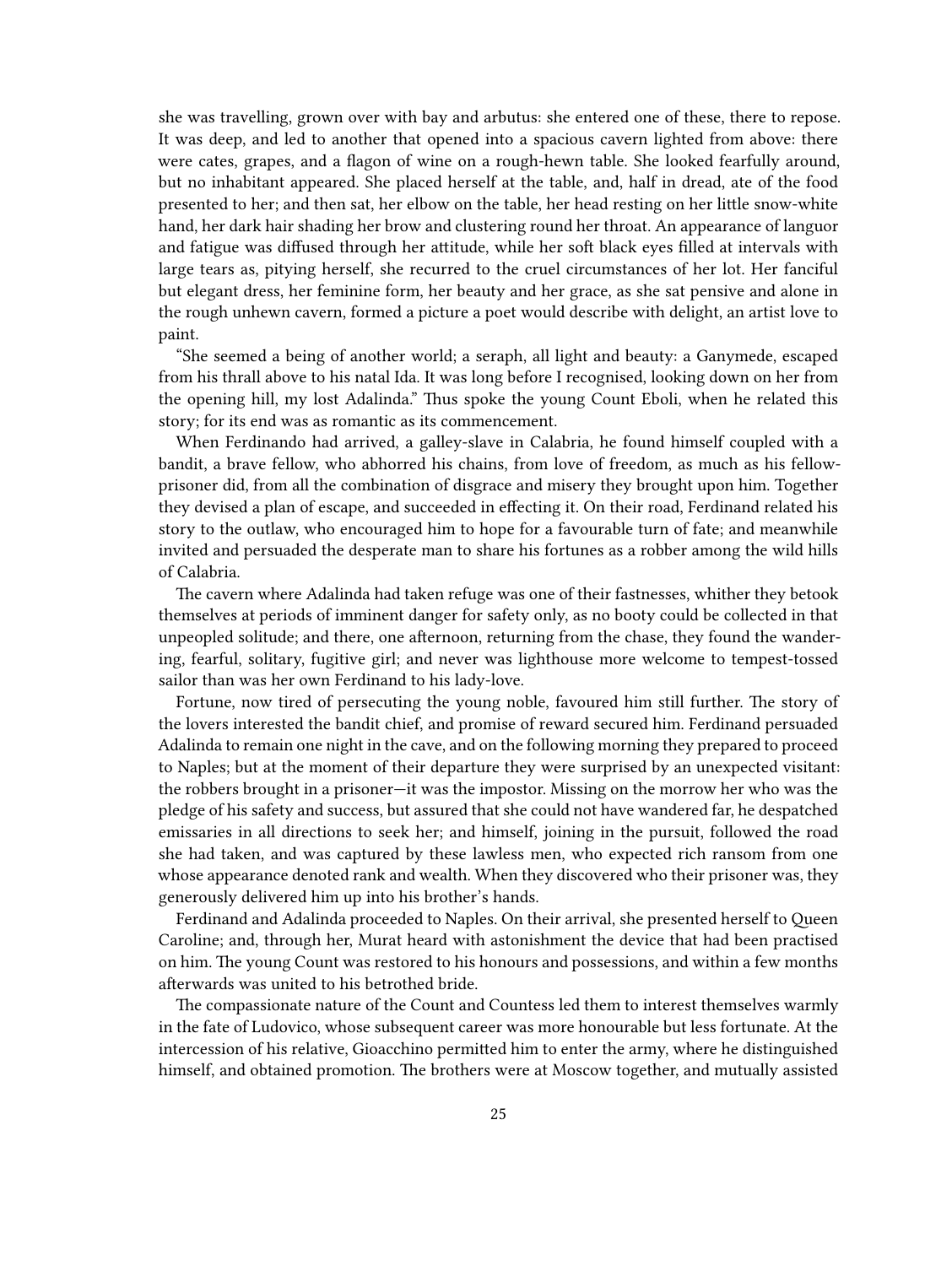each other during the horrors of the retreat. At one time overcome by drowsiness, the mortal symptom resulting from excessive cold, Ferdinand lingered behind his comrades; but Ludovico, refusing to leave him, dragged him on in spite of himself, till, entering a village, food and fire restored him, and his life was saved. On another evening, when wind and sleet added to the horror of their situation, Ludovico, after many ineffective struggles, slid from his horse lifeless; Ferdinand was at his side, and, dismounting, endeavoured by every means in his power to bring back pulsation to his stagnant blood. His comrades went forward, and the young Count was left alone with his dying brother in the white boundless waste. Once Ludovico opened his eyes and recognised him; he pressed his hand, and his lips moved to utter a blessing as he died. At that moment the welcome sounds of the enemy's approach roused Ferdinand from the despair into which his dreadful situation plunged him. He was taken prisoner, and his life was thus saved. When Napoleon went to Elba, he, with many others of his countrymen, was liberated, and returned to Naples.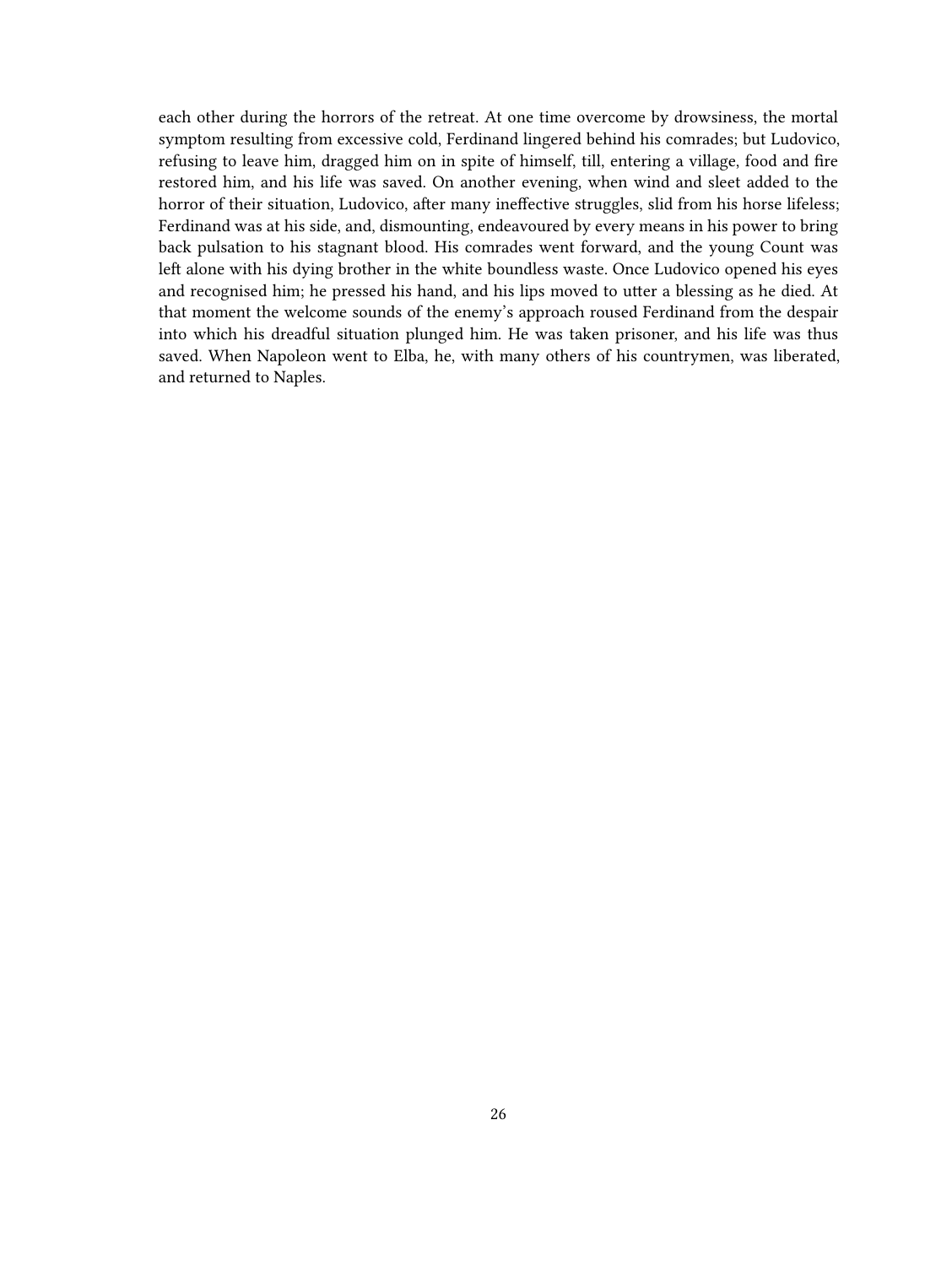# <span id="page-26-0"></span>**III.** *THE EVIL EYE.*

"The wild Albanian kirtled to his knee, With shawl-girt head, and ornamented gun, And gold-embroider'd garments, fair to see; The crimson-scarfed man of Macedon." —Lord Byron.

The Moreot, Katusthius Ziani, travelled wearily, and in fear of its robber-inhabitants, through the pashalik of Yannina; yet he had no cause for dread. Did he arrive, tired and hungry, in a solitary village,—did he find himself in the uninhabited wilds suddenly surrounded by a band of klephts,—or in the larger towns did he shrink at finding himself, sole of his race, among the savage mountaineers and despotic Turk,—as soon as he announced himself the Pobratimo[1] of Dmitri of the Evil Eye, every hand was held out, every voice spoke welcome.

1. In Greece, especially in Illyria and Epirus, it is no uncommon thing for persons of the same sex to swear friendship. The Church contains a ritual to consecrate this vow. Two men thus united are called *pobratimi*, the women *posestrime*.

The Albanian, Dmitri, was a native of the village of Korvo. Among the savage mountains of the district between Yannina and Terpellenè, the deep broad stream of Argyro-Castro flows; bastioned to the west by abrupt wood-covered precipices, shadowed to the east by elevated mountains. The highest among these is Mount Trebucci; and in a romantic folding of that hill, distinct with minarets, crowned by a dome rising from out a group of pyramidal cypresses, is the picturesque village of Korvo. Sheep and goats form the apparent treasure of its inhabitants; their guns and yataghans, their warlike habits, and, with them, the noble profession of robbery, are sources of still greater wealth. Among a race renowned for dauntless courage and sanguinary enterprise, Dmitri was distinguished.

It was said that in his youth this klepht was remarkable for a gentler disposition and more refined taste than is usual with his countrymen. He had been a wanderer, and had learned European arts, of which he was not a little proud. He could read and write Greek, and a book was often stowed beside his pistols in his girdle. He had spent several years in Scio, the most civilised of the Greek islands, and had married a Sciote girl. The Albanians are characterized as despisers of women; but Dmitri, in becoming the husband of Helena, enlisted under a more chivalrous rule, and became the proselyte of a better creed. Often he returned to his native hills, and fought under the banner of the renowned Ali, and then came back to his island home. The love of the tamed barbarian was concentrated, burning, and something beyond this: it was a portion of his living, beating heart,—the nobler part of himself,—the diviner mould in which his rugged nature had been recast.

On his return from one of his Albanian expeditions he found his home ravaged by the Mainotes. Helena—they pointed to her tomb, nor dared tell him how she died; his only child, his lovely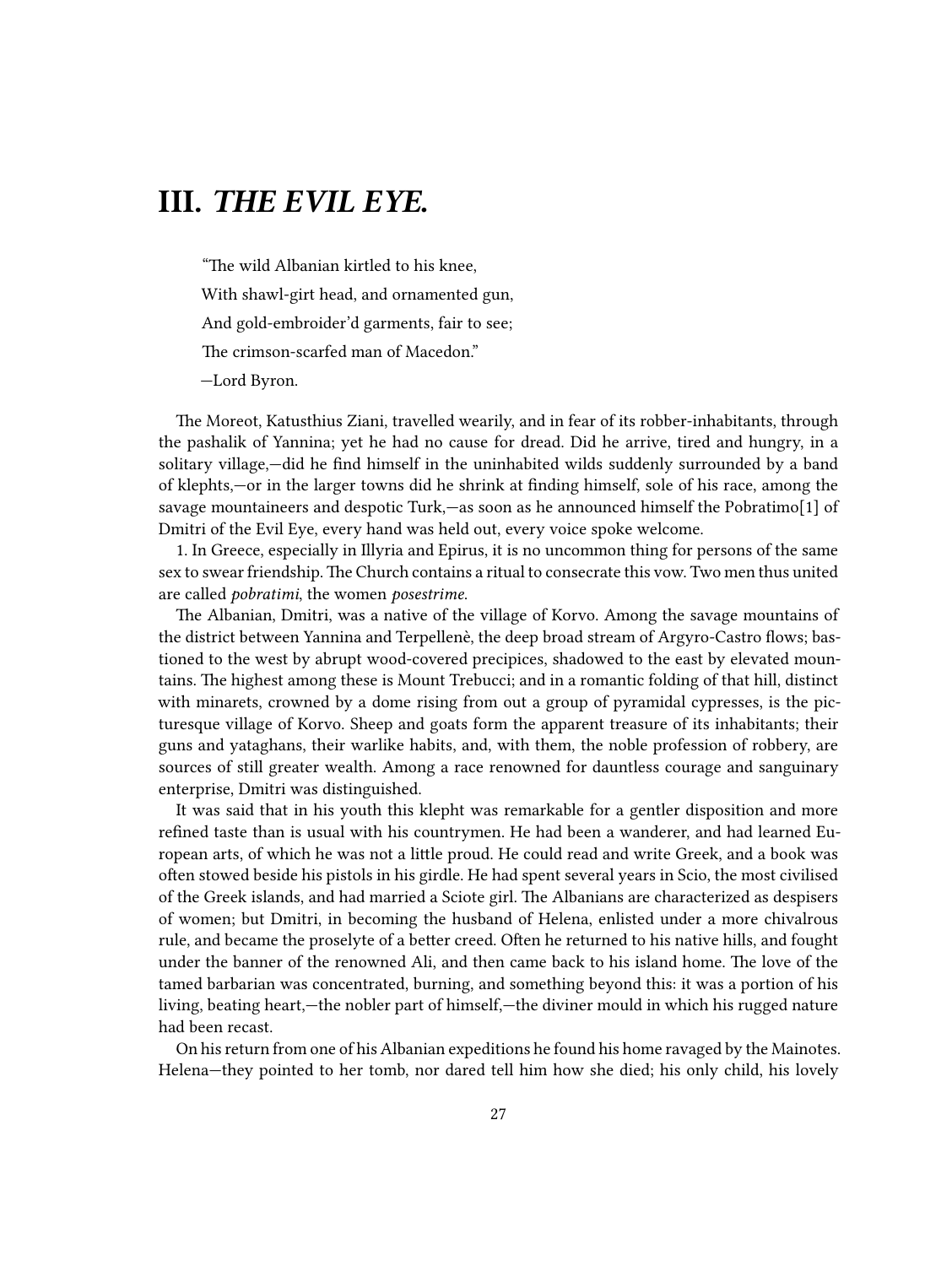infant daughter, was stolen; his treasure-house of love and happiness was rifled, its gold-excelling wealth changed to blank desolation. Dmitri spent three years in endeavours to recover his lost offspring. He was exposed to a thousand dangers, underwent incredible hardships. He dared the wild beast in his lair, the Mainote in his port of refuge; he attacked, and was attacked by them. He wore the badge of his daring in a deep gash across his eyebrow and cheek. On this occasion he had died, but that Katusthius, seeing a scuffle on shore and a man left for dead, disembarked from a Moreot sacovela, carried him away, tended and cured him. They exchanged vows of friendship, and for some time the Albanian shared his brother's toils; but they were too pacific to suit his taste, and he returned to Korvo.

Who in the mutilated savage could recognise the handsomest amongst the Arnaoots? His habits kept pace with his change of physiognomy: he grew ferocious and hardhearted; he only smiled when engaged in dangerous enterprise. He had arrived at that worst state of ruffian feeling, the taking delight in blood. He grew old in these occupations; his mind became reckless, his countenance more dark; men trembled before his glance, women and children exclaimed in terror, "The Evil Eye!" The opinion became prevalent; he shared it himself; he gloried in the dread privilege; and when his victim shivered and withered beneath the mortal influence, the fiendish laugh with which he hailed this demonstration of his power struck with worse dismay the failing heart of the fascinated person. But Dmitri could command the arrows of his sight; and his comrades respected him the more for his supernatural attribute since they did not fear the exercise of it on themselves.

Dmitri had just returned from an expedition beyond Prevesa. He and his comrades were laden with spoil. They killed and roasted a goat whole for their repast; they drank dry several wine skins; then, round the fire in the court, they abandoned themselves to the delights of the kerchief dance, roaring out the chorus as they dropped upon and then rebounded from their knees, and whirled round and round with an activity all their own. The heart of Dmitri was heavy; he refused to dance, and sat apart, at first joining in the song with his voice and lute, till the air changed to one that reminded him of better days. His voice died away, his instrument dropped from his hands, and his head sank upon his breast.

At the sound of stranger footsteps he started up; in the form before him he surely recognised a friend—he was not mistaken. With a joyful exclamation he welcomed Katusthius Ziani, clasping his hand and kissing him on the cheek. The traveller was weary, so they retired to Dmitri's own home,—a neatly plastered, white-washed cottage, whose earthen floor was perfectly dry and clean, and the walls hung with arms—some richly ornamented—and other trophies of his klephtic triumphs. A fire was kindled by his aged female attendant; the friends reposed on mats of white rushes while she prepared the pilaf and seethed flesh of kid. She placed a bright tin-tray on a block of wood before them, and heaped upon it cakes of Indian corn, goat's-milk cheese, eggs, and olives; a jar of water from their purest spring, and skin of wine, served to refresh and cheer the thirsty traveller.

After supper the guest spoke of the object of his visit.

"I come to my pobratimo," he said, "to claim the performance of his vow. When I rescued you from the savage Kakovougnis of Boularias, you pledged to me your gratitude and faith; do you disclaim the debt?"

Dmitri's brow darkened. "My brother," he cried, "need not remind me of what I owe. Command my life; in what can the mountain klepht aid the son of the wealthy Ziani!"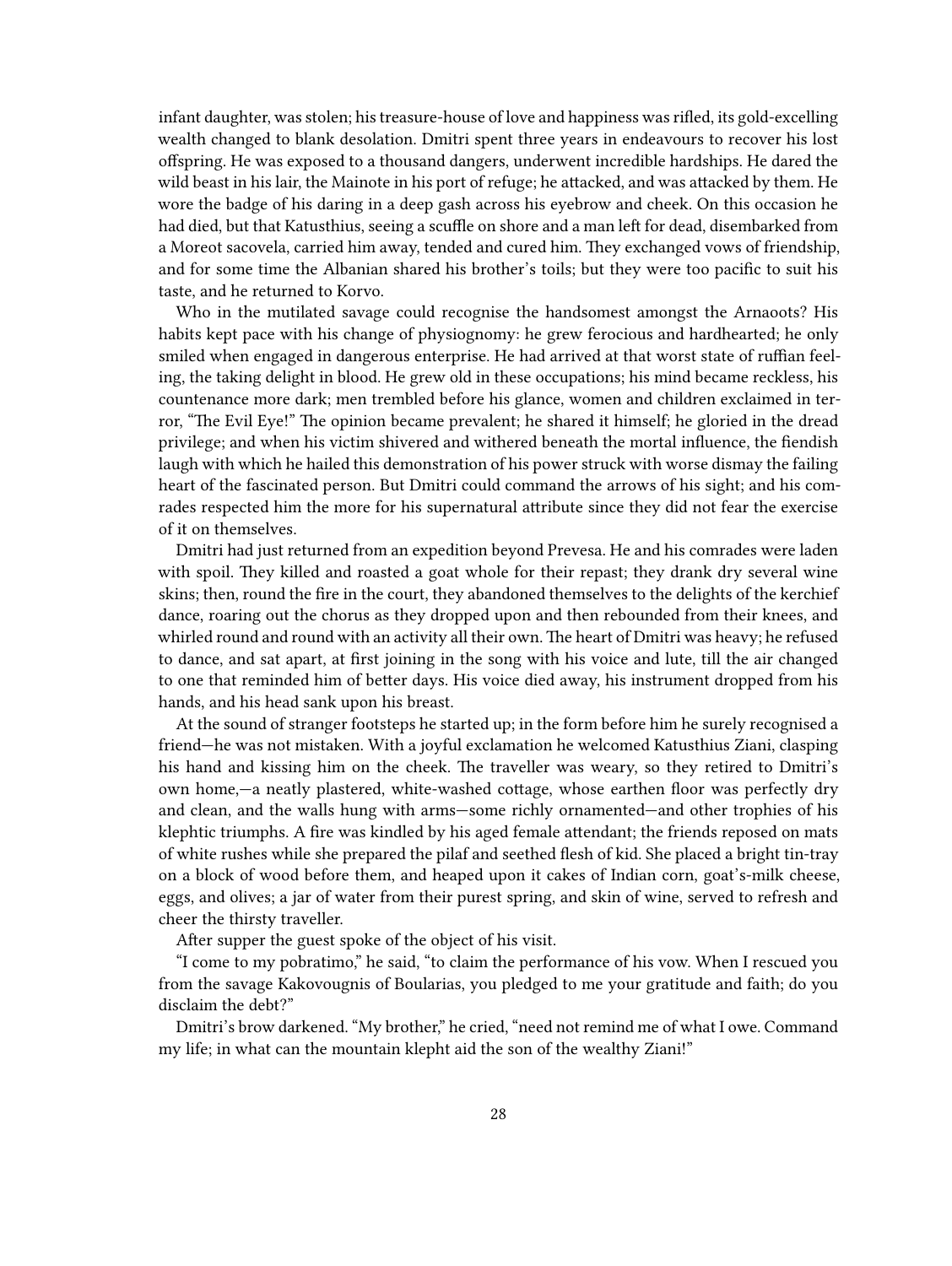"The son of Ziani is a beggar," rejoined Katusthius, "and must perish if his brother deny his assistance."

The Moreot then told his tale. He had been brought up as the only son of a rich merchant of Corinth. He had often sailed as caravokeiri[2] of his father's vessels to Stamboul, and even to Calabria. Some years before he had been boarded and taken by a Barbary corsair. His life since then had been adventurous, he said; in truth, it had been a guilty one;—he had become a renegade,—and won regard from his new allies, not by his superior courage, for he was cowardly, but by the frauds that make men wealthy. In the midst of this career some superstition had influenced him, and he had returned to his ancient religion. He escaped from Africa, wandered through Syria, crossed to Europe, found occupation in Constantinople; and thus years passed. At last, as he was on the point of marriage with a Fanariote beauty, he fell again into poverty, and he returned to Corinth to see if his father's fortunes had prospered during his long wanderings. He found that while these had improved to a wonder, they were lost to him for ever. His father, during his protracted absence, acknowledged another son as his; and, dying a year before, had left all to him. Katusthius found this unknown kinsman, with his wife and child, in possession of his expected inheritance. Cyril divided with him, it is true, their parent's property, but Katusthius grasped at all, and resolved to obtain it. He brooded over a thousand schemes of murder and revenge; yet the blood of a brother was sacred to him, and Cyril, beloved and respected at Corinth, could only be attacked with considerable risk. Then his child was a fresh obstacle. As the best plan that presented itself, he hastily embarked for Butrinto, and came to claim the advice and assistance of the Arnaoot whose life he had saved, whose pobratimo he was. Not thus barely did he tell his tale, but glossed it over; so that had Dmitri needed the incitement of justice, which was not at all a desideratum with him, he would have been satisfied that Cyril was a base interloper, and that the whole transaction was one of imposture and villainy.

2. Master of a merchant ship.

All night these men discussed a variety of projects, whose aim was, that the deceased Ziani's wealth should pass undivided into his elder son's hands. At morning's dawn Katusthius departed, and two days afterwards Dmitri quitted his mountain-home. His first care had been to purchase a horse, long coveted by him on account of its beauty and fleetness; he provided cartridges and replenished his powder-horn. His accoutrements were rich, his dress gay; his arms glittered in the sun. His long hair fell straight from under the shawl twisted round his cap, even to his waist; a shaggy white capote hung from his shoulder; his face wrinkled and puckered by exposure to the seasons; his brow furrowed with care; his mustachios long and jet-black; his scarred face; his wild, savage eyes;—his whole appearance, not deficient in barbaric grace, but stamped chiefly with ferocity and bandit pride, inspired, and we need not wonder, the superstitious Greek with a belief that a supernatural spirit of evil dwelt in his aspect, blasting and destroying. Now prepared for his journey, he departed from Korvo, crossing the woods of Acarnania, on his way to Morea.

"Wherefore does Zella tremble, and press her boy to her bosom, as if fearful of evil?" Thus asked Cyril Ziani, returning from the city of Corinth to his own rural abode. It was a home of beauty. The abruptly broken hills covered with olives, or brighter plantations of orange-trees, overlooked the blue waves of the Gulf of Egina. A myrtle underwood spread sweet scent around, and dipped its dark shining leaves into the sea itself. The low-roofed house was shaded by two enormous fig-trees, while vineyards and corn-land stretched along the gentle upland to the north. When Zella saw her husband she smiled, though her cheek was still pale and her lips quivering.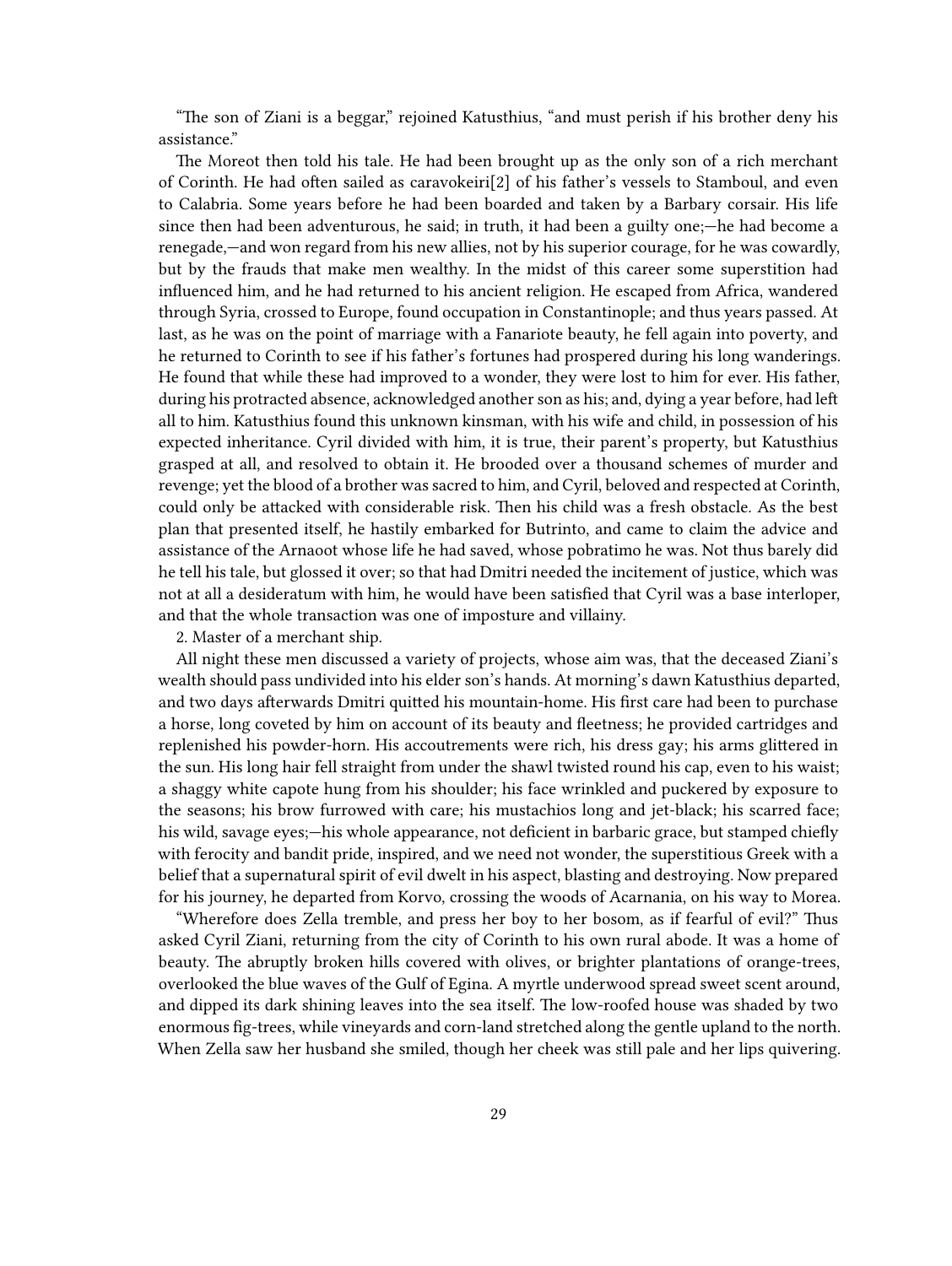"Now you are near to guard us," she said, "I dismiss fear; but danger threatens our Constans, and I shudder to remember that an Evil Eye has been upon him."

Cyril caught up his child. "By my head!" he cried, "thou speakest of an ill thing. The Franks call this superstition; but let us beware. His cheek is still rosy; his tresses flowing gold. Speak, Constans; hail thy father, my brave fellow!"

It was but a short-lived fear; no ill ensued, and they soon forgot an incident which had causelessly made their hearts to quail. A week afterwards Cyril returned, as he was wont, from shipping a cargo of currants, to his retreat on the coast. It was a beautiful summer evening: the creaking water-wheel, which produced the irrigation of the land, chimed in with the last song of the noisy cicala; the rippling waves spent themselves almost silently among the shingles. This was his home; but where its lovely flower? Zella did not come forth to welcome him. A domestic pointed to a chapel on a neighbouring acclivity, and there he found her; his child (nearly three years of age) was in his nurse's arms; his wife was praying fervently, while the tears streamed down her cheeks. Cyril demanded anxiously the meaning of this scene; but the nurse sobbed; Zella continued to pray and weep; and the boy, from sympathy, began to cry. This was too much for man to endure. Cyril left the chapel; he leant against a walnut-tree. His first exclamation was a customary Greek one, "Welcome this misfortune, so that it come single!" But what was the ill that had occurred? Unapparent was it yet; but the spirit of evil is most fatal when unseen. He was happy,—a lovely wife, a blooming child, a peaceful home, competence, and the prospect of wealth; these blessings were his: yet how often does Fortune use such as her decoys? He was a slave in an enslaved land, a mortal subject to the high destinies, and ten thousand were the envenomed darts which might be hurled at his devoted head. Now, timid and trembling, Zella came from the chapel: her explanation did not calm his fears. Again the Evil Eye had been on his child, and deep malignity lurked surely under this second visitation. The same man, an Arnaoot, with glittering arms, gay attire, mounted on a black steed, came from the neighbouring ilex grove, and, riding furiously up to the door, suddenly checked and reined in his horse at the very threshold. The child ran towards him: the Arnaoot bent his sinister eyes upon him:—"Lovely art thou, bright infant," he cried; "thy blue eyes are beaming, thy golden tresses fair to see; but thou art a vision fleeting as beautiful;—look at me!" The innocent looked up, uttered a shriek, and fell gasping on the ground. The women rushed forward to seize him; the Albanian put spurs to his horse, and, galloping swiftly across the little plain, up the wooded hill-side, he was soon lost to sight. Zella and the nurse bore the child to the chapel; they sprinkled him with holy water, and, as he revived, besought the Panagia with earnest prayers to save him from the menaced ill.

Several months elapsed; little Constans grew in intelligence and beauty; no blight had visited the flower of love, and its parents dismissed fear. Sometimes Cyril indulged in a joke at the expense of the Evil Eye; but Zella thought it unlucky to laugh, and crossed herself whenever the event was alluded to. At this time Katusthius visited their abode—"He was on his way," he said, "to Stamboul, and he came to know whether he could serve his brother in any of his transactions in the capital." Cyril and Zella received him with cordial affection: they rejoiced to perceive that fraternal love was beginning to warm his heart. He seemed full of ambition and hope: the brothers discussed his prospects, the politics of Europe, and the intrigues of the Fanar: the petty affairs of Corinth even were made subjects of discourse; and the probability that in a short time, young as he was, Cyril would be named Codja-Bashee of the province. On the morrow, Katusthius prepared to depart. "One favour does the voluntary exile ask—will my brother and sister accompany me some hours on my way to Napoli, whence I embark?"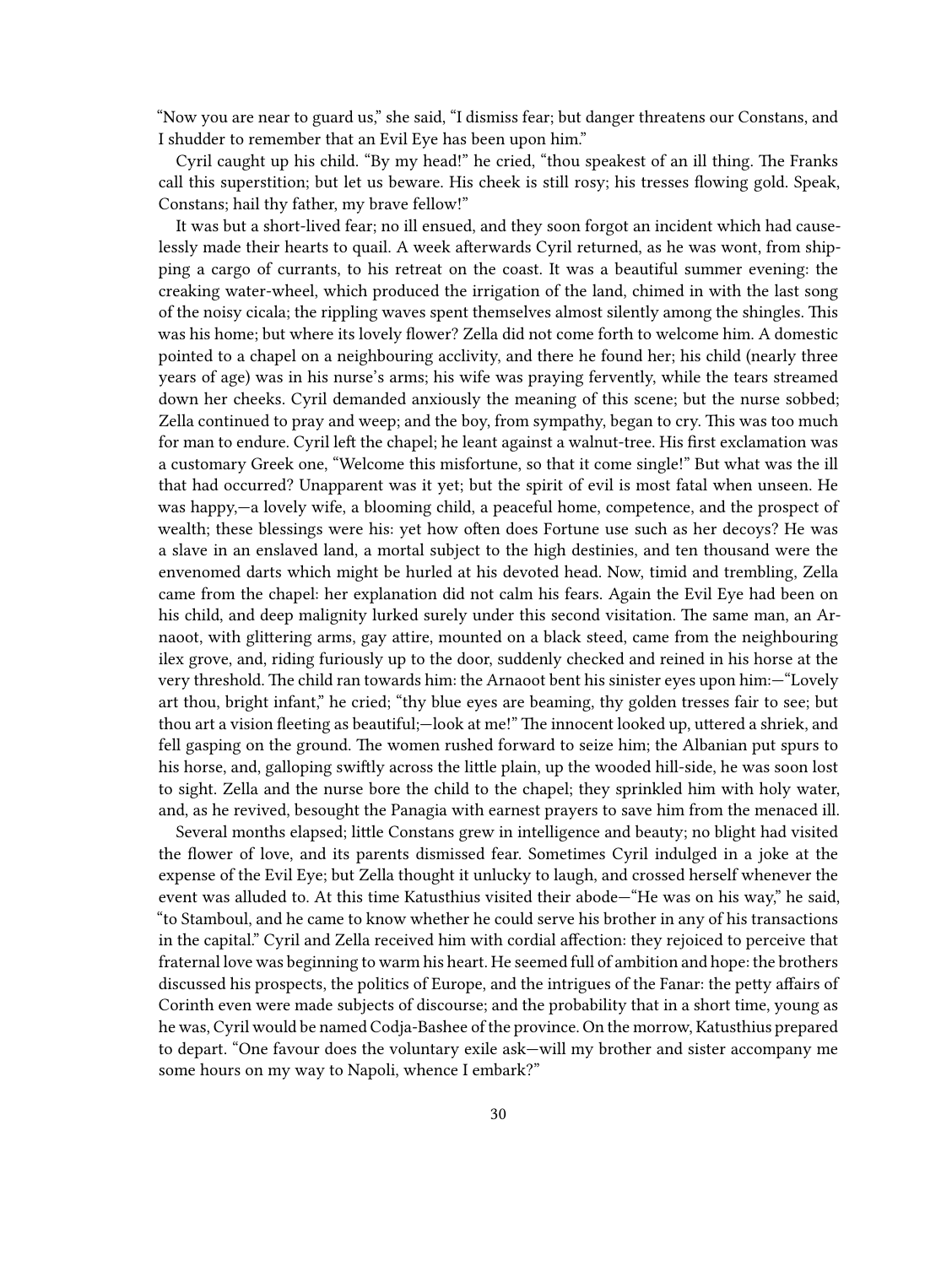Zella was unwilling to quit her home, even for a short interval; but she suffered herself to be persuaded, and they proceeded altogether for several miles towards the capital of the Morea. At noontide they made a repast under the shadow of a grove of oaks, and then separated. Returning homeward, the wedded pair congratulated themselves on their tranquil life and peaceful happiness, contrasted with the wanderer's lonely and homeless pleasures. These feelings increased in intensity as they drew nearer their dwelling, and anticipated the lisped welcome of their idolized child. From an eminence they looked upon the fertile vale which was their home: it was situated on the southern side of the isthmus, and looked upon the Gulf of Egina—all was verdant, tranquil, and beautiful. They descended into the plain; there a singular appearance attracted their attention. A plough with its yoke of oxen had been deserted midway in the furrow; the animals had dragged it to the side of the field, and endeavoured to repose as well as their conjunction permitted. The sun already touched its western bourne, and the summits of the trees were gilded by its parting beams. All was silent; even the eternal water-wheel was still; no menials appeared at their usual rustic labours. From the house the voice of wailing was too plainly heard.—"My child!" Zella exclaimed. Cyril began to reassure her; but another lament arose, and he hurried on. She dismounted, and would have followed him, but sank on the road-side. Her husband returned. "Courage, my beloved," he cried; "I will not repose night nor day until Constans is restored to us trust to me—farewell!" With these words he rode swiftly on. Her worst fears were thus confirmed; her maternal heart, lately so joyous, became the abode of despair, while the nurse's narration of the sad occurrence tended but to add worse fear to fear. Thus it was: the same stranger of the Evil Eye had appeared, not as before, bearing down on them with eagle speed, but as if from a long journey; his horse lame and with drooping head; the Arnaoot himself covered with dust, apparently scarcely able to keep his seat. "By the life of your child," he said, "give a cup of water to one who faints with thirst." The nurse, with Constans in her arms, got a bowl of the desired liquid, and presented it. Ere the parched lips of the stranger touched the wave, the vessel fell from his hands. The woman started back, while he, at the same moment darting forward, tore with strong arm the child from her embrace. Already both were gone—with arrowy speed they traversed the plain, while her shrieks, and cries for assistance, called together all the domestics. They followed on the track of the ravisher, and none had yet returned. Now as night closed in, one by one they came back: they had nothing to relate; they had scoured the woods, crossed the hills—they could not even discover the route which the Albanian had taken.

On the following day Cyril returned, jaded, haggard, miserable; he had obtained no tidings of his son. On the morrow he again departed on his quest, nor came back for several days. Zella passed her time wearily—now sitting in hopeless despondency, now climbing the near hill to see whether she could perceive the approach of her husband. She was not allowed to remain long thus tranquil; the trembling domestics, left in guard, warned her that the savage forms of several Arnaoots had been seen prowling about: she herself saw a tall figure, clad in a shaggy white capote, steal round the promontory, and, on seeing her, shrink back: once at night the snorting and trampling of a horse roused her, not from slumber, but from her sense of security. Wretched as the bereft mother was, she felt personally almost reckless of danger; but she was not her own, she belonged to one beyond expression dear; and duty, as well as affection for him, enjoined selfpreservation. Cyril, again returned: he was gloomier, sadder than before; but there was more resolution on his brow, more energy in his motions; he had obtained a clue, yet it might only lead him to the depths of despair.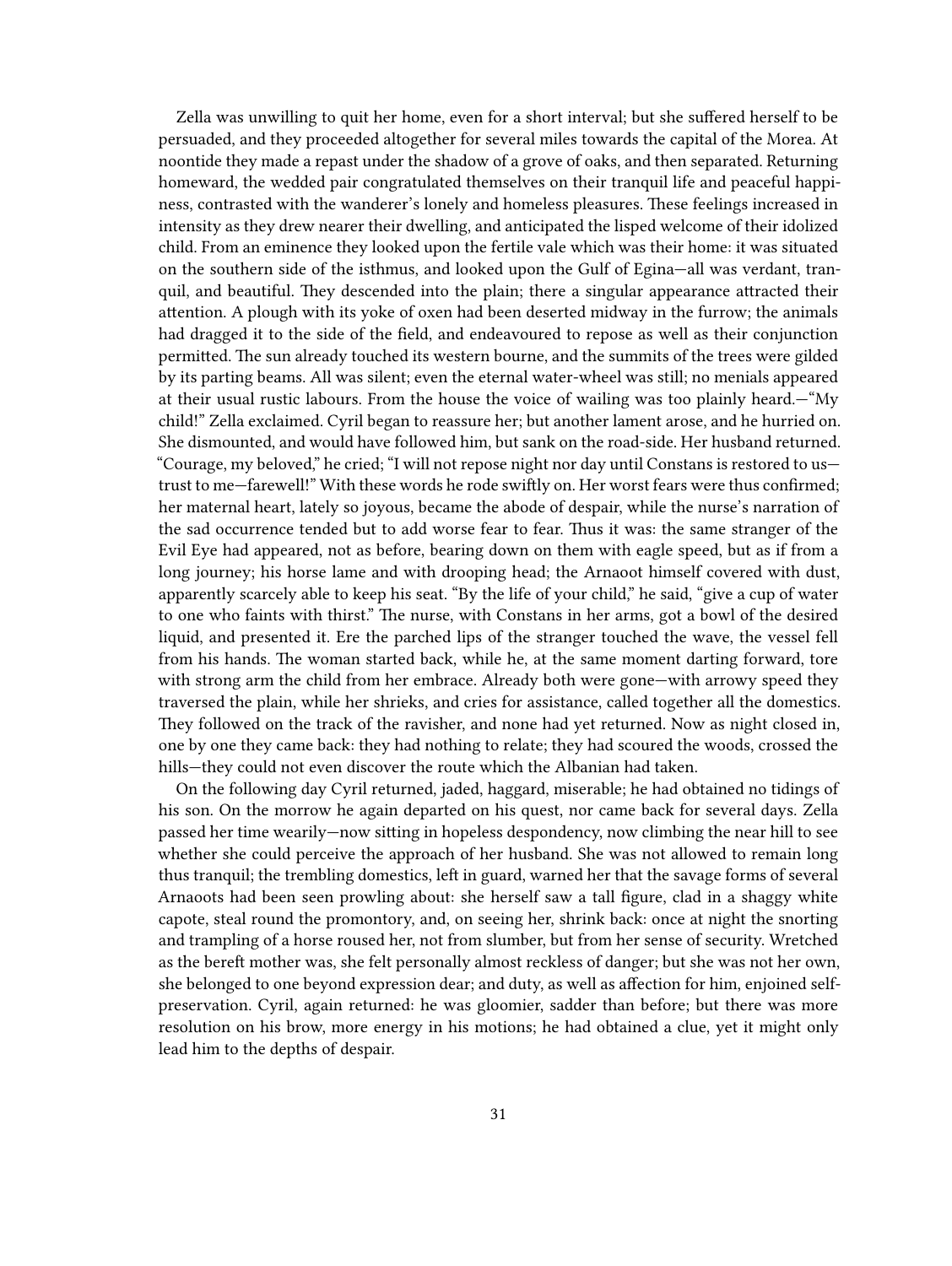He discovered that Katusthius had not embarked at Napoli. He had joined a band of Arnaoots lurking about Vasilico, and had proceeded to Patras with the Protoklepht; thence they put off together in a monoxylon for the northern shores of the Gulf of Lepanto: nor were they alone; they bore a child with them wrapt in a heavy torpid sleep. Poor Cyril's blood ran cold when he though of the spells and witchcraft which had probably been put in practice on his boy. He would have followed close upon the robbers, but for the report that reached him that the remainder of the Albanians had proceeded southward towards Corinth. He could not enter upon a long wandering search among the pathless wilds of Epirus, leaving Zella exposed to the attacks of these bandits. He returned to consult with her, to devise some plan of action which would at once ensure her safety and promise success to his endeavours.

After some hesitation and discussion, it was decided that he should first conduct her to her native home, consult with her father as to his present enterprise, and be guided by his warlike experience before he rushed into the very focus of danger. The seizure of his child might only be a lure, and it were not well for him, sole protector of that child and its mother, to rush unadvisedly into the toils.

Zella, strange to say, for her blue eyes and brilliant complexion belied her birth, was the daughter of a Mainote: yet dreaded and abhorred by the rest of the world as are the inhabitants of Cape Tænarus, they are celebrated for their domestic virtues and the strength of their private attachments. Zella loved her father, and the memory of her rugged rocky home, from which she had been torn in an adverse hour. Near neighbours of the Mainotes, dwelling in the ruder and wildest portion of Maina, are the Kakovougnis, a dark suspicious race, of squat and stunted form, strongly contrasted with the tranquil cast of countenance characteristic of the Mainote. The two tribes are embroiled in perpetual quarrels; the narrow sea-girt abode which they share affords at once a secure place of refuge from the foreign enemy and all the facilities of internal mountain warfare. Cyril had once, during a coasting voyage, been driven by stress of weather into the little bay on whose shores is placed the small town of Kardamyla. The crew at first dreaded to be captured by the pirates; but they were reassured on finding them fully occupied by their domestic dissensions. A band of Kakovougnis were besieging the castellated rock overlooking Kardamyla, blockading the fortress in which the Mainote Capitano and his family had taken refuge. Two days passed thus, while furious contrary winds detained Cyril in the bay. On the third evening the western gale subsided, and a land-breeze promised to emancipate them from their perilous condition; when in the night, as they were about to put off in a boat from shore, they were hailed by a party of Mainotes, and one, an old man of commanding figure, demanded a parley. He was the Capitano of Kardamyla, the chief of the fortress, now attacked by his implacable enemies: he saw no escape—he must fall—and his chief desire was to save his treasure and his family from the hands of his enemies. Cyril consented to receive them on board: the latter consisted of an old mother, a paramana, and a young and beautiful girl, his daughter. Cyril conducted them in safety to Napoli. Soon after the Capitano's mother and paramana returned to their native town, while, with her father's consent, fair Zella became the wife of her preserver. The fortunes of the Mainote had prospered since then, and he stood first in rank, the chief of a large tribe, the Capitano of Kardamyla.

Thither then the hapless parents repaired; they embarked on board a small sacovela, which dropt down the Gulf of Egina, weathered the islands of Skyllo and Cerigo, and the extreme point of Tænarus: favoured by prosperous gales, they made the desired port, and arrived at the hospitable mansion of old Camaraz. He heard their tale with indignation; swore by his beard to dip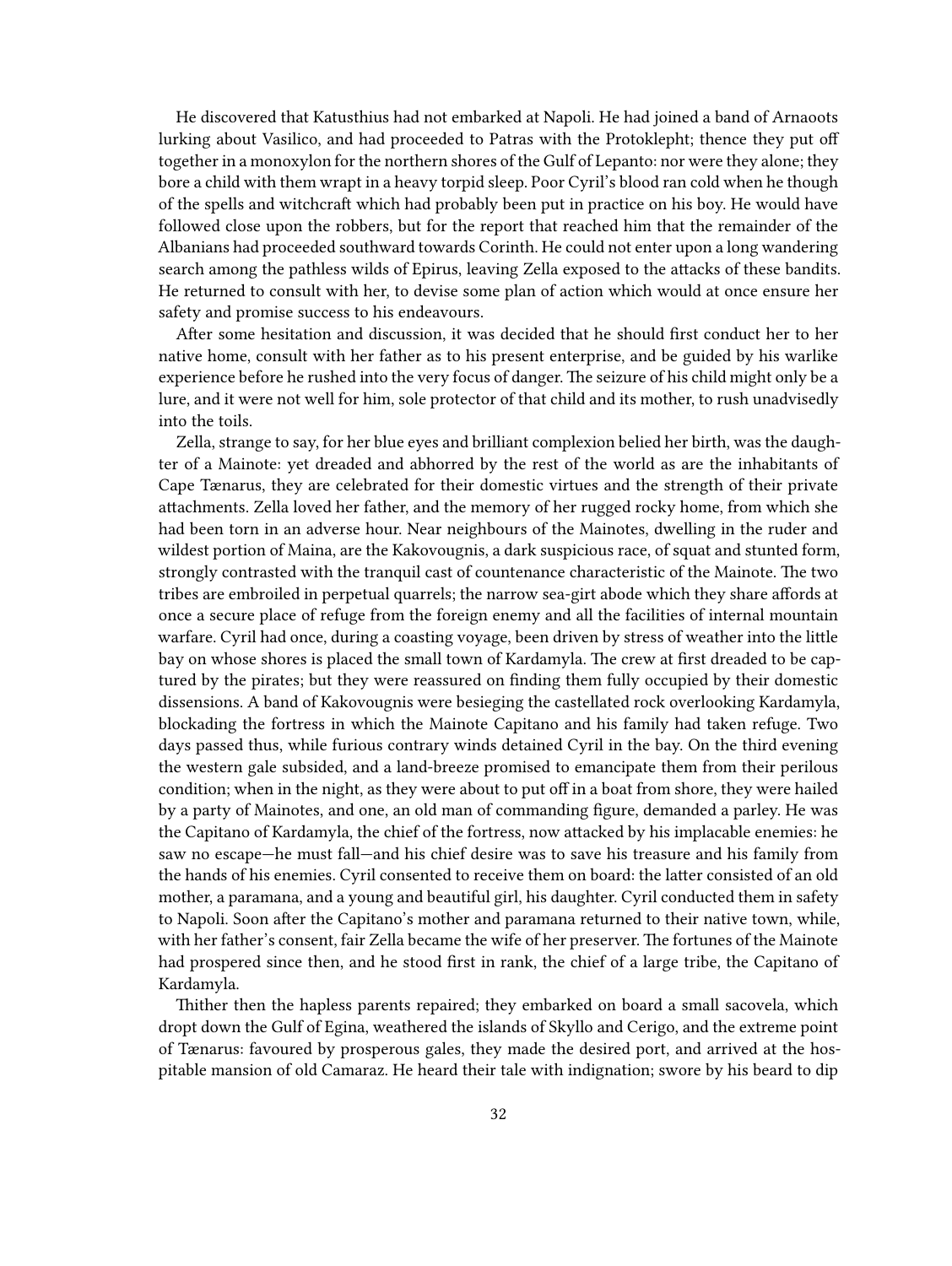his poniard in the best blood of Katusthius, and insisted upon accompanying his son-in-law on his expedition to Albania. No time was lost—the grey-headed mariner, still full of energy, hastened every preparation. Cyril and Zella parted; a thousand fears, a thousand hours of misery rose between the pair, late sharers in perfect happiness. The boisterous sea and distant lands were the smallest of the obstacles that divided them; they would not fear the worst; yet hope, a sickly plant, faded in their hearts as they tore themselves asunder after a last embrace.

Zella returned from the fertile district of Corinth to her barren native rocks. She felt all joy expire as she viewed from the rugged shore the lessening sails of the sacovela. Days and weeks passed, and still she remained in solitary and sad expectation: she never joined in the dance, nor made one in the assemblies of her countrywomen, who met together at evening-tide to sing, tell stories, and wile away the time in dance and gaiety. She secluded herself in the most lonely part of her father's house, and gazed unceasingly from the lattice upon the sea beneath, or wandered on the rocky beach; and when tempest darkened the sky, and each precipitous promontory grew purple under the shadows of the wide-winged clouds, when the roar of the surges was on the shore, and the white crests of the waves, seen afar upon the ocean-plain, showed like flocks of new-shorn sheep scattered along wide-extended downs, she felt neither gale nor inclement cold, nor returned home till recalled by her attendants. In obedience to them she sought the shelter of her abode, not to remain long; for the wild winds spoke to her, and the stormy ocean reproached her tranquillity. Unable to control the impulse, she would rush from her habitation on the cliff, nor remember, till she reached the shore, that her papooshes were left midway on the mountainpath, and that her forgotten veil and disordered dress were unmeet for such a scene. Often the unnumbered hours sped on, while this orphaned child of happiness leant on a cold dark rock; the low-browed crags beetled over her, the surges broke at her feet, her fair limbs were stained by spray, her tresses dishevelled by the gale. Hopelessly she wept until a sail appeared on the horizon; and then she dried her fast-flowing tears, fixing her large eyes upon the nearing hull or fading topsail. Meanwhile the storm tossed the clouds into a thousand gigantic shapes, and the tumultuous sea grew blacker and more wild; her natural gloom was heightened by superstitious horror; the Morai, the old Fates of her native Grecian soil, howled in the breezes; apparitions, which told of her child pining under the influence of the Evil Eye, and of her husband, the prey of some Thracian witchcraft, such as still is practised in the dread neighbourhood of Larissa, haunted her broken slumbers, and stalked like dire shadows across her waking thoughts. Her bloom was gone, her eyes lost their lustre, her limbs their round full beauty; her strength failed her, as she tottered to the accustomed spot to watch—vainly, yet for ever to watch.

What is there so fearful as the expectation of evil tidings delayed? Sometimes in the midst of tears, or worse, amidst the convulsive gaspings of despair, we reproach ourselves for influencing the eternal fates by our gloomy anticipations: then, if a smile wreathe the mourner's quivering lip, it is arrested by a throb of agony. Alas! are not the dark tresses of the young painted grey, the full cheek of beauty delved with sad lines by the spirits of such hours? Misery is a more welcome visitant when she comes in her darkest guise and wraps us in perpetual black, for then the heart no longer sickens with disappointed hope.

Cyril and old Camaraz had found great difficulty in doubling the many capes of the Morea as they made a coasting expedition from Kardamyla to the Gulf of Arta, north of Cefalonia and St. Mauro. During their voyage they had time to arrange their plans. As a number of Moreots travelling together might attract too much attention, they resolved to land their comrades at different points, and travel separately into the interior of Albania: Yannina was their first place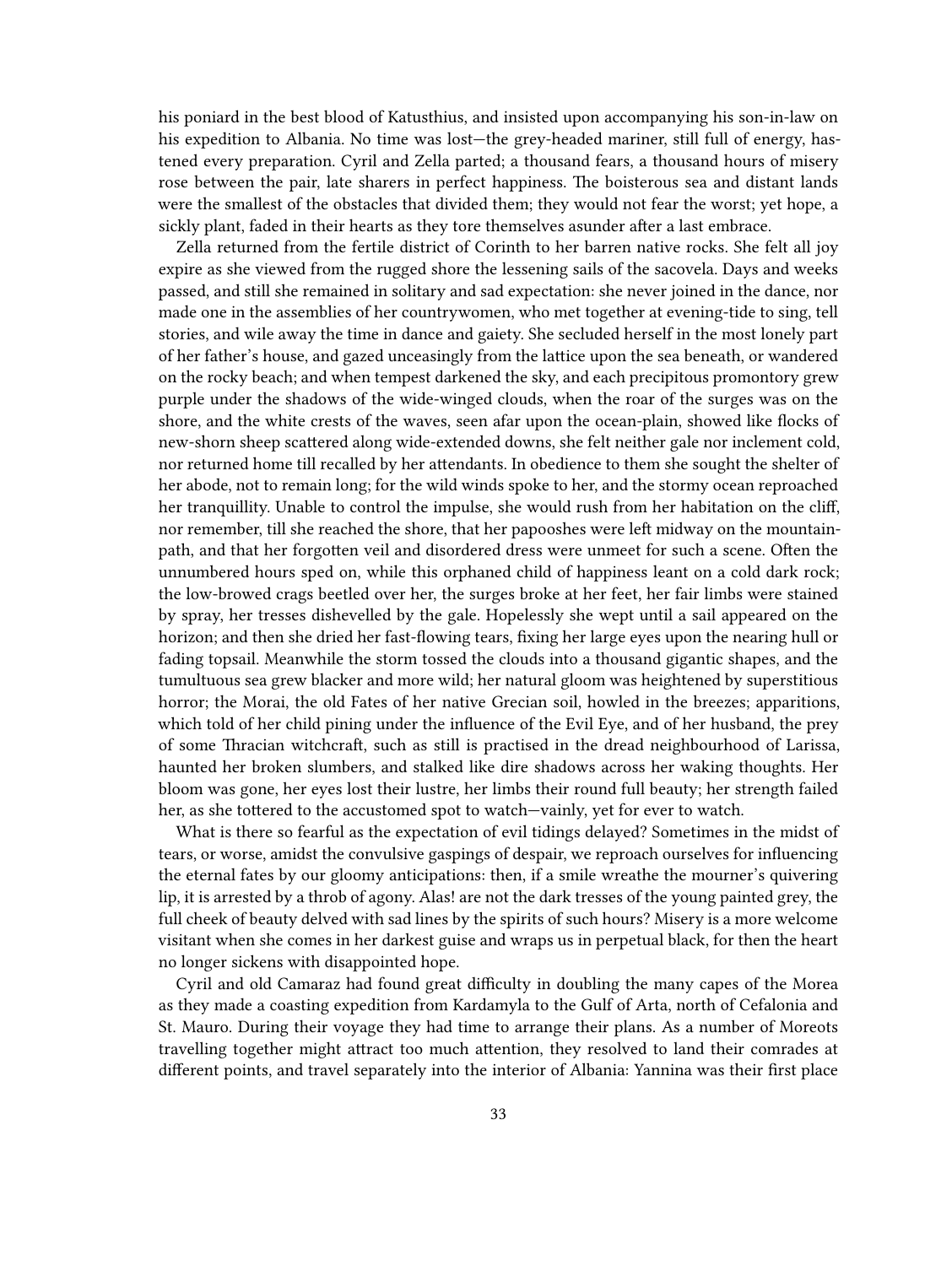of rendezvous. Cyril and his father-in-law disembarked in one of the most secluded of the many creeks which diversify the winding and precipitous shores of the gulf. Six others, chosen from the crew, would, by other routes, join them at the capital. They did not fear for themselves; alone, but well armed, and secure in the courage of despair, they penetrated the fastnesses of Epirus. No success cheered them: they arrived at Yannina without having made the slightest discovery. They were joined by their comrades, whom they directed to remain three days in the town, and then separately to proceed to Terpellenè, whither they immediately directed their steps. At the first village on their way thither, at "monastic Zitza," they obtained some information, not to direct, but to encourage their endeavours. They sought refreshment and hospitality in the monastery, which is situated on a green eminence, crowned by a grove of oak trees, immediately behind the village. Perhaps there is not in the world a more beautiful or more romantic spot, sheltered itself by clustering trees, looking out on one widespread landscape of hill and dale, enriched by vineyards, dotted with frequent flocks; while the Calamas in the depth of the vale gives life to the scene, and the far blue mountains of Zoumerkas, Sagori, Sulli, and Acroceraunia, to the east, west, north, and south, close in the various prospects. Cyril half envied the Caloyers their inert tranquillity. They received the travellers gladly, and were cordial though simple in their manners. When questioned concerning the object of their journey, they warmly sympathized with the father's anxiety, and eagerly told all they knew. Two weeks before, an Arnaoot, well known to them as Dmitri of the Evil Eye, a famous klepht of Korvo, and a Moreot, arrived, bringing with them a child,—a bold, spirited, beautiful boy, who, with firmness beyond his years, claimed the protection of the Caloyers, and accused his companions of having carried him off by force from his parents.

"By my head!" cried the Albanian, "a brave Palikar: he keeps his word, brother; he swore by the Panagia, in spite of our threats of throwing him down a precipice, food for the vulture, to accuse us to the first good men he saw: he neither pines under the Evil Eye, nor quails beneath our menaces."

Katusthius frowned at these praises, and it became evident during their stay at the monastery that the Albanian and the Moreot quarrelled as to the disposal of the child. The rugged mountaineer threw off all his sternness as he gazed upon the boy. When little Constans slept, he hung over him, fanning away with woman's care the flies and gnats. When he spoke, he answered with expressions of fondness, winning him with gifts, teaching him, all child as he was, a mimicry of warlike exercises. When the boy knelt and besought the Panagia to restore him to his parents, his voice quivering, and tears running down his cheeks, the eyes of Dmitri overflowed; he cast his cloak over his face; his heart whispered to him: "Thus, perhaps, my child prayed. Heaven was deaf. Alas! where is she now?"

Encouraged by such signs of compassion, which children are quick to perceive, Constans twined his arms round his neck, telling him that he loved him, and that he would fight for him when a man, if he would take him back to Corinth. At such words Dmitri would rush forth, seek Katusthius, remonstrate with him, till the unrelenting man checked him by reminding him of his vow. Still he swore that no hair of the child's head should be injured; while the uncle, unvisited by compunction, meditated his destruction. The quarrels which thence arose were frequent, and violent, till Katusthius, weary of opposition, had recourse to craft to obtain his purpose. One night he secretly left the monastery, bearing the child with him. When Dmitri heard of his evasion, it was a fearful thing to the good Caloyers only to look upon him; they instinctively clutched hold of every bit of iron on which they could lay their hands, so to avert the Evil Eye which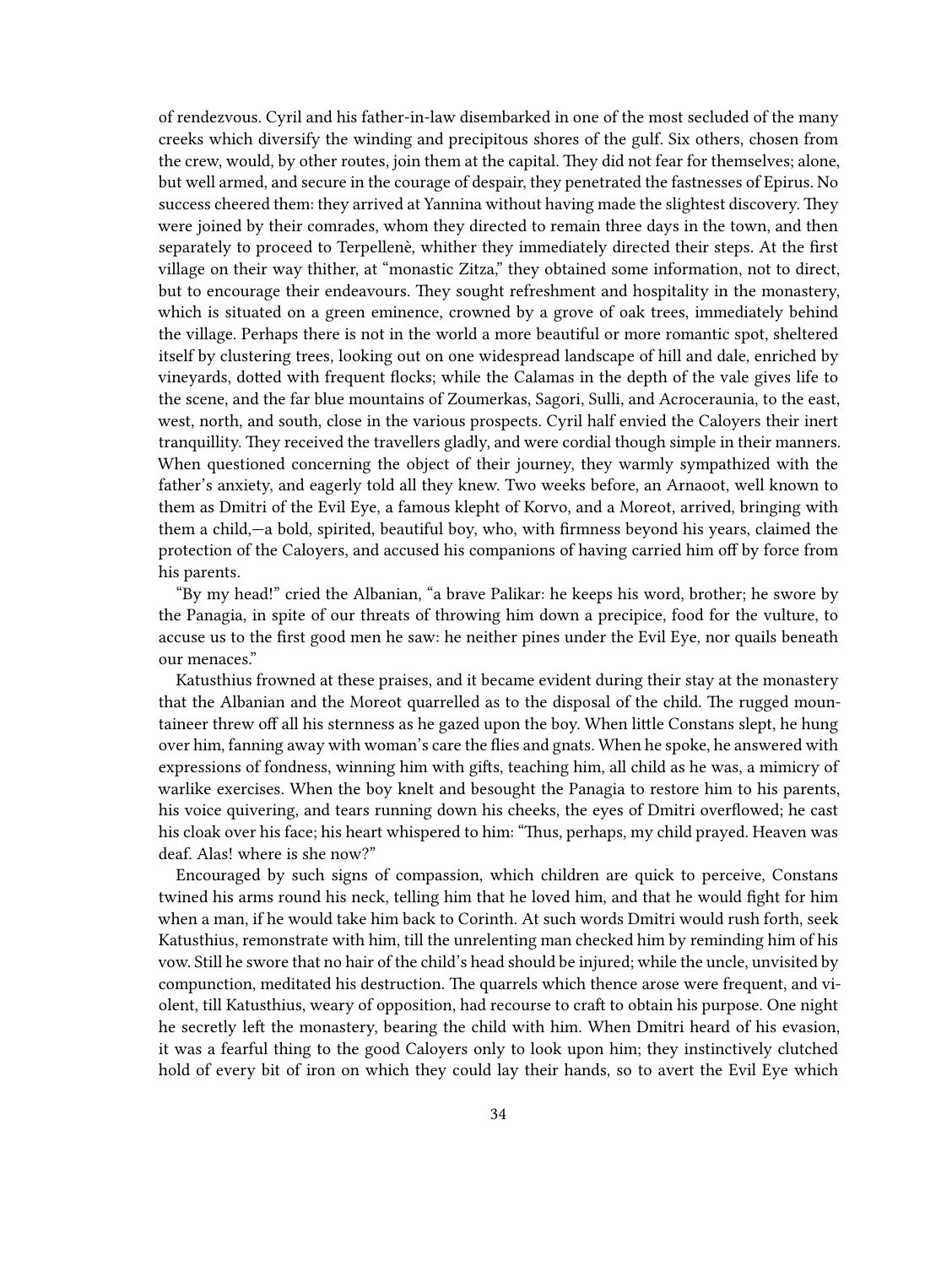glared with native and untamed fierceness. In their panic a whole score of them had rushed to the iron-plated door which led out of their abode: with the strength of a lion, Dmitri tore them away, threw back the portal, and, with the swiftness of a torrent fed by the thawing of the snows in spring, he dashed down the steep hill—the flight of an eagle not more rapid; the course of a wild beast not more resolved.

Such was the clue afforded to Cyril. It were too long to follow him in his subsequent search; he, with old Camaraz, wandered through the vale of Argyro-Castro, and climbed Mount Trebucci to Korvo. Dmitri had returned; he had gathered together a score of faithful comrades, and sallied forth again; various were the reports of his destination, and the enterprise which he meditated. One of these led our adventurers to Terpellenè, and hence back towards Yannina; and now chance again favoured them. They rested one night in the habitation of a priest at the little village of Mosme, about three leagues to the north of Zitza; and here they found an Arnaoot who had been disabled by a fall from his horse; this man was to have made one of Dmitri's band: they learned from him that the Arnaoot had tracked Katusthius, following him close, and forcing him to take refuge in the monastery of the Prophet Elias, which stands on an elevated peak of the mountains of Sagori, eight leagues from Yannina. Dmitri had followed him, and demanded the child. The Caloyers refused to give it up, and the klepht, roused to mad indignation, was now besieging and battering the monastery, to obtain by force this object of his newly-awakened affections.

At Yannina, Camaraz and Cyril collected their comrades, and departed to join their unconscious ally. He, more impetuous than a mountain stream or ocean's fiercest waves, struck terror into the hearts of the recluses by his ceaseless and dauntless attacks. To encourage them to further resistance, Katusthius, leaving the child behind in the monastery, departed for the nearest town of Sagori, to entreat its Belouk-Bashee to come to their aid. The Sagorians are a mild, amiable, social people; they are gay, frank, clever; their bravery is universally acknowledged, even by the more uncivilised mountaineers of Zoumerkas; yet robbery, murder, and other acts of violence are unknown among them. These good people were not a little indignant when they heard that a band of Arnaoots was besieging and battering the sacred retreat of their favourite Caloyers. They assembled in a gallant troop, and, taking Katusthius with them, hastened to drive the insolent klephts back to their ruder fastnesses. They came too late. At midnight, while the monks prayed fervently to be delivered from their enemies, Dmitri and his followers tore down their iron-plated door and entered the holy precincts. The Protoklepht strode up to the gates of the sanctuary, and, placing his hands upon it, swore that he came to save, not to destroy. Constans saw him. With a cry of delight he disengaged himself from the Caloyer who held him, and rushed into his arms: this was sufficient triumph. With assurance of sincere regret for having disturbed them, the klepht quitted the chapel with his followers, taking his prize with him.

Katusthius returned some hours after, and so well did the traitor plead his cause with the kind Sagorians, bewailing the fate of his little nephew among those evil men, that they offered to follow, and, superior as their numbers were, to rescue the boy from their destructive hands. Katusthius, delighted with the proposition, urged their immediate departure. At dawn they began to climb the mountain summits, already trodden by the Zoumerkians.

Delighted with repossessing his little favourite, Dmitri placed him before him on his horse, and, followed by his comrades, made his way over the mountains, clothed with old Dodona's oaks, or, in higher summits, by dark gigantic pines. They proceeded for some hours, and at length dismounted to repose. The spot they chose was the depth of a dark ravine, whose gloom was increased by the broad shadows of dark ilexes; an entangled underwood, and a sprinkling of craggy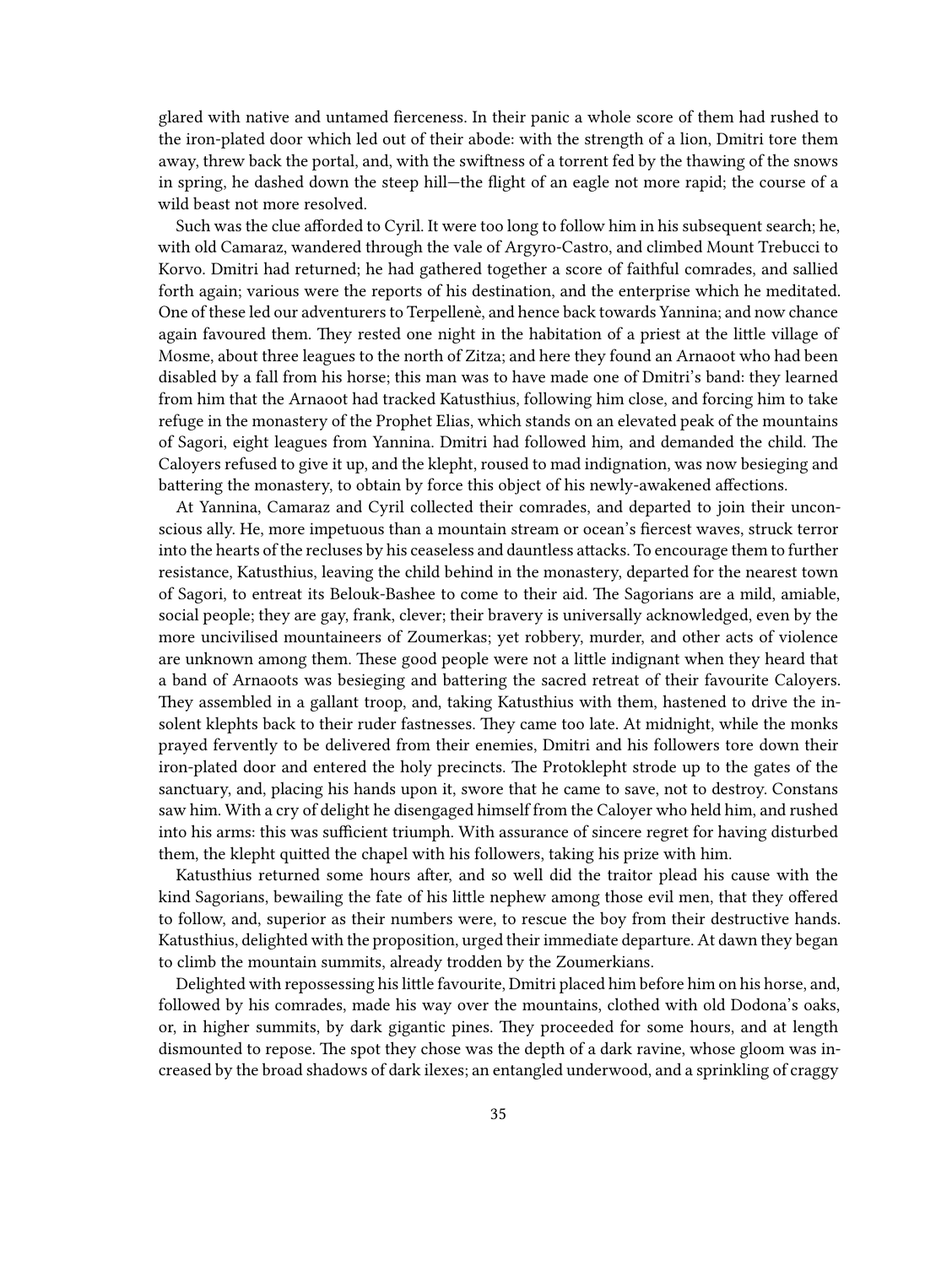isolated rocks, made it difficult for the horses to keep their footing. They dismounted, and sat by the little stream. Their simple fare was spread, and Dmitri enticed the boy to eat by a thousand caresses. Suddenly one of his men, set as a guard, brought intelligence that a troop of Sagorians, with Katusthius as their guide, was advancing from the monastery of St. Elias; while another man gave the alarm of the approach of six or eight well-armed Moreots, who were advancing on the road from Yannina; in a moment every sign of encampment had disappeared. The Arnaoots began to climb the hills, getting under cover of the rocks, and behind the large trunks of the forest trees, keeping concealed till their invaders should be in the very midst of them. Soon the Moreots appeared, turning round the defile, in a path that only allowed them to proceed two by two; they were unaware of danger, and walked carelessly, until a shot that whizzed over the head of one, striking the bough of a tree, recalled them from their security. The Greeks, accustomed to the same mode of warfare, betook themselves also to the safeguards of the rocks, firing from behind them, striving with their adversaries which should get to the most elevated station; jumping from crag to crag, and dropping down and firing as quickly as they could load: one old man alone remained on the pathway. The mariner, Camaraz, had often encountered the enemy on the deck of his caick, and would still have rushed foremost at a boarding, but this warfare required too much activity. Cyril called on him to shelter himself beneath a low, broad stone: the Mainote waved his hand. "Fear not for me," he cried; "I know how to die!"

The brave love the brave. Dmitri saw the old man stand, unflinching, a mark for all the balls, and he started from behind his rocky screen, calling on his men to cease. Then addressing his enemy, he cried, "Who art thou? Wherefore art thou here? If ye come in peace, proceed on your way. Answer, and fear not!"

The old man drew himself up, saying, "I am a Mainote, and cannot fear. All Hellas trembles before the pirates of Cape Matapan, and I am one of these! I do not come in peace! Behold! you have in your arms the cause of our dissension! I am the grandsire of that child—give him to me!"

Dmitri, had he held a snake which he felt awakening in his bosom, could not so suddenly have changed his cheer;—"the offspring of a Mainote!"—he relaxed his grasp;—Constans would have fallen had he not clung to his neck. Meanwhile each party had descended from their rocky station, and were grouped together in the pathway below. Dmitri tore the child from his neck—he felt as if he could, with savage delight, dash him down the precipice; when, as he paused and trembled from excess of passion, Katusthius, and the foremost Sagorians, came down upon them.

"Stand!" cried the infuriated Arnaoot. "Behold, Katusthius! behold, friend, whom I, driven by the resistless fates, madly and wickedly forswore! I now perform thy wish—the Mainote child dies! the son of the accursed race shall be the victim of my just revenge!"

Cyril, in a transport of fear, rushed up the rock; he levelled his musket but he feared to sacrifice his child. The old Mainote, less timid and more desperate, took a steady aim; Dmitri saw the act, and hurled the dagger, already raised against the child, at him,—it entered his side,—while Constans, feeling his late protector's grasp relax, sprang from it into his father's arms.

Camaraz had fallen, yet his wound was slight. He saw the Arnaoots and Sagorians close round him; he saw his own followers made prisoners. Dmitri and Katusthius had both thrown themselves upon Cyril, struggling to repossess themselves of the screaming boy. The Mainote raised himself—he was feeble of limb, but his heart was strong; he threw himself before the father and child; he caught the upraised arm of Dmitri. "On me," he cried, "fall all thy vengeance! I of the evil race! for the child, he is innocent of such parentage! Maina cannot boast him for a son!"

"Man of lies!" commenced the infuriated Arnaoot, "this falsehood shall not stead thee!"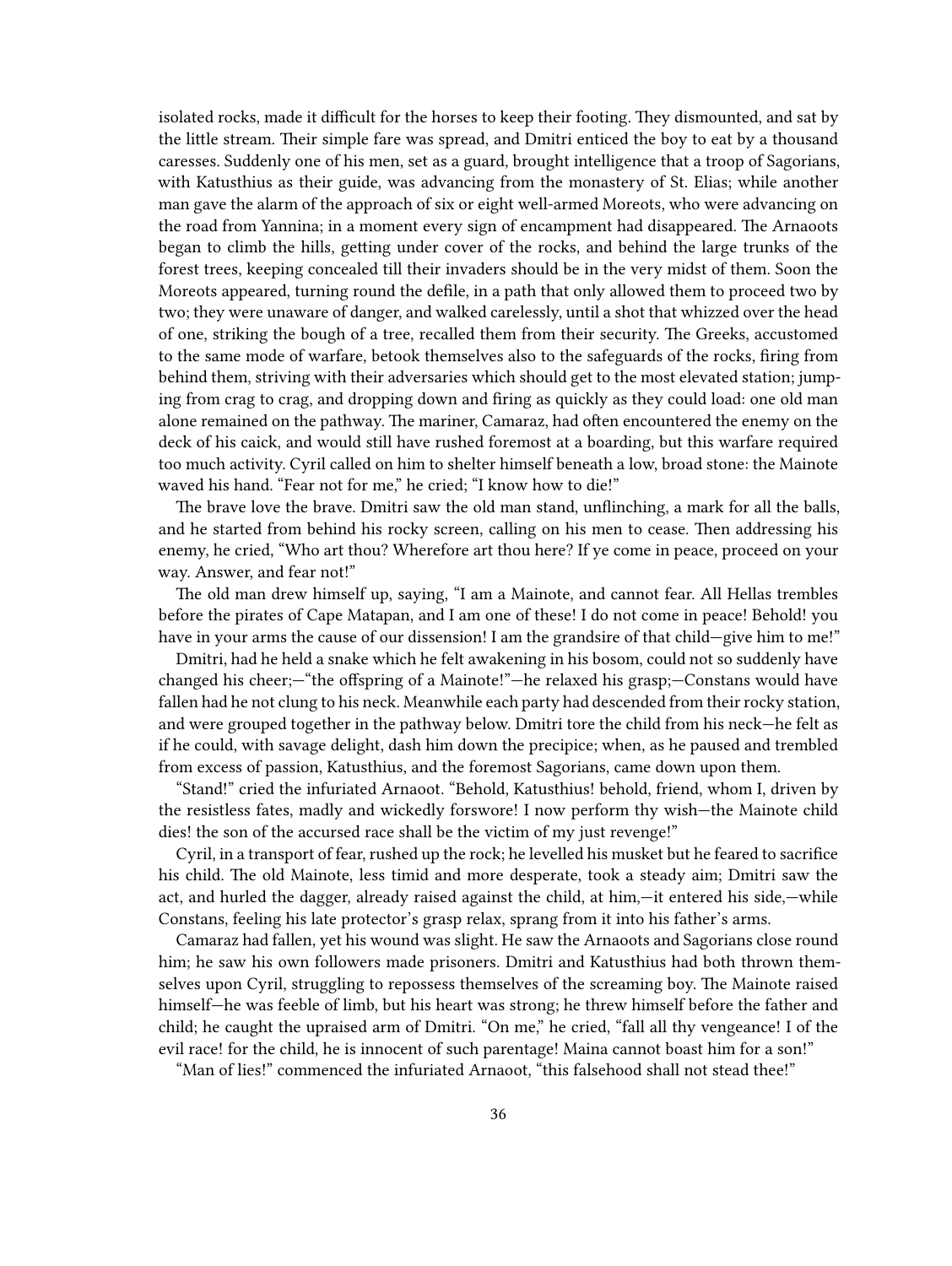"Nay, by the souls of those you have loved, listen!" continued Camaraz, "and if I make not good my words, may I and my children die! The boy's father is a Corinthian, his mother, a Sciote girl!"

"Scio!" the very word made the blood recede to Dmitri's heart. "Villain!" he cried, dashing aside Katusthius' arm, which was raised against poor Constans, "I guard this child—dare not to injure him! Speak, old man, and fear not, so that thou speakest the truth."

"Fifteen years ago," said Camaraz, "I hovered with my caick, in search of prey, on the coast of Scio. A cottage stood on the borders of a chestnut wood; it was the habitation of the widow of a wealthy islander—she dwelt in it with her only daughter, married to an Albanian, then absent; the good woman was reported to have a concealed treasure in her house—the girl herself would be rich spoil—it was an adventure worth the risk. We ran our vessel up a shady creek, and, on the going down of the moon, landed; stealing under the covert of night towards the lonely abode of these women."

Dmitri grasped at his dagger's hilt—it was no longer there; he half drew a pistol from his girdle—little Constans, again confiding in his former friend, stretched out his hands and clung to his arm; the klepht looked on him, half yielded to his desire to embrace him, half feared to be deceived; so he turned away, throwing his capote over his face, veiling his anguish, controlling his emotions, till all should be told. Camaraz continued:

"It became a worse tragedy than I had contemplated. The girl had a child—she feared for its life, and struggled with the men like a tigress defending her young. I was in another room seeking for the hidden store, when a piercing shriek rent the air—I never knew what compassion was before—this cry went to my heart; but it was too late, the poor girl had sunk to the ground, the life-tide oozing from her bosom. I know not why, but I turned woman in my regret for the slain beauty. I meant to have carried her and her child on board, to see if aught could be done to save her, but she died ere we left the shore. I thought she would like her island grave best, and truly feared that she might turn vampire to haunt me, did I carry her away; so we left her corpse for the priests to bury, and carried off the child, then about two years old. She could say few words except her own name—that was Zella, and she is the mother of this boy!"

A succession of arrivals in the bay of Kardamyla had kept poor Zella watching for many nights. Her attendant had, in despair of ever seeing her sleep again, drugged with opium the few cakes she persuaded her to eat, but the poor woman did not calculate on the power of mind over body, of love over every enemy, physical or moral, arrayed against it. Zella lay on her couch, her spirit somewhat subdued, but her heart alive, her eyes unclosed. In the night, led by some unexplained impulse, she crawled to her lattice, and saw a little sacovela enter the bay; it ran in swiftly, under favour of the wind, and was lost to her sight under a jutting crag. Lightly she trod the marble floor of her chamber; she drew a large shawl close round her; she descended the rocky pathway, and reached, with swift steps, the beach—still the vessel was invisible, and she was half inclined to think that it was the offspring of her excited imagination—yet she lingered. She felt a sickness at her very heart whenever she attempted to move, and her eyelids weighed down in spite of herself. The desire of sleep at last became irresistible; she lay down on the shingles, reposed her head on the cold, hard pillow, folded her shawl still closer, and gave herself up to forgetfulness.

So profoundly did she slumber under the influence of the opiate, that for many hours she was insensible of any change in her situation. By degrees only she awoke, by degrees only became aware of the objects around her; the breeze felt fresh and free—so was it ever on the wave-beaten coast; the waters rippled near, their dash had been in her ears as she yielded to repose; but this was not her stony couch, that canopy, not the dark overhanging cliff. Suddenly she lifted up her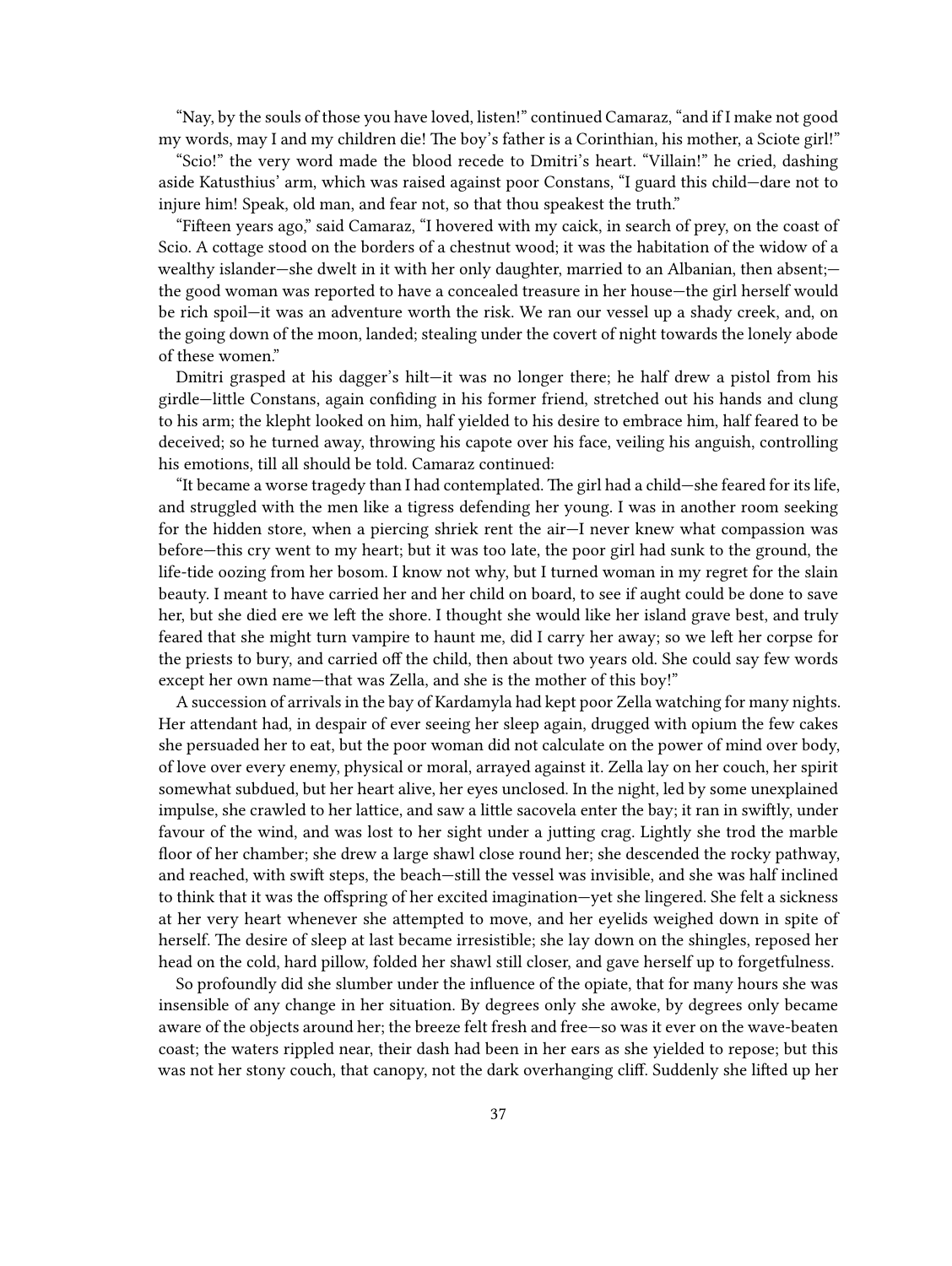head—she was on the deck of a small vessel, which was skimming swiftly over the ocean-waves a cloak of sables pillowed her head; the shores of Cape Matapan were to her left, and they steered right towards the noonday sun. Wonder rather than fear possessed her: with a quick hand she drew aside the sail that veiled her from the crew—the dreaded Albanian was sitting close at her side, her Constans cradled in his arms; she uttered a cry—Cyril turned at the sound, and in a moment she was folded in his embrace.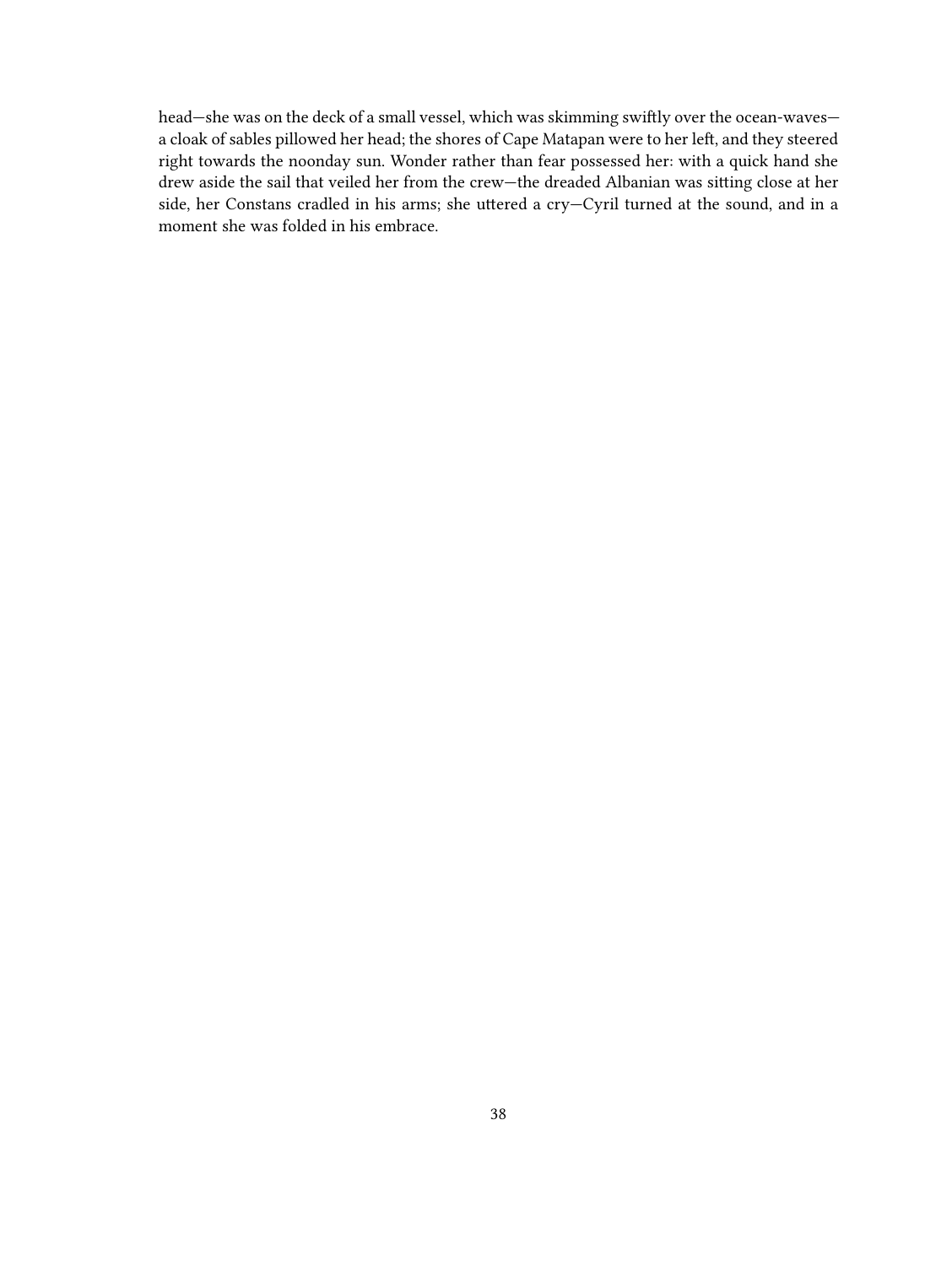## **IV.** *THE DREAM.*

"Chi dice mal d'amore Dice una falsità!"

—Italian Song.

The time of the occurrence of the little legend about to be narrated, was that of the commencement of the reign of Henry IV. of France, whose accession and conversion, while they brought peace to the kingdom whose throne he ascended, were inadequate to heal the deep wounds mutually inflicted by the inimical parties. Private feuds, and the memory of mortal injuries, existed between those now apparently united; and often did the hands that had clasped each other in seeming friendly greeting, involuntarily, as the grasp was released, clasp the dagger's hilt, as fitter spokesman to their passions than the words of courtesy that had just fallen from their lips. Many of the fiercer Catholics retreated to their distant provinces; and while they concealed in solitude their rankling discontent, not less keenly did they long for the day when they might show it openly.

In a large and fortified chateau built on a rugged steep overlooking the Loire, not far from the town of Nantes, dwelt the last of her race, and the heiress of their fortunes, the young and beautiful Countess de Villeneuve. She had spent the preceding year in complete solitude in her secluded abode; and the mourning she wore for a father and two brothers, the victims of the civil wars, was a graceful and good reason why she did not appear at court, and mingle with its festivities. But the orphan countess inherited a high name and broad lands; and it was soon signified to her that the king, her guardian, desired that she should bestow them, together with her hand, upon some noble whose birth and accomplishments should entitle him to the gift. Constance, in reply, expressed her intention of taking vows, and retiring to a convent. The king earnestly and resolutely forbade this act, believing such an idea to be the result of sensibility overwrought by sorrow, and relying on the hope that, after a time, the genial spirit of youth would break through this cloud.

A year passed, and still the countess persisted; and at last Henry, unwilling to exercise compulsion,—desirous, too, of judging for himself of the motives that led one so beautiful, young, and gifted with fortune's favours, to desire to bury herself in a cloister,—announced his intention, now that the period of her mourning was expired, of visiting her chateau; and if he brought not with him, the monarch said, inducement sufficient to change her design, he would yield his consent to its fulfilment.

Many a sad hour had Constance passed—many a day of tears, and many a night of restless misery. She had closed her gates against every visitant; and, like the Lady Olivia in "Twelfth Night," vowed herself to loneliness and weeping. Mistress of herself, she easily silenced the entreaties and remonstrances of underlings, and nursed her grief as it had been the thing she loved. Yet it was too keen, too bitter, too burning, to be a favoured guest. In fact, Constance, young, ardent, and vivacious, battled with it, struggled, and longed to cast it off; but all that was joyful in itself,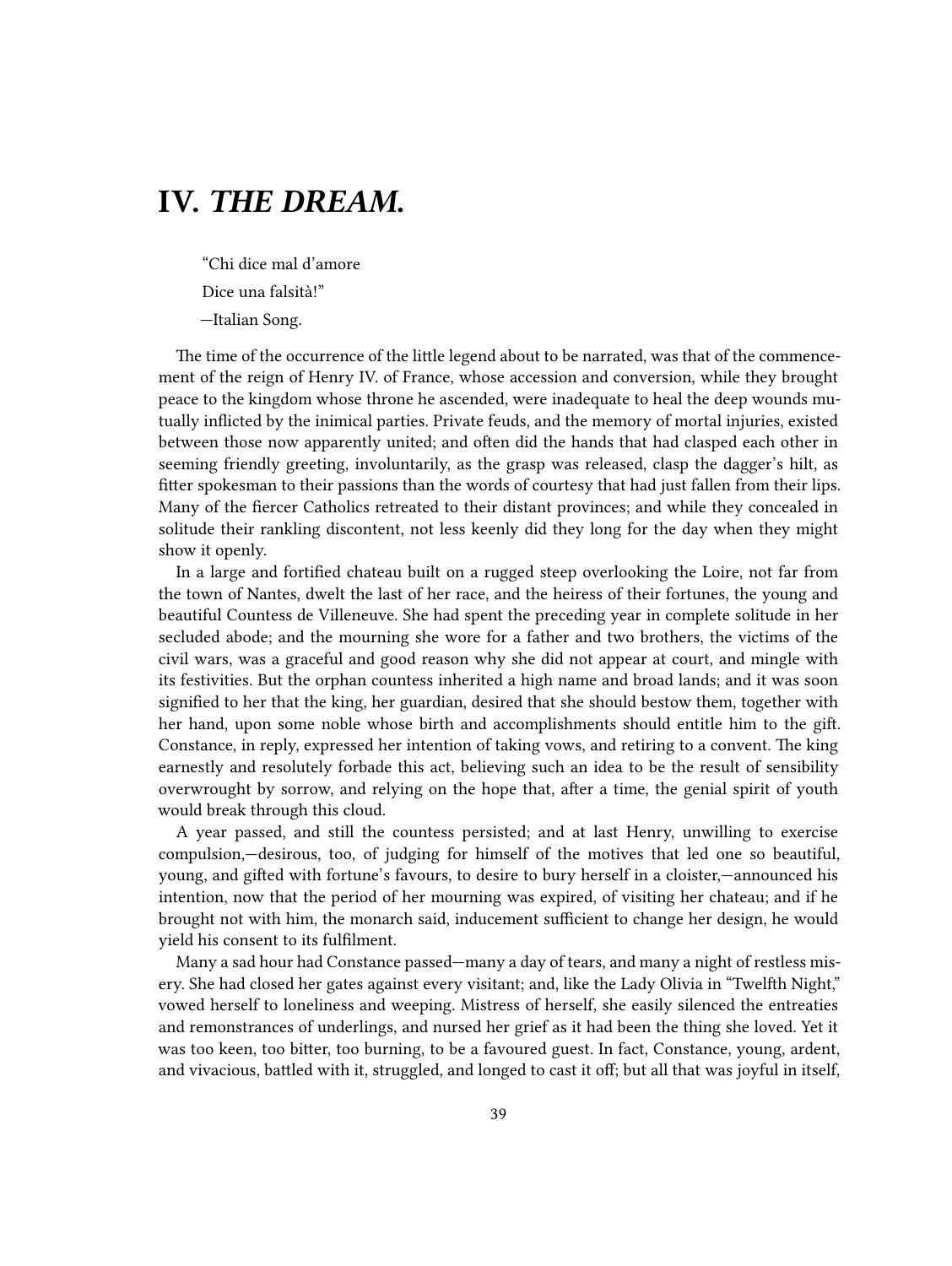or fair in outward show, only served to renew it; and she could best support the burden of her sorrow with patience, when, yielding to it, it oppressed but did not torture her.

Constance had left the castle to wander in the neighbouring grounds. Lofty and extensive as were the apartments of her abode, she felt pent up within their walls, beneath their fretted roofs. The spreading uplands and the antique wood, associated to her with every dear recollection of her past life, enticed her to spend hours and days beneath their leafy coverts. The motion and change eternally working, as the wind stirred among the boughs, or the journeying sun rained its beams through them, soothed and called her out of that dull sorrow which clutched her heart with so unrelenting a pang beneath her castle roof.

There was one spot on the verge of the well-wooded park, one nook of ground, whence she could discern the country extended beyond, yet which was in itself thick set with tall umbrageous trees—a spot which she had forsworn, yet whither unconsciously her steps for ever tended, and where now again, for the twentieth time that day, she had unaware found herself. She sat upon a grassy mound, and looked wistfully on the flowers she had herself planted to adorn the verdurous recess—to her the temple of memory and love. She held the letter from the king which was the parent to her of so much despair. Dejection sat upon her features, and her gentle heart asked fate why, so young, unprotected, and forsaken, she should have to struggle with this new form of wretchedness.

"I but ask," she thought, "to live in my father's halls—in the spot familiar to my infancy—to water with my frequent tears the graves of those I loved; and here in these woods, where such a mad dream of happiness was mine, to celebrate for ever the obsequies of Hope!"

A rustling among the boughs now met her ear—her heart beat quick—all again was still.

"Foolish girl!" she half muttered; "dupe of thine own passionate fancy: because here we met; because seated here I have expected, and sounds like these have announced, his dear approach; so now every coney as it stirs, and every bird as it awakens silence, speaks of him. O Gaspar!—mine once—never again will this beloved spot be made glad by thee—never more!"

Again the bushes were stirred, and footsteps were heard in the brake. She rose; her heart beat high; it must be that silly Manon, with her impertinent entreaties for her to return. But the steps were firmer and slower than would be those of her waiting-woman; and now emerging from the shade, she too plainly discerned the intruder. Her first impulse was to fly:—but once again to see him—to hear his voice:—once again before she placed eternal vows between them, to stand together, and find the wide chasm filled which absence had made, could not injure the dead, and would soften the fatal sorrow that made her cheek so pale.

And now he was before her, the same beloved one with whom she had exchanged vows of constancy. He, like her, seemed sad; nor could she resist the imploring glance that entreated her for one moment to remain.

"I come, lady," said the young knight, "without a hope to bend your inflexible will. I come but once again to see you, and to bid you farewell before I depart for the Holy Land. I come to beseech you not to immure yourself in the dark cloister to avoid one as hateful as myself,—one you will never see more. Whether I die or live, France and I are parted for ever!"

"That were fearful, were it true," said Constance; "but King Henry will never so lose his favourite cavalier. The throne you helped to build, you still will guard. Nay, as I ever had power over thought of thine, go not to Palestine."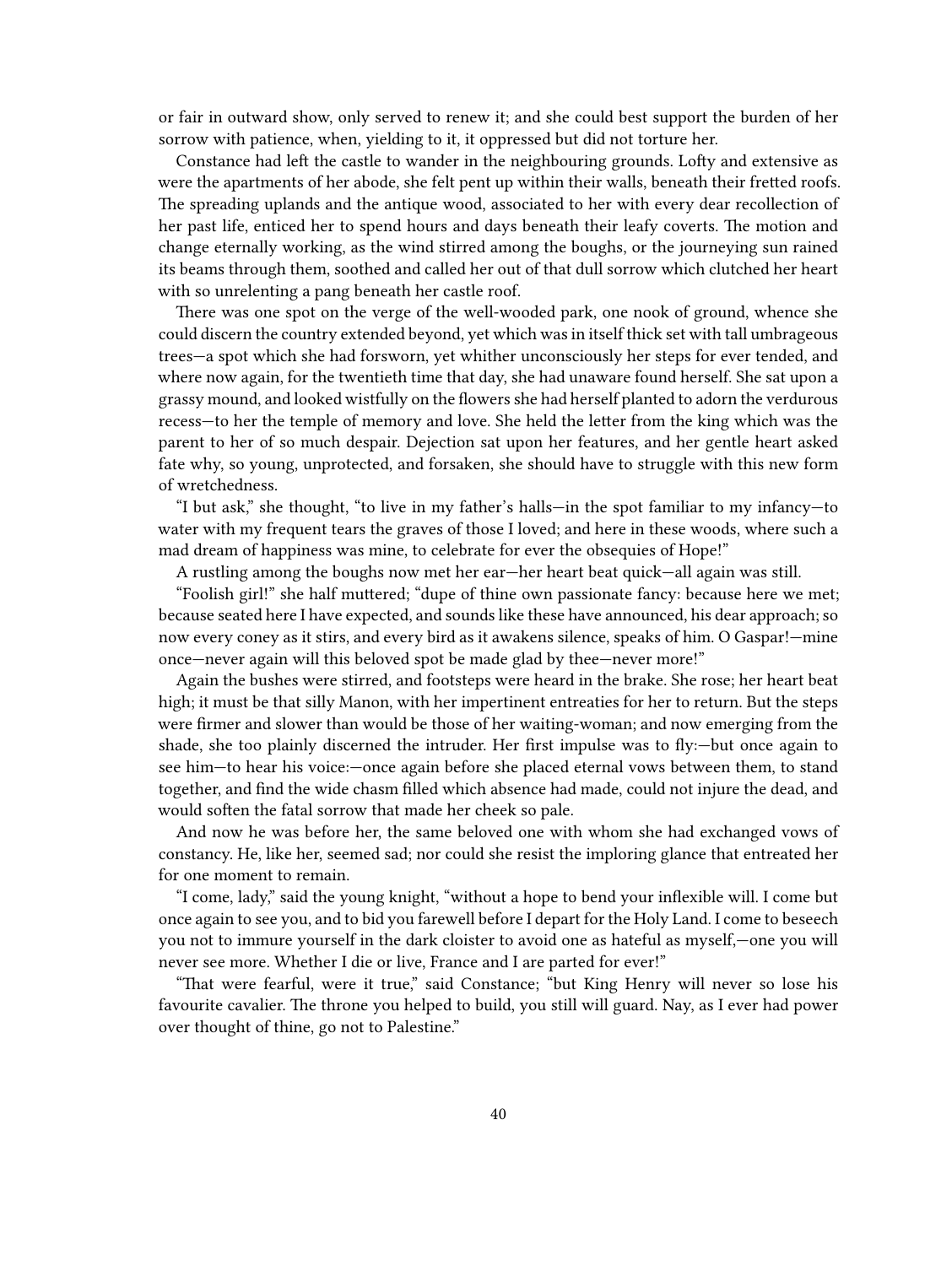"One word of yours could detain me—one smile—Constance"—and the youthful lover knelt before her; but her harsher purpose was recalled by the image once so dear and familiar, now so strange and so forbidden.

"Linger no longer here!" she cried. "No smile, no word of mine will ever again be yours. Why are you here—here, where the spirits of the dead wander, and, claiming these shades as their own, curse the false girl who permits their murderer to disturb their sacred repose?"

"When love was young and you were kind," replied the knight, "you taught me to thread the intricacies of these woods—you welcomed me to this dear spot, where once you vowed to be my own—even beneath these ancient trees."

"A wicked sin it was," said Constance, "to unbar my father's doors to the son of his enemy, and dearly is it punished!"

The young knight gained courage as she spoke; yet he dared not move, lest she, who, every instant, appeared ready to take flight, should be startled from her momentary tranquillity; but he slowly replied:—"Those were happy days, Constance, full of terror and deep joy, when evening brought me to your feet; and while hate and vengeance were as its atmosphere to yonder frowning castle, this leafy, starlit bower was the shrine of love."

"*Happy?*—miserable days!" echoed Constance; "when I imagined good could arise from failing in my duty, and that disobedience would be rewarded of God. Speak not of love, Gaspar!—a sea of blood divides us for ever! Approach me not! The dead and the beloved stand even now between us: their pale shadows warn me of my fault, and menace me for listening to their murderer."

"That am not I!" exclaimed the youth. "Behold, Constance, we are each the last of our race. Death has dealt cruelly with us, and we are alone. It was not so when first we loved—when parent, kinsman, brother, nay, my own mother breathed curses on the house of Villeneuve; and in spite of all I blessed it. I saw thee, my lovely one, and blessed it. The God of peace planted love in our hearts, and with mystery and secrecy we met during many a summer night in the moonlit dells; and when daylight was abroad, in this sweet recess we fled to avoid its scrutiny, and here, even here, where now I kneel in supplication, we both knelt and made our vows. Shall they be broken?"

Constance wept as her lover recalled the images of happy hours. "Never," she exclaimed, "O never! Thou knowest, or wilt soon know, Gaspar, the faith and resolves of one who dare not be yours. Was it for us to talk of love and happiness, when war, and hate, and blood were raging around? The fleeting flowers our young hands strewed were trampled by the deadly encounter of mortal foes. By your father's hand mine died; and little boots it to know whether, as my brother swore, and you deny, your hand did or did not deal the blow that destroyed him. You fought among those by whom he died. Say no more—no other word: it is impiety towards the unreposing dead to hear you. Go, Gaspar; forget me. Under the chivalrous and gallant Henry your career may be glorious; and some fair girl will listen, as once I did, to your vows, and be made happy by them. Farewell! May the Virgin bless you! In my cell and cloister-home I will not forget the best Christian lesson—to pray for our enemies. Gaspar, farewell!"

She glided hastily from the bower: with swift steps she threaded the glade and sought the castle. Once within the seclusion of her own apartment she gave way to the burst of grief that tore her gentle bosom like a tempest; for hers was that worst sorrow which taints past joys, making remorse wait upon the memory of bliss, and linking love and fancied guilt in such fearful society as that of the tyrant when he bound a living body to a corpse. Suddenly a thought darted into her mind. At first she rejected it as puerile and superstitious; but it would not be driven away.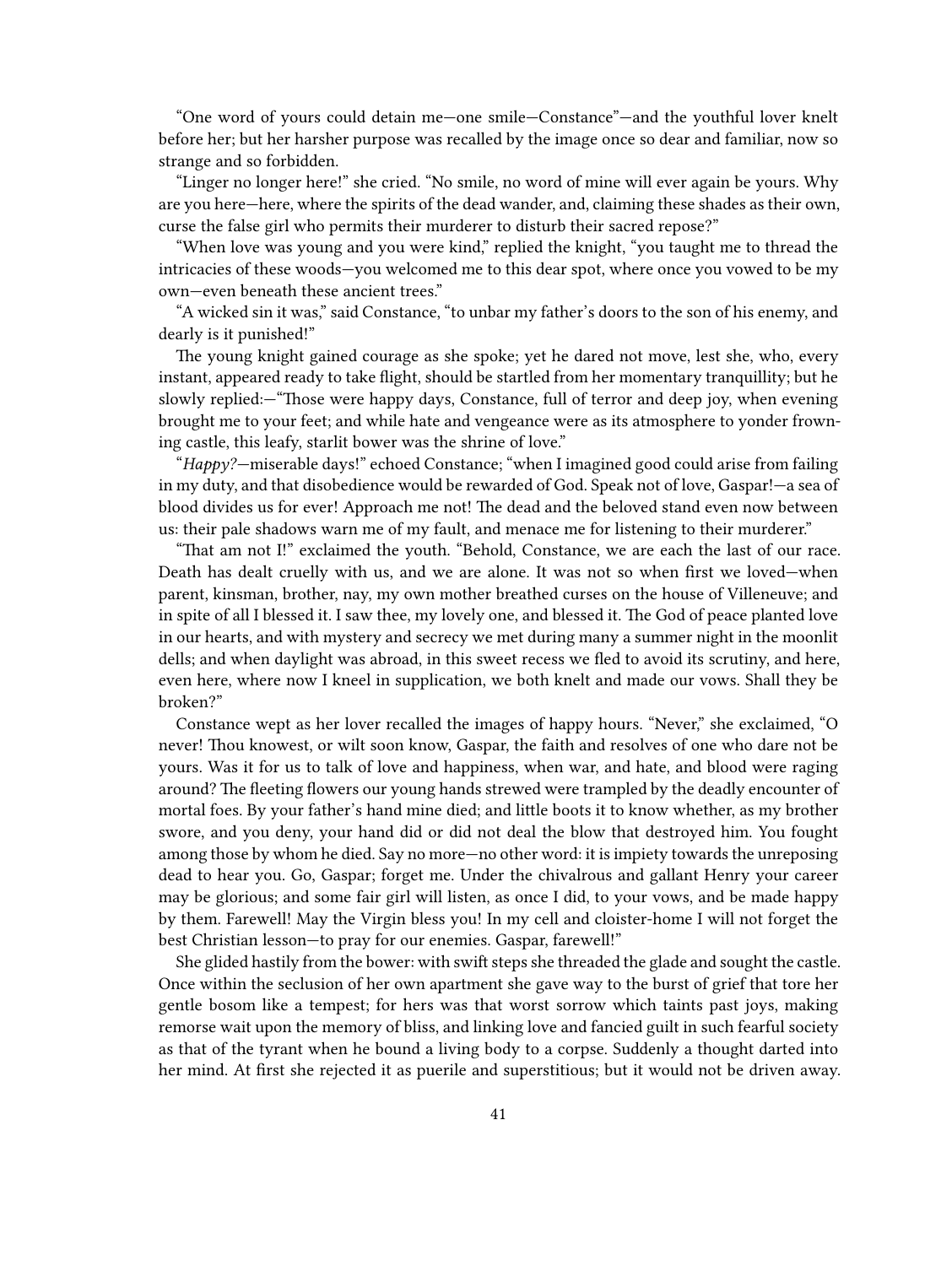She called hastily for her attendant. "Manon," she said, "didst thou ever sleep on St. Catherine's couch?"

Manon crossed herself. "Heaven forefend! None ever did, since I was born, but two: one fell into the Loire and was drowned; the other only looked upon the narrow bed, and returned to her own home without a word. It is an awful place; and if the votary have not led a pious and good life, woe betide the hour when she rests her head on the holy stone!"

Constance crossed herself also. "As for our lives, it is only through our Lord and the blessed saints that we can any of us hope for righteousness. I will sleep on that couch to-morrow night!" "Dear, my lady! and the king arrives to-morrow."

"The more need that I resolve. It cannot be that misery so intense should dwell in any heart, and no cure be found. I had hoped to be the bringer of peace to our houses; and is the good work to be for me a crown of thorns? Heaven shall direct me. I will rest to-morrow night on St. Catherine's bed: and if, as I have heard, the saint deigns to direct her votaries in dreams, I will be guided by her; and, believing that I act according to the dictates of Heaven, I shall feel resigned even to the worst."

The king was on his way to Nantes from Paris, and he slept on this night at a castle but a few miles distant. Before dawn a young cavalier was introduced into his chamber. The knight had a serious, nay, a sad aspect; and all beautiful as he was in feature and limb, looked wayworn and haggard. He stood silent in Henry's presence, who, alert and gay, turned his lively blue eyes upon his guest, saying gently, "So thou foundest her obdurate, Gaspar?"

"I found her resolved on our mutual misery. Alas! my liege, it is not, credit me, the least of my grief, that Constance sacrifices her own happiness when she destroys mine."

"And thou believest that she will say nay to the gaillard chevalier whom we ourselves present to her?"

"Oh, my liege, think not that thought! it cannot be. My heart deeply, most deeply, thanks you for your generous condescension. But she whom her lover's voice in solitude—whose entreaties, when memory and seclusion aided the spell—could not persuade, will resist even your majesty's commands. She is bent upon entering a cloister; and I, so please you, will now take my leave:—I am henceforth a soldier of the cross."

"Gaspar," said the monarch, "I know woman better than thou. It is not by submission nor tearful plaints she is to be won. The death of her relatives naturally sits heavy at the young countess's heart; and nourishing in solitude her regret and her repentance, she fancies that Heaven itself forbids your union. Let the voice of the world reach her—the voice of earthly power and earthly kindness—the one commanding, the other pleading, and both finding response in her own heart and by my fay and the Holy Cross, she will be yours. Let our plan still hold. And now to horse: the morning wears, and the sun is risen."

The king arrived at the bishop's palace, and proceeded forthwith to mass in the cathedral. A sumptuous dinner succeeded, and it was afternoon before the monarch proceeded through the town beside the Loire to where, a little above Nantes, the Chateau Villeneuve was situated. The young countess received him at the gate. Henry looked in vain for the cheek blanched by misery, the aspect of downcast despair which he had been taught to expect. Her cheek was flushed, her manner animated, her voice scarce tremulous. "She loves him not," thought Henry, "or already her heart has consented."

A collation was prepared for the monarch; and after some little hesitation, arising even from the cheerfulness of her mien, he mentioned the name of Gaspar. Constance blushed instead of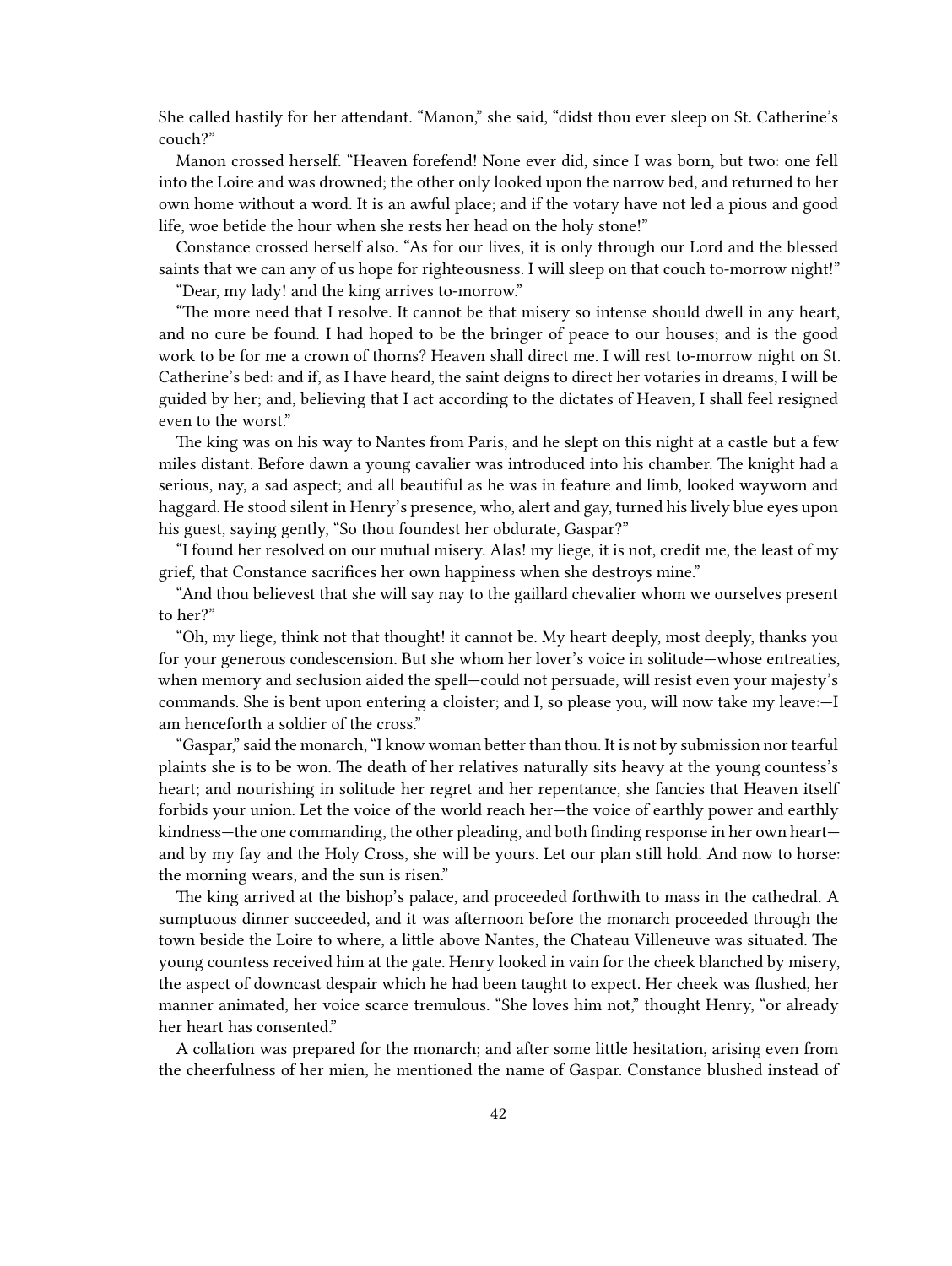turning pale, and replied very quickly, "To-morrow, good my liege; I ask for a respite but until to-morrow;—all will then be decided;—to-morrow I am vowed to God—or"—

She looked confused, and the king, at once surprised and pleased, said, "Then you hate not young De Vaudemont;—you forgive him for the inimical blood that warms his veins."

"We are taught that we should forgive, that we should love our enemies," the countess replied, with some trepidation.

"Now, by Saint Denis, that is a right welcome answer for the novice," said the king, laughing. "What ho! my faithful serving-man, Dan Apollo in disguise! come forward, and thank your lady for her love."

In such disguise as had concealed him from all, the cavalier had hung behind, and viewed with infinite surprise the demeanour and calm countenance of the lady. He could not hear her words: but was this even she whom he had seen trembling and weeping the evening before?—this she whose very heart was torn by conflicting passion?—who saw the pale ghosts of parent and kinsman stand between her and the lover whom more than her life she adored? It was a riddle hard to solve. The king's call was in unison with his impatience, and he sprang forward. He was at her feet; while she, still passion-driven, overwrought by the very calmness she had assumed, uttered one cry as she recognised him, and sank senseless on the floor.

All this was very unintelligible. Even when her attendants had brought her to life, another fit succeeded, and then passionate floods of tears; while the monarch, waiting in the hall, eyeing the half-eaten collation, and humming some romance in commemoration of woman's waywardness, knew not how to reply to Vaudemont's look of bitter disappointment and anxiety. At length the countess' chief attendant came with an apology: "Her lady was ill, very ill The next day she would throw herself at the king's feet, at once to solicit his excuse, and to disclose her purpose."

"To-morrow—again to-morrow!—Does to-morrow bear some charm, maiden?" said the king. "Can you read us the riddle, pretty one? What strange tale belongs to to-morrow, that all rests on its advent?"

Manon coloured, looked down, and hesitated. But Henry was no tyro in the art of enticing ladies' attendants to disclose their ladies' counsel. Manon was besides frightened by the countess' scheme, on which she was still obstinately bent, so she was the more readily induced to betray it. To sleep in St. Catherine's bed, to rest on a narrow ledge overhanging the deep rapid Loire, and if, as was most probable, the luckless dreamer escaped from falling into it, to take the disturbed visions that such uneasy slumber might produce for the dictate of Heaven, was a madness of which even Henry himself could scarcely deem any woman capable. But could Constance, her whose beauty was so highly intellectual, and whom he had heard perpetually praised for her strength of mind and talents, could *she* be so strangely infatuated! And can passion play such freaks with us?—like death, levelling even the aristocracy of the soul, and bringing noble and peasant, the wise and foolish, under one thraldom? It was strange—yet she must have her way. That she hesitated in her decision was much; and it was to be hoped that St. Catherine would play no ill-natured part. Should it be otherwise, a purpose to be swayed by a dream might be influenced by other waking thoughts. To the more material kind of danger some safeguard should be brought.

There is no feeling more awful than that which invades a weak human heart bent upon gratifying its ungovernable impulses in contradiction to the dictates of conscience. Forbidden pleasures are said to be the most agreeable;—it may be so to rude natures, to those who love to struggle, combat, and contend; who find happiness in a fray, and joy in the conflict of passion. But softer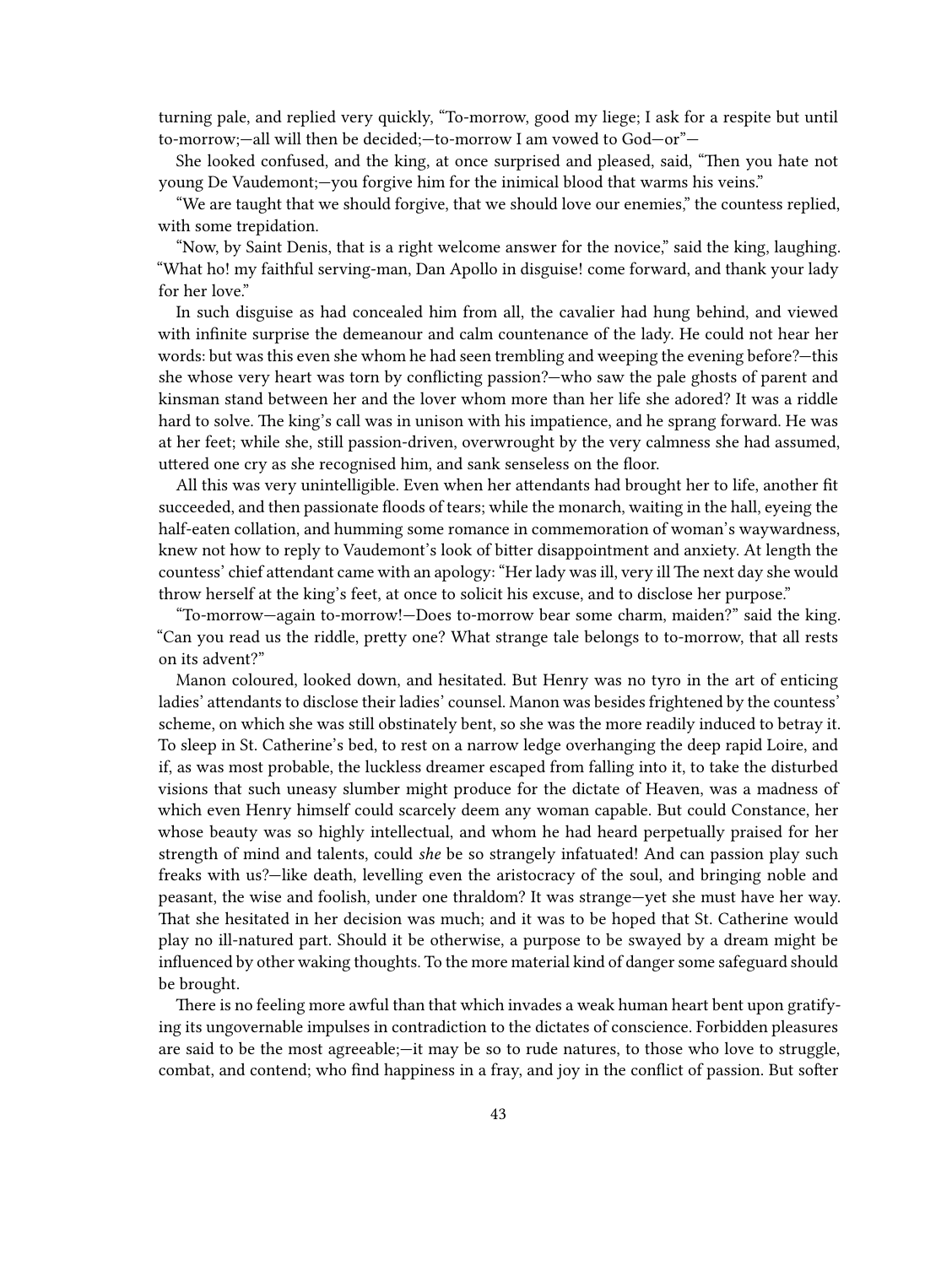and sweeter was the gentle spirit of Constance; and love and duty contending crushed and tortured her poor heart. To commit her conduct to the inspirations of religion, or, if it was so to be named, of superstition, was a blessed relief. The very perils that threatened her undertaking gave a zest to it;—to dare for his sake was happiness;—the very difficulty of the way that led to the completion of her wishes at once gratified her love and distracted her thoughts from her despair. Or if it was decreed that she must sacrifice all, the risk of danger and of death were of trifling import in comparison with the anguish which would then be her portion for ever.

The night threatened to be stormy, the raging wind shook the casements, and the trees waved their huge shadowy arms, as giants might in fantastic dance and mortal broil. Constance and Manon, unattended, quitted the chateau by a postern, and began to descend the hill-side. The moon had not yet risen; and though the way was familiar to both, Manon tottered and trembled; while the countess, drawing her silken cloak round her, walked with a firm step down the steep. They came to the river's side, where a small boat was moored, and one man was in waiting. Constance stepped lightly in, and then aided her fearful companion. In a few moments they were in the middle of the stream. The warm, tempestuous, animating, equinoctial wind swept over them. For the first time since her mourning, a thrill of pleasure swelled the bosom of Constance. She hailed the emotion with double joy. It cannot be, she thought, that Heaven will forbid me to love one so brave, so generous, and so good as the noble Gaspar. Another I can never love; I shall die if divided from him; and this heart, these limbs, so alive with glowing sensation, are they already predestined to an early grave? Oh no! life speaks aloud within them. I shall live to love. Do not all things love?—the winds as they whisper to the rushing waters? the waters as they kiss the flowery banks, and speed to mingle with the sea? Heaven and earth are sustained by, and live through, love; and shall Constance alone, whose heart has ever been a deep, gushing, overflowing well of true affection, be compelled to set a stone upon the fount to lock it up for ever?

These thoughts bade fair for pleasant dreams; and perhaps the countess, an adept in the blind god's lore, therefore indulged them the more readily. But as thus she was engrossed by soft emotions, Manon caught her arm:—"Lady, look," she cried; "it comes—yet the oars have no sound. Now the Virgin shield us! Would we were at home!"

A dark boat glided by them. Four rowers, habited in black cloaks, pulled at oars which, as Manon said, gave no sound; another sat at the helm: like the rest, his person was veiled in a dark mantle, but he wore no cap; and though his face was turned from them, Constance recognised her lover. "Gaspar," she cried aloud, "dost thou live?"—but the figure in the boat neither turned its head nor replied, and quickly it was lost in the shadowy waters.

How changed now was the fair countess' reverie! Already Heaven had begun its spell, and unearthly forms were around, as she strained her eyes through the gloom. Now she saw and now she lost view of the bark that occasioned her terror; and now it seemed that another was there, which held the spirits of the dead; and her father waved to her from shore, and her brothers frowned on her.

Meanwhile they neared the landing. Her bark was moored in a little cove, and Constance stood upon the bank. Now she trembled, and half yielded to Manon's entreaty to return; till the unwise *suivante* mentioned the king's and De Vaudemont's name, and spoke of the answer to be given to-morrow. What answer, if she turned back from her intent?

She now hurried forward up the broken ground of the bank, and then along its edge, till they came to a hill which abruptly hung over the tide. A small chapel stood near. With trembling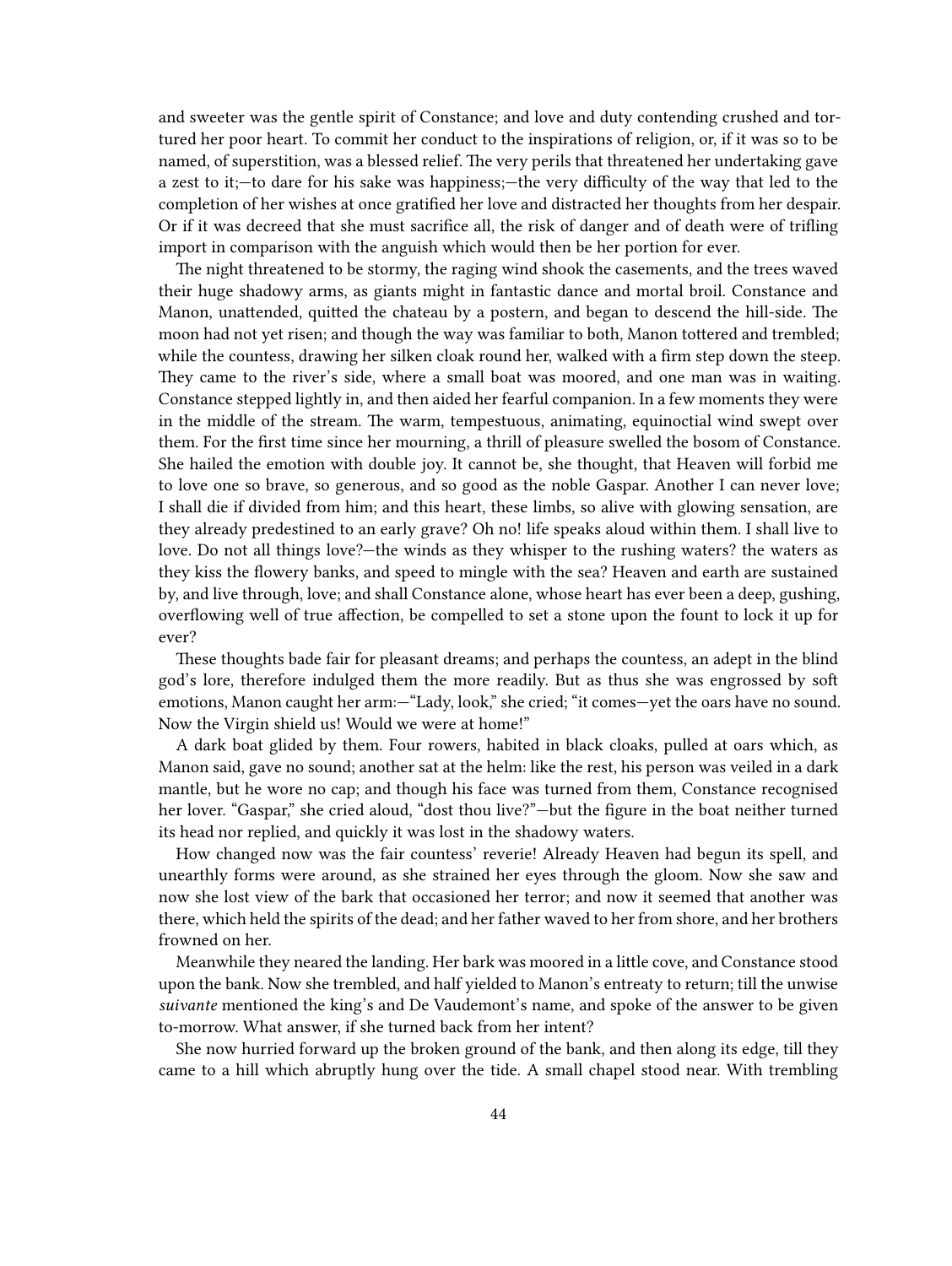fingers the countess drew forth the key and unlocked its door. They entered. It was dark—save that a little lamp, flickering in the wind, showed an uncertain light from before the figure of Saint Catherine. The two women knelt; they prayed; and then rising, with a cheerful accent the countess bade her attendant good-night. She unlocked a little low iron door. It opened on a narrow cavern. The roar of waters was heard beyond. "Thou mayest not follow, my poor Manon," said Constance,—"nor dost thou much desire:—this adventure is for me alone."

It was hardly fair to leave the trembling servant in the chapel alone, who had neither hope nor fear, nor love, nor grief to beguile her; but, in those days, esquires and waiting-women often played the part of subalterns in the army, gaining knocks and no fame. Besides, Manon was safe in holy ground. The countess meanwhile pursued her way groping in the dark through the narrow tortuous passage. At length what seemed light to her long-darkened sense gleamed on her. She reached an open cavern in the overhanging hill's side, looking over the rushing tide beneath. She looked out upon the night. The waters of the Loire were speeding, as since that day have they ever sped—changeful, yet the same; the heavens were thickly veiled with clouds, and the wind in the trees was as mournful and ill-omened as if it rushed round a murderer's tomb. Constance shuddered a little, and looked upon her bed,—a narrow ledge of earth and a mossgrown stone bordering on the very verge of the precipice. She doffed her mantle,—such was one of the conditions of the spell;—she bowed her head, and loosened the tresses of her dark hair; she bared her feet; and thus, fully prepared for suffering to the utmost the chill influence of the cold night, she stretched herself on the narrow couch that scarce afforded room for her repose, and whence, if she moved in sleep, she must be precipitated into the cold waters below.

At first it seemed to her as if she never should sleep again. No great wonder that exposure to the blast and her perilous position should forbid her eyelids to close. At length she fell into a reverie so soft and soothing that she wished even to watch; and then by degrees her senses became confused; and now she was on St. Catherine's bed—the Loire rushing beneath, and the wild wind sweeping by—and now—oh whither?—and what dreams did the saint send, to drive her to despair, or to bid her be blest for ever?

Beneath the rugged hill, upon the dark tide, another watched, who feared a thousand things, and scarce dared hope. He had meant to precede the lady on her way, but when he found that he had outstayed his time, with muffled oars and breathless haste he had shot by the bark that contained his Constance, nor even turned at her voice, fearful to incur her blame, and her commands to return. He had seen her emerge from the passage, and shuddered as she leant over the cliff. He saw her step forth, clad as she was in white, and could mark her as she lay on the ledge beetling above. What a vigil did the lovers keep!—she given up to visionary thoughts, he knowing—and the consciousness thrilled his bosom with strange emotion—that love, and love for him, had led her to that perilous couch; and that while dangers surrounded her in every shape, she was alive only to the small still voice that whispered to her heart the dream which was to decide their destinies. She slept perhaps—but he waked and watched, and night wore away, as, now praying, now entranced by alternating hope and fear, he sat in his boat, his eyes fixed on the white garb of the slumberer above.

Morning—was it morning that struggled in the clouds? Would morning ever come to waken her? And had she slept? and what dreams of weal or woe had peopled her sleep? Gaspar grew impatient. He commanded his boatmen still to wait, and he sprang forward, intent on clambering the precipice. In vain they urged the danger, nay, the impossibility of the attempt; he clung to the rugged face of the hill, and found footing where it would seem no footing was. The acclivity,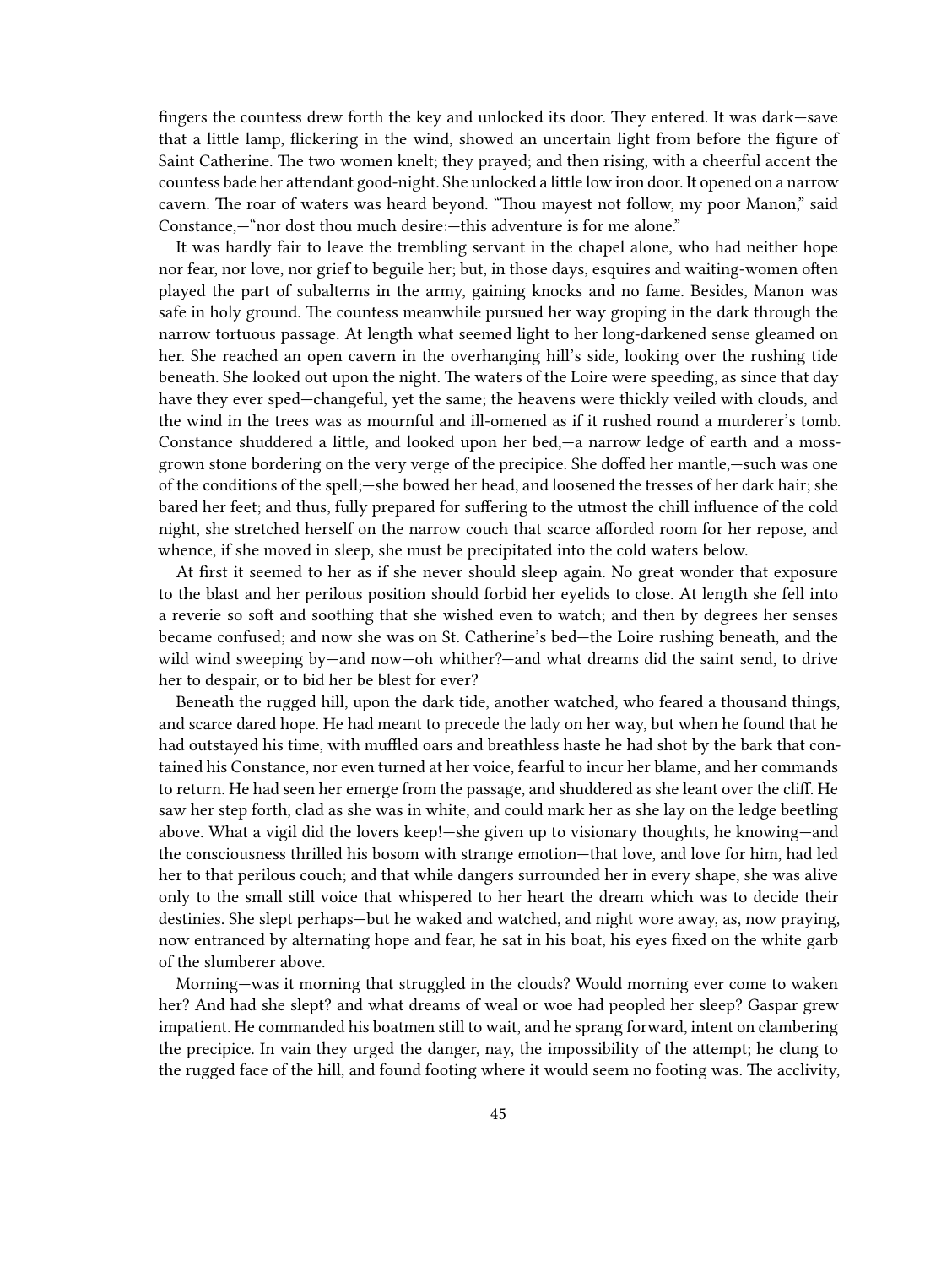indeed, was not high; the dangers of St. Catherine's bed arising from the likelihood that any one who slept on so narrow a couch would be precipitated into the waters beneath. Up the steep ascent Gaspar continued to toil, and at last reached the roots of a tree that grew near the summit. Aided by its branches, he made good his stand at the very extremity of the ledge, near the pillow on which lay the uncovered head of his beloved. Her hands were folded on her bosom; her dark hair fell round her throat and pillowed her cheek; her face was serene: sleep was there in all its innocence and in all its helplessness; every wilder emotion was hushed, and her bosom heaved in regular breathing. He could see her heart beat as it lifted her fair hands crossed above. No statue hewn of marble in monumental effigy was ever half so fair; and within that surpassing form dwelt a soul true, tender, self-devoted, and affectionate as ever warmed a human breast.

With what deep passion did Gaspar gaze, gathering hope from the placidity of her angel countenance! A smile wreathed her lips; and he too involuntarily smiled, as he hailed the happy omen; when suddenly her cheek was flushed, her bosom heaved, a tear stole from her dark lashes, and then a whole shower fell, as starting up she cried, "No!—he shall not die!—I will unloose his chains!—I will save him!" Gaspar's hand was there. He caught her light form ready to fall from the perilous couch. She opened her eyes and beheld her lover, who had watched over her dream of fate, and who had saved her.

Manon also had slept well, dreaming or not, and was startled in the morning to find that she waked surrounded by a crowd. The little desolate chapel was hung with tapestry—the altar adorned with golden chalices—the priest was chanting mass to a goodly array of kneeling knights. Manon saw that King Henry was there; and she looked for another whom she found not, when the iron door of the cavern passage opened, and Gaspar de Vaudemont entered from it, leading the fair form of Constance; who, in her white robes and dark dishevelled hair, with a face in which smiles and blushes contended with deeper emotion, approached the altar, and, kneeling with her lover, pronounced the vows that united them for ever.

It was long before the happy Gaspar could win from his lady the secret of her dream. In spite of the happiness she now enjoyed, she had suffered too much not to look back even with terror to those days when she thought love a crime, and every event connected with them wore an awful aspect. "Many a vision," she said, "she had that fearful night. She had seen the spirits of her father and brothers in Paradise; she had beheld Gaspar victoriously combating among the infidels; she had beheld him in King Henry's court, favoured and beloved; and she herself—now pining in a cloister, now a bride, now grateful to Heaven for the full measure of bliss presented to her, now weeping away her sad days—till suddenly she thought herself in Paynim land; and the saint herself, St Catherine, guiding her unseen through the city of the infidels. She entered a palace, and beheld the miscreants rejoicing in victory; and then, descending to the dungeons beneath, they groped their way through damp vaults, and low, mildewed passages, to one cell, darker and more frightful than the rest. On the floor lay one with soiled and tattered garments, with unkempt locks and wild, matted beard. His cheek was worn and thin; his eyes had lost their fire; his form was a mere skeleton; the chains hung loosely on the fleshless bones."

"And was it my appearance in that attractive state and winning costume that softened the hard heart of Constance!" asked Gaspar, smiling at this painting of what would never be.

"Even so," replied Constance; "for my heart whispered me that this was my doing; and who could recall the life that waned in your pulses—who restore, save the destroyer! My heart never warmed to my living, happy knight as then it did to his wasted image as it lay, in the visions of night, at my feet. A veil fell from my eyes; a darkness was dispelled from before me. Methought I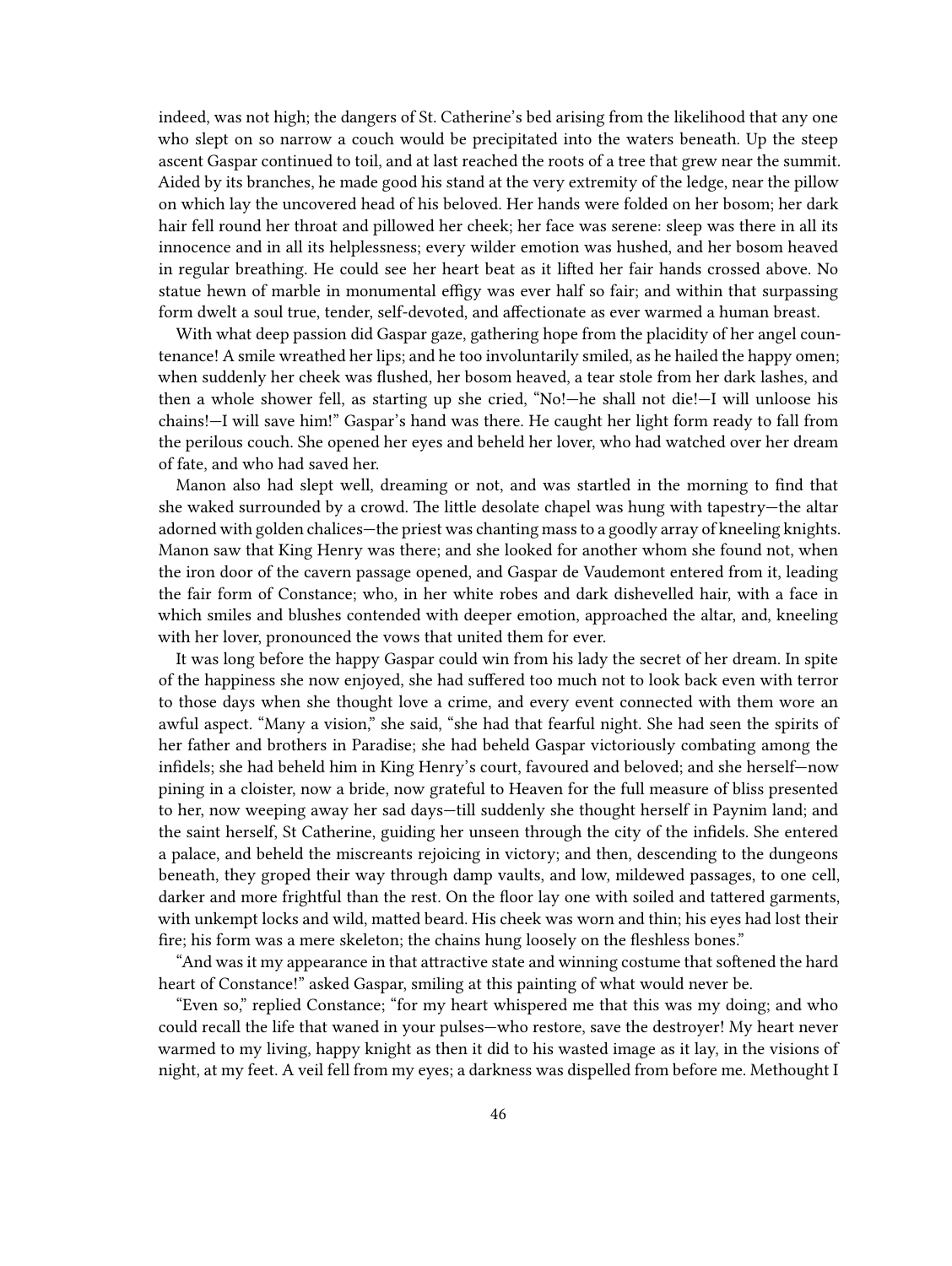then knew for the first time what life and what death was. I was bid believe that to make the living happy was not to injure the dead; and I felt how wicked and how vain was that false philosophy which placed virtue and good in hatred and unkindness. You should not die; I would loosen your chains and save you, and bid you live for love. I sprung forward, and the death I deprecated for you would, in my presumption, have been mine,—then, when first I felt the real value of life,—but that your arm was there to save me, your dear voice to bid me be blest for evermore."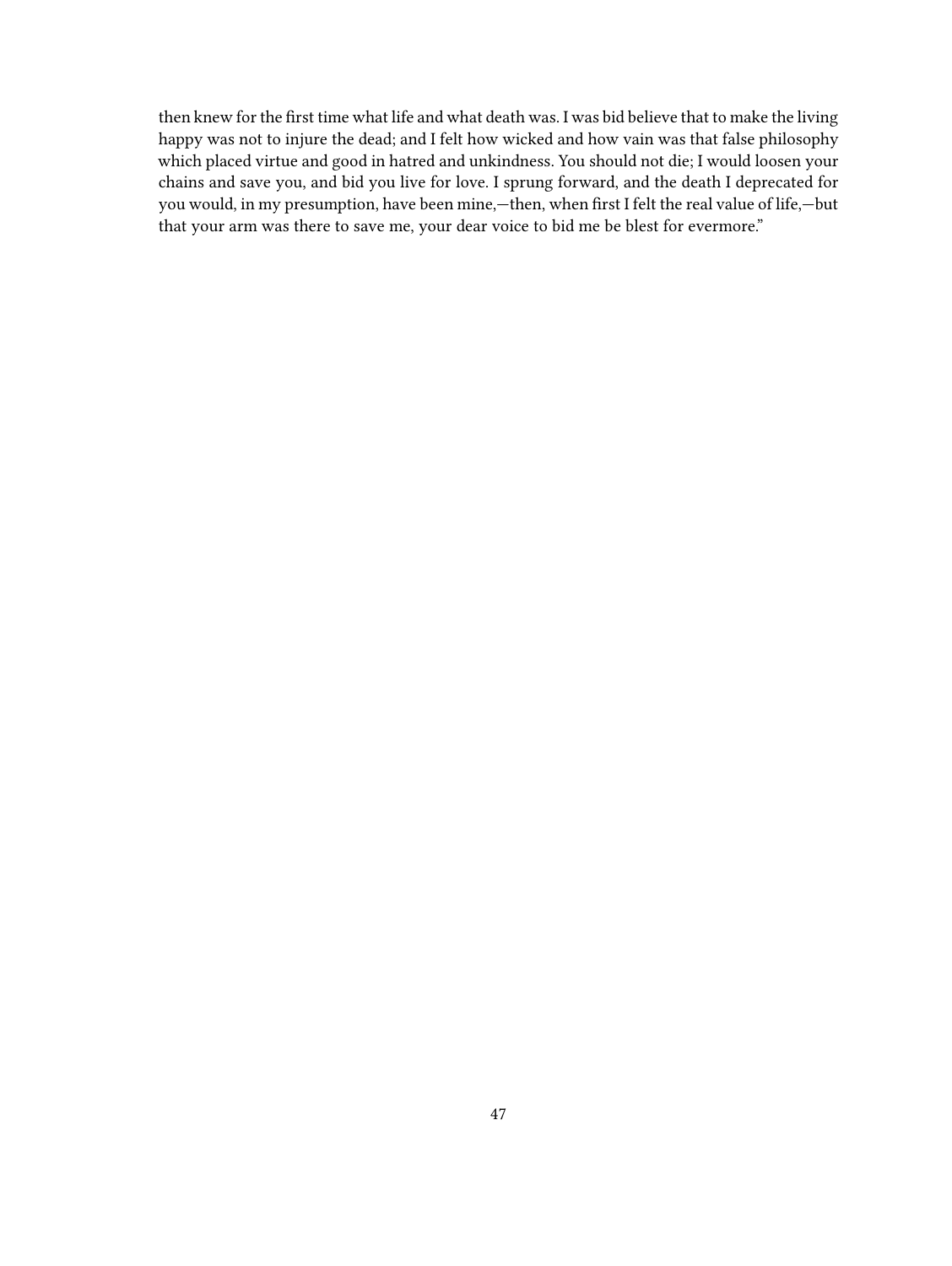## **V.** *THE MOURNER.*

"One fatal remembrance, one sorrow that throws Its bleak shade alike o'er our joys and our woes, To which life nothing darker or brighter can bring, For which joy has no balm, and affliction no sting!" —Moore.

A gorgeous scene of kingly pride is the prospect now before us!—the offspring of art, the nursling of nature—where can the eye rest on a landscape more deliciously lovely than the fair expanse of Virginia Water, now an open mirror to the sky, now shaded by umbrageous banks, which wind into dark recesses, or are rounded into soft promontories? Looking down on it, now that the sun is low in the west, the eye is dazzled, the soul oppressed, by excess of beauty. Earth, water, air drink to overflowing the radiance that streams from yonder well of light; the foliage of the trees seems dripping with the golden flood; while the lake, filled with no earthly dew, appears but an imbasining of the sun-tinctured atmosphere; and trees and gay pavilion float in its depth, more dear, more distinct than their twins in the upper air. Nor is the scene silent: strains more sweet than those that lull Venus to her balmy rest, more inspiring than the song of Tiresias which awoke Alexander to the deed of ruin, more solemn than the chantings of St. Cecilia, float along the waves and mingle with the lagging breeze, which ruffles not the lake. Strange, that a few dark scores should be the key to this fountain of sound; the unconscious link between unregarded noise and harmonies which unclose paradise to our entranced senses!

The sun touches the extreme boundary, and a softer, milder light mingles a roseate tinge with the fiery glow. Our boat has floated long on the broad expanse; now let it approach the umbrageous bank. The green tresses of the graceful willow dip into the waters, which are checked by them into a ripple. The startled teal dart from their recess, skimming the waves with splashing wing. The stately swans float onward; while innumerable waterfowl cluster together out of the way of the oars. The twilight is blotted by no dark shades; it is one subdued, equal receding of the great tide of day. We may disembark, and wander yet amid the glades, long before the thickening shadows speak of night. The plantations are formed of every English tree, with an old oak or two standing out in the walks. There the glancing foliage obscures heaven, as the silken texture of a veil a woman's lovely features. Beneath such fretwork we may indulge in light-hearted thoughts; or, if sadder meditations lead us to seek darker shades, we may pass the cascade towards the large groves of pine, with their vast undergrowth of laurel, reaching up to the Belvidere; or, on the opposite side of the water, sit under the shadow of the silver-stemmed birch, or beneath the leafy pavilions of those fine old beeches, whose high fantastic roots seem formed in nature's sport; and the near jungle of sweet-smelling myrica leaves no sense unvisited by pleasant ministration.

Now this splendid scene is reserved for the royal possessor; but in past years; while the lodge was called the Regent's Cottage, or before, when the under-ranger inhabited it, the mazy paths of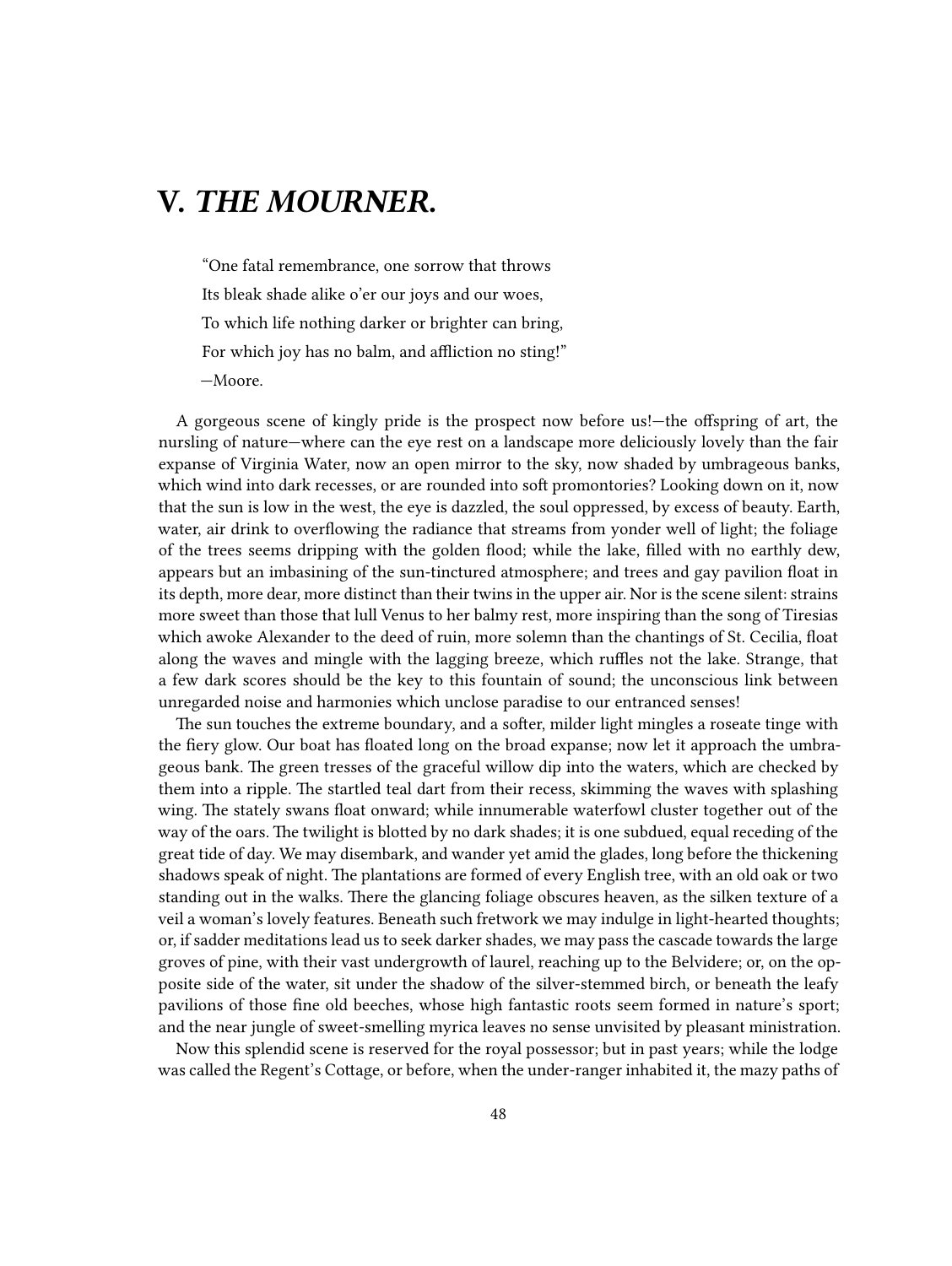Chapel Wood were open, and the iron gates enclosing the plantations and Virginia Water were guarded by no Cerebus untamable by sops. It was here, on a summer's evening, that Horace Neville and his two fair cousins floated idly on the placid lake,

"In that sweet mood when pleasant thoughts

Bring sad thoughts to the mind."

Neville had been eloquent in praise of English scenery. "In distant climes," he said, "we may find landscapes grand in barbaric wildness, or rich in the luxuriant vegetation of the south, or sublime in Alpine magnificence. We may lament, though it is ungrateful to say so on such a night as this, the want of a more genial sky; but where find scenery to be compared to the verdant, wellwooded, well-watered groves of our native land; the clustering cottages, shadowed by fine old elms; each garden blooming with early flowers, each lattice gay with geraniums and roses; the blue-eyed child devouring his white bread, while he drives a cow to graze; the hedge redolent with summer blooms; the enclosed cornfields, seas of golden grain, weltering in the breeze; the stile, the track across the meadow, leading through the copse, under which the path winds, and the meeting branches overhead, which give, by their dimming tracery, a cathedral-like solemnity to the scene; the river, winding 'with sweet inland murmur;' and, as additional graces, spots like these—oases of taste—gardens of Eden—the works of wealth, which evince at once the greatest power and the greatest will to create beauty?

"And yet," continued Neville, "it was with difficulty that I persuaded myself to reap the best fruits of my uncle's will, and to inhabit this spot, familiar to my boyhood, associated with unavailing regrets and recollected pain."

Horace Neville was a man of birth—of wealth; but he could hardly be termed a man of the world. There was in his nature a gentleness, a sweetness, a winning sensibility, allied to talent and personal distinction, that gave weight to his simplest expressions, and excited sympathy for all his emotions. His younger cousin, his junior by several years, was attached to him by the tenderest sentiments—secret long—but they were now betrothed to each other—a lovely, happy pair. She looked inquiringly, but he turned away. "No more of this," he said, and, giving a swifter impulse to their boat, they speedily reached the shore, landed, and walked through the long extent of Chapel Wood. It was dark night before they met their carriage at Bishopsgate.

A week or two after, Horace received letters to call him to a distant part of the country. A few days before his departure, he requested his cousin to walk with him. They bent their steps across several meadows to Old Windsor Churchyard. At first he did not deviate from the usual path; and as they went they talked cheerfully—gaily. The beauteous sunny day might well exhilarate them; the dancing waves sped onwards at their feet; the country church lifted its rustic spire into the bright pure sky. There was nothing in their conversation that could induce his cousin to think that Neville had led her hither for any saddening purpose; but when they were about to quit the churchyard, Horace, as if he had suddenly recollected himself, turned from the path, crossed the greensward, and paused beside a grave near the river. No stone was there to commemorate the being who reposed beneath—it was thickly grown with grass, starred by a luxuriant growth of humble daisies: a few dead leaves, a broken bramble twig, defaced its neatness. Neville removed these, and then said, "Juliet, I commit this sacred spot to your keeping while I am away."

"There is no monument," he continued; "for her commands were implicitly obeyed by the two beings to whom she addressed them. One day another may lie near, and his name will be her epitaph. I do not mean myself," he said, half-smiling at the terror his cousin's countenance expressed; "but promise me, Juliet, to preserve this grave from every violation. I do not wish to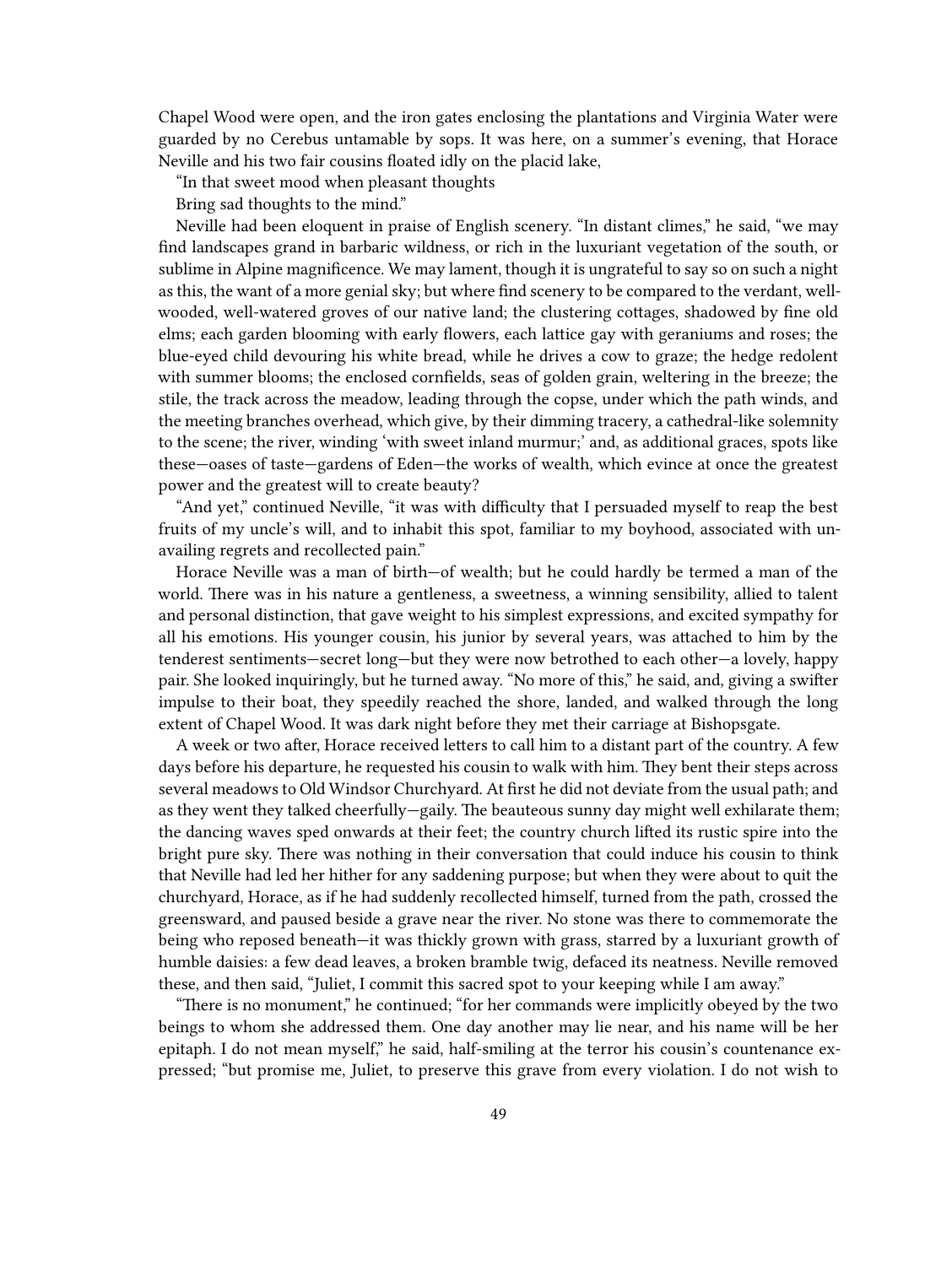sadden you by the story; yet, if I have excited your interest, I will satisfy it; but not now—not here."

It was not till the following day, when, in company with her sister, they again visited Virginia Water, that, seated under the shadow of its pines, whose melodious swinging in the wind breathed unearthly harmony, Neville, unasked, commenced his story.

"I was sent to Eton at eleven years of age. I will not dwell upon my sufferings there; I would hardly refer to them, did they not make a part of my present narration. I was a fag to a hard taskmaster; every labour he could invent—and the youthful tyrant was ingenious—he devised for my annoyance; early and late, I was forced to be in attendance, to the neglect of my school duties, so incurring punishment. There were worse things to bear than these: it was his delight to put me to shame, and, finding that I had too much of my mother in my blood,—to endeavour to compel me to acts of cruelty from which my nature revolted,—I refused to obey. Speak of West Indian slavery! I hope things may be better now; in my days, the tender years of aristocratic childhood were yielded up to a capricious, unrelenting, cruel bondage, far beyond the measured despotism of Jamaica.

"One day—I had been two years at school, and was nearly thirteen—my tyrant, I will give him no other name, issued a command, in the wantonness of power, for me to destroy a poor little bullfinch I had tamed and caged. In a hapless hour he found it in my room, and was indignant that I should dare to appropriate a single pleasure. I refused, stubbornly, dauntlessly, though the consequence of my disobedience was immediate and terrible. At this moment a message came from my tormentor's tutor—his father had arrived. 'Well, old lad,' he cried, 'I shall pay you off some day!' Seizing my pet at the same time, he wrung its neck, threw it at my feet, and, with a laugh of derision, quitted the room.

"Never before—never may I again feel the same swelling, boiling fury in my bursting heart; the sight of my nursling expiring at my feet—my desire of vengeance—my impotence, created a Vesuvius within me, that no tears flowed to quench. Could I have uttered—acted—my passion, it would have been less torturous: it was so when I burst into a torrent of abuse and imprecation. My vocabulary—it must have been a choice collection—was supplied by him against whom it was levelled. But words were air. I desired to give more substantial proof of my resentment—I destroyed everything in the room belonging to him; I tore them to pieces, I stamped on them, crushed them with more than childish strength. My last act was to seize a timepiece, on which my tyrant infinitely prided himself, and to dash it to the ground. The sight of this, as it lay shattered at my feet, recalled me to my senses, and something like an emotion of fear allayed the tumult in my heart. I began to meditate an escape: I got out of the house, ran down a lane, and across some meadows, far out of bounds, above Eton. I was seen by an elder boy, a friend of my tormentor. He called to me, thinking at first that I was performing some errand for him; but seeing that I *shirked*, he repeated his '*Come up!*' in an authoritative voice. It put wings to my heels; he did not deem it necessary to pursue. But I grow tedious, my dear Juliet; enough that fears the most intense, of punishment both from my masters and the upper boys, made me resolve to run away. I reached the banks of the Thames, tied my clothes over my head, swam across, and, traversing several fields, entered Windsor Forest, with a vague childish feeling of being able to hide myself for ever in the unexplored obscurity of its immeasurable wilds. It was early autumn; the weather was mild, even warm; the forest oaks yet showed no sign of winter change, though the fern beneath wore a yellowy tinge. I got within Chapel Wood; I fed upon chestnuts and beechnuts; I continued to hide myself from the gamekeepers and woodmen. I lived thus two days.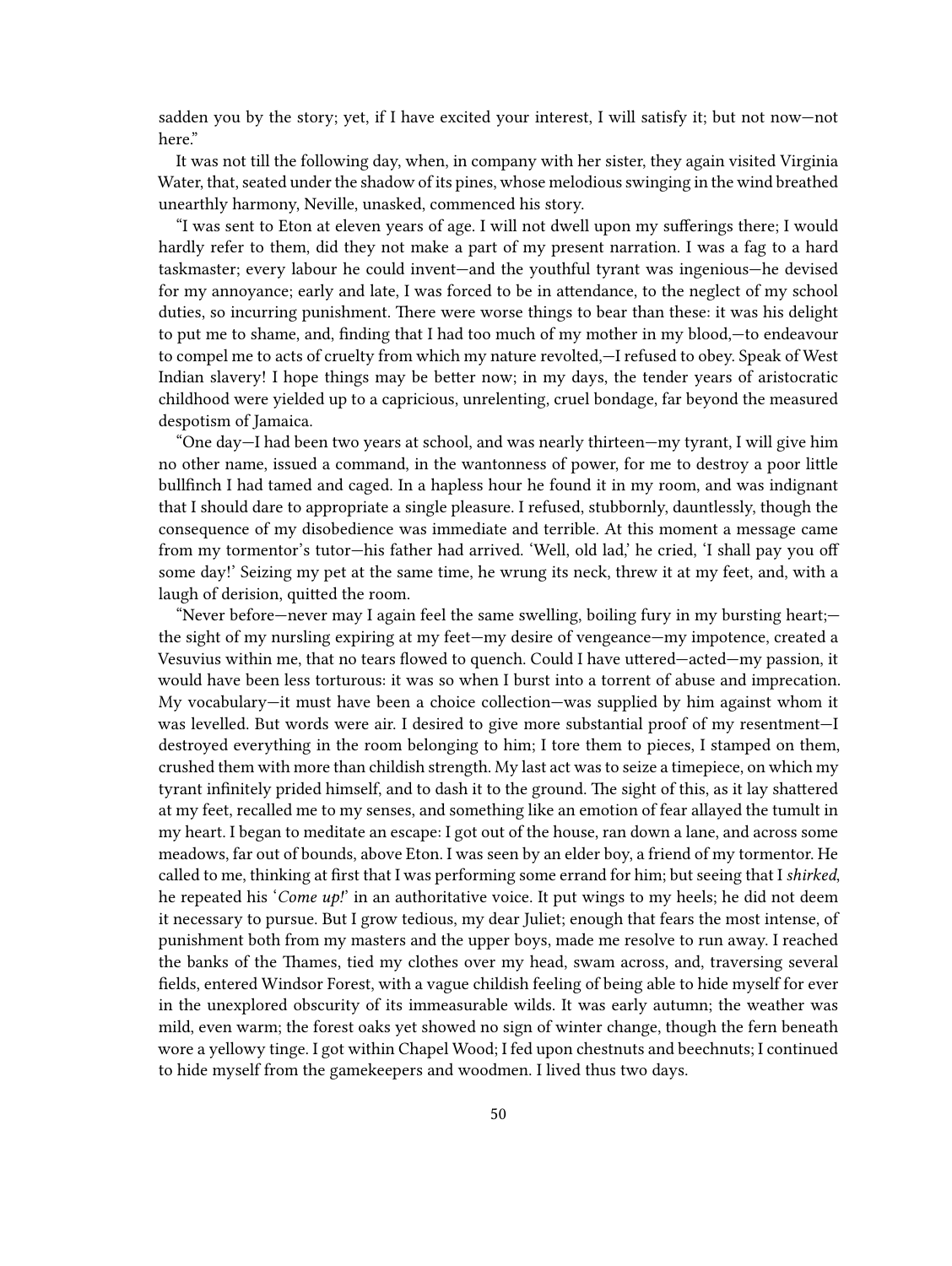"But chestnuts and beechnuts were sorry fare to a growing lad of thirteen years old. A day's rain occurred, and I began to think myself the most unfortunate boy on record. I had a distant, obscure idea of starvation: I thought of the Children in the Wood, of their leafy shroud, gift of the pious robin; this brought my poor bullfinch to my mind, and tears streamed in torrents down my cheeks. I thought of my father and mother; of you, then my little baby cousin and playmate; and I cried with renewed fervour, till, quite exhausted, I curled myself up under a huge oak among some dry leaves, the relics of a hundred summers, and fell asleep.

"I ramble on in my narration as if I had a story to tell; yet I have little except a portrait—a sketch—to present, for your amusement or interest. When I awoke, the first object that met my opening eyes was a little foot, delicately clad in silk and soft kid. I looked up in dismay, expecting to behold some gaily dressed appendage to this indication of high-bred elegance; but I saw a girl, perhaps seventeen, simply clad in a dark cotton dress, her face shaded by a large, very coarse straw hat; she was pale even to marmoreal whiteness; her chestnut-coloured hair was parted in plain tresses across a brow which wore traces of extreme suffering; her eyes were blue, full, large, melancholy, often even suffused with tears; but her mouth had an infantine sweetness and innocence in its expression, that softened the otherwise sad expression of her countenance.

"She spoke to me. I was too hungry, too exhausted, too unhappy, to resist her kindness, and gladly permitted her to lead me to her home. We passed out of the wood by some broken palings on to Bishopsgate Heath, and after no long walk arrived at her habitation. It was a solitary, drearylooking cottage; the palings were in disrepair, the garden waste, the lattices unadorned by flowers or creepers; within, all was neat, but sombre, and even mean. The diminutiveness of a cottage requires an appearance of cheerfulness and elegance to make it pleasing; the bare floor,—clean, it is true,—the rush chairs, deal table, checked curtains of this cot, were beneath even a peasant's rusticity; yet it was the dwelling of my lovely guide, whose little white hand, delicately gloved, contrasted with her unadorned attire, as did her gentle self with the clumsy appurtenances of her too humble dwelling.

"Poor child! she had meant entirely to hide her origin, to degrade herself to a peasant's state, and little thought that she for ever betrayed herself by the strangest incongruities. Thus, the arrangements of her table were mean, her fare meagre for a hermit; but the linen was matchlessly fine, and wax lights stood in candlesticks which a beggar would almost have disdained to own. But I talk of circumstances I observed afterwards; then I was chiefly aware of the plentiful breakfast she caused her single attendant, a young girl, to place before me, and of the sweet soothing voice of my hostess, which spoke a kindness with which lately I had been little conversant. When my hunger was appeased, she drew my story from me, encouraged me to write to my father, and kept me at her abode till, after a few days, I returned to school pardoned. No long time elapsed before I got into the upper forms, and my woful slavery ended.

"Whenever I was able, I visited my disguised nymph. I no longer associated with my schoolfellows; their diversions, their pursuits appeared vulgar and stupid to me; I had but one object in view—to accomplish my lessons, and to steal to the cottage of Ellen Burnet.

"Do not look grave, love! true, others as young as I then was have loved, and I might also; but not Ellen. Her profound, her intense melancholy, sister to despair—her serious, sad discourse her mind, estranged from all worldly concerns, forbade that; but there was an enchantment in her sorrow, a fascination in her converse, that lifted me above commonplace existence; she created a magic circle, which I entered as holy ground: it was not akin to heaven, for grief was the presiding spirit; but there was an exaltation of sentiment, an enthusiasm, a view beyond the grave, which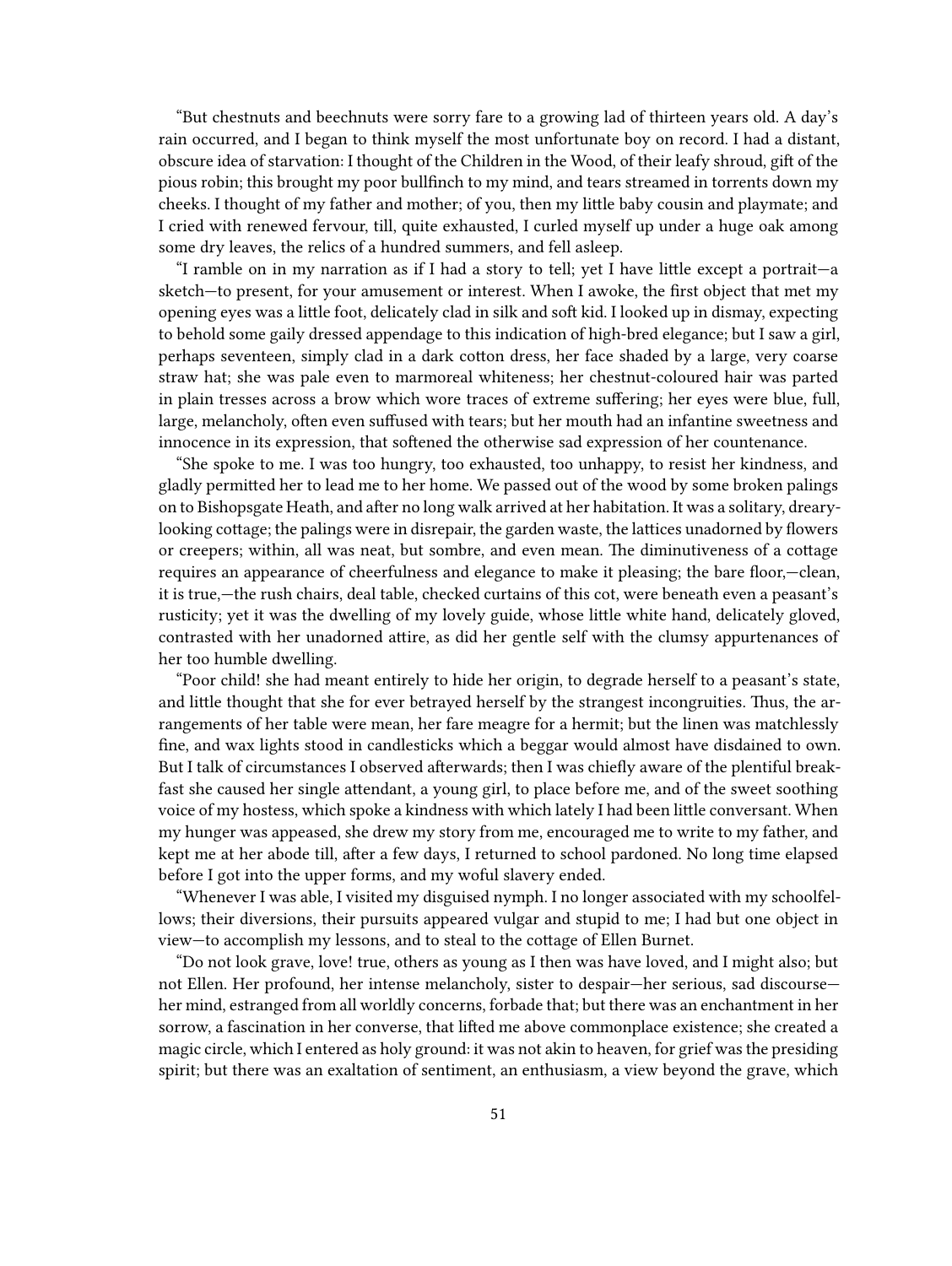made it unearthly, singular, wild, enthralling. You have often observed that I strangely differ from all other men; I mingle with them, make one in their occupations and diversions, but I have a portion of my being sacred from them:—a living well, sealed up from their contamination, lies deep in my heart—it is of little use, but there it is; Ellen opened the spring, and it has flowed ever since.

"Of what did she talk? She recited no past adventures, alluded to no past intercourse with friend or relative; she spoke of the various woes that wait on humanity, on the intricate mazes of life, on the miseries of passion, of love, remorse, and death, and that which we may hope or fear beyond the tomb; she spoke of the sensation of wretchedness alive in her own broken heart, and then she grew fearfully eloquent, till, suddenly pausing, she reproached herself for making me familiar with such wordless misery. 'I do you harm,' she often said; 'I unfit you for society; I have tried, seeing you thrown upon yonder distorted miniature of a bad world, to estrange you from its evil contagion; I fear that I shall be the cause of greater harm to you than could spring from association with your fellow-creatures in the ordinary course of things. This is not well—avoid the stricken deer.'

"There were darker shades in the picture than those which I have already developed. Ellen was more miserable than the imagination of one like you, dear girl, unacquainted with woe, can portray. Sometimes she gave words to her despair—it was so great as to confuse the boundary between physical and mental sensation—and every pulsation of her heart was a throb of pain. She has suddenly broken off in talking of her sorrows, with a cry of agony—bidding me leave her—hiding her face on her arms, shivering with the anguish some thought awoke. The idea that chiefly haunted her, though she earnestly endeavoured to put it aside, was self-destruction to snap the silver cord that bound together so much grace, wisdom, and sweetness—to rob the world of a creation made to be its ornament. Sometimes her piety checked her; oftener a sense of unendurable suffering made her brood with pleasure over the dread resolve. She spoke of it to me as being wicked; yet I often fancied this was done rather to prevent her example from being of ill effect to me, than from any conviction that the Father of all would regard angrily the last act of His miserable child. Once she had prepared the mortal beverage; it was on the table before her when I entered; she did not deny its nature, she did not attempt to justify herself; she only besought me not to hate her, and to soothe by my kindness her last moments.—'I cannot live!' was all her explanation, all her excuse; and it was spoken with such fervent wretchedness that it seemed wrong to attempt to persuade her to prolong the sense of pain. I did not act like a boy; I wonder I did not; I made one simple request, to which she instantly acceded, that she should walk with me to this Belvidere. It was a glorious sunset; beauty and the spirit of love breathed in the wind, and hovered over the softened hues of the landscape. 'Look, Ellen,' I cried, 'if only such loveliness of nature existed, it were worth living for!'

"'True, if a latent feeling did not blot this glorious scene with murky shadows. Beauty is as we see it—my eyes view all things deformed and evil.' She closed them as she said this; but, young and sensitive, the visitings of the soft breeze already began to minister consolation. 'Dearest Ellen,' I continued, 'what do I not owe to you? I am your boy, your pupil; I might have gone on blindly as others do, but you opened my eyes; you have given me a sense of the just, the good, the beautiful and have you done this merely for my misfortune? If you leave me, what can become of me?' The last words came from my heart, and tears gushed from my eyes. 'Do not leave me, Ellen,' I said; 'I cannot live without you—and I cannot die, for I have a mother—a father.' She turned quickly round, saying, 'You are blessed sufficiently.' Her voice struck me as unnatural; she grew deadly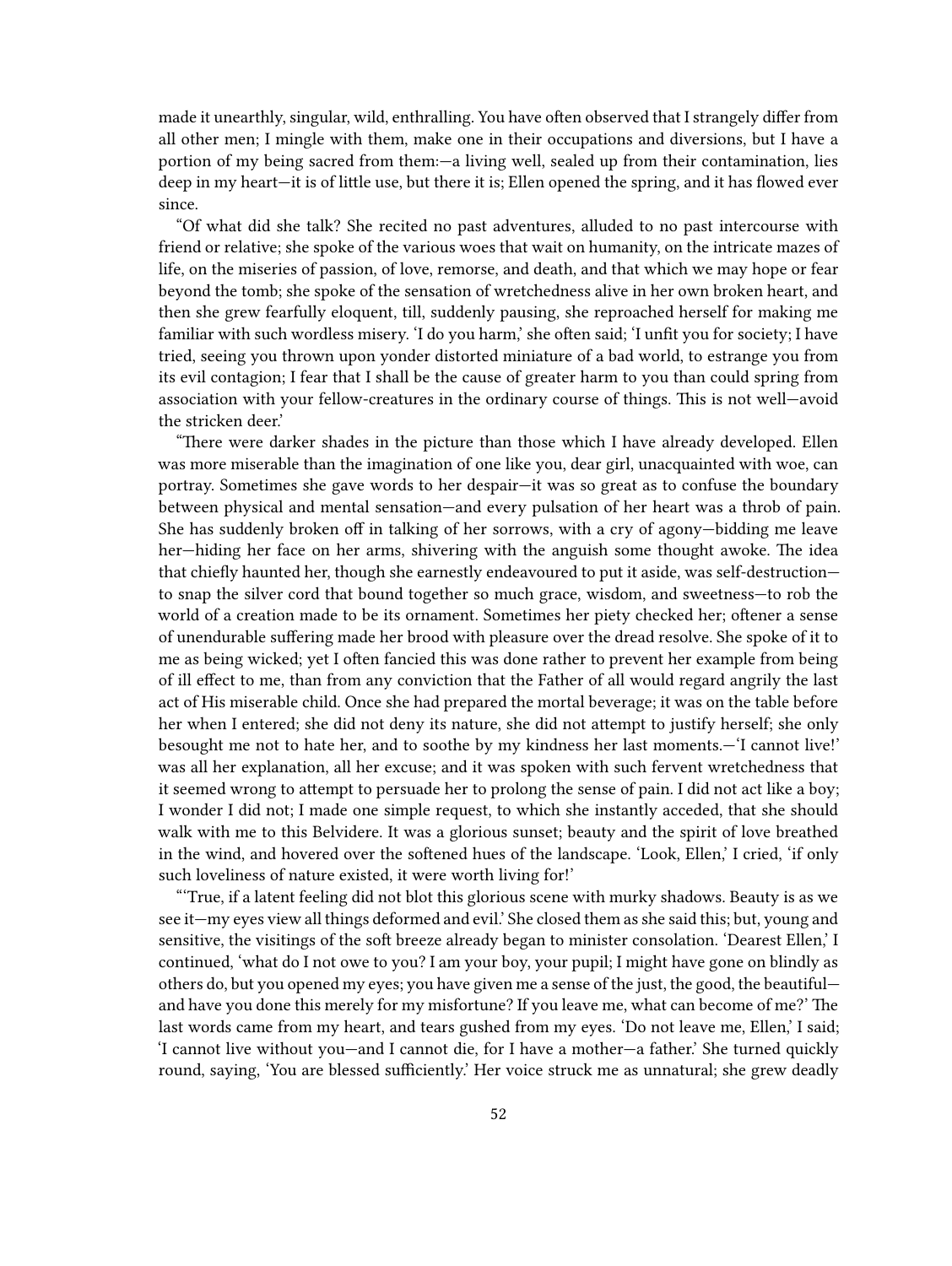pale as she spoke, and was obliged to sit down. Still I clung to her, prayed, cried; till she—I had never seen her shed a tear before—burst into passionate weeping. After this she seemed to forget her resolve. We returned by moonlight, and our talk was even more calm and cheerful than usual. When in her cottage, I poured away the fatal draught. Her 'good-night' bore with it no traces of her late agitation; and the next day she said, 'I have thoughtlessly, even wickedly, created a new duty to myself, even at a time when I had forsworn all; but I will be true to it. Pardon me for making you familiar with emotions and scenes so dire; I will behave better—I will preserve myself if I can, till the link between us is loosened, or broken, and I am free again.'

"One little incident alone occurred during our intercourse that appeared at all to connect her with the world. Sometimes I brought her a newspaper, for those were stirring times; and though, before I knew her, she had forgotten all except the world her own heart enclosed, yet, to please me, she would talk of Napoleon—Russia, from whence the emperor now returned overthrown and the prospect of his final defeat. The paper lay one day on her table; some words caught her eye; she bent eagerly down to read them, and her bosom heaved with violent palpitation; but she subdued herself, and after a few moments told me to take the paper away. Then, indeed, I did feel an emotion of even impertinent inquisitiveness; I found nothing to satisfy it—though afterwards I became aware that it contained a singular advertisement, saying, 'If these lines meet the eye of any one of the passengers who were on board the *St. Mary*, bound for Liverpool from Barbadoes, which sailed on the third of May last, and was destroyed by fire in the high seas, a part of the crew only having been saved by his Majesty's frigate the *Bellerophon*, they are entreated to communicate with the advertiser; and if any one be acquainted with the particulars of the Hon. Miss Eversham's fate and present abode, they are earnestly requested to disclose them, directing to L. E., Stratton Street, Park Lane.'

"It was after this event, as winter came on, that symptoms of decided ill-health declared themselves in the delicate frame of my poor Ellen. I have often suspected that, without positively attempting her life, she did many things that tended to abridge it and to produce mortal disease. Now, when really ill, she refused all medical attendance; but she got better again, and I thought her nearly well when I saw her for the last time, before going home for the Christmas holidays. Her manner was full of affection: she relied, she said, on the continuation of my friendship; she made me promise never to forget her, though she refused to write to me, and forbade any letters from me.

"Even now I see her standing at her humble doorway. If an appearance of illness and suffering can ever he termed lovely, it was in her. Still she was to be viewed as the wreck of beauty. What must she not have been in happier days, with her angel expression of face, her nymph-like figure, her voice, whose tones were music? 'So young—so lost!' was the sentiment that burst even from me, a young lad, as I waved my hand to her as a last adieu. She hardly looked more than fifteen, but none could doubt that her very soul was impressed by the sad lines of sorrow that rested so unceasingly on her fair brow. Away from her, her figure for ever floated before my eyes;—I put my hands before them, still she was there: my day, my night dreams were filled by my recollections of her.

"During the winter holidays, on a fine soft day, I went out to hunt: you, dear Juliet, will remember the sad catastrophe; I fell and broke my leg. The only person who saw me fall was a young man who rode one of the most beautiful horses I ever saw, and I believe it was by watching him as he took a leap, that I incurred my disaster: he dismounted, and was at my side in a minute. My own animal had fled; he called his; it obeyed his voice; with ease he lifted my light figure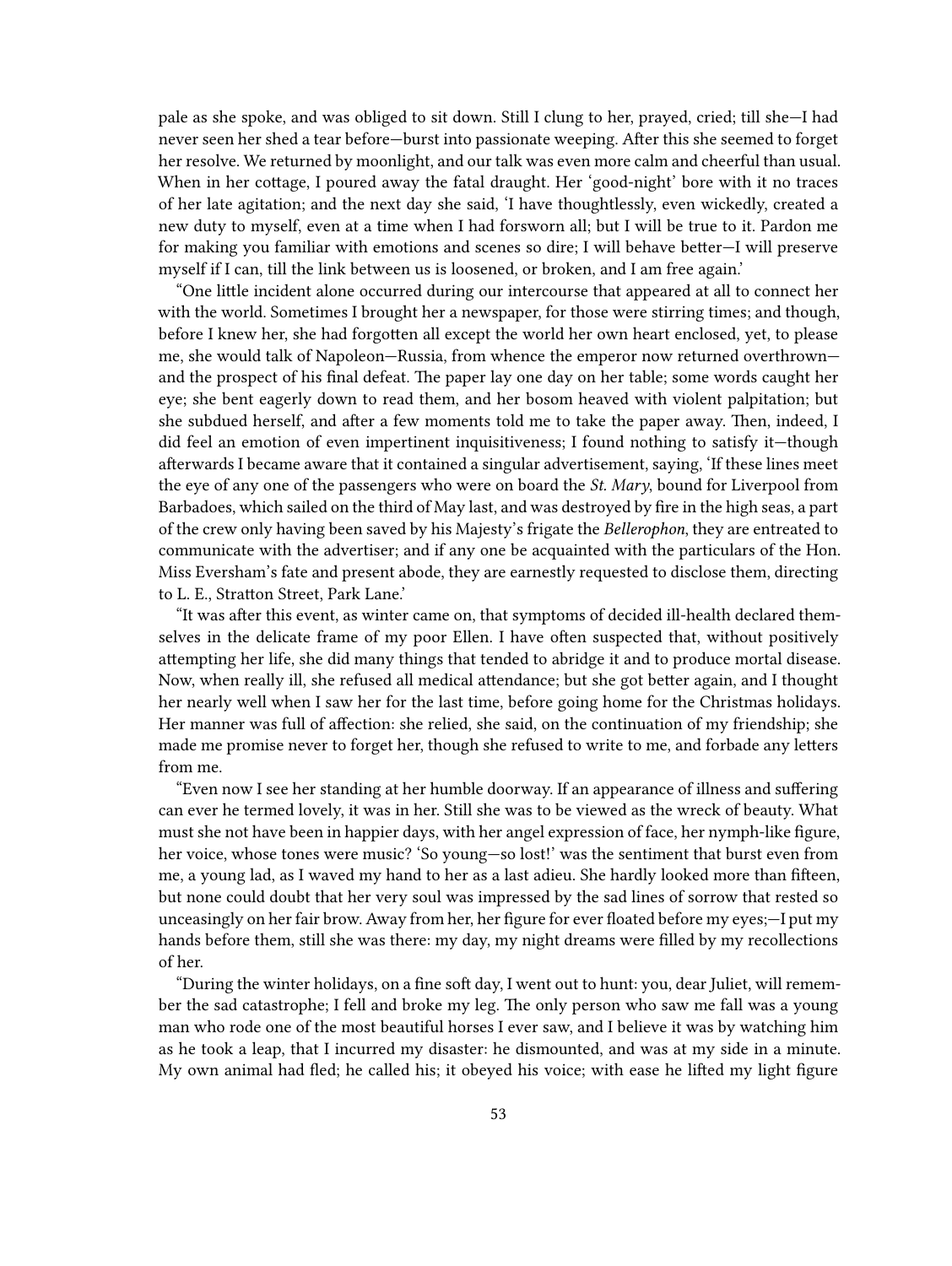on to the saddle, contriving to support my leg, and so conducted me a short distance to a lodge situated in the woody recesses of Elmore Park, the seat of the Earl of D——, whose second son my preserver was. He was my sole nurse for a day or two, and during the whole of my illness passed many hours of each day by my bedside. As I lay gazing on him, while he read to me, or talked, narrating a thousand stranger adventures which had occurred during his service in the Peninsula, I thought—is it for ever to be my fate to fall in with the highly gifted and excessively unhappy?

"The immediate neighbour of Lewis' family was Lord Eversham. He had married in very early youth, and became a widower young. After this misfortune, which passed like a deadly blight over his prospects and possessions, leaving the gay view utterly sterile and bare, he left his surviving infant daughter under the care of Lewis' mother, and travelled for many years in far distant lands. He returned when Clarice was about ten, a lovely sweet child, the pride and delight of all connected with her. Lord Eversham, on his return—he was then hardly more than thirty—devoted himself to her education. They were never separate: he was a good musician, and she became a proficient under his tutoring. They rode—walked—read together. When a father is all that a father may be, the sentiments of filial piety, entire dependence, and perfect confidence being united, the love of a daughter is one of the deepest and strongest, as it is the purest passion of which our natures are capable. Clarice worshipped her parent, who came, during the transition from mere childhood to the period when reflection and observation awaken, to adorn a commonplace existence with all the brilliant adjuncts which enlightened and devoted affection can bestow. He appeared to her like an especial gift of Providence, a guardian angel—but far dearer, as being akin to her own nature. She grew, under his eye, in loveliness and refinement both of intellect and heart. These feelings were not divided—almost strengthened, by the engagement that had taken place between her and Lewis:—Lewis was destined for the army, and, after a few years' service, they were to be united.

"It is hard, when all is fair and tranquil, when the world, opening before the ardent gaze of youth, looks like a well-kept demesne, unencumbered by let or hindrance for the annoyance of the young traveller, that we should voluntarily stray into desert wilds and tempest-visited districts. Lewis Elmore was ordered to Spain; and, at the same time, Lord Eversham found it necessary to visit some estates he possessed in Barbadoes. He was not sorry to revisit a scene, which had dwelt in his memory as an earthly paradise, nor to show to his daughter a new and strange world, so to form her understanding and enlarge her mind. They were to return in three months, and departed as on a summer tour. Clarice was glad that, while her lover gathered experience and knowledge in a distant land, she should not remain in idleness; she was glad that there would be some diversion for her anxiety during his perilous absence; and in every way she enjoyed the idea of travelling with her beloved father, who would fill every hour, and adorn every new scene, with pleasure and delight. They sailed. Clarice wrote home, with enthusiastic expressions of rapture and delight, from Madeira:—yet, without her father, she said, the fair scene had been blank to her. More than half her letter was filled by the expressions of her gratitude and affection for her adored and revered parent. While he, in his, with fewer words, perhaps, but with no less energy, spoke of his satisfaction in her improvement, his pride in her beauty, and his grateful sense of her love and kindness.

"Such were they, a matchless example of happiness in the dearest connection in life, as resulting from the exercise of their reciprocal duties and affections. A father and daughter; the one all care, gentleness, and sympathy, consecrating his life for her happiness; the other fond, duteous,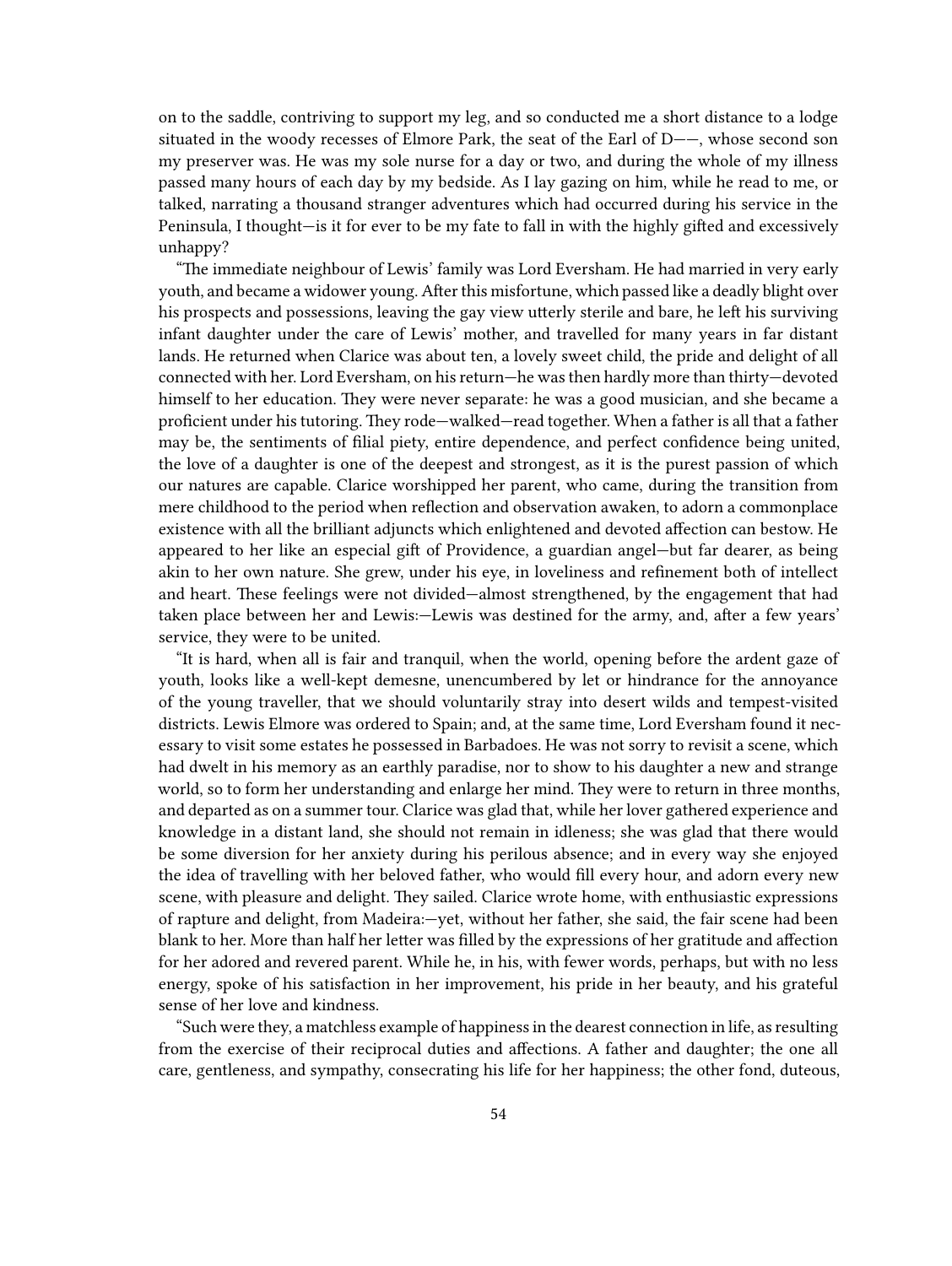grateful:—such had they been,—and where were they now,—the noble, kind, respected parent, and the beloved and loving child! They had departed from England as on a pleasure voyage down an inland stream; but the ruthless car of destiny had overtaken them on their unsuspecting way, crushing them under its heavy wheels—scattering love, hope, and joy as the bellowing avalanche overwhelms and grinds to mere spray the streamlet of the valley. They were gone; but whither? Mystery hung over the fate of the most helpless victim; and my friend's anxiety was, to penetrate the clouds that hid poor Clarice from his sight.

"After an absence of a few months, they had written, fixing their departure in the *St. Mary*, to sail from Barbadoes in a few days. Lewis, at the same time, returned from Spain: he was invalided, in his very first action, by a bad wound in his side. He arrived, and each day expected to hear of the landing of his friends, when that common messenger, the newspaper, brought him tidings to fill him with more than anxiety—with fear and agonizing doubt. The *St. Mary* had caught fire, and had burned in the open sea. A frigate, the *Bellerophon*, had saved a part of the crew. In spite of illness and a physician's commands, Lewis set out the same day for London to ascertain as speedily as possible the fate of her he loved. There he heard that the frigate was expected in the Downs. Without alighting from his travelling chaise, he posted thither, arriving in a burning fever. He went on board, saw the commander, and spoke with the crew. They could give him few particulars as to whom they had saved; they had touched at Liverpool, and left there most of the persons, including all the passengers rescued from the *St. Mary*. Physical suffering for awhile disabled Mr. Elmore; he was confined by his wound and consequent fever, and only recovered to give himself up to his exertions to discover the fate of his friends;—they did not appear nor write; and all Lewis' inquiries only tended to confirm his worst fears; yet still he hoped, and still continued indefatigable in his perquisitions. He visited Liverpool and Ireland, whither some of the passengers had gone, and learnt only scattered, incongruous details of the fearful tragedy, that told nothing of Miss Eversham's present abode, though much that confirmed his suspicion that she still lived.

"The fire on board the *St. Mary* had raged long and fearfully before the *Bellerophon* hove in sight, and boats came off for the rescue of the crew. The women were to be first embarked; but Clarice clung to her father, and refused to go till he should accompany her. Some fearful presentiment that, if she were saved, he would remain and die, gave such energy to her resolve, that not the entreaties of her father, nor the angry expostulations of the captain, could shake it. Lewis saw this man, after the lapse of two or three months, and he threw most light on the dark scene. He well remembered that, transported with anger by her obstinacy, he had said to her, 'You will cause your father's death—and be as much a parricide as if you put poison into his cup; you are not the first girl who has murdered her father in her wilful mood.' Still Clarice passionately refused to go—there was no time for long parley—the point was yielded, and she remained pale, but firm, near her parent, whose arm was around her, supporting her during the awful interval. It was no period for regular action and calm order; a tempest was rising, the scorching waves blew this way and that, making a fearful day of the night which veiled all except the burning ship. The boats returned with difficulty, and one only could contrive to approach; it was nearly full; Lord Eversham and his daughter advanced to the deck's edge to get in. 'We can only take one of you,' vociferated the sailors; 'keep back on your life! throw the girl to us—we will come back for you if we can.' Lord Eversham cast with a strong arm his daughter, who had now entirely lost her self-possession, into the boat; she was alive again in a minute; she called to her father, held out her arms to him, and would have thrown herself into the sea, but was held back by the sailors.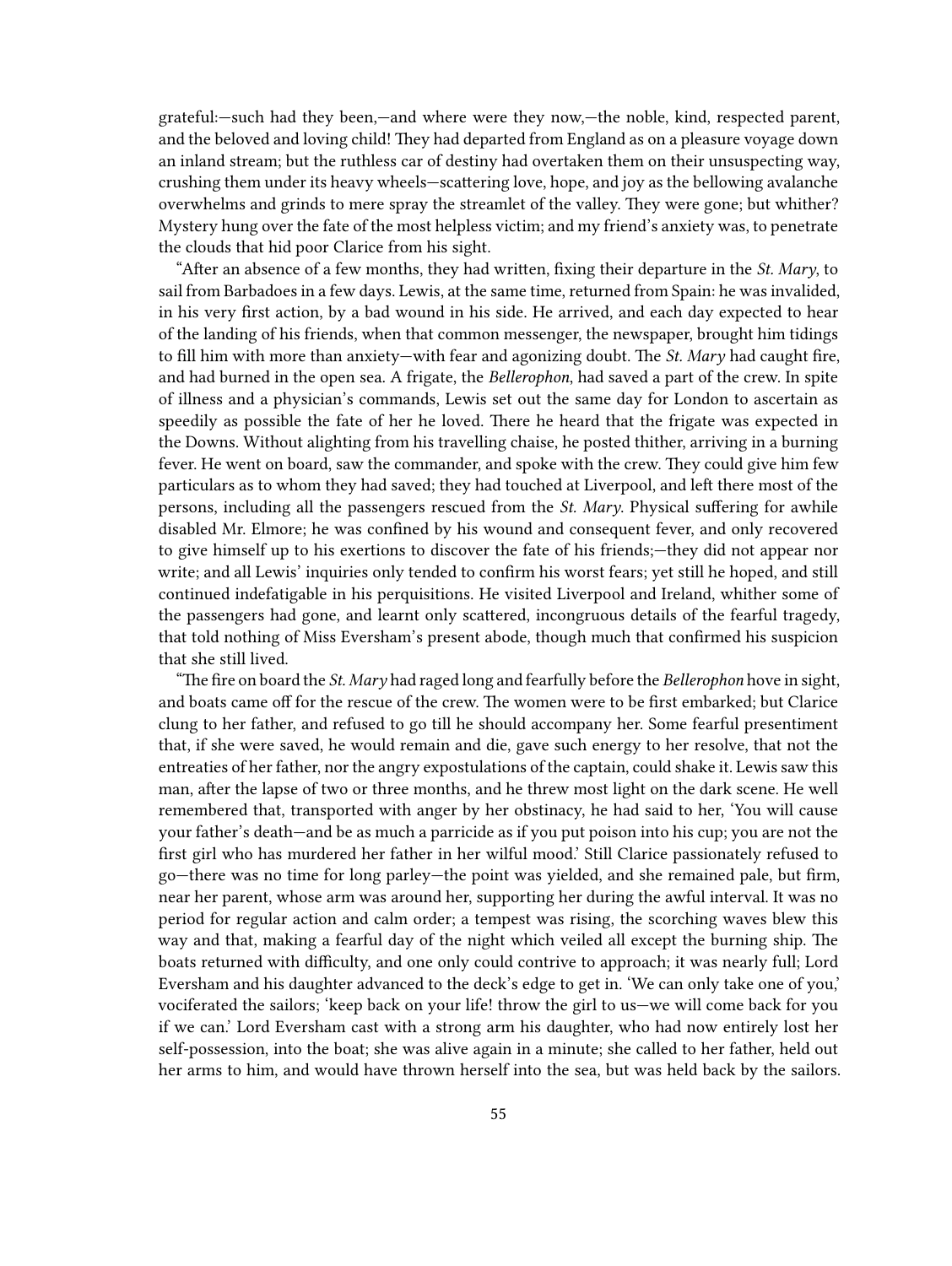Meanwhile Lord Eversham, feeling that no boat could again approach the lost vessel, contrived to heave a spar overboard, and threw himself into the sea, clinging to it. The boat, tossed by the huge waves, with difficulty made its way to the frigate; and as it rose from the trough of the sea, Clarice saw her father struggling with his fate—battling with the death that at last became the victor; the spar floated by, his arms had fallen from it; were those his pallid features? She neither wept nor fainted, but her limbs grew rigid, her face colourless, and she was lifted as a log on to the deck of the frigate.

"The captain allowed that on her homeward voyage the people had rather a horror of her, as having caused her father's death; her own servants had perished, few people remembered who she was; but they talked together with no careful voices as they passed her, and a hundred times she must have heard herself accused of having destroyed her parent. She spoke to no one, or only in brief reply when addressed; to avoid the rough remonstrances of those around, she appeared at table, ate as well as she could; but there was a settled wretchedness in her face that never changed. When they landed at Liverpool, the captain conducted her to an hotel; he left her, meaning to return, but an opportunity of sailing that night for the Downs occurred, of which he availed himself, without again visiting her. He knew, he said, and truly, that she was in her native country, where she had but to write a letter to gather crowds of friends about her; and where can greater civility be found than at an English hotel, if it is known that you are perfectly able to pay your bill?

"This was all that Mr. Elmore could learn, and it took many months to gather together these few particulars. He went to the hotel at Liverpool. It seemed that as soon as there appeared some hope of rescue from the frigate, Lord Eversham had given his pocket-book to his daughter's care, containing bills on a banking-house at Liverpool to the amount of a few hundred pounds. On the second day after Clarice's arrival there, she had sent for the master of the hotel, and showed him these. He got the cash for her; and the next day she quitted Liverpool in a little coasting vessel. In vain Lewis endeavoured to trace her. Apparently she had crossed to Ireland; but whatever she had done, wherever she had gone, she had taken infinite pains to conceal herself, and all due was speedily lost.

"Lewis had not yet despaired; he was even now perpetually making journeys, sending emissaries, employing every possible means for her discovery. From the moment he told me this story, we talked of nothing else. I became deeply interested, and we ceaselessly discussed the probabilities of the case, and where she might be concealed. That she did not meditate suicide was evident from her having possessed herself of money; yet, unused to the world, young, lovely, and inexperienced, what could be her plan? What might not have been her fate?

"Meanwhile I continued for nearly three months confined by the fracture of my limb; before the lapse of that time, I had begun to crawl about the ground, and now I considered myself as nearly recovered. It had been settled that I should not return to Eton, but be entered at Oxford; and this leap from boyhood to man's estate elated me considerably. Yet still I thought of my poor Ellen, and was angry at her obstinate silence. Once or twice I had, disobeying her command, written to her, mentioning my accident, and the kind attentions of Mr. Elmore. Still she wrote not; and I began to fear that her illness might have had a fatal termination. She had made me vow so solemnly never to mention her name, never to inquire about her during my absence, that, considering obedience the first duty of a young inexperienced boy to one older than himself, I resisted each suggestion of my affection or my fears to transgress her orders.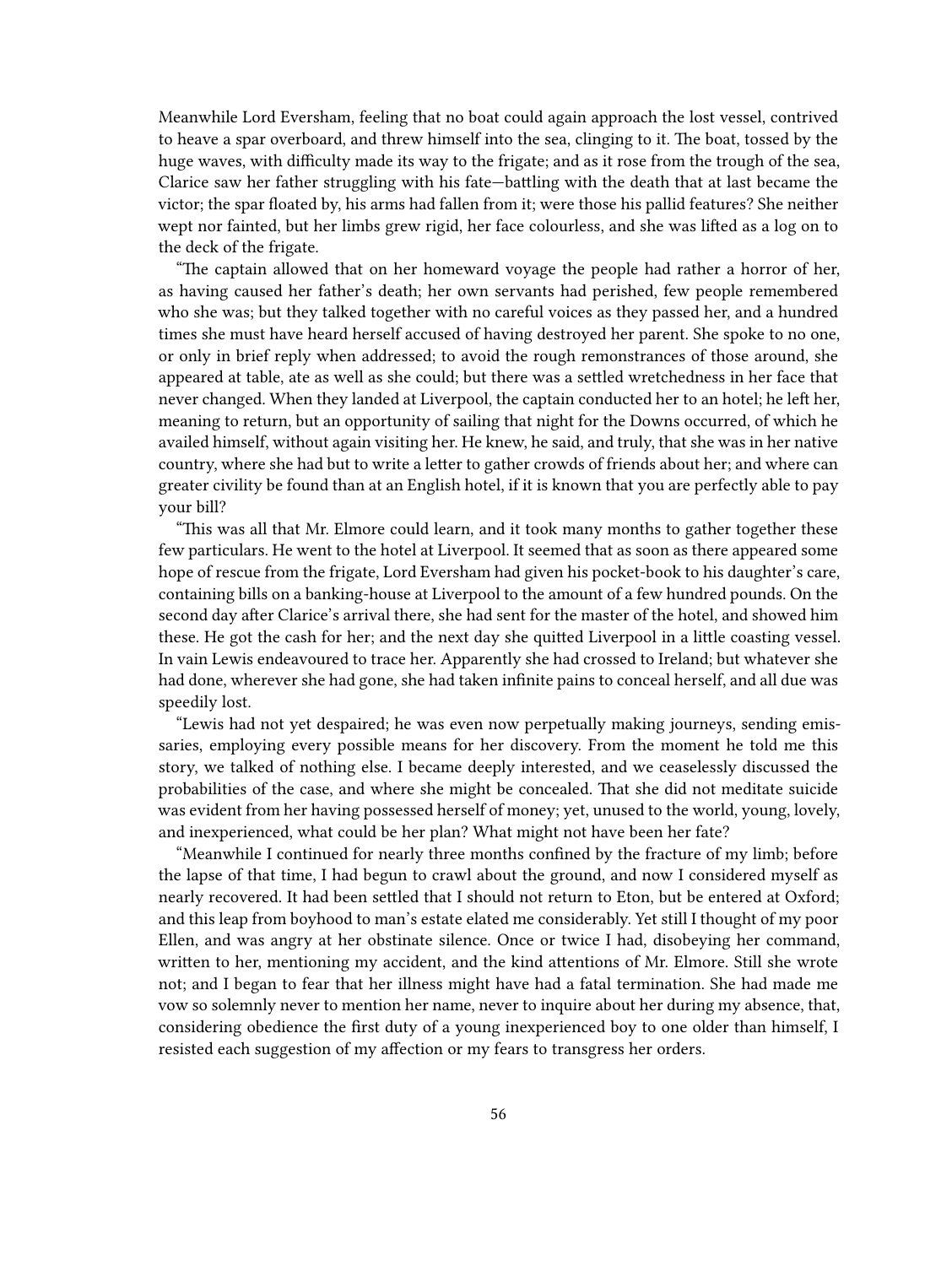"And now spring came, with its gift of opening buds, odoriferous flowers, and sunny genial days. I returned home, and found my family on the eve of their departure for London; my long confinement had weakened me; it was deemed inadvisable for me to encounter the bad air and fatigues of the metropolis, and I remained to rusticate. I rode and hunted, and thought of Ellen; missing the excitement of her conversation, and feeling a vacancy in my heart which she had filled. I began to think of riding across the country from Shropshire to Berks for the purpose of seeing her. The whole landscape haunted my imagination—the fields round Eton—the silver Thames—the majestic forest—this lovely scene of Virginia Water—the heath and her desolate cottage—she herself pale, slightly bending from weakness of health, awakening from dark abstraction to bestow on me a kind smile of welcome. It grew into a passionate desire of my heart to behold her, to cheer her as I might by my affectionate attentions, to hear her, and to hang upon her accents of inconsolable despair as if it had been celestial harmony. As I meditated on these things, a voice seemed for ever to repeat, Now go, or it will be too late; while another yet more mournful tone responded, You can never see her more!

"I was occupied by these thoughts, as, on a summer moonlight night, I loitered in the shrubbery, unable to quit a scene of entrancing beauty, when I was startled at hearing myself called by Mr. Elmore. He came on his way to the coast; he had received a letter from Ireland, which made him think that Miss Eversham was residing near Enniscorthy,—a strange place for her to select, but as concealment was evidently her object, not an improbable one. Yet his hopes were not high; on the contrary, he performed this journey more from the resolve to leave nothing undone, than in expectation of a happy result. He asked me if I would accompany him; I was delighted with the offer, and we departed together on the following morning.

"We arrived at Milford Haven, where we were to take our passage. The packet was to sail early in the morning—we walked on the beach, and beguiled the time by talk. I had never mentioned Ellen to Lewis; I felt now strongly inclined to break my vow, and to relate my whole adventure with her; but restrained myself, and we spoke only of the unhappy Clarice—of the despair that must have been hers, of her remorse and unavailing regret.

"We retired to rest; and early in the morning I was called to prepare for going on board. I got ready, and then knocked at Lewis' door; he admitted me, for he was dressed, though a few of his things were still unpacked, and scattered about the room. The morocco case of a miniature was on his table; I took it up. 'Did I never show you that?' said Elmore; 'poor dear Clarice! she was very happy when that was painted!'

"I opened it;—rich, luxuriant curls clustered on her brow and the snow-white throat; there was a light zephyr appearance in the figure; an expression of unalloyed exuberant happiness in the countenance; but those large dove's eyes, the innocence that dwelt on her mouth, could not be mistaken, and the name of Ellen Burnet burst from my lips.

"There was no doubt: why had I ever doubted? the thing was so plain! Who but the survivor of such a parent, and she the apparent cause of his death, could be so miserable as Ellen? A torrent of explanation followed, and a thousand minute circumstances, forgotten before, now assured us that my sad hermitess was the beloved of Elmore. No more sea voyage—not a second of delay our chaise, the horses' heads tamed to the east, rolled on with lightning rapidity, yet far too slowly to satisfy our impatience. It was not until we arrived at Worcester that the tide of expectation, flowing all one way, ebbed. Suddenly, even while I was telling Elmore some anecdote to prove that, in spite of all, she would be accessible to consolation, I remembered her ill-health and my fears. Lewis saw the change my countenance underwent; for some time I could not command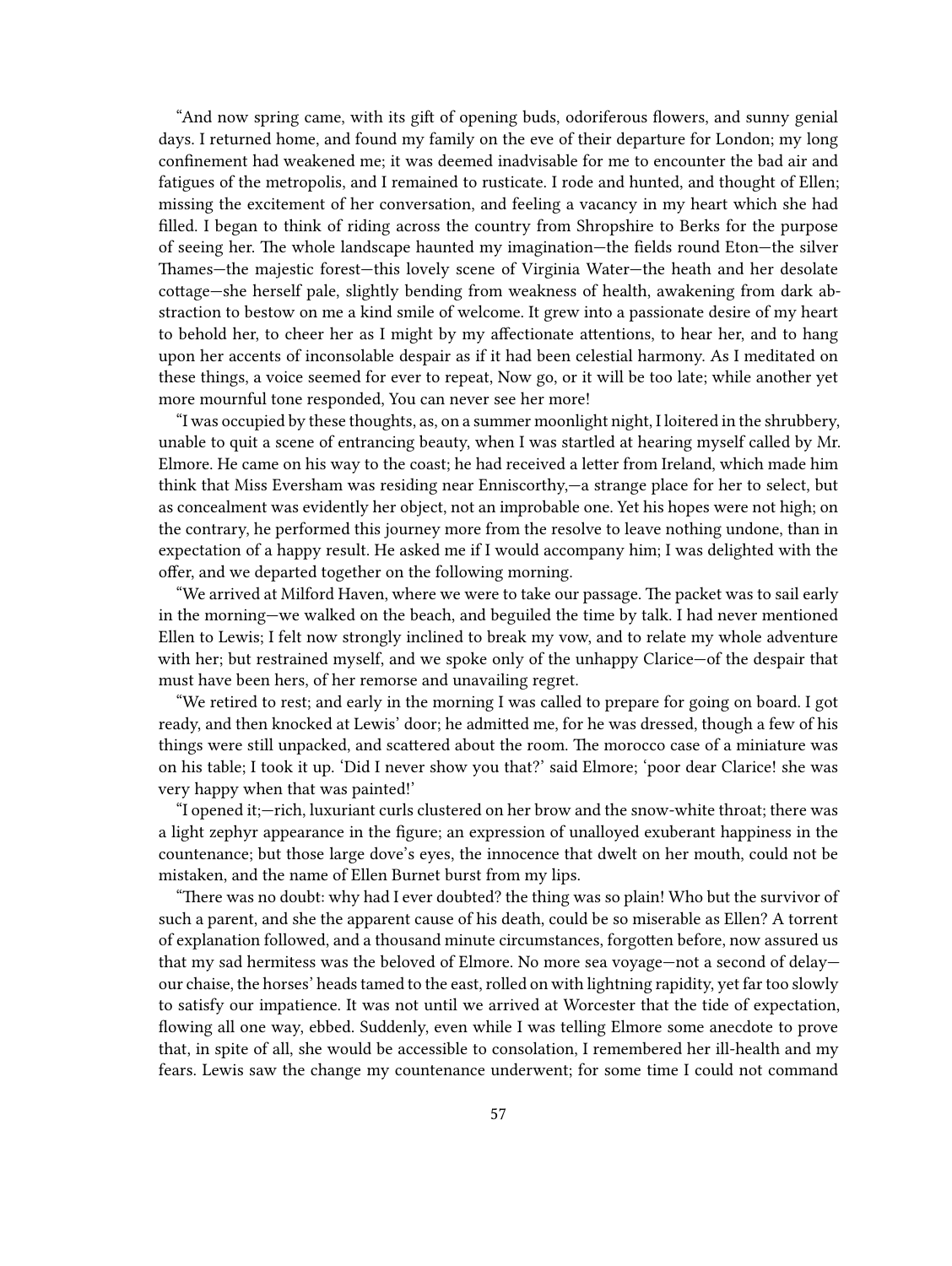my voice; and when at last I spoke, my gloomy anticipations passed like an electric shock into my friend's soul.

"When we arrived at Oxford we halted for an hour or two, unable to proceed; yet we did not converse on the subject so near our hearts, nor until we arrived in sight of Windsor did a word pass between us; then Elmore said, 'To-morrow morning, dear Neville, you shall visit Clarice; we must not be too precipitate.'

"The morrow came. I arose with that intolerable weight at my breast, which it is grief's worst heritage to feel. A sunny day it was; yet the atmosphere looked black to me; my heart was dead within me. We sat at the breakfast-table, but neither ate, and after some restless indecision, we left our inn, and (to protract the interval) walked to Bishopsgate. Our conversation belied our feelings: we spoke as if we expected all to be well; we felt that there was no hope. We crossed the heath along the accustomed path. On one side was the luxuriant foliage of the forest, on the other the widespread moor; her cottage was situated at one extremity, and could hardly be distinguished, until we should arrive close to it. When we drew near, Lewis bade me go on alone; he would wait my return. I obeyed, and reluctantly approached the confirmation of my fears. At length it stood before me, the lonely cot and desolate garden; the unfastened wicket swung in the breeze; every shutter was closed.

"To stand motionless and gaze on these symbols of my worst forebodings was all that I could do. My heart seemed to me to call aloud for Ellen,—for such was she to me,—her other name might be a fiction—but silent as her own life-deserted lips were mine. Lewis grew impatient, and advanced. My stay had occasioned a transient ray of hope to enter his mind; it vanished when he saw me and *her* deserted dwelling. Slowly we turned away, and were directing our steps back again, when my name was called by a child. A little girl came running across some fields towards us, whom at last I recognised as having seen before with Ellen. 'Mr. Neville, there is a letter for you!' cried the child. 'A letter; where?—who?' 'The lady left a letter for you. You must go to Old Windsor, to Mr. Cooke's; he has got it for you.'

"She had left a letter: was she then departed on an earthly journey? 'I will go for it immediately. Mr. Cooke! Old Windsor! where shall I find him? who is he?'

"'Oh, sir, everybody knows him,' said the child; 'he lives close to the churchyard; he is the sexton. After the burial, Nancy gave him the letter to take care of.'

"Had we hoped? had we for a moment indulged the expectation of ever again seeing our miserable friend? Never! O never! Our hearts had told us that the sufferer was at peace—the unhappy orphan with her father in the abode of spirits! Why, then, were we here? Why had a smile dwelt on our lips, now wreathed into the expression of anguish? Our full hearts demanded one consolation—to weep upon her grave; her sole link now with us, her mourners. There at last my boy's grief found vent in tears, in lamentation. You saw the spot; the grassy mound rests lightly on the bosom of fair Clarice, of my own poor Ellen. Stretched upon this, kissing the scarcely springing turf; for many hours no thought visited me but the wretched one, that she had lived, and was lost to me for ever!

"If Lewis had ever doubted the identity of my friend with her he loved, the letter put into our hands undeceived him; the handwriting was Miss Eversham's, it was directed to me, and contained words like these:—

"'*April 11*.

"'I have vowed never to mention certain beloved names, never to communicate with beings who cherished me once, to whom my deepest gratitude is due; and, as well as poor bankrupt can,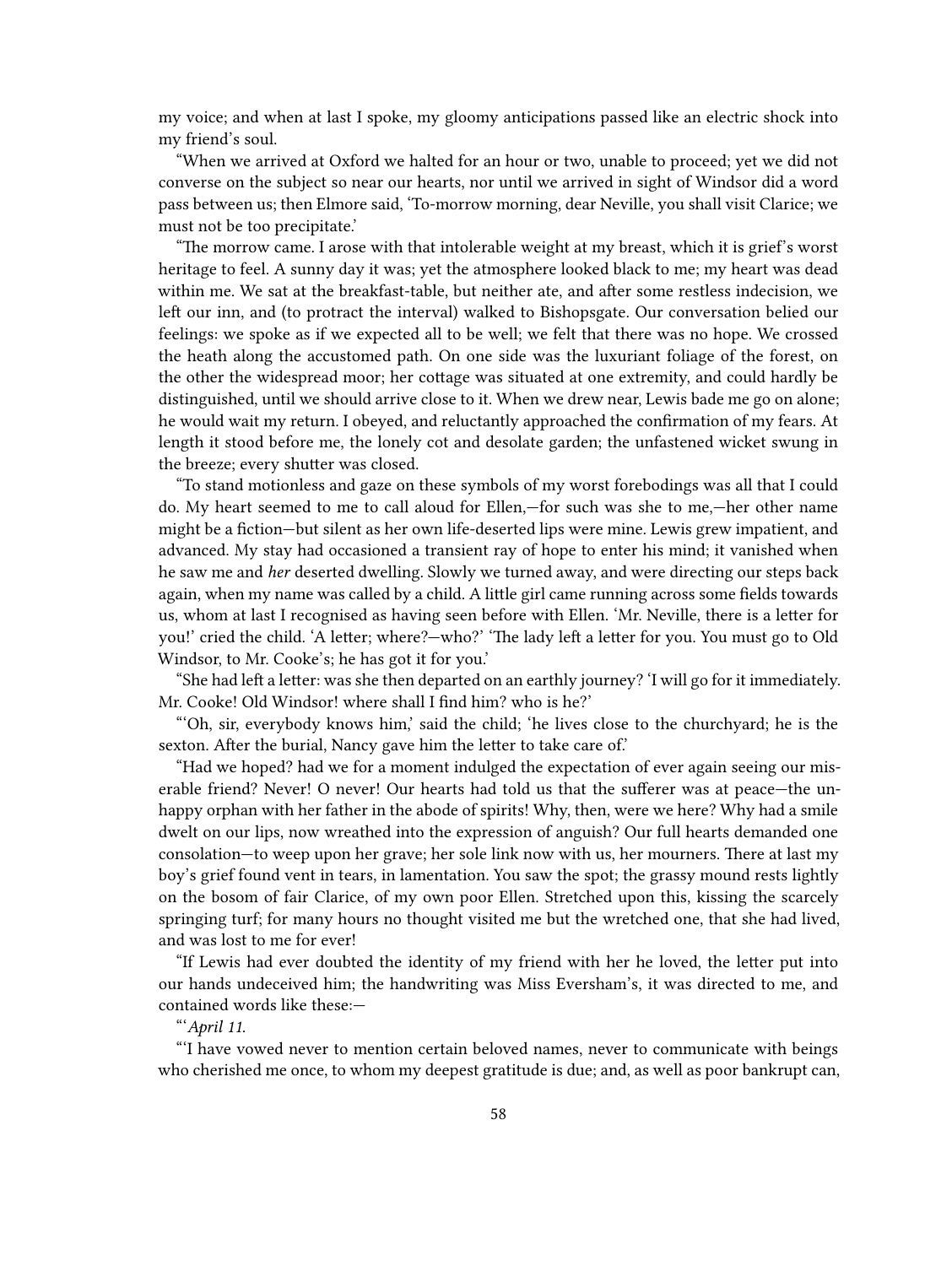is paid. Perhaps it is a mere prevarication to write to you, dear Horace, concerning them; but Heaven pardon me! my disrobed spirit would not repose, I fear, if I did not thus imperfectly bid them a last farewell.

"'You know him, Neville; and know that he for ever laments her whom he has lost. Describe your poor Ellen to him, and he will speedily see that *she* died on the waves of the murderous Atlantic. Ellen had nothing in common with *her*, save love for, and interest in him. Tell him it had been well for him, perhaps, to have united himself to the child of prosperity, the nursling of deep love; but it had been destruction, even could he have meditated such an act, to wed the parrici—.

"'I will not write that word. Sickness and near death have taken the sting from my despair. The agony of woe which you witnessed is melted into tender affliction and pious hope. I am not miserable now. Now! When you read these words, the hand that writes, the eye that sees, will be a little dust, becoming one with the earth around it. You, perhaps he, will visit my quiet retreat, bestow a few tears on my fate, but let them be secret; they may make green my grave, but do not let a misplaced feeling adorn it with any other tribute. It is my last request; let no stone, no name, mark that spot.

"'Farewell, dear Horace! Farewell to one other whom I may not name. May the God to whom I am about to resign my spirit in confidence and hope, bless your earthly career! Blindly, perhaps, you will regret me for your own sakes; but for mine, you will be grateful to the Providence which has snapt the heavy chain binding me to unutterable sorrow, and which permits me from my lowly grass-grown tomb to say to you, I am at peace.

"'Ellen.'"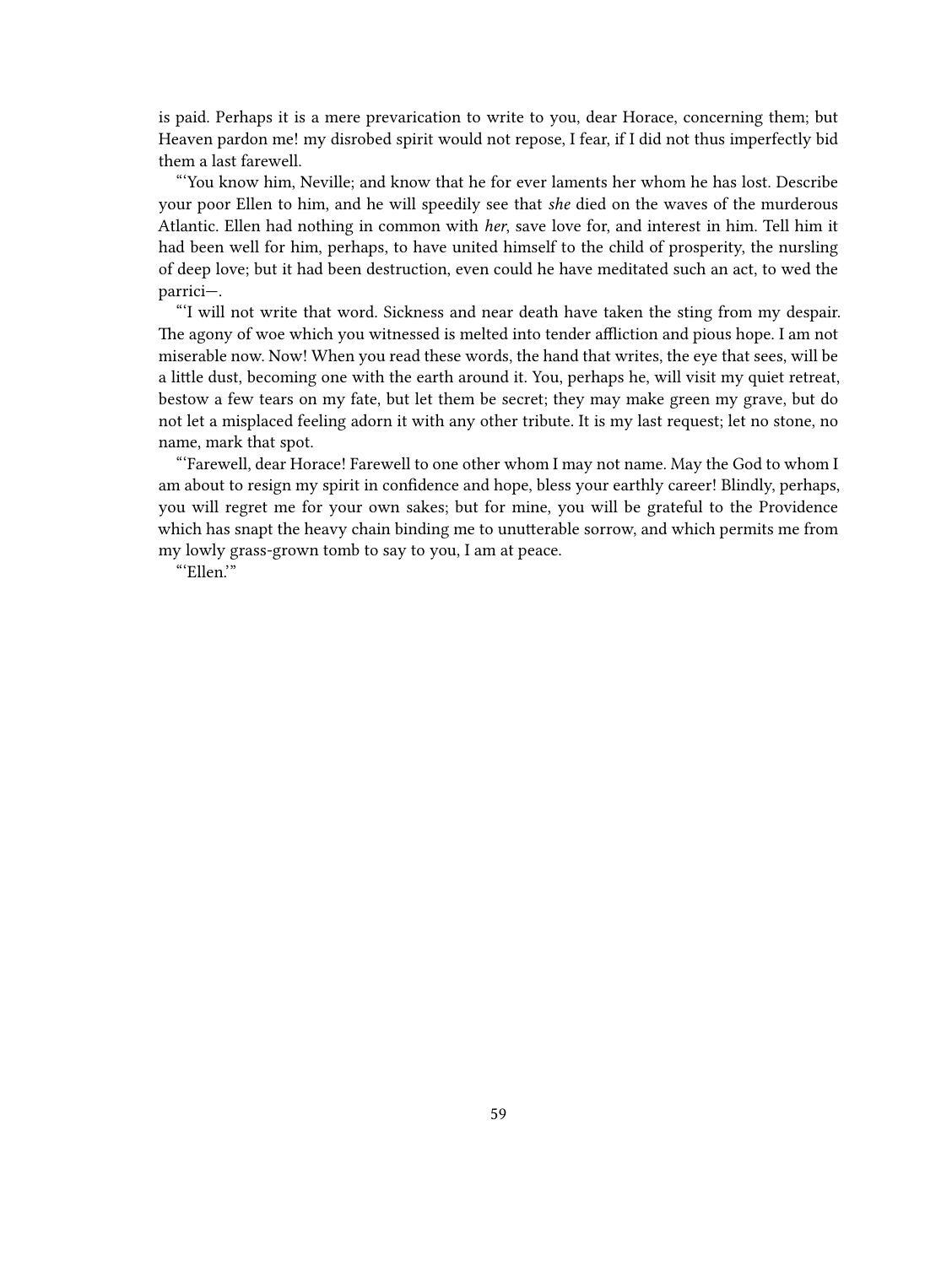## **VI.** *THE FALSE RHYME.*

"Come, tell me where the maid is found Whose heart can love without deceit, And I will range the world around To sigh one moment at her feet." —Moore.

On a fine July day, the fair Margaret, Queen of Navarre, then on a visit to her royal brother, had arranged a rural feast for the morning following, which Francis declined attending. He was melancholy; and the cause was said to be some lover's quarrel with a favourite dame. The morrow came, and dark rain and murky clouds destroyed at once the schemes of the courtly throng. Margaret was angry, and she grew weary: her only hope for amusement was in Francis, and he had shut himself up,—an excellent reason why she should the more desire to see him. She entered his apartment: he was standing at the casement, against which the noisy shower beat, writing with a diamond on the glass. Two beautiful dogs were his sole companions. As Queen Margaret entered, he hastily let down the silken curtain before the window, and looked a little confused.

"What treason is this, my liege," said the queen, "which crimsons your cheek? I must see the same."

"It is treason," replied the king, "and therefore, sweet sister, thou mayest not see it."

This the more excited Margaret's curiosity, and a playful contest ensued. Francis at last yielded: he threw himself on a huge high-backed settee; and as the lady drew back the curtain with an arch smile, he grew grave and sentimental, as he reflected on the cause which had inspired his libel against all womankind.

"What have we here?" cried Margaret; "nay, this is lêse majesté—

"'Souvent femme varie,

Bien fou qui s'y fie!'

Very little change would greatly amend your couplet:—would it not run better thus—

"'Souvent homme varie,

Bien folle qui s'y fie?'

I could tell you twenty stories of man's inconstancy."

"I will be content with one true tale of woman's fidelity," said Francis drily; "but do not provoke me. I would fain be at peace with the soft Mutabilities, for thy dear sake."

"I defy your grace," replied Margaret rashly, "to instance the falsehood of one noble and wellreputed dame."

"Not even Emilie de Lagny?" asked the king.

This was a sore subject for the queen. Emilie had been brought up in her own household, the most beautiful and the most virtuous of her maids of honour. She had long loved the Sire de Lagny, and their nuptials were celebrated with rejoicings but little ominous of the result. De Lagny was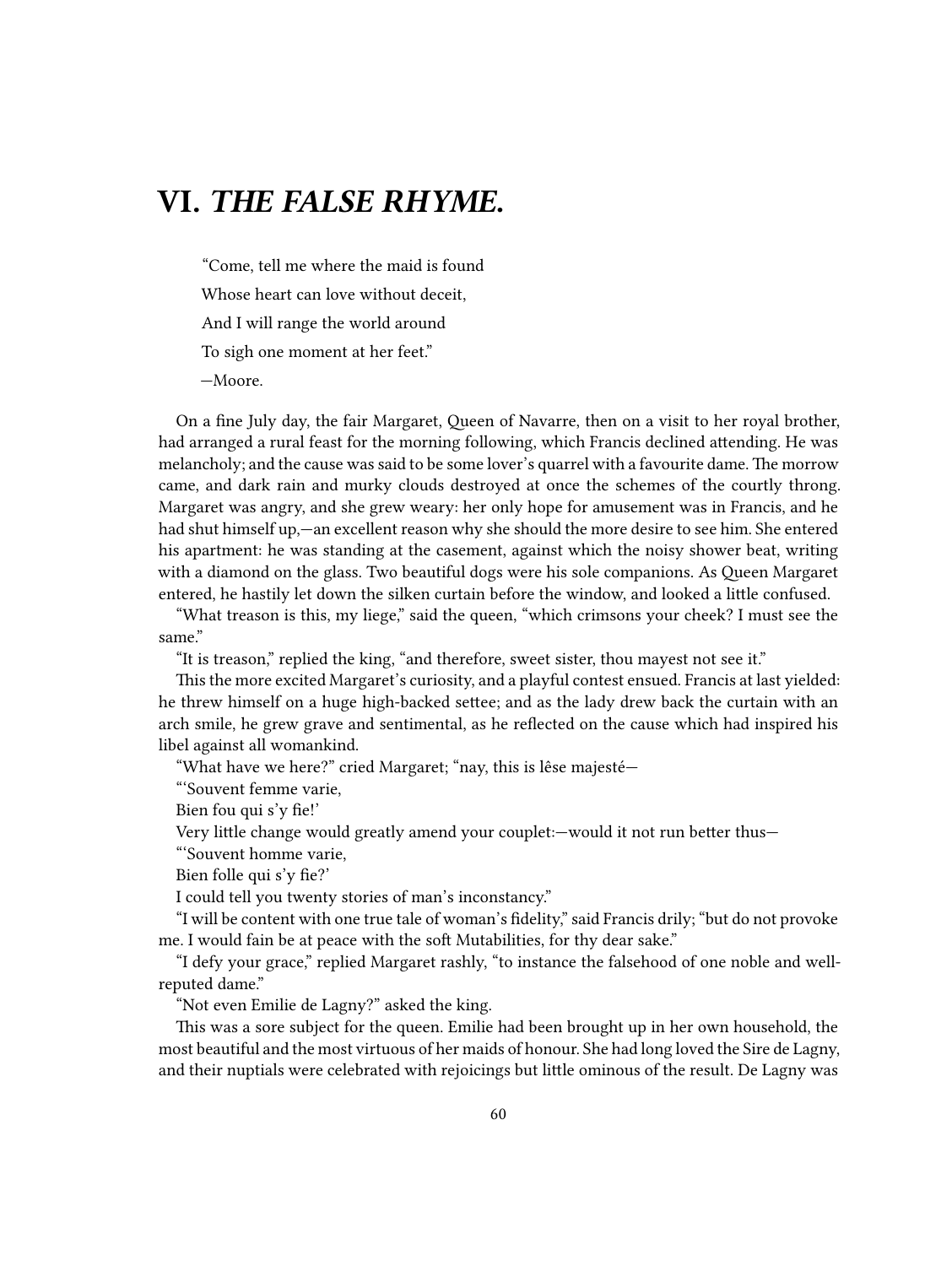accused but a year after of traitorously yielding to the emperor a fortress under his command, and he was condemned to perpetual imprisonment. For some time Emilie seemed inconsolable, often visiting the miserable dungeon of her husband, and suffering on her return, from witnessing his wretchedness, such paroxysms of grief as threatened her life. Suddenly, in the midst of her sorrow, she disappeared; and inquiry only divulged the disgraceful fact, that she had escaped from France, bearing her jewels with her, and accompanied by her page, Robinet Leroux. It was whispered that, during their journey, the lady and the stripling often occupied one chamber; and Margaret, enraged at these discoveries, commanded that no further quest should be made for her lost favourite.

Taunted now by her brother, she defended Emilie, declaring that she believed her to be guiltless, even going so far as to boast that within a month she would bring proof of her innocence.

"Robinet was a pretty boy," said Francis, laughing.

"Let us make a bet," cried Margaret: "if I lose, I will bear this vile rhyme of thine as a motto to my shame to my grave; if I win"—

"I will break my window, and grant thee whatever boon thou askest."

The result of this bet was long sung by troubadour and minstrel. The queen employed a hundred emissaries,—published rewards for any intelligence of Emilie,—all in vain. The month was expiring, and Margaret would have given many bright jewels to redeem her word. On the eve of the fatal day, the jailor of the prison in which the Sire de Lagny was confined sought an audience of the queen; he brought her a message from the knight to say, that if the Lady Margaret would ask his pardon as her boon, and obtain from her royal brother that he might be brought before him, her bet was won. Fair Margaret was very joyful, and readily made the desired promise. Francis was unwilling to see his false servant, but he was in high good-humour, for a cavalier had that morning brought intelligence of a victory over the Imperialists. The messenger himself was lauded in the despatches as the most fearless and bravest knight in France. The king loaded him with presents, only regretting that a vow prevented the soldier from raising his visor or declaring his name.

That same evening as the setting sun shone on the lattice on which the ungallant rhyme was traced, Francis reposed on the same settee, and the beautiful Queen of Navarre, with triumph in her bright eyes, sat beside him. Attended by guards, the prisoner was brought in: his frame was attenuated by privation, and he walked with tottering steps. He knelt at the feet of Francis, and uncovered his head; a quantity of rich golden hair then escaping, fell over the sunken cheeks and pallid brow of the suppliant.

"We have treason here!" cried the king. "Sir jailor, where is your prisoner!"

"Sire, blame him not," said the soft faltering voice of Emilie; "wiser men than he have been deceived by woman. My dear lord was guiltless of the crime for which he suffered. There was but one mode to save him:—I assumed his chains—he escaped with poor Robinet Leroux in my attire he joined your army: the young and gallant cavalier who delivered the despatches to your grace, whom you overwhelmed with honours and reward, is my own Enguerrard de Lagny. I waited but for his arrival with testimonials of his innocence, to declare myself to my lady, the queen. Has she not won her bet! And the boon she asks"—

"Is de Lagny's pardon," said Margaret, as she also knelt to the king. "Spare your faithful vassal, sire, and reward this lady's truth."

Francis first broke the false-speaking window, then he raised the ladies from their supplicatory posture.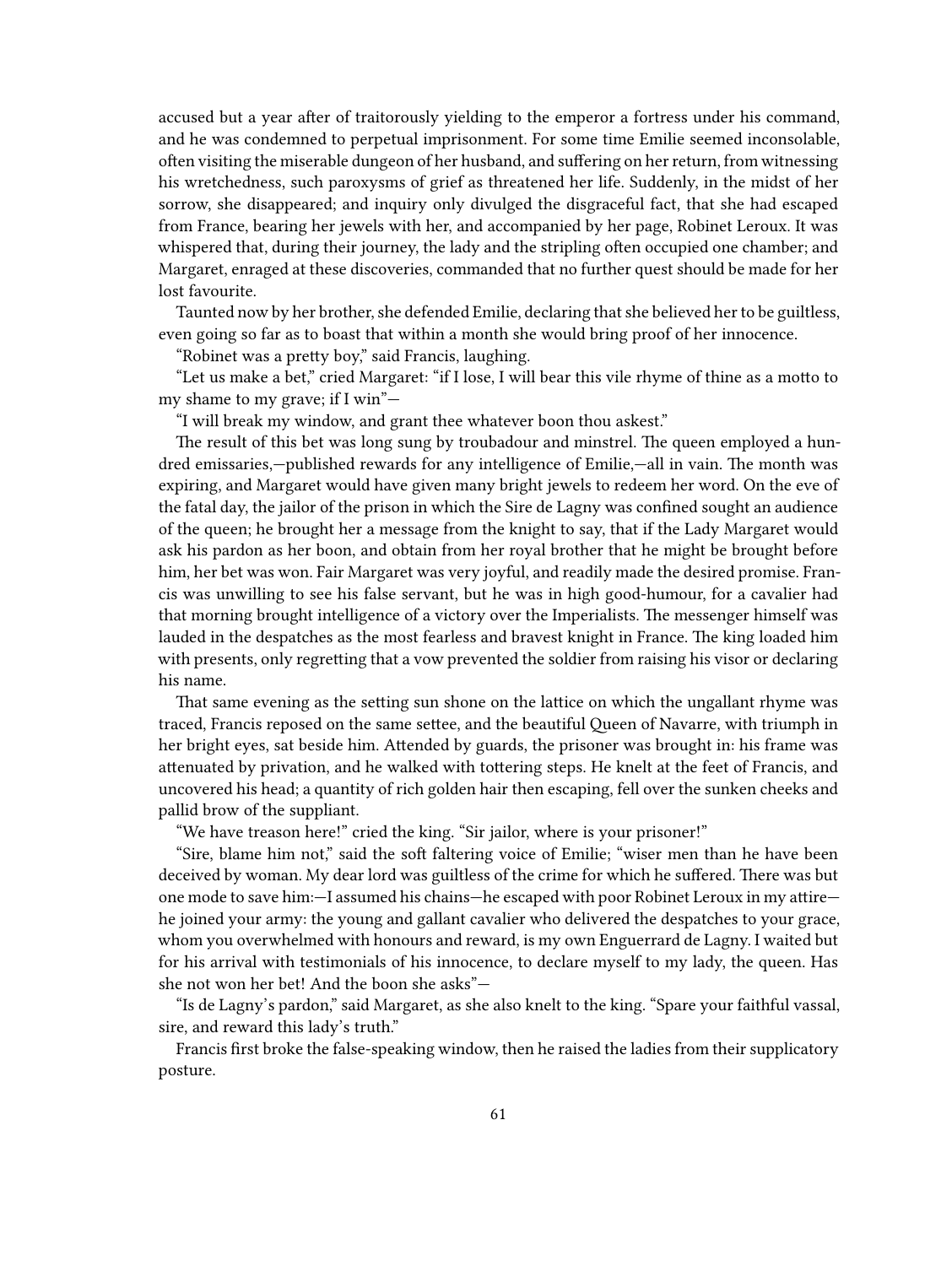In the tournament given to celebrate this "Triumph of Ladies," the Sire de Lagny bore off every prize; and surely there was more loveliness in Emilie's faded cheek—more grace in her emaciated form, type as they were of truest affection—than in the prouder bearing and fresher complexion of the most brilliant beauty in attendance on the courtly festival.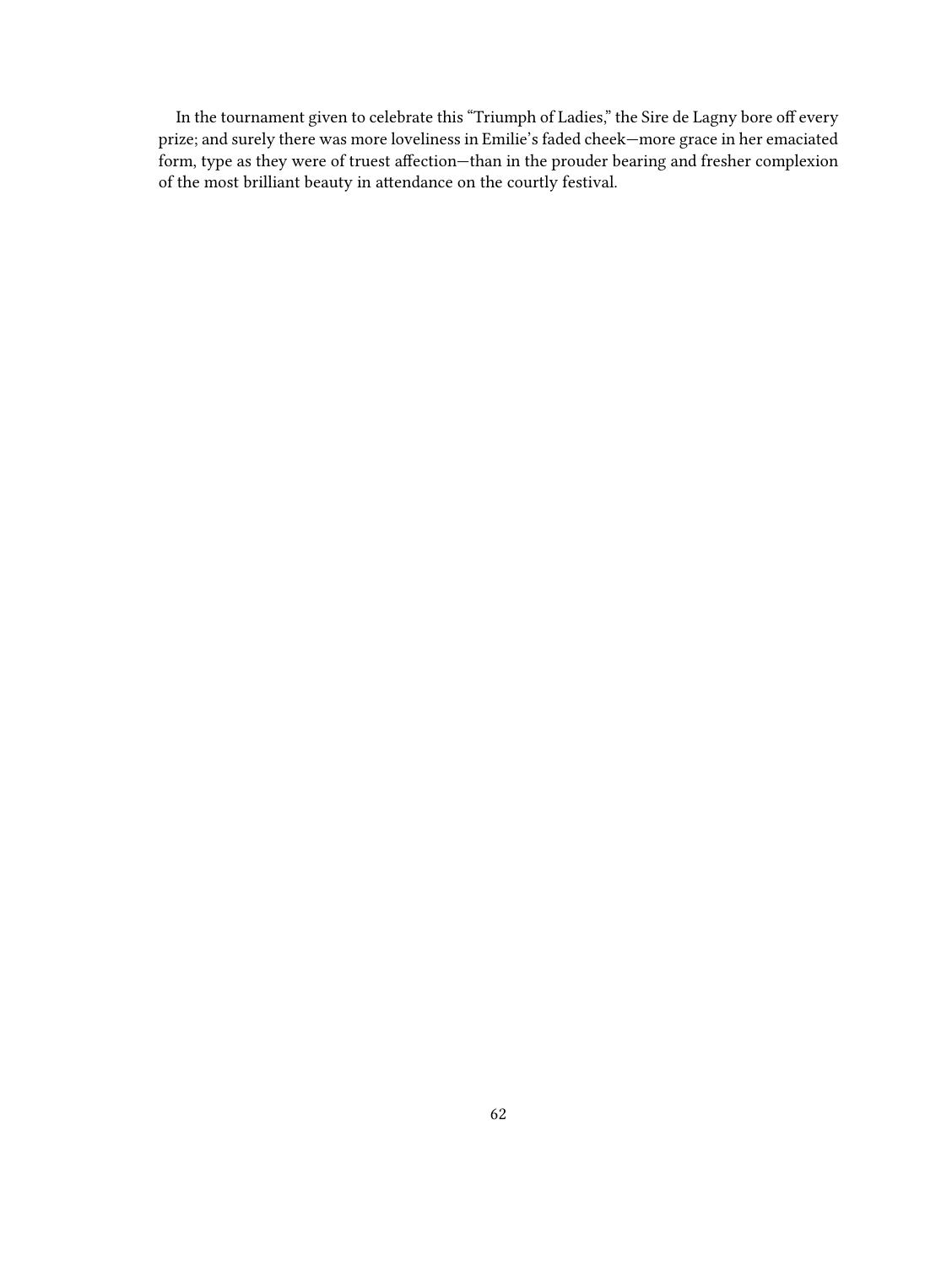## **VII.** *A TALE OF THE PASSIONS; OR, THE DEATH OF DESPINA.*

After the death of Manfred, King of Naples, the Ghibellines lost their ascendency throughout Italy. The exiled Guelphs returned to their native cities; and, not contented with resuming the reins of government, they prosecuted their triumph until the Ghibellines in their turn were obliged to fly, and to mourn in banishment over the violent party spirit which had before occasioned their bloody victories, and now their irretrievable defeat. After an obstinate contest, the Florentine Ghibellines were forced to quit their native town; their estates were confiscated; their attempts to reinstate themselves frustrated; and receding from castle to castle, they at length took refuge in Lucca, and awaited with impatience the arrival of Corradino from Germany, through whose influence they hoped again to establish the Imperial supremacy.

The first of May was ever a day of rejoicing and festivity at Florence. The youth of both sexes, and of all ranks, paraded the streets, crowned with flowers, and singing the canzonets of the day. In the evening they assembled in the *Piazza del Duomo*, and spent the hours in dancing. The *Carroccio* was led through the principal streets, the ringing of its bell drowned in the peals that rang from every belfry in the city, and in the music of fifes and drums which made a part of the procession that followed it. The triumph of the reigning party in Florence caused them to celebrate the anniversary of the first of May, 1268, with peculiar splendour. They had indeed hoped that Charles d'Anjou, King of Naples, the head of the Guelphs in Italy, and then *Vicare* (President) of their republic, would have been there to adorn the festival by his presence. But the expectation of Corradino had caused the greater part of his newly-conquered and oppressed kingdom to revolt, and he had hastily quitted Tuscany to secure by his presence those conquests of which his avarice and cruelty endangered the loss. But although Charles somewhat feared the approaching contest with Corradino, the Florentine Guelphs, newly reinstated in their city and possessions, did not permit a fear to cloud their triumph. The principal families vied with each other in the display of their magnificence during the festival. The knights followed the *Carroccio* on horseback, and the windows were filled with ladies who leant upon gold-inwoven carpets, while their own dresses, at once simple and elegant, their only ornaments, flowers, contrasted with the glittering tapestry and the brilliant colours of the flags of the various communities. The whole population of Florence poured into the principal streets, and none were left at home, except the decrepit and sick, unless it were some discontented Ghibelline, whose fear, poverty, or avarice had caused him to conceal his party when it had been banished from the city.

It was not the feeling of discontent which prevented Monna Gegia de' Becari from being among the first of the revellers; and she looked angrily on what she called her "Ghibelline leg," which fixed her to her chair on such a day of triumph. The sun shone in all its glory in an unclouded sky, and caused the fair Florentines to draw their *fazioles* (veils) over their dark eyes, and to bereave the youth of those beams more vivifying than the sun's rays. The same sun poured its full light into the lonely apartment of Monna Gegia, and almost extinguished the fire which was lighted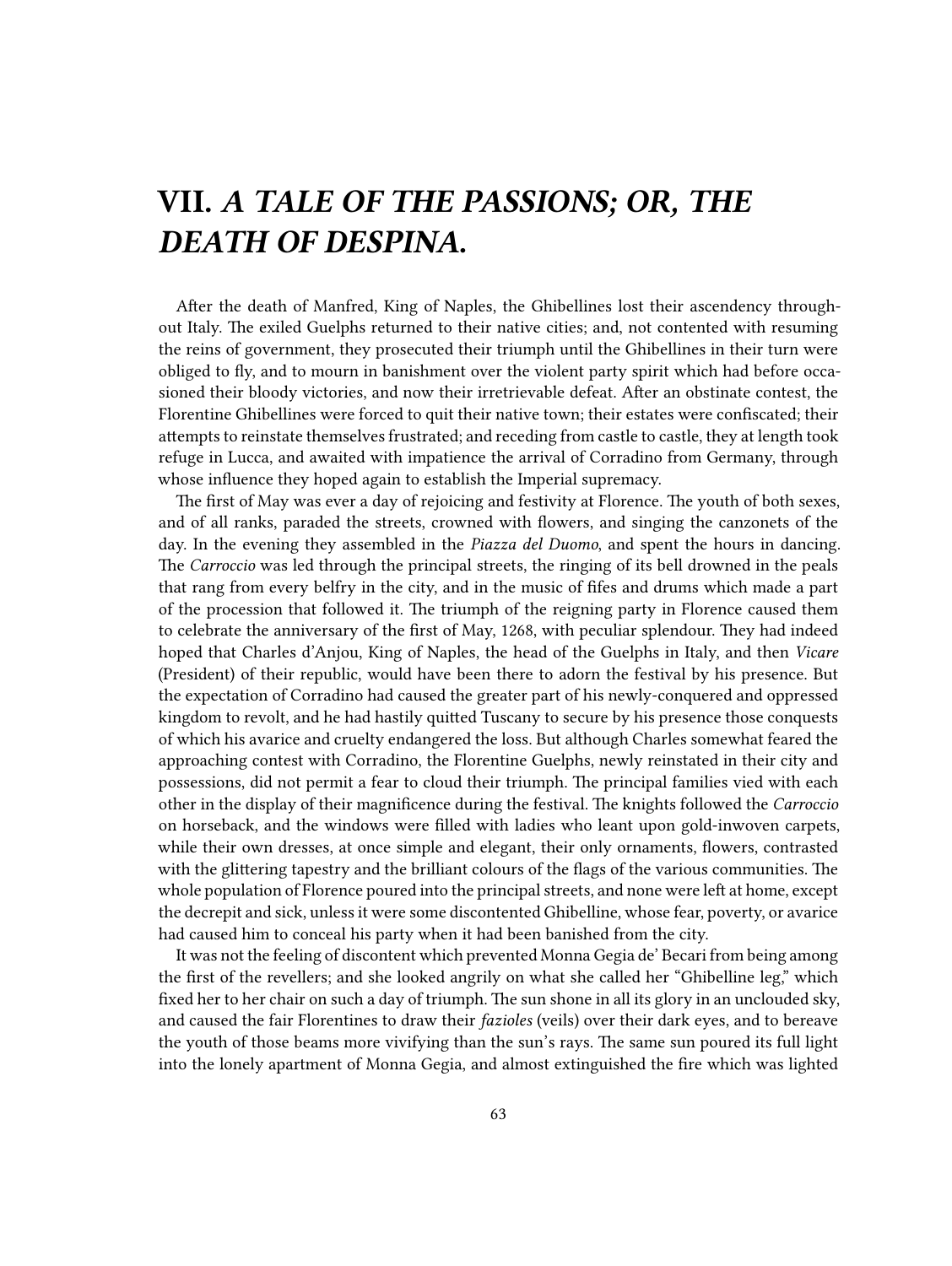in the middle of the room, over which hung the pot of *minestra*, the dinner of the dame and her husband. But she had deserted the fire, and was seated by her window, holding her beads in her hand, while every now and then she peeped from her lattice (five storeys high) into the narrow lane below; but no creature passed. She looked at the opposite window; a cat slept there beside a pot of heliotrope, but no human being was heard or seen,—they had all gone to the *Piazza del Duomo*.

Monna Gegia was an old woman, and her dress of green *calrasio* (stuff) showed that she belonged to one of the *Arli Minori* (working classes). Her head was covered by a red kerchief, which, folded triangularly, hung loosely over it; her grey hairs were combed back from her high and wrinkled brow. The quickness of her eye spoke the activity of her mind, and the slight irritability that lingered about the corners of her lips might be occasioned by the continual war maintained between her bodily and mental faculties. "Now, by St. John!" she said, "I would give my gold cross to make one of them; though by giving that I should appear on a *festa*, without that which no *festa* yet ever found me wanting." And as she spoke she looked with great complacency on a large but thin gold cross which was tied round her withered neck by a ribbon, once black, now of a rusty brown. "Methinks this leg of mine is bewitched; and it may well be that my Ghibelline husband has used the black art to hinder me from following the *Carroccio* with the best of them."—A slight sound, as of footsteps in the street far below, interrupted the good woman's soliloquy.—"Perhaps it is Monna Lisabetta, or Messer Giani dei Agli, the weaver, who mounted the breach first when the castle of Pagibonzi was taken."—She looked down, but could see no one, and was about to relapse into her old train of thoughts, when her attention was again attracted by the sound of steps ascending the stairs: they were slow and heavy, but she did not doubt who her visitant was when a key was applied to the hole of the door; the latch was lifted up, and a moment after, with an unassured mien and downcast eyes, her husband entered.

He was a short, stunted man, more than sixty years of age; his shoulders were broad and high; his lank hair was still coal-black; his brows were overhanging and bushy; his eyes black and quick; his lips as it were contradicted the sternness of the upper part of his face, for their gentle curve betokened even delicacy of sentiment, and his smile was inexpressibly sweet. He had on a low-crowned, red cloth cap, which he drew over his eyes, and, seating himself on a low bench by the fire, he heaved a deep sigh. He appeared disinclined to enter into any conversation, but Monna Gegia was resolved that he should not enjoy his melancholy mood uninterrupted.

"Have you been to mass, Cincolo?" she asked, beginning by a question sufficiently removed from the point she longed to approach.—He shrugged his shoulders uneasily, but did not reply.— "You are too early for your dinner," continued Gegia; "do you not go out again?"

Cincolo answered "No!" in an accent that denoted his disinclination to further questioning. But this very impatience only served to feed the spirit of contention that was fermenting in the bosom of Gegia.

"You are not used," she said, "to pass your May days under your chimney."—No answer.—"Well," she continued, "if you will not speak, I have done!"—meaning that she intended to begin—"but by that lengthened face of thine I see that some good news is stirring abroad, and I bless the Virgin for it, whatever it may be. Come, tell me what happy tidings make thee so woe-begone."

Cincolo remained silent for awhile, then turning half round, but not looking at his wife, he replied, "What if old Marzio the lion be dead?"

Gegia turned pale at the idea, but a smile that lurked in the good-natured mouth of her husband reassured her.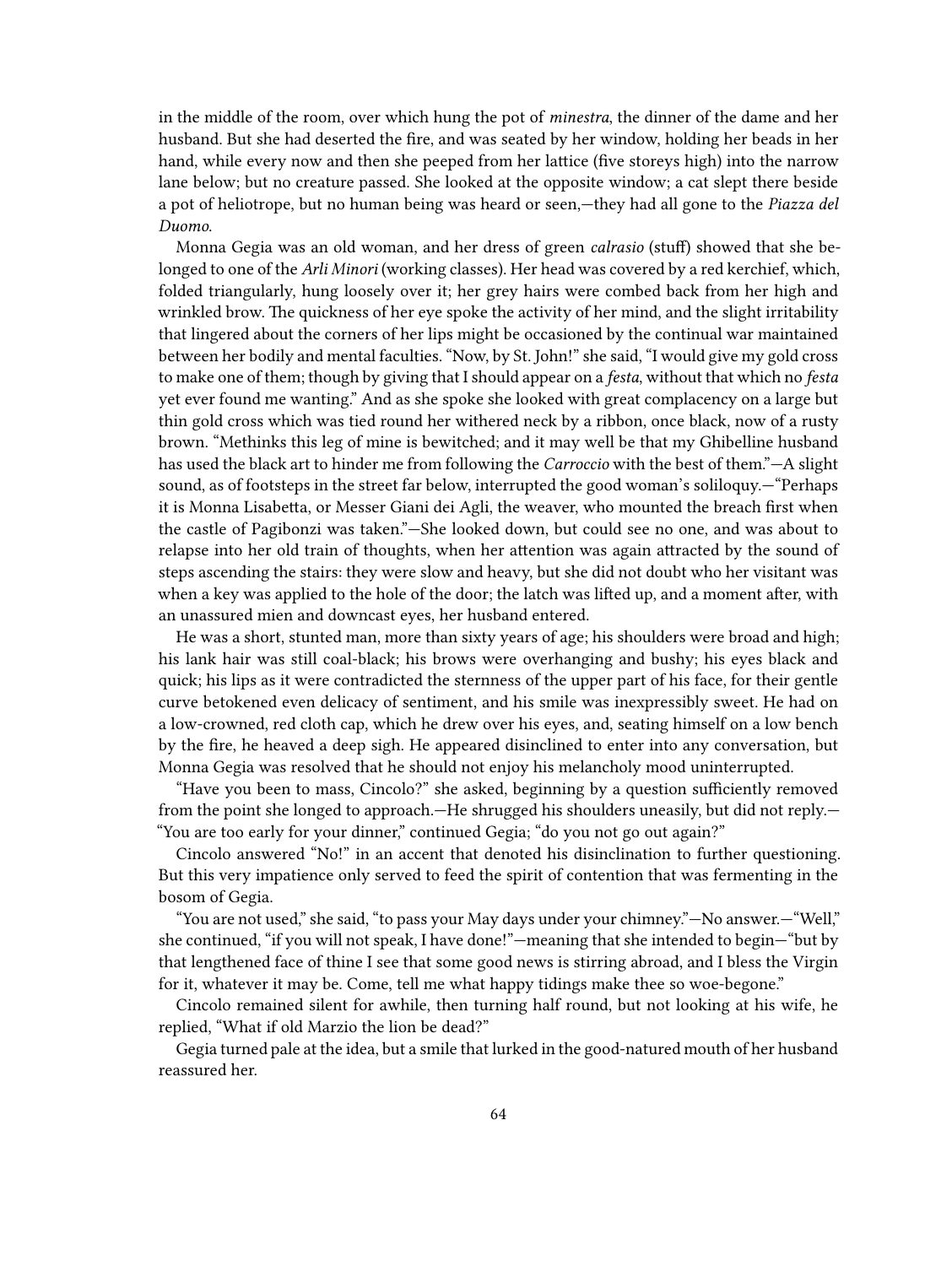"Nay, St. John defend us!" she began, "but that is not true. Old Marzio's death would not drive you within these four walls, except it were to triumph over your old wife. By the blessing of St. John, not one of our lions have died since the eve of the battle of Monte Aperto; and I doubt not that they were poisoned; for Mari, who fed them that night, was more than half a Ghibelline in his heart. Besides, the bells are still ringing, and the drums still beating, and all would be silent enough if old Marzio were to die. On the first of May too! Santa Reparata is too good to us to allow such ill-luck;—and she has more favour, I trust, in the seventh heaven than all the Ghibelline saints in your calendar. No, good Cincolo, Marzio is not dead, nor the Holy Father, nor Messer Carlo of Naples; but I would bet my gold cross against the wealth of your banished men, that Pisa is taken—or Corradino—or"—

"And I here! No, Gegia, old as I am, and much as you need my help (and that last is why I am here at all), Pisa would not be taken while this old body could stand in the breach; or Corradino die, till this lazy blood were colder on the ground than it is in my body. Ask no more questions, and do not rouse me: there is no news, no good or ill-luck, that I know. But when I saw the Neri, the Pulci, the Buondelmonti, and the rest of them, ride like kings through the streets, whose very hands are hardly dry from the blood of my kindred; when I saw their daughter crowned with flowers, and thought how the daughter of Arrigo dei Elisei was mourning for her murdered father, with ashes on her head, by the hearth of a stranger,—my spirit must be more dead than it is if such a sight did not make me wish to drive among them; and methought I could scatter their pomp with my awl for a sword. But I remembered thee, and am here unstained with blood."

"That thou wilt never be!" cried Monna Gegia, the colour rising in her wrinkled cheeks. "Since the battle of Monte Aperto thou hast never been well washed of that shed by thee and thy confederates; and how could ye? for the Arno has never since run clear of the blood then spilt."

"And if the sea were red with that blood, still, while there is any of the Guelphs' to spill, I am ready to spill it, were it not for thee. Thou dost well to mention Monte Aperto, and thou wouldst do better to remember over whom its grass now grows."

"Peace, Cincolo; a mother's heart has more memory in it than thou thinkest; and I well recollect who spurned me as I knelt, and dragged my only child, but sixteen years of age, to die in the cause of that misbeliever Manfred. Let us indeed speak no more. Woe was the day when I married thee! but those were happy times when there was neither Guelph nor Ghibelline;—they will never return."

"Never,—until, as thou sayest, the Arno run clear of the blood shed on its banks;—never while I can pierce the heart of a Guelph;—never till both parties are cold under one bier."

"And thou and I, Cincolo?"

"Are two old fools, and shall be more at peace under ground than above it. Rank Guelph as thou art, I married thee before I was a Ghibelline; so now I must eat from the same platter with the enemy of Manfred, and make shoes for Guelphs, instead of following the fortunes of Dorradino, and sending them, my battle-axe in my hand, to buy their shoes in Bologna."

"Hush! hush! good man, talk not so loud of thy party; hearest thou not that some one knocks?" Cincolo went to open the door with the air of a man who thinks himself ill-used at being interrupted in his discourse, and is disposed to be angry with the intruder, however innocent he might be of any intention of breaking in upon his eloquent complaint. The appearance of his visitor calmed his indignant feelings. He was a youth whose countenance and person showed that he could not be more than sixteen; but there was a self-possession in his demeanour, and a dignity in his physiognomy, that belonged to a more advanced age. His figure was slight, and his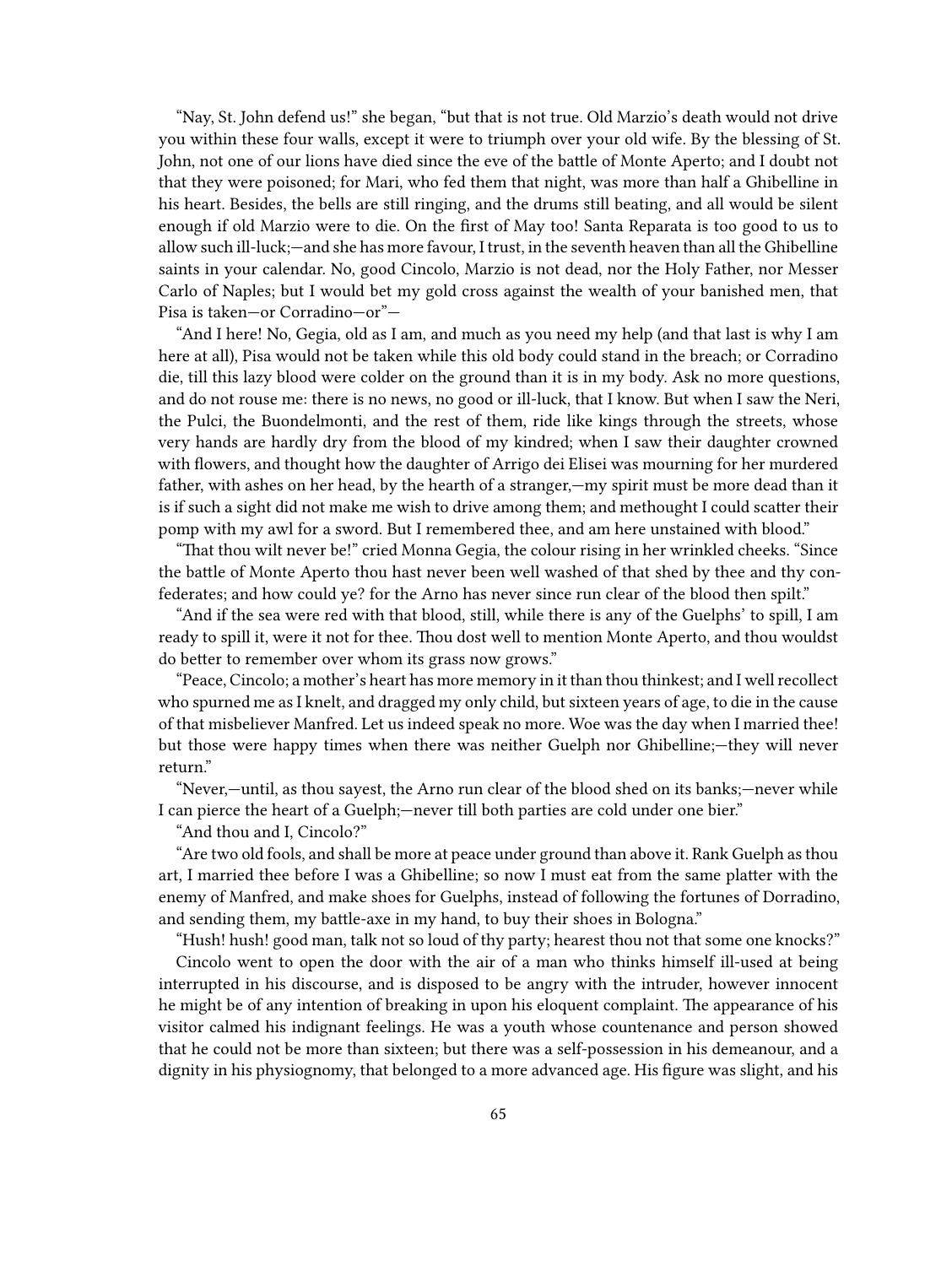countenance, though beautiful, was pale as monumental marble; the thick and curling locks of his chestnut hair clustered over his brow and round his fair throat; his cap was drawn far down on his forehead. Cincolo was about to usher him with deference into his humble room, but the youth stayed him with his hand, and uttered the words "*Swabia, Cavalieri!*" the words by which the Ghibellines were accustomed to recognise each other. He continued in a low and hurried tone: "Your wife is within?"

"She is."

"Enough. Although I am a stranger to you, I come from an old friend. Harbour me until nightfall; we will then go out, and I will explain to you the motives of my intrusion. Call me Ricciardo de' Rossini of Milan, travelling to Rome. I leave Florence this evening."

Having said these words, without giving Cincolo time to reply, he motioned that they should enter the room. Monna Gegia had fixed her eyes on the door from the moment he had opened it, with a look of impatient curiosity; when she saw the youth enter, she could not refrain from exclaiming, "Gesu Maria!"—so different was he from any one she had expected to see.

"A friend from Milan," said Cincolo.

"More likely from Lucca," replied his wife, gazing on her visitant. "You are doubtless one of the banished men, and you are more daring than wise to enter this town; however, if you be not a spy, you are safe with me."

Ricciardo smiled and thanked her in a low, sweet voice. "If you do not turn me out," he said, "I shall remain under your roof nearly all the time I remain in Florence, and I leave it soon after dusk."

Gegia again gazed on her guest, nor did Cincolo scrutinize him with less curiosity. His black cloth tunic reached below his knees, and was confined by a black leather girdle at the waist. He had on trousers of coarse scarlet stuff, over which were drawn short boots; a cloak of common fox's fur, unlined, hung from his shoulder. But, although his dress was thus simple, it was such as was then worn by the young Florentine nobility. At that time the Italians were simple in their private habits: the French army led by Charles d'Anjou into Italy, first introduced luxury into the palaces of the Cisalpines. Manfred was a magnificent prince, but it was his saintly rival who was the author of that trifling foppery of dress and ornaments which degrades a nation, and is a sure precursor of their downfall. But of Ricciardo—his countenance had all the regularity of a Grecian head; and his blue eyes, shaded by very long, dark eyelashes, were soft, yet full of expression. When he looked up, the heavy lids, as it were, unveiled the gentle light beneath, and then again closed over them, as shading what was too brilliant to behold. His lips expressed the deepest sensibility, and something perhaps of timidity, had not the placid confidence of his demeanour forbidden such an idea.

His host and hostess were at first silent; but he asked some natural questions about the buildings of their city, and by degrees led them into discourse. When mid-day struck, Cincolo looked towards his pot of *minestra*, and Ricciardo followed his look, asked if that was not the dinner. "You must entertain me," he said, "for I have not eaten to-day." A table was drawn near the window, and the *minestra*, poured out into one plate, was placed in the middle of it, a spoon was given to each, and a jug of wine filled from a barrel. Ricciardo looked at the two old people, and seemed somewhat to smile at the idea of eating from the same plate with them; he ate, however, though sparingly, and drank of the wine, though with still greater moderation. Cincolo, however, under pretence of serving his guest, filled his jug a second time, and was about to rise for the third measure, when Ricciardo, placing his small white hand on his arm, said, "Are you a German,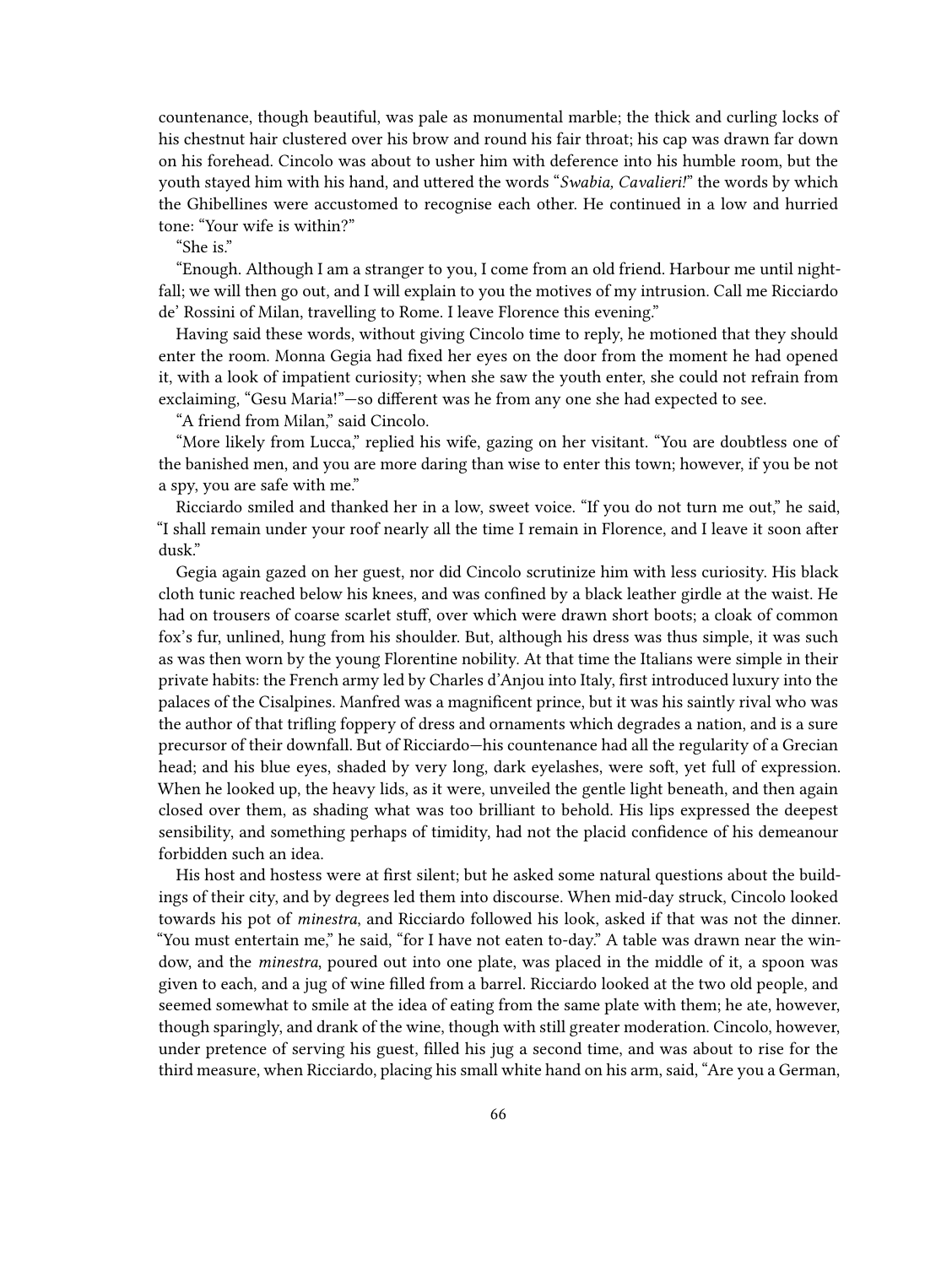my friend, that you cease not after so many draughts? I have heard that you Florentines were a sober people."

Cincolo was not much pleased with this reproof, but he felt that it was timely; so, conceding the point, he sat down again, and, somewhat heated with what he had already drank, he asked his guest the news from Germany, and what hopes for the good cause? Gegia bridled at these words, and Ricciardo replied, "Many reports are abroad, and high hopes entertained, especially in the north of Italy, for the success of our expedition. Corradino is arrived at Genoa, and it is hoped that, although the ranks of his army were much thinned by the desertion of his German troops, they will be quickly filled by Italians, braver and truer than those foreigners, who, strangers to our soil, could not fight for his cause with our ardour?"

"And how does he bear himself?"

"As beseems one of the house of Swabia, and the nephew of Manfred. He is inexperienced and young. He is not more than sixteen. His mother would hardly consent to this expedition, but wept at the fear of all he might endure; for he has been nursed in every luxury, and habituated to the tender care of a woman, who, although she be a princess, has waited on him with anxious solicitude. But Corradino is of good heart; docile, but courageous; obedient to his wiser friends, gentle to his inferiors, but noble of soul, the spirit of Manfred seems to animate his unfolding mind; and surely, if that glorious prince now enjoys the reward of his surpassing virtues, he looks down with joy and approbation on him who is, I trust, destined to fill his throne."

The enthusiasm with which Ricciardo spoke suffused his pale countenance with a slight blush, while his eyes swam in the lustre of the dew that filled them. Gegia was little pleased with this harangue, but curiosity kept her silent, while her husband proceeded to question his guest. "You seem to be well acquainted with Corradino?"

"I saw him at Milan, and was closely connected with his most intimate friend there. As I have said, he has arrived at Genoa, and perhaps has even now landed at Pisa; he will find many friends in that town. Every man there will be his friend; but during his journey southward he will have to contend with our Florentine army, commanded by the Marshals of the usurper Charles, and assisted by his troops. Charles himself has left us, and is gone to Naples to prepare for this war. But he is detested there, as a tyrant and a robber, and Corradino will be received in the Regno as a saviour; so that if he once surmount the obstacles which oppose his entrance, I do not doubt his success, and trust that he will be crowned within a month at Rome, and the week after sit on the throne of his ancestors in Naples."

"And who will crown him?" cried Gegia, unable to contain herself. "Italy contains no heretic base enough to do such a deed, unless it be a Jew; or he send to Constantinople for a Greek, or to Egypt for a Mohammedan. Cursed may the race of the Frederics ever be! Thrice cursed one who has affinity to the miscreant Manfred! And little do you please me, young man, by holding such discourse in my house."

Cincolo looked at Ricciardo, as if he feared that so violent a partisan for the house of Swabia would be irritated at his wife's attack; but he was looking on the aged woman with a regard of the most serene benignity; no contempt even was mingled with the gentle smile that played round his lips. "I will restrain myself," he said, and, turning to Cincolo, he conversed on more general subjects, describing the various cities of Italy that he had visited; discussing their modes of government, and relating anecdotes concerning their inhabitants, with an air of experience that, contrasted with his youthful appearance, greatly impressed Cincolo, who looked on him at once with admiration and respect. Evening came on. The sound of bells died away after the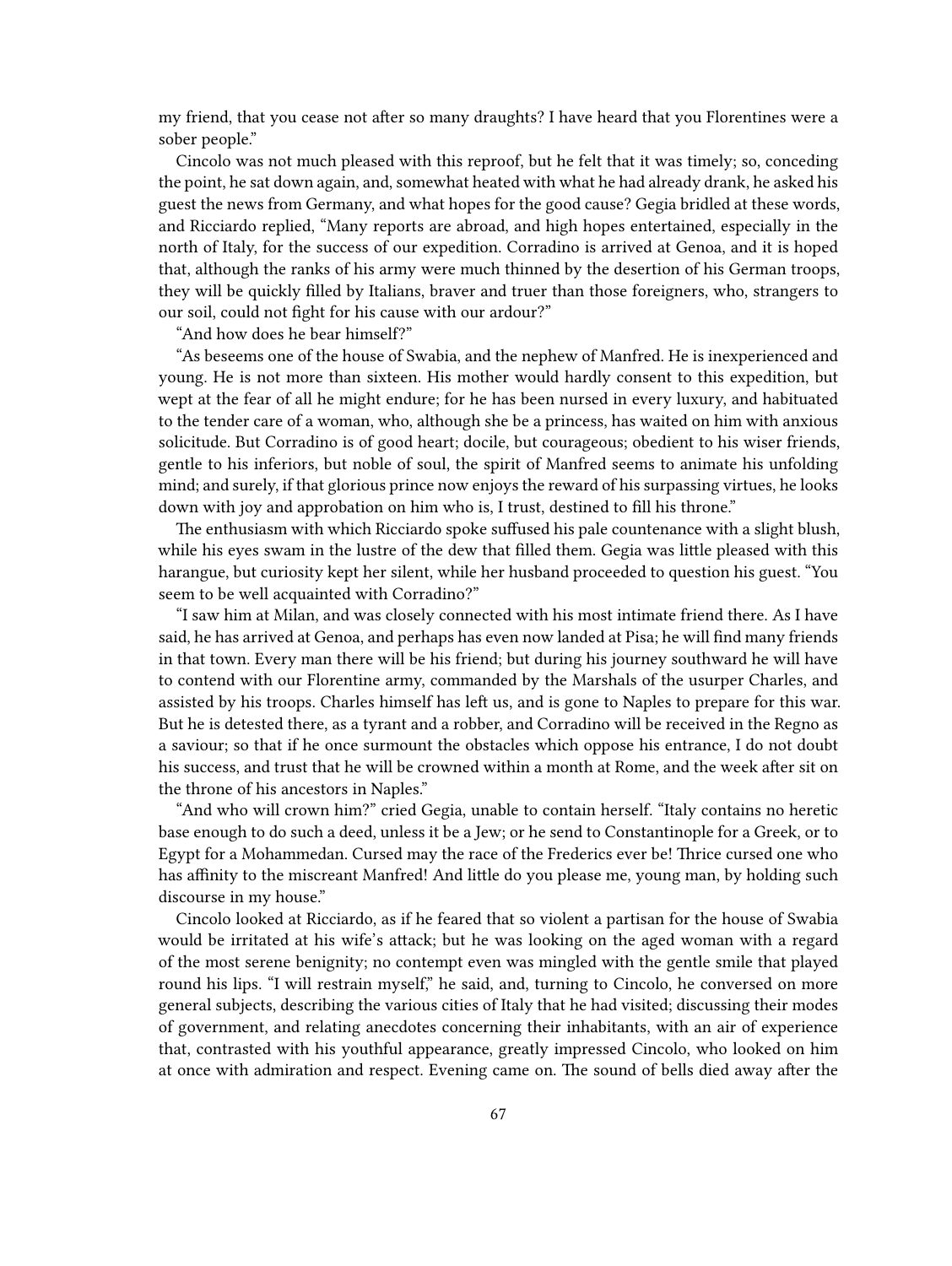*Ave Maria* had ceased to ring, but the distant sound of music was wafted to them by the night air. Ricciardo was about to address Cincolo, when a knocking at the gate interrupted him. It was Buzeccha, the Saracen, a famous chess-player, who was used to parade about under the colonnades of the Duomo, and challenge the young nobles to play; and sometimes much stress was laid on these games, and the gain and loss became the talk of Florence. Buzeccha was a tall and ungainly man, with all that good-natured consequence of manner which the fame he had acquired by his proficiency in so trifling a science, and the familiarity with which he was permitted to treat those superior to him in rank, who were pleased to measure their forces with him, might well bestow. He was beginning with "Eh, Messere!" when perceiving Ricciardo, he cried, "Who have we here?"

"A friend to good men," replied Ricciardo, smiling.

"Then, by Mahomet, thou art my friend, my stripling."

"Thou shouldst be a Saracen, by thy speech?" said Ricciardo.

"And through the help of the Prophet, so am I. One who in Manfred's time—but no more of that. We won't talk of Manfred, eh, Monna Gegia? I am Buzeccha, the chess-player, at your service, Messer lo Forestiere."

The introduction thus made, they began to talk of the procession of the day. After a while, Buzeccha introduced his favourite subject of chess-playing; he recounted some wonderfully good strokes he had achieved, and related to Ricciardo how before the *Palagio del Popolo*, in the presence of Count Guido Novelle de' Giudi, then *Vicare* of the city, he had played an hour at three chess-boards with three of the best chess-players in Florence, playing two by memory and one by sight; and out of three games which made the board, he had won two. This account was wound up by a proposal to play with his host. "Thou art a hard-headed fellow, Cincolo, and make better play than the nobles. I would swear that thou thinkest of chess only as thou cobblest thy shoes; every hole of your awl is a square of the board, every stitch a move, and a finished pair paid for checkmate to your adversary; eh, Cincolo? Bring out the field of battle, man."

Ricciardo interposed: "I leave Florence in two hours, and before I go, Messer Cincolo promised to conduct me to the *Piazza del Duomo*."

"Plenty of time, good youth," cried Buzeccha, arranging his men; "I only claim one game, and my games never last more than a quarter of an hour; and then we will both escort you, and you shall dance a set into the bargain with a black-eyed houri, all Nazarine as thou art. So stand out of my light, good youth, and shut the window, if you have heeding, that the torch flare not so."

Ricciardo seemed amused by the authoritative tone of the chess-player; he shut the window and trimmed the torch which, stuck against the wall, was the only light they had, and stood by the table, overlooking the game. Monna Gegia had replaced the pot for supper, and sat somewhat uneasily, as if she were displeased that her guest did not talk with her. Cincolo and Buzeccha were deeply intent on their game, when a knock was heard at the door. Cincolo was about to rise and open it, but Ricciardo saying, "Do not disturb yourself," opened it himself, with the manner of one who does humble offices as if ennobling them, so that no one action can be more humble to them than another.

The visitant was welcomed by Gegia alone, with "Ah! Messer Beppe, this is kind, on May Day night."

Ricciardo glanced slightly on him, and then resumed his stand by the players. There was little in Messer Beppe to attract a favourable regard. He was short, thin, and dry; his face long-drawn and liny; his eyes deep-set and scowling, his lips straight, his nose hooked, and his head covered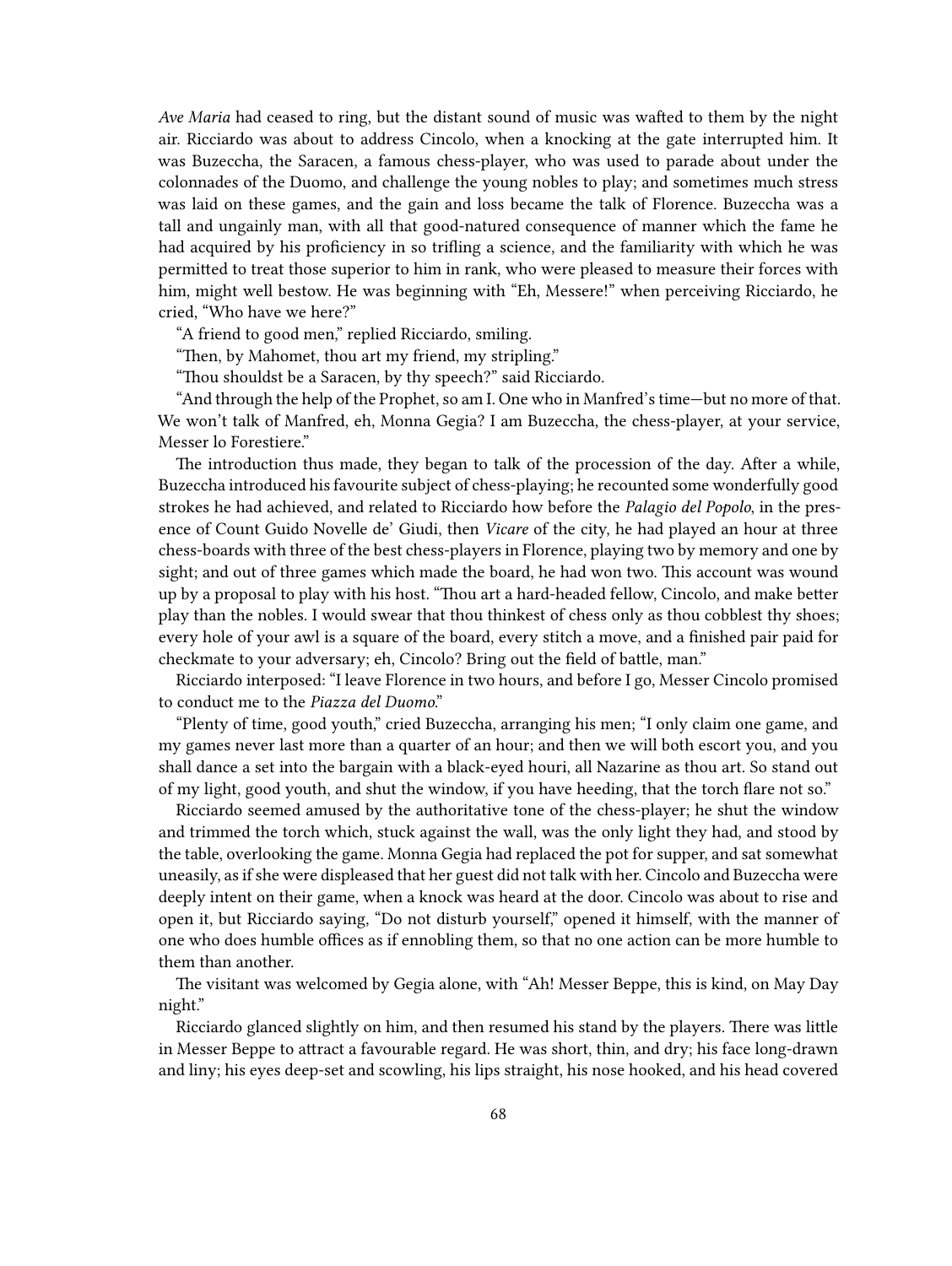by a close skull-cap, his hair cut close all round. He sat down near Gegia, and began to discourse in a whining, servile, voice, complimenting her on her good looks, launching forth into praise of the magnificence of certain Guelph Florentines, and concluded by declaring that he was hungry and tired.

"Hungry, Beppe?" said Gegia, "that should have been your first word, friend. Cincolo, wilt thou give thy guest to eat? Cincolo, art thou deaf? Art thou blind? Dost thou not hear? Wilt thou not see?—Here is Messer Giuseppe de' Bosticchi."

Cincolo slowly, his eyes still fixed on the board, was about to rise. But the name of the visitant seemed to have the effect of magic on Ricciardo.

"Bosticchi!" he cried—"Giuseppe Bosticchi! I did not expect to find that man beneath thy roof, Cincolo, all Guelph as thy wife is; for she also has eaten of the bread of Elisei. Farewell! thou wilt find me in the street below; follow me quickly."

He was about to go, but Bosticchi placed himself before the door, saying in a tone whose whine expressed mingled rage and servility, "In what have I offended this young gentleman? Will he not tell me my offence?"

"Dare not to stop my way," cried Ricciardo, passing his hand before his eyes, "nor force me again to look on thee. Begone!"

Cincolo stopped him. "Thou art too hasty, and far too passionate, my noble guest," said he; "however this man may have offended thee, thou art too violent."

"Violent!" cried Ricciardo, almost suffocated by passionate emotion. "Ay, draw thy knife, and show the blood of Arrigo dei Elisei, with which it is still stained."

A dead silence followed. Bosticchi slunk out of the room; Ricciardo hid his face in his hands and wept. But soon he calmed his passion, and said: "This is indeed childish. Pardon me; that man is gone; excuse and forget my violence. Resume thy game, Cincolo, but conclude it quickly, for time gains on us. Hark! an hour of night sounds from the Campanile."

"The game is already concluded," said Buzeccha sorrowfully; "thy cloak overthrew the best checkmate this head ever planned—so God forgive thee!"

"Checkmate!" cried the indignant Cincolo—"Checkmate! and my queen mowing you down, rank and file!"

"Let us begone!" exclaimed Ricciardo. "Messer Buzeccha, you will play out your game with Monna Gegia. Cincolo will return ere long." So taking his host by the arm, he drew him out of the room, and descended the narrow high stairs with the air of one to whom those stairs were not unknown.

When in the street he slackened his pace, and, first looking round to assure himself that none overheard their conversation, he addressed Cincolo: "Pardon me, my dear friend; I am hasty, and the sight of that man made every drop of my blood cry aloud in my veins. But I do not come here to indulge in private sorrows or private revenge, and my design ought alone to engross me. It is necessary for me to see speedily and secretly Messer Guielmo Lostendardo, the Neapolitan commander. I bear a message to him from the Countess Elizabeth, the mother of Corradino, and I have some hope that its import may induce him to take at least a neutral part during the impending conflict. I have chosen you, Cincolo, to aid me in this, for not only you are of that little note in your town that you may act for me without attracting observation, but you are brave and true, and I may confide to your known worth. Lostendardo resides at the *Palagio del Governo*. When I enter its doors I am in the hands of my enemies, and its dungeons may alone know the secret of my destiny. I hope better things. But if after two hours I do not appear or let you hear of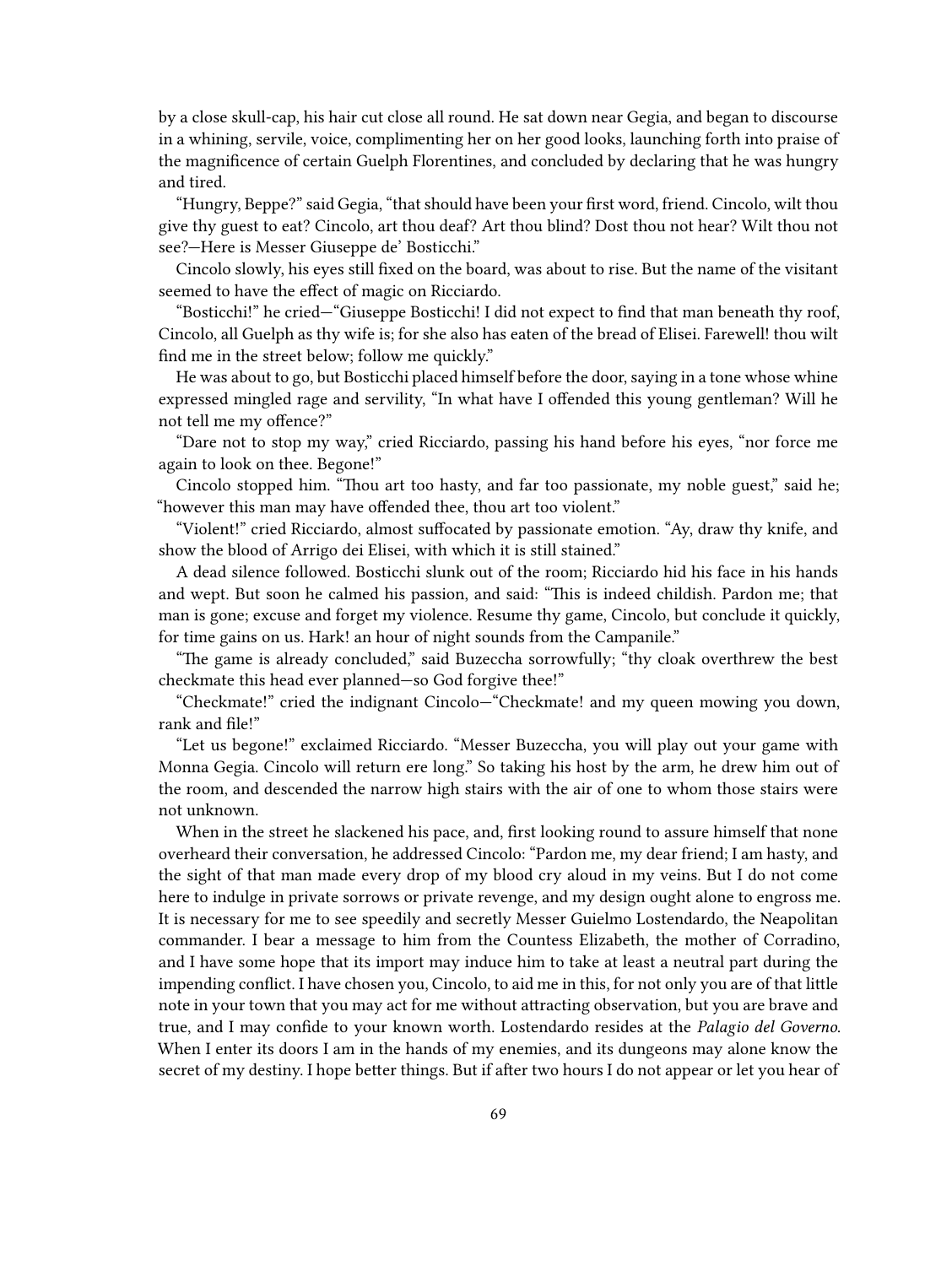my welfare, carry this packet to Corradino at Pisa. You will then learn who I am; and if you feel any indignation at my fate, let that feeling attach you still more strongly to the cause for which I live and die."

As Ricciardo spoke, he still walked on, and Cincolo observed that, without his guidance, he directed his steps towards the *Palagio del Governo*.

"I do not understand this," said the old man. "By what argument, unless you bring one from the other world, do you hope to induce Messer Guielmo to aid Corradino? He is so bitter an enemy of Manfred, that although that prince is dead, yet when he mentions his name he grasps the air as it were a dagger. I have heard him with horrible imprecations curse the whole house of Swabia."

A tremor shook the frame of Ricciardo, but he replied, "Lostendardo was once the firmest support of that house, and the friend of Manfred. Strange circumstances gave birth in his mind to this unnatural hatred, and he became a traitor. But, perhaps, now that Manfred is in Paradise, the youth, the virtues, and the inexperience of Corradino may inspire him with more generous feelings, and reawaken his ancient faith. At least I must make this last trial. This cause is too holy, too sacred, to admit of common forms of reasoning or action. The nephew of Manfred must sit upon the throne of his ancestors; and to achieve that I will endure what I am about to endure."

They entered the palace; Messer Guielmo was carousing in the great hall.

"Bear this ring to him, good Cincolo, and say that I wait. Be speedy, that my courage, my life, do not desert me at the moment of trial."

Cincolo, casting one more inquisitive glance on his extraordinary companion, obeyed his orders, while the youth leant against one of the pillars of the court and passionately cast up his eyes to the clear firmament.

"Oh, ye stars!" he cried in a smothered voice, "ye are eternal; let my purpose, my will, be as constant as ye!"

Then, more calm, he folded his arms in his cloak, and with strong inward struggle endeavoured to repress his emotion. Several servants approached him, and bade him follow them. Again he looked at the sky and said, "Manfred," and then he walked on with slow but firm steps. They led him through several halls and corridors to a large apartment hung with tapestry, and well lighted by numerous torches; the marble of the floor reflected their glare, and the arched roof echoed the footsteps of one who paced the apartment as Ricciardo entered. It was Lostendardo. He made a sign that the servants should retire; the heavy door closed behind them, and Ricciardo stood alone with Messer Guielmo; his countenance pale but composed, his eyes cast down as in expectation, not in fear; and but for the convulsive motion of his lips, you would have guessed that every faculty was almost suspended by intense agitation.

Lostendardo approached. He was a man in the prime of life, tall and athletic; he seemed capable with a single exertion to crush the frail being of Ricciardo. Every feature of his countenance spoke of the struggle of passions, and the terrible egotism of one who would sacrifice even himself to the establishment of his will: his black eyebrows were scattered, his grey eyes deep-set and scowling, his look at once stern and haggard. A smile seemed never to have disturbed the settled scorn which his lips expressed; his high forehead, already becoming bald, was marked by a thousand contradictory lines. His voice was studiously restrained as he said: "Wherefore do you bring that ring?"

Ricciardo looked up and met his eye, which glanced fire as he exclaimed, "Despina!"—He seized her hand with a giant's grasp: "I have prayed for this night and day, and thou art now here! Nay,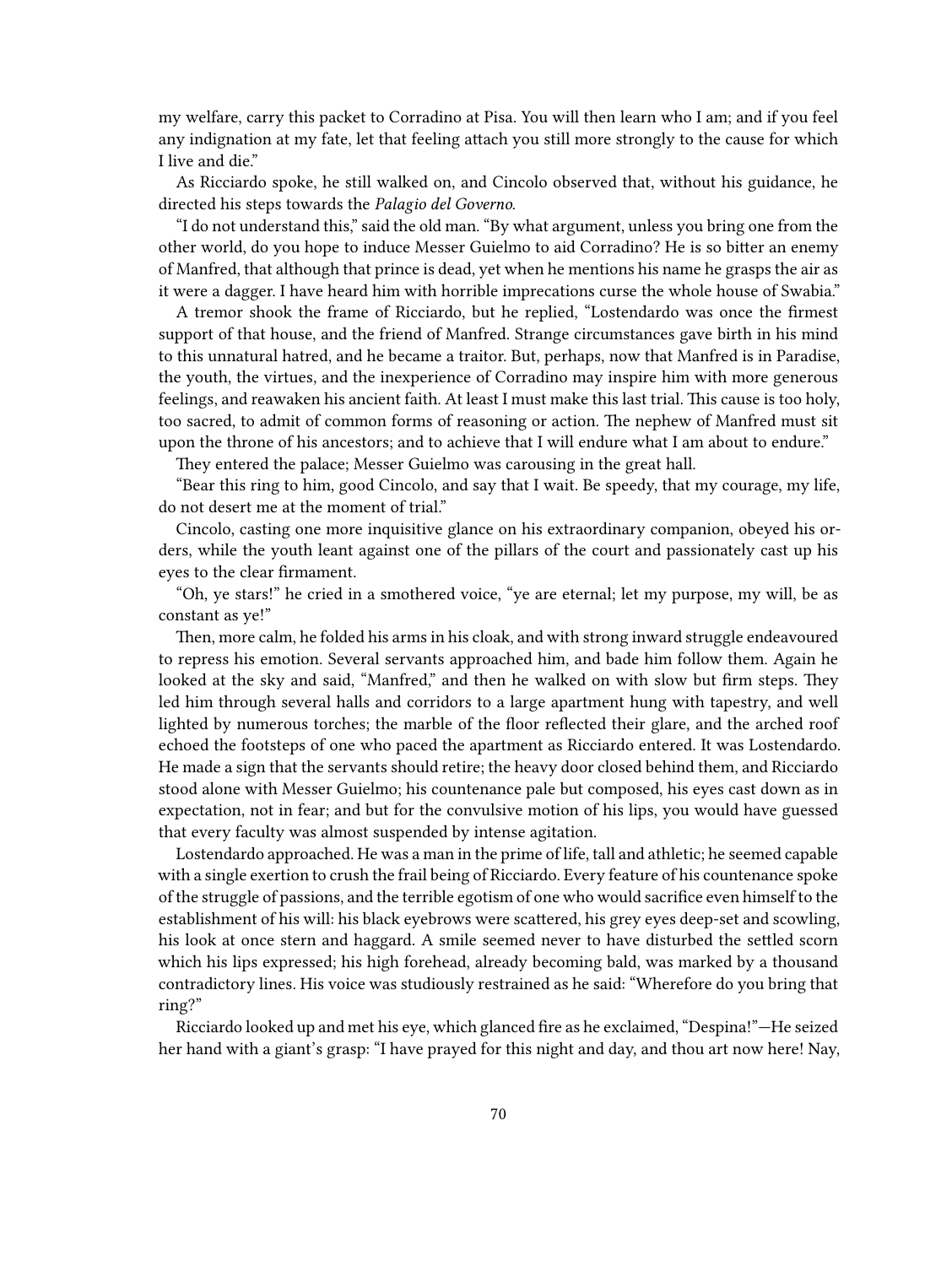do not struggle; you are mine; for by my salvation I swear that thou shalt never again escape me."

Despina replied calmly: "Thou mayest well believe that in thus placing myself in thy power I do not dread any injury thou canst inflict upon me, or I were not here. I do not fear thee, for I do not fear death. Loosen then thy hold, and listen to me. I come in the name of those virtues that were once thine; I come in the name of all noble sentiment, generosity, and ancient faith, and I trust that in listening to me your heroic nature will second my voice, and that Lostendardo will no longer rank with those whom the good and great never name but to condemn."

Lostendardo appeared to attend little to what she said. He gazed on her with triumph and malignant pride; and if he still held her his motive appeared rather the delight he felt in displaying his power over her, than any fear that she would escape. You might read in her pale cheek and glazed eye, that if she feared, it was herself alone that she mistrusted; that her design lifted her above mortal dread, and that she was as impassive as the marble she resembled to any event that did not either advance or injure the object for which she came. They were both silent, until Lostendardo leading her to a seat, and then standing opposite to her, his arms folded, every feature dilated by triumph, and his voice sharpened by agitation, he said: "Well, speak! What wouldst thou with me?"

"I come to request, that if you cannot be induced to assist Prince Corradino in the present struggle, you will, at least, stand neutral, and not oppose his advance to the kingdom of his ancestors."

Lostendardo laughed. The vaulted roof repeated the sound, but the harsh echo, though it resembled the sharp cry of an animal of prey whose paw is on the heart of its enemy, was not so discordant and dishuman as the laugh itself. "How," he asked, "dost thou pretend to induce me to comply? This dagger"—and he touched the hilt of one that was half concealed in his vesture—"is yet stained by the blood of Manfred; ere long it will be sheathed in the heart of that foolish boy."

Despina conquered the feeling of horror these words inspired, and replied: "Will you give a few minutes' patient hearing?"

"I will give you a few minutes' hearing, and if I be not so patient as in the Palagio Reale, fair Despina must excuse me. Forbearance is not a virtue to which I aspire."

"Yes, it was in the Palagio Reale at Naples, the palace of Manfred, that you first saw me. You were then the bosom friend of Manfred, selected by him as his confidant and counsellor. Why did you become a traitor? Start not at that word: if you could hear the united voice of Italy, and even of those who call themselves your friends, they would echo that name. Why did you thus degrade and belie yourself? You call me the cause, yet I am most innocent. You saw me at the Court of your master, an attendant on Queen Sibilla, and one who, unknown to herself, had already parted with her heart, her soul, her will, her entire being, an involuntary sacrifice at the shrine of all that is noble and divine in human nature. My spirit worshipped Manfred as a saint, and my pulses ceased to beat when his eye fell upon me. I felt this, but I knew it not. You awoke me from my dream. You said that you loved me, and you reflected in too faithful a mirror my own emotions: I saw myself and shuddered. But the profound and eternal nature of my passion saved me. I loved Manfred. I loved the sun because it enlightened him; I loved the air that fed him; I deified myself, for that my heart was the temple in which he resided. I devoted myself to Sibilla, for she was his wife, and never in thought or dream degraded the purity of my affection towards him. For this you hated him. He was ignorant of my passion: my heart contained it as a treasure, which you having discovered came to rifle. You could more easily deprive me of life than my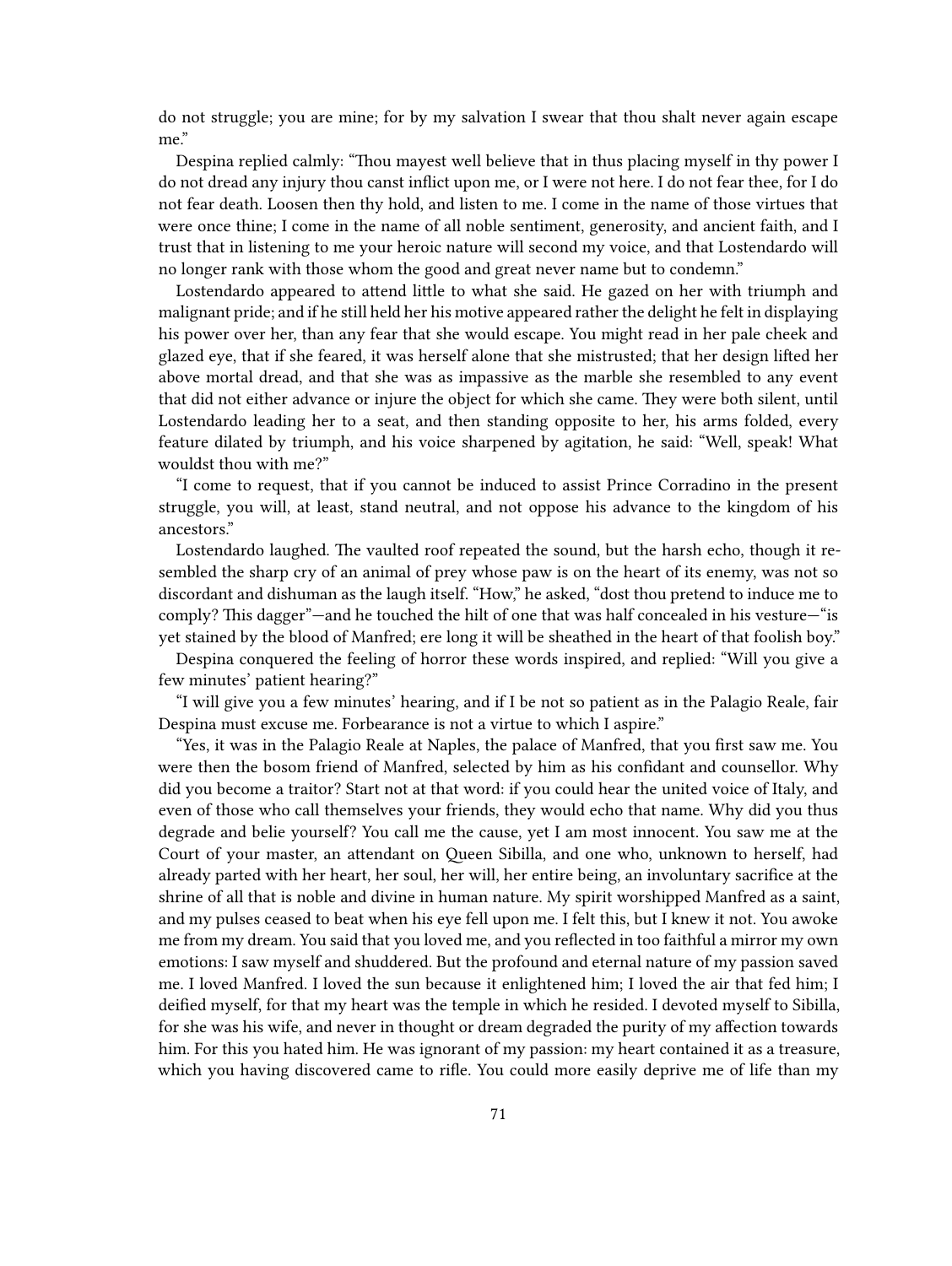devotion for your king, and therefore you were a traitor. Manfred died, and you thought that I had then forgotten him. But love would indeed be a mockery if death were not the most barefaced cheat. How can he die who is immortalized in my thoughts—my thoughts, that comprehend the universe, and contain eternity in their graspings? What though his earthly vesture is thrown as a despised weed beside the verde, he lives in my soul as lovely, as noble, as entire, as when his voice awoke the mute air; nay, his life is more entire, more true. For before, that small shrine that encased his spirit was all that existed of him; but now, he is a part of all things; his spirit surrounds me, interpenetrates; and divided from him during his life, his death has united me to him for ever."

The countenance of Lostendardo darkened fearfully. When she paused, he looked black as the sea before the heavily charged thunder-clouds that canopy it dissolve themselves into rain. The tempest of passion that arose in his heart seemed too mighty to admit of swift manifestation; it came slowly up from the profoundest depths of his soul, and emotion was piled upon emotion before the lightning of his anger sped to its destination. "Your arguments, eloquent Despina," he said, "are indeed unanswerable. They work well for your purpose. Corradino is, I hear, at Pisa: you have sharpened my dagger; and before the air of another night rust it, I may, by deeds, have repaid your insulting words."

"How far do you mistake me! And is praise and love of all heroic excellence insult to you? Lostendardo, when you first knew me, I was an inexperienced girl; I loved, but knew not what love was, and circumscribing my passion in narrow bounds, I adored the being of Manfred as I might love an effigy of stone, which, when broken, has no longer an existence. I am now much altered. I might before have treated you with disdain or anger, but now these base feelings have expired in my heart. I am animated but by one feeling—an aspiration to another life, another state of being. All the good depart from this strange earth; and I doubt not that when I am sufficiently elevated above human weaknesses, it will also be my turn to leave this scene of woe. I prepare myself for that moment alone; and in endeavouring to fit myself for a union with all the brave, generous, and wise, that once adorned humanity, and have now passed from it, I consecrate myself to the service of this most righteous cause. You wrong me, therefore, if you think there is aught of disdain in what I say, or that any degrading feelings are mingled with my devotion of spirit when I come and voluntarily place myself in your power. You can imprison me for ever in the dungeons of this palace, as a returned Ghibelline and spy, and have me executed as a criminal. But before you do this, pause for your own sake; reflect on the choice of glory or ignominy that you are now about to make. Let your old sentiments of love for the house of Swabia have some sway in your heart; reflect, that as you are the despised enemy, so you may become the chosen friend of its last descendant, and receive from every heart the praise of having restored Corradino to the honours and power to which he was born. Compare this prince to the hypocritical, the bloody and mean-spirited Charles. When Manfred died I went to Germany, and have resided at the court of the Countess Elizabeth; I have therefore been an hourly witness of the great and good qualities of Corradino. The bravery of his spirit makes him rise above the weakness of youth and inexperience; he possesses all the nobility of spirit that belongs to the family of Swabia, and, in addition, a purity and gentleness that attracts the respect and love of the old and wary courtiers of Frederic and Conrad. You are brave, and would be generous, did not the fury of your passions, like a consuming fire, destroy in their violence every generous sentiment: how then can you become the tool of Charles? His scowling eyes and sneering lips betoken the selfishness of his mind. Avarice, cruelty, meanness, and artifice are the qualities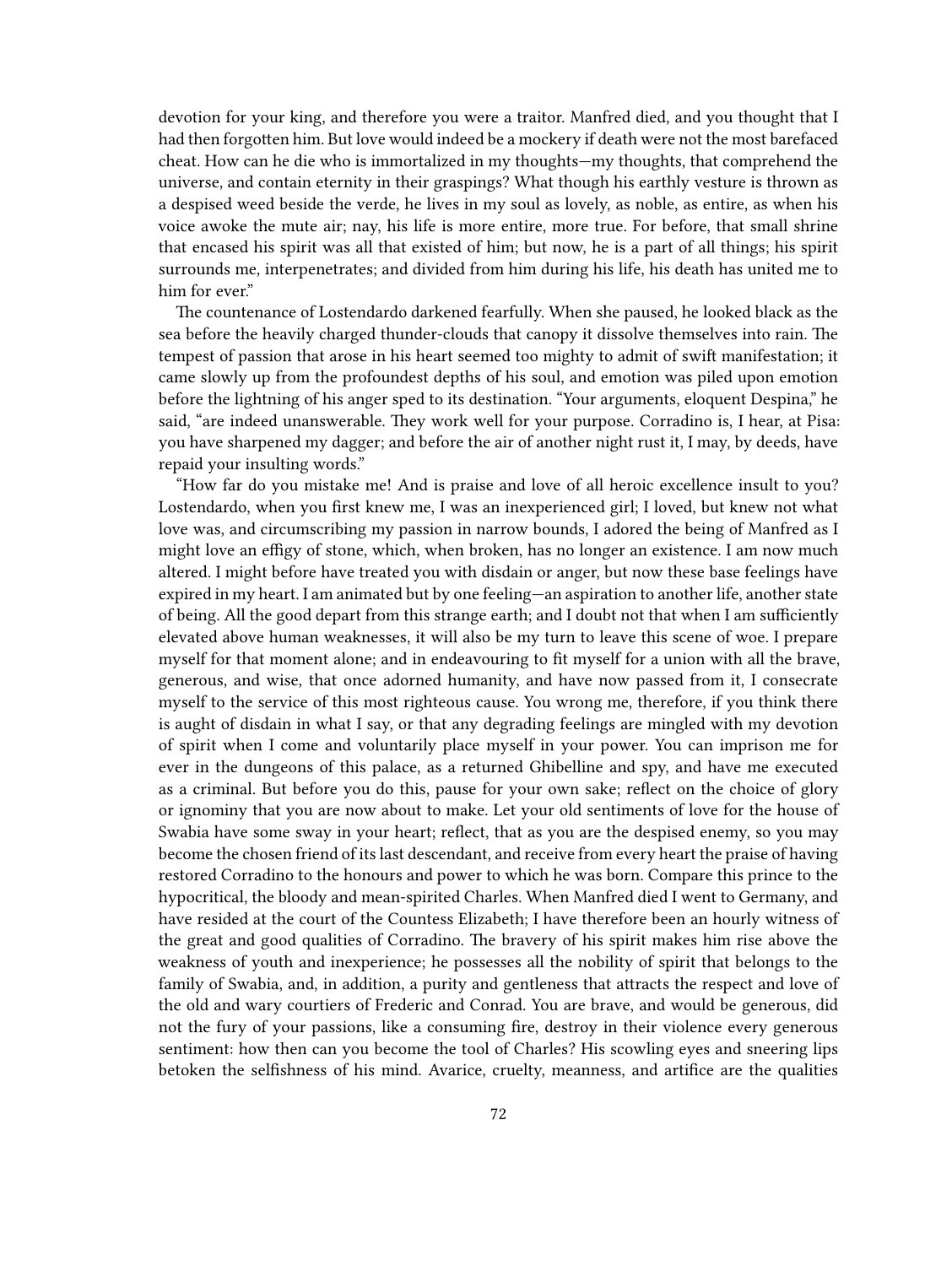that characterize him, and render him unworthy of the majesty he usurps. Let him return to Provence, and reign with paltry despotism over the luxurious and servile French; the free-born Italians require another lord. They are not fit to bow to one whose palace is the change-house of money-lenders, whose generals are usurers, whose courtiers are milliners or monks, and who basely vows allegiance to the enemy of freedom and virtue, Clement, the murderer of Manfred. Their king, like them, should be clothed in the armour of valour and simplicity; his ornaments, his shield and spear; his treasury, the possessions of his subjects; his army, their unshaken lover. Charles will treat you as a tool; Corradino as a friend. Charles will make you the detested tyrant of a groaning province; Corradino, the governor of a prosperous and happy people. I cannot tell by your manner if what I have said has in any degree altered your determination. I cannot forget the scenes that passed between us at Naples. I might then have been disdainful; I am not so now. Your execrations of Manfred excited every angry feeling in my mind; but, as I have said, all but the feeling of love expired in my heart when Manfred died, and methinks that where love is, excellence must be its companion. You said you loved me; and though, in other times, that love was twin-brother to hate,—though then, poor prisoner in your heart, jealousy, rage, contempt, and cruelty, were its handmaids,—yet if it were love, methinks that its divinity must have purified your heart from baser feelings; and now that I, the bride of Death, am removed from your sphere, gentler feelings may awaken in your bosom, and you may incline mildly to my voice. If indeed you loved me, will you not now be my friend? Shall we not hand in hand pursue the same career? Return to your ancient faith; and now that death and religion have placed the seal upon the past, let Manfred's spirit, looking down, behold his repentant friend the firm ally of his successor, the best and last scion of the house of Swabia."

She ceased; for the glare of savage triumph which, as a rising fire at night-time, enlightened with growing and fearful radiance the face of Lostendardo, made her pause in her appeal. He did not reply; but when she was silent he quitted the attitude in which he had stood immovably opposite to her, and pacing the hall with measured steps, his head declined, he seemed to ruminate on some project. Could it be that he weighed her reasonings? If he hesitated, the side of generosity and old fidelity would certainly prevail. Yet she dared not hope; her heart beat fast; she would have knelt, but she feared to move, lest any motion should disturb his thoughts, and curb the flow of good feeling which she fondly hoped had arisen within him: she looked up and prayed silently as she sat. Notwithstanding the glare of the torches, the beams of one small star struggled through the dark window pane; her eye resting on it, her thoughts were at once elevated to the eternity and space which that star symbolized; it seemed to her the spirit of Manfred, and she inwardly worshipped it, as she prayed that it would shed its benign influence on the soul of Lostendardo.

Some minutes elapsed in this fearful silence, and then he approached her. "Despina, allow me to reflect on your words; to-morrow I will answer you. You will remain in this palace until the morning, and then you shall see and judge of my repentance and returning faith."

He spoke with studious gentleness. Despina could not see his face, for the lights shone behind him. When she looked up to reply, the little star twinkled just above his head, and seemed with its gentle lustre to reassure her. Our minds, when highly wrought, are strangely given to superstition, and Despina lived in a superstitious age. She thought that the star bade her comply, and assured her of protection from Heaven;—from where else could she expect it? She said, therefore, "I consent. Only let me request that you acquaint the man who gave you my ring that I am safe, or he will fear for me."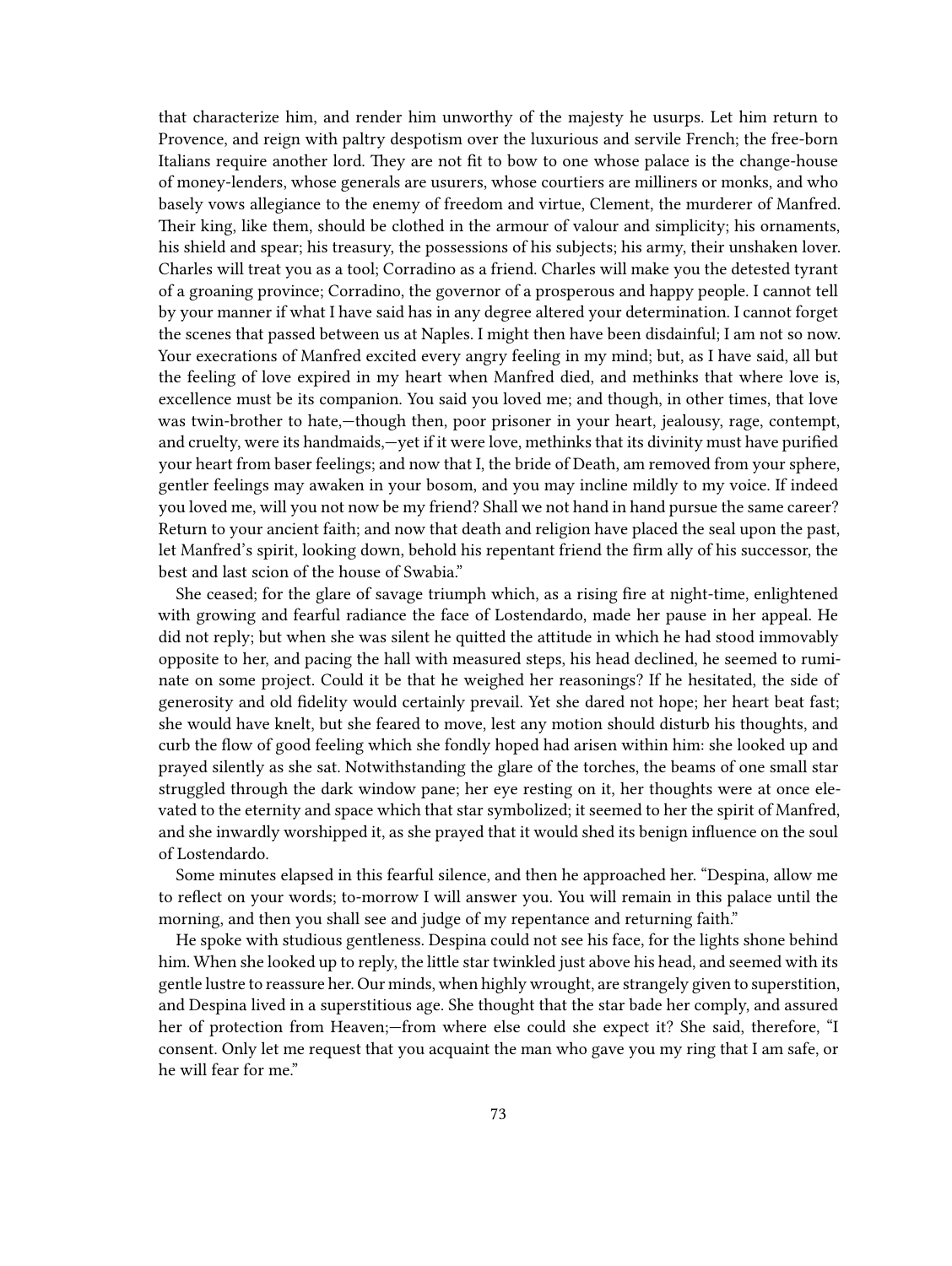"I will do as you desire."

"And I will confide myself to your care. I cannot, dare not, fear you. If you would betray me, still I trust in the heavenly saints that guard humanity."

Her countenance was so calm,—it beamed with so angelic a self-devotion and a belief in good, that Lostendardo dared not look on her. For one moment—as she, having ceased to speak, gazed upon the star—he felt impelled to throw himself at her feet, to confess the diabolical scheme he had forged, and to commit himself body and soul to her guidance, to obey, to serve, to worship her. The impulse was momentary; the feeling of revenge returned on him. From the moment she had rejected him, the fire of rage had burned in his heart, consuming all healthy feeling, all human sympathies, and gentleness of soul. He had sworn never to sleep on a bed, or to drink aught but water, until his first cup of wine was mingled with the blood of Manfred. He had fulfilled this vow. A strange alteration had worked within him from the moment he had drained that unholy cup. The spirit, not of a man, but of a devil, seemed to live within him, urging him to crime, from which his long protracted hope of more complete revenge had alone deterred him. But Despina was now in his power, and it seemed to him as if fate had preserved him so long only that he might now wreak his full rage upon her. When she spoke of love, he thought how from that he might extract pain. He formed his plan; and this slight human weakness now conquered, he bent his thoughts to its completion. Yet he feared to stay longer with her; so he quitted her, saying that he would send attendants who would show her an apartment where she might repose. He left her, and several hours passed; but no one came. The torches burnt low, and the stars of heaven could now with twinkling beams conquer their feebler light. One by one these torches went out, and the shadows of the high windows of the hall, before invisible, were thrown upon its marble pavement. Despina looked upon the shade, at first unconsciously, until she found herself counting one, two, three, the shapes of the iron bars that lay so placidly on the stone. "Those grates are thick," she said; "this room would be a large but secure dungeon." As by inspiration, she now felt that she was a prisoner. No change, no word, had intervened since she had walked fearlessly in the room, believing herself free. But now no doubt of her situation occurred to her mind; heavy chains seemed to fall around her; the air to feel thick and heavy as that of a prison; and the star-beams that had before cheered her, became the dreary messengers of fearful danger to herself, and of the utter defeat of all the hopes she had dared nourish of success to her beloved cause.

Cincolo waited, first with impatience, and then with anxiety, for the return of the youthful stranger. He paced up and down before the gates of the palace; hour after hour passed on; the stars arose and descended, and ever and anon meteors shot along the sky. They were not more frequent than they always are during a clear summer night in Italy; but they appeared strangely numerous to Cincolo, and portentous of change and calamity. Midnight struck, and at that moment a procession of monks passed, bearing a corpse and chanting a solemn *De Profundis*. Cincolo felt a cold tremor shake his limbs when he reflected how ill an augury this was for the strange adventurer he had guided to that palace. The sombre cowls of the priests, their hollow voices, and the dark burden they carried, augmented his agitation even to terror. Without confessing the cowardice to himself, he was possessed with fear lest he should be included in the evil destiny that evidently awaited his companion. Cincolo was a brave man; he had often been foremost in a perilous assault; but the most courageous among us sometimes feel our hearts fail within us at the dread of unknown and fated danger. He was struck with panic;—he looked after the disappearing lights of the procession, and listened to their fading voices; his knees shook, a cold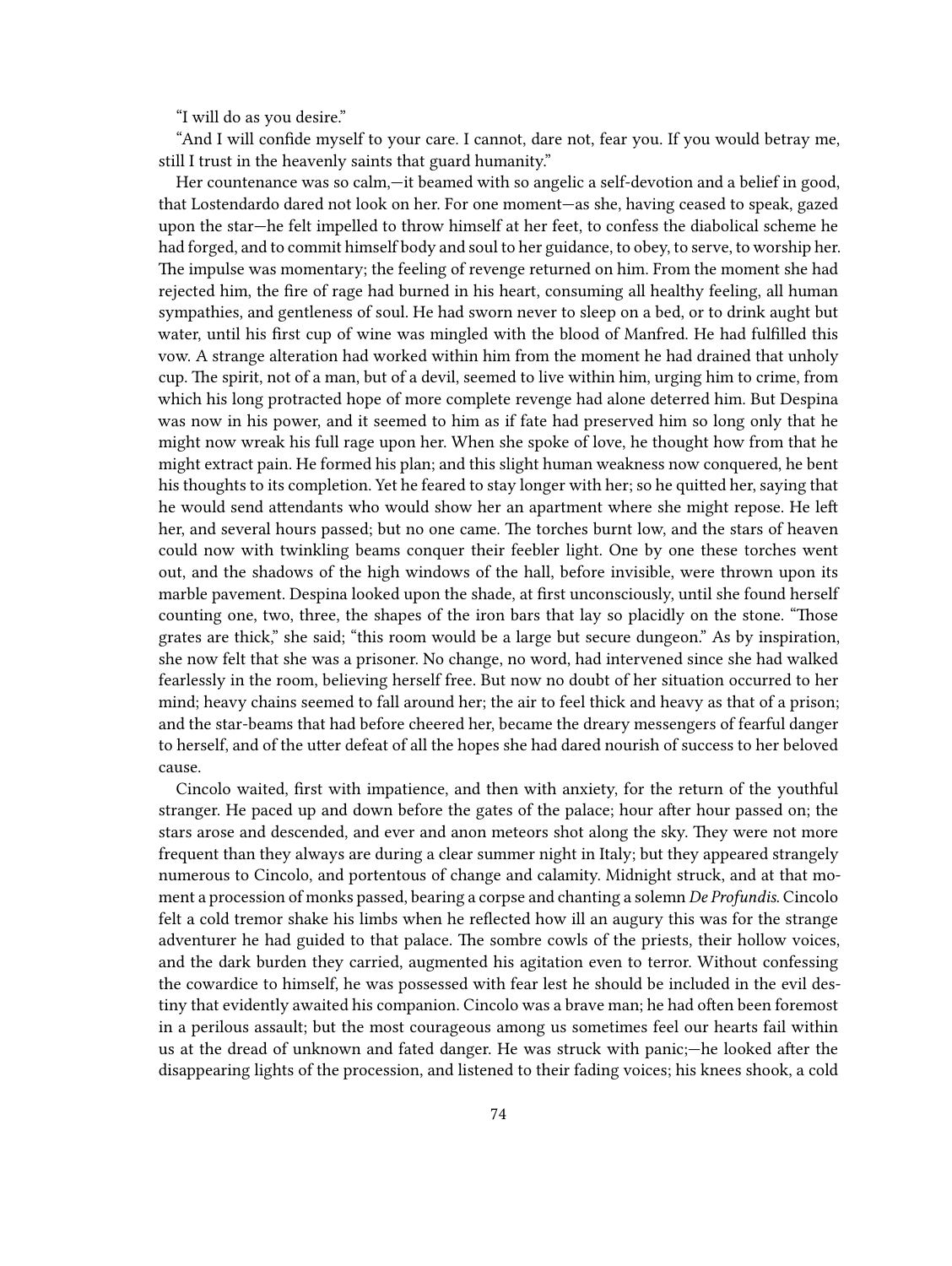perspiration stood on his brow; until, unable to resist the impulse, he began slowly to withdraw himself from the Palace of Government, and to quit the circle of danger which seemed to hedge him in if he remained on that spot.

He had hardly quitted his post by the gate of the palace, when he saw lights issue from it, attendant on a company of men, some of whom were armed, as appeared from the reflection their lances' heads cast; and some of them carried a litter, hung with black and closely drawn. Cincolo was rooted to the spot. He could not render himself any reason for his belief, but he felt convinced that the stranger youth was there, about to be carried out to death. Impelled by curiosity and anxiety, he followed the party as they went towards the Porta Romana: they were challenged by the sentinels at the gate; they gave the word and passed. Cincolo dared not follow, but he was agitated by fear and compassion. He remembered the packet confided to his care; he dared not draw it from his bosom, lest any Guelph should be near to overlook and discover that it was addressed to Corradino; he could not read, but he wished to look at the arms of the seal, to see whether they bore the imperial ensigns. He returned back to the *Palagio del Governo*: all there was dark and silent; he walked up and down before the gates, looking up at the windows, but no sign of life appeared. He could not tell why he was thus agitated, but he felt as if all his future peace depended on the fate of this stranger youth. He thought of Gegia, her helplessness and age; but he could not resist the impulse that impelled him, and he resolved that very night to commence his journey to Pisa, to deliver the packet, to learn who the stranger was, and what hopes he might entertain for his safety.

He returned home, that he might inform Gegia of his journey. This was a painful task, but he could not leave her in doubt. He ascended his narrow stairs with trepidation. At the head of them a lamp twinkled before a picture of the Virgin. Evening after evening it burnt there, guarding through its influence his little household from all earthly or supernatural dangers. The sight of it inspired him with courage; he said an *Ave Maria* before it; and then looking around him to assure himself that no spy stood on the narrow landing-place, he drew the packet from his bosom and examined the seal. All Italians in those days were conversant in heraldry, since from ensigns of the shields of the knights they learned, better than from their faces or persons, to what family and party they belonged. But it required no great knowledge for Cincolo to decipher these arms; he had known them from his childhood; they were those of the Elisei, the family to whom he had been attached as a partisan during all these civil contests. Arrigo de' Elisei had been his patron, and his wife had nursed his only daughter, in those happy days when there was neither Guelph nor Ghibelline. The sight of these arms reawakened all his anxiety. Could this youth belong to that house? The seal showed that he really did; and this discovery confirmed his determination of making every exertion to save him, and inspired him with sufficient courage to encounter the remonstrances and fears of Monna Gegia.

He unlocked his door; the old dame was asleep in her chair, but awoke as he entered. She had slept only to refresh her curiosity, and she asked a thousand questions in a breath, to which Cincolo did not reply: he stood with his arms folded looking at the fire, irresolute how to break the subject of his departure. Monna Gegia continued to talk.

"After you went, we held a consultation concerning this hot-brained youth of this morning: I, Buzeccha, Beppe de' Bosticchi who returned, and Monna Lissa from the Mercato Nuovo. We all agreed that he must be one of two persons; and be it one or the other, if he have not quitted Florence, the *Stinchi*[3] will be his habitation by sunrise. Eh, Cincolo, man! you do not speak; where did you part with your prince?"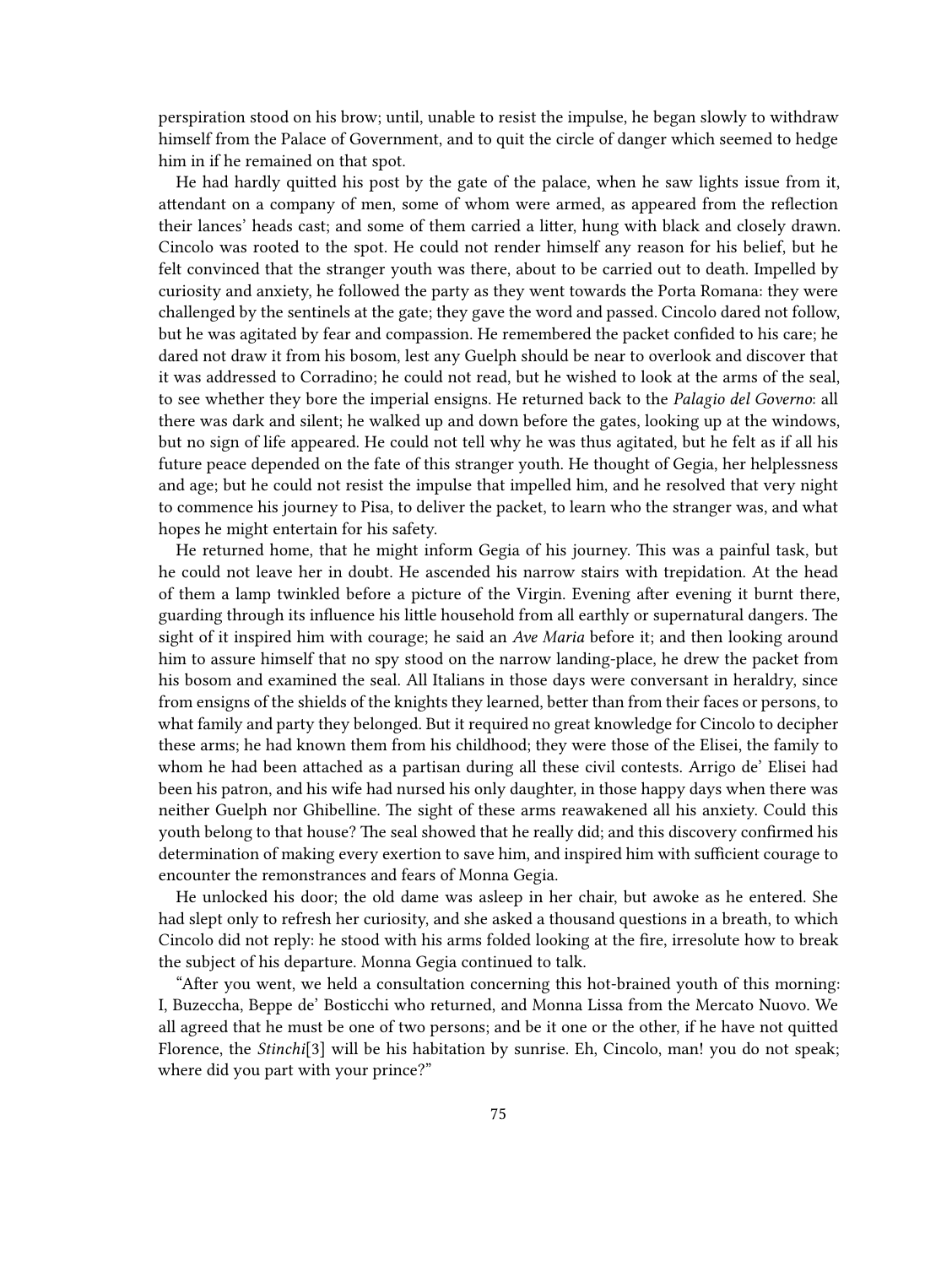3. The name of the common prison at Florence.

"Prince, Gegia! Are you mad?—what prince?"

"Nay, he is either a prince or a baker; either Corradino himself, or Ricciardo, the son of Messer Tommaso de' Manelli; he that lived o'th' Arno, and baked for all that Sesto, when Count Guido de Giudi was *Vicario*. By this token, that Messer Tommaso went to Milan with Ubaldo de' Gargalandi, and Ricciardo, who went with his father, must now be sixteen. He had the fame of kneading with as light a hand as his father, but he liked better to follow arms with the Gargalandi. He was a fair, likely youth, they said; and so, to say the truth, was our youngster of this morning. But Monna Lissa will have it that it must be Corradino himself."

Cincolo listened as if the gossip of two old women could unravel his riddle. He even began to doubt whether the last conjecture, extravagant as it was, had not hit the truth. Every circumstance forbade such an idea; but he thought of the youth and exceeding beauty of the stranger, and he began to doubt. There was none among the Elisei who answered to his appearance. The flower of their youth had fallen at Monte Aperto; the eldest of the new generation was but ten; the other males of that house were of a mature age. Gegia continued to talk of the anger that Beppe de' Bosticchi evinced at being accused of the murder of Arrigo de' Elisei. "If he had done that deed," she cried, "never more should he have stood on my hearth; but he swore his innocence; and truly, poor man, it would be a sin not to believe him." Why, if the stranger were not an Elisei, should he have shown such horror on viewing the supposed murderer of the head of that family? Cincolo turned from the fire; he examined whether his knife hung safely in his girdle, and he exchanged his sandal-like shoes for stronger boots of common undressed fur. This last act attracted the attentions of Gegia.

"What are you about, good man?" she cried. "This is no hour to change your dress, but to come to bed. To-night you will not speak; but to-morrow I hope to get it all out from you. What are you about?"

"I am about to leave you, my dear Gegia; and Heaven bless and take care of you! I am going to Pisa."

Gegia uttered a shriek, and was about to remonstrate with great volubility, while the tears rolled down her aged cheeks. Tears also filled the eyes of Cincolo, as he said, "I do not go for the cause you suspect. I do not go into the army of Corradino, though my heart will be with it. I go but to carry a letter, and will return without delay."

"You will never return," cried the old woman: "the Commune will never let you enter the gates of this town again, if you set foot in that traitorous Pisa. But you shall not go; I will raise the neighbours; I will declare you mad"—

"Gegia, no more of this! Here is all the money I have. Before I go, I will send your Cousin 'Nunziata to you. I must go. It is not the Ghibelline cause, or Corradino, that obliges me to risk your ease and comforts; but the life of one of the Elisei is at stake; and if I can save him, would you have me rest here, and afterwards curse you and the hour when I was born?"

"What! is he——? But no; there is none among the Elisei so young as he; and none so lovely, except her whom these arms carried when an infant—but she is a female. No, no; this is a tale trumped up to deceive me and gain my consent; but you shall never have it. Mind that! you will never have it! and I prophesy that if you do go, your journey will be the death of both of us." She wept bitterly. Cincolo kissed her aged cheek, and mingled his tears with hers; and then recommending her to the care of the Virgin and the saints, he quitted her; while grief choked her utterance, the name of the Elisei had deprived her of all energy to resist his purpose.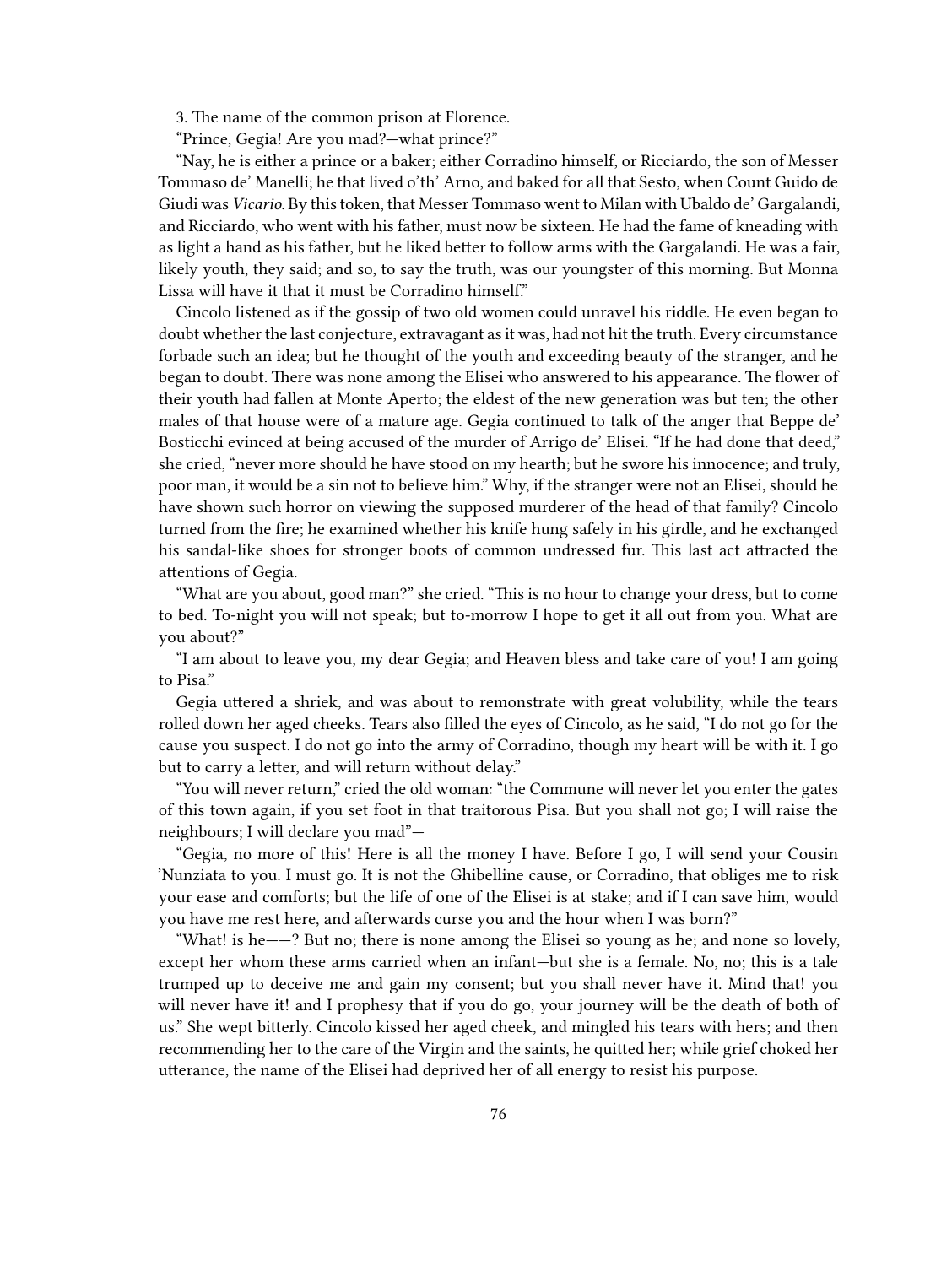It was four in the morning before the gates of Florence were opened and Cincolo could leave the city. At first he availed himself of the carts of the *contadini* to advance on his journey; but as he drew near Pisa, all modes of conveyance ceased, and he was obliged to take by-roads, and act cautiously, not to fall into the hands of the Florentine outposts, or of some fierce Ghibelline, who might suspect him, and have him carried before the Podesta of the village; for if once suspected and searched, the packet addressed to Corradino would convict him, and he would pay for his temerity with his life. Having arrived at Vico Pisano, he found a troop of Pisan horse there on guard; he was known to many of the soldiers, and he obtained a conveyance for Pisa; but it was night before he arrived. He gave the Ghibelline watchword, and was admitted within the gates. He asked for Prince Corradino: he was in the city, at the palace of the Lanfranchi. He crossed the Arno, and was admitted into the palace by the soldiers who guarded the door.

Corradino had just returned from a successful skirmish in the Lucchese states, and was reposing; but when Count Gherardo Doneratico, his principal attendant, saw the seal of the packet, he immediately ushered the bearer into a small room, where the prince lay on a fox's skin thrown upon the pavement. The mind of Cincolo had been so bewildered by the rapidity of the events of the preceding night, by fatigue and want of sleep, that he had overwrought himself to believe that the stranger youth was indeed Corradino; and when he had heard that that prince was in Pisa, by a strange disorder of ideas he still imagined that he and Ricciardo were the same; that the black litter was a phantom, and his fears ungrounded. The first sight of Corradino, his fair hair and round Saxon features, destroyed this idea: it was replaced by a feeling of deep anguish, when Count Gherardo, announcing him, said, "One who brings a letter from Madonna Despina dei Elisei, waits upon your Highness."

The old man sprang forward, uncontrolled by the respect he would otherwise have felt for one of so high lineage as Corradino. "From Despina! Did you say from her? Oh! unsay your words! Not from my beloved, lost foster-child."

Tears rolled down his cheeks. Corradino, a youth of fascinating gentleness, attempted to reassure him. "Oh! my gracious Lord," cried Cincolo, "open that packet, and see if it be from my blessed child—if in the disguise of Ricciardo I led her to destruction." He wrung his hands. Corradino, pale as death with fear for the destiny of his lovely and adventurous friend, broke the seal. The packet contained an inner envelope without any direction, and a letter, which Corradino read, while horror convulsed every feature. He gave it to Gherardo. "It is indeed from her. She says that the bearer can relate all that the world will probably know of her fate. And you old man, who weep so bitterly, you to whom my best and lovely friend refers me, tell me what you know of her!"

Cincolo told his story in broken accents. "May these eyes be for ever blinded!" he cried, when he had concluded, "that knew not Despina in those soft looks and heavenly smiles. Dotard that I am! When my wife railed at your family and princely self, and the sainted Manfred, why did I not read her secret in her forbearance? Would she have forgiven those words in any but her who had nursed her infancy, and been a mother to her when Madonna Pia died? And when she taxed Bosticchi with her father's death, I, blind fool, did not see the spirit of the Elisei in her eyes. My Lord, I have but one favour to ask you. Let me hear her letter, that I may judge from that what hopes remain;—but there are none—none."

"Read to him, my dear count," said the prince; "I will not fear as he fears. I dare not fear that one so lovely and beloved is sacrificed for my worthless cause." Gherardo read the letter.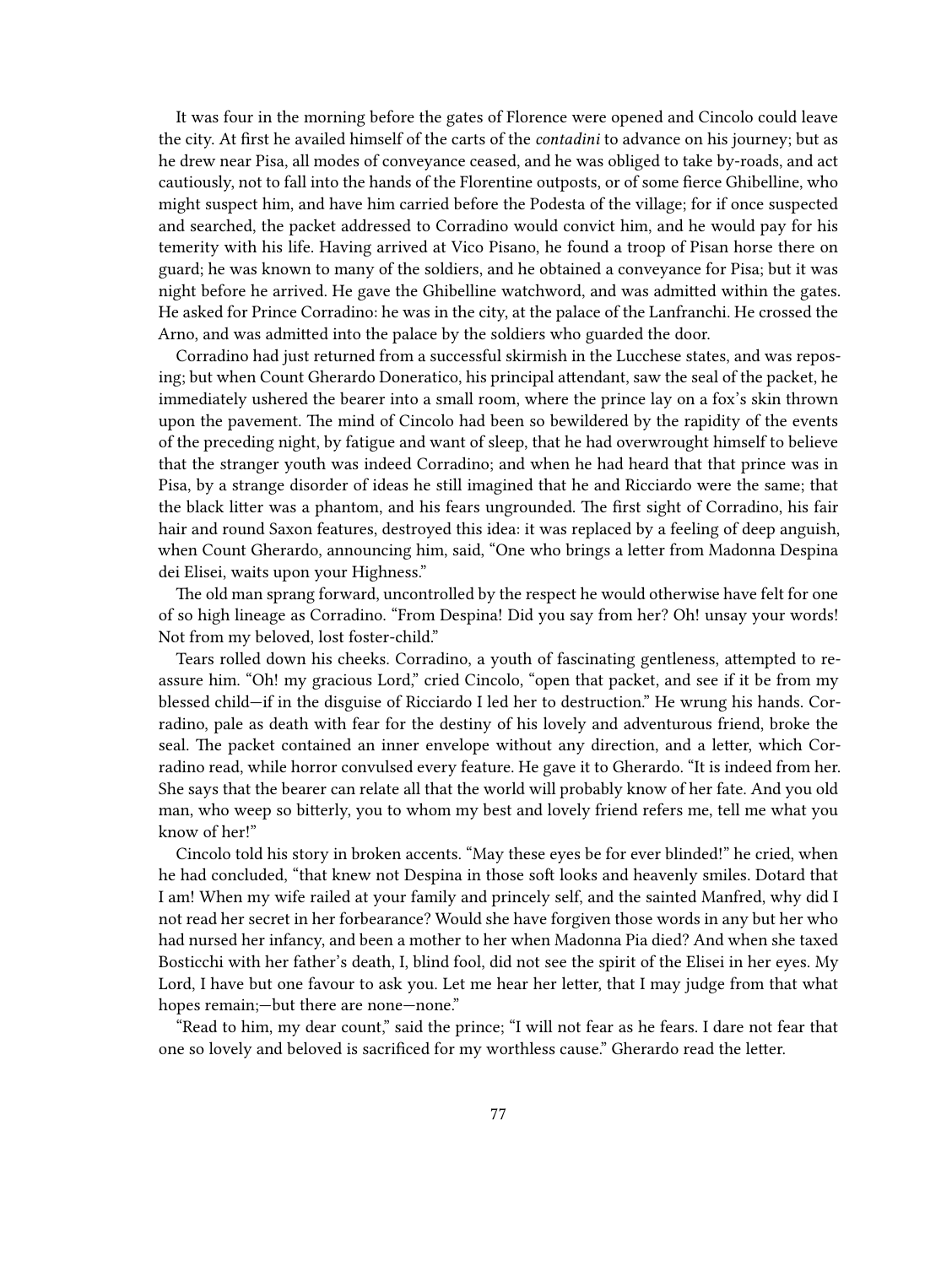"Cincolo de' Becari, my foster-father, will deliver this letter into your hands, my respected and dear Corradino. The Countess Elizabeth has urged me to my present undertaking; I hope nothing from it, except to labour for your cause, and perhaps, through its event, to quit somewhat earlier a life which is but a grievous trial to my weak mind. I go to endeavour to arouse the feelings of fidelity and generosity in the soul of the traitor Lostendardo; I go to place myself in his hands, and I do not hope to escape from them again. Corradino, my last prayer will be for your success. Mourn not for one who goes home after a long and weary exile. Burn the enclosed packet without opening it. The Mother of God protect thee!"

"Despina."

Corradino had wept as this epistle was reading, but then, starting up, he said, "To revenge or death! we may yet save her!"

A blight had fallen on the house of Swabia, and all their enterprises were blasted. Beloved by their subjects, noble, and with every advantage of right on their side, except those the Church bestowed, they were defeated in every attempt to defend themselves against a foreigner and a tyrant, who ruled by force of arms, and those in the hands of a few only, over an extensive and warlike territory. The young and daring Corradino was also fated to perish in this contest. Having overcome the troops of his adversary in Tuscany, he advanced towards his kingdom with the highest hopes. His arch-enemy, Pope Clement IV., had shut himself up in Viterbo, and was guarded by a numerous garrison. Corradino passed in triumph and hope before the town, and proudly drew out his troops before it, to display to the Holy Father his forces, and humiliate him by this show of success. The cardinals, who beheld the lengthened line and good order of the army, hastened to the papal palace. Clement was in his oratory praying. The frightened monks, with pale looks, related how the excommunicated heretic dared to menace the town where the Holy Father himself resided; adding, that if the insult were carried to the pitch of an assault, it might prove dangerous warfare. The pope smiled contemptuously. "Do not fear," he said; "the projects of these men will dissipate in smoke." He then went on the ramparts, and saw Corradino and Frederic of Austria, who defiled the line of knights in the plain below. He watched them for a time; then turning to his cardinals, he said, "They are victims, who permit themselves to be led to sacrifice."

His words were a prophecy. Notwithstanding the first successes of Corradino, and the superior numbers of his army, he was defeated by the artifice of Charles in a pitched battle. He escaped from the field, and, with a few friends, arrived at a tower called Asturi, which belonged to the family of Frangipani, of Rome. Here he hired a vessel, embarked, and put out to sea, directing his course for Sicily, which, having rebelled against Charles, would, he hoped, receive him with joy. They were already under weigh, when one of the family of the Frangipani, seeing a vessel filled with Germans making all sail from shore, suspected that they were fugitives from the battle of Taglicozzo. He followed them in other vessels, and took them all prisoners. The person of Corradino was a rich prey for him; he delivered him into the hands of his rival, and was rewarded by the donation of a fief near Benevento.

The dastardly spirit of Charles instigated him to the basest revenge; and the same tragedy was acted on those shores which has been renewed in our days. A daring and illustrious prince was sacrificed with the mock forms of justice, at the sanguinary altar of tyranny and hypocrisy. Corradino was tried. One of his judges alone, a Provençal, dared to condemn him, and he paid with his life the forfeit of his baseness. For scarcely had he, solitary among his fellows, pronounced the sentence of death against this prince, than Robert of Flanders, the brother-in-law of Charles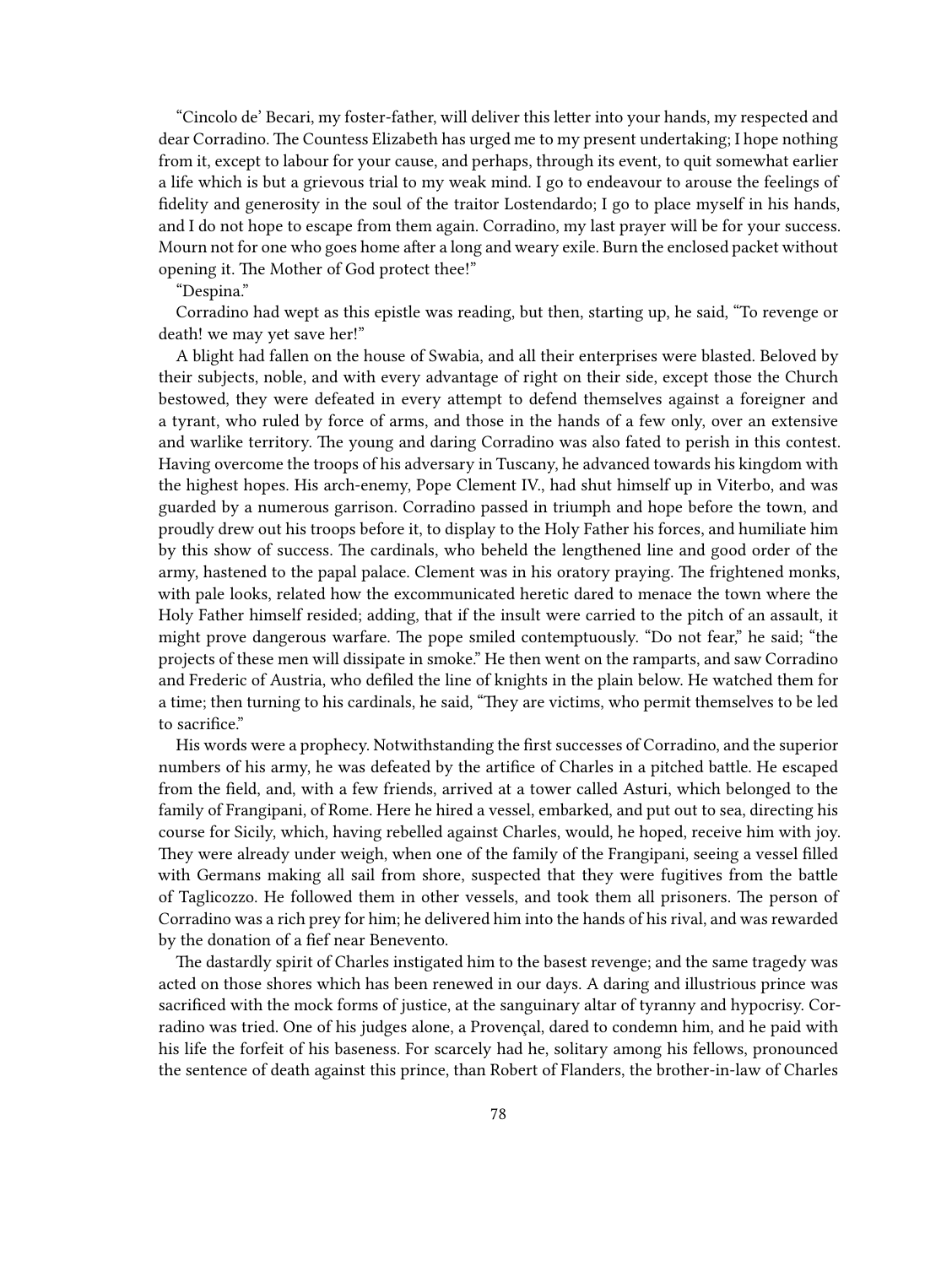himself, struck him on the breast with a staff, crying, "It behoves not thee, wretch, to condemn to death so noble and worthy a knight." The judge fell dead in the presence of the king, who dared not avenge his creature.

On the 26th of October Corradino and his friends were led out to die in the market-place of Naples, by the seaside. Charles was present with all his court, and an immense multitude surrounded the triumphant king, and his more royal adversary, about to suffer an ignominious death. The funereal procession approached its destination. Corradino, agitated, but controlling his agitation, was drawn in an open car. After him came a close litter, hung with black, with no sign to tell who was within. The Duke of Austria and several other illustrious victims followed. The guard that conducted them to the scaffold was headed by Lostendardo; a malicious triumph laughed in his eyes, and he rode near the litter, looking from time to time first at it and then at Corradino, with the dark look of a tormenting fiend. The procession stopped at the foot of the scaffold, and Corradino looked at the flashing light which every now and then arose from Vesuvius, and threw its reflection on the sea.The sun had not yet risen, but the halo of its approach illuminated the bay of Naples, its mountains, and its islands. The summits of the distant hills of Baiæ gleamed with its first beams. Corradino thought, "By the time those rays arrive here, and shadows are cast from the persons of these men—princes and peasants—around me, my living spirit will be shadowless." Then he turned his eyes on the companions of his fate, and for the first time he saw the silent and dark litter that accompanied them. At first he thought, "It is my coffin." But then he recollected the disappearance of Despina, and would have sprang towards it. His guards stopped him; he looked up, and his glance met that of Lostendardo, who smiled—a smile of dread; but the feeling of religion which had before calmed him again descended on him; he thought that her sufferings, as well as his, would soon be over.

They were already over; and the silence of the grave is upon those events which had occurred since Cincolo beheld her carried out of Florence, until now that she was led by her fierce enemy to behold the death of the nephew of Manfred. She must have endured much; for when, as Corradino advanced to the front of the scaffold, the litter being placed opposite to it, Lostendardo ordered the curtains to be withdrawn, the white hand that hung inanimate from the side was thin as a winter leaf, and her fair face, pillowed by the thick knots of her dark hair, was sunken and ashy pale, while you could see the deep blue of her eyes struggle through the closed eyelids. She was still in the attire in which she had presented herself at the house of Cincolo. Perhaps her tormentor thought that her appearance as a youth would attract less compassion than if a lovely woman were thus dragged to so unnatural a scene.

Corradino was kneeling and praying when her form was thus exposed. He saw her, and saw that she was dead! About to die himself; about, pure and innocent, to die ignominiously, while his base conqueror, in pomp and glory, was spectator of his death, he did not pity those who were at peace; his compassion belonged to the living alone; and as he arose from his prayer he exclaimed, "My beloved mother, what profound sorrow will the news thou art about to hear cause thee!" He looked upon the living multitude around him, and saw that the hard-visaged partisans of the usurper wept; he heard the sobs of his oppressed and conquered subjects; so he drew his glove from his hand and threw it among the crowd, in token that he still held his cause good, and submitted his head to the axe.

During many years after those events, Lostendardo enjoyed wealth, rank, and power. When suddenly, while at the summit of glory and prosperity, he withdrew from the world, took the vows of a severe order in a convent in one of the desolate and unhealthy plains by the sea-shore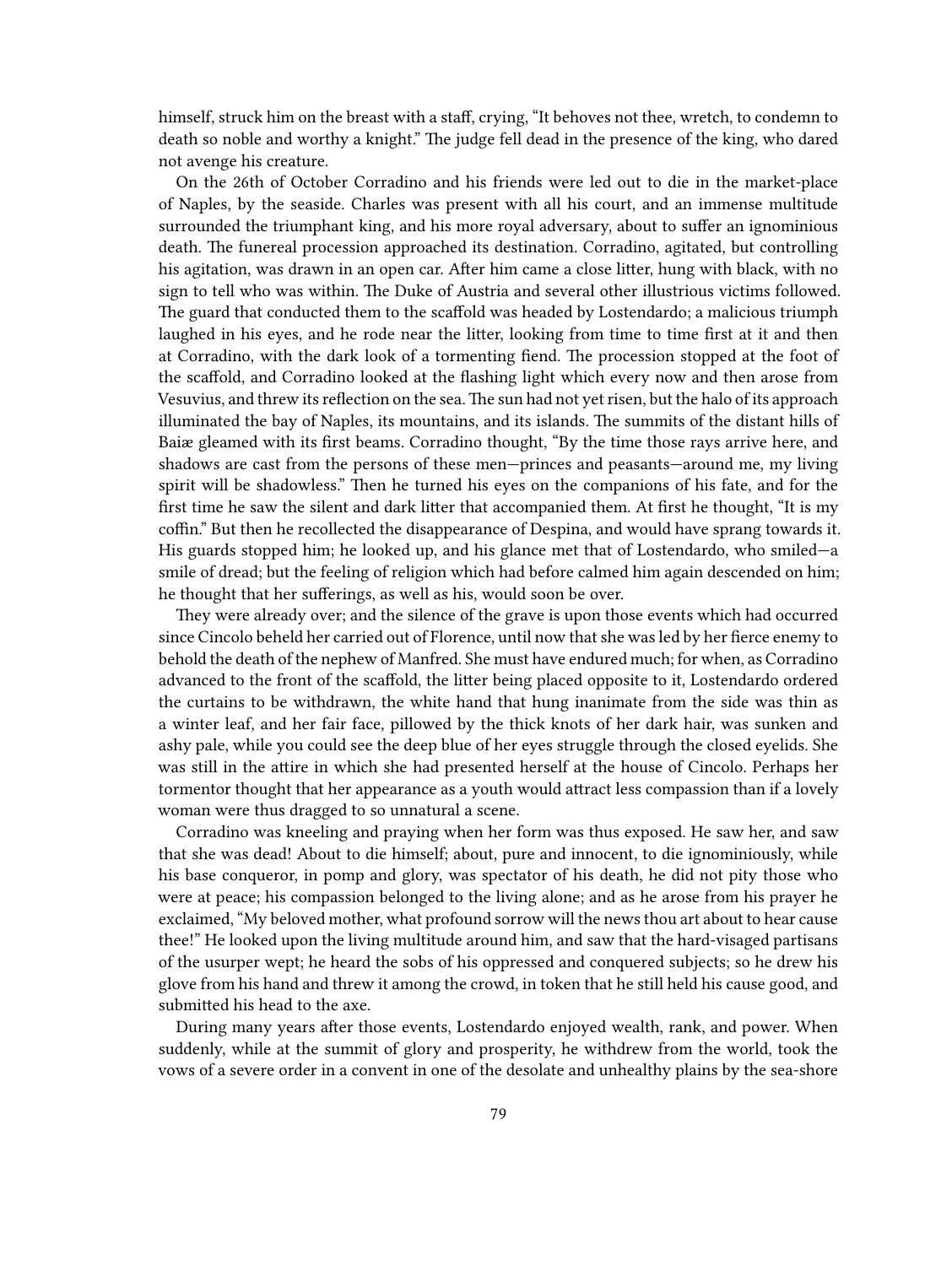in Calabria; and after having gained the character of a saint, through a life of self-inflicted torture, he died murmuring the names of Corradino, Manfred, and Despina.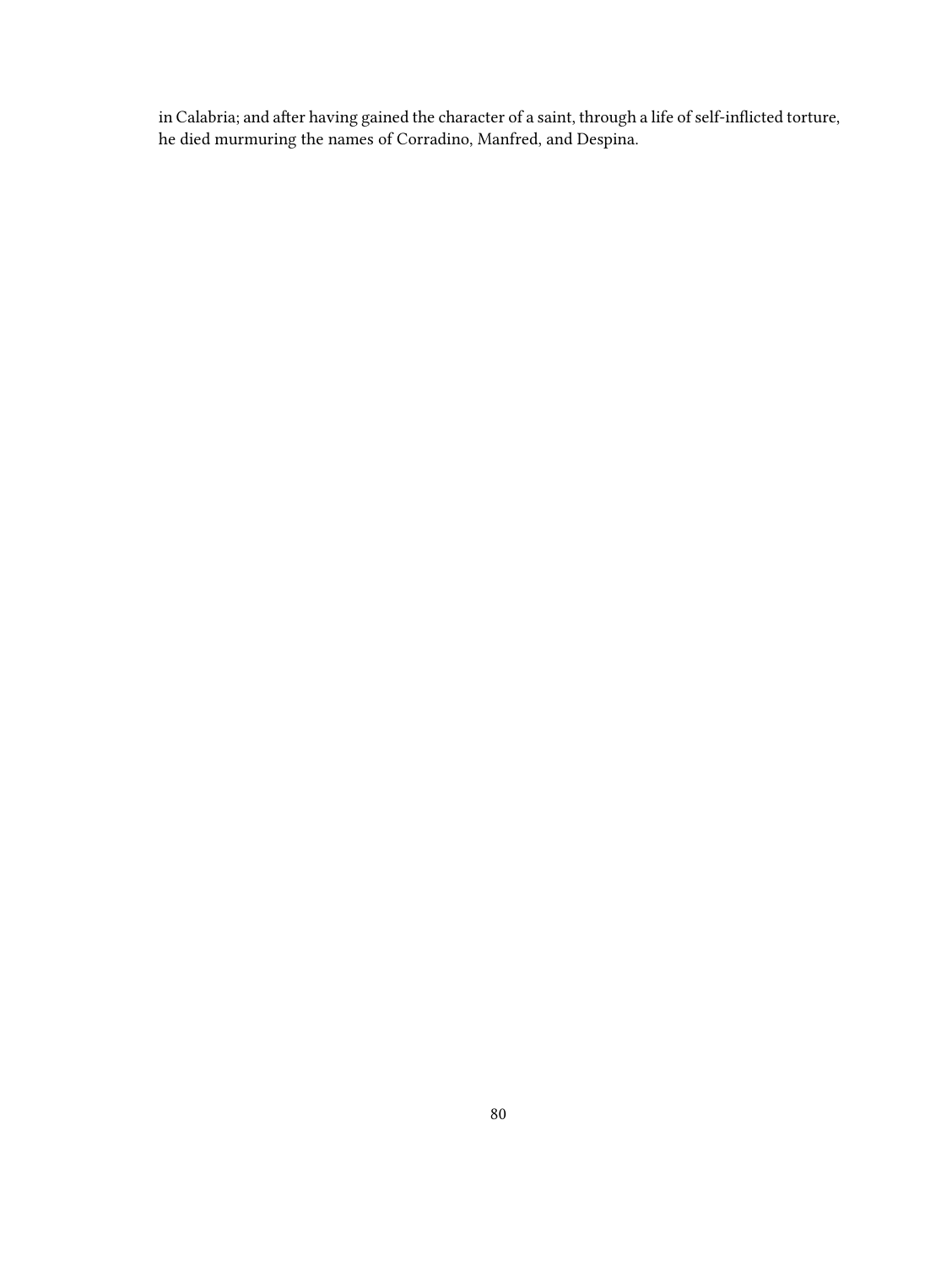## **VIII.** *THE MORTAL IMMORTAL.*

July 16, 1833.—This is a memorable anniversary for me; on it I complete my three hundred and twenty-third year!

The Wandering Jew?—certainly not. More than eighteen centuries have passed over his head. In comparison with him, I am a very young Immortal.

Am I, then, immortal? This is a question which I have asked myself, by day and night, for now three hundred and three years, and yet cannot answer it. I detected a grey hair amidst my brown locks this very day—that surely signifies decay. Yet it may have remained concealed there for three hundred years—for some persons have become entirely white-headed before twenty years of age.

I will tell my story, and my reader shall judge for me. I will tell my story, and so contrive to pass some few hours of a long eternity, become so wearisome to me. For ever! Can it be? to live for ever! I have heard of enchantments, in which the victims were plunged into a deep sleep, to wake, after a hundred years, as fresh as ever: I have heard of the Seven Sleepers—thus to be immortal would not be so burthensome: but, oh! the weight of never-ending time—the tedious passage of the still-succeeding hours! How happy was the fabled Nourjahad!—But to my task.

All the world has heard of Cornelius Agrippa. His memory is as immortal as his arts have made me. All the world has also heard of his scholar, who, unawares, raised the foul fiend during his master's absence, and was destroyed by him. The report, true or false, of this accident, was attended with many inconveniences to the renowned philosopher. All his scholars at once deserted him—his servants disappeared. He had no one near him to put coals on his ever-burning fires while he slept, or to attend to the changeful colours of his medicines while he studied. Experiment after experiment failed, because one pair of hands was insufficient to complete them: the dark spirits laughed at him for not being able to retain a single mortal in his service.

I was then very young—very poor—and very much in love. I had been for about a year the pupil of Cornelius, though I was absent when this accident took place. On my return, my friends implored me not to return to the alchymist's abode. I trembled as I listened to the dire tale they told; I required no second warning; and when Cornelius came and offered me a purse of gold if I would remain under his roof, I felt as if Satan himself tempted me. My teeth chattered—my hair stood on end;—I ran off as fast as my trembling knees would permit.

My failing steps were directed whither for two years they had every evening been attracted, a gently bubbling spring of pure living water, beside which lingered a dark-haired girl, whose beaming eyes were fixed on the path I was accustomed each night to tread. I cannot remember the hour when I did not love Bertha; we had been neighbours and playmates from infancy, her parents, like mine, were of humble life, yet respectable,—our attachment had been a source of pleasure to them. In an evil hour, a malignant fever carried off both her father and mother, and Bertha became an orphan. She would have found a home beneath my paternal roof, but, unfortunately, the old lady of the near castle, rich, childless, and solitary, declared her intention to adopt her. Henceforth Bertha was clad in silk—inhabited a marble palace—and was looked on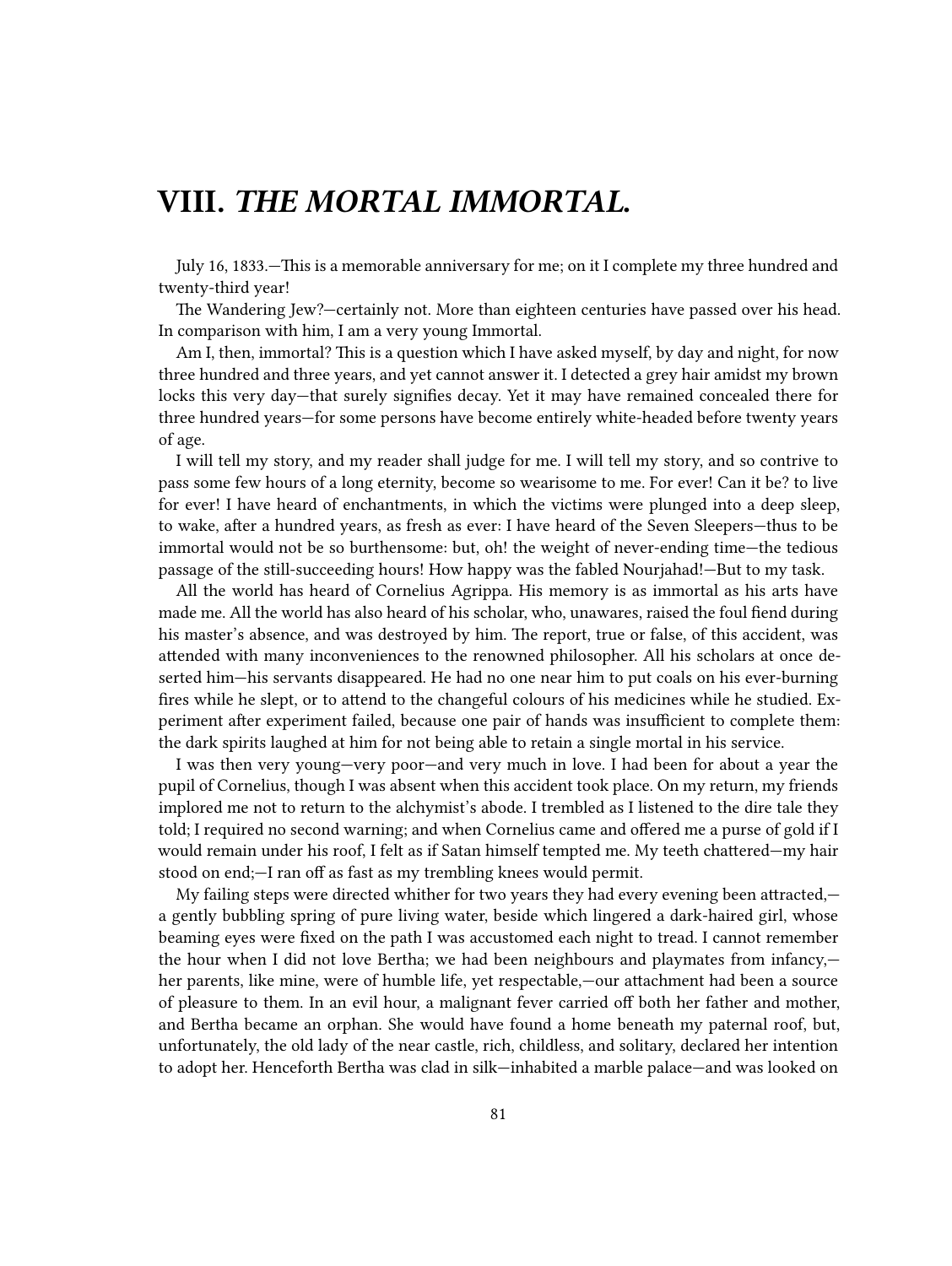as being highly favoured by fortune. But in her new situation among her new associates, Bertha remained true to the friend of her humbler days; she often visited the cottage of my father, and when forbidden to go thither, she would stray towards the neighbouring wood, and meet me beside its shady fountain.

She often declared that she owed no duty to her new protectress equal in sanctity to that which bound us. Yet still I was too poor to marry, and she grew weary of being tormented on my account. She had a haughty but an impatient spirit, and grew angry at the obstacles that prevented our union. We met now after an absence, and she had been sorely beset while I was away; she complained bitterly, and almost reproached me for being poor. I replied hastily,

"I am honest, if I am poor!—were I not, I might soon become rich!"

This exclamation produced a thousand questions. I feared to shock her by owning the truth, but she drew it from me; and then, casting a look of disdain on me, she said,—

"You pretend to love, and you fear to face the Devil for my sake!"

I protested that I had only dreaded to offend her;—while she dwelt on the magnitude of the reward that I should receive. Thus encouraged—shamed by her—led on by love and hope, laughing at my late fears, with quick steps and a light heart, I returned to accept the offers of the alchymist, and was instantly installed in my office.

A year passed away. I became possessed of no insignificant sum of money. Custom had banished my fears. In spite of the most painful vigilance, I had never detected the trace of a cloven foot; nor was the studious silence of our abode ever disturbed by demoniac howls. I still continued my stolen interviews with Bertha, and Hope dawned on me—Hope—but not perfect joy; for Bertha fancied that love and security were enemies, and her pleasure was to divide them in my bosom. Though true of heart, she was somewhat of a coquette in manner; and I was jealous as a Turk. She slighted me in a thousand ways, yet would never acknowledge herself to be in the wrong. She would drive me mad with anger, and then force me to beg her pardon. Sometimes she fancied that I was not sufficiently submissive, and then she had some story of a rival, favoured by her protectress. She was surrounded by silk-clad youths—the rich and gay. What chance had the sad-robed scholar of Cornelius compared with these?

On one occasion, the philosopher made such large demands upon my time, that I was unable to meet her as I was wont. He was engaged in some mighty work, and I was forced to remain, day and night, feeding his furnaces and watching his chemical preparations. Bertha waited for me in vain at the fountain. Her haughty spirit fired at this neglect; and when at last I stole out during the few short minutes allotted to me for slumber, and hoped to be consoled by her, she received me with disdain, dismissed me in scorn, and vowed that any man should possess her hand rather than he who could not be in two places at once for her sake. She would be revenged! And truly she was. In my dingy retreat I heard that she had been hunting, attended by Albert Hoffer. Albert Hoffer was favoured by her protectress; and the three passed in cavalcade before my smoky window. Methought that they mentioned my name; it was followed by a laugh of derision, as her dark eyes glanced contemptuously towards my abode.

Jealousy, with all its venom and all its misery, entered my breast. Now I shed a torrent of tears, to think that I should never call her mine; and, anon, I imprecated a thousand curses on her inconstancy. Yet, still I must stir the fires of the alchymist, still attend on the changes of his unintelligible medicines.

Cornelius had watched for three days and nights, nor closed his eyes. The progress of his alembics was slower than he expected: in spite of his anxiety, sleep weighed upon his eyelids.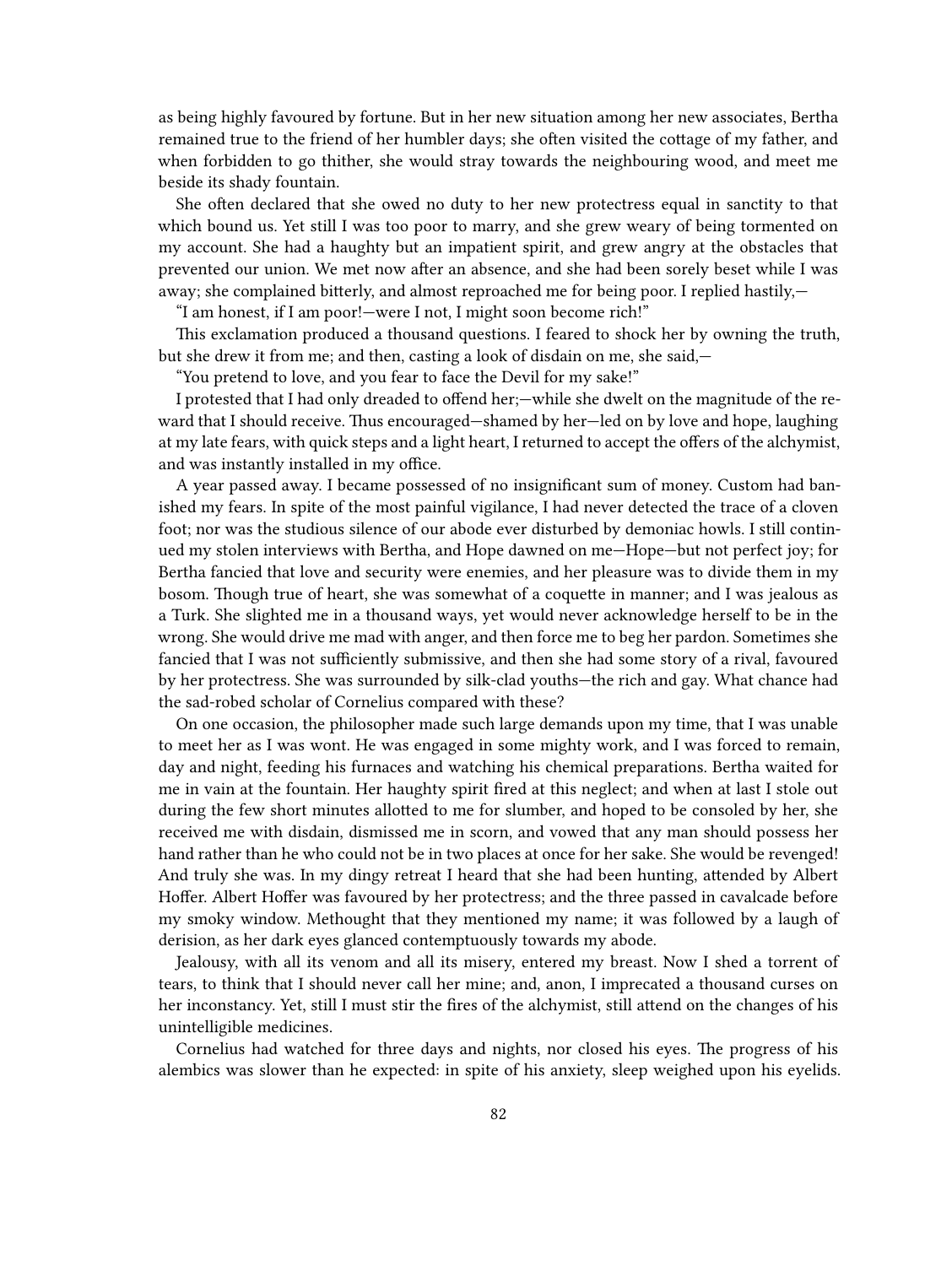Again and again he threw off drowsiness with more than human energy; again and again it stole away his senses. He eyed his crucibles wistfully. "Not ready yet," he murmured; "will another night pass before the work is accomplished? Winzy, you are vigilant—you are faithful—you have slept, my boy—you slept last night. Look at that glass vessel. The liquid it contains is of a soft rosecolour: the moment it begins to change its hue, awaken me—till then I may close my eyes. First, it will turn white, and then emit golden flashes; but wait not till then; when the rose-colour fades, rouse me." I scarcely heard the last words, muttered, as they were, in sleep. Even then he did not quite yield to nature. "Winzy, my boy," he again said, "do not touch the vessel—do not put it to your lips; it is a philter—a philter to cure love; you would not cease to love your Bertha—beware to drink!"

And he slept. His venerable head sunk on his breast, and I scarce heard his regular breathing. For a few minutes I watched the vessel—the rosy hue of the liquid remained unchanged. Then my thoughts wandered—they visited the fountain, and dwelt on a thousand charming scenes never to be renewed—never! Serpents and adders were in my heart as the word "Never!" half formed itself on my lips. False girl!—false and cruel! Never more would she smile on me as that evening she smiled on Albert. Worthless, detested woman! I would not remain unrevenged—she should see Albert expire at her feet—she should die beneath my vengeance. She had smiled in disdain and triumph—she knew my wretchedness and her power. Yet what power had she?—the power of exciting my hate—my utter scorn—my—oh, all but indifference! Could I attain that—could I regard her with careless eyes, transferring my rejected love to one fairer and more true, that were indeed a victory!

A bright flash darted before my eyes. I had forgotten the medicine of the adept; I gazed on it with wonder: flashes of admirable beauty, more bright than those which the diamond emits when the sun's rays are on it, glanced from the surface of the liquid; an odour the most fragrant and grateful stole over my sense; the vessel seemed one globe of living radiance, lovely to the eye, and most inviting to the taste. The first thought, instinctively inspired by the grosser sense, was, I will—I must drink. I raised the vessel to my lips. "It will cure me of love—of torture!" Already I had quaffed half of the most delicious liquor ever tasted by the palate of man, when the philosopher stirred. I started—I dropped the glass—the fluid flamed and glanced along the floor, while I felt Cornelius's gripe at my throat, as he shrieked aloud, "Wretch! you have destroyed the labour of my life!"

The philosopher was totally unaware that I had drunk any portion of his drug. His idea was, and I gave a tacit assent to it, that I had raised the vessel from curiosity, and that, frighted at its brightness, and the flashes of intense light it gave forth, I had let it fall. I never undeceived him. The fire of the medicine was quenched—the fragrance died away—he grew calm, as a philosopher should under the heaviest trials, and dismissed me to rest.

I will not attempt to describe the sleep of glory and bliss which bathed my soul in paradise during the remaining hours of that memorable night. Words would be faint and shallow types of my enjoyment, or of the gladness that possessed my bosom when I woke. I trod air—my thoughts were in heaven. Earth appeared heaven, and my inheritance upon it was to be one trance of delight. "This it is to be cured of love," I thought; "I will see Bertha this day, and she will find her lover cold and regardless; too happy to be disdainful, yet how utterly indifferent to her!"

The hours danced away. The philosopher, secure that he had once succeeded, and believing that he might again, began to concoct the same medicine once more. He was shut up with his books and drugs, and I had a holiday. I dressed myself with care; I looked in an old but polished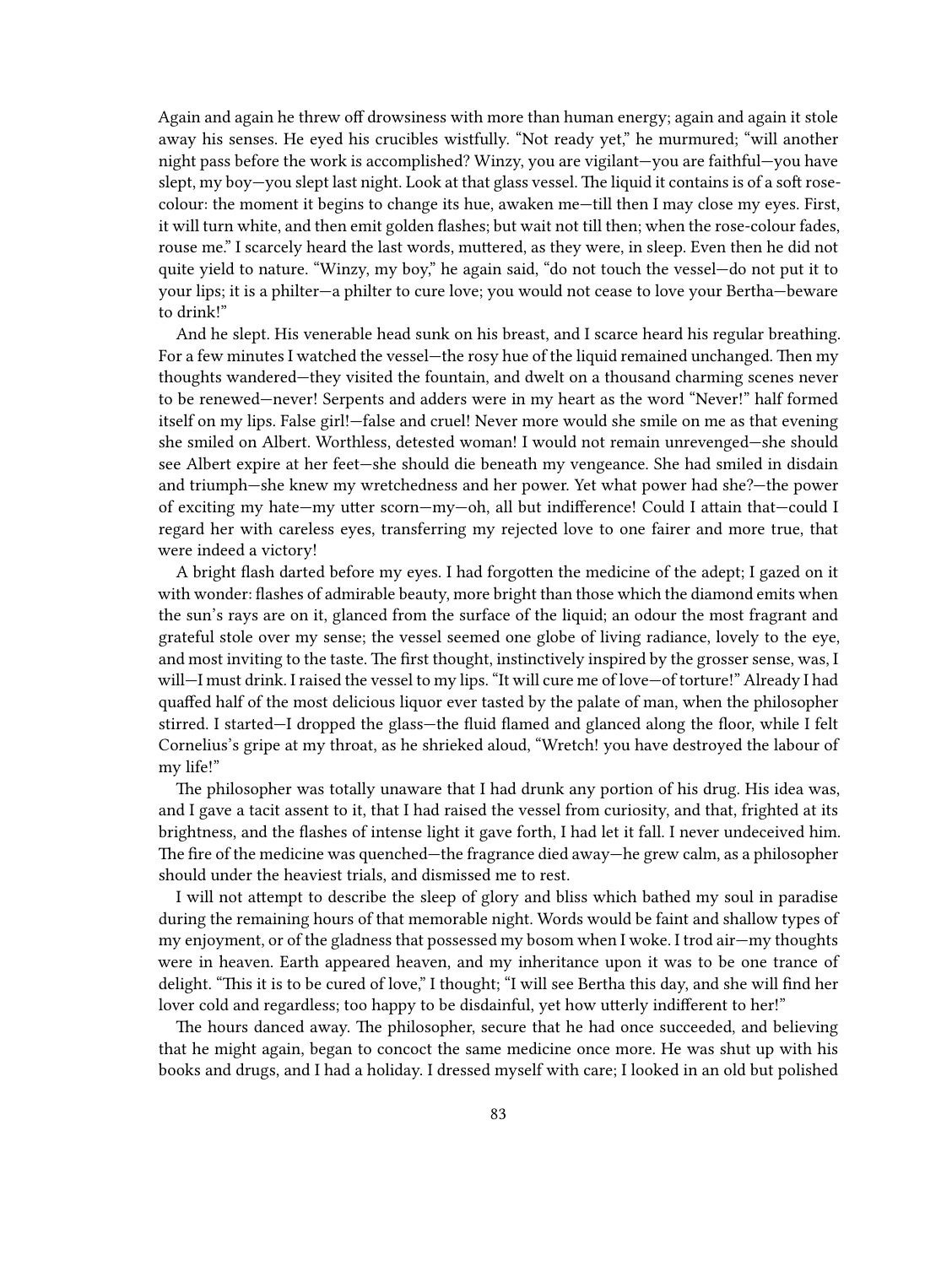shield, which served me for a mirror; methought my good looks had wonderfully improved. I hurried beyond the precincts of the town, joy in my soul, the beauty of heaven and earth around me. I turned my steps towards the castle—I could look on its lofty turrets with lightness of heart, for I was cured of love. My Bertha saw me afar off, as I came up the avenue. I know not what sudden impulse animated her bosom, but at the sight, she sprung with a light fawn-like bound down the marble steps, and was hastening towards me. But I had been perceived by another person. The old high-born hag, who called herself her protectress, and was her tyrant, had seen me also; she hobbled, panting, up the terrace; a page, as ugly as herself, held up her train, and fanned her as she hurried along, and stopped my fair girl with a "How, now, my bold mistress? whither so fast? Back to your cage—hawks are abroad!"

Bertha clasped her hands—her eyes were still bent on my approaching figure. I saw the contest. How I abhorred the old crone who checked the kind impulses of my Bertha's softening heart. Hitherto, respect for her rank had caused me to avoid the lady of the castle; now I disdained such trivial considerations. I was cured of love, and lifted above all human fears; I hastened forwards, and soon reached the terrace. How lovely Bertha looked! her eyes flashing fire, her cheeks glowing with impatience and anger, she was a thousand times more graceful and charming than ever. I no longer loved—Oh no! I adored—worshipped—idolized her!

She had that morning been persecuted, with more than usual vehemence, to consent to an immediate marriage with my rival. She was reproached with the encouragement that she had shown him—she was threatened with being turned out of doors with disgrace and shame. Her proud spirit rose in arms at the threat; but when she remembered the scorn that she had heaped upon me, and how, perhaps, she had thus lost one whom she now regarded as her only friend, she wept with remorse and rage. At that moment I appeared. "Oh, Winzy!" she exclaimed, "take me to your mother's cot; swiftly let me leave the detested luxuries and wretchedness of this noble dwelling—take me to poverty and happiness."

I clasped her in my arms with transport. The old dame was speechless with fury, and broke forth into invective only when we were far on our road to my natal cottage. My mother received the fair fugitive, escaped from a gilt cage to nature and liberty, with tenderness and joy; my father, who loved her, welcomed her heartily; it was a day of rejoicing, which did not need the addition of the celestial potion of the alchymist to steep me in delight.

Soon after this eventful day, I became the husband of Bertha. I ceased to be the scholar of Cornelius, but I continued his friend. I always felt grateful to him for having, unawares, procured me that delicious draught of a divine elixir, which, instead of curing me of love (sad cure! solitary and joyless remedy for evils which seem blessings to the memory), had inspired me with courage and resolution, thus winning for me an inestimable treasure in my Bertha.

I often called to mind that period of trance-like inebriation with wonder. The drink of Cornelius had not fulfilled the task for which he affirmed that it had been prepared, but its effects were more potent and blissful than words can express. They had faded by degrees, yet they lingered long—and painted life in hues of splendour. Bertha often wondered at my lightness of heart and unaccustomed gaiety; for, before, I had been rather serious, or even sad, in my disposition. She loved me the better for my cheerful temper, and our days were winged by joy.

Five years afterwards I was suddenly summoned to the bedside of the dying Cornelius. He had sent for me in haste, conjuring my instant presence. I found him stretched on his pallet, enfeebled even to death; all of life that yet remained animated his piercing eyes, and they were fixed on a glass vessel, full of a roseate liquid.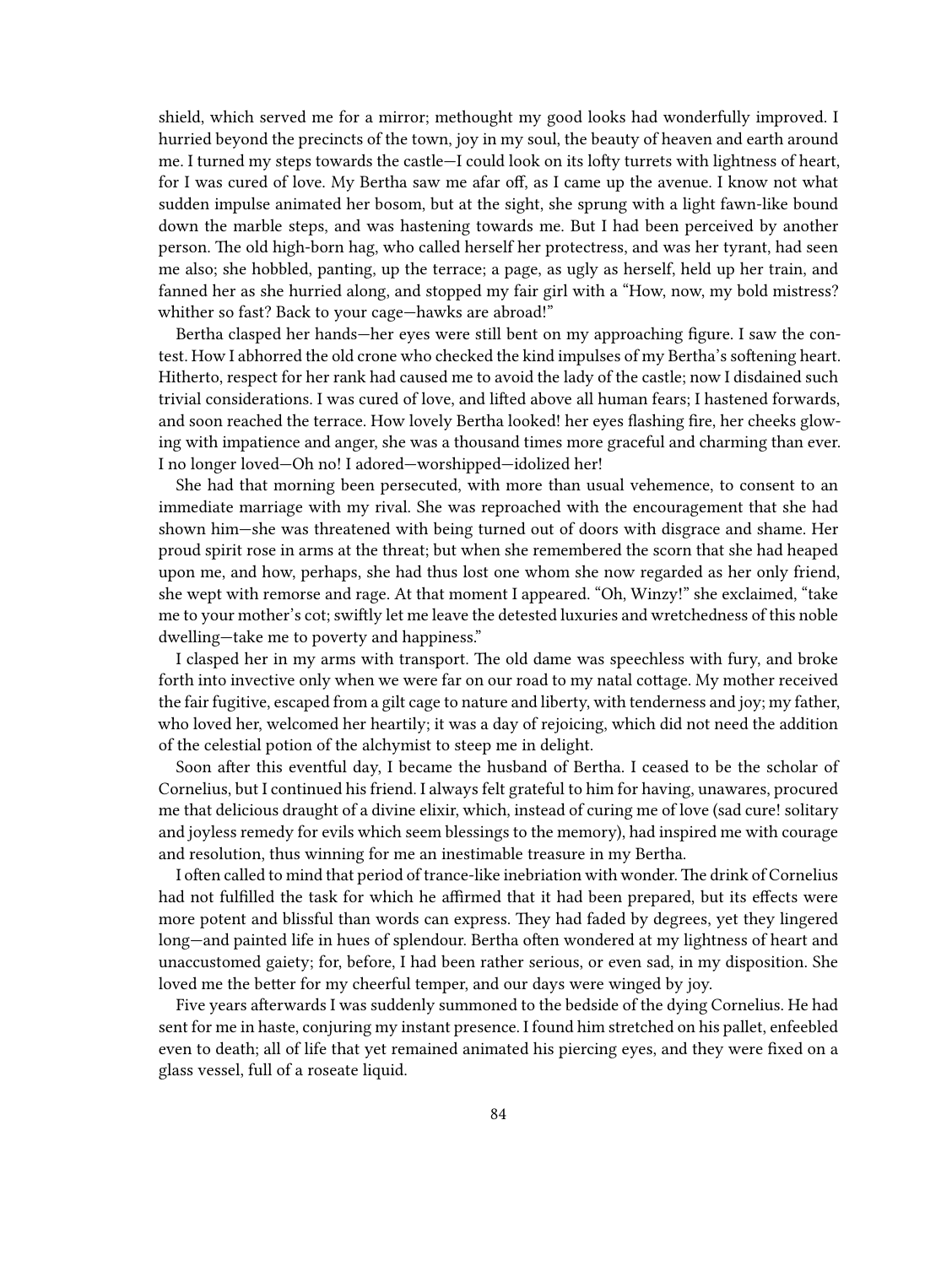"Behold," he said, in a broken and inward voice, "the vanity of human wishes! a second time my hopes are about to be crowned, a second time they are destroyed. Look at that liquor—you remember five years ago I had prepared the same, with the same success;—then, as now, my thirsting lips expected to taste the immortal elixir—you dashed it from me! and at present it is too late."

He spoke with difficulty, and fell back on his pillow. I could not help saying,—

"How, revered master, can a cure for love restore you to life?"

A faint smile gleamed across his face as I listened earnestly to his scarcely intelligible answer. "A cure for love and for all things—the Elixir of Immortality. Ah! if now I might drink, I should live for ever!"

As he spoke, a golden flash gleamed from the fluid; a well-remembered fragrance stole over the air; he raised himself, all weak as he was—strength seemed miraculously to re-enter his frame he stretched forth his hand—a loud explosion startled me—a ray of fire shot up from the elixir, and the glass vessel which contained it was shivered to atoms! I turned my eyes towards the philosopher; he had fallen back—his eyes were glassy—his features rigid—he was dead!

But I lived, and was to live for ever! So said the unfortunate alchymist, and for a few days I believed his words. I remembered the glorious intoxication that had followed my stolen draught. I reflected on the change I had felt in my frame—in my soul. The bounding elasticity of the one the buoyant lightness of the other. I surveyed myself in a mirror, and could perceive no change in my features during the space of the five years which had elapsed. I remembered the radiant hues and grateful scent of that delicious beverage—worthy the gift it was capable of bestowing—I was, then, IMMORTAL!

A few days after I laughed at my credulity. The old proverb, that "a prophet is least regarded in his own country," was true with respect to me and my defunct master. I loved him as a man—I respected him as a sage—but I derided the notion that he could command the powers of darkness, and laughed at the superstitious fears with which he was regarded by the vulgar. He was a wise philosopher, but had no acquaintance with any spirits but those clad in flesh and blood. His science was simply human; and human science, I soon persuaded myself, could never conquer nature's laws so far as to imprison the soul for ever within its carnal habitation. Cornelius had brewed a soul-refreshing drink—more inebriating than wine—sweeter and more fragrant than any fruit: it possessed probably strong medicinal powers, imparting gladness to the heart and vigour to the limbs; but its effects would wear out; already were they diminished in my frame. I was a lucky fellow to have quaffed health and joyous spirits, and perhaps long life, at my master's hands; but my good fortune ended there: longevity was far different from immortality.

I continued to entertain this belief for many years. Sometimes a thought stole across me—Was the alchymist indeed deceived? But my habitual credence was, that I should meet the fate of all the children of Adam at my appointed time—a little late, but still at a natural age. Yet it was certain that I retained a wonderfully youthful look. I was laughed at for my vanity in consulting the mirror so often, but I consulted it in vain—my brow was untrenched—my cheeks—my eyes my whole person continued as untarnished as in my twentieth year.

I was troubled. I looked at the faded beauty of Bertha—I seemed more like her son. By degrees our neighbours began to make similar observations, and I found at last that I went by the name of the Scholar bewitched. Bertha herself grew uneasy. She became jealous and peevish, and at length she began to question me. We had no children; we were all in all to each other; and though, as she grew older, her vivacious spirit became a little allied to ill-temper, and her beauty sadly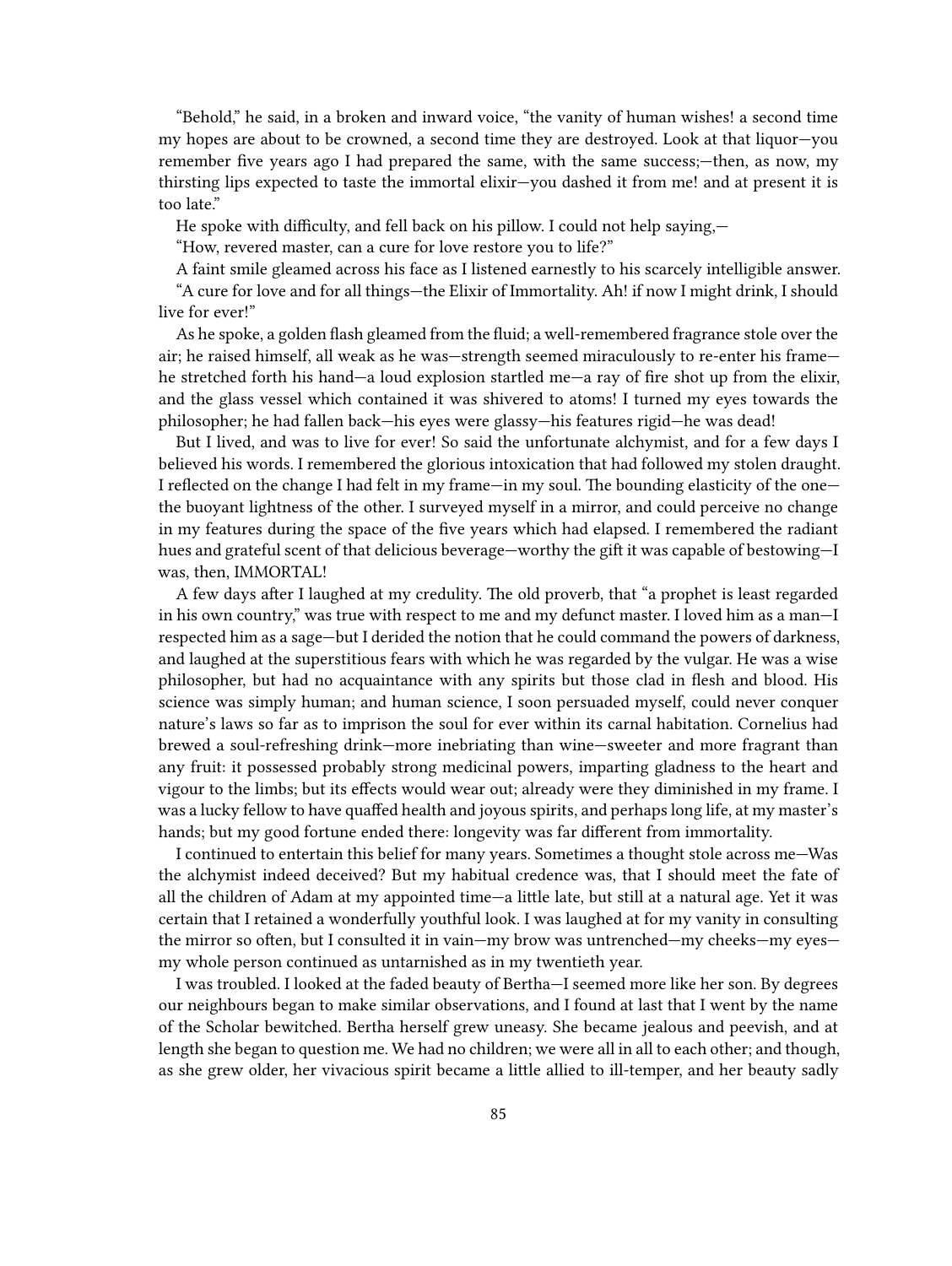diminished, I cherished her in my heart as the mistress I had idolized, the wife I had sought and won with such perfect love.

At last our situation became intolerable: Bertha was fifty—I twenty years of age. I had, in very shame, in some measure adopted the habits of a more advanced age; I no longer mingled in the dance among the young and gay, but my heart bounded along with them while I restrained my feet; and a sorry figure I cut among the Nestors of our village. But before the time I mention, things were altered—we were universally shunned; we were—at least, I was—reported to have kept up an iniquitous acquaintance with some of my former master's supposed friends. Poor Bertha was pitied, but deserted. I was regarded with horror and detestation.

What was to be done? we sat by our winter fire—poverty had made itself felt, for none would buy the produce of my farm; and often I had been forced to journey twenty miles, to some place where I was not known, to dispose of our property. It is true, we had saved something for an evil day—that day was come.

We sat by our lone fireside—the old-hearted youth and his antiquated wife. Again Bertha insisted on knowing the truth; she recapitulated all she had ever heard said about me, and added her own observations. She conjured me to cast off the spell; she described how much more comely grey hairs were than my chestnut locks; she descanted on the reverence and respect due to age how preferable to the slight regard paid to mere children: could I imagine that the despicable gifts of youth and good looks outweighed disgrace, hatred, and scorn? Nay, in the end I should be burnt as a dealer in the black art, while she, to whom I had not deigned to communicate any portion of my good fortune, might be stoned as my accomplice. At length she insinuated that I must share my secret with her, and bestow on her like benefits to those I myself enjoyed, or she would denounce me—and then she burst into tears.

Thus beset, methought it was the best way to tell the truth. I revealed it as tenderly as I could, and spoke only of a *very long life*, not of immortality—which representation, indeed, coincided best with my own ideas. When I ended, I rose and said,—

"And now, my Bertha, will you denounce the lover of your youth?—You will not, I know. But it is too hard, my poor wife, that you should suffer from my ill-luck and the accursed arts of Cornelius. I will leave you—you have wealth enough, and friends will return in my absence. I will go; young as I seem, and strong as I am, I can work and gain my bread among strangers, unsuspected and unknown. I loved you in youth; God is my witness that I would not desert you in age, but that your safety and happiness require it."

I took my cap and moved towards the door; in a moment Bertha's arms were round my neck, and her lips were pressed to mine. "No, my husband, my Winzy," she said, "you shall not go alone take me with you; we will remove from this place, and, as you say, among strangers we shall be unsuspected and safe. I am not so very old as quite to shame you, my Winzy; and I daresay the charm will soon wear off, and, with the blessing of God, you will become more elderly-looking, as is fitting; you shall not leave me."

I returned the good soul's embrace heartily. "I will not, my Bertha; but for your sake I had not thought of such a thing. I will be your true, faithful husband while you are spared to me, and do my duty by you to the last."

The next day we prepared secretly for our emigration. We were obliged to make great pecuniary sacrifices—it could not be helped. We realized a sum sufficient, at least, to maintain us while Bertha lived; and, without saying adieu to any one, quitted our native country to take refuge in a remote part of western France.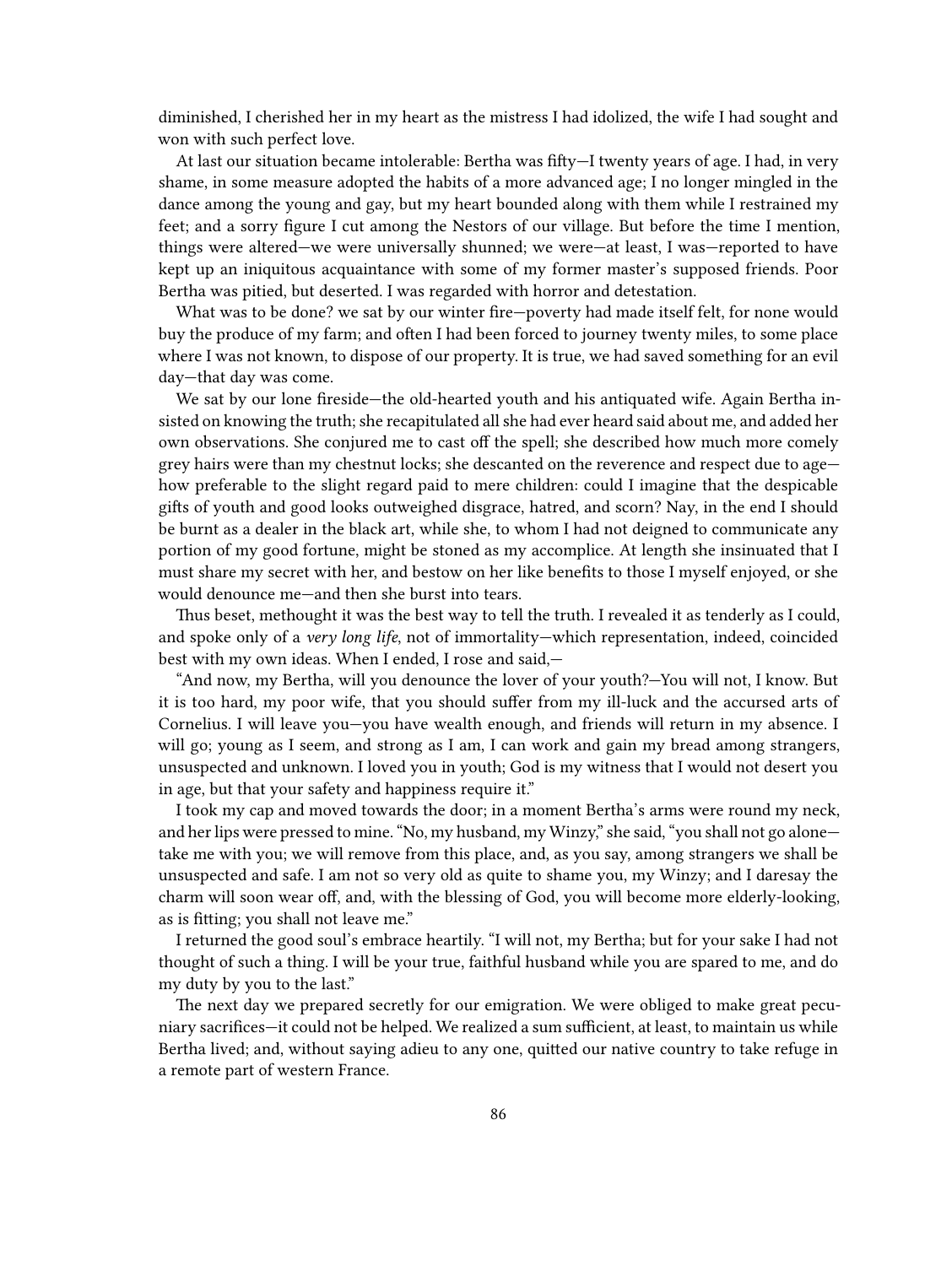It was a cruel thing to transport poor Bertha from her native village, and the friends of her youth, to a new country, new language, new customs. The strange secret of my destiny rendered this removal immaterial to me; but I compassionated her deeply, and was glad to perceive that she found compensation for her misfortunes in a variety of little ridiculous circumstances. Away from all tell-tale chroniclers, she sought to decrease the apparent disparity of our ages by a thousand feminine arts—rouge, youthful dress, and assumed juvenility of manner. I could not be angry. Did not I myself wear a mask? Why quarrel with hers, because it was less successful? I grieved deeply when I remembered that this was my Bertha, whom I had loved so fondly, and won with such transport—the dark-eyed, dark-haired girl, with smiles of enchanting archness and a step like a fawn—this mincing, simpering, jealous old woman. I should have revered her grey locks and withered cheeks; but thus!—It was my work, I knew; but I did not the less deplore this type of human weakness.

Her jealousy never slept. Her chief occupation was to discover that, in spite of outward appearances, I was myself growing old. I verily believe that the poor soul loved me truly in her heart, but never had woman so tormenting a mode of displaying fondness. She would discern wrinkles in my face and decrepitude in my walk, while I bounded along in youthful vigour, the youngest looking of twenty youths. I never dared address another woman. On one occasion, fancying that the belle of the village regarded me with favouring eyes, she brought me a grey wig. Her constant discourse among her acquaintances was, that though I looked so young, there was ruin at work within my frame; and she affirmed that the worst symptom about me was my apparent health. My youth was a disease, she said, and I ought at all times to prepare, if not for a sudden and awful death, at least to awake some morning white-headed and bowed down with all the marks of advanced years. I let her talk—I often joined in her conjectures. Her warnings chimed in with my never-ceasing speculations concerning my state, and I took an earnest, though painful, interest in listening to all that her quick wit and excited imagination could say on the subject.

Why dwell on these minute circumstances? We lived on for many long years. Bertha became bedrid and paralytic; I nursed her as a mother might a child. She grew peevish, and still harped upon one string—of how long I should survive her. It has ever been a source of consolation to me, that I performed my duty scrupulously towards her. She had been mine in youth, she was mine in age; and at last, when I heaped the sod over her corpse, I wept to feel that I had lost all that really bound me to humanity.

Since then how many have been my cares and woes, how few and empty my enjoyments! I pause here in my history—I will pursue it no further. A sailor without rudder or compass, tossed on a stormy sea—a traveller lost on a widespread heath, without landmark or stone to guide him—such have I been: more lost, more hopeless than either. A nearing ship, a gleam from some far cot, may save them; but I have no beacon except the hope of death.

Death! mysterious, ill-visaged friend of weak humanity! Why alone of all mortals have you cast me from your sheltering fold? Oh, for the peace of the grave! the deep silence of the ironbound tomb! that thought would cease to work in my brain, and my heart beat no more with emotions varied only by new forms of sadness!

Am I immortal? I return to my first question. In the first place, is it not more probable that the beverage of the alchymist was fraught rather with longevity than eternal life? Such is my hope. And then be it remembered, that I only drank *half* of the potion prepared by him. Was not the whole necessary to complete the charm? To have drained half the Elixir of Immortality is but to be half-immortal—my For-ever is thus truncated and null.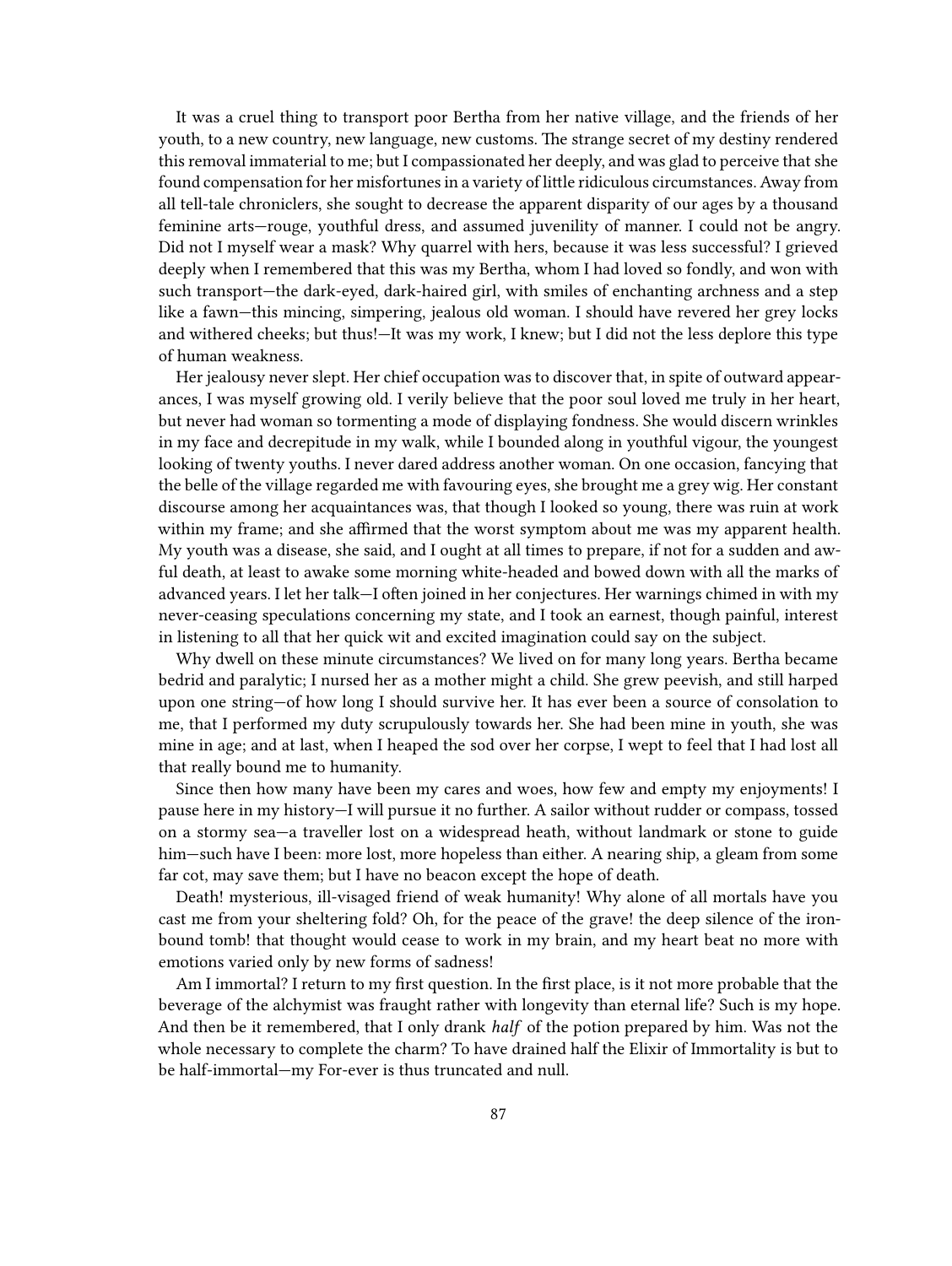But again, who shall number the years of the half of eternity? I often try to imagine by what rule the infinite may be divided. Sometimes I fancy age advancing upon me. One grey hair I have found. Fool! do I lament? Yes, the fear of age and death often creeps coldly into my heart; and the more I live, the more I dread death, even while I abhor life. Such an enigma is man—born to perish—when he wars, as I do, against the established laws of his nature.

But for this anomaly of feeling surely I might die: the medicine of the alchymist would not be proof against fire—sword—and the strangling waters. I have gazed upon the blue depths of many a placid lake, and the tumultuous rushing of many a mighty river, and have said, peace inhabits those waters; yet I have turned my steps away, to live yet another day. I have asked myself, whether suicide would be a crime in one to whom thus only the portals of the other world could be opened. I have done all, except presenting myself as a soldier or duellist, an object of destruction to my—no, *not* my fellow-mortals, and therefore I have shrunk away. They are not my fellows. The inextinguishable power of life in my frame, and their ephemeral existence, places us wide as the poles asunder. I could not raise a hand against the meanest or the most powerful among them.

Thus I have lived on for many a year—alone, and weary of myself—desirous of death, yet never dying—a mortal immortal. Neither ambition nor avarice can enter my mind, and the ardent love that gnaws at my heart, never to be returned—never to find an equal on which to expend itself lives there only to torment me.

This very day I conceived a design by which I may end all—without self-slaughter, without making another man a Cain—an expedition, which mortal frame can never survive, even endued with the youth and strength that inhabits mine. Thus I shall put my immortality to the test, and rest for ever—or return, the wonder and benefactor of the human species.

Before I go, a miserable vanity has caused me to pen these pages. I would not die, and leave no name behind. Three centuries have passed since I quaffed the fatal beverage; another year shall not elapse before, encountering gigantic dangers—warring with the powers of frost in their home—beset by famine, toil, and tempest—I yield this body, too tenacious a cage for a soul which thirsts for freedom, to the destructive elements of air and water; or, if I survive, my name shall be recorded as one of the most famous among the sons of men; and, my task achieved, I shall adopt more resolute means, and, by scattering and annihilating the atoms that compose my frame, set at liberty the life imprisoned within, and so cruelly prevented from soaring from this dim earth to a sphere more congenial to its immortal essence.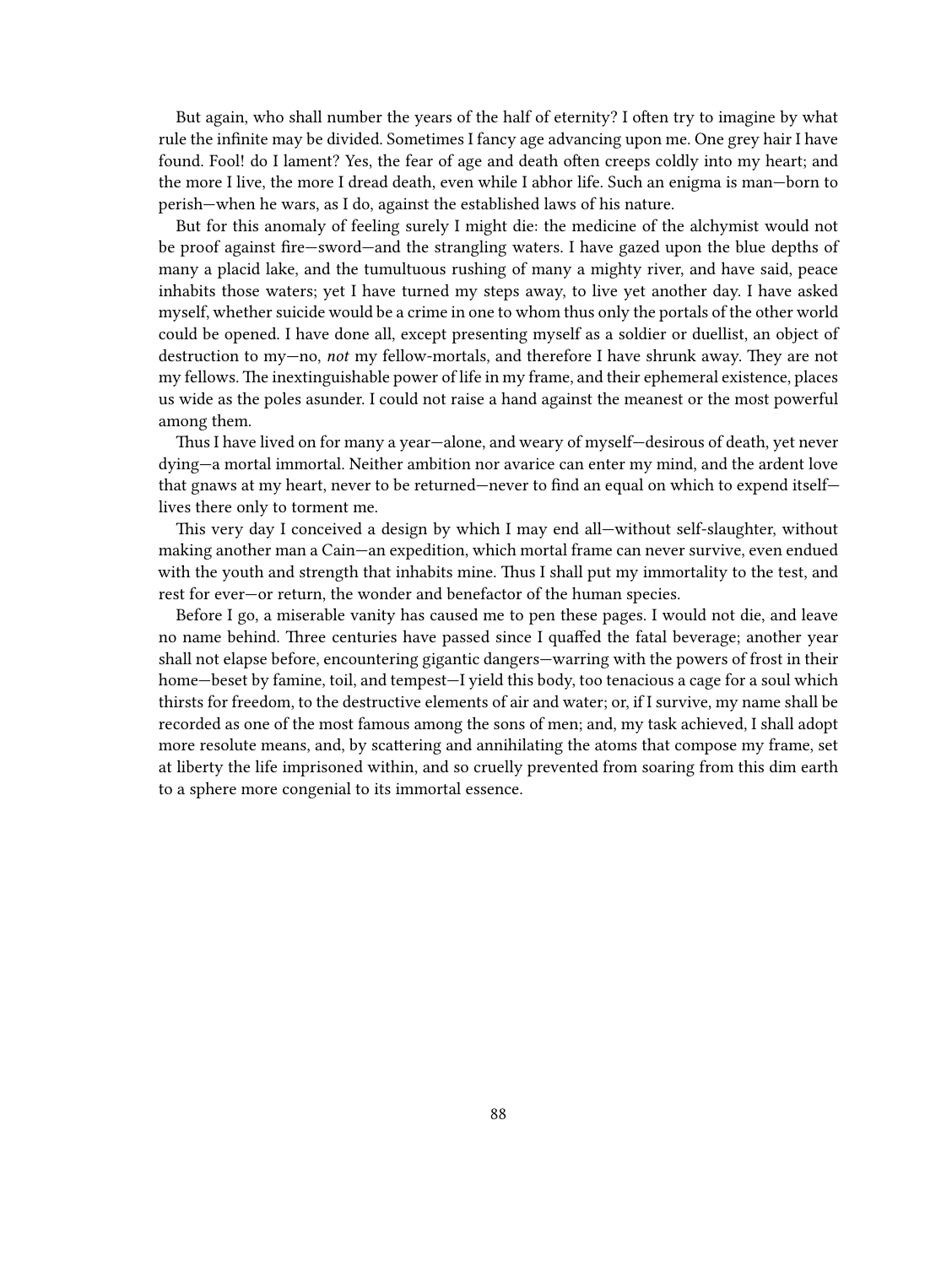## **IX.** *TRANSFORMATION.*

"Forthwith this frame of mine was wrench'd With a woful agony, Which forced me to begin my tale, And then it set me free. "Since then, at an uncertain hour, That agony returns; And till my ghastly tale is told This heart within me burns." —Coleridge's Ancient Mariner.

I have heard it said, that, when any strange, supernatural, and necromantic adventure has occurred to a human being, that being, however desirous he may be to conceal the same, feels at certain periods torn up as it were by an intellectual earthquake, and is forced to bare the inner depths of his spirit to another. I am a witness of the truth of this. I have dearly sworn to myself never to reveal to human ears the horrors to which I once, in excess of fiendly pride, delivered myself over. The holy man who heard my confession, and reconciled me to the Church, is dead. None knows that once—

Why should it not be thus? Why tell a tale of impious tempting of Providence, and soulsubduing humiliation? Why? answer me, ye who are wise in the secrets of human nature! I only know that so it is; and in spite of strong resolve,—of a pride that too much masters me—of shame, and even of fear, so to render myself odious to my species,—I must speak.

Genoa! my birthplace—proud city! looking upon the blue Mediterranean—dost thou remember me in my boyhood, when thy cliffs and promontories, thy bright sky and gay vineyards, were my world? Happy time! when to the young heart the narrow-bounded universe, which leaves, by its very limitation, free scope to the imagination, enchains our physical energies, and, sole period in our lives, innocence and enjoyment are united. Yet, who can look back to childhood, and not remember its sorrows and its harrowing fears? I was born with the most imperious, haughty, tameless spirit. I quailed before my father only; and he, generous and noble, but capricious and tyrannical, at once fostered and checked the wild impetuosity of my character, making obedience necessary, but inspiring no respect for the motives which guided his commands. To be a man, free, independent; or, in better words, insolent and domineering, was the hope and prayer of my rebel heart.

My father had one friend, a wealthy Genoese noble, who in a political tumult was suddenly sentenced to banishment, and his property confiscated. The Marchese Torella went into exile alone. Like my father, he was a widower: he had one child, the almost infant Juliet, who was left under my father's guardianship. I should certainly have been unkind to the lovely girl, but that I was forced by my position to become her protector. A variety of childish incidents all tended to one point,—to make Juliet see in me a rock of defence; I in her, one who must perish through the soft sensibility of her nature too rudely visited, but for my guardian care. We grew up together.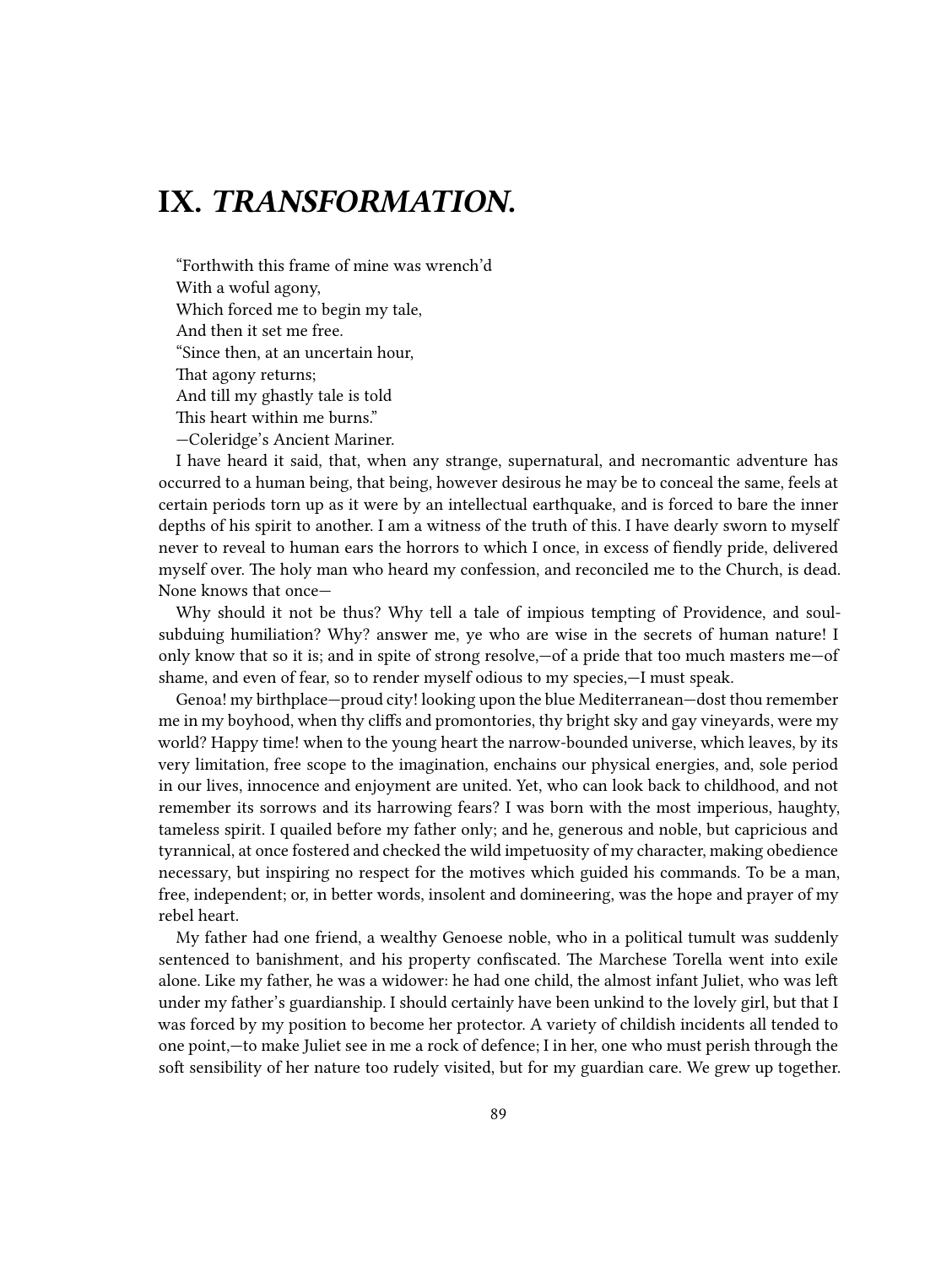The opening rose in May was not more sweet than this dear girl. An irradiation of beauty was spread over her face. Her form, her step, her voice—my heart weeps even now, to think of all of relying, gentle, loving, and pure, that she enshrined. When I was eleven and Juliet eight years of age, a cousin of mine, much older than either—he seemed to us a man—took great notice of my playmate; he called her his bride, and asked her to marry him. She refused, and he insisted, drawing her unwillingly towards him. With the countenance and emotions of a maniac I threw myself on him—I strove to draw his sword—I clung to his neck with the ferocious resolve to strangle him: he was obliged to call for assistance to disengage himself from me. On that night I led Juliet to the chapel of our house: I made her touch the sacred relics—I harrowed her child's heart, and profaned her child's lips with an oath, that she would be mine, and mine only.

Well, those days passed away. Torella returned in a few years, and became wealthier and more prosperous than ever. When I was seventeen, my father died; he had been magnificent to prodigality; Torella rejoiced that my minority would afford an opportunity for repairing my fortunes. Juliet and I had been affianced beside my father's deathbed—Torella was to be a second parent to me.

I desired to see the world, and I was indulged. I went to Florence, to Rome, to Naples; thence I passed to Toulon, and at length reached what had long been the bourne of my wishes, Paris. There was wild work in Paris then. The poor king, Charles the Sixth, now sane, now mad, now a monarch, now an abject slave, was the very mockery of humanity. The queen, the dauphin, the Duke of Burgundy, alternately friends and foes,—now meeting in prodigal feasts, now shedding blood in rivalry,—were blind to the miserable state of their country, and the dangers that impended over it, and gave themselves wholly up to dissolute enjoyment or savage strife. My character still followed me. I was arrogant and self-willed; I loved display, and above all, I threw off all control. My young friends were eager to foster passions which furnished them with pleasures. I was deemed handsome—I was master of every knightly accomplishment. I was disconnected with any political party. I grew a favourite with all: my presumption and arrogance was pardoned in one so young: I became a spoiled child. Who could control me? not the letters and advice of Torella—only strong necessity visiting me in the abhorred shape of an empty purse. But there were means to refill this void. Acre after acre, estate after estate, I sold. My dress, my jewels, my horses and their caparisons, were almost unrivalled in gorgeous Paris, while the lands of my inheritance passed into possession of others.

The Duke of Orleans was waylaid and murdered by the Duke of Burgundy. Fear and terror possessed all Paris.The dauphin and the queen shut themselves up; every pleasure was suspended. I grew weary of this state of things, and my heart yearned for my boyhood's haunts. I was nearly a beggar, yet still I would go there, claim my bride, and rebuild my fortunes. A few happy ventures as a merchant would make me rich again. Nevertheless, I would not return in humble guise. My last act was to dispose of my remaining estate near Albaro for half its worth, for ready money. Then I despatched all kinds of artificers, arras, furniture of regal splendour, to fit up the last relic of my inheritance, my palace in Genoa. I lingered a little longer yet, ashamed at the part of the prodigal returned, which I feared I should play. I sent my horses. One matchless Spanish jennet I despatched to my promised bride: its caparisons flamed with jewels and cloth of gold. In every part I caused to be entwined the initials of Juliet and her Guido. My present found favour in hers and in her father's eyes.

Still to return a proclaimed spendthrift, the mark of impertinent wonder, perhaps of scorn, and to encounter singly the reproaches or taunts of my fellow-citizens, was no alluring prospect. As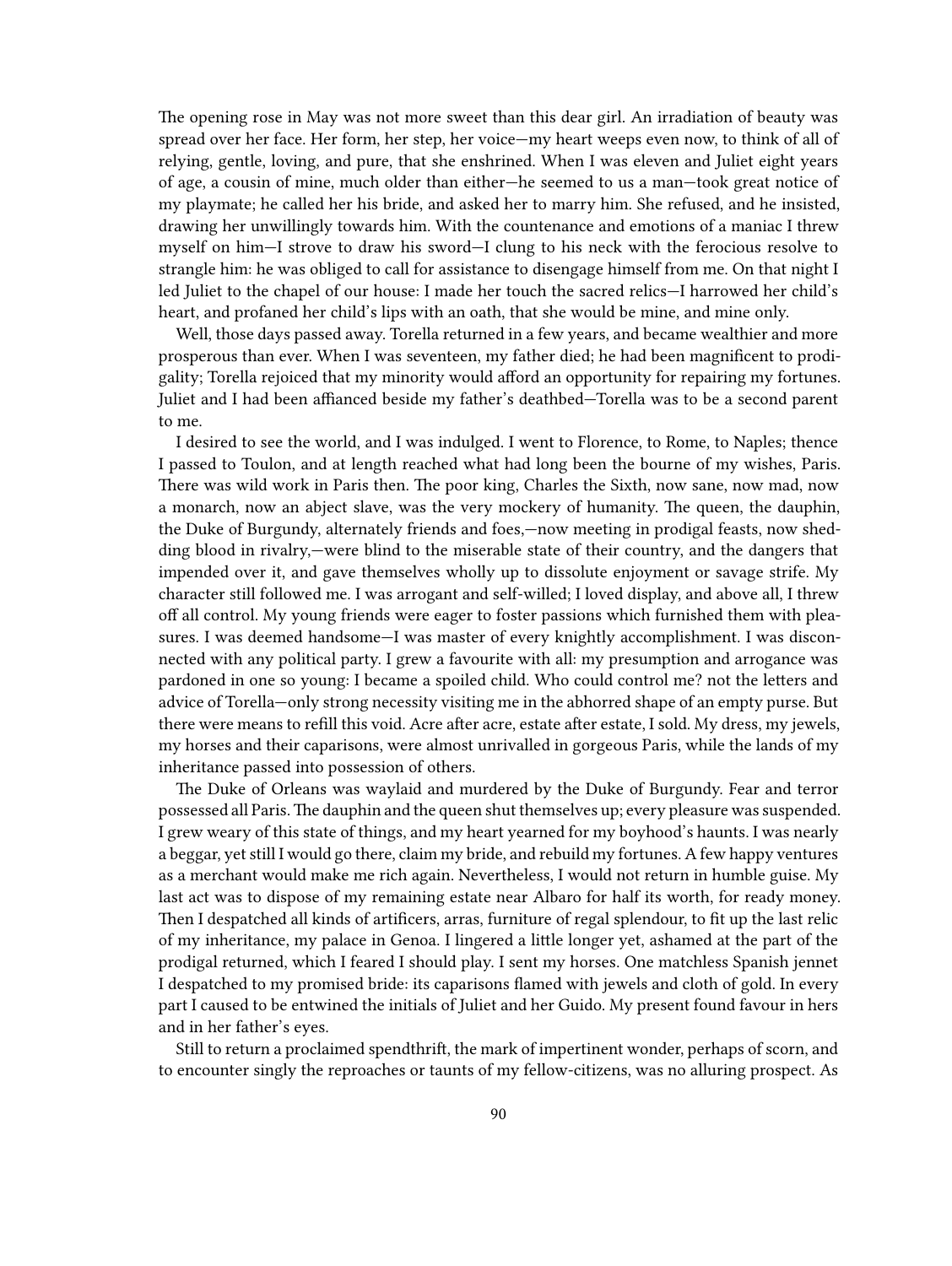a shield between me and censure, I invited some few of the most reckless of my comrades to accompany me: thus I went armed against the world, hiding a rankling feeling, half fear and half penitence, by bravado.

I arrived in Genoa. I trod the pavement of my ancestral palace. My proud step was no interpreter of my heart, for I deeply felt that, though surrounded by every luxury, I was a beggar. The first step I took in claiming Juliet must widely declare me such. I read contempt or pity in the looks of all. I fancied that rich and poor, young and old, all regarded me with derision. Torella came not near me. No wonder that my second father should expect a son's deference from me in waiting first on him. But, galled and stung by a sense of my follies and demerit, I strove to throw the blame on others. We kept nightly orgies in Palazzo Carega. To sleepless, riotous nights followed listless, supine mornings. At the Ave Maria we showed our dainty persons in the streets, scoffing at the sober citizens, casting insolent glances on the shrinking women. Juliet was not among them—no, no; if she had been there, shame would have driven me away, if love had not brought me to her feet.

I grew tired of this. Suddenly I paid the Marchese a visit. He was at his villa, one among the many which deck the suburb of San Pietro d'Arena. It was the month of May, the blossoms of the fruit-trees were fading among thick, green foliage; the vines were shooting forth; the ground strewed with the fallen olive blooms; the firefly was in the myrtle hedge; heaven and earth wore a mantle of surpassing beauty. Torella welcomed me kindly, though seriously; and even his shade of displeasure soon wore away. Some resemblance to my father—some look and tone of youthful ingenuousness, softened the good old man's heart. He sent for his daughter—he presented me to her as her betrothed.The chamber became hallowed by a holy light as she entered. Hers was that cherub look, those large, soft eyes, full dimpled cheeks, and mouth of infantine sweetness, that expresses the rare union of happiness and love. Admiration first possessed me; she is mine! was the second proud emotion, and my lips curled with haughty triumph. I had not been the *enfant gâté* of the beauties of France not to have learnt the art of pleasing the soft heart of woman. If towards men I was overbearing, the deference I paid to them was the more in contrast. I commenced my courtship by the display of a thousand gallantries to Juliet, who, vowed to me from infancy, had never admitted the devotion of others; and who, though accustomed to expressions of admiration, was uninitiated in the language of lovers.

For a few days all went well. Torella never alluded to my extravagance; he treated me as a favourite son. But the time came, as we discussed the preliminaries to my union with his daughter, when this fair face of things should be overcast. A contract had been drawn up in my father's lifetime. I had rendered this, in fact, void by having squandered the whole of the wealth which was to have been shared by Juliet and myself. Torella, in consequence, chose to consider this bond as cancelled, and proposed another, in which, though the wealth he bestowed was immeasurably increased, there were so many restrictions as to the mode of spending it, that I, who saw independence only in free career being given to my own imperious will, taunted him as taking advantage of my situation, and refused utterly to subscribe to his conditions. The old man mildly strove to recall me to reason. Roused pride became the tyrant of my thought: I listened with indignation—I repelled him with disdain.

"Juliet, thou art mine! Did we not interchange vows in our innocent childhood? Are we not one in the sight of God? and shall thy cold-hearted, cold-blooded father divide us? Be generous, my love, be just; take not away a gift, last treasure of thy Guido—retract not thy vows—let us defy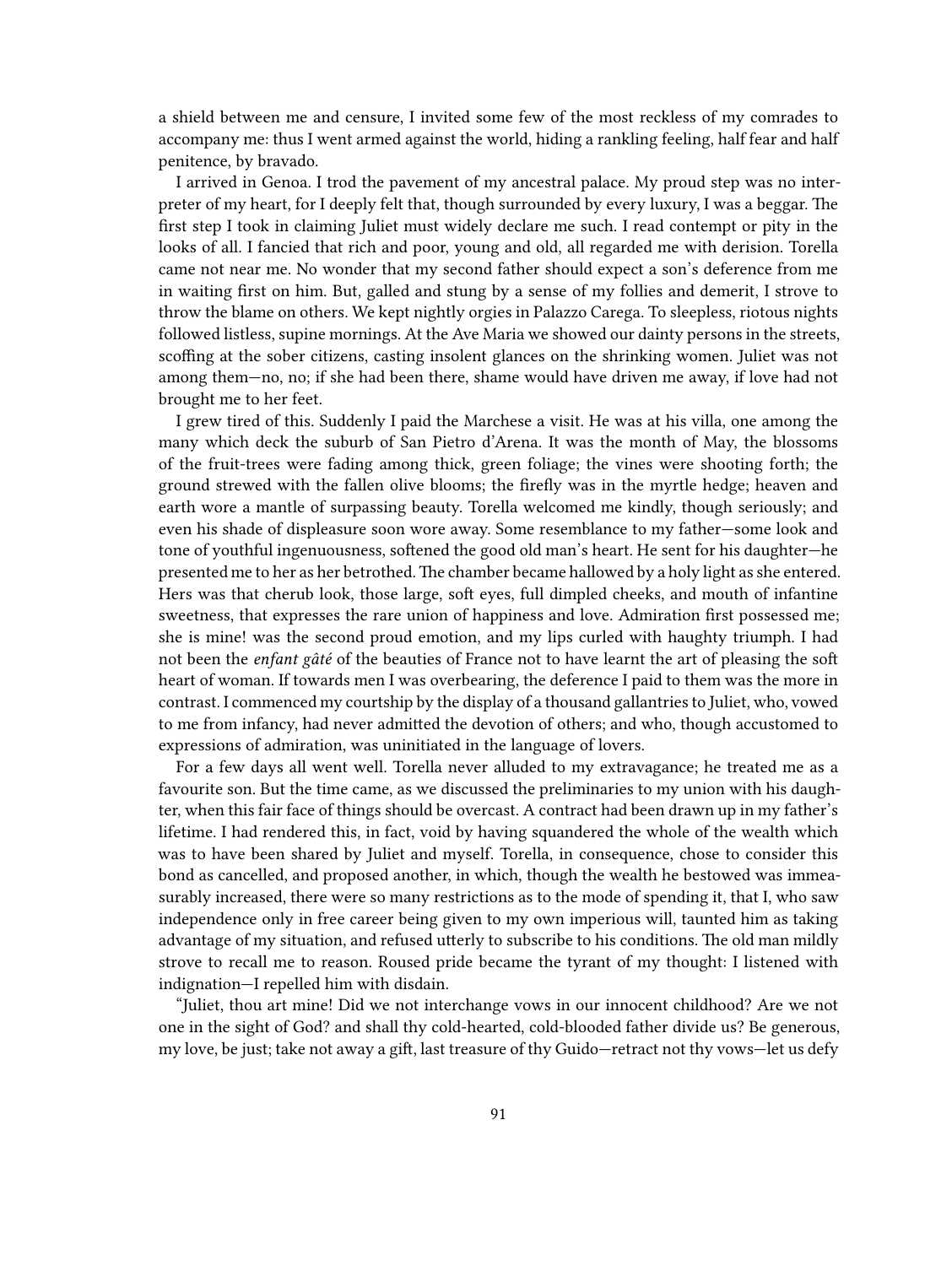the world, and, setting at nought the calculations of age, find in our mutual affection a refuge from every ill."

Fiend I must have been with such sophistry to endeavour to poison that sanctuary of holy thought and tender love. Juliet shrank from me affrighted. Her father was the best and kindest of men, and she strove to show me how, in obeying him, every good would follow. He would receive my tardy submission with warm affection, and generous pardon would follow my repentance;profitless words for a young and gentle daughter to use to a man accustomed to make his will law, and to feel in his own heart a despot so terrible and stern that he could yield obedience to nought save his own imperious desires! My resentment grew with resistance; my wild companions were ready to add fuel to the flame. We laid a plan to carry off Juliet. At first it appeared to be crowned with success. Midway, on our return, we were overtaken by the agonized father and his attendants. A conflict ensued. Before the city guard came to decide the victory in favour of our antagonists, two of Torella's servitors were dangerously wounded.

This portion of my history weighs most heavily with me. Changed man as I am, I abhor myself in the recollection. May none who hear this tale ever have felt as I. A horse driven to fury by a rider armed with barbed spurs was not more a slave than I to the violent tyranny of my temper. A fiend possessed my soul, irritating it to madness. I felt the voice of conscience within me; but if I yielded to it for a brief interval, it was only to be a moment after torn, as by a whirlwind, away—borne along on the stream of desperate rage—the plaything of the storms engendered by pride. I was imprisoned, and, at the instance of Torella, set free. Again I returned to carry off both him and his child to France, which hapless country, then preyed on by freebooters and gangs of lawless soldiery, offered a grateful refuge to a criminal like me. Our plots were discovered. I was sentenced to banishment; and, as my debts were already enormous, my remaining property was put in the hands of commissioners for their payment. Torella again offered his mediation, requiring only my promise not to renew my abortive attempts on himself and his daughter. I spurned his offers, and fancied that I triumphed when I was thrust out from Genoa, a solitary and penniless exile. My companions were gone: they had been dismissed the city some weeks before, and were already in France. I was alone—friendless, with neither sword at my side, nor ducat in my purse.

I wandered along the sea-shore, a whirlwind of passion possessing and tearing my soul. It was as if a live coal had been set burning in my breast. At first I meditated on what *I should do*. I would join a band of freebooters. Revenge!—the word seemed balm to me; I hugged it, caressed it, till, like a serpent, it stung me. Then again I would abjure and despise Genoa, that little corner of the world. I would return to Paris, where so many of my friends swarmed; where my services would be eagerly accepted; where I would carve out fortune with my sword, and make my paltry birthplace and the false Torella rue the day when they drove me, a new Coriolanus, from her walls. I would return to Paris—thus on foot—a beggar—and present myself in my poverty to those I had formerly entertained sumptuously? There was gall in the mere thought of it.

The reality of things began to dawn upon my mind, bringing despair in its train. For several months I had been a prisoner: the evils of my dungeon had whipped my soul to madness, but they had subdued my corporeal frame. I was weak and wan. Torella had used a thousand artifices to administer to my comfort; I had detected and scorned them all, and I reaped the harvest of my obduracy. What was to be done? Should I crouch before my foe, and sue for forgiveness?—Die rather ten thousand deaths!—Never should they obtain that victory! Hate—I swore eternal hate! Hate from whom?—to whom?—From a wandering outcast—to a mighty noble! I and my feelings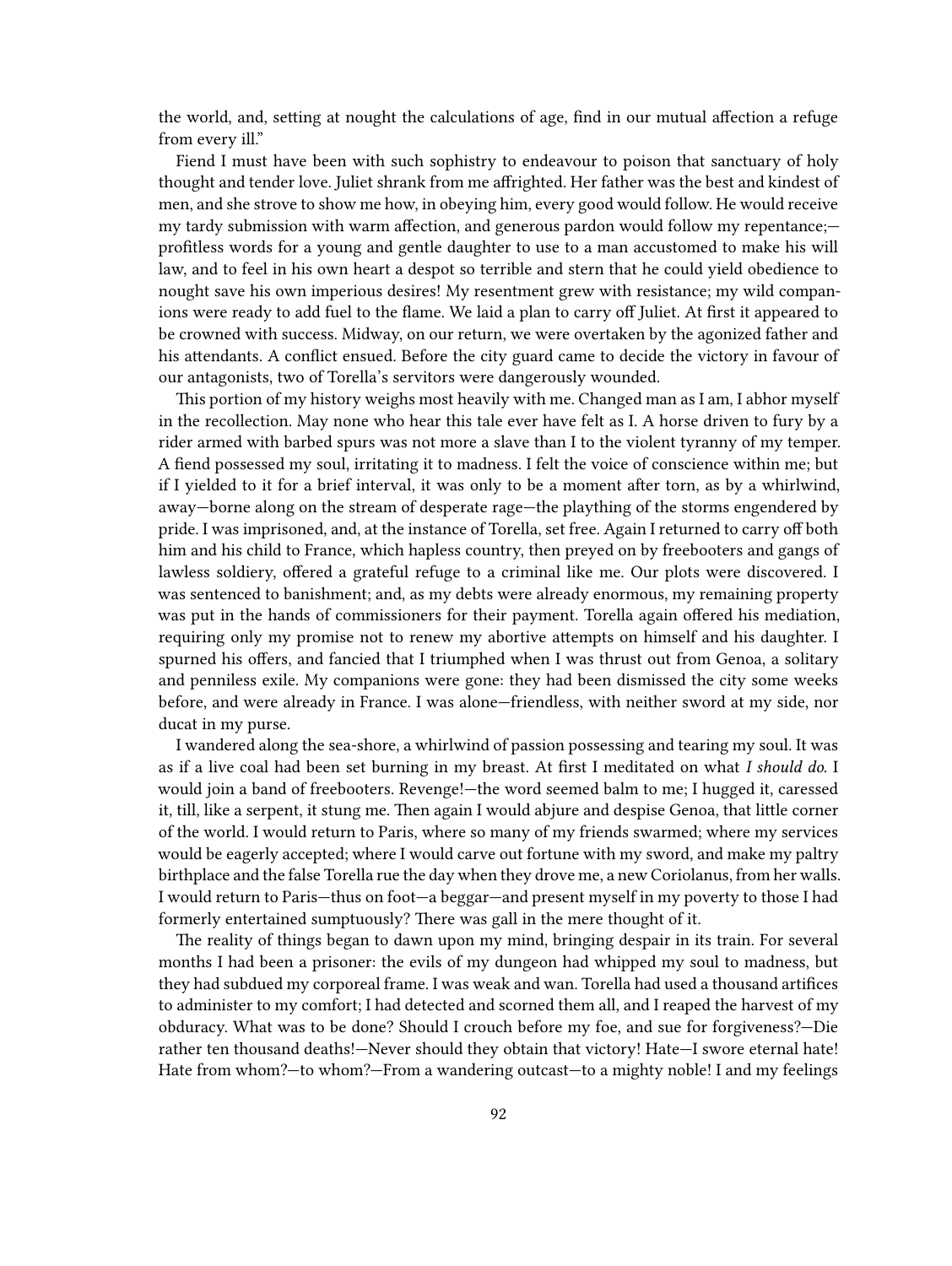were nothing to them: already had they forgotten one so unworthy. And Juliet!—her angel face and sylph-like form gleamed among the clouds of my despair with vain beauty; for I had lost her—the glory and flower of the world! Another will call her his!—that smile of paradise will bless another!

Even now my heart fails within me when I recur to this rout of grim-visaged ideas. Now subdued almost to tears, now raving in my agony, still I wandered along the rocky shore, which grew at each step wilder and more desolate. Hanging rocks and hoar precipices overlooked the tideless ocean; black caverns yawned; and for ever, among the seaworn recesses, murmured and dashed the unfruitful waters. Now my way was almost barred by an abrupt promontory, now rendered nearly impracticable by fragments fallen from the cliff. Evening was at hand, when, seaward, arose, as if on the waving of a wizard's wand, a murky web of clouds, blotting the late azure sky, and darkening and disturbing the till now placid deep. The clouds had strange, fantastic shapes, and they changed and mingled and seemed to be driven about by a mighty spell. The waves raised their white crests; the thunder first muttered, then roared from across the waste of waters, which took a deep purple dye, flecked with foam. The spot where I stood looked, on one side, to the widespread ocean; on the other, it was barred by a rugged promontory. Round this cape suddenly came, driven by the wind, a vessel. In vain the mariners tried to force a path for her to the open sea—the gale drove her on the rocks. It will perish!—all on board will perish! Would I were among them! And to my young heart the idea of death came for the first time blended with that of joy. It was an awful sight to behold that vessel struggling with her fate. Hardly could I discern the sailors, but I heard them. It was soon all over! A rock, just covered by the tossing waves, and so unperceived, lay in wait for its prey. A crash of thunder broke over my head at the moment that, with a frightful shock, the vessel dashed upon her unseen enemy. In a brief space of time she went to pieces. There I stood in safety; and there were my fellow-creatures battling, how hopelessly, with annihilation. Methought I saw them struggling—too truly did I hear their shrieks, conquering the barking surges in their shrill agony. The dark breakers threw hither and thither the fragments of the wreck: soon it disappeared. I had been fascinated to gaze till the end: at last I sank on my knees—I covered my face with my hands. I again looked up; something was floating on the billows towards the shore. It neared and neared. Was that a human form? It grew more and more distinct; and at last a mighty wave, lifting the whole freight, lodged it upon a rock. A human being bestriding a sea-chest!—a human being! Yet was it one? Surely never such had existed before—a misshapen dwarf, with squinting eyes, distorted features, and body deformed, till it became a horror to behold. My blood, lately warming towards a fellow-being so snatched from a watery tomb, froze in my heart. The dwarf got off his chest; he tossed his straight, struggling hair from his odious visage.

"By St. Beelzebub!" he exclaimed, "I have been well bested." He looked round and saw me. "Oh, by the fiend! here is another ally of the mighty One. To what saint did you offer prayers, friend—if not to mine? Yet I remember you not on board."

I shrank from the monster and his blasphemy. Again he questioned me, and I muttered some inaudible reply. He continued:—

"Your voice is drowned by this dissonant roar. What a noise the big ocean makes! Schoolboys bursting from their prison are not louder than these waves set free to play. They disturb me. I will no more of their ill-timed brawling. Silence, hoary One!—Winds, avaunt!—to your homes!— Clouds, fly to the antipodes, and leave our heaven clear!"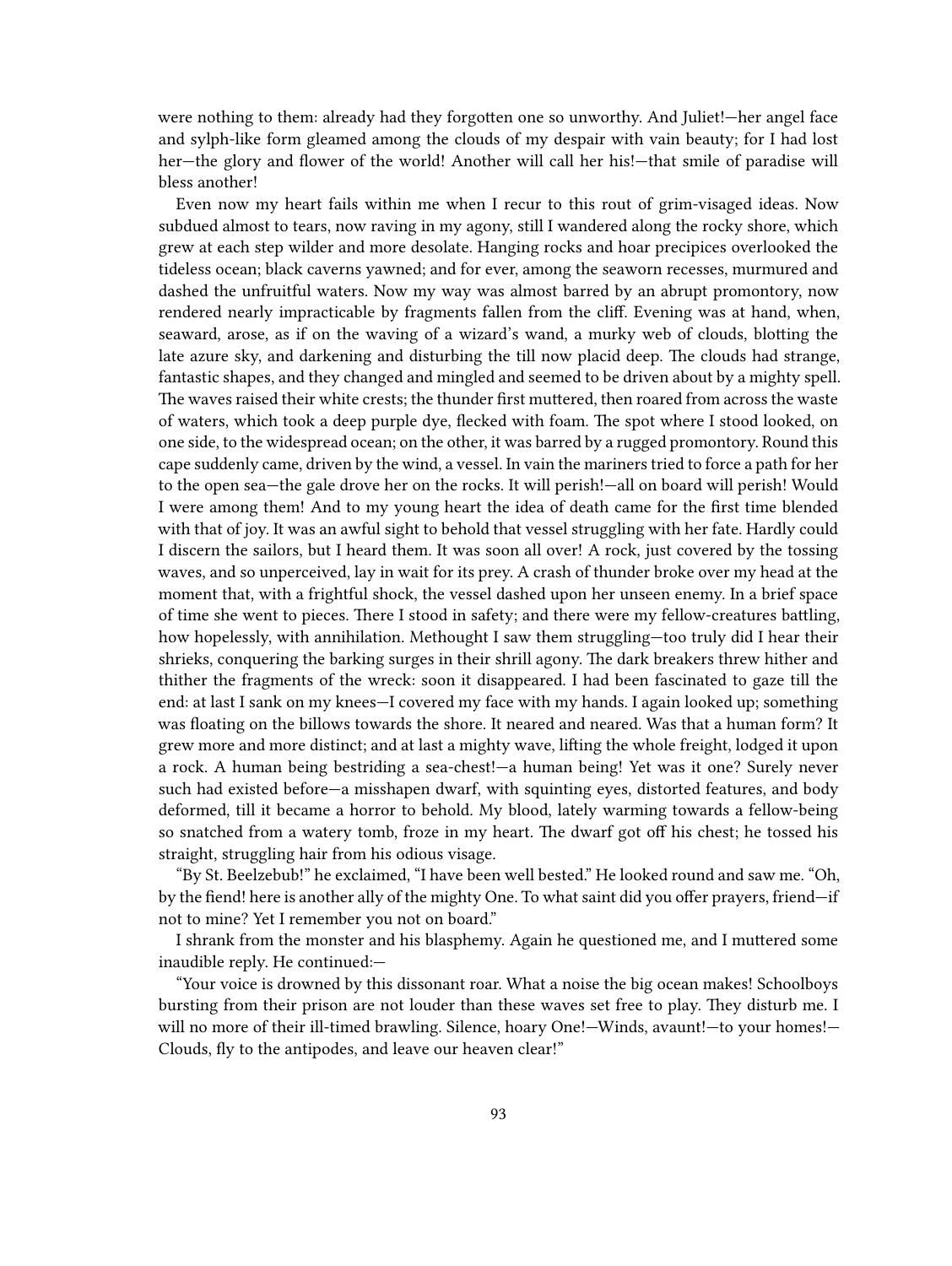As he spoke, he stretched out his two long, lank arms, that looked like spider's claws, and seemed to embrace with them the expanse before him. Was it a miracle? The clouds became broken and fled; the azure sky first peeped out, and then was spread a calm field of blue above us; the stormy gale was exchanged to the softly breathing west; the sea grew calm; the waves dwindled to riplets.

"I like obedience even in these stupid elements," said the dwarf. "How much more in the tameless mind of man! It was a well-got-up storm, you must allow—and all of my own making."

It was tempting Providence to interchange talk with this magician. But *Power*, in all its shapes, is respected by man. Awe, curiosity, a clinging fascination, drew me towards him.

"Come, don't be frightened, friend," said the wretch: "I am good-humoured when pleased; and something does please me in your well-proportioned body and handsome face, though you look a little woe-begone. You have suffered a land—I, a sea wreck. Perhaps I can allay the tempest of your fortunes as I did my own. Shall we be friends?"—And he held out his hand; I could not touch it. "Well, then, companions—that will do as well. And now, while I rest after the buffeting I underwent just now, tell me why, young and gallant as you seem, you wander thus alone and downcast on this wild sea-shore."

The voice of the wretch was screeching and horrid, and his contortions as he spoke were frightful to behold. Yet he did gain a kind of influence over me, which I could not master, and I told him my tale. When it was ended, he laughed long and loud: the rocks echoed back the sound: hell seemed yelling around me.

"Oh, thou cousin of Lucifer!" said he; "so thou too hast fallen through thy pride; and, though bright as the son of Morning, thou art ready to give up thy good looks, thy bride, and thy wellbeing, rather than submit thee to the tyranny of good. I honour thy choice, by my soul!—So thou hast fled, and yield the day; and mean to starve on these rocks, and to let the birds peck out thy dead eyes, while thy enemy and thy betrothed rejoice in thy ruin. Thy pride is strangely akin to humility, methinks."

As he spoke, a thousand fanged thoughts stung me to the heart.

"What would you that I should do?" I cried.

"I!—Oh, nothing, but lie down and say your prayers before you die. But, were I you, I know the deed that should be done."

I drew near him. His supernatural powers made him an oracle in my eyes; yet a strange unearthly thrill quivered through my frame as I said, "Speak!—teach me—what act do you advise?"

"Revenge thyself, man!—humble thy enemies!—set thy foot on the old man's neck, and possess thyself of his daughter!"

"To the east and west I turn," cried I, "and see no means! Had I gold, much could I achieve; but, poor and single, I am powerless."

The dwarf had been seated on his chest as he listened to my story. Now he got off; he touched a spring; it flew open! What a mine of wealth—of blazing jewels, beaming gold, and pale silver—was displayed therein. A mad desire to possess this treasure was born within me.

"Doubtless," I said, "one so powerful as you could do all things."

"Nay," said the monster humbly, "I am less omnipotent than I seem. Some things I possess which you may covet; but I would give them all for a small share, or even for a loan of what is yours."

"My possessions are at your service," I replied bitterly—"my poverty, my exile, my disgrace—I make a free gift of them all."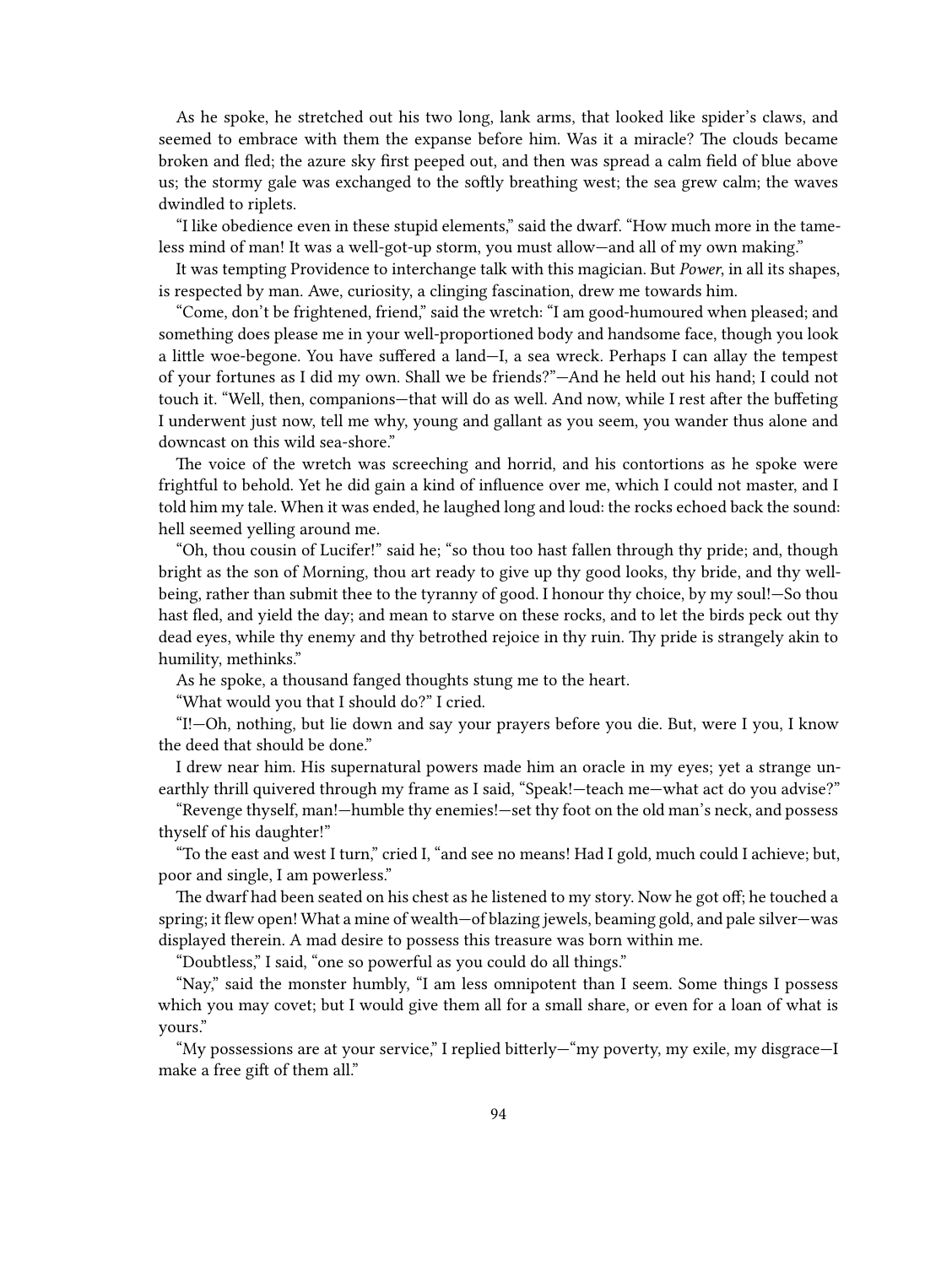"Good! I thank you. Add one other thing to your gift, and my treasure is yours."

"As nothing is my sole inheritance, what besides nothing would you have?"

"Your comely face and well-made limbs."

I shivered. Would this all-powerful monster murder me? I had no dagger. I forgot to pray—but I grew pale.

"I ask for a loan, not a gift," said the frightful thing: "lend me your body for three days—you shall have mine to cage your soul the while, and, in payment, my chest. What say you to the bargain?—Three short days."

We are told that it is dangerous to hold unlawful talk; and well do I prove the same. Tamely written down, it may seem incredible that I should lend any ear to this proposition; but, in spite of his unnatural ugliness, there was something fascinating in a being whose voice could govern earth, air, and sea. I felt a keen desire to comply; for with that chest I could command the worlds. My only hesitation resulted from a fear that he would not be true to his bargain. Then, I thought, I shall soon die here on these lonely sands, and the limbs he covets will be mine no more:—it is worth the chance. And, besides, I knew that, by all the rules of art-magic, there were formula and oaths which none of its practisers dared break. I hesitated to reply; and he went on, now displaying his wealth, now speaking of the petty price he demanded, till it seemed madness to refuse. Thus is it;—place our bark in the current of the stream, and down, over fall and cataract it is hurried; give up our conduct to the wild torrent of passion, and we are away, we know not whither.

He swore many an oath, and I adjured him by many a sacred name; till I saw this wonder of power, this ruler of the elements, shiver like an autumn leaf before my words; and as if the spirit spake unwillingly and perforce within him, at last, he, with broken voice, revealed the spell whereby he might be obliged, did he wish to play me false, to render up the unlawful spoil. Our warm life-blood must mingle to make and to mar the charm.

Enough of this unholy theme. I was persuaded—the thing was done. The morrow dawned upon me as I lay upon the shingles, and I knew not my own shadow as it fell from me. I felt myself changed to a shape of horror, and cursed my easy faith and blind credulity. The chest was there there the gold and precious stones for which I had sold the frame of flesh which nature had given me. The sight a little stilled my emotions: three days would soon be gone.

They did pass. The dwarf had supplied me with a plenteous store of food. At first I could hardly walk, so strange and out of joint were all my limbs; and my voice—it was that of the fiend. But I kept silent, and turned my face to the sun, that I might not see my shadow, and counted the hours, and ruminated on my future conduct. To bring Torella to my feet—to possess my Juliet in spite of him—all this my wealth could easily achieve. During dark night I slept, and dreamt of the accomplishment of my desires. Two suns had set—the third dawned. I was agitated, fearful. Oh expectation, what a frightful thing art thou, when kindled more by fear than hope! How dost thou twist thyself round the heart, torturing its pulsations! How dost thou dart unknown pangs all through our feeble mechanism, now seeming to shiver us like broken glass, to nothingness now giving us a fresh strength, which can *do* nothing, and so torments us by a sensation, such as the strong man must feel who cannot break his fetters, though they bend in his grasp. Slowly paced the bright, bright orb up the eastern sky; long it lingered in the zenith, and still more slowly wandered down the west: it touched the horizon's verge—it was lost! Its glories were on the summits of the cliff—they grew dun and grey. The evening star shone bright. He will soon be here.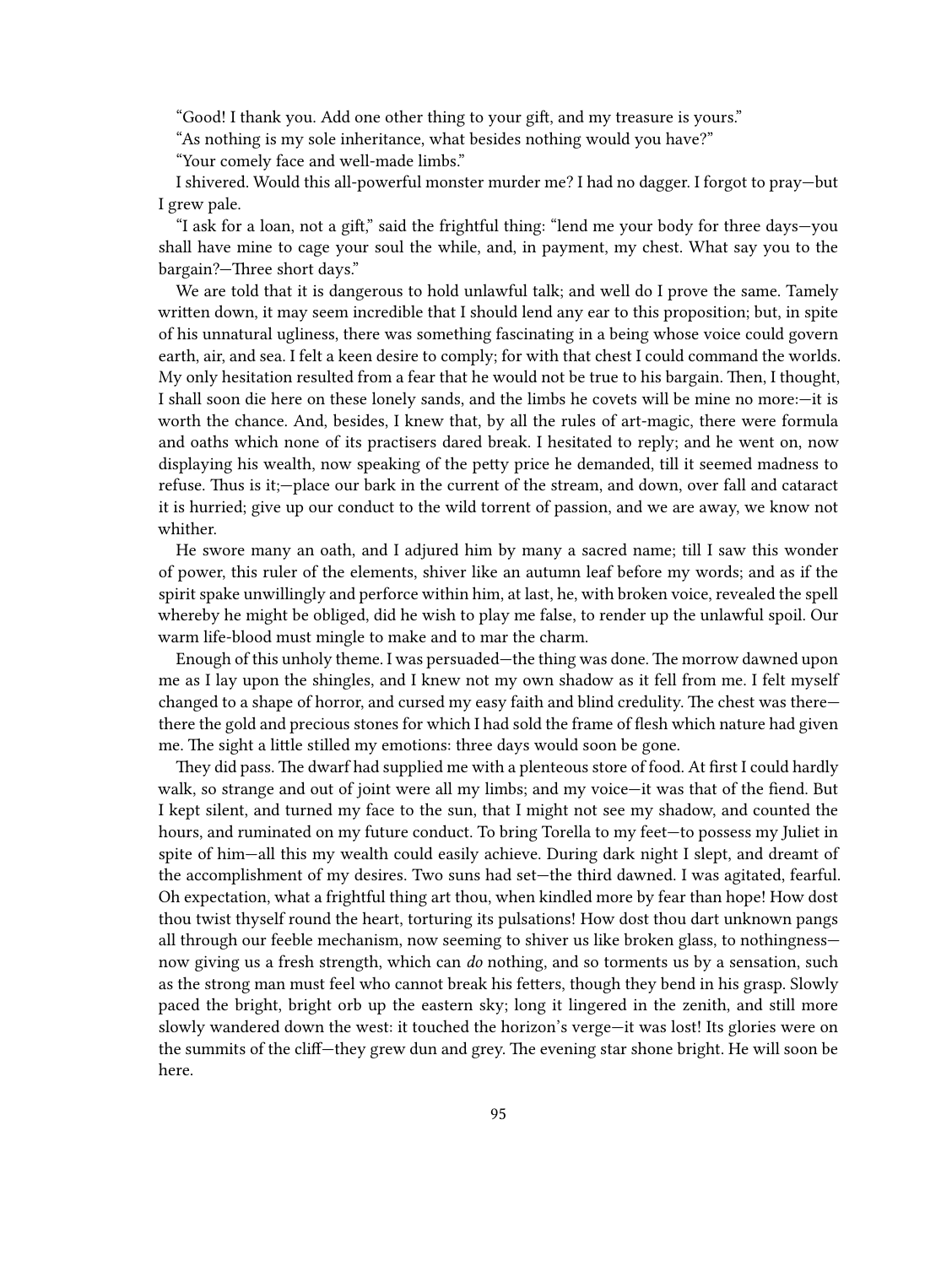He came not!—By the living heavens, he came not!—and night dragged out its weary length, and, in its decaying age, "day began to grizzle its dark hair;" and the sun rose again on the most miserable wretch that ever upbraided its light. Three days thus I passed. The jewels and the gold oh, how I abhorred them!

Well, well—I will not blacken these pages with demoniac ravings. All too terrible were the thoughts, the raging tumult of ideas that filled my soul. At the end of that time I slept; I had not before since the third sunset; and I dreamt that I was at Juliet's feet, and she smiled, and then she shrieked—for she saw my transformation—and again she smiled, for still her beautiful lover knelt before her. But it was not I—it was he, the fiend, arrayed in my limbs, speaking with my voice, winning her with my looks of love. I strove to warn her, but my tongue refused its office; I strove to tear him from her, but I was rooted to the ground—I awoke with the agony. There were the solitary hoar precipices—there the plashing sea, the quiet strand, and the blue sky over all. What did it mean? was my dream but a mirror of the truth? was he wooing and winning my betrothed? I would on the instant back to Genoa—but I was banished. I laughed—the dwarf's yell burst from my lips—*I* banished! Oh no! they had not exiled the foul limbs I wore; I might with these enter, without fear of incurring the threatened penalty of death, my own, my native city.

I began to walk towards Genoa. I was somewhat accustomed to my distorted limbs; none were ever so ill-adapted for a straightforward movement; it was with infinite difficulty that I proceeded. Then, too, I desired to avoid all the hamlets strewed here and there on the sea-beach, for I was unwilling to make a display of my hideousness. I was not quite sure that, if seen, the mere boys would not stone me to death as I passed, for a monster; some ungentle salutations I did receive from the few peasants or fishermen I chanced to meet. But it was dark night before I approached Genoa. The weather was so balmy and sweet that it struck me that the Marchese and his daughter would very probably have quitted the city for their country retreat. It was from Villa Torella that I had attempted to carry off Juliet; I had spent many an hour reconnoitring the spot, and knew each inch of ground in its vicinity. It was beautifully situated, embosomed in trees, on the margin of a stream. As I drew near, it became evident that my conjecture was right; nay, moreover, that the hours were being then devoted to feasting and merriment. For the house was lighted up; strains of soft and gay music were wafted towards me by the breeze. My heart sank within me. Such was the generous kindness of Torella's heart that I felt sure that he would not have indulged in public manifestations of rejoicing just after my unfortunate banishment, but for a cause I dared not dwell upon.

The country people were all alive and flocking about; it became necessary that I should conceal myself; and yet I longed to address some one, or to hear others discourse, or in any way to gain intelligence of what was really going on. At length, entering the walks that were in immediate vicinity to the mansion, I found one dark enough to veil my excessive frightfulness; and yet others as well as I were loitering in its shade. I soon gathered all I wanted to know—all that first made my very heart die with horror, and then boil with indignation. To-morrow Juliet was to be given to the penitent, reformed, beloved Guido—to-morrow my bride was to pledge her vows to a fiend from hell! And I did this!—my accursed pride—my demoniac violence and wicked self-idolatry had caused this act. For if I had acted as the wretch who had stolen my form had acted—if, with a mien at once yielding and dignified, I had presented myself to Torella, saying, I have done wrong, forgive me; I am unworthy of your angel-child, but permit me to claim her hereafter, when my altered conduct shall manifest that I abjure my vices, and endeavour to become in some sort worthy of her. I go to serve against the infidels; and when my zeal for religion and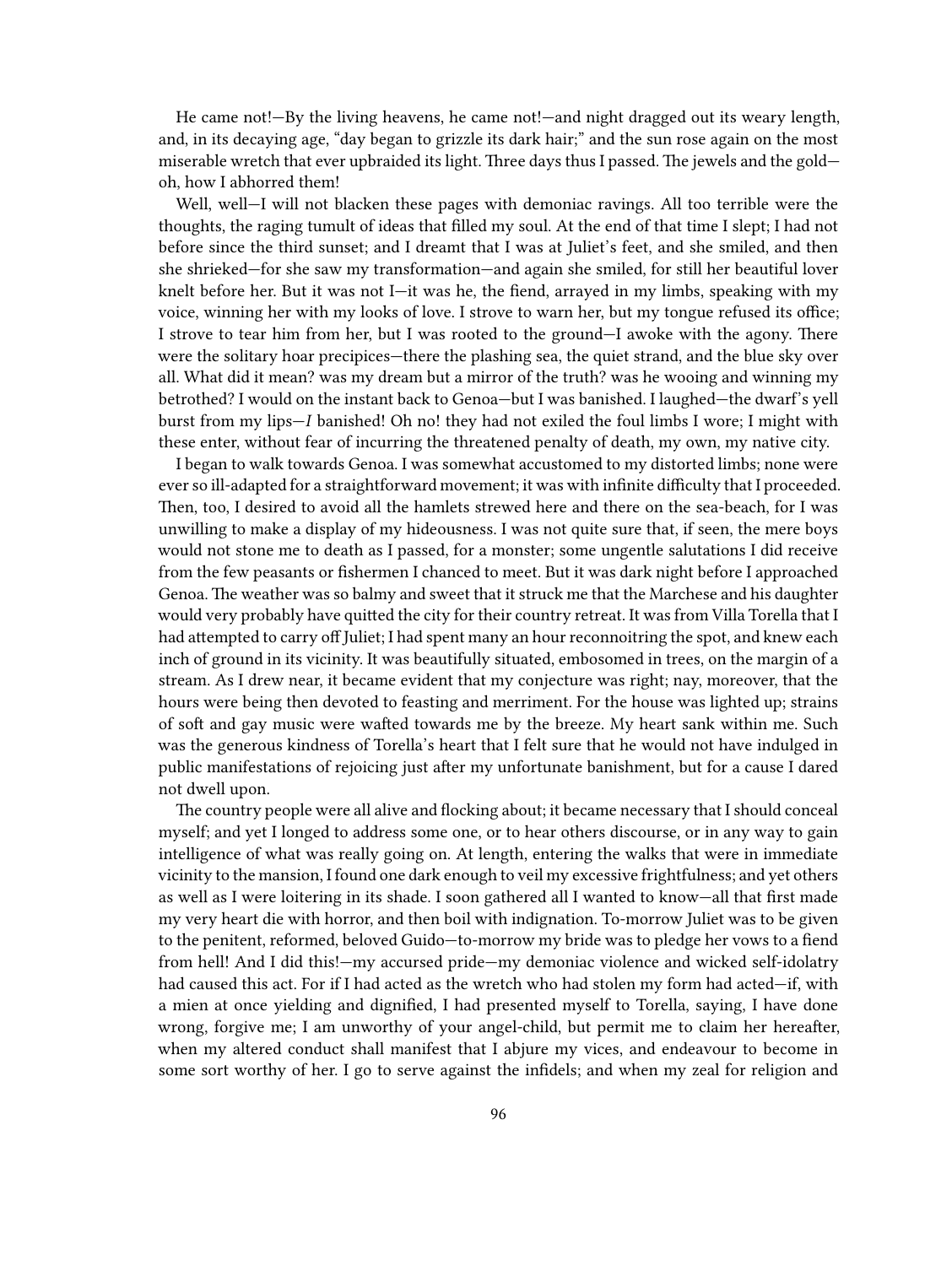my true penitence for the past shall appear to you to cancel my crimes, permit me again to call myself your son. Thus had he spoken; and the penitent was welcomed even as the prodigal son of Scripture: the fatted calf was killed for him; and he, still pursuing the same path, displayed such open-hearted regret for his follies, so humble a concession of all his rights, and so ardent a resolve to reacquire them by a life of contrition and virtue, that he quickly conquered the kind old man; and full pardon, and the gift of his lovely child, followed in swift succession.

Oh, had an angel from Paradise whispered to me to act thus! But now, what would be the innocent Juliet's fate? Would God permit the foul union—or, some prodigy destroying it, link the dishonoured name of Carega with the worst of crimes? To-morrow at dawn they were to be married: there was but one way to prevent this—to meet mine enemy, and to enforce the ratification of our agreement. I felt that this could only be done by a mortal struggle. I had no sword—if indeed my distorted arms could wield a soldier's weapon—but I had a dagger, and in that lay my hope. There was no time for pondering or balancing nicely the question: I might die in the attempt; but besides the burning jealousy and despair of my own heart, honour, mere humanity, demanded that I should fall rather than not destroy the machinations of the fiend.

The guests departed—the lights began to disappear; it was evident that the inhabitants of the villa were seeking repose. I hid myself among the trees—the garden grew desert—the gates were closed—I wandered round and came under a window—ah! well did I know the same!—a soft twilight glimmered in the room—the curtains were half withdrawn. It was the temple of innocence and beauty. Its magnificence was tempered, as it were, by the slight disarrangements occasioned by its being dwelt in, and all the objects scattered around displayed the taste of her who hallowed it by her presence. I saw her enter with a quick light step—I saw her approach the window—she drew back the curtain yet further, and looked out into the night. Its breezy freshness played among her ringlets, and wafted them from the transparent marble of her brow. She clasped her hands, she raised her eyes to heaven. I heard her voice. Guido! she softly murmured—mine own Guido! and then, as if overcome by the fulness of her own heart, she sank on her knees;—her upraised eyes—her graceful attitude—the beaming thankfulness that lighted up her face—oh, these are tame words! Heart of mine, thou imagest ever, though thou canst not portray, the celestial beauty of that child of light and love.

I heard a step—a quick firm step along the shady avenue. Soon I saw a cavalier, richly dressed, young and, methought, graceful to look on, advance. I hid myself yet closer. The youth approached; he paused beneath the window. She arose, and again looking out she saw him, and said—I cannot, no, at this distant time I cannot record her terms of soft silver tenderness; to me they were spoken, but they were replied to by him.

"I will not go," he cried: "here where you have been, where your memory glides like some heaven-visiting ghost, I will pass the long hours till we meet, never, my Juliet, again, day or night, to part. But do thou, my love, retire; the cold morn and fitful breeze will make thy cheek pale, and fill with languor thy love-lighted eyes. Ah, sweetest! could I press one kiss upon them, I could, methinks, repose."

And then he approached still nearer, and methought he was about to clamber into her chamber. I had hesitated, not to terrify her; now I was no longer master of myself. I rushed forward—I threw myself on him—I tore him away—I cried, "O loathsome and foul-shaped wretch!"

I need not repeat epithets, all tending, as it appeared, to rail at a person I at present feel some partiality for. A shriek rose from Juliet's lips. I neither heard nor saw—I *felt* only mine enemy, whose throat I grasped, and my dagger's hilt; he struggled, but could not escape. At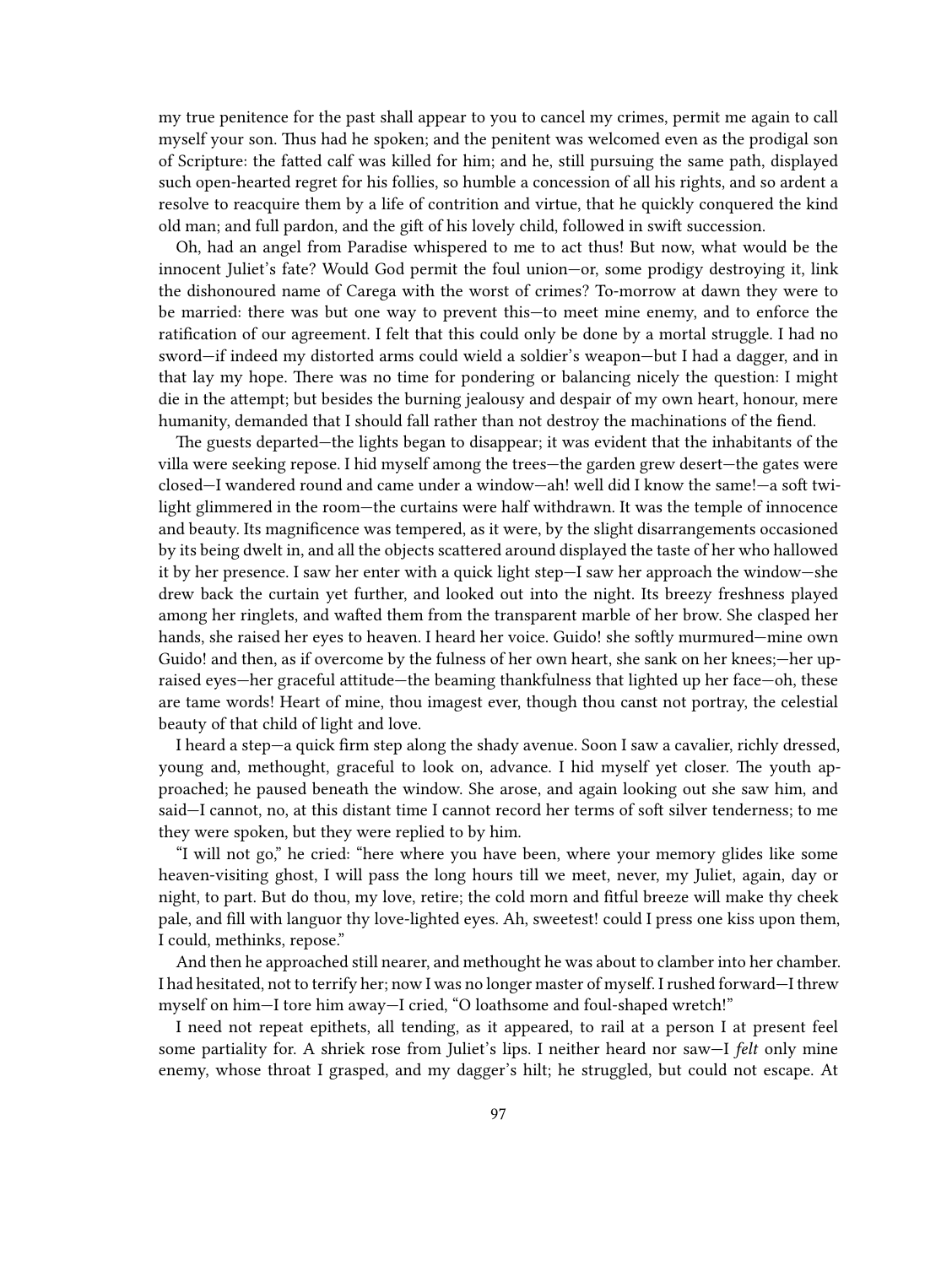length hoarsely he breathed these words: "Do!—strike home! destroy this body—you will still live: may your life be long and merry!"

The descending dagger was arrested at the word, and he, feeling my hold relax, extricated himself and drew his sword, while the uproar in the house, and flying of torches from one room to the other, showed that soon we should be separated. In the midst of my frenzy there was much calculation:—fall I might, and so that he did not survive, I cared not for the death-blow I might deal against myself. While still, therefore, he thought I paused, and while I saw the villanous resolve to take advantage of my hesitation, in the sudden thrust he made at me, I threw myself on his sword, and at the same moment plunged my dagger, with a true, desperate aim, in his side. We fell together, rolling over each other, and the tide of blood that flowed from the gaping wound of each mingled on the grass. More I know not—I fainted.

Again I return to life: weak almost to death, I found myself stretched upon a bed—Juliet was kneeling beside it. Strange! my first broken request was for a mirror. I was so wan and ghastly, that my poor girl hesitated, as she told me afterwards; but, by the mass! I thought myself a right proper youth when I saw the dear reflection of my own well-known features. I confess it is a weakness, but I avow it, I do entertain a considerable affection for the countenance and limbs I behold, whenever I look at a glass; and have more mirrors in my house, and consult them oftener, than any beauty in Genoa. Before you too much condemn me, permit me to say that no one better knows than I the value of his own body; no one, probably, except myself, ever having had it stolen from him.

Incoherently I at first talked of the dwarf and his crimes, and reproached Juliet for her too easy admission of his love. She thought me raving, as well she might; and yet it was some time before I could prevail on myself to admit that the Guido whose penitence had won her back for me was myself; and while I cursed bitterly the monstrous dwarf, and blest the well-directed blow that had deprived him of life, I suddenly checked myself when I heard her say, Amen! knowing that him whom she reviled was my very self. A little reflection taught me silence—a little practice enabled me to speak of that frightful night without any very excessive blunder. The wound I had given myself was no mockery of one—it was long before I recovered—and as the benevolent and generous Torella sat beside me, talking such wisdom as might win friends to repentance, and mine own dear Juliet hovered near me, administering to my wants, and cheering me by her smiles, the work of my bodily cure and mental reform went on together. I have never, indeed, wholly recovered my strength—my cheek is paler since—my person a little bent. Juliet sometimes ventures to allude bitterly to the malice that caused this change, but I kiss her on the moment, and tell her all is for the best. I am a fonder and more faithful husband, and true is this—but for that wound, never had I called her mine.

I did not revisit the sea-shore, nor seek for the fiend's treasure; yet, while I ponder on the past, I often think, and my confessor was not backward in favouring the idea, that it might be a good rather than an evil spirit, sent by my guardian angel, to show me the folly and misery of pride. So well at least did I learn this lesson, roughly taught as I was, that I am known now by all my friends and fellow-citizens by the name of Guido il Cortese.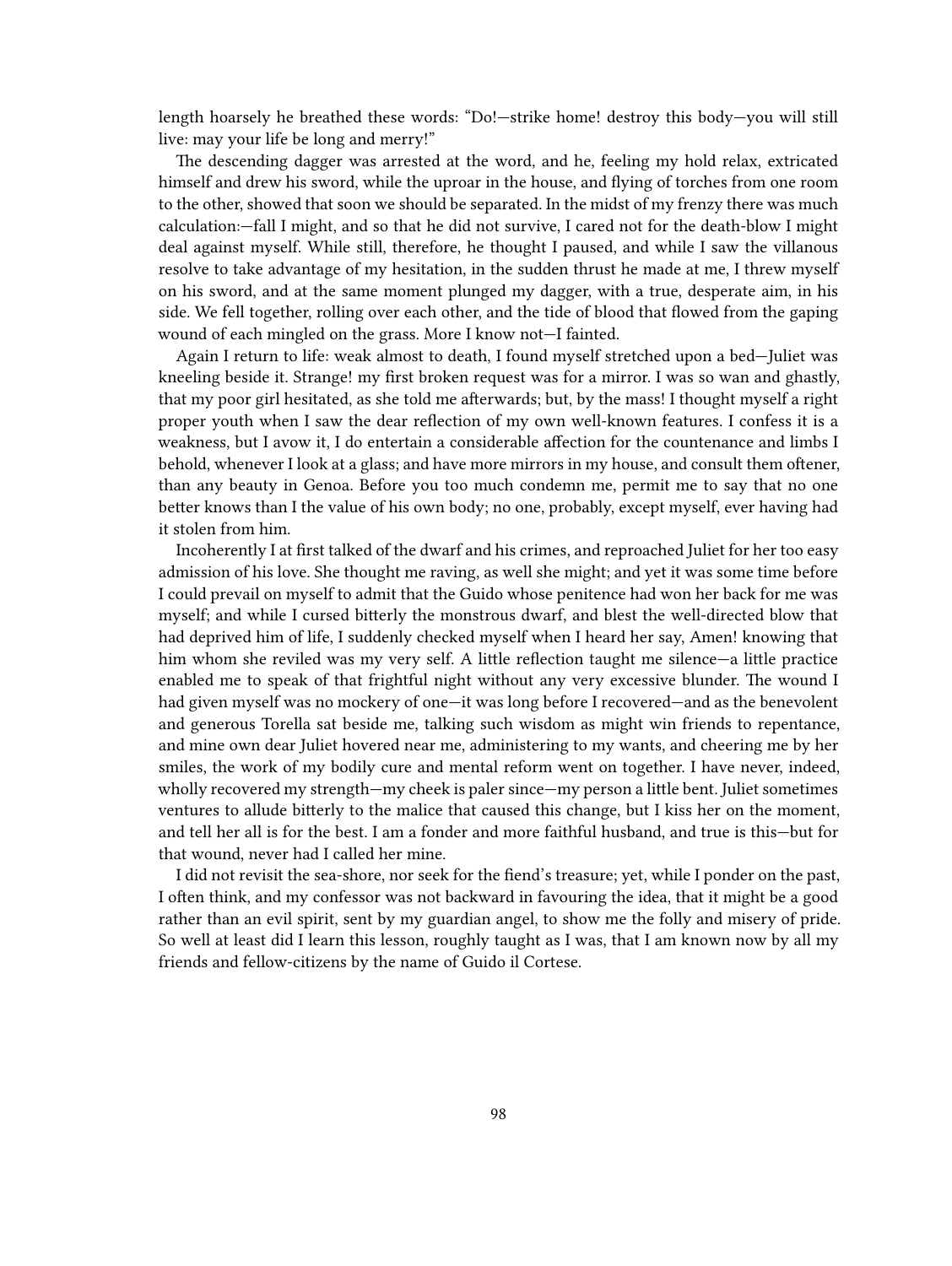## **X.** *THE SWISS PEASANT.*

Why is the mind of man so apt to be swayed by contraries? why does the imagination for ever paint the impossible in glittering tints, and the hearts of wayward mortals cling, with the greatest tenacity, to what, eel-like, is bent on escaping from their grasp? Why—to bring the matter home—is solitude abhorrent to me, now that I enjoy it in perfection? I have apostrophized the coy nymph in ball-rooms, when the bright lamps of heaven were shamed by brighter earth-stars, and lamented her absence at a picnic party, where the nightingale was silenced by the fiddle.

And now, O solitude! I abjure thee, in thy fitting temple—in Switzerland—among cloudpiercing mountains, by the resounding waves of the isle-surrounding lake. I am beside the waters of Uri—where Tell lived—in Brunen, where the Swiss patriots swore to die for freedom. It rains—magic word to destroy the spell to which these words give rise—the clouds envelop the hills—the white mists veil the ravines—there is a roar and a splash in my ears—and now and then the vapours break and scatter themselves, and I see something dark between, which is the hoar side of a dark precipice, but which might as well be the turf stack or old wall that bounded Cumberland's view as he wrote the *Wheel of Fortune*.

The sole book that I possess is the *Prisoner of Chillon*. I have read it through three times within an hour. Its noble author composed it to beguile weary hours like these when he remained rainbound for three days in a little inn on the shores of the Lake of Geneva; and cannot I, following with unequal steps, so cheat the minutes in this dim spot? I never, by the by, could invent the commonest incident. As a man of honour, of course I never lie; but, as a nursery child and schoolboy, I never did; simply, as I remember, because I never could concoct one;—but a true tale was lately narrated to me by its very heroine, the incidents of which haunt my memory, adorned as they were by her animated looks and soft silvery accent. Let me try to record them, stripped though they must be of their greatest charm.

I was, but a week ago, travelling with my friend Ashburn in a coupée, in the district of Subiaco, in the ecclesiastical territory. We were jolted along a rough ravine, through which the river Anio sped, and beetling mountains and shady trees, a distant convent and a picturesque cell on a hill, formed a view which so awoke the pictorial propensities of my friend, that he stopped the coupée (though we were assured that we should never reach our inn by nightfall, and that the road was dangerous in the dark), took out his portfolio, and began to sketch. As he drew, I continued to speak in support of an argument we had entered upon before. I had been complaining of the commonplace and ennui of life. Ashburn insisted that our existence was only too full of variety and change—tragic variety and wondrous incredible change. "Even," said the painter, "as sky, and earth, and water seem for ever the same to the vulgar eye, and yet to the gifted one assume a thousand various guises and hues—now robed in purple—now shrouded in black—now resplendent with living gold—and anon sinking into sober and unobtrusive grey, so do our mortal lives change and vary. No living being among us but could tell a tale of soul-subduing joys and heart-consuming woes, worthy, had they their poet, of the imagination of Shakespeare or Goethe.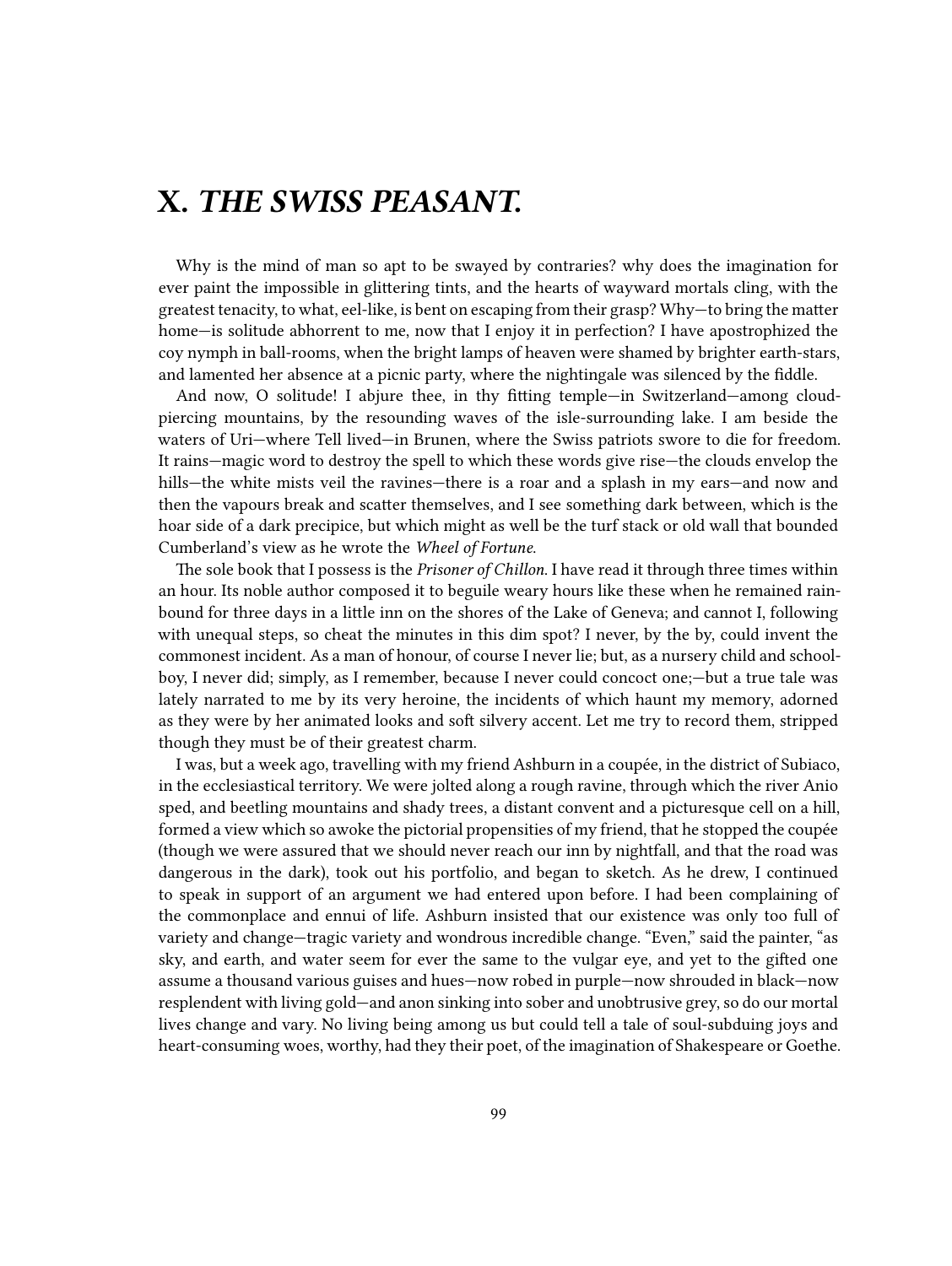The veriest weather-worn cabin is a study for colouring, and the meanest peasant will offer all the acts of a drama in the apparently dull routine of his humble life."

"This is pure romance," I replied; "put it to the test. Let us take, for example, yonder woman descending the mountain-path."

"What a figure!" cried Ashburn; "oh that she would stay thus but one quarter of an hour!—she has come down to bathe her child—her upturned face—her dark hair—her picturesque costume the little plump fellow bestriding her—the rude scenery around"—

"And the romantic tale she has to tell."

"I would wager a louis that hers has been no common fate. She steps a goddess—her attitude, her looks, are all filled with majesty."

I laughed at his enthusiasm, and accepted his bet. We hurried to join our fair peasantess, and thus formed acquaintance with Fanny Chaumont. A sudden storm, as we were engaged conversing with her, came, driven down from the tempest-bearing hills, and she gave us a cordial invitation to her cottage.

It was situated on a sunny, yet sheltered slope. There was a look of cheerfulness and *aisance* about it, beyond what is usually met in that part of Switzerland, reminding me of the cottages of the inhabitants of the free States. There, also, we found her husband. I always feel curious to know on whom a woman, who bears the stamp of superior intellect, who is beautiful and refined—for peasant as she was, Fanny was both—has been induced to bestow herself.

Louis Chaumont was considerably older than his wife; he was handsome, with brown lively eyes, curly chestnut hair, a visage embrowned by the sun, bearing every mark of having led an active, even an adventurous life; there was, besides, an expression which, if it were not ferocity, resembled it, in his vivacious glances, and in the sternness of his deeply-lined forehead; while she, in spite of her finely-formed brow, her majestic person, and her large expressive eyes, looked softness and patience itself. There was something incongruous in the pair, and more strangely matched they seemed when we heard their story. It lost me my louis, but proved Fanny at once to be a fitting heroine for romance, and was a lesson, moreover, to teach the strange pranks love can play with us, mingling fire and water, blending in one harmonious concord the harsh base and melodious tenor of two differently stringed instruments. Though their child was five years old, Fanny and her husband were attached to each other with the tenderness and passion of early love; they were happy—his faults were tempered by her angel disposition, and her too melancholy and feeling-fraught spirit was enlivened and made plastic to the purposes of this world by his energy and activity.

Fanny was a Bernese by birth: she was the child of humble cottagers, one among a large family. They lived on the brow of one summit and at the foot of another. The snowy mountains were piled about them; thaw-fed torrents brawled around; during the night a sound like thunder, a crash among the tempest-beaten pines would tell of an avalanche; or the snowdrift, whirring past the lattice, threatened to bury the little fabric. Winter was the season of peace in the deep vales, not so in the higher district. The peasant was often kept waking by the soft-falling snow which threatened insidiously to encroach on, and to overwhelm his habitation; or a straying cow would lead him far into the depths of the stormy hills, and his fearful family would count in agony the hours of his absence. Perpetual hardship and danger, however, rather brutify than exalt the soul of man; and those of the Swiss who are most deeply planted among the rocky wilds are often stultified and sullen.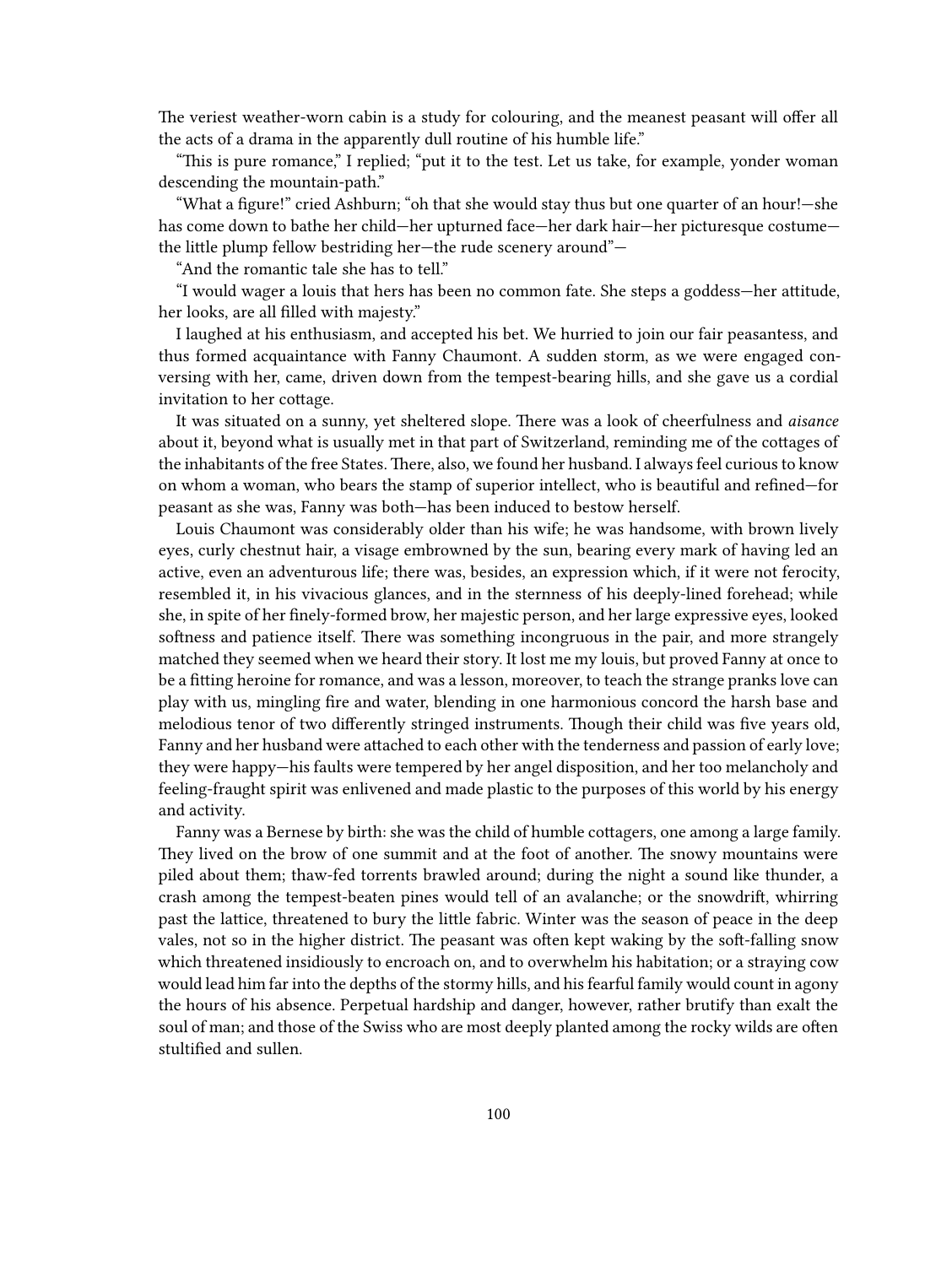Fanny opened her youthful eyes and observation on this scene. She was one of those lovely children whose beauty is heartfelt but indescribable: hers was the smooth candid brow, the large hazel eyes, half soft, half wild; the round dimpled cheek, the full sensitive mouth, the pointed chin, and (as framework to the picture) the luxuriant curly chestnut hair, and voice which is sweetest music. The exceeding beauty of little Fanny gained her the observation of the wife of the owner of the chateau which overlooked and commanded the district, and at ten years of age she became a frequent visitor there. Fanny's little soul was love, so she soon twined herself round the kind lady's heart, became a pet with her husband, and the favourite playmate of their only son.

One fête day Fanny had dined at the chateau. It had been fine warm spring weather, but wind and storm came on with the setting sun; the snow began to fall thickly, and it was decided that Fanny must pass the night in the chateau. She had been unusually eager to return home; and when the tempest came on, she crept near her protectress, and begged to be sent to her mother. *C'est impossible*—Fanny pressed no further, but she clambered to a window, and looked out wistfully to where, hidden by the hills, her parents' cottage stood. It was a fatal night for her: the thunders of frequent avalanches, the roaring of torrents, the crash of trees, spoke of devastation, and her home was its chief prey. Father, mother, brothers, and sisters, not one survived. Where, the day before, cottage and outhouse and flower garden had stood, the little lawn where she played, and the grove that sheltered her, there was now a monumental pile of snow, and the rocky path of a torrent; no trace remained, not one survivor to tell the tale. From that night Fanny became a constant inmate of the chateau.

It was Madame de Marville's project to give her a bourgeois education, which would raise her from the hardships of a peasant's life, and yet not elevate her above her natural position in society. She was brought up kindly, but humbly; it was the virtues of her disposition which raised her in the eyes of all around her—not any ill-judged favour of her benefactress. The night of the destruction of her family never passed away from her memory; it set a seal of untimely seriousness on her childish brow, awoke deep thoughts in her infant heart, and a strong resolve that while she lived, her beloved friends should find her, as far as her humble powers admitted, a source of good alone—a reason to rejoice that they had saved her from the destruction that had overwhelmed her family.

Thus Fanny grew up in beauty and in virtue. Her smiles were as the rainbows of her native torrents: her voice, her caresses, her light step, her unalterable sweetness and ceaseless devotion to the wishes of others, made her the idol of the family. Henry, the only child of her protectors, was of her own age, or but a few months her senior. Every time Henry returned from school to visit his parents, he found Fanny more beautiful, more kind, more attractive than before; and the first passion his youthful heart knew was for the lovely peasant girl, whose virtues sanctified his home. A look, a gesture betrayed his secret to his mother; she turned a hasty glance on Fanny, and saw on her countenance innocence and confidence alone. Half reassured, yet still fearful, Madame de Marville began to reflect on some cure for the threatened evil. She could not bear to send away Fanny; she was solicitous that her son should for the present reside in his home. The lovely girl was perfectly unconscious of the sentiments of the young seigneur; but would she always continue so? and was the burning heart that warmed her gentle bosom to be for ever insensible to the despotic and absorbing emotions of love?

It was with wonder, and a curious mixture of disappointed maternal pride and real gladness, that the lady at length discovered a passion dawning in fair Fanny's heart for Louis Chaumont, a peasant some ten years older than herself. It was natural that one with such high-wrought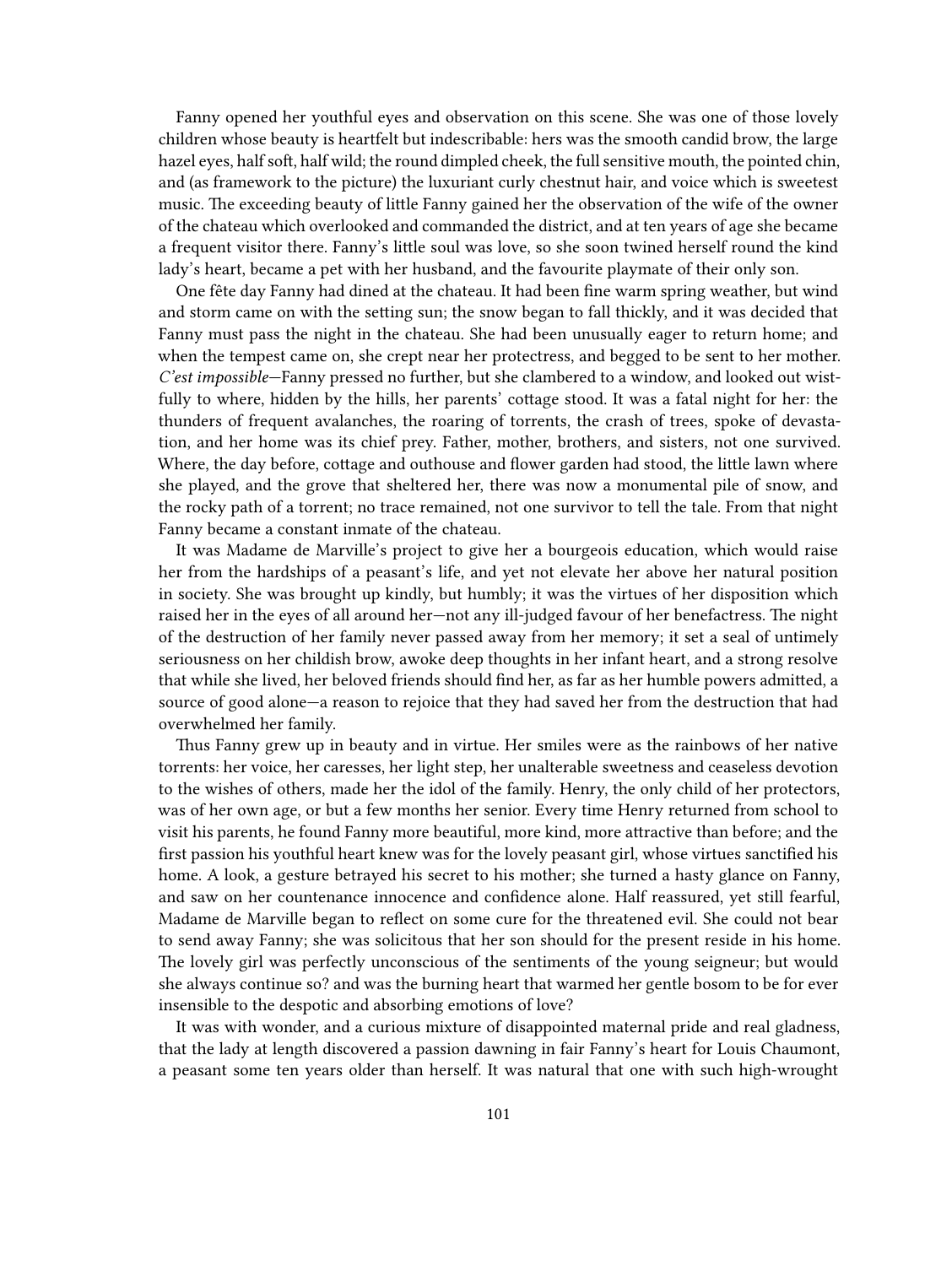feelings as our heroine should love one to whom she could look up, and on whom to depend, rather than her childhood's playmate—the gay, thoughtless Henry. Louis's family had been the victim of a moral ruin, as hers of a physical one. They had been oppressed, reduced to poverty, driven from their homes by a feudal tyrant, and had come poor and forlorn from a distant district. His mother, accustomed to a bourgeois' life, died broken-hearted: his father, a man of violent passions, nourished in his own and in his son's heart, sentiments of hatred and revenge against the "proud oppressors of the land." They were obliged to labour hard, yet in the intervals of work, father and son would read or discourse concerning the ills attendant on humanity, and they traced all to the social system, which made the few the tyrants of the many.

Louis was handsome, bold, and active; he excelled his compeers in every hardy exercise; his resolution, his daring, made him, in spite of his poverty, a kind of leader among them. He had many faults; he was too full of passion, of the spirit of resistance and revenge; but his heart was kind; his understanding, when not thwarted, strong; and the very depth of his feelings made him keenly susceptible to love. Fanny, in her simple but majestic beauty, in her soft kindness of manner, mingled with the profoundest sensibility, made a deep impression on the young man's heart. His converse, so different and so superior to those of his fellows, won her attention.

Hitherto Fanny had never given utterance to the secrets of her soul. Habitual respect held her silent with Madame, and Henry, as spirited and as heedless as a chamois, could ill understand her; but Louis became the depository of the many feelings which, piled up in secrecy and silence, were half awful to herself; he brought reason, or what he deemed such, to direct her heart-born conclusions. To have heard them talk of life and death, and all its shows, you would have wondered by what freak philosophy had dressed herself in youth and a peasant's garb, and wandered from the schools to these untaught wilds.

Madame de Marville saw and encouraged this attachment. Louis was not exactly the person she would have selected for Fanny; but he was the only being for whom she had ever evinced a predilection; and, besides, the danger of a misalliance which threatened her own son, rendered her eager to build an insurmountable wall between him and the object of his affections. Thus Fanny enjoyed the heart-gladdening pride of hearing her choice applauded and praised by the person she most respected and loved in the world. As yet, however, love had been covert; the soul but not the apparent body of their intercourse. Louis was kept in awe by this high-minded girl, and Fanny had not yet learned her own secret. It was Henry who made the discovery for them;—Henry, who, with all the impetuosity of his vivacious character, contrived a thousand ways to come between them, who, stung by jealousy to injustice, reviled Louis for his ruin, his poverty, his opinions, and brought the spirit of dissension to disquiet a mind entirely bent, as she imagined, on holy and pure thoughts.

Under this clash of passion, the action of the drama rapidly developed itself, and, for nearly a year, a variety of scenes were acted among these secluded mountains of no interest save to the parties themselves, but to them fateful and engrossing. Louis and Fanny exchanged vows; but that sufficed not. Fanny insisted on the right of treating with uniform kindness the son of her best friend, in spite of his injustice and insolence. The young men were often, during the rural festivals, brought into angry collision. Fanny was the peacemaker: but a woman is the worst possible mediator between her rival lovers. Henry was sometimes irritated to complain to his father of Louis' presumption. The spirit of the French Revolution then awakening, rendered a peasant's assumptions peculiarly grating; and it required Madame de Marville's impartial gentleness to prevent Fanny's betrothed, as now he was almost considered, from being further oppressed.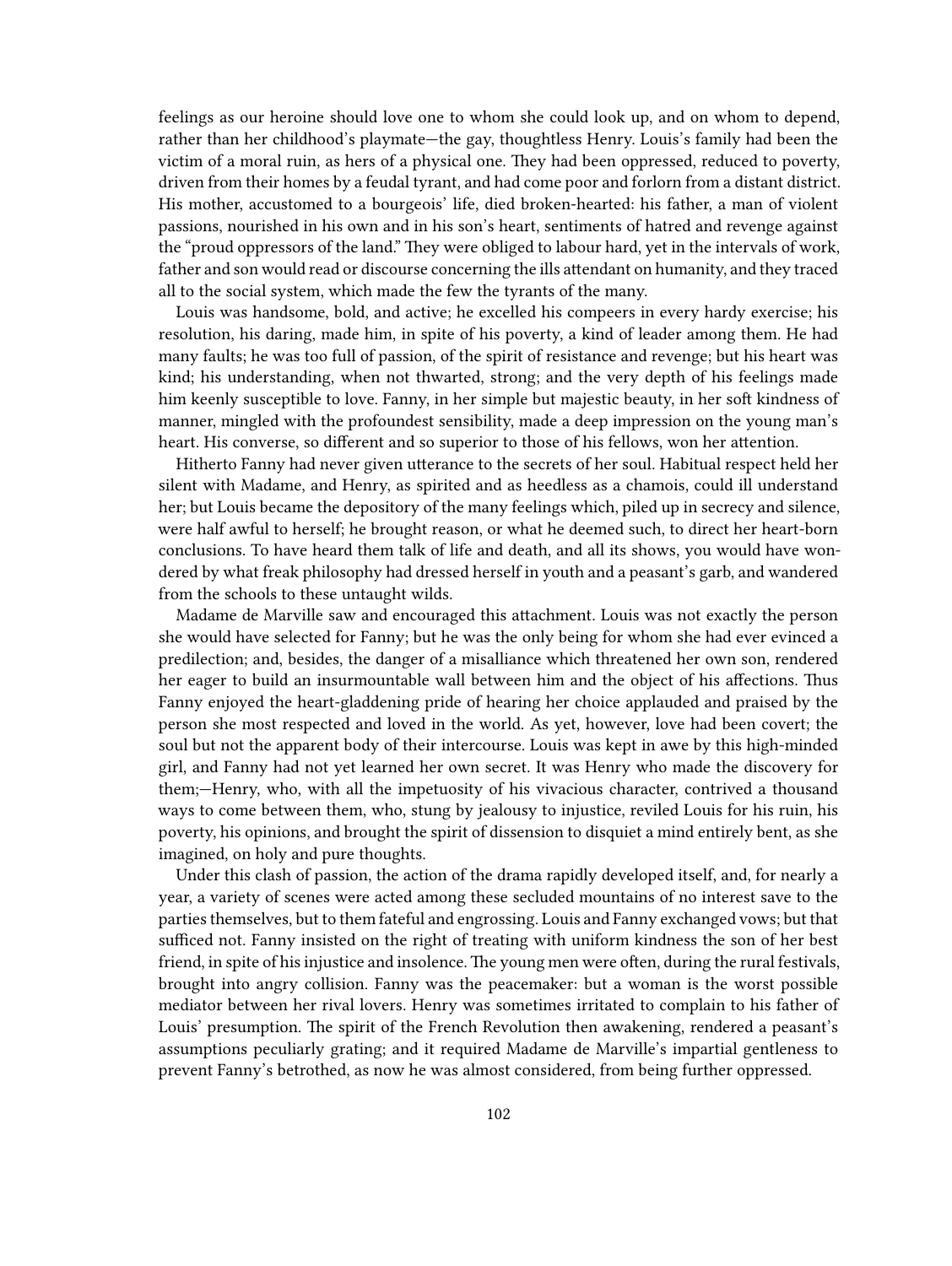At length it was decided that Henry should absent himself for a time, and visit Paris. He was enraged in the extreme by what he called his banishment. Noble and generous as he naturally was, love was the tyrant of his soul, and drove him almost to crime. He entered into a fierce quarrel with his rival on the very eve of his departure: it ended in a scene of violence and bloodshed. No great real harm was done; but Monsieur de Marville, hitherto scarcely kept back from such a measure by his wife, suddenly obtained an order for Louis (his father had died a year before) to quit the territory within twelve hours. Fanny was commanded, as she valued the favour of her friends, to give him up. The young men were both gone before any intercession could avail; and that kind of peace which resembles desolation took possession of the chateau.

Aware of the part she had taken in encouraging Fanny's attachment to her peasant-lover, Madame de Marville did not make herself a party to the tyranny of her husband; she requested only of her protégée to defer any decisive step, and not to quit her guardianship until the return of her son, which was to take place the following year. Fanny consented to such a delay, although in doing so she had to resist the angry representations of her lover, who exacted that she should quit the roof of his oppressors. It was galling to his proud spirit that she should continue to receive benefits from them, and injurious to his love that she should remain where his rival's name was the constant theme of discourse and the object of interest. Fanny in vain represented her debt of gratitude, the absence of Henry, the impossibility that she could feel any undue sentiment towards the young seigneur; not to hate him was a crime in Louis' eyes; yet how, in spite of his ill-conduct, could Fanny hate her childhood's playmate—her brother? His violent passions excited to their utmost height—jealousy and the sense of impotent indignation raging in his heart—Louis swore to revenge himself on the Marvilles—to forget and to abhor his mistress!—his last words were a malediction on them, and a violent denunciation of scorn upon her.

"It will all be well yet," thought Fanny, as she strove to calm the tumultuous and painful emotions to which his intemperate passion gave rise. "Not only are storms the birth of the wild elements, but of the heart of man, and we can oppose patience and fortitude alone to their destructive violence. A year will pass—I shall quit the chateau; Louis will acknowledge my truth, and retract his frightful words."

She continued, therefore, to fulfil her duties cheerfully, not permitting her thoughts to dwell on the idea, that, in spite of her struggles, too painfully occupied her—the probability that Louis would in the end renounce or forget her; but committing her cause to the spirit of good, she trusted that its influence would in the end prevail.

She had, however, much to endure; for months passed, and no tidings reached her of Louis. Often she felt sick at heart; often she became the prey of the darkest despair; above all, her tender heart missed the fond attentions of love, the bliss of knowing that she bestowed happiness, and the unrestrained intercourse to which mutual affection had given rise. She cherished hope as a duty, and faith in love, rather than in her unjust and cruelly neglectful lover. It was a hard task, for she had nowhere to turn for consolation or encouragement. Madame de Marville marked with gladness the total separation between them. Now that the danger that threatened her son was averted, she relented having been influential in producing an attachment between Fanny and one whom she deemed unworthy of her. She redoubled her kindness, and, in the true Continental fashion, tried to get up a match between her and some one among her many and more prosperous admirers. She failed, but did not despair, till she saw the poor girl's cheek grow pale and her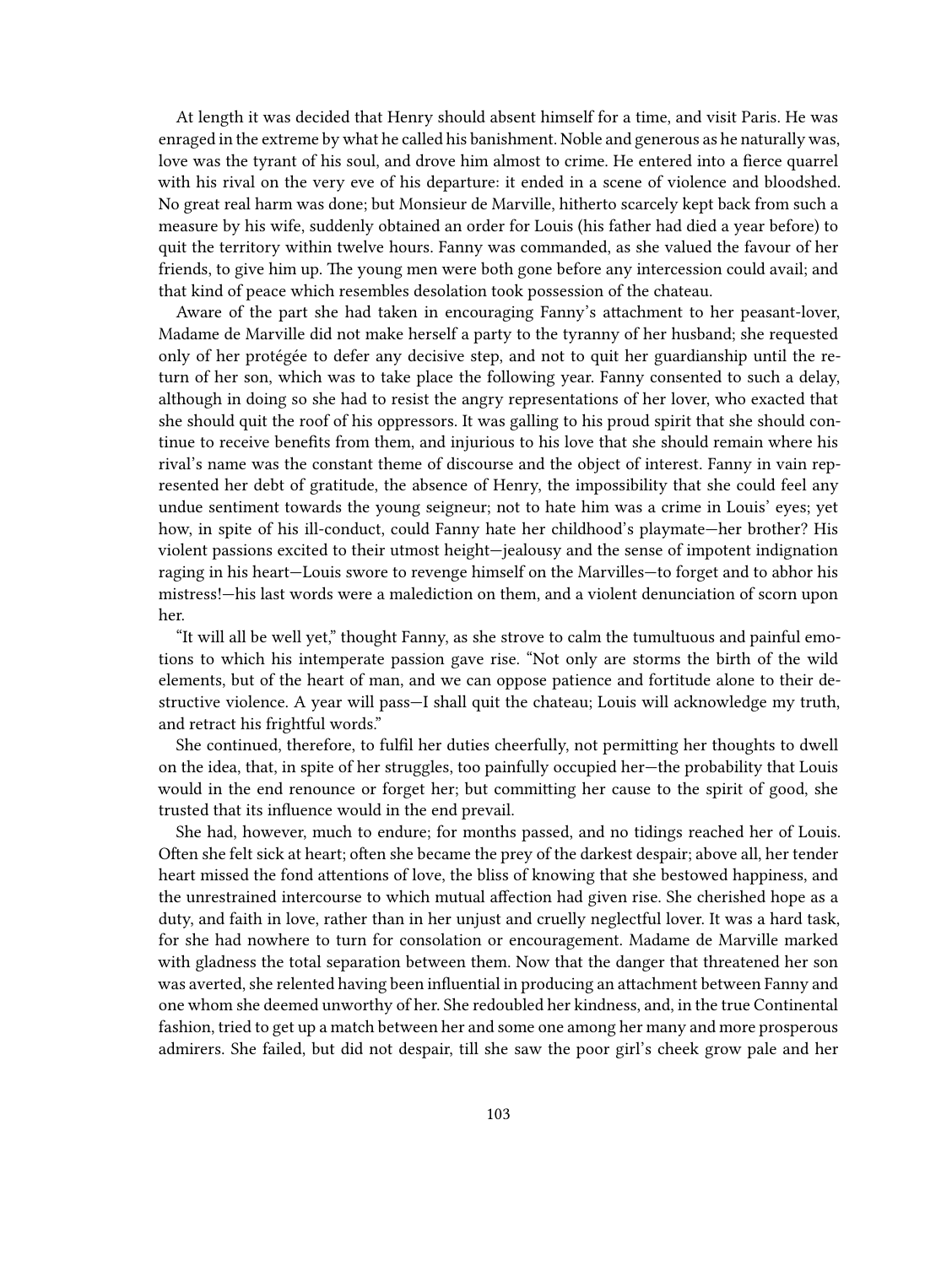vivacity desert her, as month after month passed away, and the very name of Louis appeared to be forgotten by all except herself.

The stirring and terrible events that took place at this time in France added to Fanny's distress of mind. She had been familiarized to the discussion of the theories, now attempted to be put in practice, by the conversations of Chaumont. As each fresh account brought information of the guilty and sanguinary acts of men whose opinions were the same as those of her lover, her fears on his account increased. In a few words I shall hurry over this part of her story. Switzerland became agitated by the same commotions as tore the near kingdom. The peasantry rose in tumult; acts of violence and blood were committed; at first at a distance from her retired valley, but gradually approaching its precincts, until at last the tree of liberty was set up in the neighbouring village. Monsieur de Marville was an aristocrat of the most bigoted species. In vain was the danger represented to him, and the unwarlike state of his retinue. He armed them—he hurried down—he came unawares on the crowd who were proclaiming the triumph of liberty, rather by feasting than force. On the first attack, they were dispersed, and one or two among them were wounded; the pole they had gathered round was uprooted, the emblematic cap trampled to the earth. The governor returned victorious to his chateau.

This act of violence on his part seemed the match to fire a train of organized resistance to his authority, of which none had dreamt before. Strangers from other cantons thronged into the valley; rustic labours were cast aside; popular assemblies were held, and the peasants exercised in the use of arms. One was coming to place himself at their head, it was said, who had been a party in the tumults at Geneva. Louis Chaumont was coming—the champion of liberty, the sworn enemy of M. de Marville. The influence of his presence soon became manifest. The inhabitants of the chateau were besieged. If one ventured beyond a certain limit he was assailed. It was the resolve of Louis that all within its walls should surrender themselves to his mercy. What that might be, the proud curl of his lip and the fire that glanced from his dark eyes rendered scarcely problematic. Fanny would not believe the worst of her lover, but Monsieur and Madame de Marville, no longer restrained by any delicacy, spoke of the leveller in unmeasured terms of abhorrence, comparing him to the monsters who then reigned in France, while the danger they incurred through him added a bitter sting to their words. The peril grew each day; famine began to make its appearance in the chateau; while the intelligence which some of the more friendly peasants brought was indicative of preparations for a regular attack of the most formidable nature. A summons at last came from the insurgents. They were resolved to destroy the emblem of their slavery—the feudal halls of their tyrants. They declared their intention of firing the chateau the next day, and called on all within to deliver themselves up, if they would not be buried in its ruins. They offered their lives and free leave to depart to all, save the governor himself, who must place himself unconditionally at the mercy of their leader. "The wretch," exclaimed his lady, "who thirsts for your blood! Fly! if there is yet time for flight; we, you see, are safe. Fly! nor suffer these cruel dastards to boast of having murdered you."

M. de Marville yielded to these entreaties and representations. He had sent for a military force to aid him—it had been denied. He saw that he himself, as the detested person, was the cause of danger to his family. It was therefore agreed that he should seek a châlet situated on a mountain ten leagues distant, where he might lie concealed till his family joined him. Accordingly, in a base disguise, he quitted at midnight the walls he was unable to defend; a miserable night for the unfortunate beings left behind. The coming day was to witness the destruction of their home; and they, beggars in the world, were to wander through the inhospitable mountains, till, with caution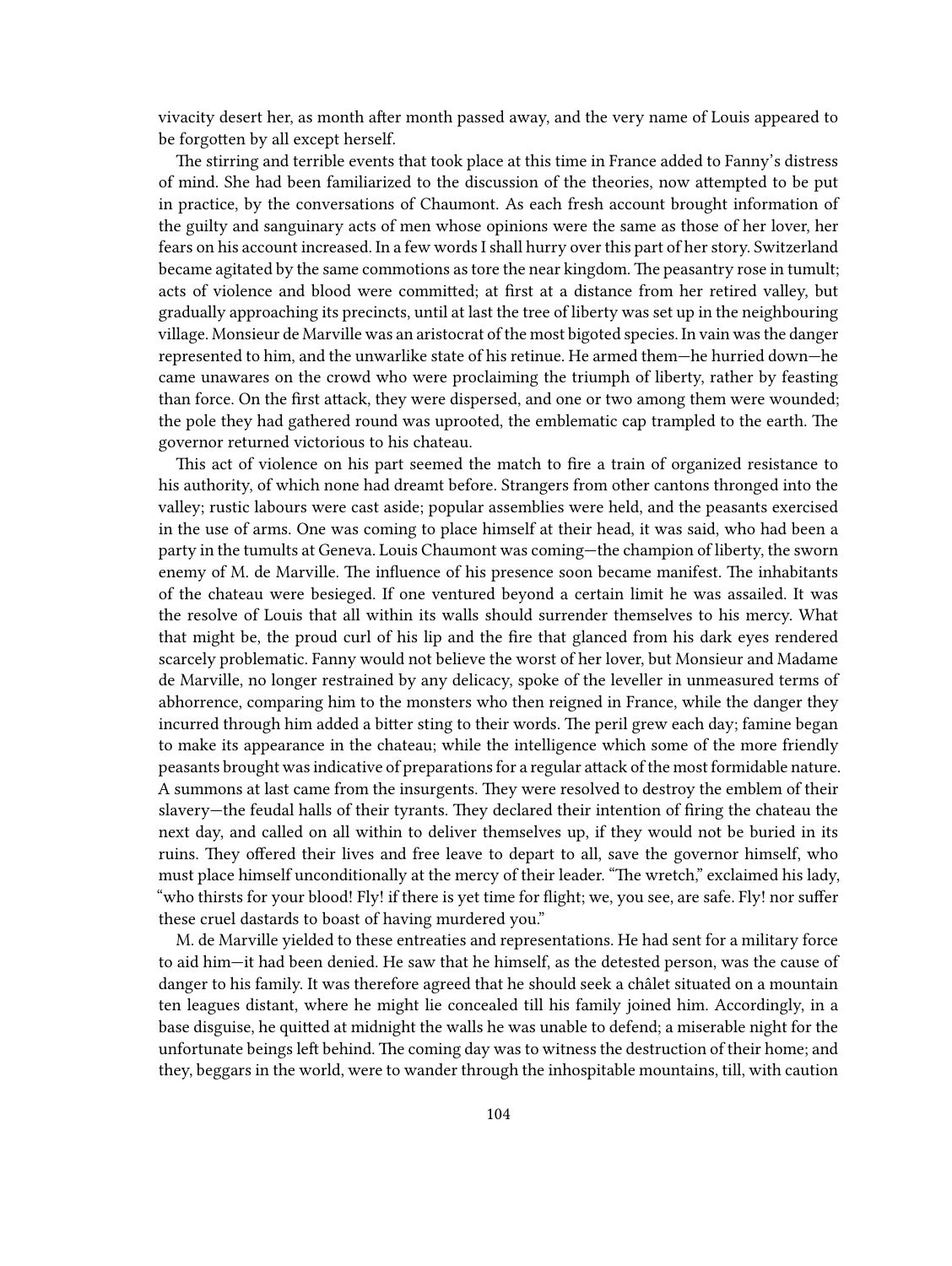and terror, they could unobserved reach the remote and miserable châlet, and learn the fate of the unhappy fugitive. It was a sleepless night for all. To add to Madame's agony, she knew that her son's life was in danger in Paris—that he had been denounced—and, though yet untaken, his escape was still uncertain. From the turret of the castle that, situated high on a rock, commanded the valley below, she sat the livelong night watching for every sound—fearful of some shout, some report of firearms, which would announce the capture of her husband. It was September; the nights were chill; pale and trembling, she saw day break over the hills. Fanny had busied herself during these anxious hours by preparing for their departure; the terrified domestics had already fled; she, the lady, and the old lame gardener were all that remained. At dawn she brought forth the mule, and harnessed him to the rude vehicle which was to convey them to their place of refuge. Whatever was most valuable in the chateau had already been sent away long before, or was secreted; a few necessaries alone she provided. And now she ascended the turret stairs, and stood before her protectress, announcing that all was ready, and that they must depart. At this last moment, Madame de Marville appeared deprived of strength; she strove to rise—she sank to the ground in a fit. Forgetful of her deserted state, Fanny called aloud for help, and then her heart beat wildly as a quick, youthful step was heard on the stairs. Who could he be? would *he* come to insult their wretchedness—he, the author of their woe? The first glance changed the object of her terror. Henry flew to his mother's side, and, with broken exclamations and agitated questions, demanded an explanation of what he saw. He had fled for safety to the habitation of his parents—he found it deserted; the first voice he heard was that of Fanny crying for help—the first sight that presented itself was his mother, to all appearance dead, lying on the floor of the turret. Her recovery was followed by brief explanations, and a consultation of how his safety was to be provided for. The name of Chaumont excited his bitterest execrations. With a soldier's haughty resolve, he was darting from the castle to meet and to wreak vengeance on his rival. His mother threw herself at his feet, clasping his knees, calling wildly on him not to desert her. Fanny's gentle, sweet voice was of more avail to calm his passion. "Chevalier," she said, "it is not thus that you must display your courage or protect the helpless. To encounter yonder infuriated mob would be to run on certain death; you must preserve yourself for your family—you must have pity on your mother, who cannot survive you. Be guided by me, I beseech you."

Henry yielded to her voice, and a more reasonable arrangement took place. The departure of Madame de Marville and Fanny was expected at the village, and a pledge had been given that they should proceed unmolested. But deeply had the insurgents sworn that if the governor or his son (whose arrival in the chateau had been suspected) attempted to escape with them, they should be immediately sacrificed to *justice*. No disguise would suffice—the active observation of their enemies was known. Every inhabitant of the castle had been numbered—the fate of each ascertained, save that of the two most detested—the governor, whose flight had not been discovered, and his son, whose arrival was so unexpected and ill-timed. As still they consulted, a beat to arms was heard in the valley below: it was the signal that the attack on the empty castle walls would soon begin. There was no time for delay or hesitation. Henry placed himself at the bottom of the charrette; straw and a variety of articles were heaped upon him; the two women ascended in trepidation; and the old gardener sat in front and held the reins.

In consequence of the disturbed state of the districts through which they were to pass,—where the appearance of one of the upper classes excited the fiercest enmity, and frightful insult, if not death, was their sure welcome,—Madame and her friend assumed a peasant's garb. And thus they wound their way down the steep; the unhappy lady weeping bitterly; Fanny, with tearless eyes,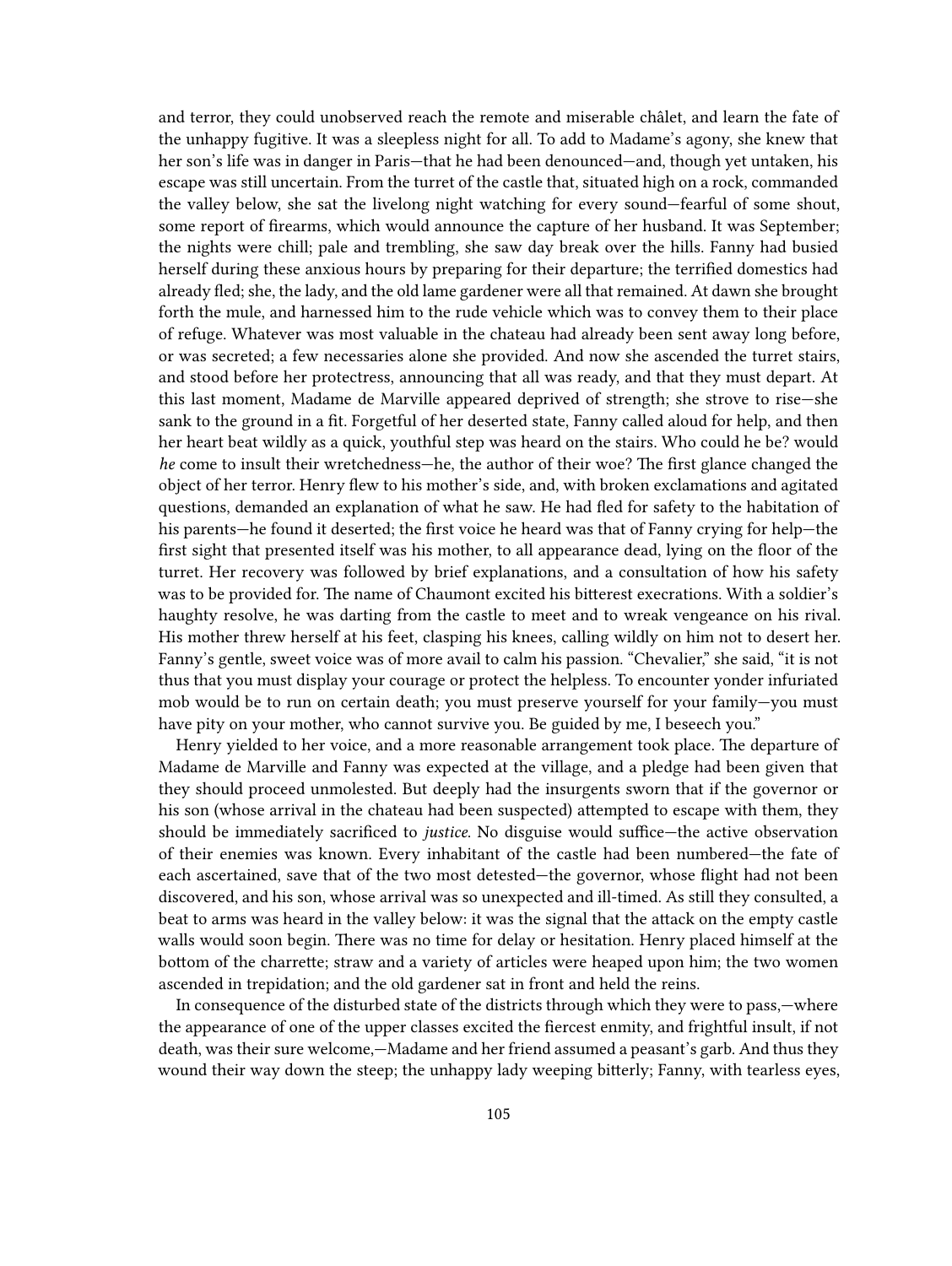but with pale cheek and compressed lips, gazing for the last time on the abode which had been her refuge when, in helpless infancy, she was left an orphan—where kindness and benevolence had waited on her, and where her days had passed in innocence and peace. "And he drives us away!—him, whom I loved—whom I love!—O misery!"

They reached the foot of the eminence on which the chateau was placed, and proceeded along the road which led directly through the village. With the approach of danger, vain regrets were exchanged for a lively sense of fear in the bosom of the hapless mother, and for the exertion of her courage and forethought in Fanny's more energetic mind. They passed a peasant or two, who uttered a malediction or imprecation on them as they went; then groups of two or three, who were even more violent in gesture and menace; when suddenly the sound of many steps came on their ears, and at a turn of the road they met Chaumont with a band of about twenty disciplined men.

"Fear not," he said to Madame de Marville; "I will protect you from danger till you are beyond the village."

With a shriek, the lady, in answer, threw herself in Fanny's arms.

"Fear not, Madame—he dares not injure you. Begone, Louis! insult us not by your presence. Begone! I say."

Fanny spoke angrily. She had not adopted this tone, but that the lady's terror, and the knowledge that even then the young soldier crouched at their feet, burnt to spring up and confront his enemy, made her use an authority which a woman always imagines that a lover dare not resist.

"I do not insult you," repeated Chaumont—"I save you. I have no quarrel with the lady; tyrants alone need fear me. You are not safe without my escort. Do not you, false girl, irritate me. I have ensured her escape; but yours—you are in my power."

A violent movement at the bottom of the charrette called forth all Fanny's terrors.

"Take me!" she cried; "do with me what you please; but you dare not, you cannot raise a finger against the innocent. Begone, I say! let me never see you more!"

"You are obeyed. On you fall the consequences."

Thus, after many months of separation, did Fanny and her lover meet. She had purposed when she should see him to make an appeal to his better nature—his reason; she had meant to use her all-persuasive voice to recall him from the dangerous path he was treading. Several times, indeed, since his arrival in the valley, she had endeavoured to obtain an interview with him, but he dreaded her influence: he had resolved on revenge, and he feared to be turned back. But now the unexpected presence of his rival robbed her of her self-possession, and forced her to change her plans. She saw frightful danger in their meeting, and all her endeavours were directed to the getting rid of her lover.

Louis and his companions proceeded towards the chateau, while the charrette of the fugitives moved on in the opposite direction. They met many a ferocious group, who were rushing forward to aid in the destruction of their home; and glad they were, in that awful hour, that any object had power to divert the minds of their enemies from attention to themselves. The road they pursued wound through the valley; the precipitous mountain on one side, a brawling stream on the other. Now they ascended higher and now again descended in their route, while the road, broken by the fall of rocks, intersected by torrents, which tore their way athwart it, made their progress slow. To get beyond the village was the aim of their desires; when, lo! just as they came upon it, and were in the very midst of its population, which was pouring towards the castle, suddenly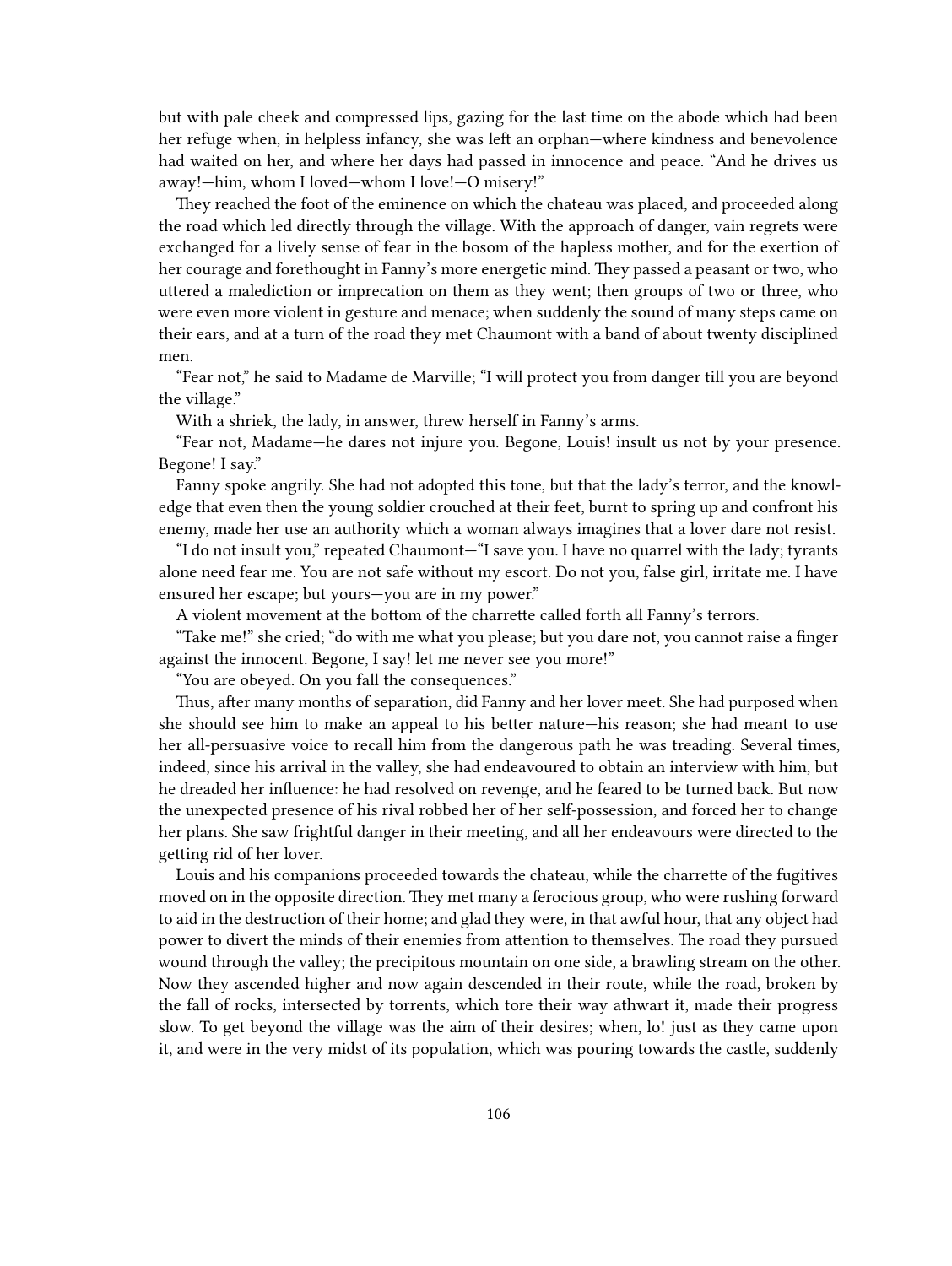the charrette sank in a deep rut; it half upset, and every spoke in the wheel giving way rendered the vehicle wholly useless.

Fanny had indeed already sprung to the ground to examine what hope remained: there was none. "Grand Dieu! we are lost!" were the first words that escaped her, while Madame stood aghast, trembling, almost insensible, knowing that the hope of her life, the existence of her son, depended on these miserable moments.

A peasant who owed Fanny some kindness now advanced, and in a kind of cavalier way, as if to blemish as much as he could the matter of his offer by its manner, told them, that, for the pleasure of getting rid of the aristocrats, he would lend his car—there it was, let them quickly bestow their lading in it and pursue their way. As he spoke, he caught up a box, and began the transfer from one car to the other.

"No, no!" cried Madame de Marville, as, with a scream, she sprang forward and grasped the arm of the man as he was in the very act of discovering her son's hiding-place. "We will accept nothing from our base enemies!—Begone with your offers! we will die here, rather than accept anything from such *canaille*."

The word was electric. The fierce passions of the mob, excited by the mischief they were about to perpetrate, now burst like a stream into this new channel. With violent execrations they rushed upon the unfortunate woman: they would have torn her from the car, but already her son had sprung from his hiding-place, and, striking a violent blow at the foremost assailant, checked for a moment their brutal outrages. Then again, with a yell, such as the savage Indians alone could emulate, they rushed on their prey. Mother and son were torn asunder, and cries of "A bas les aristocrats!"—"A la lanterne!" declared too truly their sanguinary designs.

At this moment Louis appeared—Louis, whose fears for Fanny had overcome his indignation, and who returned to guard her; while she, perceiving him, with a burst of joy, called on him to rescue her friends. His cry of "Arretez-vous!" was loud and distinct amidst the uproar. It was obeyed; and then first he beheld his rival, his oppressor, his enemy in his power. At first, rage inflamed every feature, to be replaced by an expression of triumph and implacable hatred. Fanny caught the fierce glance of his eye, and grew pale. She trembled as, trying to be calm, she said, "Yes, you behold he is here. And you must save him—and your own soul. Rescue him from death, and be blest that your evil career enables you at least to perform this one good action."

For a moment Louis seemed seeking for a word, as a man, meaning to stab, may fumble for his dagger's hilt, unable in his agitation to grasp his weapon.

"My friends," at length he said, "let the women depart—we have promised it. Ye may deal with the young aristocrat according to his merits."

"A la lanterne!" burst in response from a hundred voices.

"Let his mother first depart!"

Could it be Louis that spoke these words, and had she loved this man? To appeal to him was to rouse a tiger from his lair. Another thought darted into Fanny's mind; she scarcely knew what she said or did: but already knives were drawn; already, with a thrill of horror, she thought she saw the blood of her childhood's playmate spilt like water on the earth. She rushed forward—she caught the upraised arm of one—"He is no aristocrat!" she cried; "he is my husband!—Will you murder one who, forgetting his birth, his duty, his honour, has married a peasant girl—one of yourselves?"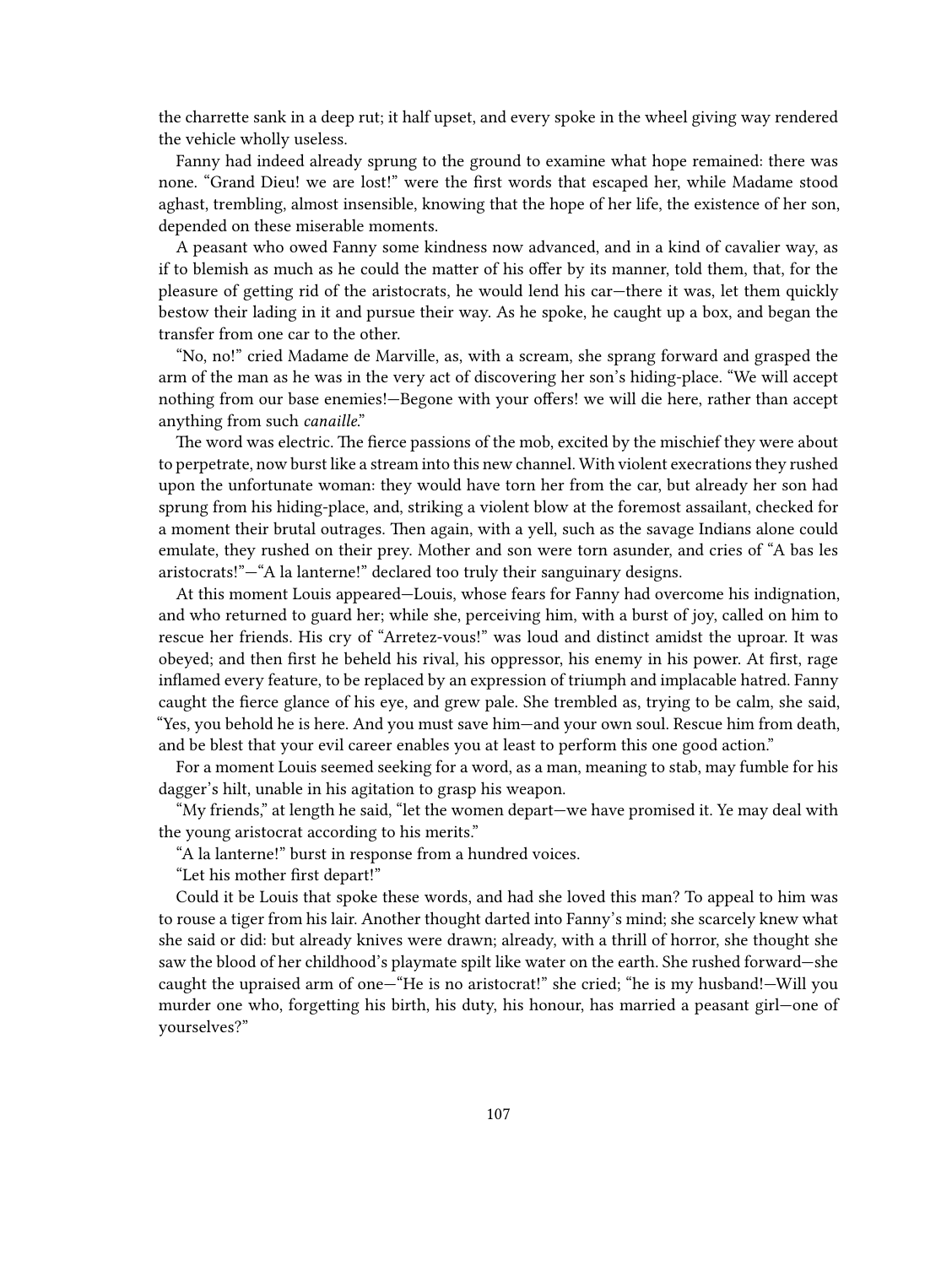Even this appeal had little effect upon the mob; but it strangely affected her cruel lover. Grasping her arm with iron fingers, he cried, "Is this tale true? Art thou married to that man—his wife?"

"Even so!"—the words died on her lips as she strove to form them, terrified by their purport, and the effect they might produce. An inexplicable expression passed over Chaumont's face; the fierceness that jealousy had engendered for a moment was exalted almost to madness, and then faded wholly away. The stony heart within him softened at once. A tide of warm, human, and overpowering emotion flowed into his soul: he looked on her he had loved, on her whom he had lost for ever; and tears rushed into his eyes, as he saw her trembling before him.

"Fear not," at last he said; "fear neither for him nor yourself. Poor girl! so young, you shall not lose all—so young, you shall not become a widow. He shall be saved!"

Yet it was no easy task, even for him, to stem the awakened passions of the bloodthirsty mob. He had spent many an hour in exciting them against their seigneurs, and now at once to control the violence to which he had given rise seemed impossible. Yet his energy, his strong will overcame all opposition. They should pierce the chevalier's heart, he swore, through his alone. He prevailed. He took the rein of their mule, and led them out of the village. All were silent; Fanny knew not what to say, and surprise held the others mute. Louis went with them until a turn in the road hid them from the view of the village. What his thoughts were, none could guess: he looked calm, as resigning the rein into the chevalier's hands, he gently bade them "Farewell," touching his hat in reply to their salutations. They moved on, and Fanny looked back to catch a last view of her lover: he was standing where they left him, when suddenly, instead of returning on his steps into the village, she saw him with rapid strides ascend the mountain-side, taking a well-known path that conducted him away from the scene of his late exploits. His pace was that of a man flying from pursuers—soon he was lost to sight.

Astonishment still kept the fugitives silent, as they pursued their way; and when at last joy broke forth, and Madame de Marville, rejoicing in their escape, embraced again and again her son, he with the softest tenderness thanked Fanny for his life: she answered not, but wept bitterly.

Late that night they reached the destined châlet, and found Monsieur de Marville arrived. It was a half-ruined miserable habitation perched among the snows, cold and bare; food was ill to be obtained, and danger breathed around them. Fanny attended on them with assiduous care, but she never spoke of the scene in the village; and though she strove to look the same, Henry never addressed her but she grew pale, and her voice trembled. She could not divine her absent lover's thoughts, but she knew that he believed her married to another; and that other, earnestly though she strove to rule her feelings, became an object of abhorrence to her.

Three weeks they passed in this wretched abode; three weeks replete with alarm, for the district around was in arms, and the life of Monsieur de Marville loudly threatened. They never slept but they dreaded the approach of the murderers; food they had little, and the inclement season visited them roughly. Fanny seemed to feel no inconvenience; her voice was cheerful: to console, encourage, and assist her friends appeared to occupy her whole heart. At length one night they were roused by a violent knocking at the door of their hut: Monsieur de Marville and Henry were on their feet in a moment, seizing their weapons as they rose. It was a domestic of their own, come to communicate the intelligence that the troubles were over, that the legal government had reasserted its authority, and invited the governor to return to Berne.

They descended from their mountain refuge, and the name of Louis hovered on Fanny's lips, but she spoke it not. He seemed everywhere forgotten. It was not until some time afterwards that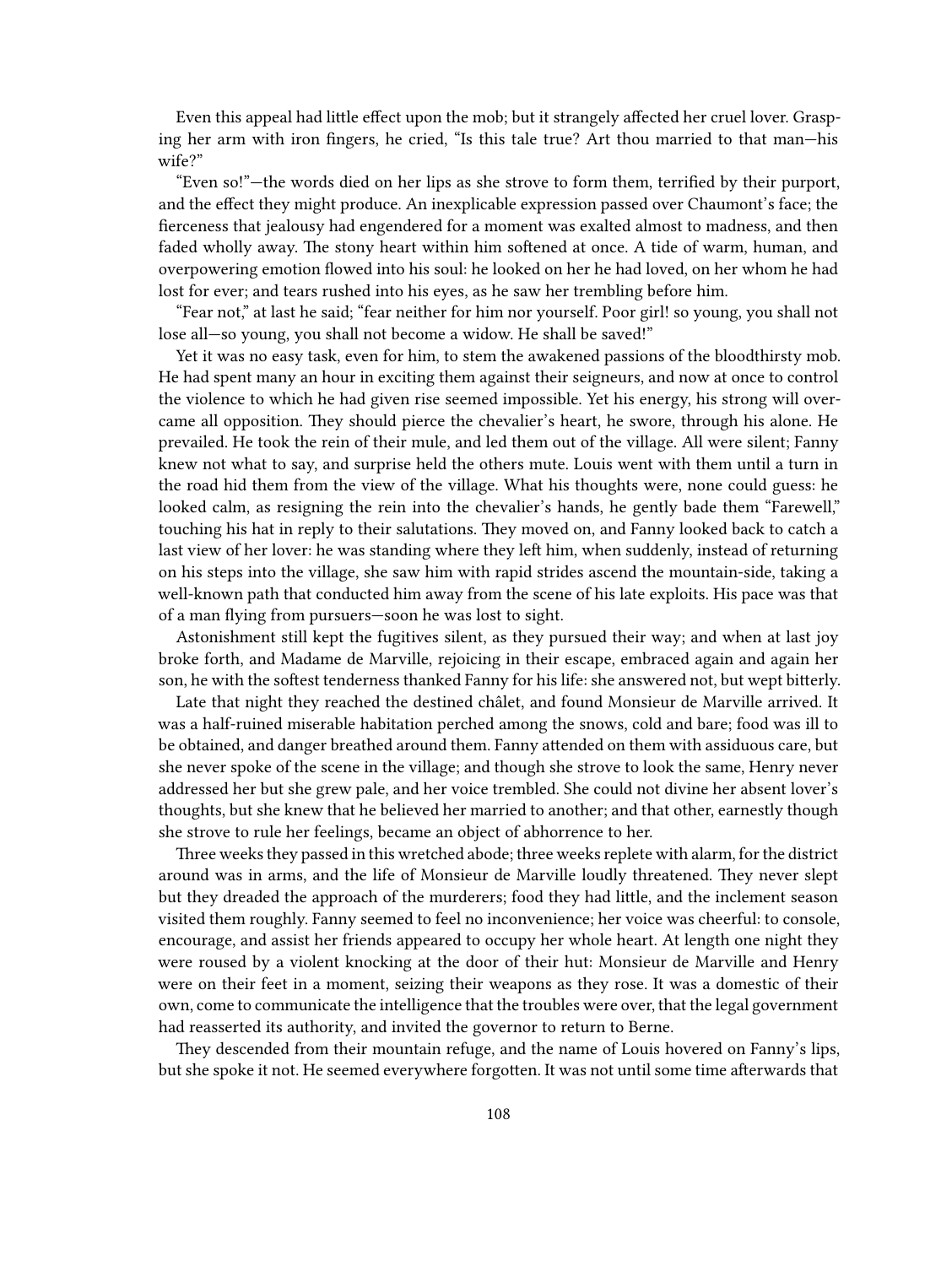she ascertained the fact that he had never been seen or heard of since he had parted from her on the morning of their escape. The villagers had waited for him in vain; they suspended their designs, for they all depended upon him; but he came not.

Monsieur and Madame de Marville returned to their chateau with their son, but Fanny remained behind. She would not inhabit the same roof as Henry; she recoiled even from receiving further benefits from his parents. What could she do? Louis would doubtless discover the falsehood of her marriage, but he dared not return; and even if he communicated with her, even though yet she loved him, could she unite herself with one accused too truly of the most frightful crimes? At first, these doubts agitated her, but by degrees they faded as oblivion closed over Chaumont's name; and he came not, and she heard not of him, and he was as dead to her. Then the memory of the past revived in her heart; her love awoke with her despair; his mysterious flight became the sole occupation of her thoughts; time rolled on and brought its changes. Madame de Marville died—Henry was united to another—Fanny remained, to her own thoughts, alone in the world. A relation, who lived at Subiaco, sent for her, and there she went to take up her abode. In vain she strove to wean herself from the memory of Louis—her love for him haunted her soul.

There was war in Europe, and every man was converted into a soldier; the country was thinned of its inhabitants, and each victory or defeat brought a new conscription. At length peace came again, and its return was celebrated with rejoicing. Many a soldier returned to his home—and one came back who had no home. A man, evidently suffering from recent wounds, wayworn and sick, asked for hospitality at Fanny's cottage; it was readily afforded, and he sat at her cottage fire, and removed his cap from his brow. His person was bent, his cheeks fallen in; yet those eyes of fire, that quick animated look, which almost brought the bright expression of youth back into his face, could never be forgotten. Fanny gazed almost in alarm, and then in joy, and at last, in her own sweet voice, she said, "Et toi, Louis—tu aussi es de retour."

Louis had endured many a sorrow and many a hardship, and, most of all, he had been called on to wage battle with his own fierce spirit. The rage and hate which he had sedulously nourished suddenly became his tormentors and his tyrants—at the moment that love, before too closely allied to them, emancipated itself from their control. Love, which is the source of all that is most generous and noble in our nature, of self-devotion and of high intent, separated from the alloy he had blended with it, asserted its undivided power over him; strange that it should be so at the moment that he believed that he had lost her he loved for ever!

All his plans had been built for revenge. He would destroy the family that oppressed him; unbuild, stone by stone, the proud abode of their inheritance; he would be the sole refuge and support of his mistress in exile and in poverty. He had entered upon his criminal career with this design alone, and with the anticipation of ending all by heaping benefits and the gifts of fortune upon Fanny. The very steps he had taken, he now believed to be those that occasioned his defeat. He had lost her—the lovely and the good—he had lost her by proving unworthy, yet not so unworthy was he as to make her the victim of his crimes. The family he had vowed to ruin was now hers, and every injury that befell them visited her; to save her he must unweave his pernicious webs; to keep her scatheless, his dearest designs must fall to the ground.

A veil seemed rent before his eyes; he had fled, for he would not assist in the destruction of her fortunes; he had not returned, for it was torture to him to know that she lived, the wife of another. He entered the French army, but in every change his altered feelings pursued him, and to prove himself worthy of her he had lost was the constant aim of his ambition. His excellent conduct led to his promotion, and yet mishap still waited on him. He was wounded, even dangerously,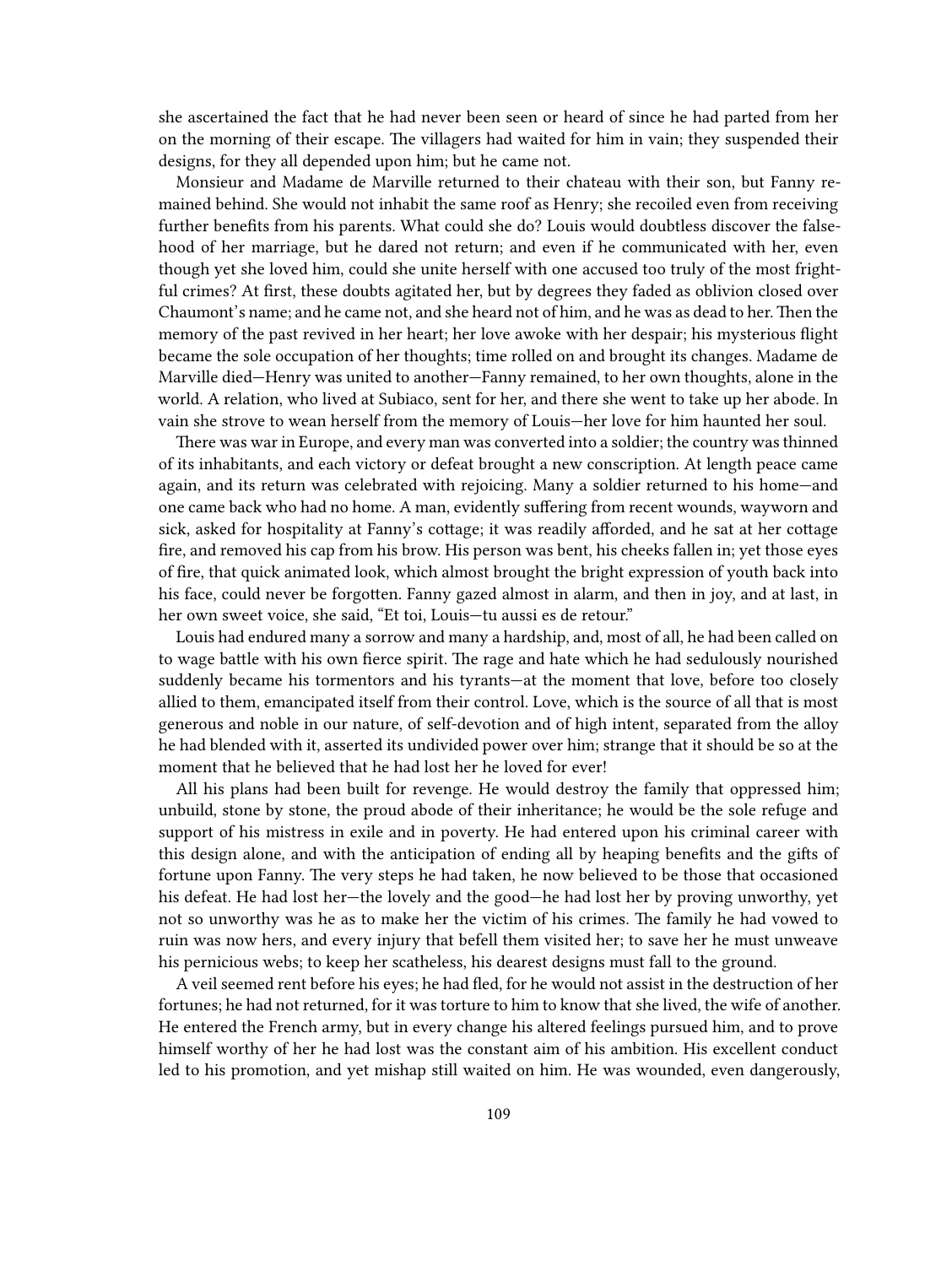and became so incapable of service as to be forced to solicit his dismission. This had occurred at the end of a hard campaign in Germany, and his intention was to pass into Italy, where a friend, with whom he had formed an intimacy in the army, promised to procure him some employment under Government. He passed through Subiaco in his way, and, ignorant of its occupiers, had asked for hospitality in his mistress's cottage.

If guilt can be expiated by repentance and reform, as is the best lesson of religion, Louis had expiated his. If constancy in love deserve reward, these lovers deserved that, which they reaped, in the happiness consequent on their union. Her image, side by side with all that is good in our nature, had dwelt in his heart, which thus became a shrine at which he sacrificed every evil passion. It was a greater bliss than he had ever dared to anticipate, to find, that in so doing, he had at the same time been conducing to the welfare of her he loved, and that the lost and idolized being whom he worshipped founded the happiness of her life upon his return to virtue, and the constancy of his affection.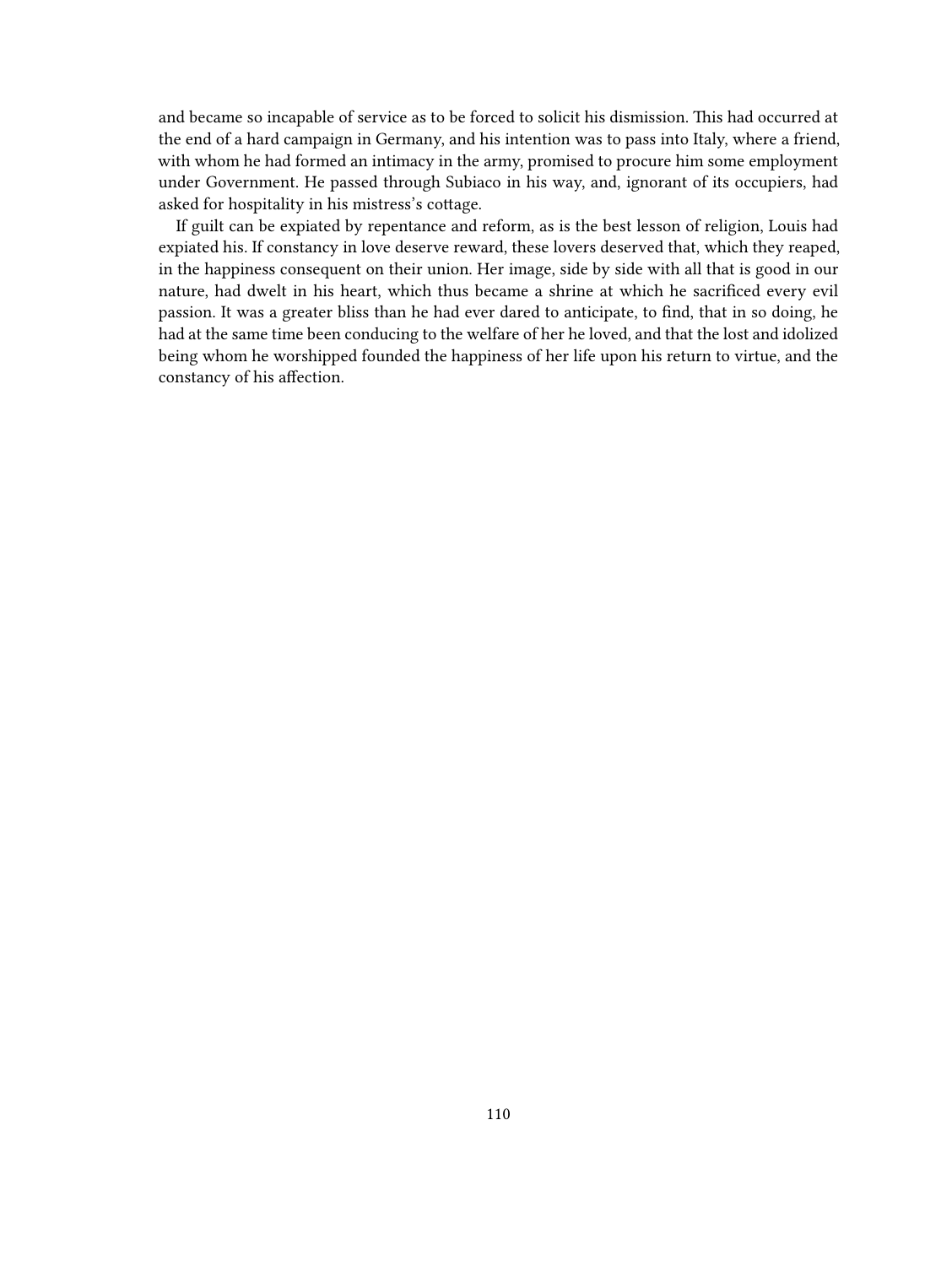## **XI.** *THE INVISIBLE GIRL.*

This slender narrative has no pretensions to the regularity of a story, or the development of situations and feelings; it is but a slight sketch, delivered nearly as it was narrated to me by one of the humblest of the actors concerned: nor will I spin out a circumstance interesting principally from its singularity and truth, but narrate, as concisely as I can, how I was surprised on visiting what seemed a ruined tower, crowning a bleak promontory overhanging the sea, that flows between Wales and Ireland, to find that though the exterior preserved all the savage rudeness that betokened many a war with the elements, the interior was fitted up somewhat in the guise of a summer-house, for it was too small to deserve any other name. It consisted but of the ground-floor, which served as an entrance, and one room above, which was reached by a staircase made out of the thickness of the wall. This chamber was floored and carpeted, decorated with elegant furniture; and, above all, to attract the attention and excite curiosity, there hung over the chimney-piece—for to preserve the apartment from damp a fireplace had been built evidently since it had assumed a guise so dissimilar to the object of its construction—a picture simply painted in water-colours, which deemed more than any part of the adornments of the room to be at war with the rudeness of the building, the solitude in which it was placed, and the desolation of the surrounding scenery. This drawing represented a lovely girl in the very pride and bloom of youth; her dress was simple, in the fashion of the beginning of the eighteenth century; her countenance was embellished by a look of mingled innocence and intelligence, to which was added the imprint of serenity of soul and natural cheerfulness. She was reading one of those folio romances which have so long been the delight of the enthusiastic and young; her mandoline was at her feet—her parroquet perched on a huge mirror near her; the arrangement of furniture and hangings gave token of a luxurious dwelling, and her attire also evidently that of home and privacy, yet bore with it an appearance of ease and girlish ornament, as if she wished to please. Beneath this picture was inscribed in golden letters, "The Invisible Girl."

Rambling about a country nearly uninhabited, having lost my way, and being overtaken by a shower, I had lighted on this dreary-looking tenement, which seemed to rock in the blast, and to be hung up there as the very symbol of desolation. I was gazing wistfully and cursing inwardly my stars which led me to a ruin that could afford no shelter, though the storm began to pelt more seriously than before, when I saw an old woman's head popped out from a kind of loophole, and as suddenly withdrawn;—a minute after a feminine voice called to me from within, and penetrating a little brambly maze that screened a door, which I had not before observed, so skilfully had the planter succeeded in concealing art with nature, I found the good dame standing on the threshold and inviting me to take refuge within. "I had just come up from our cot hard by," she said, "to look after the things, as I do every day, when the rain came on—will ye walk up till it is over?" I was about to observe that the cot hard by, at the venture of a few rain drops, was better than a ruined tower, and to ask my kind hostess whether "the things" were pigeons or crows that she was come to look after, when the matting of the floor and the carpeting of the staircase struck my eye. I was still more surprised when I saw the room above; and beyond all, the picture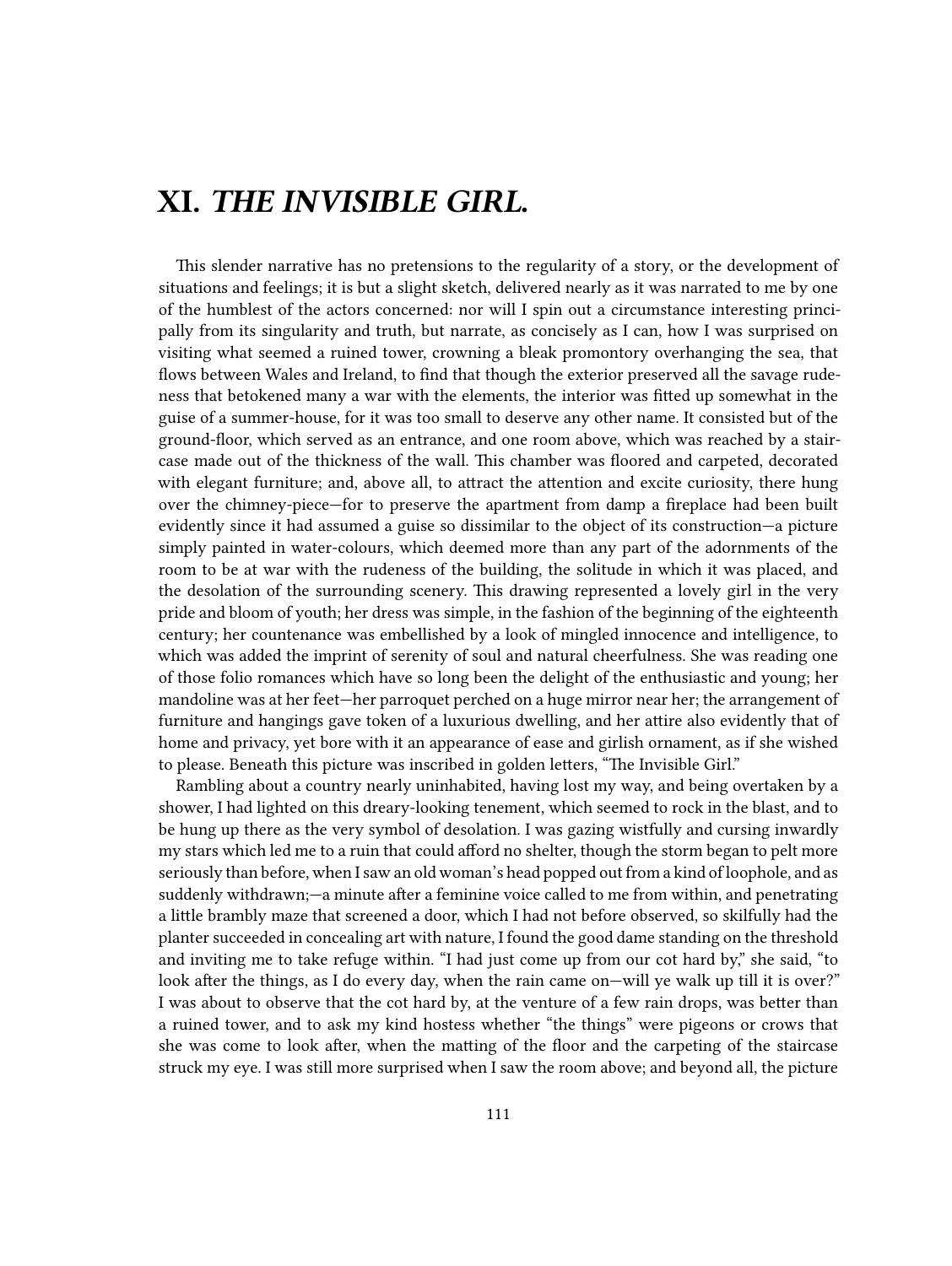and its singular inscription, naming her invisible, whom the painter had coloured forth into very agreeable visibility, awakened my most lively curiosity; the result of this, of my exceeding politeness towards the old woman, and her own natural garrulity, was a kind of garbled narrative which my imagination eked out, and future inquiries rectified, till it assumed the following form.

Some years before, in the afternoon of a September day, which, though tolerably fair, gave many tokens of a tempestuous night, a gentleman arrived at a little coast town about ten miles from this place; he expressed his desire to hire a boat to carry him to the town of —— about fifteen miles farther on the coast. The menaces which the sky held forth made the fishermen loathe to venture, till at length two, one the father of a numerous family, bribed by the bountiful reward the stranger promised, the other, the son of my hostess, induced by youthful daring, agreed to undertake the voyage. The wind was fair, and they hoped to make good way before nightfall, and to get into port ere the rising of the storm. They pushed off with good cheer, at least the fishermen did; as for the stranger, the deep mourning which he wore was not half so black as the melancholy that wrapt his mind. He looked as if he had never smiled—as if some unutterable thought, dark as night and bitter as death, had built its nest within his bosom, and brooded therein eternally; he did not mention his name; but one of the villagers recognised him as Henry Vernon, the son of a baronet who possessed a mansion about three miles distant from the town for which he was bound. This mansion was almost abandoned by the family; but Henry had, in a romantic fit, visited it about three years before, and Sir Peter had been down there during the previous spring for about a couple of months.

The boat did not make so much way as was expected; the breeze failed them as they got out to sea, and they were fain with oar as well as sail to try to weather the promontory that jutted out between them and the spot they desired to reach.They were yet far distant when the shifting wind began to exert its strength, and to blow with violent though unequal blasts. Night came on pitchy dark, and the howling waves rose and broke with frightful violence, menacing to overwhelm the tiny bark that dared resist their fury. They were forced to lower every sail, and take to their oars; one man was obliged to bale out the water, and Vernon himself took an oar, and rowing with desperate energy, equalled the force of the more practised boatmen. There had been much talk between the sailors before the tempest came on; now, except a brief command, all were silent. One thought of his wife and children, and silently cursed the caprice of the stranger that endangered in its effects, not only his life, but their welfare; the other feared less, for he was a daring lad, but he worked hard, and had no time for speech; while Vernon bitterly regretting the thoughtlessness which had made him cause others to share a peril, unimportant as far as he himself was concerned, now tried to cheer them with a voice full of animation and courage, and now pulled yet more strongly at the oar he held. The only person who did not seem wholly intent on the work he was about, was the man who baled; every now and then he gazed intently round, as if the sea held afar off, on its tumultuous waste, some object that he strained his eyes to discern. But all was blank, except as the crests of the high waves showed themselves, or far out on the verge of the horizon, a kind of lifting of the clouds betokened greater violence for the blast. At length he exclaimed, "Yes, I see it!—the larboard oar!—now! if we can make yonder light, we are saved!" Both the rowers instinctively turned their heads,—but cheerless darkness answered their gaze.

"You cannot see it," cried their companion, "but we are nearing it; and, please God, we shall outlive this night." Soon he took the oar from Vernon's hand, who, quite exhausted, was failing in his strokes. He rose and looked for the beacon which promised them safety;—it glimmered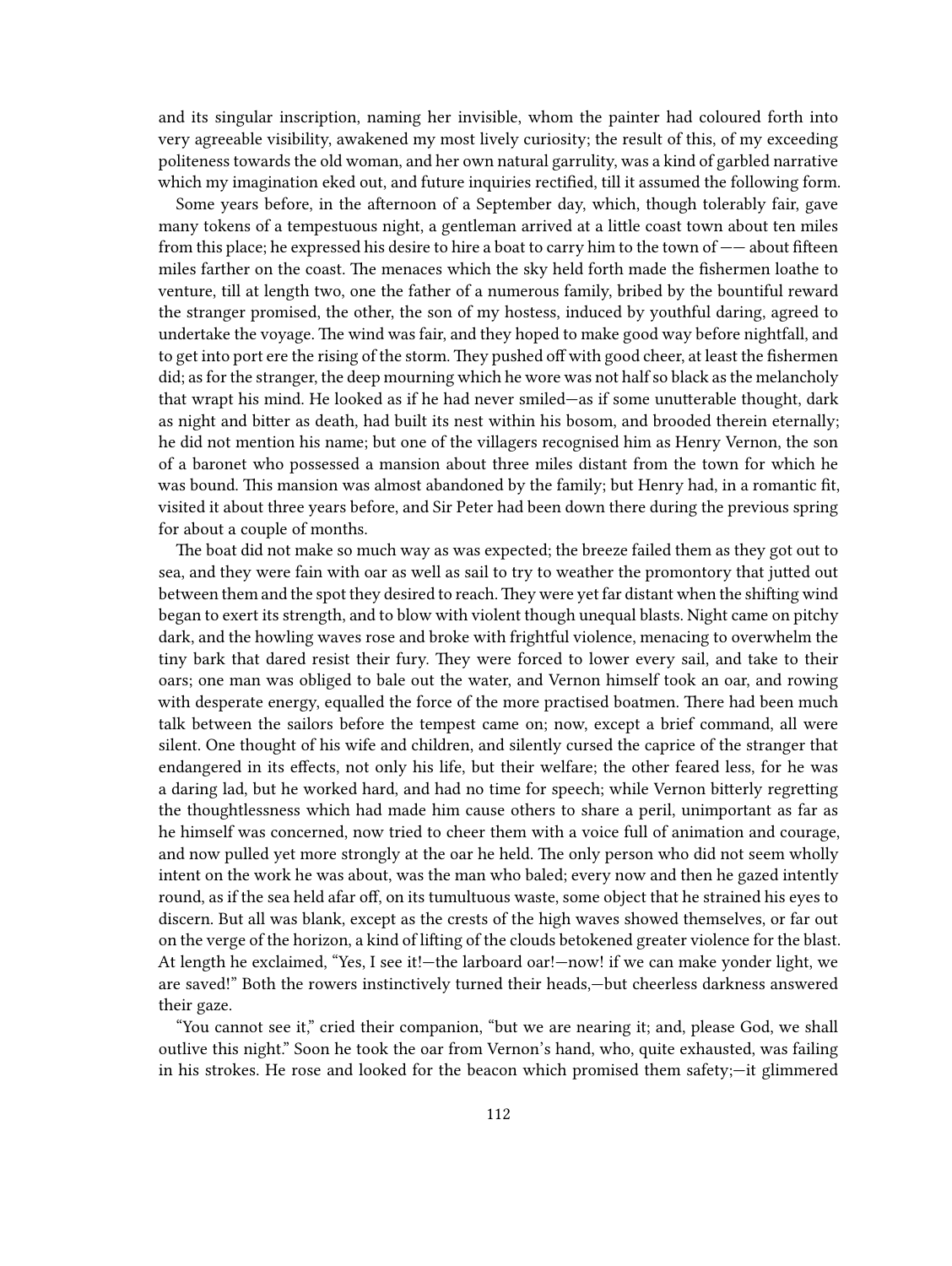with so faint a ray, that now he said, "I see it;" and again, "it is nothing:" still, as they made way, it dawned upon his sight, growing more steady and distinct as it beamed across the lurid waters, which themselves became smoother, so that safety seemed to arise from the bosom of the ocean under the influence of that flickering gleam.

"What beacon is it that helps us at our need?" asked Vernon, as the men, now able to manage their oars with greater ease, found breath to answer his question.

"A fairy one, I believe," replied the elder sailor, "yet no less a true: it burns in an old tumbledown tower, built on the top of a rock which looks over the sea. We never saw it before this summer; and now each night it is to be seen,—at least when it is looked for, for we cannot see it from our village;—and it is such an out-of-the-way place that no one has need to go near it, except through a chance like this. Some say it is burnt by witches, some say by smugglers; but this I know, two parties have been to search, and found nothing but the bare walls of the tower. All is deserted by day, and dark by night; for no light was to be seen while we were there, though it burned sprightly enough when we were out at sea."

"I have heard say," observed the younger sailor, "it is burnt by the ghost of a maiden who lost her sweetheart in these parts; he being wrecked, and his body found at the foot of the tower: she goes by the name among us of the 'Invisible Girl.'"

The voyagers had now reached the landing-place at the foot of the tower. Vernon cast a glance upward,—the light was still burning. With some difficulty, struggling with the breakers, and blinded by night, they contrived to get their little bark to shore, and to draw her up on the beach. They then scrambled up the precipitous pathway, overgrown by weeds and underwood, and, guided by the more experienced fisherman, they found the entrance to the tower; door or gate there was none, and all was dark as the tomb, and silent and almost as cold as death.

"This will never do," said Vernon; "surely our hostess will show her light, if not herself, and guide our darkling steps by some sign of life and comfort."

"We will get to the upper chamber," said the sailor, "if I can but hit upon the broken-down steps; but you will find no trace of the Invisible Girl nor her light either, I warrant."

"Truly a romantic adventure of the most disagreeable kind," muttered Vernon, as he stumbled over the unequal ground; "she of the beacon-light must be both ugly and old, or she would not be so peevish and inhospitable."

With considerable difficulty, and after divers knocks and bruises, the adventurers at length succeeded in reaching the upper storey; but all was blank and bare, and they were fain to stretch themselves on the hard floor, when weariness, both of mind and body, conduced to steep their senses in sleep.

Long and sound were the slumbers of the mariners. Vernon but forgot himself for an hour; then throwing off drowsiness, and finding his rough couch uncongenial to repose, he got up and placed himself at the hole that served for a window—for glass there was none, and there being not even a rough bench, he leant his back against the embrasure, as the only rest he could find. He had forgotten his danger, the mysterious beacon, and its invisible guardian: his thoughts were occupied on the horrors of his own fate, and the unspeakable wretchedness that sat like a nightmare on his heart.

It would require a good-sized volume to relate the causes which had changed the once happy Vernon into the most woful mourner that ever clung to the outer trappings of grief, as slight though cherished symbols of the wretchedness within. Henry was the only child of Sir Peter Vernon, and as much spoiled by his father's idolatry as the old baronet's violent and tyrannical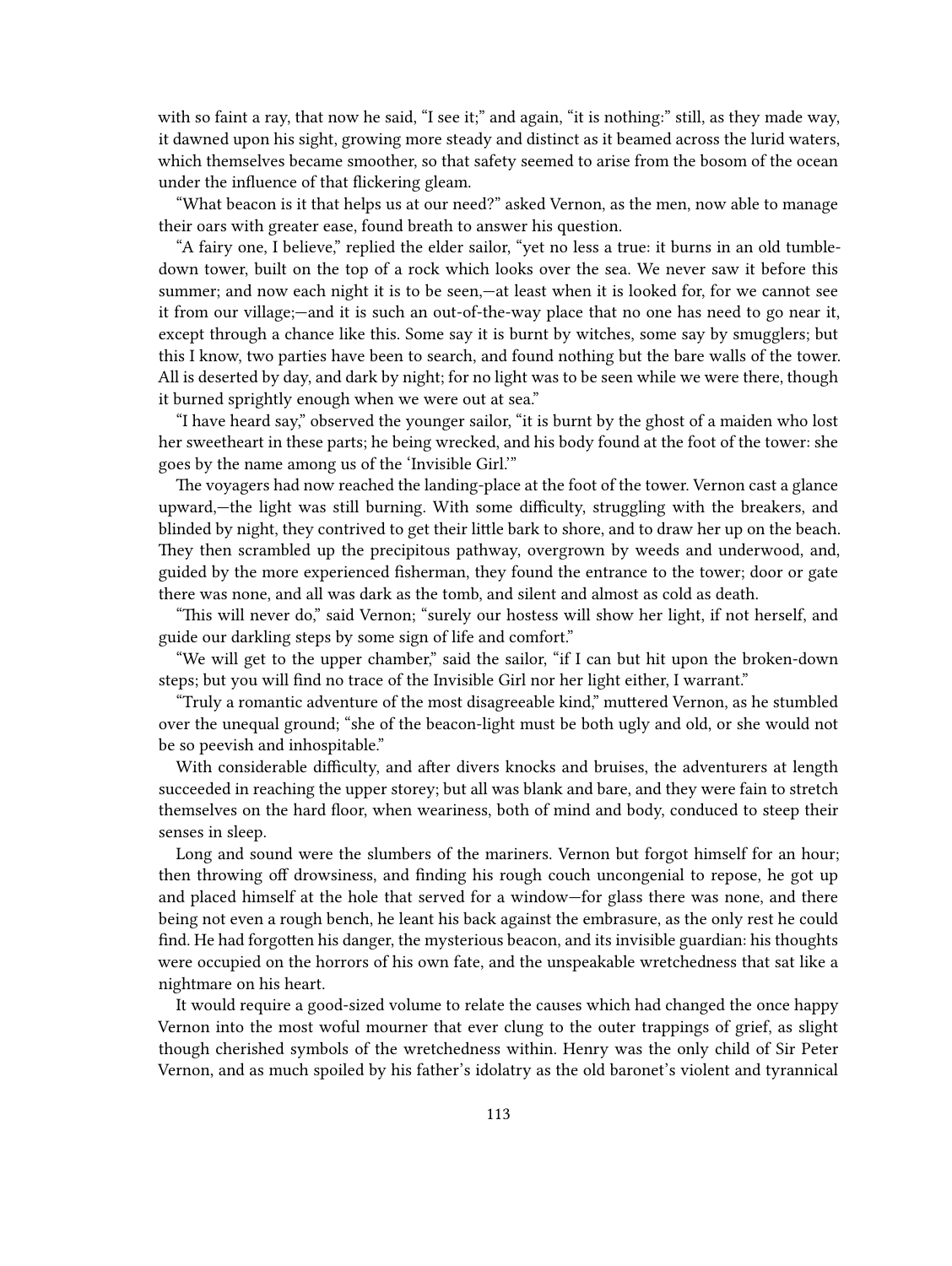temper would permit. A young orphan was educated in his father's house, who in the same way was treated with generosity and kindness, and yet who lived in deep awe of Sir Peter's authority, who was a widower; and these two children were all he had to exert his power over, or to whom to extend his affection. Rosina was a cheerful-tempered girl, a little timid, and careful to avoid displeasing her protector; but so docile, so kind-hearted, and so affectionate, that she felt even less than Henry the discordant spirit of his parent. It is a tale often told; they were playmates and companions in childhood, and lovers in after days. Rosina was frightened to imagine that this secret affection, and the vows they pledged, might be disapproved of by Sir Peter. But sometimes she consoled herself by thinking that perhaps she was in reality her Henry's destined bride, brought up with him under the design of their future union; and Henry, while he felt that this was not the case, resolved to wait only until he was of age to declare and accomplish his wishes in making the sweet Rosina his wife. Meanwhile he was careful to avoid premature discovery of his intentions, so to secure his beloved girl from persecution and insult. The old gentleman was very conveniently blind; he lived always in the country, and the lovers spent their lives together, unrebuked and uncontrolled. It was enough that Rosina played on her mandoline, and sang Sir Peter to sleep every day after dinner; she was the sole female in the house above the rank of a servant, and had her own way in the disposal of her time. Even when Sir Peter frowned, her innocent caresses and sweet voice were powerful to smooth the rough current of his temper. If ever human spirit lived in an earthly paradise, Rosina did at this time: her pure love was made happy by Henry's constant presence; and the confidence they felt in each other, and the security with which they looked forward to the future, rendered their path one of roses under a cloudless sky. Sir Peter was the slight drawback that only rendered their *tête-à-tête* more delightful, and gave value to the sympathy they each bestowed on the other. All at once an ominous personage made its appearance in Vernon Place, in the shape of a widow sister of Sir Peter, who, having succeeded in killing her husband and children with the effects of her vile temper, came, like a harpy, greedy for new prey, under her brother's roof. She too soon detected the attachment of the unsuspicious pair. She made all speed to impart her discovery to her brother, and at once to restrain and inflame his rage. Through her contrivance Henry was suddenly despatched on his travels abroad, that the coast might be clear for the persecution of Rosina; and then the richest of the lovely girl's many admirers, whom, under Sir Peter's single reign, she was allowed, nay, almost commanded, to dismiss, so desirous was he of keeping her for his own comfort, was selected, and she was ordered to marry him. The scenes of violence to which she was now exposed, the bitter taunts of the odious Mrs. Bainbridge, and the reckless fury of Sir Peter, were the more frightful and overwhelming from their novelty. To all she could only oppose a silent, tearful, but immutable steadiness of purpose: no threats, no rage could extort from her more than a touching prayer that they would not hate her, because she could not obey.

"There must be something we don't see under all this," said Mrs. Bainbridge; "take my word for it, brother, she corresponds secretly with Henry. Let us take her down to your seat in Wales, where she will have no pensioned beggars to assist her; and we shall see if her spirit be not bent to our purpose."

Sir Peter consented, and they all three took up their abode in the solitary and dreary-looking house before alluded to as belonging to the family. Here poor Rosina's sufferings grew intolerable. Before, surrounded by well-known scenes, and in perpetual intercourse with kind and familiar faces, she had not despaired in the end of conquering by her patience the cruelty of her persecutors;—nor had she written to Henry, for his name had not been mentioned by his relatives,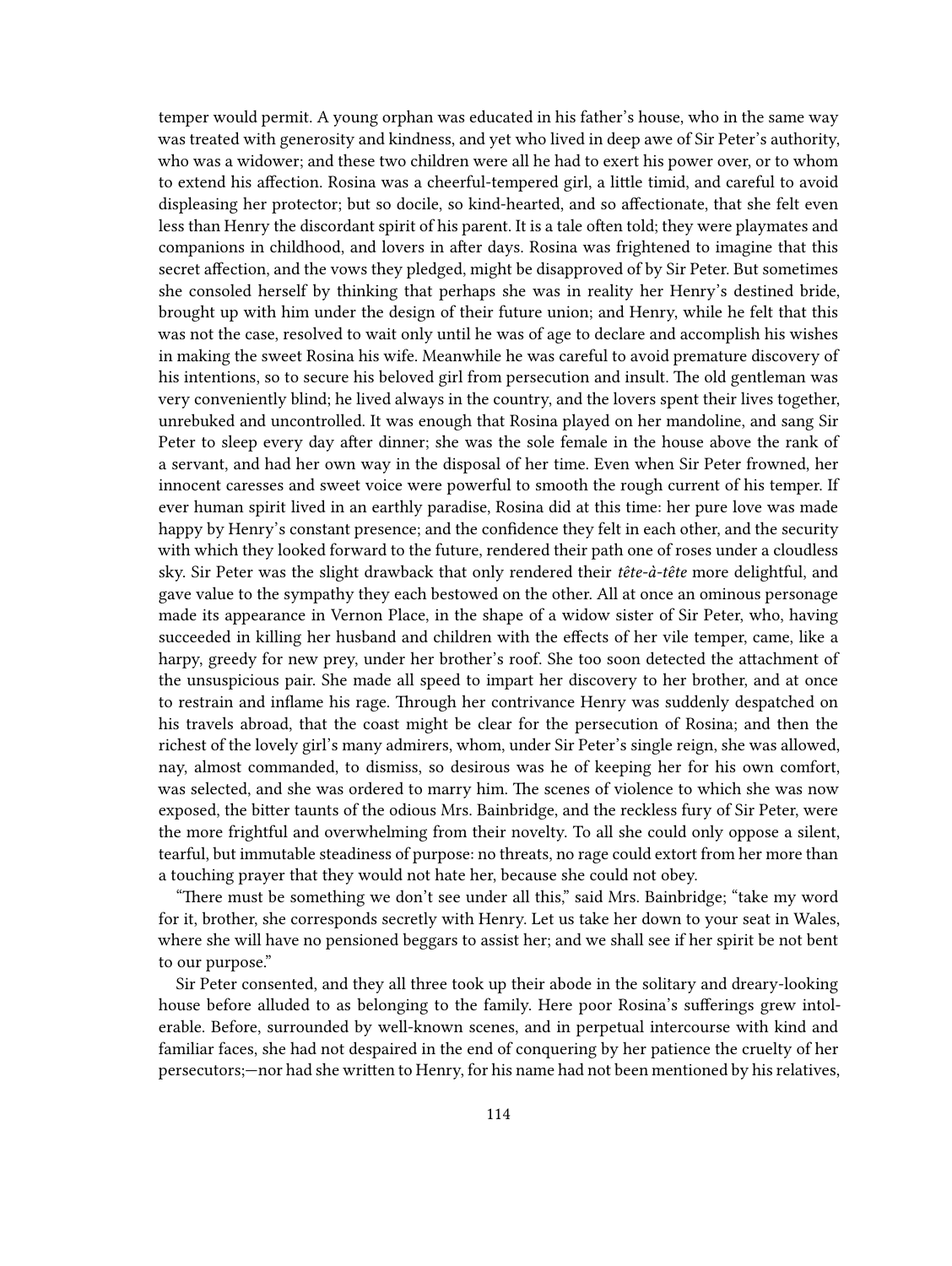nor their attachment alluded to, and she felt an instinctive wish to escape the dangers about her without his being annoyed, or the sacred secret of her love being laid bare, and wronged by the vulgar abuse of his aunt or the bitter curses of his father. But when she was taken to Wales, and made a prisoner in her apartment, when the flinty mountains about her seemed feebly to imitate the stony hearts she had to deal with, her courage began to fail. The only attendant permitted to approach her was Mrs. Bainbridge's maid; and under the tutelage of her fiend-like mistress, this woman was used as a decoy to entice the poor prisoner into confidence, and then to be betrayed. The simple, kind-hearted Rosina was a facile dupe, and at last, in the excess of her despair, wrote to Henry, and gave the letter to this woman to be forwarded. The letter in itself would have softened marble; it did not speak of their mutual vows, it but asked him to intercede with his father, that he would restore her to the place she had formerly held in his affections, and cease from a cruelty that would destroy her. "For I may die," wrote the hapless girl, "but marry another—never!" That single word, indeed, had sufficed to betray her secret, had it not been already discovered; as it was, it gave increased fury to Sir Peter, as his sister triumphantly pointed it out to him, for it need hardly be said that while the ink of the address was yet wet, and the seal still warm, Rosina's letter was carried to this lady. The culprit was summoned before them. What ensued none could tell; for their own sakes the cruel pair tried to palliate their part. Voices were high, and the soft murmur of Rosina's tone was lost in the howling of Sir Peter and the snarling of his sister. "Out of doors you shall go," roared the old man; "under my roof you shall not spend another night." And the words infamous seductress, and worse, such as had never met the poor girl's ear before, were caught by listening servants; and to each angry speech of the baronet, Mrs. Bainbridge added an envenomed point worse than all.

More dead then alive, Rosina was at last dismissed. Whether guided by despair, whether she took Sir Peter's threats literally, or whether his sister's orders were more decisive, none knew, but Rosina left the house; a servant saw her cross the park, weeping, and wringing her hands as she went. What became of her none could tell; her disappearance was not disclosed to Sir Peter till the following day, and then he showed by his anxiety to trace her steps and to find her, that his words had been but idle threats. The truth was, that though Sir Peter went to frightful lengths to prevent the marriage of the heir of his house with the portionless orphan, the object of his charity, yet in his heart he loved Rosina, and half his violence to her rose from anger at himself for treating her so ill. Now remorse began to sting him, as messenger after messenger came back without tidings of his victim. He dared not confess his worst fears to himself; and when his inhuman sister, trying to harden her conscience by angry words, cried, "The vile hussy has too surely made away with herself out of revenge to us," an oath the most tremendous, and a look sufficient to make even her tremble, commanded her silence. Her conjecture, however, appeared too true: a dark and rushing stream that flowed at the extremity of the park had doubtless received the lovely form, and quenched the life of this unfortunate girl. Sir Peter, when his endeavours to find her proved fruitless, returned to town, haunted by the image of his victim, and forced to acknowledge in his own heart that he would willingly lay down his life, could he see her again, even though it were as the bride of his son—his son, before whose questioning he quailed like the veriest coward; for when Henry was told of the death of Rosina, he suddenly returned from abroad to ask the cause—to visit her grave, and mourn her loss in the groves and valleys which had been the scenes of their mutual happiness. He made a thousand inquiries, and an ominous silence alone replied. Growing more earnest and more anxious, at length he drew from servants and dependents, and his odious aunt herself, the whole dreadful truth. From that moment despair struck his heart,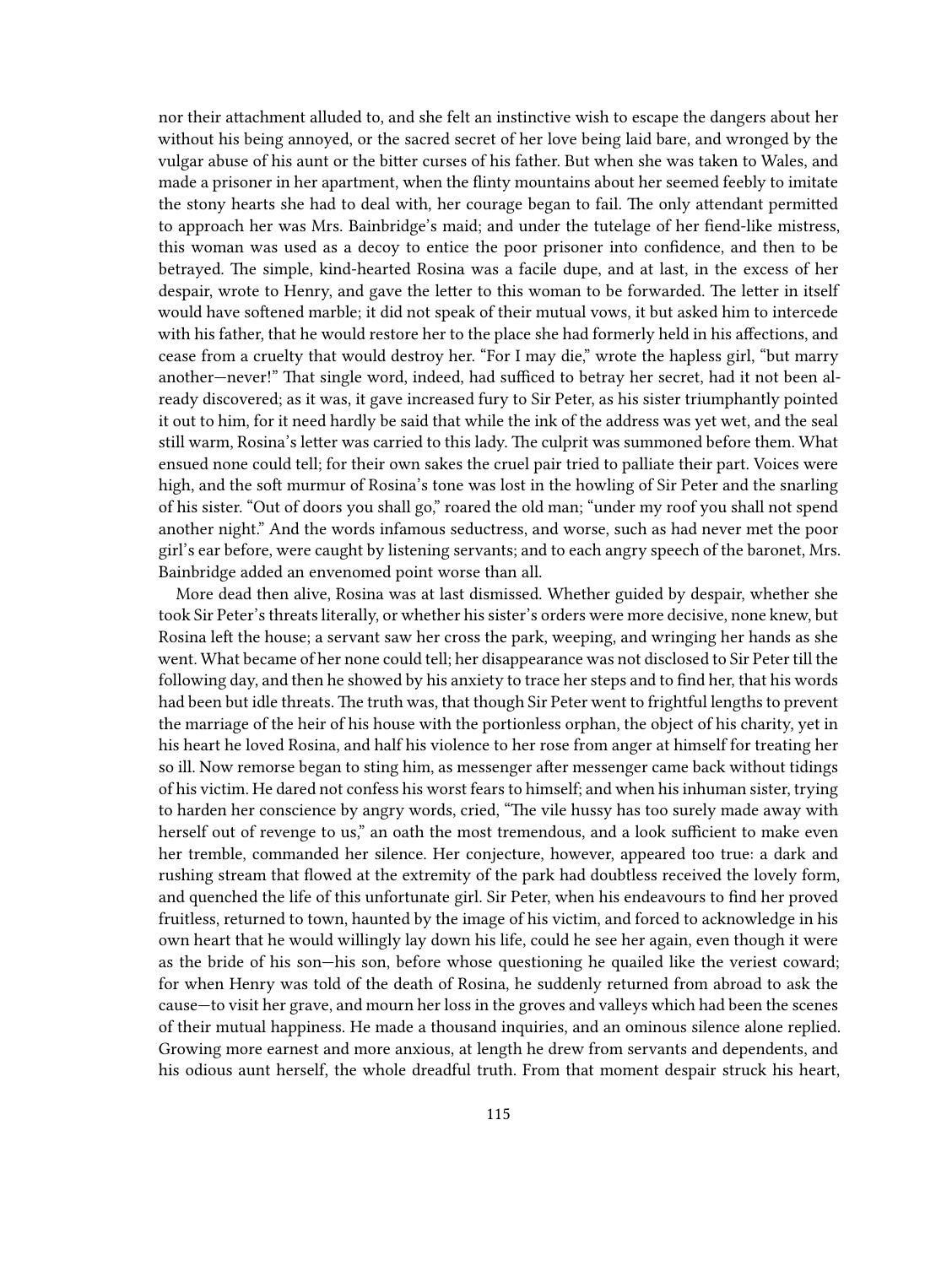and misery named him her own. He fled from his father's presence; and the recollection that one whom he ought to revere was guilty of so dark a crime, haunted him, as of old the Eumenides tormented the souls of men given up to their torturings. His first, his only wish, was to visit Wales, and to learn if any new discovery had been made, and whether it were possible to recover the mortal remains of the lost Rosina, so to satisfy the unquiet longings of his miserable heart. On this expedition was he bound when he made his appearance at the village before named; and now, in the deserted tower, his thoughts were busy with images of despair and death, and what his beloved one had suffered before her gentle nature had been goaded to such a deed of woe.

While immersed in gloomy reverie, to which the monotonous roaring of the sea made fit accompaniment, hours flew on, and Vernon was at last aware that the light of morning was creeping from out its eastern retreat, and dawning over the wild ocean, which still broke in furious tumult on the rocky beach. His companions now roused themselves, and prepared to depart. The food they had brought with them was damaged by sea-water, and their hunger, after hard labour and many hours' fasting, had become ravenous. It was impossible to put to sea in their shattered boat; but there stood a fisher's cot about two miles off, in a recess in the bay, of which the promontory on which the tower stood formed one side; and to this they hastened to repair. They did not spend a second thought on the light which had saved them, nor its cause, but left the ruin in search of a more hospitable asylum. Vernon cast his eyes round as he quitted it, but no vestige of an inhabitant met his eye, and he began to persuade himself that the beacon had been a creation of fancy merely. Arriving at the cottage in question, which was inhabited by a fisherman and his family, they made a homely breakfast, and then prepared to return to the tower, to refit their boat, and, if possible, bring her round. Vernon accompanied them, together with their host and his son. Several questions were asked concerning the Invisible Girl and her light, each agreeing that the apparition was novel, and not one being able to give even an explanation of how the name had become affixed to the unknown cause of this singular appearance; though both of the men of the cottage affirmed that once or twice they had seen a female figure in the adjacent wood, and that now and then a stranger girl made her appearance at another cot a mile off, on the other side of the promontory, and bought bread; they suspected both these to be the same, but could not tell. The inhabitants of the cot, indeed, appeared too stupid even to feel curiosity, and had never made any attempt at discovery. The whole day was spent by the sailors in repairing the boat; and the sound of hammers, and the voices of the men at work, resounded along the coast, mingled with the dashing of the waves. This was no time to explore the ruin for one who, whether human or supernatural, so evidently withdrew herself from intercourse with every living being. Vernon, however, went over the tower, and searched every nook in vain. The dingy bare walls bore no token of serving as a shelter; and even a little recess in the wall of the staircase, which he had not before observed, was equally empty and desolate. Quitting the tower, he wandered in the pine wood that surrounded it, and, giving up all thought of solving the mystery, was soon engrossed by thoughts that touched his heart more nearly, when suddenly there appeared on the ground at his feet the vision of a slipper. Since Cinderella so tiny a slipper had never been seen; as plain as shoe could speak, it told a tale of elegance, loveliness, and youth. Vernon picked it up. He had often admired Rosina's singularly small foot, and his first thought was a question whether this little slipper would have fitted it. It was very strange!—it must belong to the Invisible Girl. Then there was a fairy form that kindled that light—a form of such material substance that its foot needed to be shod; and yet how shod?—with kid so fine, and of shape so exquisite, that it exactly resembled such as Rosina wore! Again the recurrence of the image of the beloved dead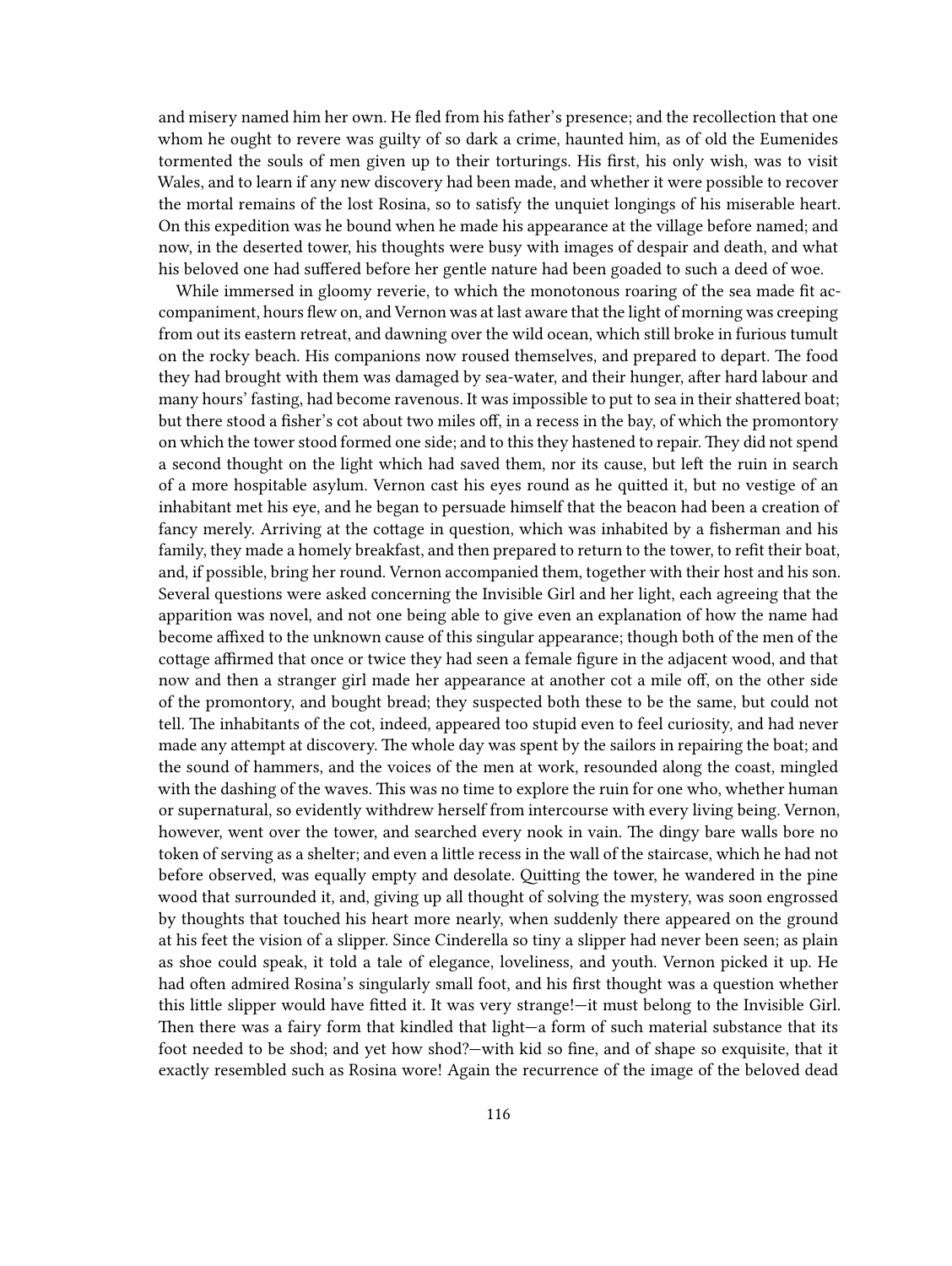came forcibly across him; and a thousand home-felt associations, childish yet sweet, and loverlike though trifling, so filled Vernon's heart, that he threw himself his length on the ground, and wept more bitterly than ever the miserable fate of the sweet orphan.

In the evening the men quitted their work, and Vernon returned with them to the cot where they were to sleep, intending to pursue their voyage, weather permitting, the following morning. Vernon said nothing of his slipper, but returned with his rough associates. Often he looked back; but the tower rose darkly over the dim waves, and no light appeared. Preparations had been made in the cot for their accommodation, and the only bed in it was offered Vernon; but he refused to deprive his hostess, and, spreading his cloak on a heap of dry leaves, endeavoured to give himself up to repose. He slept for some hours; and when he awoke, all was still, save that the hard breathing of the sleepers in the same room with him interrupted the silence. He rose, and, going to the window, looked out over the now placid sea towards the mystic tower. The light was burning there, sending its slender rays across the waves. Congratulating himself on a circumstance he had not anticipated, Vernon softly left the cottage, and, wrapping his cloak round him, walked with a swift pace round the bay towards the tower. He reached it; still the light was burning. To enter and restore the maiden her shoe, would be but an act of courtesy; and Vernon intended to do this with such caution as to come unaware, before its wearer could, with her accustomed arts, withdraw herself from his eyes; but, unluckily, while yet making his way up the narrow pathway, his foot dislodged a loose fragment, that fell with crash and sound down the precipice. He sprung forward, on this, to retrieve by speed the advantage he had lost by this unlucky accident. He reached the door; he entered: all was silent, but also all was dark. He paused in the room below; he felt sure that a slight sound met his ear. He ascended the steps, and entered the upper chamber; but blank obscurity met his penetrating gaze, the starless night admitted not even a twilight glimmer through the only aperture. He closed his eyes, to try, on opening them again, to be able to catch some faint, wandering ray on the visual nerve; but it was in vain. He groped round the room; he stood still, and held his breath; and then, listening intently, he felt sure that another occupied the chamber with him, and that its atmosphere was slightly agitated by another's respiration. He remembered the recess in the staircase; but before he approached it he spoke;—he hesitated a moment what to say. "I must believe," he said, "that misfortune alone can cause your seclusion; and if the assistance of a man—of a gentleman"—

An exclamation interrupted him; a voice from the grave spoke his name—the accents of Rosina syllabled, "Henry!—is it indeed Henry whom I hear?"

He rushed forward, directed by the sound, and clasped in his arms the living form of his own lamented girl—his own Invisible Girl he called her; for even yet, as he felt her heart beat near his, and as he entwined her waist with his arm, supporting her as she almost sank to the ground with agitation, he could not see her; and, as her sobs prevented her speech, no sense but the instinctive one that filled his heart with tumultuous gladness, told him that the slender, wasted form he pressed so fondly was the living shadow of the Hebe beauty he had adored.

The morning saw this pair thus strangely restored to each other on the tranquil sea, sailing with a fair wind for L——, whence they were to proceed to Sir Peter's seat, which, three months before, Rosina had quitted in such agony and terror. The morning light dispelled the shadows that had veiled her, and disclosed the fair person of the Invisible Girl. Altered indeed she was by suffering and woe, but still the same sweet smile played on her lips, and the tender light of her soft blue eyes were all her own. Vernon drew out the slipper, and showed the cause that had occasioned him to resolve to discover the guardian of the mystic beacon; even now he dared not inquire how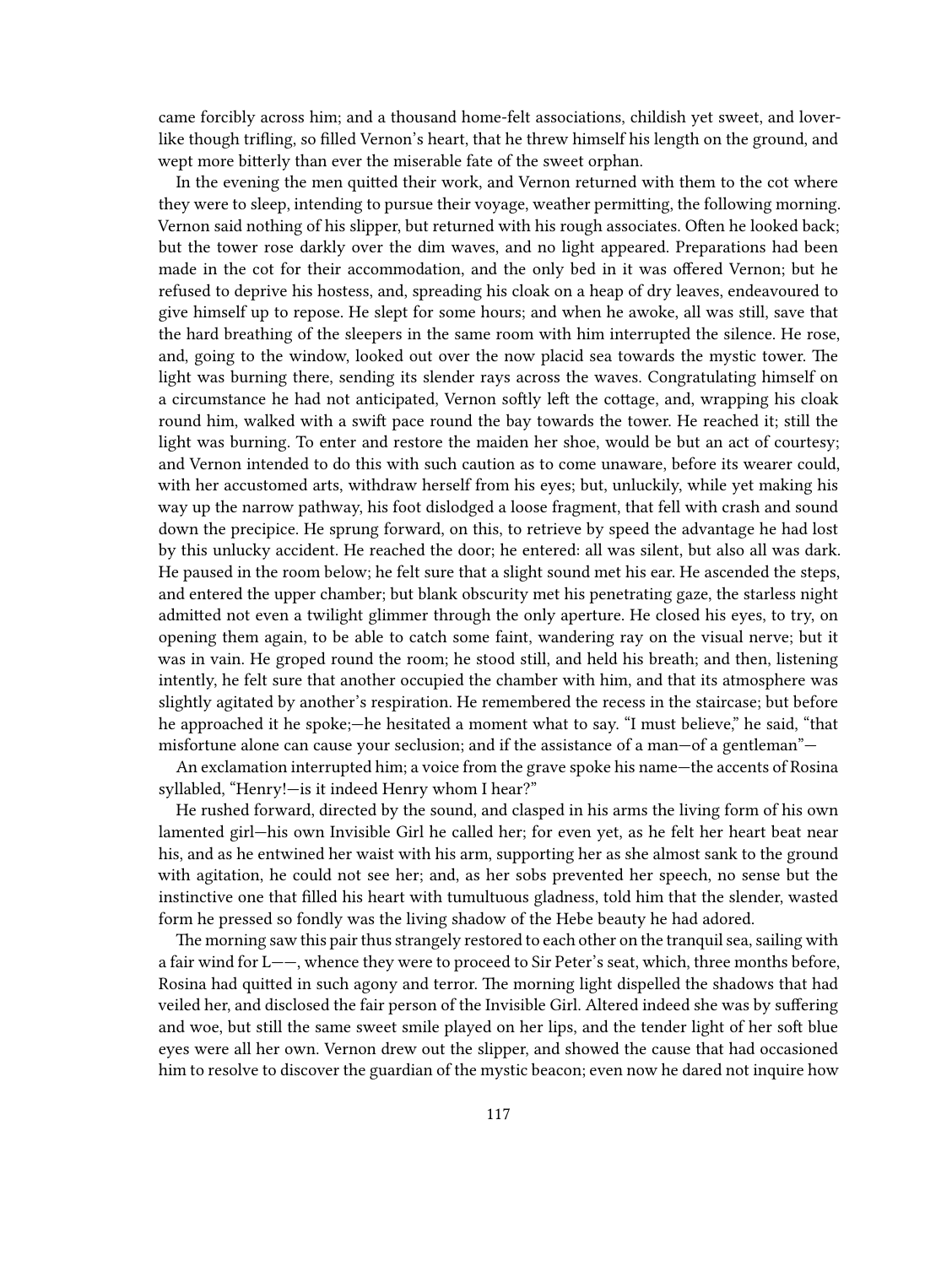she had existed in that desolate spot, or wherefore she had so sedulously avoided observation, when the right thing to have been done was to have sought him immediately, under whose care, protected by whose love, no danger need be feared. But Rosina shrunk from him as he spoke, and a deathlike pallor came over her cheek, as she faintly whispered, "Your father's curse—your father's dreadful threats!" It appeared, indeed, that Sir Peter's violence, and the cruelty of Mrs. Bainbridge, had succeeded in impressing Rosina with wild and unvanquishable terror. She had fled from their house without plan or forethought—driven by frantic horror and overwhelming fear, she had left it with scarcely any money, and there seemed to her no possibility of either returning or proceeding onward. She had no friend except Henry in the wide world; whither could she go?—to have sought Henry would have sealed their fates to misery; for, with an oath, Sir Peter had declared he would rather see them both in their coffins than married. After wandering about, hiding by day, and only venturing forth at night, she had come to this deserted tower, which seemed a place of refuge. How she had lived since then she could hardly tell: she had lingered in the woods by day, or slept in the vault of the tower, an asylum none were acquainted with or had discovered: by night she burned the pinecones of the wood, and night was her dearest time; for it seemed to her as if security came with darkness. She was unaware that Sir Peter had left that part of the country, and was terrified lest her hiding-place should be revealed to him. Her only hope was that Henry would return—that Henry would never rest till he had found her. She confessed that the long interval and the approach of winter had visited her with dismay; she feared that, as her strength was failing, and her form wasting to a skeleton, that she might die, and never see her own Henry more.

An illness, indeed, in spite of all his care, followed her restoration to security and the comforts of civilised life; many months went by before the bloom revisiting her cheeks, and her limbs regaining their roundness, she resembled once more the picture drawn of her in her days of bliss before any visitation of sorrow. It was a copy of this portrait that decorated the tower, the scene of her suffering, in which I had found shelter. Sir Peter, overjoyed to be relieved from the pangs of remorse, and delighted again to see his orphan ward, whom he really loved, was now as eager as before he had been averse to bless her union with his son. Mrs. Bainbridge they never saw again. But each year they spent a few months in their Welsh mansion, the scene of their early wedded happiness, and the spot where again poor Rosina had awoke to life and joy after her cruel persecutions. Henry's fond care had fitted up the tower, and decorated it as I saw; and often did he come over, with his "Invisible Girl," to renew, in the very scene of its occurrence, the remembrance of all the incidents which had led to their meeting again, during the shades of night, in that sequestered ruin.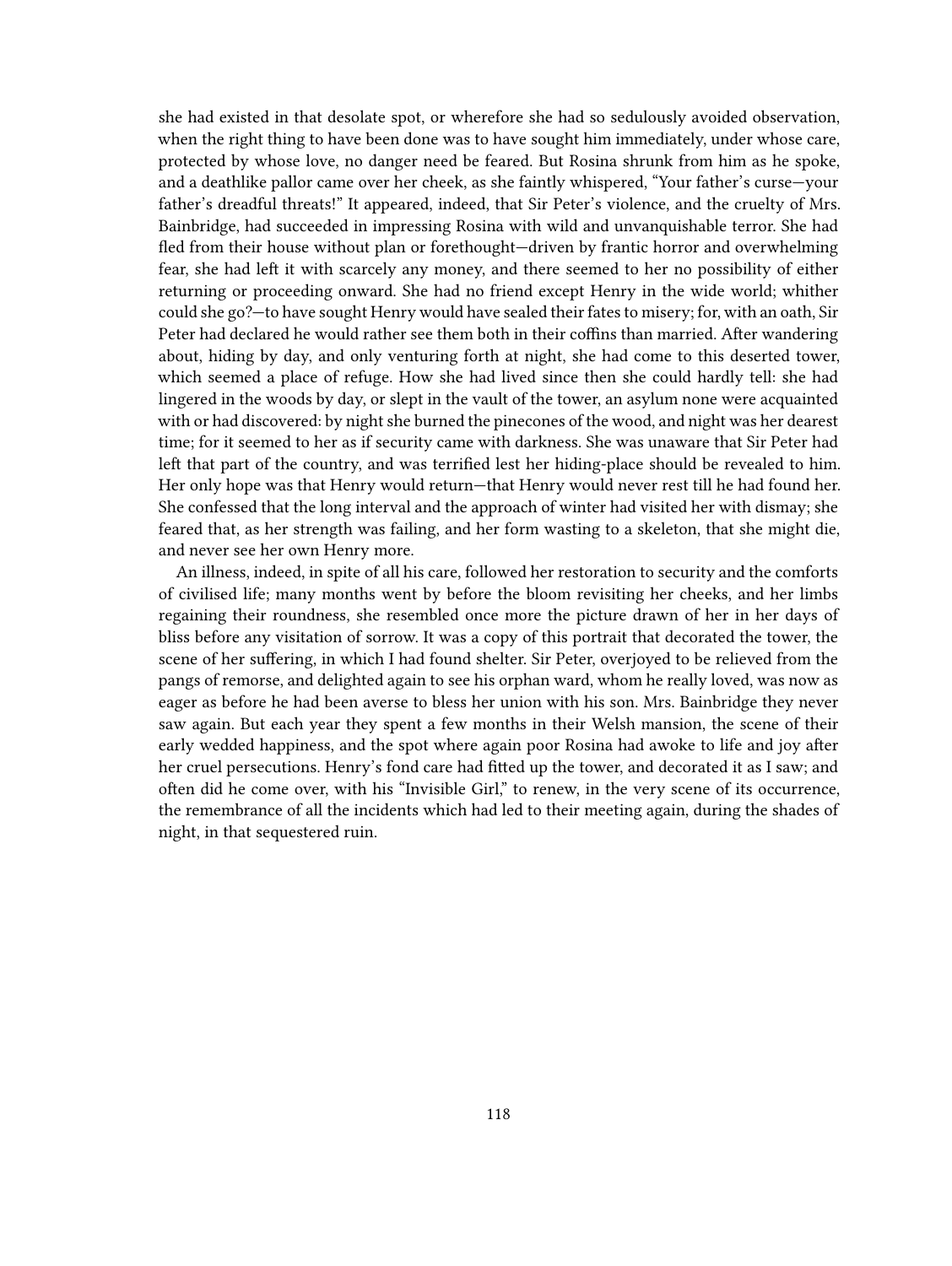## **XII.** *THE BROTHER AND SISTER.* **AN ITALIAN STORY.**

It is well known that the hatred borne by one family against another, and the strife of parties, which often led to bloodshed in the Italian cities during the Middle Ages, so vividly described by Shakespeare in "Romeo and Juliet," was not confined to the Montecchi and Ciapelletti of Verona, but existed with equal animosity in almost every other town of that beautiful peninsula. The greatest men among them were the victims; and crowds of exiles—families who but the day before were in the full enjoyment of the luxuries of life and the endearing associations of home were every now and then seen issuing from the gates of their native cities, deprived of every possession, and with melancholy and slow steps dragging their wearied limbs to the nearest asylum offered them, thence to commence a new career of dependence and poverty, to endure to the end of their lives, or until some lucky accident should enable them to change places with their enemies, making those the sufferers who were late the tyrants. In that country, where each town formed an independent State, to change one for the other was to depart from the spot cherished as a country and a home for distant banishment—or worse; for as each city entertained either hatred or contempt for its neighbour, it often happened that the mourning exile was obliged to take up his abode among a people whom he had injured or scoffed. Foreign service offered a resource to the young and bold among the men. But lovely Italy was to be left, the ties of young hearts severed, and all the endearing associations of kin and country broken and scattered for ever. The Italians were always peculiarly susceptible to these misfortunes. They loved their native walls, the abodes of their ancestors, the familiar scenes of youth, with all the passionate fervour characteristic of that clime.

It was therefore no uncommon thing for any one among them, like Foscari of Venice, to prefer destitution and danger in their own city, to a precarious subsistence among strangers in distant lands; or, if compelled to quit the beloved precincts of their native walls, still to hover near, ready to avail themselves of the first occasion that should present itself for reversing the decree that condemned them to misery.

For three days and nights there had been warfare in the streets of Siena,—blood flowed in torrents,—yet the cries and groans of the fallen but excited their friends to avenge them—not their foes to spare. On the fourth morning, Ugo Mancini, with a scanty band of followers, was driven from the town; succours from Florence had arrived for his enemies, and he was forced to yield. Burning with rage, writhing with an impotent thirst for vengeance, Ugo went round to the neighbouring villages to rouse them, not against his native town, but the victorious Tolomei. Unsuccessful in these endeavours, he next took the more equivocal step of seeking warlike aid from the Pisans. But Florence kept Pisa in check, and Ugo found only an inglorious refuge where he had hoped to acquire active allies. He had been wounded in these struggles; but, animated by a superhuman spirit, he had forgotten his pain and surmounted his weakness; nor was it until a cold refusal was returned to his energetic representations, that he sank beneath his physical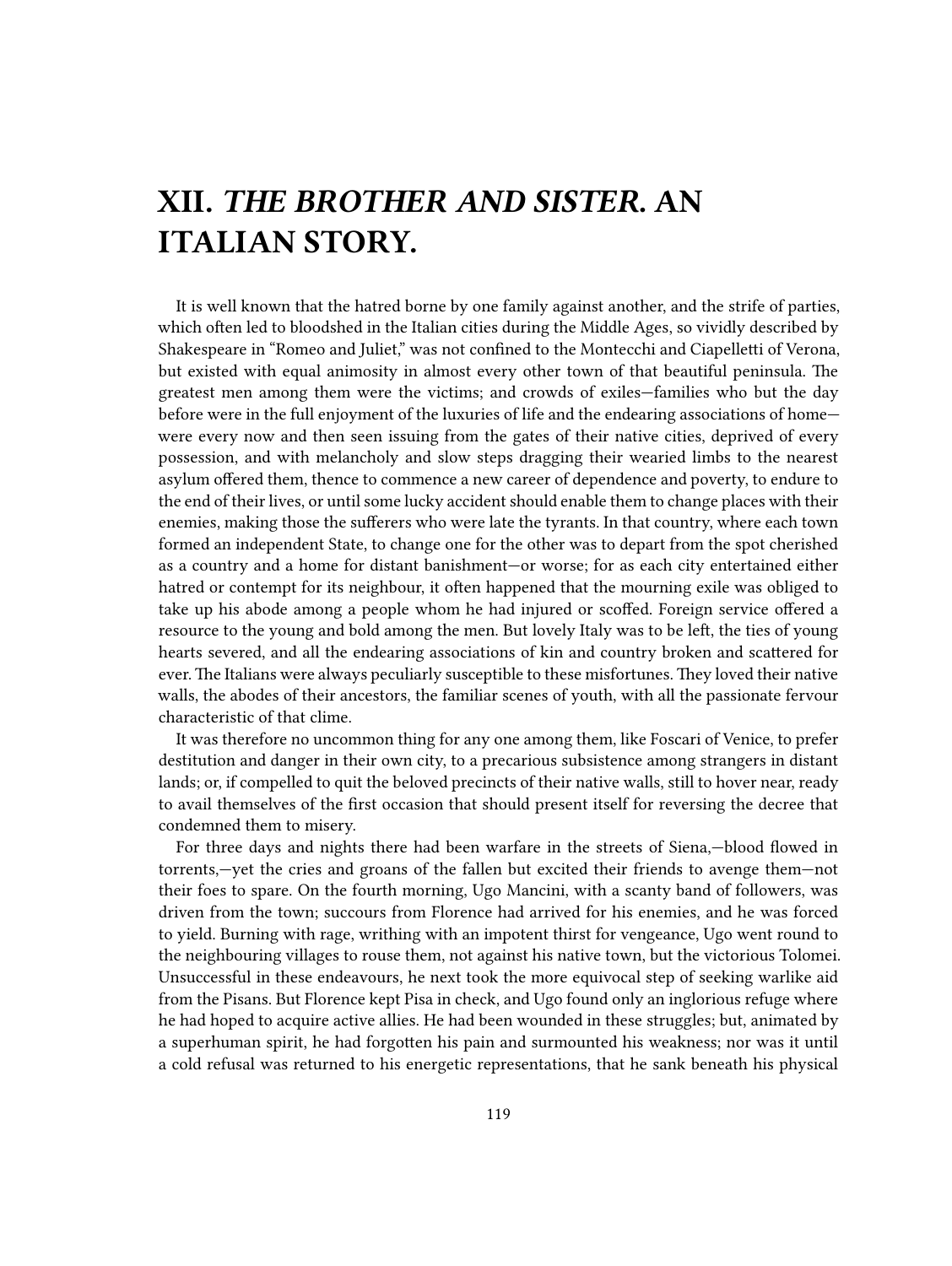sufferings. He was stretched on a bed of torture when he received intelligence that an edict of perpetual banishment and confiscation of property was passed against him. His two children, beggars now, were sent to him. His wife was dead, and these were all of near relations that he possessed. His bitter feelings were still too paramount for him to receive comfort from their presence; yet these agitated and burning emotions appeared in after-times a remnant of happiness compared to the total loss of every hope—the wasting inaction of sickness and of poverty.

For five years Ugo Mancini lay stretched on his couch, alternating between states of intense pain and overpowering weakness; and then he died. During this interval, the wreck of his fortunes, consisting of the rent of a small farm, and the use of some money lent, scantily supported him. His few relatives and followers were obliged to seek their subsistence elsewhere, and he remained alone to his pain, and to his two children, who yet clung to the paternal side.

Hatred to his foes, and love for his native town, were the sentiments that possessed his soul, and which he imparted in their full force to the plastic mind of his son, which received like molten metal the stamp he desired to impress. Lorenzo was scarcely twelve years old at the period of his father's exile, and he naturally turned with fondness towards the spot where he had enjoyed every happiness, where each hour had been spent in light-hearted hilarity, and the kindness and observance of many attended on his steps. Now, how sad the contrast!—dim penury—a solitude cheered by no encouraging smiles or sunny flatteries—perpetual attendance on his father, and untimely cares, cast their dark shadows over his altered lot.

Lorenzo was a few years older than his sister. Friendless and destitute as was the exile's family, it was he who overlooked its moderate disbursements, who was at once his father's nurse and his sister's guardian, and acted as the head of the family during the incapacity of his parent. But instead of being narrowed or broken in spirit by these burdens, his ardent soul rose to meet them, and grew enlarged and lofty from the very calls made upon it. His look was serious, not careworn; his manner calm, not humble; his voice had all the tenderness of a woman—his eye all the pride and fire of a hero.

Still his unhappy father wasted away, and Lorenzo's hours were entirely spent beside his bed. He was indefatigable in his attentions—weariness never seemed to overcome him. His limbs were always alert—his speech inspiriting and kind. His only pastime was during any interval in his parent's sufferings, to listen to his eulogiums on his native town, and to the history of the wrongs which, from time immemorial, the Mancini had endured from the Tolomei. Lorenzo, though replete with noble qualities, was still an Italian; and fervent love for his birthplace, and violent hatred towards the foes of his house, were the darling passions of his heart. Nursed in loneliness, they acquired vigour; and the nights he spent in watching his father were varied by musing on the career he should hereafter follow—his return to his beloved Siena, and the vengeance he would take on his enemies.

Ugo often said, I die because I am an exile:—at length these words were fulfilled, and the unhappy man sank beneath the ills of fortune. Lorenzo saw his beloved father expire—his father, whom he loved. He seemed to deposit in his obscure grave all that best deserved reverence and honour in the world; and turning away his steps, he lamented the loss of the sad occupation of so many years, and regretted the exchange he made from his father's sick bed to a lonely and unprized freedom.

The first use he made of the liberty he had thus acquired was to return to Siena with his sister. He entered his native town as if it were a paradise, and he found it a desert in all save the hues of beauty and delight with which his imagination loved to invest it. There was no one to whom he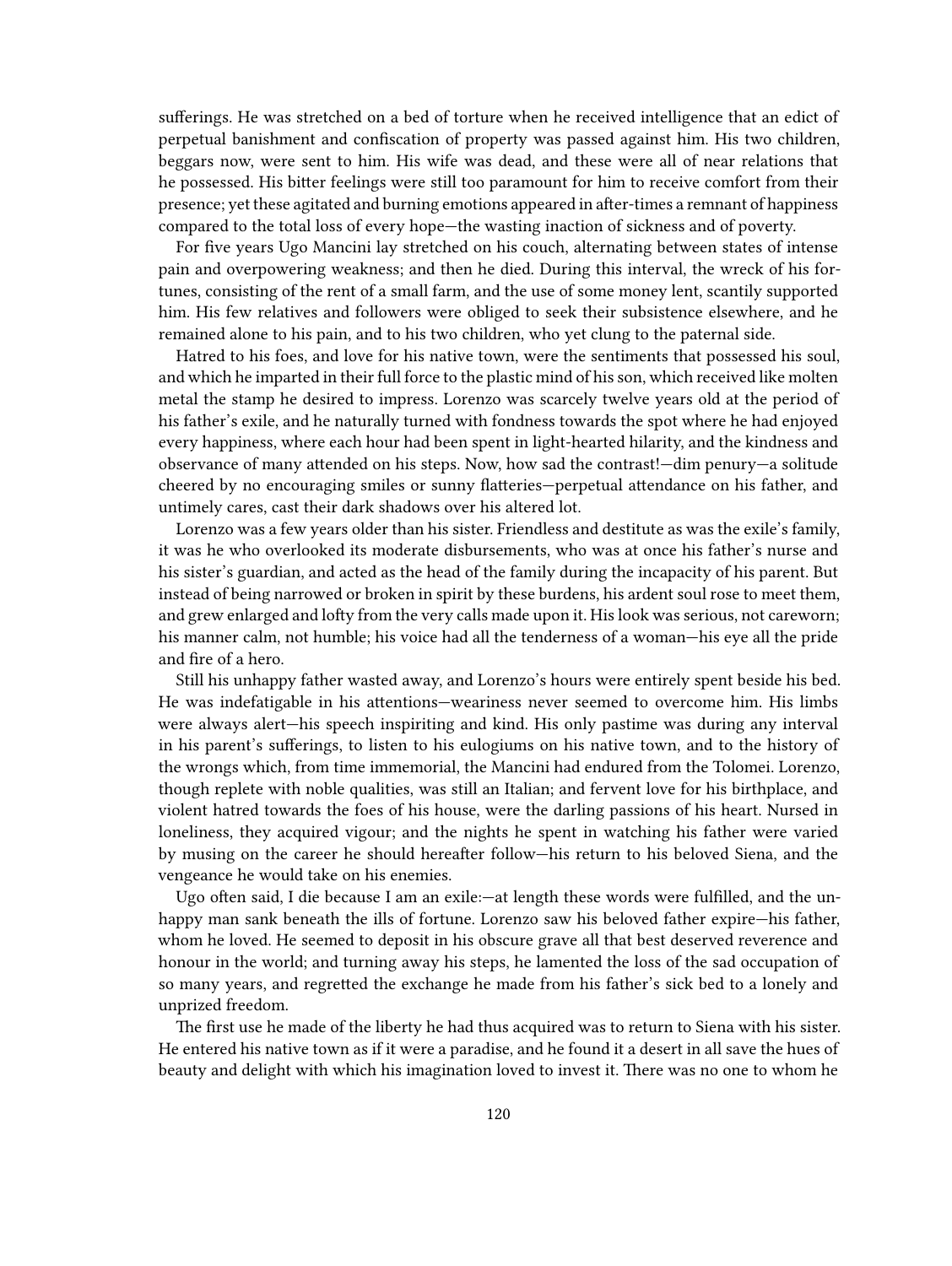could draw near in friendship within the whole circuit of its walls. According to the barbarous usage of the times, his father's palace had been razed, and the mournful ruins stood as a tomb to commemorate the fall of his fortunes. Not as such did Lorenzo view them; he often stole out at nightfall, when the stars alone beheld his enthusiasm, and, clambering to the highest part of the massy fragments, spent long hours in mentally rebuilding the desolate walls, and in consecrating once again the weed-grown hearth to family love and hospitable festivity. It seemed to him that the air was more balmy and light, breathed amidst these memorials of the past; and his heart warmed with rapture over the tale they told of what his progenitors had been—what he again would be.

Yet, had he viewed his position sanely, he would have found it full of mortification and pain; and he would have become aware that his native town was perhaps the only place in the world where his ambition would fail in the attainment of its aim. The Tolomei reigned over it. They had led its citizens to conquest, and enriched them with spoils. They were adored; and to flatter them, the populace were prone to revile and scoff at the name of Mancini. Lorenzo did not possess one friend within its walls: he heard the murmur of hatred as he passed along, and beheld his enemies raised to the pinnacle of power and honour; and yet, so strangely framed is the human heart, that he continued to love Siena, and would not have exchanged his obscure and penurious abode within its walls to become the favoured follower of the German Emperor. Such a place, through education and the natural prejudices of man, did Siena hold in his imagination, that a lowly condition there seemed a nobler destiny than to be great in any other spot.

To win back the friendship of its citizens and humble his enemies was the dream that shed so sweet an influence over his darkened hours. He dedicated his whole being to this work, and he did not doubt but that he should succeed. The house of Tolomei had for its chief a youth but a year or two older than himself—with him, when an opportunity should present itself, he would enter the lists. It seemed the bounty of Providence that gave him one so nearly equal with whom to contend; and during the interval that must elapse before they could clash, he was busy in educating himself for the struggle. Count Fabian dei Tolomei bore the reputation of being a youth full of promise and talent; and Lorenzo was glad to anticipate a worthy antagonist. He occupied himself in the practice of arms, and applied with perseverance to the study of the few books that fell in his way. He appeared in the market-place on public occasions modestly attired; yet his height, his dignified carriage, and the thoughtful cast of his noble countenance, drew the observation of the bystanders;—though, such was the prejudice against his name, and the flattery of the triumphant party, that taunts and maledictions followed him. His nobility of appearance was called pride; his affability, meanness; his aspiring views, faction;—and it was declared that it would be a happy day when he should no longer blot their sunshine with his shadow. Lorenzo smiled,—he disdained to resent, or even to feel, the mistaken insults of the crowd, who, if fortune changed, would the next day throw up their caps for him. It was only when loftier foes approached that his brow grew dark, that he drew himself up to his full height, repaying their scorn with glances of defiance and hate.

But although he was ready in his own person to encounter the contumely of his townsmen, and walked on with placid mien, regardless of their sneers, he carefully guarded his sister from such scenes. She was led by him each morning, closely veiled, to hear mass in an obscure church. And when, on feast-days, the public walks were crowded with cavaliers and dames in splendid attire, and with citizens and peasants in their holiday garb, this gentle pair might be seen in some solitary and shady spot, Flora knew none to love except her brother—she had grown under his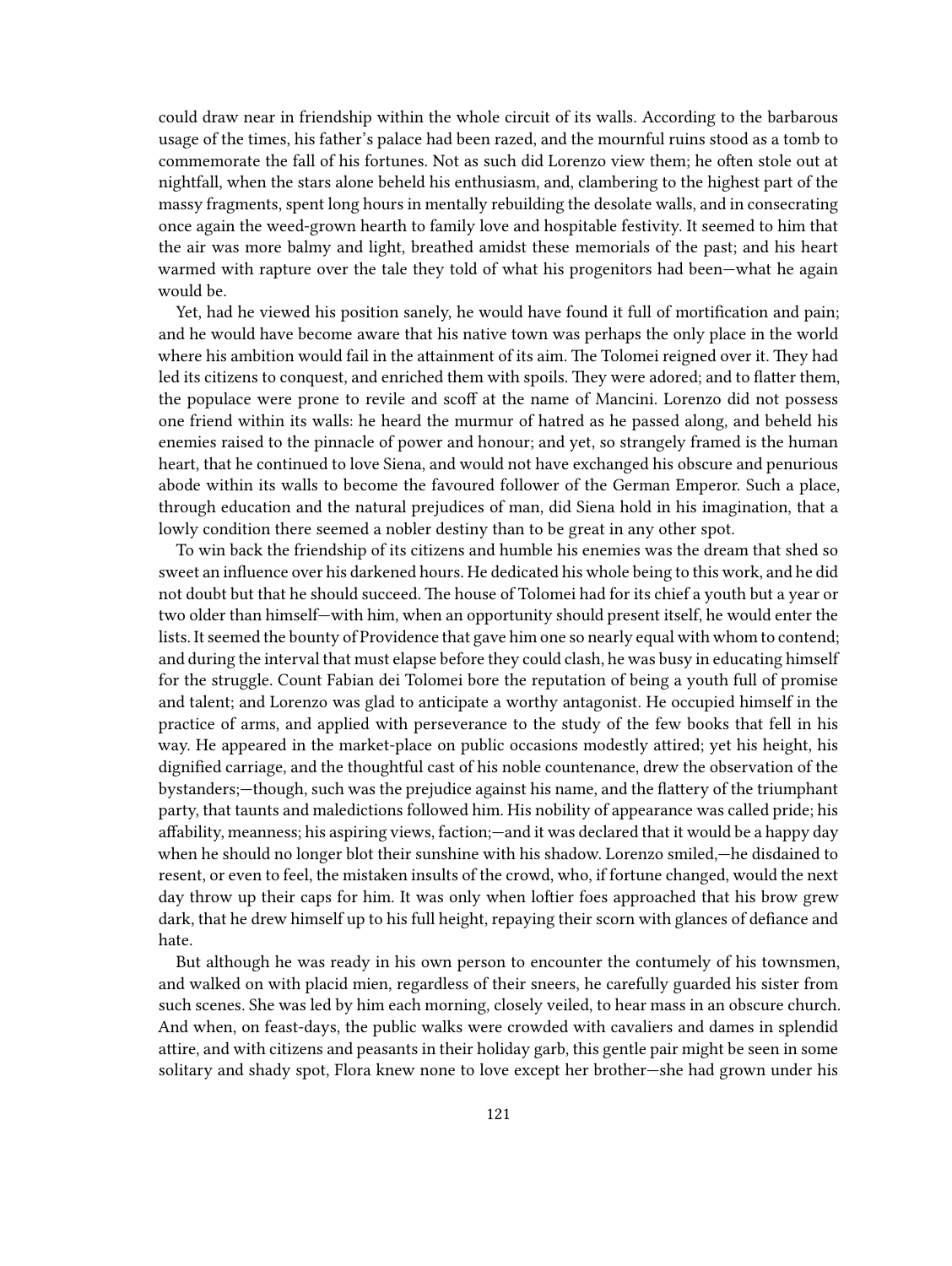eyes from infancy; and while he attended on the sick-bed of their father, he was father, brother, tutor, guardian to her—the fondest mother could not have been more indulgent; and yet there was mingled a something beyond, pertaining to their difference of sex. Uniformly observant and kind, he treated her as if she had been a high-born damsel, nurtured in her gayest bower.

Her attire was simple—but thus, she was instructed, it befitted every damsel to dress; her needle-works were such as a princess might have emulated; and while she learnt under her brother's tutelage to be reserved, studious of obscurity, and always occupied, she was taught that such were the virtues becoming her sex, and no idea of dependence or penury was raised in her mind. Had he been the sole human being that approached her, she might have believed herself to be on a level with the highest in the land; but coming in contact with dependants in the humble class of life, Flora became acquainted with her true position; and learnt, at the same time, to understand and appreciate the unequalled kindness and virtues of her brother.

Two years passed while brother and sister continued, in obscurity and poverty, cherishing hope, honour, and mutual love. If an anxious thought ever crossed Lorenzo, it was for the future destiny of Flora, whose beauty as a child gave promise of perfect loveliness hereafter. For her sake he was anxious to begin the career he had marked out for himself, and resolved no longer to delay his endeavours to revive his party in Siena, and to seek rather than avoid a contest with the young Count Fabian, on whose overthrow he would rise—Count Fabian, the darling of the citizens, vaunted as a model for a youthful cavalier, abounding in good qualities, and so adorned by gallantry, subtle wit, and gay, winning manners, that he stepped by right of nature, as well as birth, on the pedestal which exalted him the idol of all around.

It was on a day of public feasting that Lorenzo first presented himself in rivalship with Fabian. His person was unknown to the count, who, in all the pride of rich dress and splendid accoutrements, looked with a smile of patronage on the poorly-mounted and plainly-attired youth, who presented himself to run a tilt with him. But before the challenge was accepted, the name of his antagonist was whispered to Fabian; then, all the bitterness engendered by family feuds; all the spirit of vengeance, which had been taught as a religion, arose at once in the young noble's heart; he wheeled round his steed, and, riding rudely up to his competitor, ordered him instantly to retire from the course, nor dare to disturb the revels of the citizens by the hated presence of a Mancini. Lorenzo answered with equal scorn; and Fabian, governed by uncontrollable passion, called together his followers to drive the youth with ignominy from the lists. A fearful array was mustered against the hateful intruder; but had their number been trebled, the towering spirit of Lorenzo had met them all. One fell—another was disabled by his weapon before he was disarmed and made prisoner; but his bravery did not avail to extract admiration from his prejudiced foes: they rather poured execrations on him for its disastrous effects, as they hurried him to a dungeon, and called loudly for his punishment and death.

Far from this scene of turmoil and bloodshed, in her poor but quiet chamber, in a remote and obscure part of the town, sat Flora, occupied by her embroidery, musing, as she worked, on her brother's project, and anticipating his success. Hours passed, and Lorenzo did not return; the day declined, and still he tarried. Flora's busy fancy forged a thousand causes for the delay. Her brother's prowess had awaked the chilly zeal of the partisans of their family;—he was doubtless feasting among them, and the first stone was laid for the rebuilding of their house. At last, a rush of steps upon the staircase, and a confused clamour of female voices calling loudly for admittance, made her rise and open the door;—in rushed several women—dismay was painted on their faces their words flowed in torrents—their eager gestures helped them to a meaning, and, though not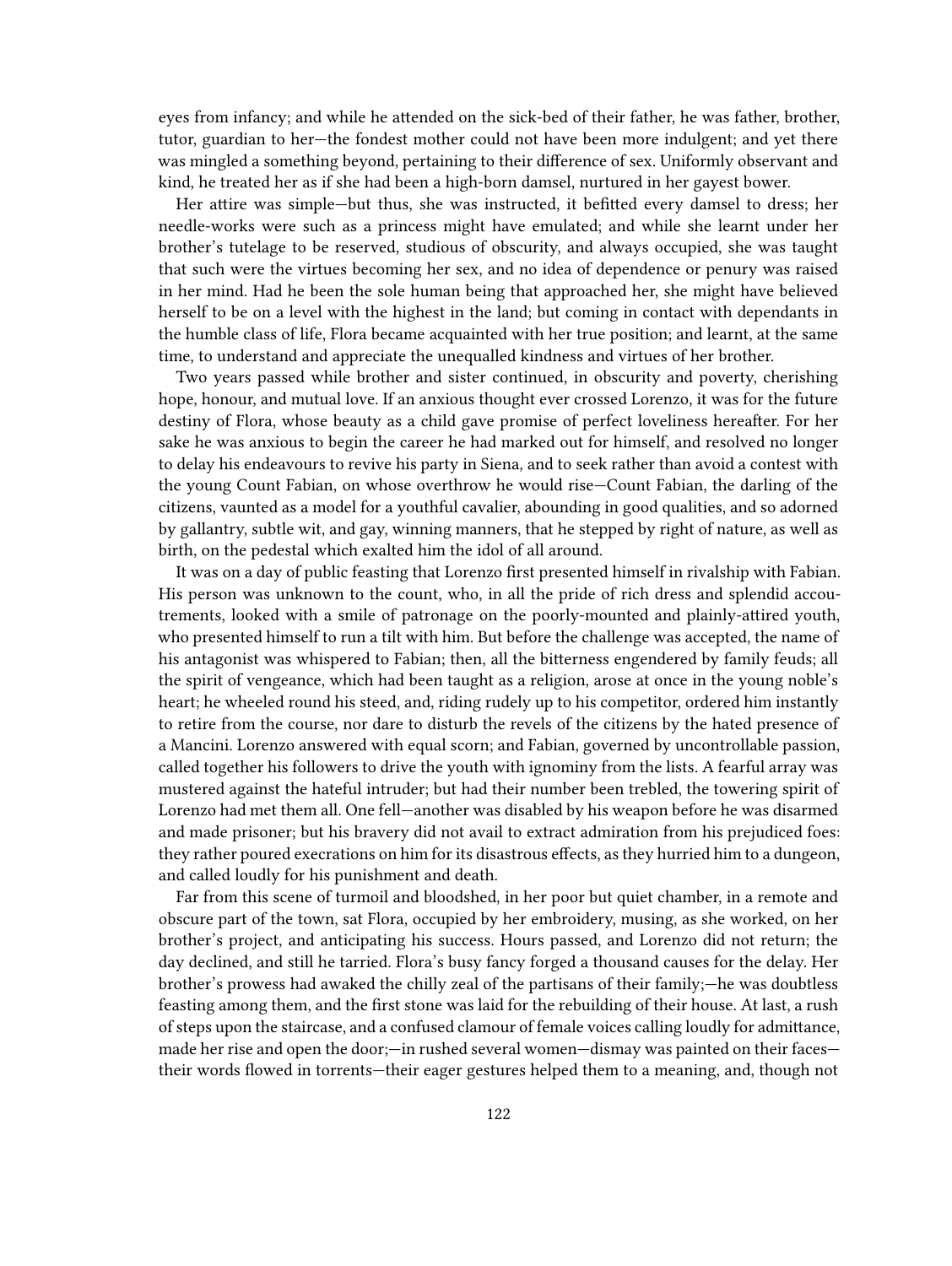without difficulty, amidst the confusion, Flora heard of the disaster and imprisonment of her brother—of the blood shed by his hand, and the fatal issue that such a deed ensured. She grew pale as marble. Her young heart was filled with speechless terror; she could form no image of the thing she dreaded, but its indistinct idea was full of fear. Lorenzo was in prison—Count Fabian had placed him there—he was to die! Overwhelmed for a moment by such tidings, yet she rose above their benumbing power, and without proffering a word, or listening to the questions and remonstrances of the women, she rushed past them, down the high staircase, into the street; and then with swift pace to where the public prison was situated. She knew the spot she wished to reach, but she had so seldom quitted her home that she soon got entangled among the streets, and proceeded onwards at random. Breathless, at length, she paused before the lofty portal of a large palace—no one was near—the fast fading twilight of an Italian evening had deepened into absolute darkness. At this moment the glare of flambeaux was thrown upon the street, and a party of horsemen rode up; they were talking and laughing gaily. She heard one addressed as Count Fabian: she involuntarily drew back with instinctive hate; and then rushed forward and threw herself at his horse's feet, exclaiming, "Save my brother!" The young cavalier reined up shortly his prancing steed, angrily reproving her for her heedlessness, and, without deigning another word, entered the courtyard. He had not, perhaps, heard her prayer;—he could not see the suppliant, he spoke but in the impatience of the moment;—but the poor child, deeply wounded by what had the appearance of a personal insult, turned proudly from the door, repressing the bitter tears that filled her eyes. Still she walked on; but night took from her every chance of finding her way to the prison, and she resolved to return home, to engage one of the women of the house, of which she occupied a part, to accompany her. But even to find her way back became matter of difficulty; and she wandered on, discovering no clue to guide her, and far too timid to address any one she might chance to meet. Fatigue and personal fear were added to her other griefs, and tears streamed plentifully down her cheeks as she continued her hopeless journey! At length, at the corner of a street, she recognised an image of the Madonna in a niche, with a lamp burning over it, familiar to her recollection as being near her home. With characteristic piety she knelt before it in thankfulness, and was offering a prayer for Lorenzo, when the sound of steps made her start up, and her brother's voice hailed, and her brother's arms encircled her; it seemed a miracle, but he was there, and all her fears were ended.

Lorenzo anxiously asked whither she had been straying; her explanation was soon given; and he in return related the misfortunes of the morning—the fate that impended over him, averted by the generous intercession of young Fabian himself; and yet—he hesitated to unfold the bitter truth—he was not freely pardoned—he stood there a banished man, condemned to die if the morrow's sun found him within the walls of Siena.

They had arrived, meanwhile, at their home; and with feminine care Flora placed a simple repast before her brother, and then employed herself busily in making various packages. Lorenzo paced the room, absorbed in thought; at length he stopped, and, kissing the fair girl, said,—

"Where can I place thee in safety? how preserve thee, my flower of beauty, while we are divided?"

Flora looked up fearfully. "Do I not go with you?" she asked; "I was making preparations for our journey."

"Impossible, dearest; I go to privation and hardship."

"And I would share them with thee."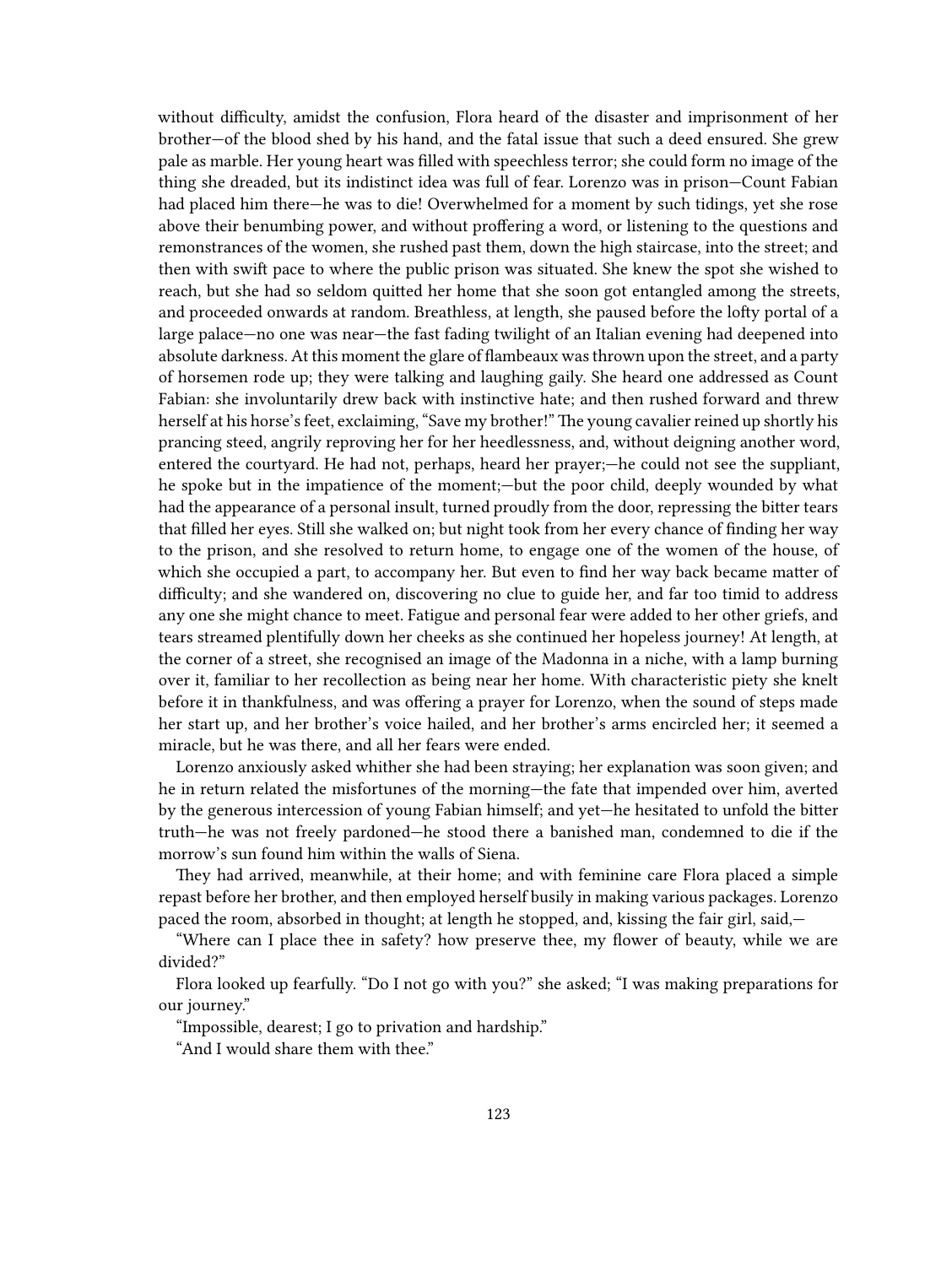"It may not be, sweet sister," replied Lorenzo, "fate divides us, and we must submit. I go to camps—to the society of rude men; to struggle with such fortune as cannot harm me, but which for thee would be fraught with peril and despair. No, my Flora, I must provide safe and honourable guardianship for thee, even in this town." And again Lorenzo meditated deeply on the part he should take, till suddenly a thought flashed on his mind. "It is hazardous," he murmured, "and yet I do him wrong to call it so. Were our fates reversed, should I not think myself highly honoured by such a trust?" And then he told his sister to don hastily her best attire; to wrap her veil round her, and to come with him. She obeyed—for obedience to her brother was the first and dearest of her duties. But she wept bitterly while her trembling fingers braided her long hair, and she hastily changed her dress.

At length they walked forth again, and proceeded slowly, as Lorenzo employed the precious minutes in consoling and counselling his sister. He promised as speedy a return as he could accomplish; but if he failed to appear as soon as he could wish, yet he vowed solemnly that, if alive and free, she should see him within five years from the moment of parting. Should he not come before, he besought her earnestly to take patience, and to hope for the best till the expiration of that period; and made her promise not to bind herself by any vestal or matrimonial vow in the interim. They had arrived at their destination, and entered the courtyard of a spacious palace. They met no servants; so crossed the court, and ascended the ample stairs. Flora had endeavoured to listen to her brother. He had bade her be of good cheer, and he was about to leave her; he told her to hope; and he spoke of an absence to endure five years—an endless term to her youthful anticipations. She promised obedience, but her voice was choked by sobs, and her tottering limbs would not have supported her without his aid. She now perceived that they were entering the lighted and inhabited rooms of a noble dwelling, and tried to restrain her tears, as she drew her veil closely around her. They passed from room to room, in which preparations for festivity were making; the servants ushered them on, as if they had been invited guests, and conducted them into a hall filled with all the nobility and beauty of Siena. Each eye turned with curiosity and wonder on the pair. Lorenzo's tall person, and the lofty expression of his handsome countenance, put the ladies in good-humour with him, while the cavaliers tried to peep under Flora's veil.

"It is a mere child," they said, "and a sorrowing one—what can this mean?"

The youthful master of the house, however, instantly recognised his uninvited and unexpected guest; but before he could ask the meaning of his coming, Lorenzo had advanced with his sister to the spot where he stood, and addressed him.

"I never thought, Count Fabian, to stand beneath your roof, and much less to approach you as a suitor. But that Supreme Power, to whose decrees we must all bend, has reduced me to such adversity as, if it be His will, may also visit you, notwithstanding the many friends that now surround you, and the sunshine of prosperity in which you bask. I stand here a banished man and a beggar. Nor do I repine at this my fate. Most willing am I that my right arm alone should create my fortunes; and, with the blessing of God, I hope so to direct my course, that we may yet meet upon more equal terms. In this hope I turn my steps, not unwillingly, from this city; dear as its name is to my heart—and dear the associations which link its proud towers with the memory of my forefathers. I leave it a soldier of fortune; how I may return is written in the page where your unread destiny is traced as well as mine. But my care ends not with myself. My dying father bequeathed to me this child, my orphan sister, whom I have, until now, watched over with a parent's love. I should ill perform the part intrusted to me, were I to drag this tender blossom from its native bower into the rude highways of life. Lord Fabian, I can count no man my friend;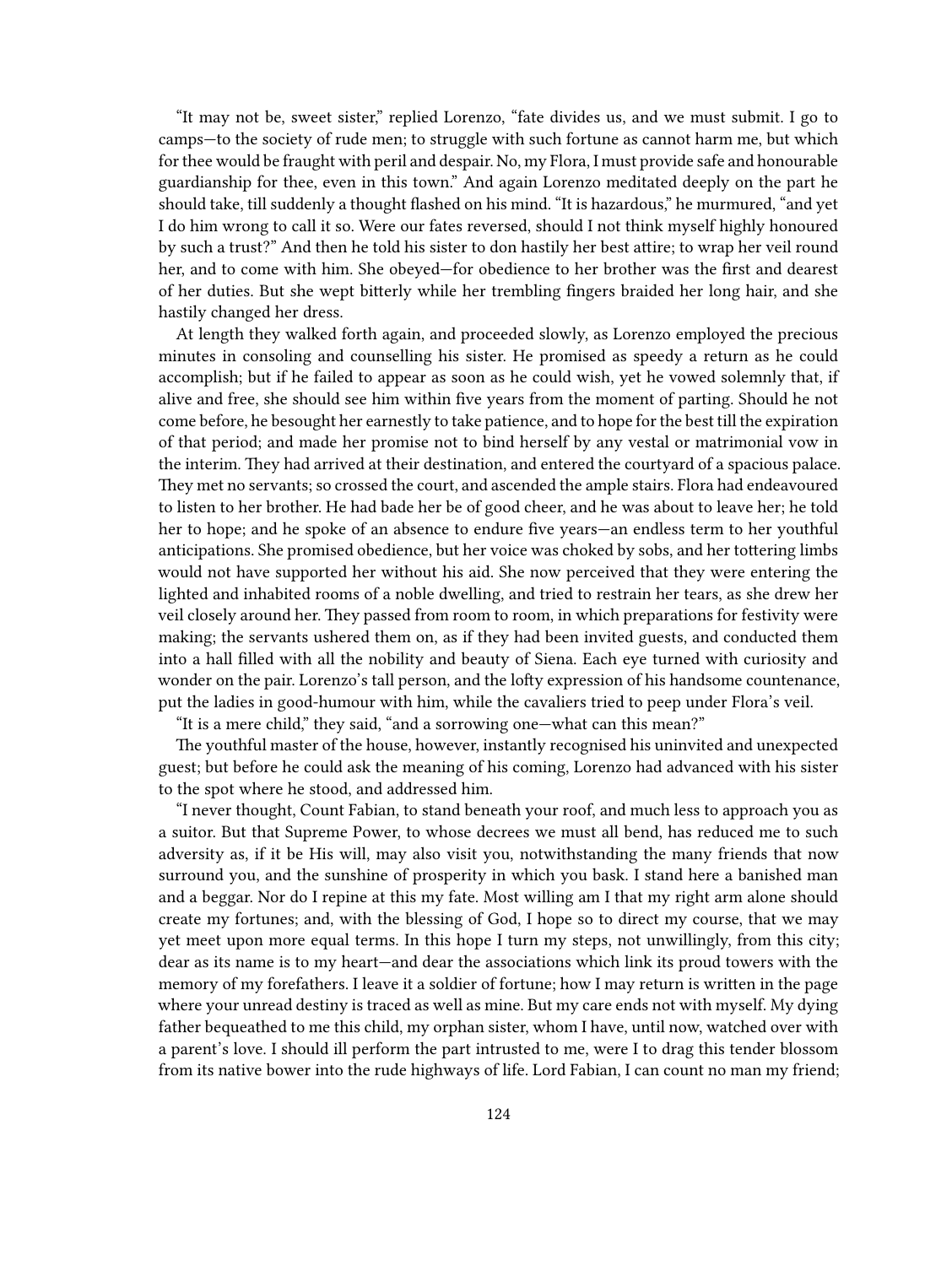for it would seem that your smiles have won the hearts of my fellow-citizens from me; and death and exile have so dealt with my house, that not one of my name exists within the walls of Siena. To you alone can I intrust this precious charge. Will you accept it until called upon to render it back to me, her brother, or to the juster hands of our Creator, pure and untarnished as I now deliver her to you? I ask you to protect her helplessness, to guard her honour; will you—dare you accept a treasure, with the assurance of restoring it unsoiled, unhurt?"

The deep expressive voice of the noble youth and his earnest eloquence enchained the ears of the whole assembly; and when he ceased, Fabian, proud of the appeal, and nothing loath in the buoyant spirit of youth to undertake a charge which, thus proffered before his assembled kinsmen and friends, became an honour, answered readily, "I agree, and solemnly before Heaven accept your offer. I declare myself the guardian and protector of your sister; she shall dwell in safety beneath my kind mother's care, and if the saints permit your return, she shall be delivered back to you as spotless as she now is."

Lorenzo bowed his head; something choked his utterance as he thought that he was about to part for ever from Flora; but he disdained to betray this weakness before his enemies. He took his sister's hand and gazed upon her slight form with a look of earnest fondness, then murmuring a blessing over her, and kissing her brow, he again saluted Count Fabian, and turning away with measured steps and lofty mien, left the hall. Flora, scarcely understanding what had passed, stood trembling and weeping under her veil. She yielded her passive hand to Fabian, who, leading her to his mother, said: "Madam, I ask of your goodness, and the maternal indulgence you have ever shown, to assist me in fulfilling my promise, by taking under your gracious charge this young orphan."

"You command here, my son," said the countess, "and your will shall be obeyed." Then making a sign to one of her attendants, Flora was conducted from the hall, to where, in solitude and silence, she wept over her brother's departure, and her own strange position.

Flora thus became an inmate of the dwelling of her ancestral foes, and the ward of the most bitter enemy of her house. Lorenzo was gone she knew not whither, and her only pleasure consisted in reflecting that she was obeying his behests. Her life was uniform and tranquil. Her occupation was working tapestry, in which she displayed taste and skill. Sometimes she had the more mortifying task imposed on her of waiting on the Countess de' Tolomei, who having lost two brothers in the last contest with the Mancini, nourished a deep hatred towards the whole race, and never smiled on the luckless orphan. Flora submitted to every command imposed upon her. She was buoyed up by the reflection that her sufferings wore imposed on her by Lorenzo; schooling herself in any moment of impatience by the idea that thus she shared his adversity. No murmur escaped her, though the pride and independence of her nature were often cruelly offended by the taunts and supercilious airs of her patroness or mistress, who was not a bad woman, but who thought it virtue to ill-treat a Mancini. Often, indeed, she neither heard nor heeded these things. Her thoughts were far away, and grief for the loss of her brother's society weighed too heavily on her to allow her to spend more than a passing sigh on her personal injuries.

The countess was unkind and disdainful, but it was not thus with Flora's companions. They were amiable and affectionate girls, either of the bourgeois class, or daughters of dependants of the house of Tolomei. The length of time which had elapsed since the overthrow of the Mancini, had erased from their young minds the bitter duty of hatred, and it was impossible for them to live on terms of daily intercourse with the orphan daughter of this ill-fated race, and not to become strongly attached to her. She was wholly devoid of selfishness, and content to perform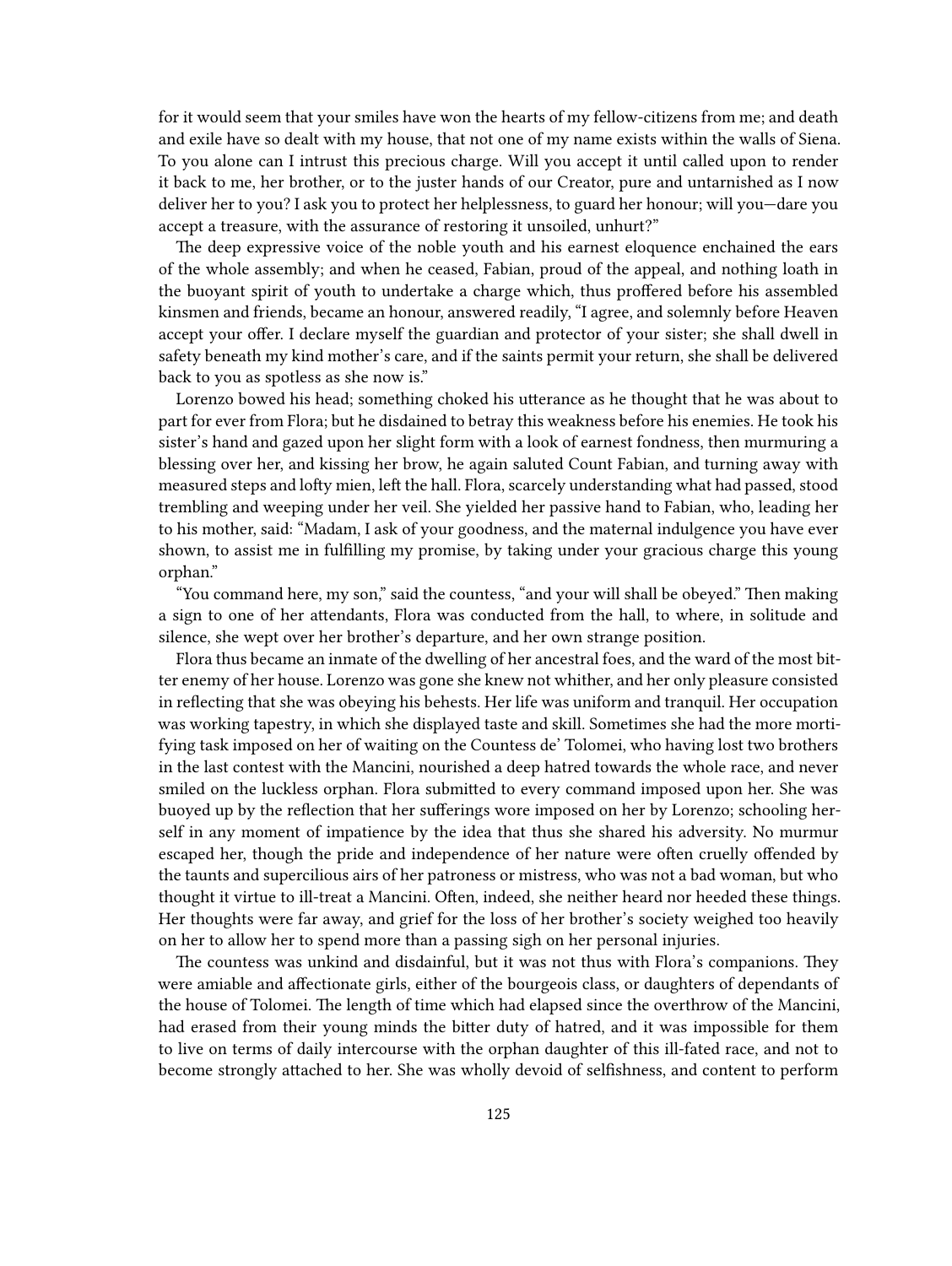her daily tasks in inoffensive silence. She had no envy, no wish to shine, no desire of pleasure. She was nevertheless ever ready to sympathize with her companions, and glad to have it in her power to administer to their happiness. To help them in the manufacture of some piece of finery; to assist them in their work; and, perfectly prudent and reserved herself, to listen to all their sentimental adventures; to give her best advice, and to aid them in any difficulty, were the simple means she used to win their unsophisticated hearts. They called her an angel; they looked up to her as to a saint, and in their hearts respected her more than the countess herself.

One only subject ever disturbed Flora's serene melancholy. The praise she perpetually heard lavished on Count Fabian, her brother's too successful rival and oppressor, was an unendurable addition to her other griefs. Content with her own obscurity, her ambition, her pride, her aspiring thoughts were spent upon her brother. She hated Count Fabian as Lorenzo's destroyer, and the cause of his unhappy exile. His accomplishments she despised as painted vanities; his person she contemned as the opposite of his prototype. His blue eyes, clear and open as day; his fair complexion and light brown hair; his slight elegant person; his voice, whose tones in song won each listener's heart to tenderness and love; his wit, his perpetual flow of spirits, and unalterable good-humour, were impertinences and frivolities to her who cherished with such dear worship the recollection of her serious, ardent, noble-hearted brother, whose soul was ever set on high thoughts, and devoted to acts of virtue and self-sacrifice; whose fortitude and affectionate courtesy seemed to her the crown and glory of manhood; how different from the trifling flippancy of Fabian! "Name an eagle," she would say, "and we raise our eyes to heaven, there to behold a creature fashioned in Nature's bounty; but it is a degradation to waste one thought on the insect of a day." Some speech similar to this had been kindly reported to the young count's lady mother, who idolized her son as the ornament and delight of his age and country. She severely reprimanded the incautious Flora, who, for the first time, listened proudly and unyieldingly. From this period her situation grew more irksome; all she could do was to endeavour to withdraw herself entirely from observation, and to brood over the perfections, while she lamented yet more keenly the absence, of her brother.

Two or three years thus flew away, and Flora grew from a childish-looking girl of twelve into the bewitching beauty of fifteen. She unclosed like a flower, whose fairest petals are yet shut, but whose half-veiled loveliness is yet more attractive. It was at this time that on occasion of doing honour to a prince of France, who was passing on to Naples, the Countess Tolomei and her son, with a bevy of friends and followers, went out to meet and to escort the royal traveller on his way. Assembled in the hall of the palace, and waiting for the arrival of some of their number, Count Fabian went round his mother's circle, saying agreeable and merry things to all. Wherever his cheerful blue eyes lighted, there smiles were awakened and each young heart beat with vanity at his harmless flatteries. After a gallant speech or two, he espied Flora, retired behind her companions.

"What flower is this," he said, "playing at hide and seek with her beauty?" And then, struck by the modest sweetness of her aspect, her eyes cast down, and a rosy blush mantling over her cheek, he added, "What fair angel makes one of your company?"

"An angel indeed, my lord," exclaimed one of the younger girls, who dearly loved her best friend; "she is Flora Mancini."

"Mancini!" exclaimed Fabian, while his manner became at once respectful and kind. "Are you the orphan daughter of Ugo—the sister of Lorenzo, committed by him to my care?" For since then, through her careful avoidance, Fabian had never even seen his fair ward. She bowed an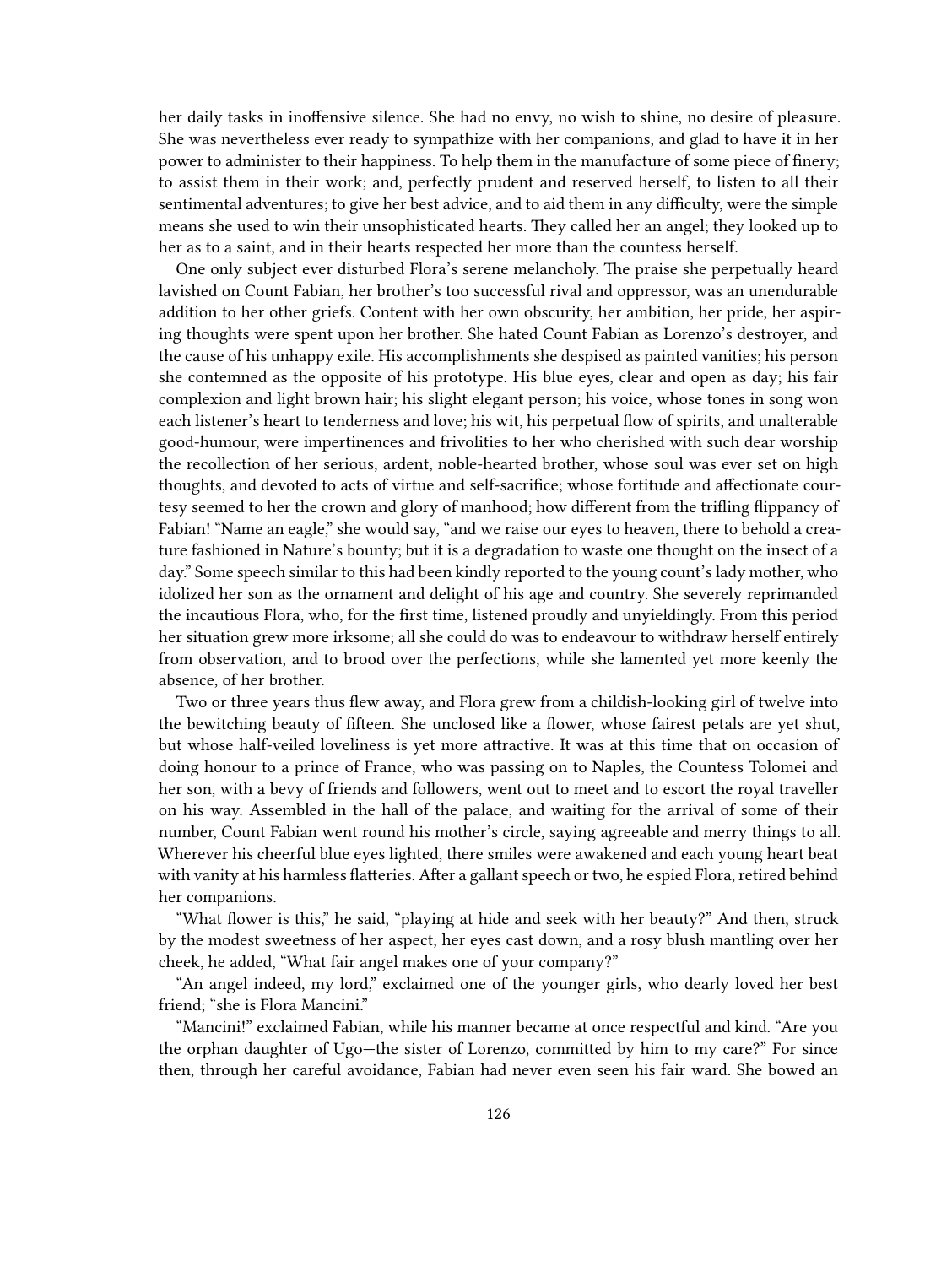assent to his questions, while her swelling heart denied her speech; and Fabian, going up to his mother, said, "Madam, I hope for our honour's sake that this has not before happened. The adverse fortune of this young lady may render retirement and obscurity befitting; but it is not for us to turn into a menial one sprung from the best blood in Italy. Let me entreat you not to permit this to occur again. How shall I redeem my pledged honour, or answer to her brother for this unworthy degradation?"

"Would you have me make a friend and a companion of a Mancini?" asked the countess, with raised colour.

"I ask you not, mother, to do aught displeasing to you," replied the young noble; "but Flora is my ward, not our servant;—permit her to retire; she will probably prefer the privacy of home, to making one among the festive crowd of her house's enemies. If not, let the choice be hers—Say, gentle one, will you go with us or retire?"

She did not speak, but raising her soft eyes, curtsied to him and to his mother, and quitted the room; so, tacitly making her selection.

From this time Flora never quitted the more secluded apartments of the palace, nor again saw Fabian. She was unaware that he had been profuse in his eulogium on her beauty; but that while frequently expressing his interest in his ward, he rather avoided the dangerous power of her loveliness. She led rather a prison life, walking only in the palace garden when it was else deserted, but otherwise her time was at her own disposal, and no commands now interfered with her freedom. Her labours were all spontaneous. The countess seldom even saw her, and she lived among this lady's attendants like a free boarder in a convent; who cannot quit the walls, but who is not subservient to the rules of the asylum. She was more busy than ever at her tapestry frame, because the countess prized her work; and thus she could in some degree repay the protection afforded her. She never mentioned Fabian, and always imposed silence on her companions when they spoke of him. But she did this in no disrespectful terms. "He is a generous enemy, I acknowledge," she would say, "but still he is my enemy, and while through him my brother is an exile and a wanderer upon earth, it is painful to me to hear his name."

After the lapse of many months spent in entire seclusion and tranquillity, a change occurred in the tenor of her life. The countess suddenly resolved to pass the Easter festival at Rome. Flora's companions were wild with joy at the prospect of the journey, the novelty, and the entertainment they promised themselves from this visit, and pitied the dignity of their friend, which prevented her from making one in their mistress's train; for it was soon understood that Flora was to be left behind; and she was informed that the interval of the lady's absence was to be passed by her in a villa belonging to the family situated in a sequestered nook among the neighbouring Apennines.

The countess departed in pomp and pride on her so-called pilgrimage to the sacred city, and at the same time Flora was conveyed to her rural retreat. The villa was inhabited only by the peasant and his family, who cultivated the farm, or podere, attached to it, and the old cassiére or housekeeper. The cheerfulness and freedom of the country were delightful, and the entire solitude consonant to the habits of the meditative girl, accustomed to the confinement of the city, and the intrusive prattle of her associates. Spring was opening with all the beauty which that season showers upon favoured Italy. The almond and peach trees were in blossom; and the vine-dresser sang at his work, perched with his pruning-knife among the vines. Blossoms and flowers, in laughing plenty, graced the soil; and the trees, swelling with buds ready to expand into leaves, seemed to feel the life that animated their dark old boughs. Flora was enchanted; the country labours interested her, and the hoarded experience of old Sandra was a treasure-house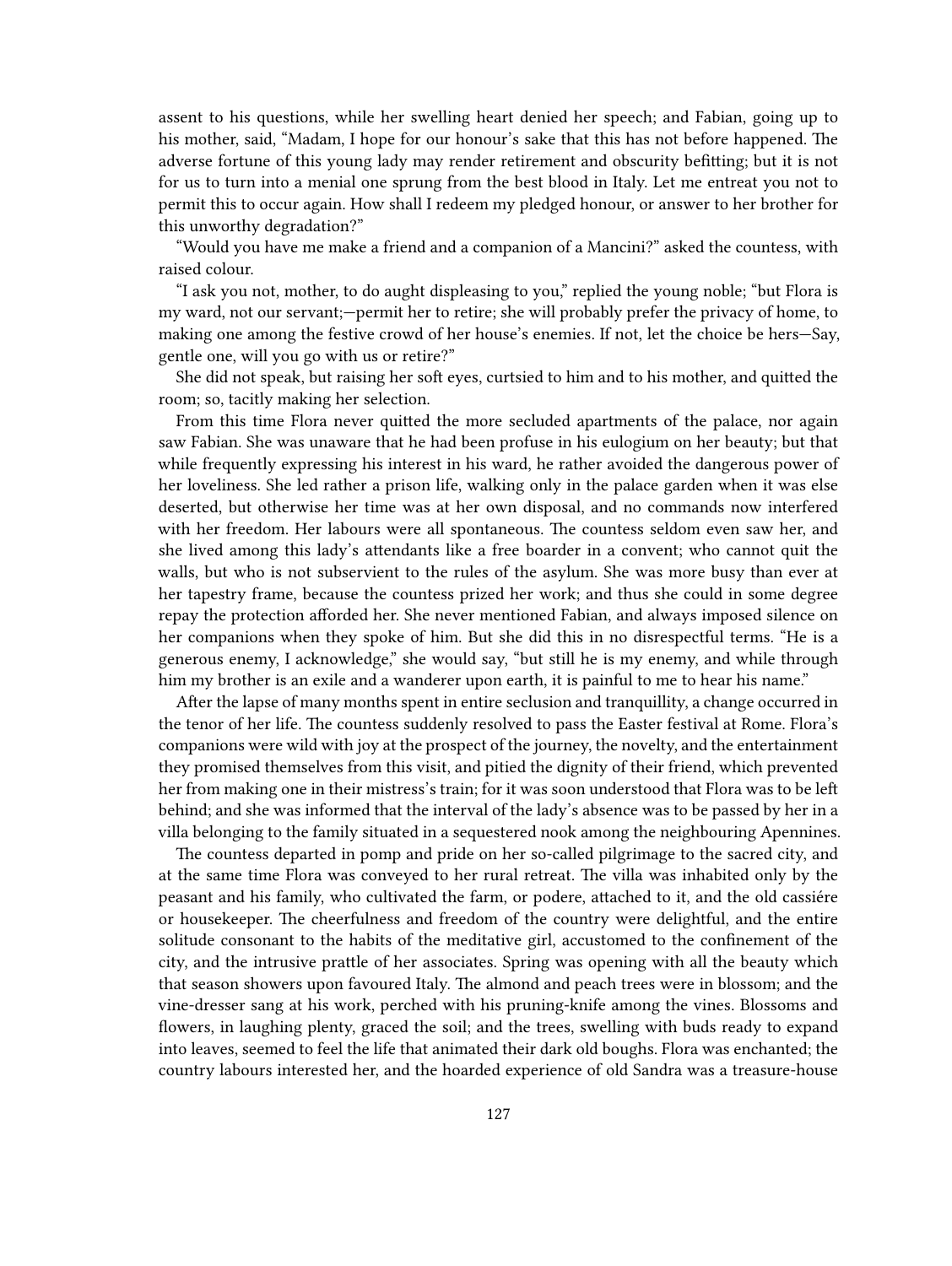of wisdom and amusement. Her attention had hitherto been directed to giving the most vivid hues and truest imitation to her transcript with her needle of some picture given her as a model; but here was a novel occupation. She learned the history of the bees, watched the habits of the birds, and inquired into the culture of plants. Sandra was delighted with her new companion; and, though notorious for being cross, yet could wriggle her antique lips into smiles for Flora.

To repay the kindness of her guardian and his mother, she still devoted much time to her needle. This occupation but engaged half her attention; and while she pursued it, she could give herself up to endless reverie on the subject of Lorenzo's fortunes. Three years had flown since he had left her; and, except a little gold cross brought to her by a pilgrim from Milan, but one month after his departure, she had received no tidings of him. Whether from Milan he had proceeded to France, Germany, or the Holy Land, she did not know. By turns her fancy led him to either of these places, and fashioned the course of events that might have befallen him. She figured to herself his toilsome journeys—his life in the camp—his achievements, and the honours showered on him by kings and nobles; her cheek glowed at the praises he received, and her eye kindled with delight as it imaged him standing with modest pride and an erect but gentle mien before them. Then the fair enthusiast paused; it crossed her recollection like a shadow, that if all had gone prosperously, he had returned to share his prosperity with her, and her faltering heart turned to sadder scenes to account for his protracted absence.

Sometimes, while thus employed, she brought her work into the trellised arbour of the garden, or, when it was too warm for the open air, she had a favourite shady window, which looked down a deep ravine into a majestic wood, whence the sound of falling water met her ears. One day, while she employed her fingers upon the spirited likeness of a hound which made a part of the hunting-piece she was working for the countess, a sharp, wailing cry suddenly broke on her ear, followed by trampling of horses and the hurried steps and loud vociferations of men. They entered the villa on the opposite side from that which her window commanded; but, the noise continuing, she rose to ask the reason, when Sandra burst into the room, crying, "O Madonna! he is dead! he has been thrown from his horse, and he will never speak more." Flora for an instant could only think of her brother. She rushed past the old woman, down into the great hall, in which, lying on a rude litter of boughs, she beheld the inanimate body of Count Fabian. He was surrounded by servitors and peasants, who were all clasping their hands and tearing their hair as, with frightful shrieks, they pressed round their lord, not one of them endeavouring to restore him to life. Flora's first impulse was to retire; but, casting a second glance on the livid brow of the young count, she saw his eyelids move, and the blood falling in quick drops from his hair on the pavement. She exclaimed, "He is not dead—he bleeds! hasten some of you for a leech!" And meanwhile she hurried to get some water, sprinkled it on his face, and, dispersing the group that hung over him and impeded the free air, the soft breeze playing on his forehead revived him, and he gave manifest tokens of life; so that when the physician arrived, he found that, though he was seriously and even dangerously hurt, every hope might be entertained of his recovery.

Flora undertook the office of his nurse, and fulfilled its duties with unwearied attention. She watched him by night and waited on him by day with that spirit of Christian humility and benevolence which animates a Sister of Charity as she tends the sick. For several days Fabian's soul seemed on the wing to quit its earthly abode; and the state of weakness that followed his insensibility was scarcely less alarming. At length, he recognised and acknowledged the care of Flora, but she alone possessed any power to calm and guide him during the state of irritability and fever that then ensued. Nothing except her presence controlled his impatience; before her he was so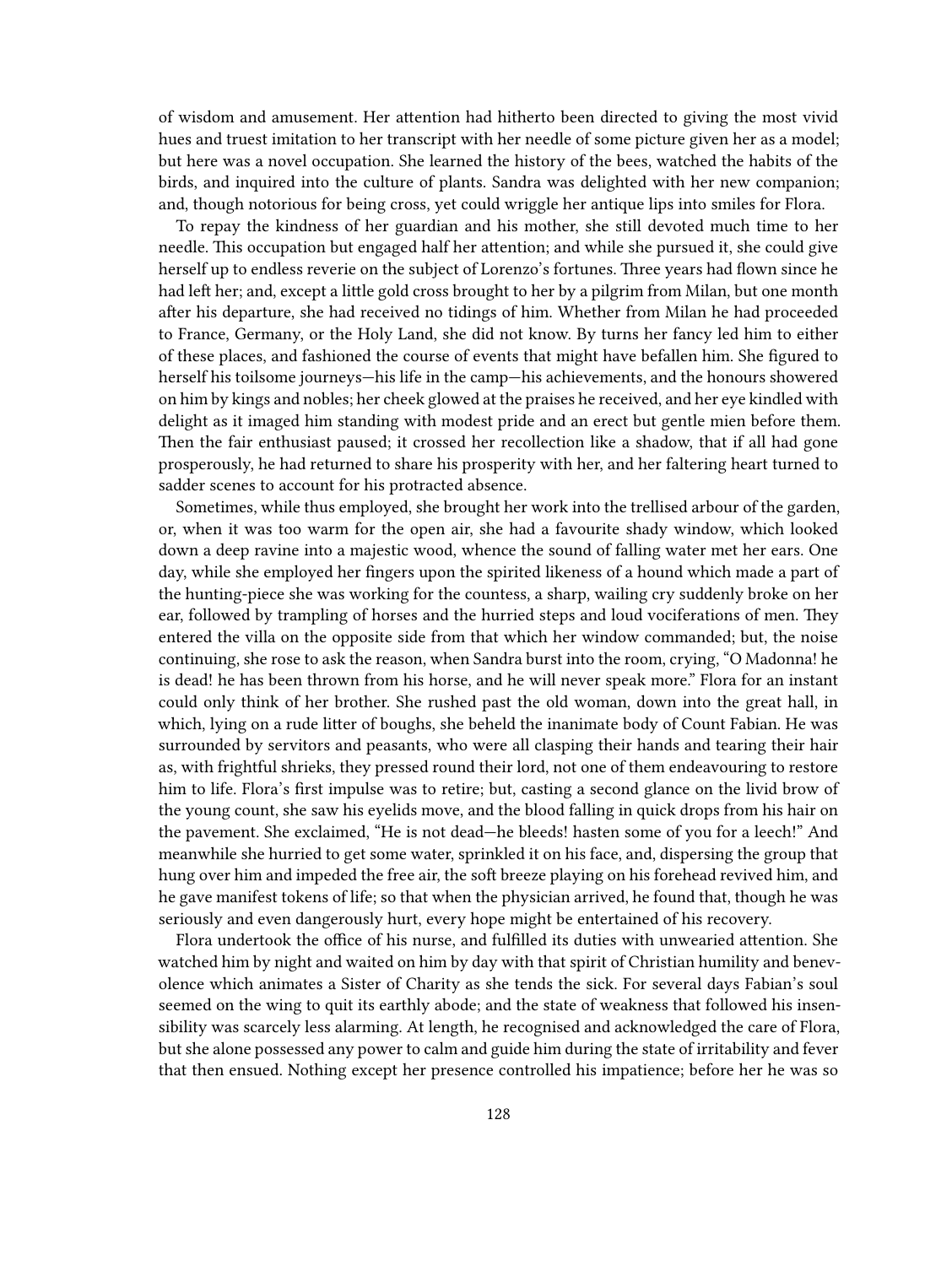lamb-like, that she could scarcely have credited the accounts that others gave her of his violence, but that, whenever she returned, after leaving him for any time, she heard his voice far off in anger, and found him with flushed cheeks and flashing eyes, all which demonstrations subsided into meek acquiescence when she drew near.

In a few weeks he was able to quit his room; but any noise or sudden sound drove him almost insane. So loud is an Italian's quietest movements, that Flora was obliged to prevent the approach of any except herself; and her soft voice and noiseless footfall were the sweetest medicine she could administer to her patient. It was painful to her to be in perpetual attendance on Lorenzo's rival and foe, but she subdued her heart to her duty, and custom helped to reconcile her. As he grew better, she could not help remarking the intelligence of his countenance, and the kindness and cordiality of his manners. There was an unobtrusive and delicate attention and care in his intercourse with her that won her to be pleased. When he conversed, his discourse was full of entertainment and variety. His memory was well-stored with numerous *fabliaux*, *novelle*, and romances, which he quickly discovered to be highly interesting to her, and so contrived to have one always ready from the exhaustless stock he possessed. These romantic stories reminded her of the imaginary adventures she had invented, in solitude and silence, for her brother; and each tale of foreign countries had a peculiar charm, which animated her face as she listened, so that Fabian could have gone on for ever, only to mark the varying expression of her countenance as he proceeded. Yet she acknowledged these attractions in him as a Catholic nun may the specious virtues of a heretic; and, while he contrived each day to increase the pleasure she derived from his society, she satisfied her conscience with regard to her brother by cherishing in secret a little quiet stock of family hate, and by throwing over her manners, whenever she could recollect so to do, a cold and ceremonious tone, which she had the pleasure of seeing vexed him heartily.

Nearly two months had passed, and he was so well recovered that Flora began to wonder that he did not return to Siena, and of course to fulfil her duty by wishing that he should; and yet, while his cheek was sunk through past sickness, and his elastic step grown slow, she, as a nurse desirous of completing her good work, felt averse to his entering too soon on the scene of the busy town and its noisy pleasures. At length, two or three of his friends having come to see him, he agreed to return with them to the city. A significant glance which they cast on his young nurse probably determined him. He parted from her with a grave courtesy and a profusion of thanks, unlike his usual manner, and rode off without alluding to any probability of their meeting again.

She fancied that she was relieved from a burden when he went, and was surprised to find the days grow tedious, and mortified to perceive that her thoughts no longer spent themselves so spontaneously on her brother, and to feel that the occupation of a few weeks could unhinge her mind and dissipate her cherished reveries; thus, while she felt the absence of Fabian, she was annoyed at him the more for having, in addition to his other misdeeds, invaded the sanctuary of her dearest thoughts. She was beginning to conquer this listlessness, and to return with renewed zest to her usual occupations, when, in about a week after his departure, Fabian suddenly returned. He came upon her as she was gathering flowers for the shrine of the Madonna; and, on seeing him, she blushed as rosy red as the roses she held. He looked infinitely worse in health than when he went. His wan cheeks and sunk eyes excited her concern; and her earnest and kind questions somewhat revived him. He kissed her hand, and continued to stand beside her as she finished her nosegay. Had any one seen the glad, fond look with which he regarded her as she busied herself among the flowers, even old Sandra might have prognosticated his entire recovery under her care.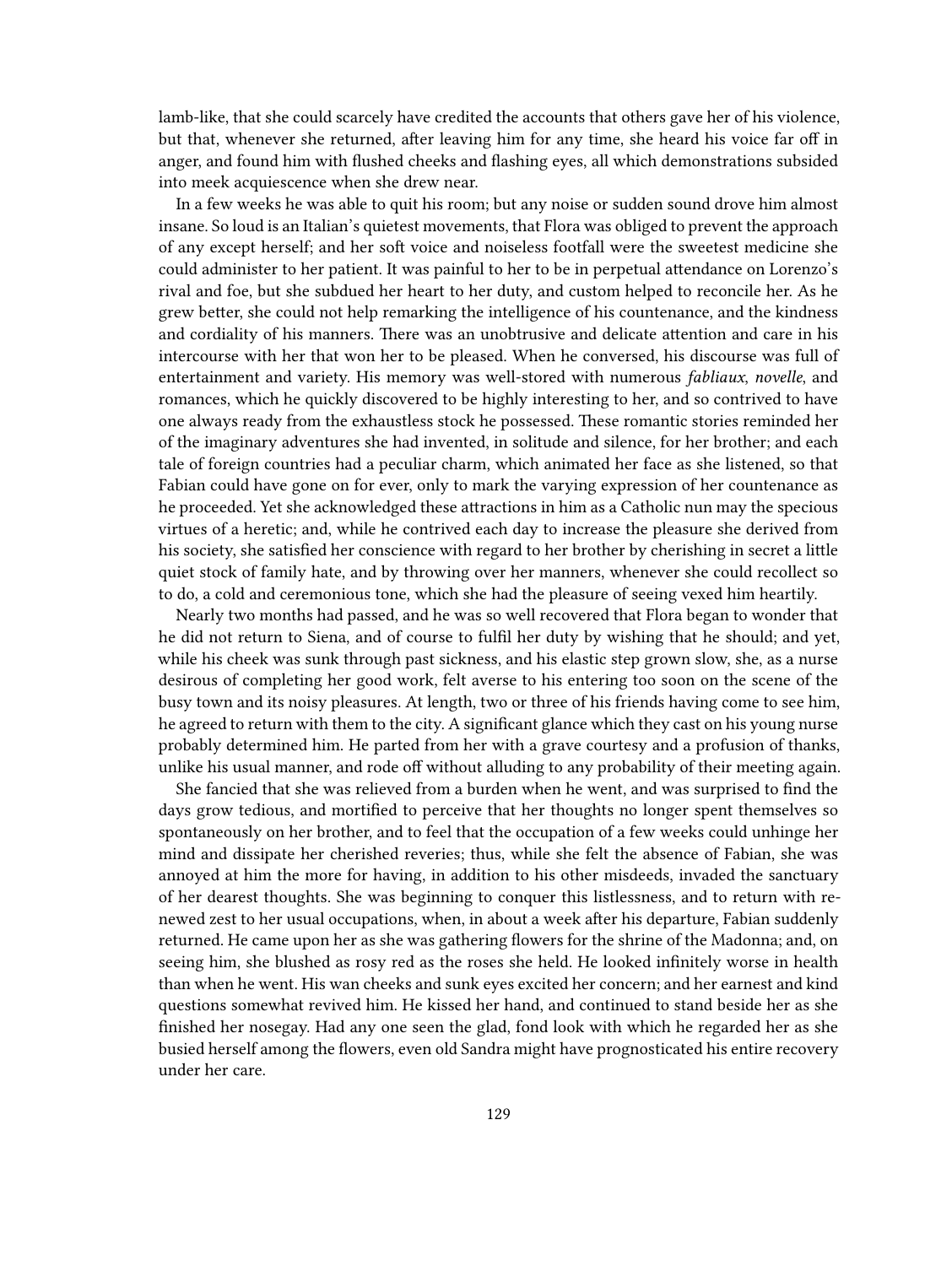Flora was totally unaware of the feelings that were excited in Fabian's heart, and the struggle he made to overcome a passion too sweet and too seductive, when awakened by so lovely a being, ever to be subdued. He had been struck with her some time ago, and avoided her. It was through his suggestion that she passed the period of the countess's pilgrimage in this secluded villa. Nor had he thought of visiting her there; but, riding over one day to inquire concerning a foal rearing for him, his horse had thrown him, and caused him that injury which had made him so long the inmate of the same abode. Already prepared to admire her—her kindness, her gentleness, and her unwearied patience during his illness, easily conquered a heart most ready and yet most unwilling to yield. He had returned to Siena resolved to forget her, but he came back assured that his life and death were in her hands.

At first Count Fabian had forgot that he had any but his own feelings and prejudices, and those of his mother and kindred, to overcome; but when the tyranny of love vanquished these, he began to fear a more insurmountable impediment in Flora. The first whisper of love fell like mortal sin upon her ear; and disturbed, and even angry, she replied:—

"Methinks you wholly forget who I am, and what you are. I speak not of ancient feuds, though these were enough to divide us for ever. Know that I hate you as my brother's oppressor. Restore Lorenzo to me—recall him from banishment—erase the memory of all that he has suffered through you—win his love and approbation;—and when all this is fulfilled, which never can be, speak a language which now it is as the bitterness of death for me to hear!"

And saying this, she hastily retired, to conceal the floods of tears which this, as she termed it, insult had caused to flow; to lament yet more deeply her brother's absence and her own dependence.

Fabian was not so easily silenced; and Flora had no wish to renew scenes and expressions of violence so foreign to her nature. She imposed a rule on herself, by never swerving from which she hoped to destroy the ill-omened love of her protector. She secluded herself as much as possible; and when with him assumed a chilling indifference of manner, and made apparent in her silence so absolute and cold a rejection of all his persuasions, that had not love with its unvanquishable hopes reigned absolutely in young Fabian's heart, he must have despaired. He ceased to speak of his affection, so to win back her ancient kindness. This was at first difficult; for she was timid as a young bird, whose feet have touched the limed twigs. But naturally credulous, and quite inexperienced, she soon began to believe that her alarm was exaggerated, and to resume those habits of intimacy which had heretofore subsisted between them. By degrees Fabian contrived to insinuate the existence of his attachment—he could not help it. He asked no return; he would wait for Lorenzo's arrival, which he was sure could not be far distant. Her displeasure could not change, nor silence destroy, a sentiment which survived in spite of both. Intrenched in her coldness and her indifference, she hoped to weary him out by her defensive warfare, and fancied that he would soon cease his pursuit in disgust.

The countess had been long away; she had proceeded to view the feast of San Gennaro at Naples, and had not received tidings of her son's illness. Her return was now expected; and Fabian resolved to return to Siena in time to receive her. Both he and Flora were therefore surprised one day, when she suddenly entered the apartment where they both were. Flora had long peremptorily insisted that he should not intrude while she was employed on her embroidery frame; but this day he had made so good a pretext, that for the first time he was admitted, and then suffered to stay a few minutes—they now neither of them knew how long; she was busy at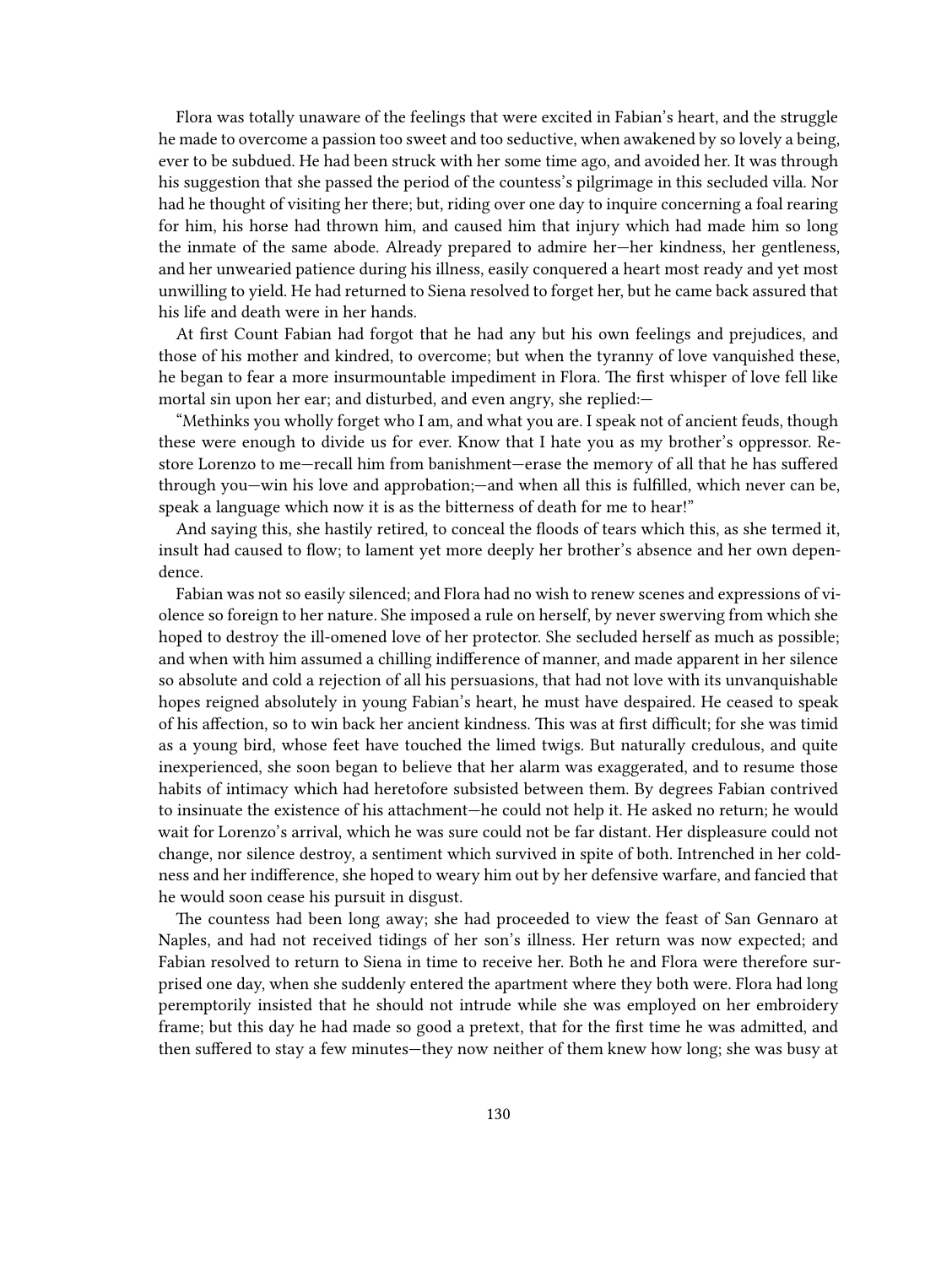her work; and he sitting near, gazing unreproved on her unconscious face and graceful figure, felt himself happier than he had ever been before.

The countess was sufficiently surprised, and not a little angry; but before she could do more than utter one exclamation, Fabian interrupted, by entreating her not to spoil all. He drew her away; he made his own explanations, and urged his wishes with resistless persuasion. The countess had been used to indulge him in every wish; it was impossible for her to deny any strongly urged request; his pertinacity, his agitation, his entreaties half won her; and the account of his illness, and his assurances, seconded by those of all the family, that Flora had saved his life, completed the conquest, and she became in her turn a suitor for her son to the orphan daughter of Mancini.

Flora, educated till the age of twelve by one who never consulted his own pleasures and gratifications, but went right on in the path of duty, regardless of pain or disappointment, had no idea of doing aught merely because she or others might wish it. Since that time she had been thrown on her own resources; and jealously cherishing her individuality, every feeling of her heart had been strengthened by solitude and by a sense of mental independence. She was the least likely of any one to go with the stream, or to yield to the mere influence of circumstances. She felt, she knew, what it became her to do, and that must be done in spite of every argument.

The countess's expostulations and entreaties were of no avail. The promise she had made to her brother of engaging herself by no vow for five years must be observed under every event; it was asked from her at the sad and solemn hour of their parting, and was thus rendered doubly sacred. So constituted, indeed, were her feelings, that the slightest wish she ever remembered having been expressed by Lorenzo had more weight with her than the most urgent prayers of another. He was a part of her religion; reverence and love for him had been moulded into the substance of her soul from infancy; their very separation had tended to render these impressions irradicable. She brooded over them for years; and when no sympathy or generous kindness was afforded her—when the countess treated her like an inferior and a dependant, and Fabian had forgotten her existence, she had lived from month to month, and from year to year, cherishing the image of her brother, and only able to tolerate the annoyances that beset her existence, by considering that her patience, her fortitude, and her obedience were all offerings at the shrine of her beloved Lorenzo's desires.

It is true that the generous and kindly disposition of Fabian won her to regard him with a feeling nearly approaching tenderness, though this emotion was feeble, the mere ripple of the waves, compared to the mighty tide of affection that set her will all one way, and made her deem everything trivial except Lorenzo's return—Lorenzo's existence—obedience to Lorenzo. She listened to her lover's persuasions so unyieldingly that the countess was provoked by her inflexibility; but she bore her reproaches with such mildness, and smiled so sweetly, that Fabian was the more charmed. She admitted that she owed him a certain submission as the guardian set over her by her brother; Fabian would have gladly exchanged this authority for the pleasure of being commanded by her; but this was an honour he could not attain, so in playful spite he enforced concessions from her. At his desire she appeared in society, dressed as became her rank, and filled in his house the station a sister of his own would have held. She preferred seclusion, but she was averse to contention, and it was little that she yielded, while the purpose of her soul was as fixed as ever.

The fifth year of Lorenzo's exile was now drawing to a close, but he did not return, nor had any intelligence been received of him. The decree of his banishment had been repealed, the fortunes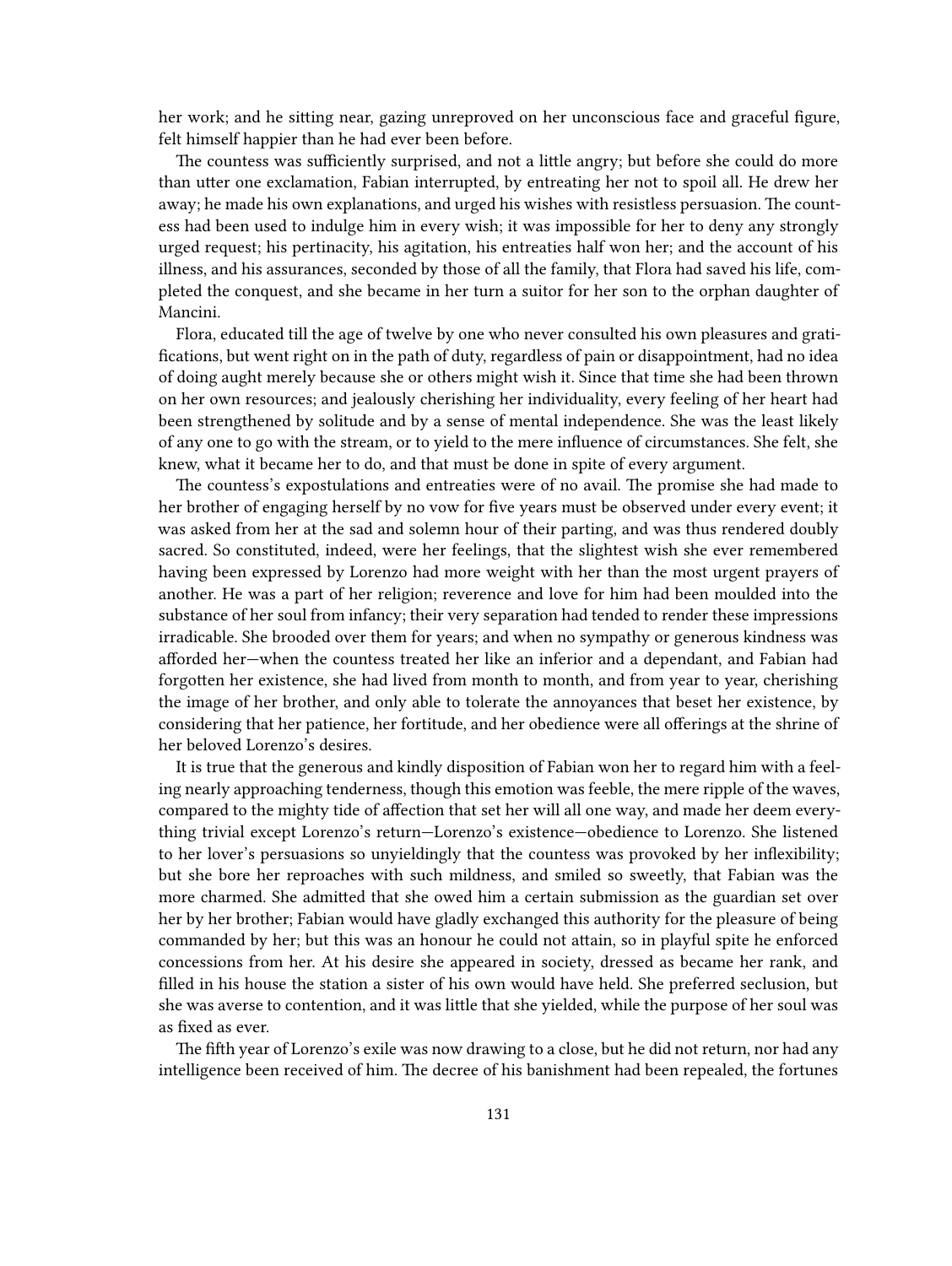of his house restored, and his palace, under Fabian's generous care, rebuilt. These were acts that demanded and excited Flora's gratitude; yet they were performed in an unpretending manner, as if the citizens of Siena had suddenly become just and wise without his interference. But these things dwindled into trifles while the continuation of Lorenzo's absence seemed the pledge of her eternal misery; and the tacit appeal made to her kindness, while she had no thought but for her brother, drove her to desperation. She could no longer tolerate the painful anomaly of her situation; she could not endure her suspense for her brother's fate, nor the reproachful glances of Fabian's mother and his friends. He himself was more generous,—he read her heart, and, as the termination of the fifth year drew nigh, ceased to allude to his own feelings, and appeared as wrapt as herself in doubt concerning the fate of the noble youth, whom they could scarcely entertain a hope of ever seeing more. This was small comfort to Flora. She had resolved that when the completion of the fifth year assured her that her brother was for ever lost, she would never see Fabian again. At first she had resolved to take refuge in a convent, and in the sanctity of religious vows. But she remembered how averse Lorenzo had always shown himself to this vocation, and that he had preferred to place her beneath the roof of his foe, than within the walls of a nunnery. Besides, young as she was, and, despite of herself, full of hope, she recoiled from shutting the gates of life upon herself for ever. Notwithstanding her fears and sorrow, she clung to the belief that Lorenzo lived; and this led her to another plan. When she had received her little cross from Milan, it was accompanied by a message that he believed he had found a good friend in the archbishop of that place. This prelate, therefore, would know whither Lorenzo had first bent his steps, and to him she resolved to apply. Her scheme was easily formed. She possessed herself of the garb of a pilgrim, and resolved on the day following the completion of the fifth year to depart from Siena, and bend her steps towards Lombardy, buoyed up by the hope that she should gain some tidings of her brother.

Meanwhile Fabian had formed a similar resolve. He had learnt the fact from Flora, of Lorenzo having first resorted to Milan, and he determined to visit that city, and not to return without certain information. He acquainted his mother with his plan, but begged her not to inform Flora, that she might not be tortured by double doubt during his absence.

The anniversary of the fifth year was come, and with it the eve of these several and separate journeys. Flora had retired to spend the day at the villa before mentioned. She had chosen to retire thither for various reasons. Her escape was more practicable thence than in the town; and she was anxious to avoid seeing both Fabian and his mother, now that she was on the point of inflicting severe pain on them. She spent the day at the villa and in its gardens, musing on her plans, regretting the quiet of her past life—saddened on Fabian's account—grieving bitterly for Lorenzo. She was not alone, for she had been obliged to confide in one of her former companions, and to obtain her assistance. Poor little Angeline was dreadfully frightened with the trust reposed in her, but did not dare expostulate with or betray her friend; and she continued near her during this last day, by turns trying to console and weeping with her. Towards evening they wandered together into the wood contiguous to the villa. Flora had taken her harp with her, but her trembling fingers refused to strike its chords; she left it, she left her companion, and strayed on alone to take leave of a spot consecrated by many a former visit. Here the umbrageous trees gathered about her, and shaded her with their thick and drooping foliage;—a torrent dashed down from neighbouring rock, and fell from a height into a rustic basin, hollowed to receive it; then, overflowing the margin at one spot, it continued falling over successive declivities, till it reached the bottom of a little ravine, when it stole on in a placid and silent course. This had ever been a favourite resort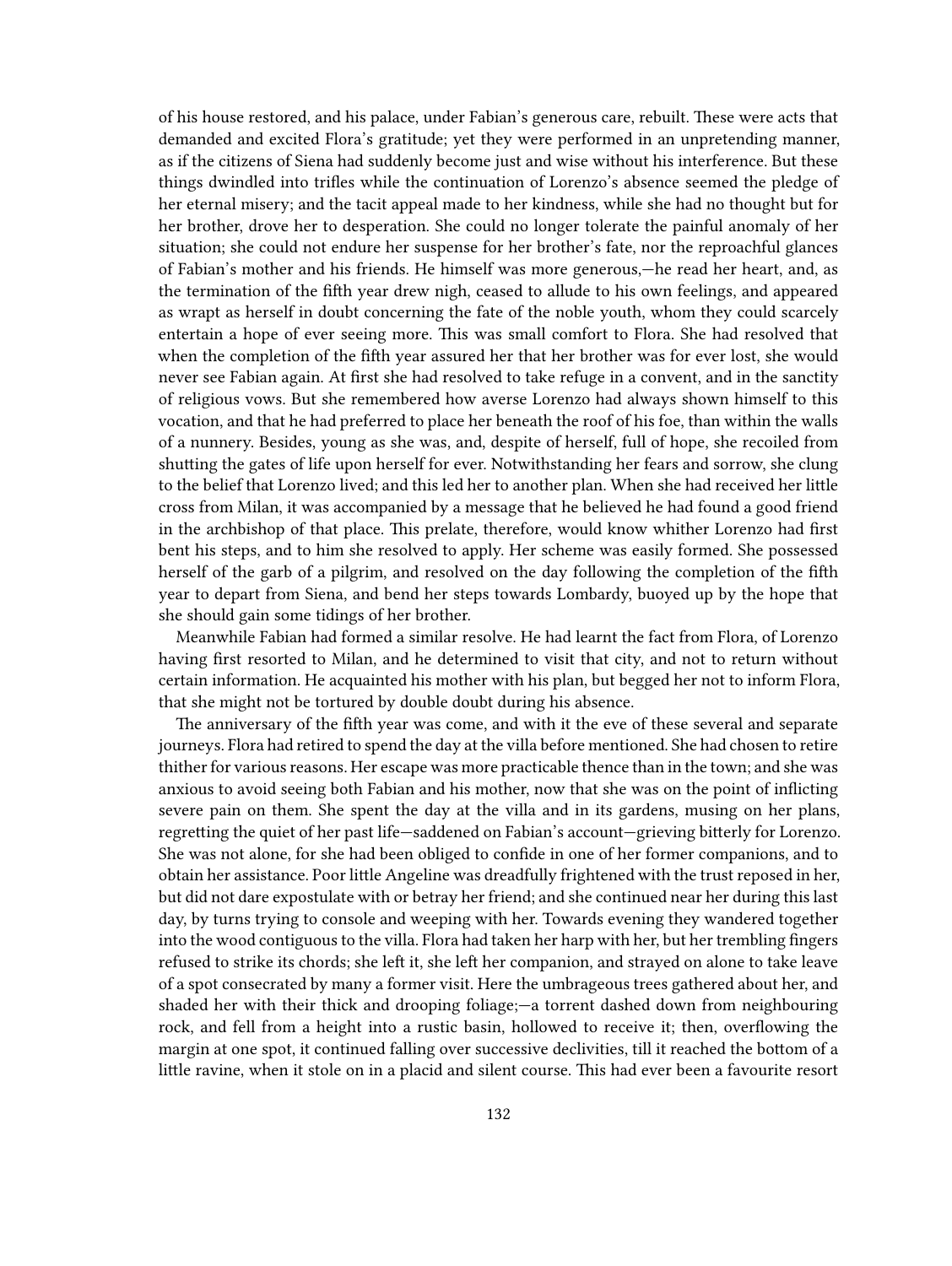of Flora. The twilight of the wood and the perpetual flow, the thunder, the hurry, and the turmoil of the waters, the varied sameness of the eternal elements, accorded with the melancholy of her ideas, and the endless succession of her reveries. She came to it now; she gazed on the limpid cascade—for the last time; a soft sadness glistened in her eyes, and her attitude denoted the tender regret that filled her bosom; her long bright tresses streaming in elegant disorder, her light veil and simple, yet rich, attire, were fitfully mirrored in the smooth face of the rushing waters. At this moment the sound of steps more firm and manly than those of Angeline struck her ear, and Fabian himself stood before her; he was unable to bring himself to depart on his journey without seeing her once again. He had ridden to the villa, and, finding that she had quitted it, sought and found her in the lone recess where they had often spent hours together which had been full of bliss to him. Flora was sorry to see him, for her secret was on her lips, and yet she resolved not to give it utterance. He was ruled by the same feeling. Their interview was therefore short, and neither alluded to what sat nearest the heart of each. They parted with a simple "Good-night," as if certain of meeting the following morning; each deceived the other, and each was in turn deceived. There was more of tenderness in Flora's manner than there had ever been; it cheered his faltering soul, about to quit her, while the anticipation of the blow he was about to receive from her made her regard as venial this momentary softening towards her brother's enemy.

Fabian passed the night at the villa, and early the next morning he departed for Milan. He was impatient to arrive at the end of his journey, and often he thrust his spurs into his horse's sides, and put him to his speed, which even then appeared slow. Yet he was aware that his arrival at Milan might advance him not a jot towards the ultimate object of his journey; and he called Flora cruel and unkind, until the recollection of her kind farewell consoled and cheered him.

He stopped the first night at Empoli, and, crossing the Arno, began to ascend the Apennines on the northern side. Soon he penetrated their fastnesses, and entered deep into the ilex woods. He journeyed on perseveringly, and yet the obstructions he met with were many, and borne with impatience. At length, on the afternoon of the third day, he arrived at a little rustic inn, hid deep in a wood, which showed signs of seldom being visited by travellers. The burning sun made it a welcome shelter for Fabian; and he deposited his steed in the stable, which he found already partly occupied by a handsome black horse, and then entered the inn to seek refreshment for himself. There seemed some difficulty in obtaining this. The landlady was the sole domestic, and it was long before she made her appearance, and then she was full of trouble and dismay; a sick traveller had arrived—a gentleman to all appearance dying of a malignant fever. His horse, his well-stored purse, and rich dress showed that he was a cavalier of consequence;—the more the pity. There was no help, nor any means of carrying him forward; yet half his pain seemed to arise from his regret at being detained—he was so eager to proceed to Siena. The name of his own town excited the interest of Count Fabian, and he went up to visit the stranger, while the hostess prepared his repast.

Meanwhile Flora awoke with the lark, and with the assistance of Angeline attired herself in her pilgrim's garb. From the stir below, she was surprised to find that Count Fabian had passed the night at the villa, and she lingered till he should have departed, as she believed, on his return to Siena. Then she embraced her young friend, and taking leave of her with many blessings and thanks, alone, with Heaven, as she trusted, for her guide, she quitted Fabian's sheltering roof, and with a heart that maintained its purpose in spite of her feminine timidity, began her pilgrimage. Her journey performed on foot was slow, so that there was no likelihood that she could overtake her lover, already many miles in advance. Now that she had begun it, her undertaking appeared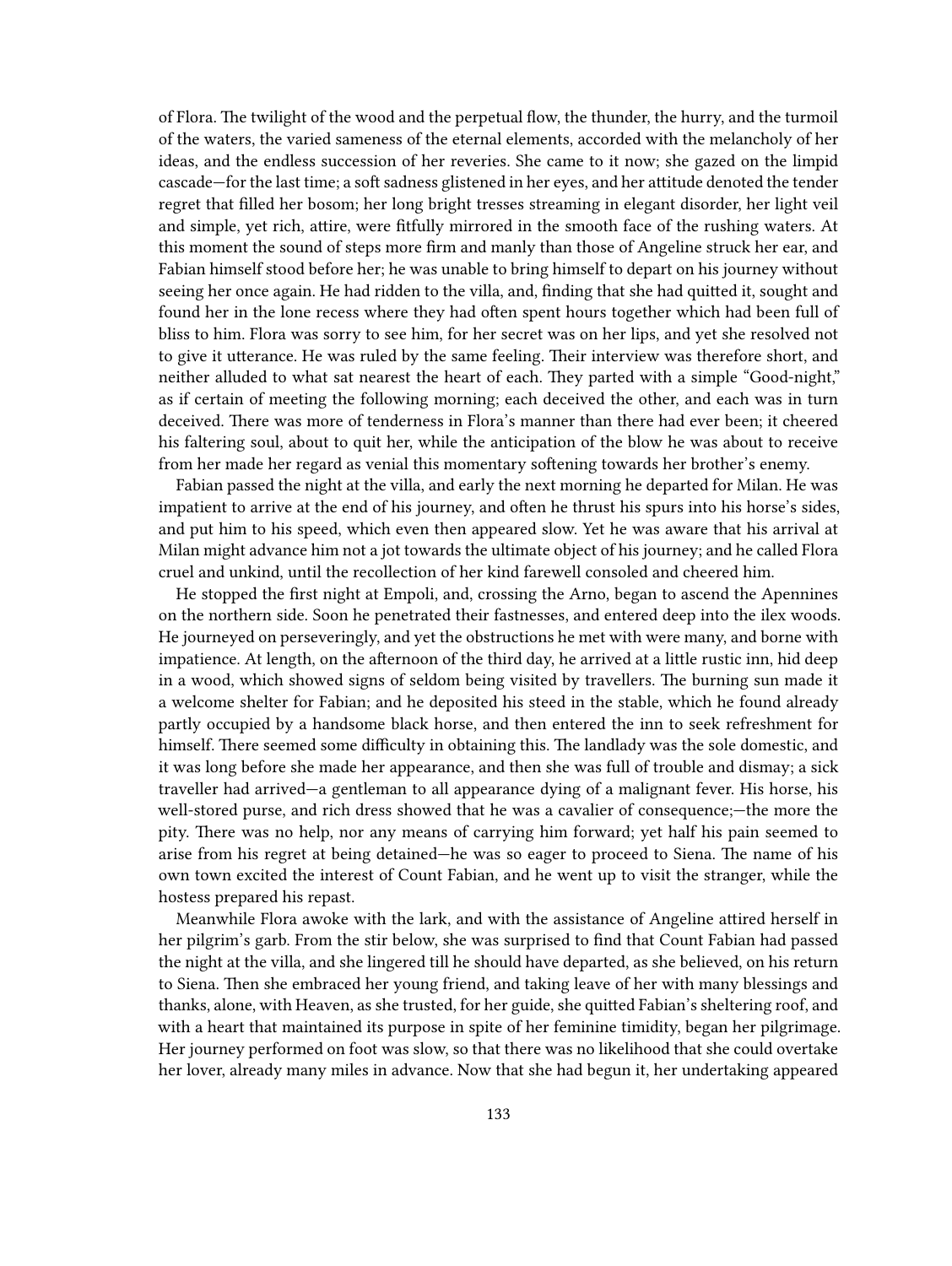to her gigantic, and her heart almost failed her. The burning sun scorched her; never having before found herself alone in a highway, a thousand fears assailed her, and she grew so weary, that soon she was unable to support herself. By the advice of a landlady at an inn where she stopped, she purchased a mule to help her on her long journey. Yet with this help it was the third night before she arrived at Empoli, and then crossing the Arno, as her lover had done before, her difficulties seemed to begin to unfold themselves, and to grow gigantic, as she entered the dark woods of the Apennines, and found herself amidst the solitude of its vast forests. Her pilgrim's garb inspired some respect, and she rested at convents by the way. The pious sisters held up their hands in admiration of her courage; while her heart beat faintly with the knowledge that she possessed absolutely none. Yet, again and again, she repeated to herself, that the Apennines once passed, the worst would be over. So she toiled on, now weary, now frightened—very slowly, and yet very anxious to get on with speed.

On the evening of the seventh day after quitting her home, she was still entangled in the mazes of these savage hills. She was to sleep at a convent on their summit that night, and the next day arrive at Bologna. This hope had cheered her through the day; but evening approached, the way grew more intricate, and no convent appeared. The sun had set, and she listened anxiously for the bell of the Ave Maria, which would give her hope that the goal she sought was nigh; but all was silent, save the swinging boughs of the vast trees, and the timid beating of her own heart; darkness closed around her, and despair came with the increased obscurity, till a twinkling light, revealing itself among the trees, afforded her some relief. She followed this beamy guide till it led her to a little inn, where the sight of a kind-looking woman, and the assurance of safe shelter, dispelled her terrors, and filled her with grateful pleasure.

Seeing her so weary, the considerate hostess hastened to place food before her, and then conducted her to a little low room where her bed was prepared. "I am sorry, lady," said the landlady in a whisper, "not to be able to accommodate you better; but a sick cavalier occupies my best room—it is next to this—and he sleeps now, and I would not disturb him. Poor gentleman! I never thought he would rise more; and under Heaven he owes his life to one who, whether he is related to him or not I cannot tell, for he did not accompany him. Four days ago he stopped here, and I told him my sorrow—how I had a dying guest, and he charitably saw him, and has since then nursed him more like a twin-brother than a stranger."

The good woman prattled on. Flora heard but little of what she said; and overcome by weariness and sleep, paid no attention to her tale. But having performed her orisons, and placed her head on the pillow, she was quickly lapped in the balmy slumber she so much needed.

Early in the morning she was awoke by a murmur of voices in the next room. She started up, and recalling her scattered thoughts, tried to remember the account the hostess had given her the preceding evening. The sick man spoke, but his accent was low, and the words did not reach her;—he was answered—could Flora believe her senses? did she not know the voice that spoke these words?—"Fear nothing, a sweet sleep has done you infinite good; and I rejoice in the belief that you will speedily recover. I have sent to Siena for your sister, and do indeed expect that Flora will arrive this very day."

More was said, but Flora heard no more; she had risen, and was hastily dressing herself; in a few minutes she was by her brother's, her Lorenzo's bedside, kissing his wan hand, and assuring him that she was indeed Flora.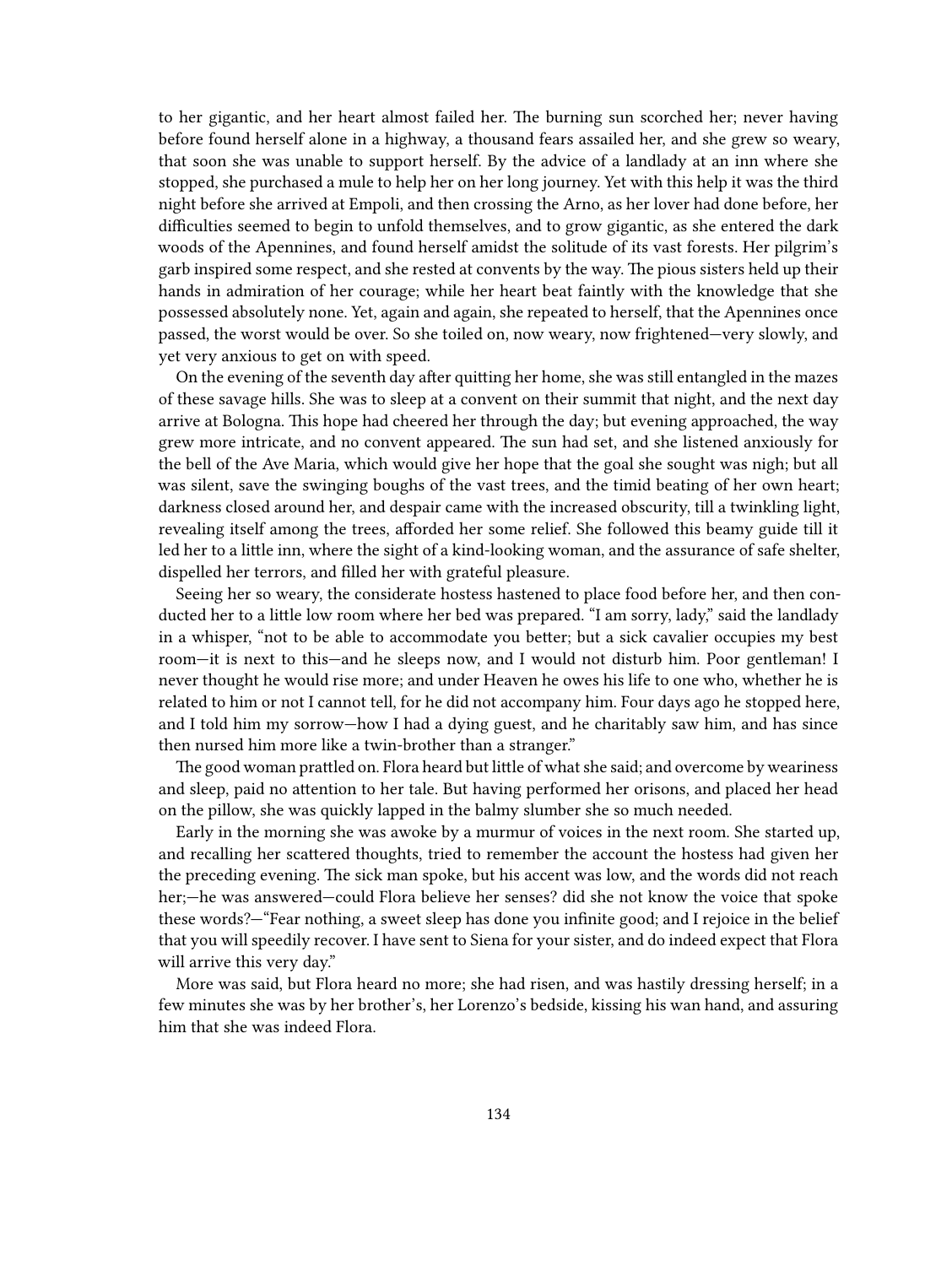"These are indeed wonders," he at last said; "and if you are mine own Flora you perhaps can tell me who this noble gentleman is, who day and night has watched beside me, as a mother may by her only child, giving no time to repose, but exhausting himself for me."

"How, dearest brother," said Flora, "can I truly answer your question? to mention the name of our benefactor were to speak of a mask and a disguise, not a true thing. He is my protector and guardian, who has watched over and preserved me while you wandered far; his is the most generous heart in Italy, offering past enmity and family pride as sacrifices at the altar of nobleness and truth. He is the restorer of your fortunes in your native town"—

"And the lover of my sweet sister.—I have heard of these things, and was on my way to confirm his happiness and to find my own, when sickness laid me thus low, and would have destroyed us both for ever, but for Fabian Tolomei"—

"Who how exerts his expiring authority to put an end to this scene," interrupted the young count. "Not till this day has Lorenzo been sufficiently composed to hear any of these explanations, and we risk his returning health by too long a conversation. The history of these things and of his long wanderings, now so happily ended, must be reserved for a future hour; when assembled in our beloved Siena, exiles and foes no longer, we shall long enjoy the happiness which Providence, after so many trials, has bounteously reserved for us."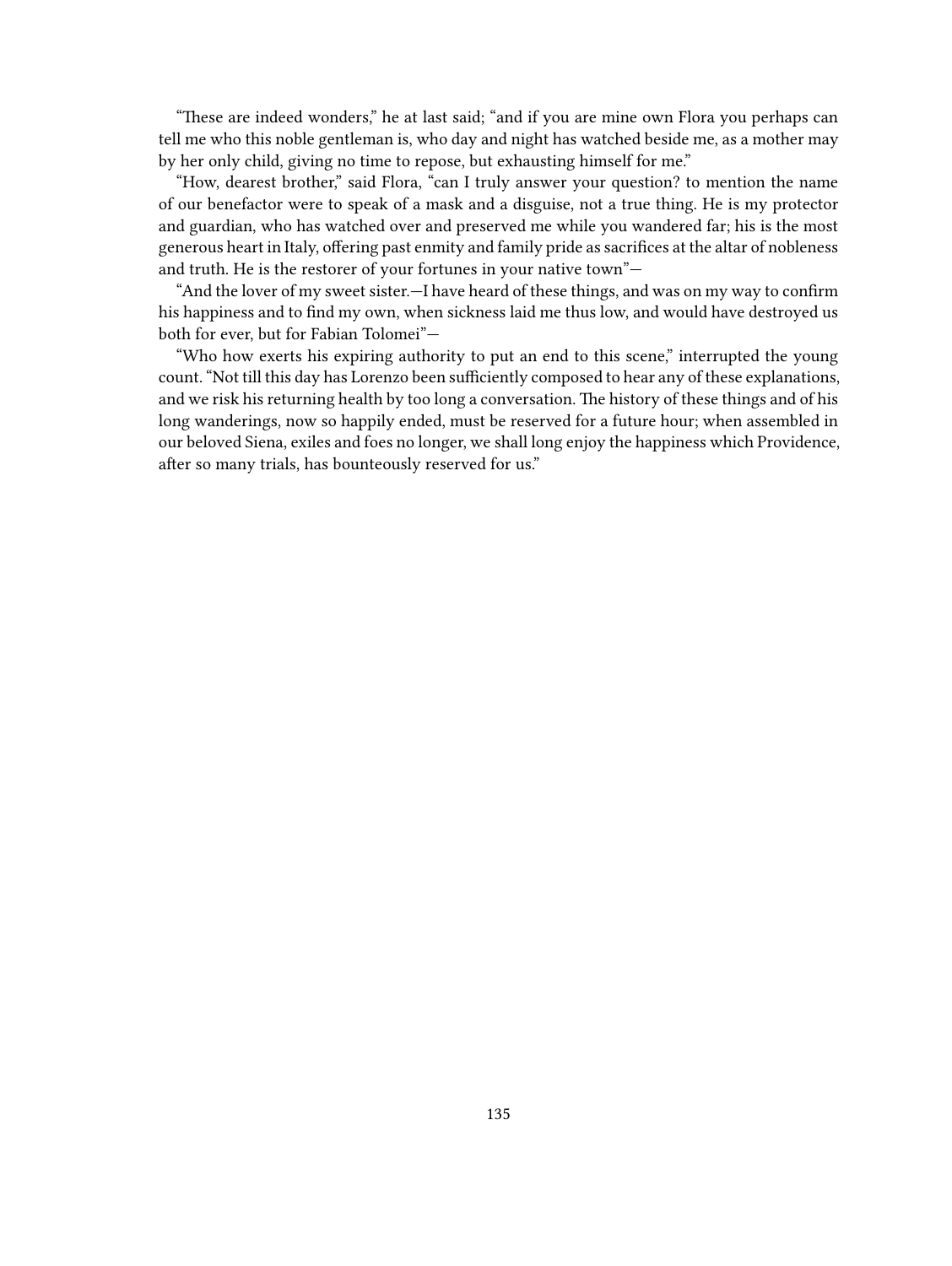## **XIII.** *THE PARVENUE.*

Why do I write my melancholy story? Is it as a lesson, to prevent any other from wishing to rise to rank superior to that in which they are born? No! miserable as I am, others might have been happy, I doubt not, in my position: the chalice has been poisoned for me alone! Am I evilminded—am I wicked? What have been my errors, that I am now an outcast and wretched? I will tell my story—let others judge me; my mind is bewildered, I cannot judge myself.

My father was land steward to a wealthy nobleman. He married young, and had several children. He then lost his wife, and remained fifteen years a widower, when he married again a young girl, the daughter of a clergyman, who died, leaving a numerous offspring in extreme poverty. My maternal grandfather had been a man of sensibility and genius; my mother inherited many of his endowments. She was an angel on earth; all her works were charity, all her thoughts were love.

Within a year after her marriage, she gave birth to twins—I and my sister; soon after she fell into ill-health, and from that time was always weakly. She could endure no fatigue, and seldom moved from her chair. I see her now;—her white, delicate hands employed in needlework, her soft, love-lighted eyes fixed on me. I was still a child when my father fell into trouble, and we removed from the part of the country where we had hitherto lived, and went to a distant village, where we rented a cottage, with a little land adjoining. We were poor, and all the family assisted each other. My elder half-sisters were strong, industrious, rustic young women, and submitted to a life of labour with great cheerfulness. My father held the plough, my half-brothers worked in the barns; all was toil, yet all seemed enjoyment.

How happy my childhood was! Hand in hand with my dear twin-sister, I plucked the spring flowers in the hedges, turned the hay in the summer meadows, shook the apples from the trees in the autumn, and at all seasons, gambolled in delicious liberty beneath the free air of heaven; or at my mother's feet, caressed by her, I was taught the sweetest lessons of charity and love. My elder sisters were kind; we were all linked by strong affection. The delicate, fragile existence of my mother gave an interest to our monotony, while her virtues and her refinement threw a grace over our homely household.

I and my sister did not seem twins, we were so unlike. She was robust, chubby, full of life and spirits; I, tall, slim, fair, and even pale. I loved to play with her, but soon grew tired, and then I crept to my mother's side, and she sang me to sleep, and nursed me in her bosom, and looked on me with her own angelic smile. She took pains to instruct me, not in accomplishments, but in all real knowledge. She unfolded to me the wonders of the visible creation, and to each tale of bird and beast, of fiery mountain or vast river, was appended some moral, derived from her warm heart and ardent imagination. Above all, she impressed upon me the precepts of the gospel, charity to every fellow-creature, the brotherhood of mankind, the rights that every sentient creature possesses to our services. I was her almoner; for, poor as she was, she was the benefactress of those who were poorer. Being delicate, I helped her in her task of needlework, while my sister aided the rest in their household or rustic labours.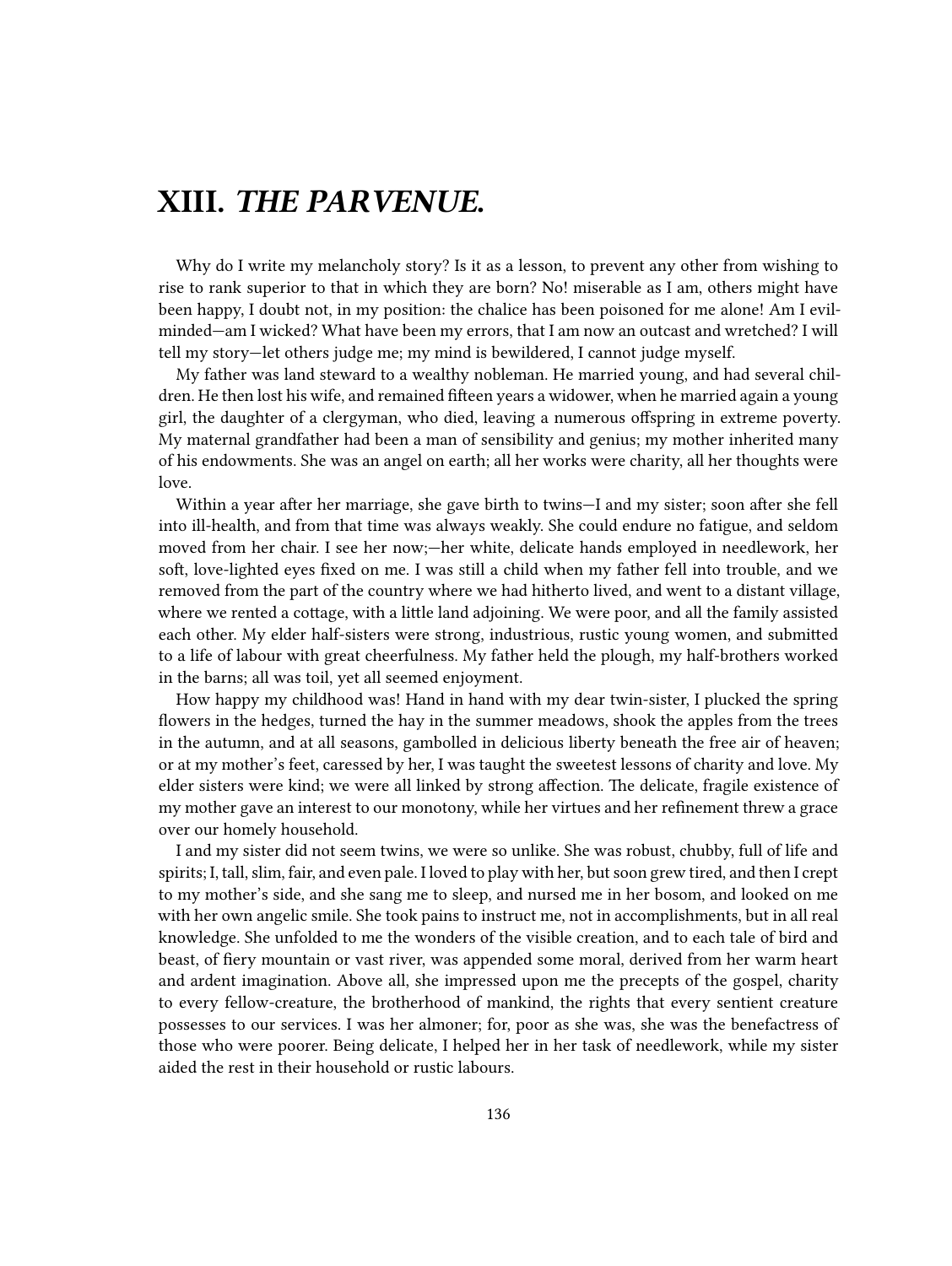When I was seventeen, a miserable accident happened. A hayrick caught fire; it communicated to our outhouses, and at last to the cottage. We were roused from our beds at midnight, and escaped barely with our lives. My father bore out my mother in his arms, and then tried to save a portion of his property. The roof of the cottage fell in on him. He was dug out after an hour, scorched, maimed, crippled for life.

We were all saved, but by a miracle only was I preserved. I and my sister were awoke by cries of fire. The cottage was already enveloped in flames. Susan, with her accustomed intrepidity, rushed through the flames, and escaped; I thought only of my mother, and hurried to her room. The fire raged around me; it encircled—hemmed me in. I believed that I must die, when suddenly I felt myself seized upon and borne away. I looked on my preserver—it was Lord Reginald Desborough.

For many Sundays past, when, at church, I knew that Lord Reginald's eyes were fixed on me. He had met me and Susan in our walks; he had called at our cottage. There was fascination in his eye, in his soft voice and earnest gaze, and my heart throbbed with gladness, as I thought that he surely loved me. To have been saved by him was to make the boon of life doubly precious.

There is to me much obscurity in this part of my story. Lord Reginald loved me, it is true; why he loved me, so far as to forget pride of rank and ambition for my sake, he who afterwards showed no tendency to disregard the prejudices and habits of rank and wealth, I cannot tell; it seems strange. He had loved me before, but from the hour that he saved my life, love grew into an overpowering passion. He offered us a lodge on his estate to take refuge in; and while there, he sent us presents of game, and still more kindly, fruits and flowers to my mother, and came himself, especially, when all were out except my mother and myself, and sat by us and conversed. Soon I learnt to expect the soft-asking look of his eyes, and almost dared answer it. My mother once perceived these glances, and took an opportunity to appeal to Lord Reginald's good feelings, not to make me miserable for life, by implanting an attachment that could only be productive of unhappiness. His answer was to ask me in marriage.

I need not say that my mother gratefully consented; that my father, confined to his bed since the fire, thanked God with rapture; that my sisters were transported by delight: I was the least surprised then, though the most happy. Now, I wonder much, what could he see in me? So many girls of rank and fortune were prettier. I was an untaught, low-born, portionless girl. It was very strange.

Then I only thought of the happiness of marrying him, of being loved, of passing my life with him. My wedding day was fixed. Lord Reginald had neither father nor mother to interfere with his arrangements. He told no relation; he became one of our family during the interval. He saw no deficiencies in our mode of life—in my dress; he was satisfied with all; he was tender, assiduous, and kind, even to my elder sisters; he seemed to adore my mother, and became a brother to my sister Susan. She was in love, and asked him to intercede to gain her parents' consent for her choice. He did so; and though before, Lawrence Cooper, the carpenter of the place, had been disdained, supported by him, he was accepted. Lawrence Cooper was young, well-looking, well disposed, and fondly attached to Susan.

My wedding day came. My mother kissed me fondly, my father blessed me with pride and joy, my sisters stood round, radiant with delight. There was but one drawback to the universal happiness—that immediately on my marriage I was to go abroad.

From the church door I stepped into the carriage. Having once and again been folded in my dear mother's embrace, the wheels were in motion, and we were away. I looked out from the window; there was the dear group: my old father, white-headed and aged, in his large chair; my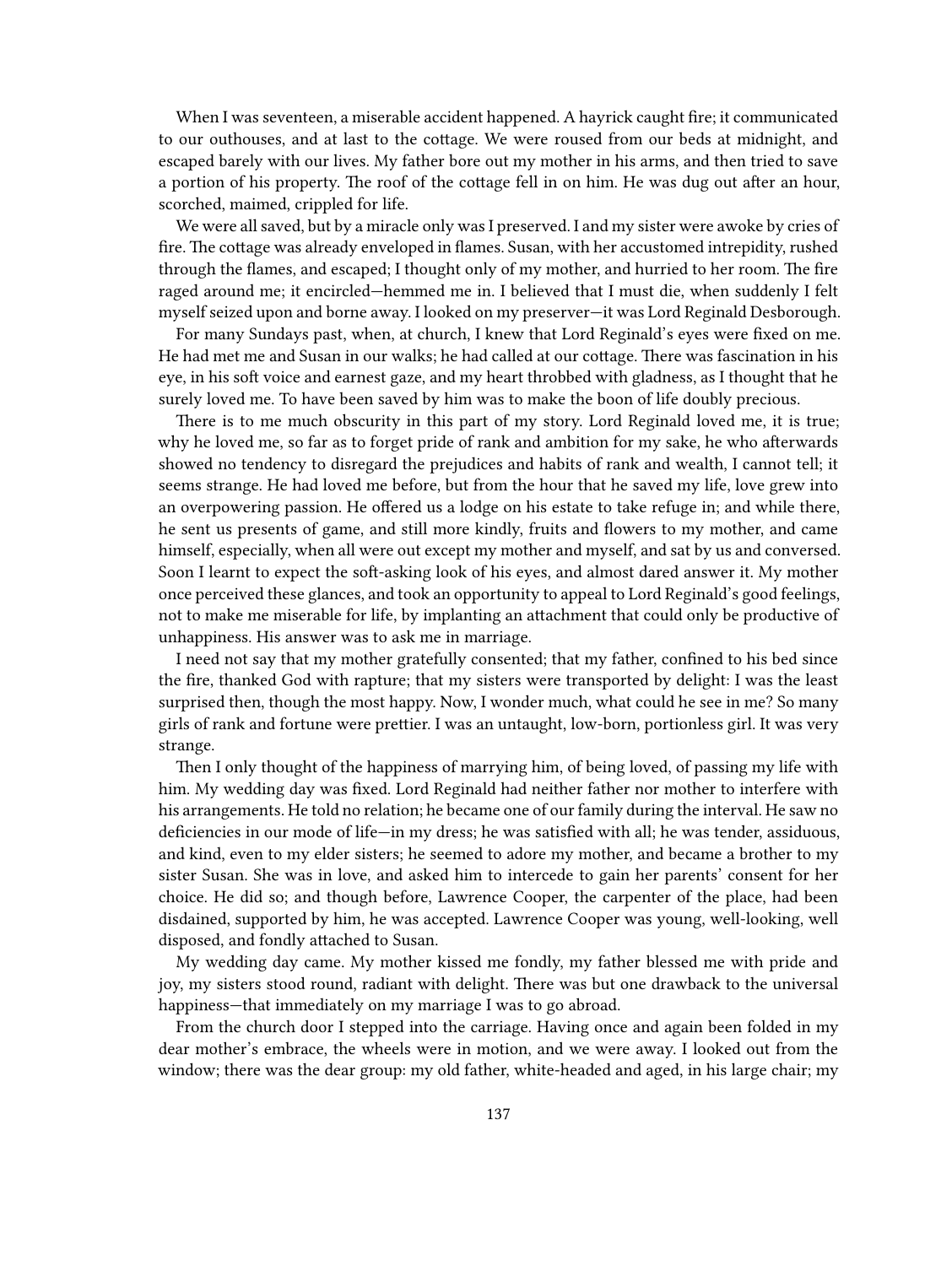mother, smiling through her tears, with folded hands and upraised looks of gratitude, anticipating long years of happiness for her child; Susan and Lawrence standing side by side, unenvious of my greatness, happy in themselves; my sisters conning over with pride and joy the presents made to them, and the prosperity that flowed in from my husband's generosity. All looked happy, and it seemed as if I were the cause of all this happiness. We had been indeed saved from dreadful evils; ruin had ensued from the fire, and we had been sunk in adversity through that very event from which our good fortune took its rise. I felt proud and glad. I loved them all. I thought, I make them happy—they are prosperous through me! And my heart warmed with gratitude towards my husband at the idea.

We spent two years abroad. It was rather lonely for me, who had always been surrounded, as it were, by a populous world of my own, to find myself cast upon foreigners and strangers; the habits of the different sexes in the higher ranks so separate them from each other, that, after a few months, I spent much of my time in solitude. I did not repine; I had been brought up to look upon the hard visage of life, if not unflinchingly, at least with resignation. I did not expect perfect happiness. Marriages in humble life are attended with so much care. I had none of this: my husband loved me; and though I often longed to see the dear familiar faces that thronged my childhood's home, and, above all, pined for my mother's caresses and her wise maternal lessons, yet for a time I was content to think of them, and hope for a reunion.

Still many things pained me. I had, poor myself, been brought up among the poor, and nothing, since I can remember forming an idea, so much astonished and jarred with my feelings as the thought of how the rich could spend so much on themselves, while any of their fellow-creatures were in destitution. I had none of the patrician charity (though such is praiseworthy), which consists in distributing thin soup and coarse flannel petticoats—a sort of instinct or sentiment of justice, the offspring of my lowly paternal hearth, and my mother's enlightened piety, was deeply implanted in my mind, that all had as good a right to the comforts of life as myself, or even as my husband. My charities, they were called—they seemed to me the payment of my debts to my fellow-creatures—were abundant. Lord Reginald peremptorily checked them; but as I had a large allowance for my own expenses, I denied myself a thousand luxuries, for the sake of feeding the hungry. Nor was it only that charity impelled me, but that I could not acquire a taste for spending money on myself—I disliked the apparatus of wealth. My husband called my ideas sordid, and reproved me severely, when, instead of outshining all competitors at a fête, I appeared dowdily dressed, and declared warmly that I could not, I would not, spend twenty guineas on a gown, while I could dress many sad faces in smiles, and bring much joy to many drooping hearts, by the same sum.

Was I right? I firmly believe that there is not one among the rich who will not affirm that I did wrong; that to please my husband, and do honour to his rank, was my first duty. Yet, shall I confess it? even now, rendered miserable by this fault—I cannot give it that name—I can call it a misfortune—I have wasted at the slow fire of knowing that I lost my husband's affections because I performed what I believed to be a duty.

But I am not come to that yet. It was not till my return to England that the full disaster crushed me. We had often been applied to for money by my family, and Lord Reginald had acceded to nearly all their requests. When we reached London, after two years' absence, my first wish was to see my dear mother. She was at Margate for her health. It was agreed that I should go there alone, and pay a short visit. Before I went, Lord Reginald told me what I did not know before, that my family had often made exorbitant demands on him, with which he was resolved not to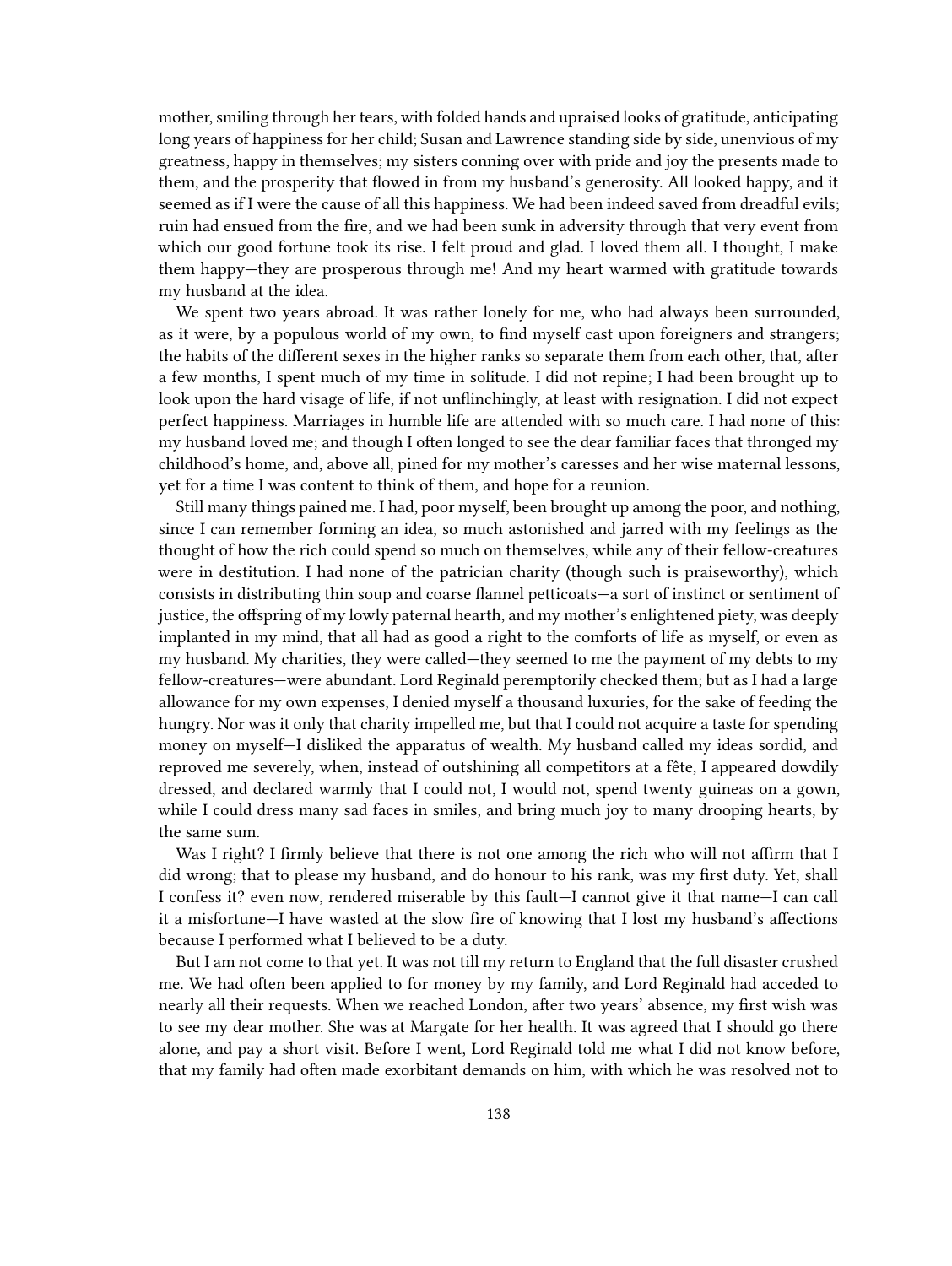comply. He told me that he had no wish to raise my relatives from their station in society; and that, indeed, there were only two among them whom he conceived had any claims upon me—my mother and my twin-sister: that the former was incapable of any improper request and the latter, by marrying Cooper, had fixed her own position, and could in no way be raised from the rank of her chosen husband. I agreed to much that he said. I replied that he well knew that my own taste led me to consider mediocrity the best and happiest situation; that I had no wish, and would never consent, to supply any extravagant demands on the part of persons, however dear to me, whose circumstances he had rendered easy.

Satisfied with my reply, we parted most affectionately, and I went on my way to Margate with a light and glad heart; and the cordial reception I received from my whole family collected together to receive me, was calculated to add to my satisfaction. The only drawback to my content was my mother's state; she was wasted to a shadow. They all talked and laughed around her, but it was evident to me that she had not long to live.

There was no room for me in the small furnished house in which they were all crowded, so I remained at the hotel. Early in the morning, before I was up, my father visited me. He begged me to intercede with my husband; that on the strength of his support he had embarked in a speculation which required a large capital; that many families would be ruined, and himself dishonoured, if a few hundreds were not advanced. I promised to do what I could, resolving to ask my mother's advice, and make her my guide. My father kissed me with an effusion of gratitude, and left me.

I cannot enter into the whole of these sad details; all my half-brothers and sisters had married, and trusted to their success in life to Lord Reginald's assistance. Each evidently thought that they asked little in not demanding an equal share of my luxuries and fortune; but they were all in difficulty—all needed large assistance—all depended on me.

Lastly, my own sister Susan appealed to me—but hers was the most moderate request of all she only wished for twenty pounds. I gave it her at once from my own purse.

As soon as I saw my mother I explained to her my difficulties. She told me that she expected this, and that it broke her heart: I must summon courage and resist these demands. That my father's imprudence had ruined him, and that he must encounter the evil he had brought on himself; that my numerous relatives were absolutely mad with the notion of what I ought to do for them. I listened with grief—I saw the torments in store for me—I felt my own weakness, and knew that I could not meet the rapacity of those about me with any courage or firmness. That same night my mother fell into convulsions; her life was saved with difficulty. From Susan I learned the cause of her attack. She had had a violent altercation with my father: she insisted that I should not be appealed to; while he reproached her for rendering me undutiful, and bringing ruin and disgrace on his grey hairs. When I saw my pale mother trembling, fainting, dying—when I was again and again assured that she must be my father's victim unless I yielded, what wonder that, in the agony of my distress, I wrote to my husband to implore his assistance.

Oh, what thick clouds now obscured my destiny! how do I remember, with a sort of thrilling horror, the boundless sea, white cliffs, and wide sands of Margate! The summer day that had welcomed my arrival changed to bleak wintry weather during this interval—while I waited with anguish for my husband's answer. Well do I remember the evening on which it came: the waves of the sea showed their white crests, no vessel ventured to meet the gale with any canvas except a topsail, the sky was bared clear by the wind, the sun was going down fiery red. I looked upon the troubled waters—I longed to be borne away upon them, away from care and misery. At this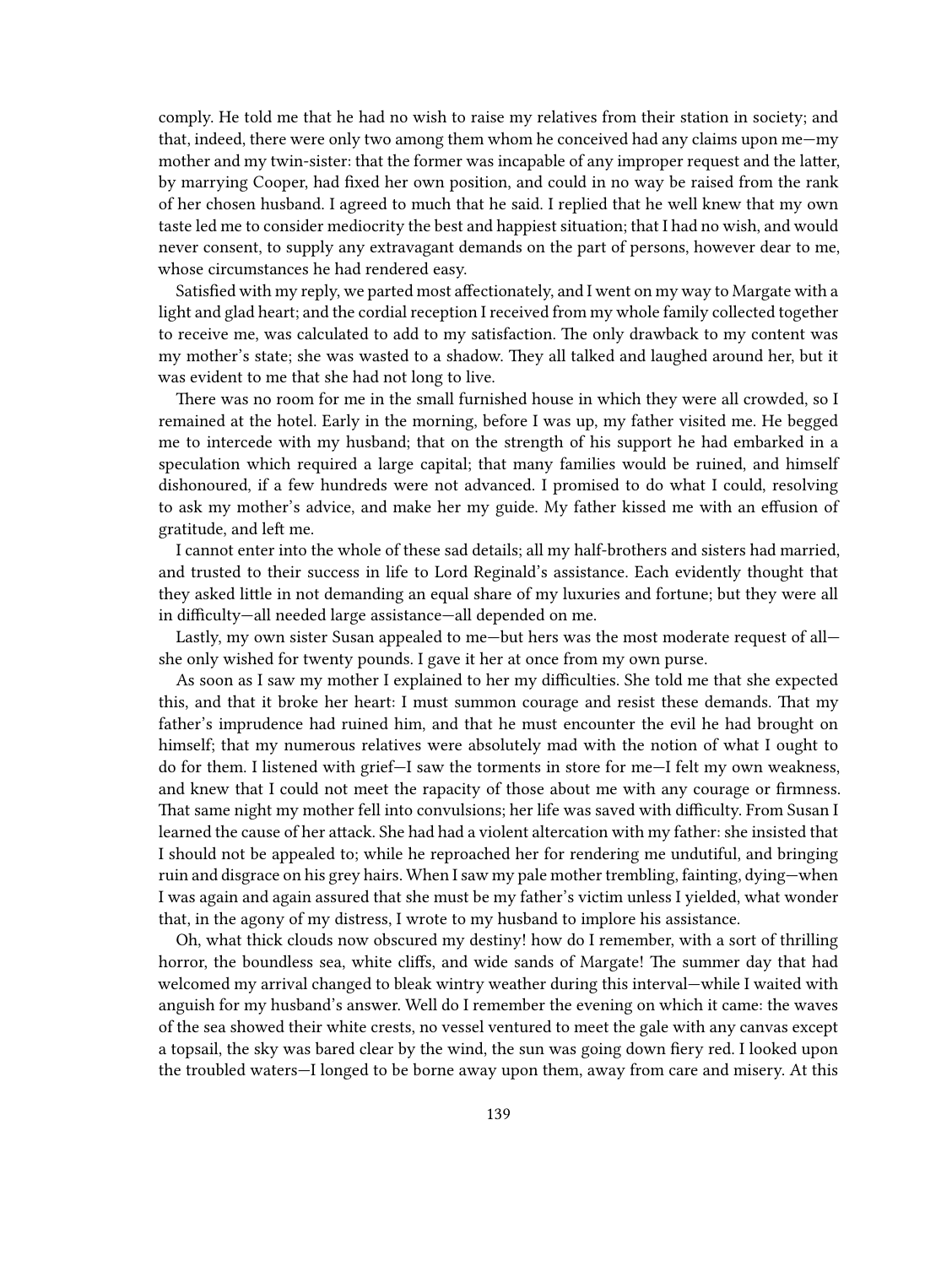moment a servant followed me to the sands with my husband's answer—it contained a refusal. I dared not communicate it. The menaces of bankruptcy; the knowledge that he had instilled false hopes into so many; the fears of disgrace, rendered my father, always rough, absolutely ferocious. Life flickered in my dear mother's frame, it seemed on the point of expiring when she heard my father's step; if he came in with a smooth brow, her pale lips wreathed into her own sweet smile, and a delicate pink tinged her fallen cheeks; if he scowled, and his voice was high, every limb shivered, she turned her face to her pillow, while convulsive tears shook her frame, and threatened instant dissolution. My father sought me alone one day, as I was walking in melancholy guise upon the sands; he swore that he would not survive his disgrace. "And do you think, Fanny," he added "that your mother will survive the knowledge of my miserable end?" I saw the resolution of despair in his face as he spoke.—I asked the sum needed, the time when it must be given.—A thousand pounds in two days was all that was asked. I set off to London to implore my husband to give this sum.

No! no! I cannot step by step record my wretchedness—the money was given—I extorted it from Lord Reginald, though I saw his very heart closed on me as he wrote the cheque. Worse had happened since I had left him. Susan had used the twenty pounds I gave her to reach town, to throw herself at my husband's feet, and implore his compassion. Rendered absolutely insane by the idea of having a lord for a brother-in-law, Cooper had launched into a system of extravagance, incredible as it was wicked. He was many thousand pounds in debt, and when at last Lord Reginald wrote to refuse all further supply, the miserable man committed forgery. Two hundred pounds prevented exposure, and preserved him from an ignominious end. Five hundred more were advanced to send him and his wife to America, to settle there, out of the way of temptation. I parted from my dear sister—I loved her fondly; she had no part in her husband's guilt, yet she was still attached to him, and her child bound them together; they went into solitary, miserable exile. "Ah! had we remained in virtuous poverty," cried my broken-hearted sister, "I had not been forced to leave my dying mother."

The thousand pounds given to my father was but a drop of water in the ocean. Again I was appealed to; again I felt the slender thread of my mother's life depended on my getting a supply. Again, trembling and miserable, I implored the charity of my husband.

"I am content," he said, "to do what you ask, to do more than you ask; but remember the price you pay—either give up your parents and your family, whose rapacity and crimes deserve no mercy, or we part for ever. You shall have a proper allowance; you can maintain all your family on it if you please; but their names must never be mentioned to me again. Choose between us you never see them more, or we part for ever."

Did I do right—I cannot tell—misery is the result—misery frightful, endless, unredeemed. My mother was dearer to me than all the world. I did not reply—I rushed to my room, and that night, in a delirium of grief and horror, I set out for Margate—such was my reply to my husband.

Three years have passed since then; and during all this time I was grateful to Heaven for being permitted to do my duty by my mother; and though I wept over the alienation of my husband, I did not repent. But she, my angelic support, is no more. My father survived my mother but two months; remorse for all he had done, and made me suffer, cut short his life. His family by his first wife are gathered round me; they importune, they rob, they destroy me. Last week I wrote to Lord Reginald. I communicated the death of my parents; I represented that my position was altered; and that if he still cared for his unhappy wife all might be well. Yesterday his answer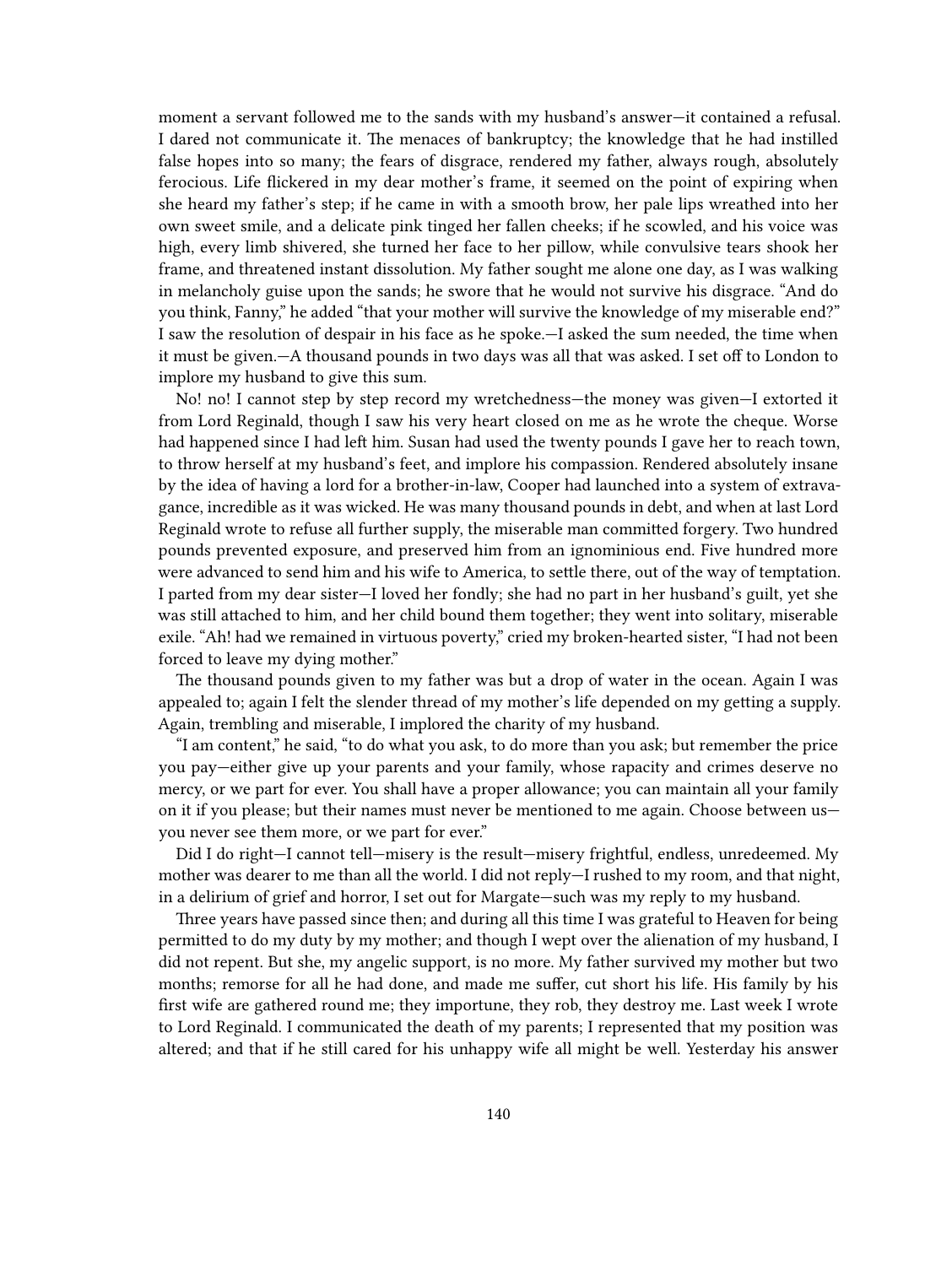came.—It was too late, he said;—I had myself torn asunder the ties that united us—they never could be knit together again.

By the same post came a letter from Susan. She is happy. Cooper, awakened to a manly sense of the duties of life, is thoroughly reformed. He is industrious and prosperous. Susan asks me to join her. I am resolved to go. Oh! my home, and recollections of my youth, where are ye now? envenomed by serpents' stings, I long to dose my eyes on every scene I have ever viewed. Let me seek a strange land, a land where a grave will soon be opened for me. I desire to die. I am told that Lord Reginald loves another, a high-born girl; that he openly curses our union as the obstacle to his happiness. The memory of this will poison the oblivion I go to seek. He will soon be free. Soon will the hand he once so fondly took in his and made his own, which, now flung away, trembles with misery as it traces these lines, moulder in its last decay.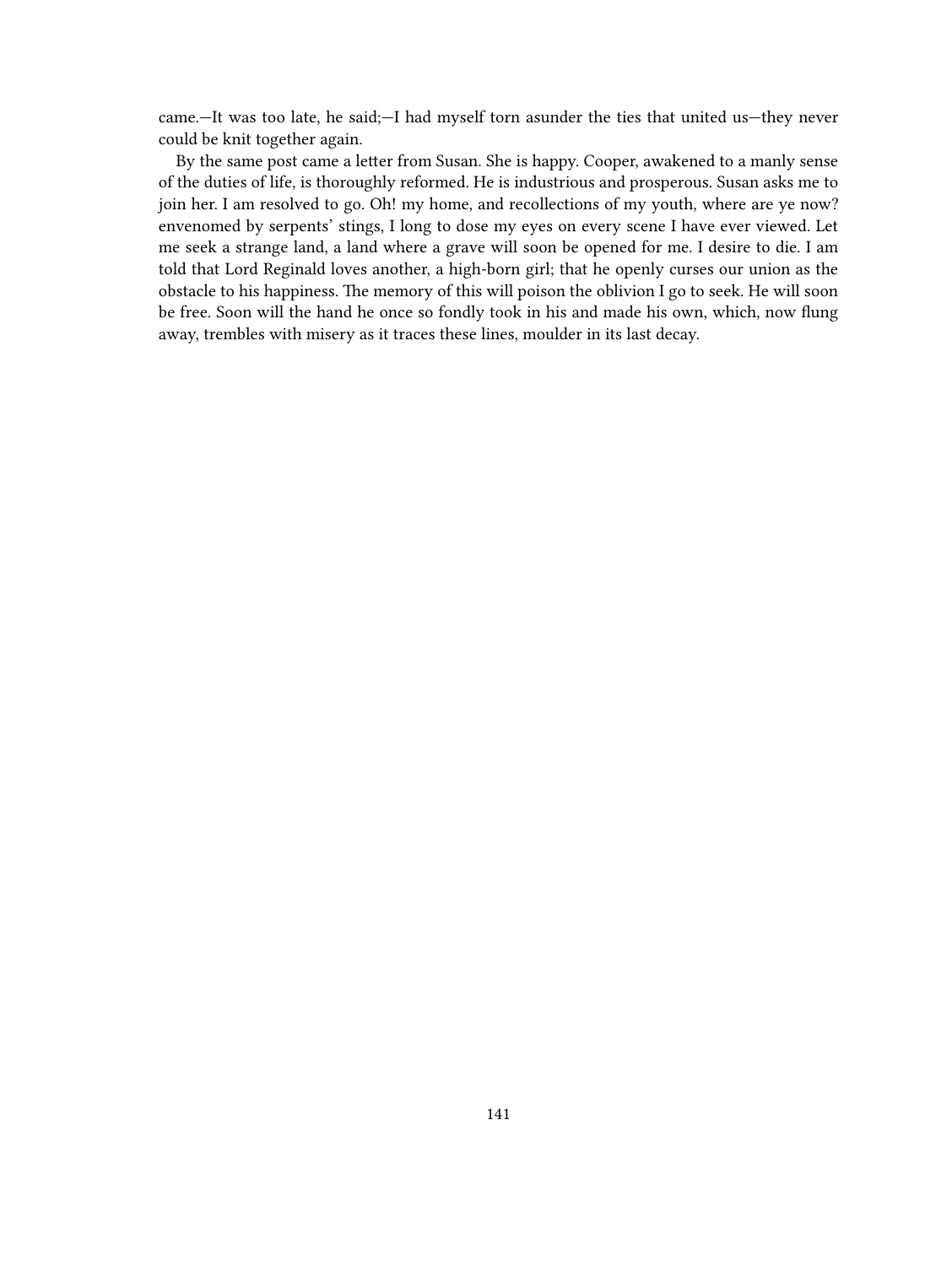## **XIV.** *THE POLE.*

It was near the close of day that a travelling calèche, coming from Rome, was seen approaching at full gallop towards Mola di Gaeta. The road leading to the inn is rocky and narrow; on one side is an orange grove, extending to the sea; on the other, an old Roman wall, overgrown by blossoming shrubs, enormous aloes, floating tangles of vines, and a thousand species of parasite plants peculiar to the South. Scarcely had the calèche entered this defile, when the careless postillion drove one of the wheels over a protruding ledge of rock, and overturned it; and, in the next moment, a crowd of people came running to the spot. Not one of them, however, thought of relieving the traveller within the fallen vehicle; but, with violent gestures and loud outcries, began to examine what damage the calèche had sustained, and what profit they might derive from it. The wheelwright declared every wheel was shattered; the carpenter that the shafts were splintered; whilst the blacksmith, passing and repassing under the carriage, tugged at every clamp and screw and nail, with all the violence necessary to ensure himself a handsome job. The traveller it contained having quietly disengaged himself from various cloaks, books, and maps, now slowly descended, and for a moment the busy crowd forgot their restlessness, to gaze upon the noble figure of the stranger. He seemed to be scarcely two-and-twenty. In stature he was tall, and his form was moulded in such perfect proportions, that it presented a rare combination of youthful lightness and manly strength. His countenance, had you taken from it its deep thoughtfulness and its expression of calm intrepid bravery, might have belonged to the most lovely woman, so transparently blooming was his complexion, so regular his features, so blond and luxuriant his hair. Of all those present, he seemed the least concerned at the accident; he neither looked at the calèche, nor paid any attention to the offers of service that were screamed from a dozen mouths; but, drawing out his watch, asked his servant if the carriage was broken.

"Pann,[4] the shafts are snapped, two of the springs are injured, and the linch-pin has flown." 4. My Lord, in Polish.

"How long will it take to repair them?"

"Twenty-four hours."

"It is now four o'clock. See that everything be in order again by to-morrow's daybreak."

"Pann, with these lazy Italians, I fear it will be impossible"—

"Ya paswalam,"[5] replied the traveller coldly, but decidedly. "Pay what you will, but let all be ready for the hour I have mentioned."

5. I will it, in Polish.

Without another word, he walked towards the inn, followed by the crowd, teasing for alms. A few seconds ago they had all been active and healthy beings, so full of employment they could not afford to mend his calèche unless tempted by some extraordinary reward; now the men declared themselves cripples and invalids, the children were orphans, the women helpless widows, and they would all die of hunger if his Eccellenza did not bestow a few *grani*. "What a tedious race!" exclaimed the traveller, casting a handful of coins upon the ground, which caused a general scramble, and enabled him to proceed unmolested. At the inn new torments awaited him; a fresh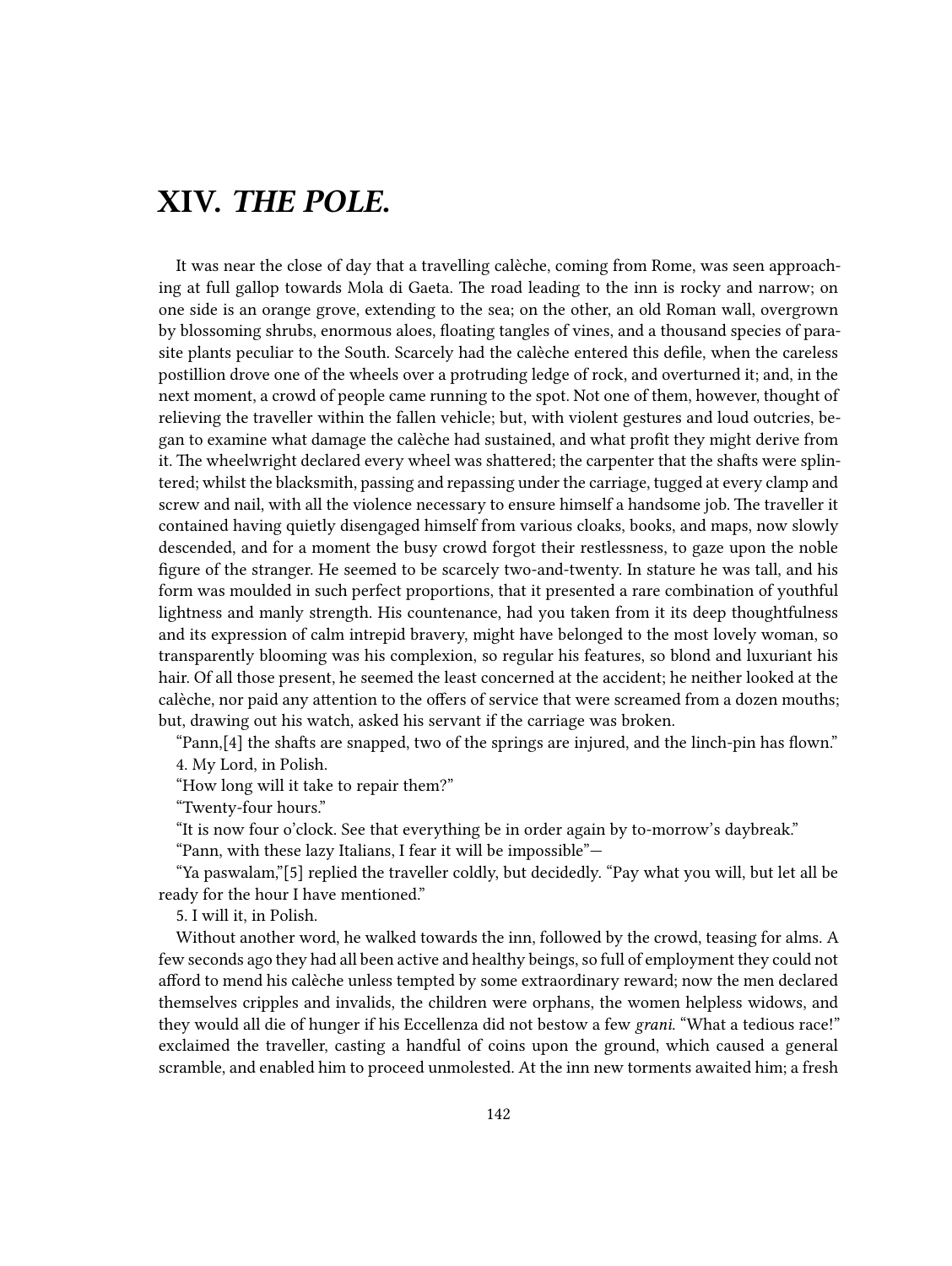crowd, composed of the landlord, the landlady, and their waiters and hostlers, gathered round, and assailed him with innumerable questions. The landlord hoped none of his limbs were broken, and begged him to consider himself master of the house; the waiters desired to know at what hour he would sup, what fare he chose, how long he intended to stay, where he came from, whither he was going; and the landlady led him, ostentatiously, through all the rooms of the inn, expatiating endlessly upon the peculiar and indescribable advantages of each. Ineffably weary of their officiousness, the traveller at last traversed a long and spacious hall, and took refuge in a balcony that looked upon the bay of Gaeta.

The inn is built upon the site of Cicero's Villa. Beneath the balcony, and on each side, along the whole curve of the bay, stretched a thick grove of orange-trees, which sloped down to the very verge of the Mediterranean. Balls of golden fruit, and blossoms faint with odour, and fair as stars, studded this amphitheatre of dark foliage; and at its extremity the liquid light of the waves pierced the glossy leaves, mingling their blue splendour with earth's green paradise. Every rock and mountain glowed with a purple hue, so intense and soft, they resembled violet vapours dissolving into the pale radiance of the evening sky. Far away in the deep broad flood of the ocean rose the two mountain islands of Ischia and Procida, between which Vesuvius thrust in his jagged form, and his floating banner of snow-white smoke. The solitary heaven was without sun or moon, without a star or cloud, but smiled in that tender vestal light which speaks of eternal, immutable peace.

It would be difficult to define the feelings of the traveller as he gazed on this scene: his countenance, uplifted to heaven, was animated with a profound and impassioned melancholy, with an expression of an earnest and fervid pleading against some vast and inevitable wrong. He was thinking of his country; and whilst he contrasted its ruined villages and devastated fields with the splendour and glow of the fair land before him, was breathing inwardly a passionate appeal against that blind and cruel destiny which had consigned Poland to the desolating influence of Russian despotism. His reverie was interrupted by the sound of a female voice singing in Polish among the orange-trees at his feet. The singer was invisible; but the sweetness of her voice, and the singular reference of the words (the following prose translation conveys their meaning) to the thoughts of his own mind, filled the traveller with surprise:—

"When thou gazest upon the azure heaven, so mighty in its calm, do not say, O bright enchantment, hast thou no pity, that thou dawnest thus in unattainable loveliness upon my worldwearied eyes.

"When the southern wind softly breathes, do not say reproachfully, Thy cradle is the ether of the morning sun, thou drinkest the odorous essence of myrtle and lemon blossoms; thou shouldst bear upon thy wings all sweet emotions, all soft desires; why bringest thou then no healing to the anguish I endure?

"Neither in the dark hour, when thou thinkest upon thy country and thy friends, say not with grief, They are lost! They are not! Say rather with joy, They were illustrious! and it is bliss to know that they have been!"

It were wise in me to obey thy lesson, sweet songstress, thought the traveller; and revolving in his mind the singularity of the serenade, he continued to gaze upon the trees below. There was no rustling amid their branches, no sound which told a human being was concealed beneath their foliage; nothing was heard beyond the almost imperceptible breathings of the evening air. Did such things exist anywhere but in the imagination of the poet? He could almost have believed that the spirit of that divine scene had assumed a human voice and human words to soothe his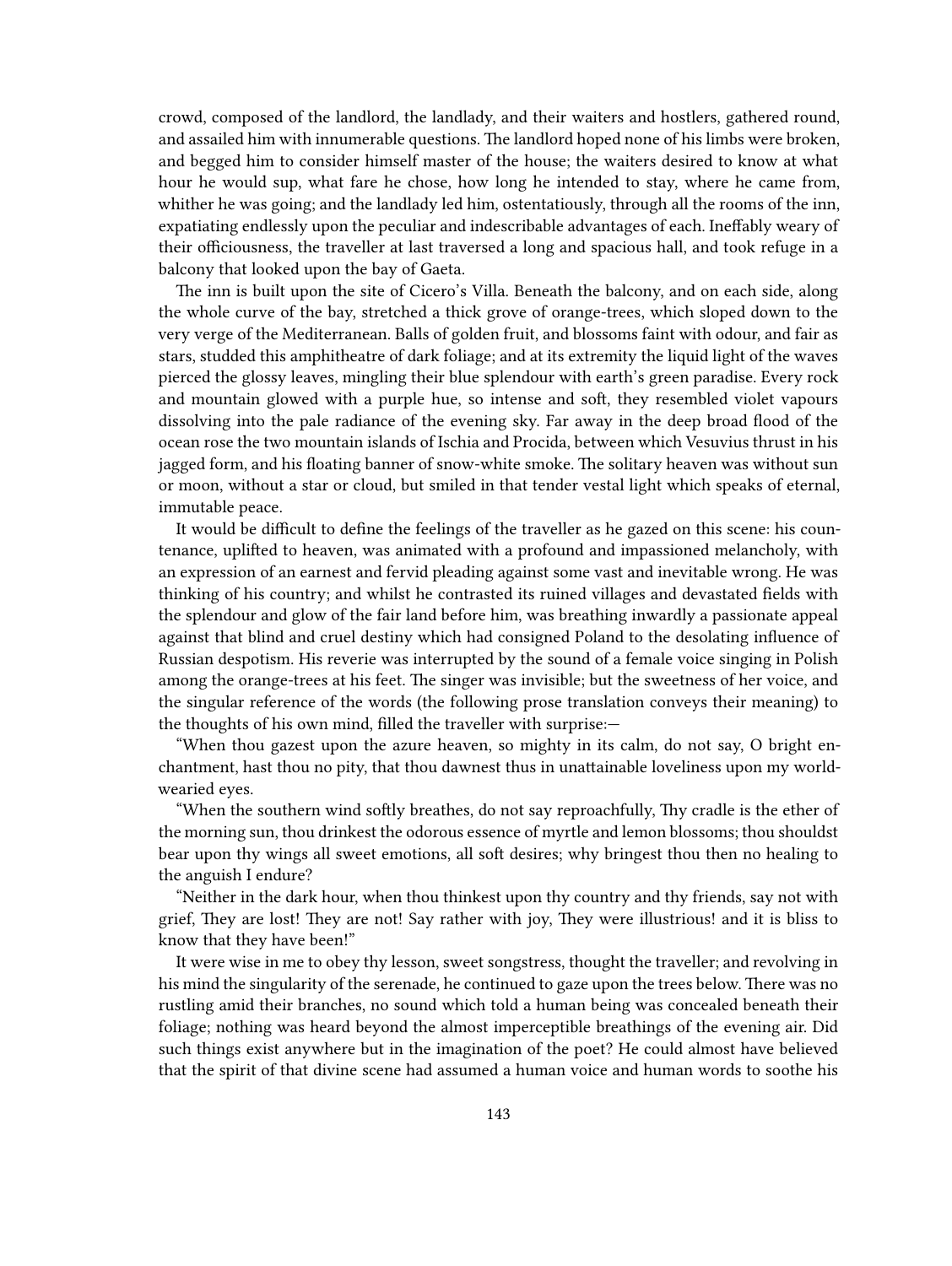melancholy, so floating and airy had been the strain, so deep the silence that succeeded it. One moment more, and there arose from the same spot cries for help uttered in Italian, and shrieks of distress so piercing, they made the traveller fly with the speed of lightning through the great hall, down the staircase into the garden. The first object that met his eyes was the figure of a girl about sixteen, her one arm tightly embracing the stem of a tree, her other angrily repelling a young man who was endeavouring to drag her away.

"I will not go with you—I love you no longer, Giorgio—and go with you, I will not," shrieked the girl, in tones of mingled violence and fear.

"You must—you shall," retorted her aggressor in a voice of thunder.

"I have found you again, and I won't be duped by your fooleries, Marietta.—And who are you, and who begged you to interfere?" added he, turning fiercely upon the traveller, whose strong grasp had torn him from Marietta.

"An officer, as it should seem by your dress;—be pleased to know that I am also an officer, and risk my displeasure no further."

"No officer would ill-treat a defenceless girl," the Pole replied with quiet contempt.

At this taunt Giorgio quivered with rage. His features, handsome and regular as those of Italians generally are, became quite distorted. His hands with convulsive movements sought about his breast for the dagger that was concealed there, his dark flashing eyes fixed intently at the same time upon his adversary, as if he hoped the fiendish spirit that burned within them might previously annihilate him.

"Be on your guard—he is a perfect wretch," cried Marietta, rushing towards her protector.

The arrival of several servants from the inn dispelled all idea of present danger: they dragged off Giorgio, telling him that, although the girl was his sister, he had no right to separate her from the *corps d'opera*, with whom she was travelling through Gaeta.

"*E vero è verissimo*," cried Marietta with joyful triumph.

"What is it to him if I like my liberty, and prefer wandering about, singing here and there."

"Marietta! beware! dare not to speak ill of me!" screamed the retiring Giorgio, looking back over his shoulder, and accompanying his words with a look of such frightful menace as completely subdued his sister.

She watched in anxious silence till he had disappeared, and then, with affectionate humility and a graceful quickness that allowed not of its prevention, knelt lightly down, and pressed the stranger's hand to her lips.

"You have more than repaid me for the song I sang to you," she said, rising and leading the way to the inn; "and, if you like it, I will sing others to you whilst you sup."

"Are you a Pole?" inquired the traveller.

"A fine demand! how can I be a Pole? Did you not say yourself there was no longer any such country as Poland?"

"I? not that I recollect."

"If you did not say it, confess at least that you thought it. The Poles are all become Russians, and for nothing in the world, Signor, would I be a Russian. Why in all their language they have no word that expresses *honour*.[6] No! rather than be a Russian, much as I hate it, I would go with Giorgio."

6. This is true. The Russian language is without that word.

"Are you an Italian?"

"No—not exactly."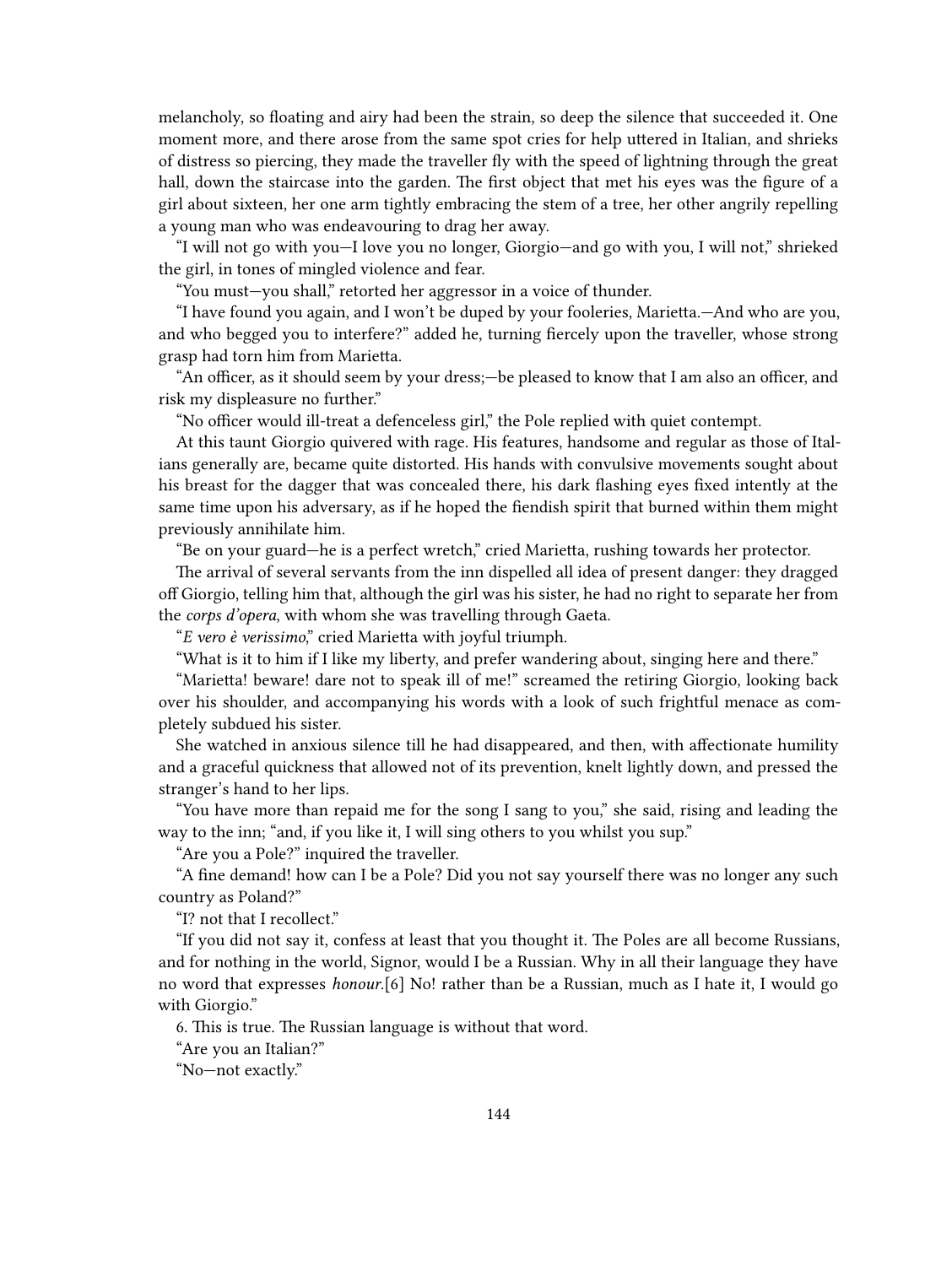"What are you, then?"

"Um! I am what I am; who can be more? But, Signor, one thing I must beg of you, do not ask me any questions about myself, nor any about Giorgio. I will sing to you, talk to you, wait upon you—anything of that kind you please, but I will not answer questions on those subjects."

Seating herself upon a stool, in a dark corner of the traveller's apartment, as far removed as possible from him, and all other interruptions, Marietta passed the evening in playing on her guitar and singing. She was a most accomplished singer, possessing and managing all the intricacies of the art with perfect ease, but this scarcely excited admiration in comparison with the natural beauty of her voice. There was a profound melancholy in its intense sweetness, that dissolved the soul of the traveller in grief. All that was dear to him in the memory of the past, the joys of home and childhood, the tenderness and truth of his first friendships, the glow of patriotism; every cherished hour, every endeared spot, all that he had loved, and all that he had lost upon earth, seemed again to live and again to fade, as he listened to her strains. Without paying any attention to him, and apparently without any effort to herself, she breathed forth melody after melody for her own pleasure, like some lone nightingale, that, in a home of green leaves, sings to cheer its solitude with sweet sounds. Her countenance and figure would have been beautiful had they been more fully developed. They resembled those sketches of a great artist in which there are only a few lightly-traced lines, but those so full of spirit and meaning, that you easily imagine what a masterpiece it would have been when finished.

The first visit of our traveller, on arriving, next day, at Naples was to the Princess Dashkhoff. She was a Russian lady, whose high birth, immense wealth, and talents for intrigue, had procured for her the intimacy of half the crowned heads of Europe, and had made her all-powerful at the Court of St. Petersburg. Detesting the cold barbarism of her native country, she had established herself at Naples, in a splendid mansion, near the Strada Nuova; and affecting an extravagant admiration for Italy, by her munificent patronage of the arts and artists, and by perpetual exhibitions of her own skill, in drawing and singing, dancing and acting, had obtained the name of the Corinna of the North. Her *salon* was the evening resort of the wise, the idle, the witty, and the dissipated. Not to know Corinna was to be yourself unknown; and not to frequent her *conversazioni* was, as far as society was concerned, to be banished from all that was fashionable or delightful in Naples.

It was the hour of evening reception. The Pole burned with impatience to speak to the Princess, for on her influence, at Petersburg, depended the fate of his only brother. A splendid suite of apartments, blazing with lights, crowded with company, lay open before him; without allowing himself to be announced, he entered them. When a highly imaginative mind is absorbed by some master feeling, all opposing contrasts, all glowing extremes, serve but to add depth and intensity to that feeling. The festal scene of marble columns garlanded by roses, the walls of Venetian mirror, reflecting the light of innumerable tapers, and the forms of lovely women and gay youths floating in the mazy dance, seemed to him deceitful shows that veiled some frightful sorrow; and with eager, rapid steps, as if borne along by the impulse of his own thoughts, he hurried past them. Scarcely knowing how he had arrived there, he at length found himself standing beside the Princess, in a marble colonnade, open above to the moonlight and the stars of heaven, and admitting at its sides the odours of the blossoming almond trees of the adjacent gardens.

"Ladislas!" exclaimed the lady, starting; "is it possible—to see you here almost exceeds belief." After remaining some moments in deep silence, collecting and arranging his thoughts, the Pole replied. A conversation ensued, in so low a voice as to be only audible to themselves; from their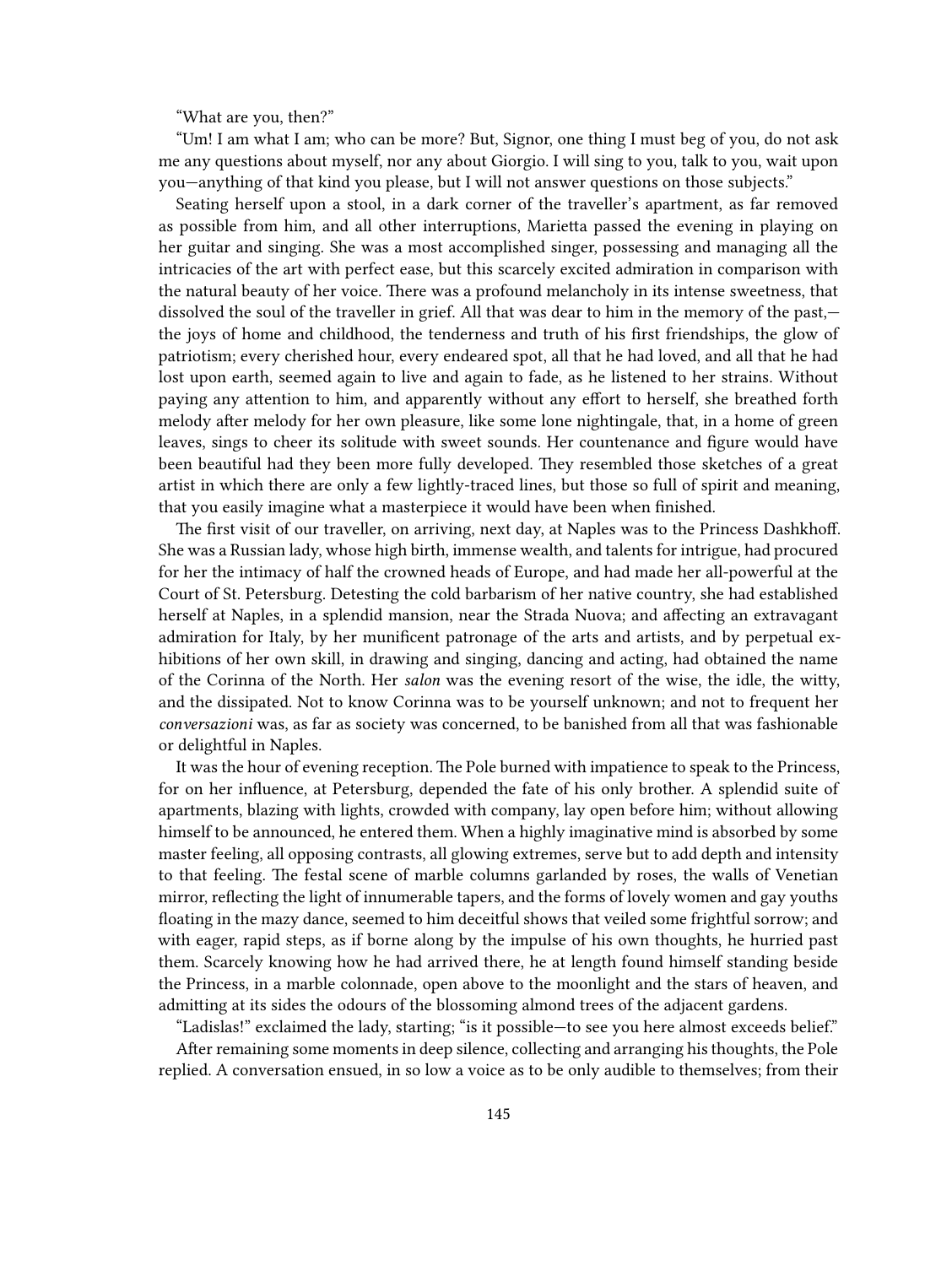attitudes and gestures it might be inferred that Ladislas was relating some tale of deep anguish, mixed with solemn and impressive adjurations, to which the Princess listened with a consenting tranquillizing sympathy.

They issued from the recess, walked up the colonnade, and entered a small temple that terminated it. From the centre of its airy dome hung a lighted alabaster lamp of a boat-like shape, beneath which a youthful female was seated alone sketching a range of moonlight hills that appeared between the columns. "Idalie," said the Princess, "I have brought you a new subject for your pencil—and such a subject, my love—one whose fame has already made him dear to your imagination; no less a person than the hero of Ostrolenka[7] and the Vistula. So call up one of those brightest, happiest moods of your genius, in which all succeeds to you, and enrich my album with his likeness," spreading it before her.

7. At Ostrolenka, the Russian and Polish armies were in sight of one another. The destruction of the Poles seemed inevitable; not expecting the attack, their lines were not formed, and the Russians were triple in number, and advancing in the most perfect order. In this emergency, three hundred students from the University of Warsaw drew hastily up in a body, and, devoting themselves willingly to death, marched forward to meet the onset of the enemy. They were headed by a young man, who distinguished himself by the most exalted courage, and was the only one of their numbers who escaped. He stationed his band in a small wood that lay directly in the path of the Russians, and checked their progress for the space of three hours. Every tree of that wood now waves above a patriot's grave. In the meantime the Polish army formed, bore down, and gained a brilliant victory.

It is difficult to refuse any request to a person who has just granted us an important favour. Ladislas suffered himself to be seated, and as soon as the Princess had quitted them, the gloom which had shadowed his brow at the names of Ostrolenka and the Vistula vanished. The surpassing beauty of the young artist would have changed the heaviest penance into a pleasure. She was lovely as one of Raffaelle's Madonnas; and, like them, there was a silent beauty in her presence that struck the most superficial beholder with astonishment and satisfaction. Her hair, of a golden and burnished brown (the colour of the autumnal foliage illuminated by the setting sun), fell in gauzy wavings round her face, throat, and shoulders. Her small, clear forehead, gleaming with gentle thought; her curved, soft, and rosy lips; the delicate moulding of the lower part of the face, expressing purity and integrity of nature, were all perfectly Grecian. Her hazel eyes, with their arched lids and dark arrowy lashes, pierced the soul with their full and thrilling softness. She was clad in long and graceful drapery, white as snow; but, pure as this garment was, it seemed a rude disguise to the resplendent softness of the limbs it enfolded. The delicate light that gleamed from the alabaster lamp above them was a faint simile of the ineffable spirit of love that burned within Idalie's fair, transparent frame; and the one trembling, shining star of evening that palpitates responsively to happy lovers, never seemed more divine or more beloved than she did to Ladislas, as she sat there, now fixing a timid but attentive gaze upon his countenance, and then dropping it upon the paper before her. And not alone for Ladislas was this hour the dawn of passionate love. The same spell was felt in the heart of Idalie. One moment their eyes met and glanced upon each other, the look of exalted, eternal love—mute, blessed, and inexpressible. Their lids fell and were raised no more. Rapture thrilled their breasts and swelled their full hearts; for, motionless, and in deep silence, as if every outward faculty were absorbed in reverence, they continued, each inwardly knowing, hearing, seeing nothing but the divine influence and attraction of the other.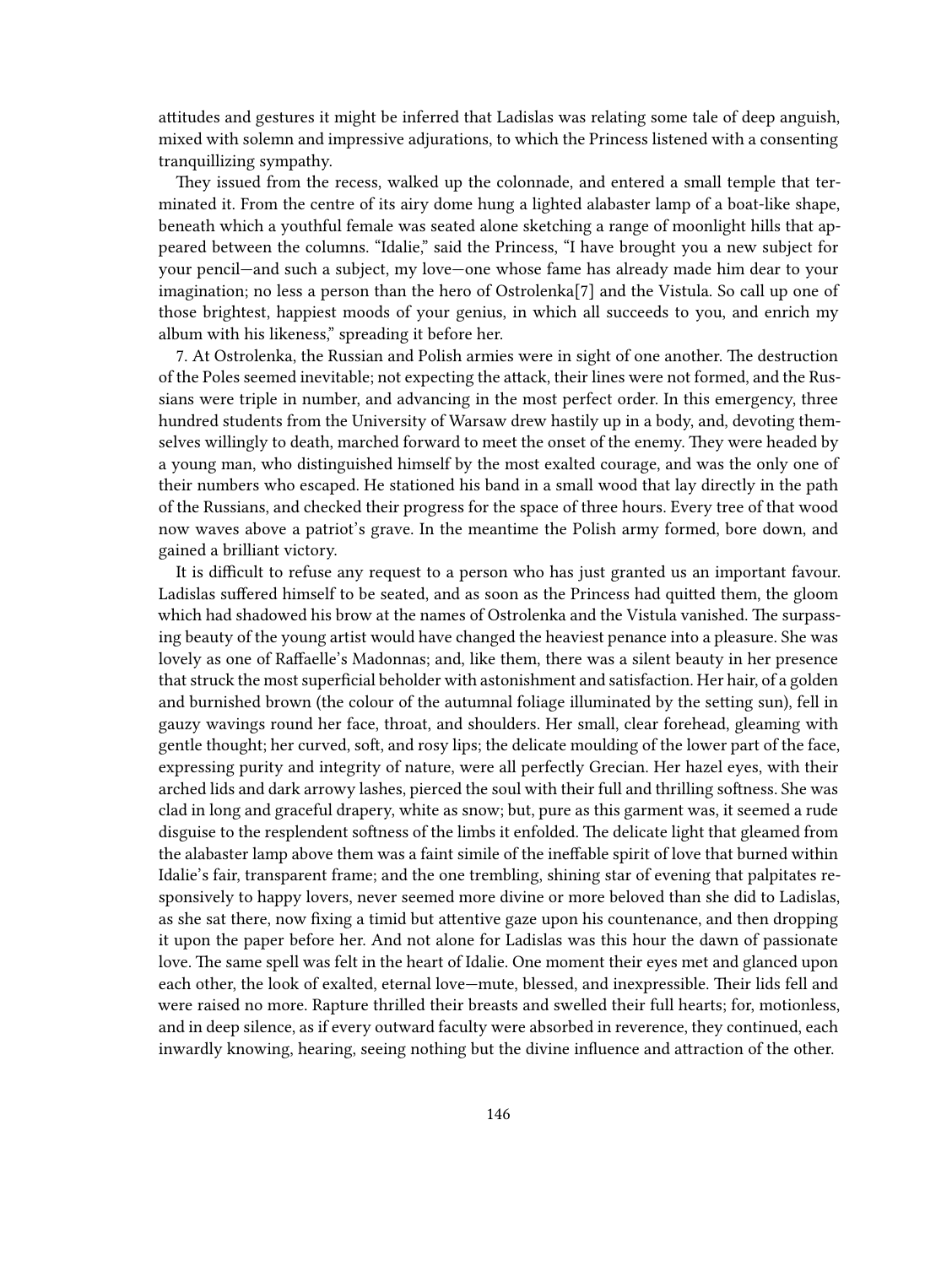I know not if the portrait was finished. I believe it was not. Noiselessly Idalie arose and departed to seek the Princess, and Ladislas followed. "Who is that lovely being!" inquired an English traveller some time afterward, pointing out Idalie from a group of ladies.

"A Polish girl—a protégée of mine," was the reply of the Princess; "a daughter of one of Kosciusko's unfortunate followers, who died here, poor and unknown. She has a great genius for drawing and painting, but she is so different in her nature from the generality of people, that I am afraid she will never get on in the world. All the family are wild and strange. There is a brother who they say is a complete ruffian; brave as a Pole and as unprincipled as an Italian! a villain quite varnished in picturesque, like one of your Lord Byron's corsairs and giaours. Then there is a younger sister; the most uncontrollable little creature, who chose to pretend my house was insupportable, and ran away into Calabria or Campagna, and set up as a *prima donna*. But these, to be sure, are the children of a second wife, an Italian; and Idalie, I must confess, has none of their lawlessness, but is remarkably gentle and steady."

Disgusted with this heartless conversation, which disturbed his ecstasy, Ladislas hastily quitted the Dashkhoff palace, and entered the Villa Reale, whose embowering trees promised solitude. Not one straggler of the gay crowds that frequent this luxurious garden from morning till midnight was now to be seen. With its straight walks buried in gloom and shadow; its stone fonts of sleeping water; its marble statues, its heaven-pointing obelisks, and its midnight air, it was silent as a deserted oratory, when the last strain of the vesper hymn has died away, the last taper has ceased to burn, the last censer has been flung, and both priests and worshippers have departed. Ladislas cast himself upon a stone seat in the ilex grove that skirts the margin of the bay. "I dreamt not of love," he exclaimed; "I sought her not! I had renounced life and all its train of raptures, hopes, and joys. Cold, and void of every wish, the shadow of death lay upon my heart; suddenly she stood before me, lovely as an angel that heralds departed spirits to the kingdom of eternal bliss. Fearless, but mild, she poured the magic of her gaze upon my soul. I speak the word of the hour. She shall be mine—or I will die!"

Reclining in the ilex grove, Ladislas passed the remaining hours of that too short night, entranced in bliss, as if the bright form of his beloved were still shining beside him. Gradually every beauty of the wondrous and far-famed Bay of Naples impressed itself upon his attention. The broad and beamless moon sinking behind the tall elms of Posilippo; the broken starlight on the surface of the waves—their rippling sound as they broke at his feet; Sorrento's purple promontory, and the gentle wind that blew from it; the solitary grandeur of Capri's mountainisland rising out of the middle of the bay, a colossal sphinx guarding two baths of azure light; Vesuvius breathing its smoke, and flame, and sparks, in the cloudless ether;—all became mingled in inexplicable harmony with his new-born passion, and were indelibly associated with his recollection of that night.

The next morning Idalie was sketching in the Villa Reale. She had seated herself on the outside of a shady alley. Two persons passed behind her, and the childish petulant voice of one of them drew her attention. That voice, so sweet even in its impatience, certainly belonged to her fugitive sister. "It is she!" exclaimed Idalie, gliding swift as thought between the trees, and folding the speaker to her bosom. "Marietta—my dear little Marietta! at last you are come back again. *Cattivella!* now promise to stay with me. You know not how miserable I have been about you."

"No! I cannot promise anything of the kind," replied Marietta, playing with the ribands of her guitar. "I choose to have my liberty."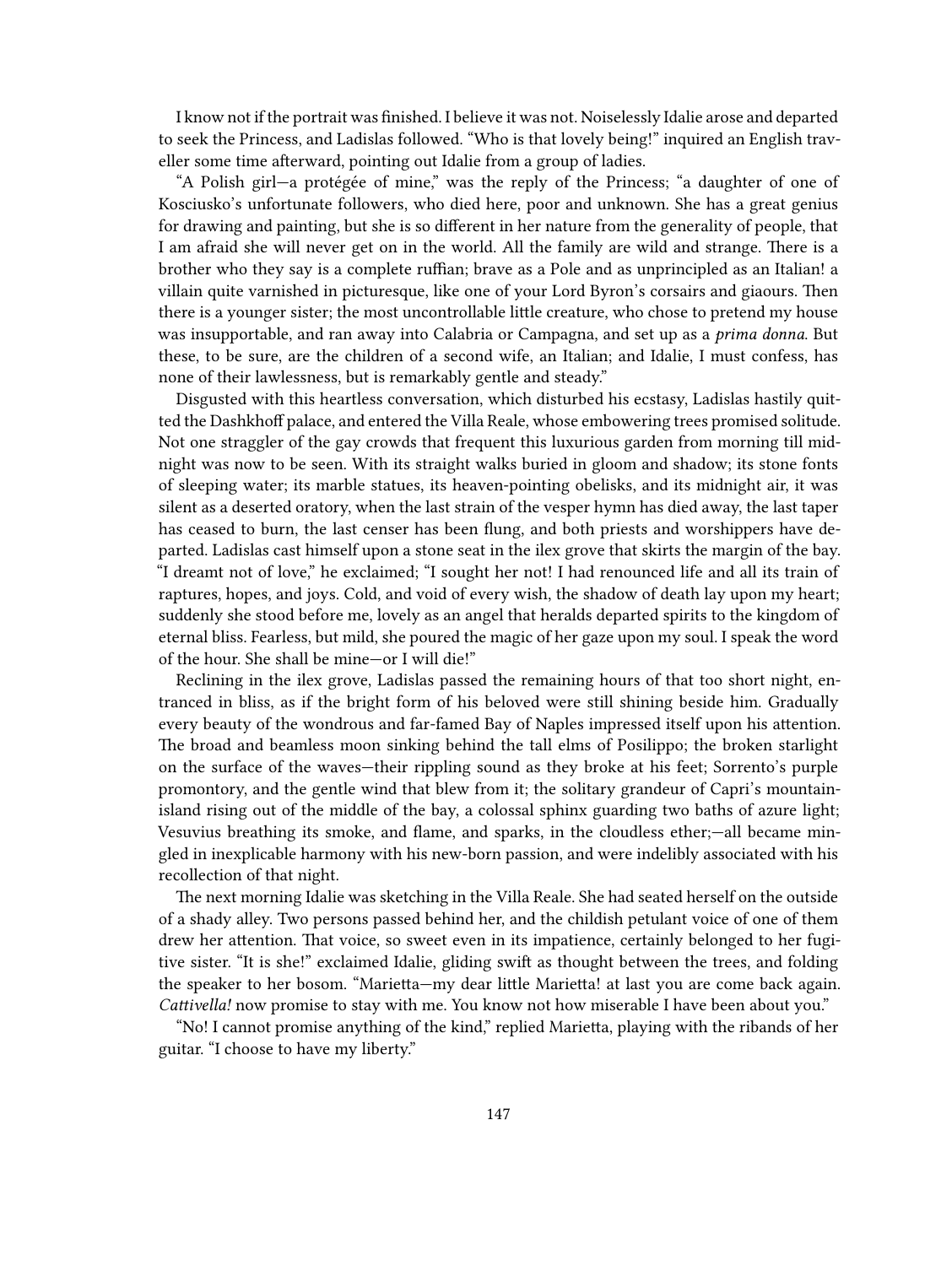Idalie's arms sunk, and her eyes were cast upon the ground when she heard the cold and decided tone in which this refusal was pronounced. On raising the latter, they glanced upon the companion of her sister, and were filled with unconquerable emotion at discovering Ladislas, the elected of her heart.

"I met your sister here a few minutes ago," explained he, partaking her feelings; "and having been so fortunate the other day as to render her a slight service"—

"Oh yes," interrupted Marietta; "I sung for him a whole evening at Gaeta. It was a curious adventure. His carriage was overturned close to the inn. I had arrived there half an hour before, and was walking in an orange grove near the spot, and saw the accident happen, and heard him speak in Polish to his servant. My heart beat with joy. He looked wondrous melancholy. I thought it must be about his country, so I crept as softly as a mouse among the trees under his balcony, and sung him a salve-song in Polish. I improvised it on the spur of the moment. I do not very well recollect it, but it was about azure heavens, southern winds, myrtle and lemon blossoms, and the illustrious unfortunate; and it ought to have pleased him. Just as I had finished, out starts our blessed brother, Giorgio, from the inn, and began one of his most terrific bothers. Imagine how frightened I was, for I thought he was gone to Sicily with his regiment. However, they got him away, and I followed this stranger into his room, and sang to him the rest of the evening. All my best songs,—the 'Mio ben quando verrà,' 'Nina pazza per Amore,' the 'All' armi' of Generali; the 'Dolce cara patria,' from *Tancredi*; the 'Deh calma,' from *Otello*,—all my whole stock I assure you." Thus rattled on Marietta; and then, as if her quick eye had already discovered the secret of their attachment, she added, with an arch smile, "but don't be frightened, Idalie, though his eyes filled with tears whilst I sung, as yours often do, not a word of praise did the Sarmatian bestow on me."

"Then return and live with me, dear Marietta, and I will praise you as much, and more than you desire."

"*Santa Maria del Piê di Grotta!* What a tiresome person you are, Idalie. When you have got an idea into your head, an earthquake would not get it out again. Have I not told you that I will not. If you knew the motive you would approve my resolution. I said I liked my liberty, and so forth; but that was not the reason of my flight. I do not choose to have anything to do with Giorgio and the Princess; for, believe me, dearest Idalie, disgraceful as my present mode of life seems to you, it is innocence itself compared with the crimes they were leading me into."

"Some suspicion of this did once cross my mind," her sister replied with a sigh, "but I rejected it as too horrible. Dear child, think no more about them. Do you not know that I have left the Princess' house, and am living by myself in a little pavilion far up on the Strada Nuova. There you need not fear their molestations."

"Is not Giorgio then with you?"

"No; I have not seen him for some time. I doubt if he be in Naples."

"So Messer Giorgio, you have deceived me again. But I might have known that, for he never speaks a word of truth. Be assured, however, he is in Naples, for I caught a glimpse of him this morning, mounting the hill that leads to the barracks at Pizzofalcone, and he is as intimate with the Princess as ever, though she pretends to disown him. As for me, I am engaged at San Carlos; the writing is signed and sealed, and cannot be broken without forfeiting a heavy sum of money; otherwise I should be happy to live peacefully with you; for you know not, Idalie, all I have had to suffer; how sad and ill-treated I have been! how often pinched with want and hunger; and worse than that, when Giorgio takes it into his head to pursue me, and plants himself in the pit, fixing his horrible looks upon me as I sing! how many times I have rushed out of the theatre, and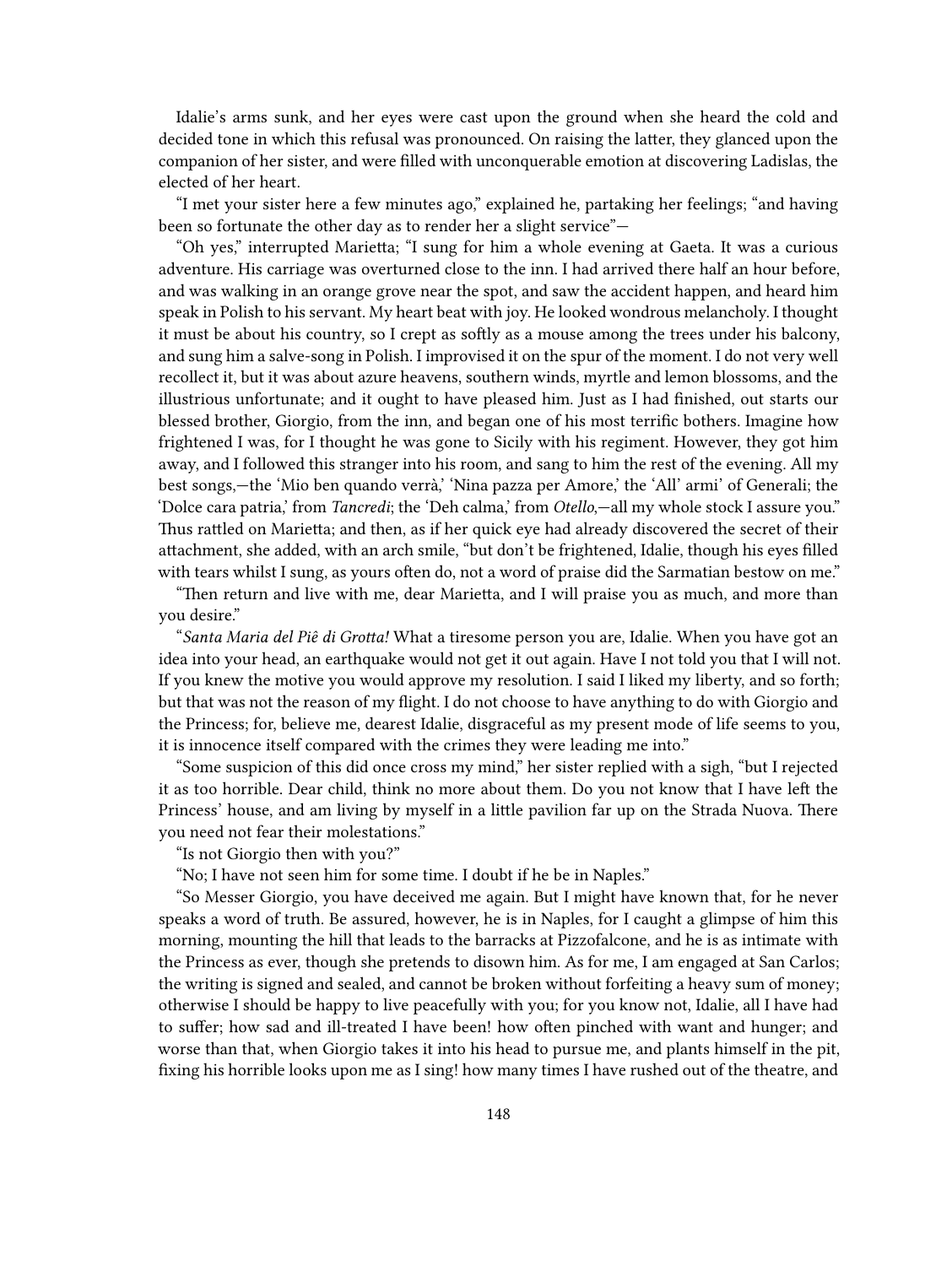spent the nights in the great wide Maremma, beset by robbers, buffaloes, and wild boars, till I was almost mad with fear and bewilderment. There is a curse upon our family, I think. Did not our father once live in a splendid castle of his own, with a hundred retainers to wait upon him; and do you remember the miserable garret in which he died? But I cannot stay any longer. I am wanted at the rehearsal: so, farewell, dearest Idalie. Be you at least happy, and leave me to fulfil the evil destiny that hangs over our race."

"No! no!" exclaimed Ladislas, "that must not be—the writing must be cancelled,"—and then, with the affection and unreserve of a brother, he entered into their sentiments; with sweet and persuasive arguments overcame their scruples of receiving a pecuniary obligation from him; and finally, taking Marietta by the hand, led her away to San Carlos, in order to cancel her engagement.

And in another hour it was cancelled. Marietta was once more free and joyful; and, affectionate as old friends, the three met again in the little pavilion, which was Idalie's home. It stood alone in a myrtle wood on the last of the green promontories which form the Strada Nuova, and separate the Bay of Naples from the Bay of Baia,—a lonely hermitage secluded from the noise and turmoil of the city, whose only visitors were the faint winds of morning and evening, the smiles of the fair Italian heaven, its wandering clouds, and, perchance, a solitary bird. From every part of the building you could see the Baian Ocean sparkling breathlessly beneath the sun; through the windows and the columns of the portico you beheld the mountains of the distant coast shining on, hour after hour, like amethysts in a thrilling vapour of purple transparent light, so ardent yet halcyon, so bright and unreal, a poet would have chosen it to emblem the radiant atmosphere that glows around elysian isles of eternal peace and joy. Marietta soon left the building to join some fisher boys who were dancing the tarantella upon the beach below. Idalie took her drawing, which was her daily employment, and furnished her the means of subsistence, and Ladislas sat by her side. There was no sound of rolling carriages, no tramp of men and horse, no distant singing, no one speaking near; the wind awoke no rustling amid the leaves of the myrtle wood, and the wave died without a murmur on the shore. Ladislas' deep but melodious voice alone broke the crystal silence of the noonday air. Italy was around him, robed in two splendours of blue and green; but he was an exile, and the recollections of his native land thronged into his memory. During the three months it had taken him to effect his escape from Warsaw to Naples, his lips had been closed in silence, whilst his mind had been wrapt in the gloom of the dreadful images that haunted it. In Idalie's countenance there was that expression of innocence and sublimity of soul, of purity and strength, that excited the warmest admiration, and inspired sudden and deep confidence. She looked like some supernatural being that walks through the world, untouched by its corruptions; like one that unconsciously, yet with delight, confers pleasure and peace; and Ladislas felt that, in speaking to her of the dark sorrows of his country, they would lose their mortal weight and be resolved into beauty, by her sympathy. In glowing terms he described the heroic struggle of Poland for liberty; the triumph and exultation that had filled every bosom during the few months they were free; the hardships and privations they had endured, the deeds of daring bravery of the men, the heroism it had awakened in the women; and then its fall—the return of the Russians; the horrible character of Russian despotism, its sternness and deceit, its pride and selfish ignorance; the loss of public and private integrity, the disbelief of good, the blighted, hopeless, joyless life endured by those whom it crushes beneath its servitude.

Thus passed the hours of the forenoon. Then Ladislas fixing his eyes upon the coast of Baia, and expressing at the same time his impatience to visit that ancient resort of heroes and of emperors,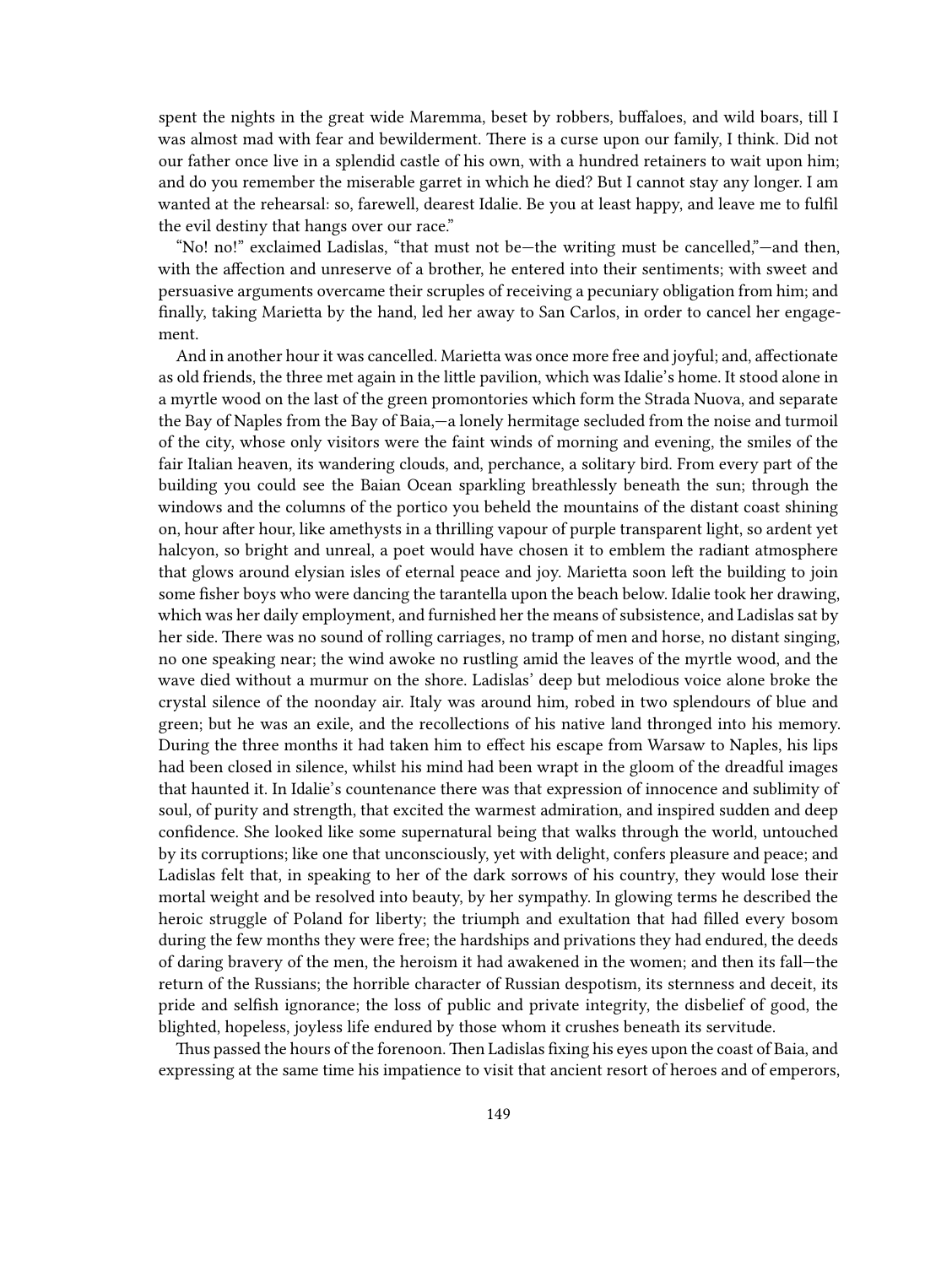Idalie led the way by a small path down the hill to the beach. There they found a skiff, and, unmooring it from its rocky haven, embarked in it. It had been sweet to mark the passage of that light bark freighted with these happy lovers, when borne by its sails it swept through the little ocean-channel that lies between the beaked promontories of the mainland and the closing cliffs of the island of Nisida; and when with gentler motion it glided into the open expanse of the Bay of Baia, and cut its way through the translucent water, above the ruins of temples and palaces overgrown by seaweed, on which the rays of the sun were playing, creating a thousand rainbow hues, that varied with every wave that flowed over them. In all that plane of blue light it was the only moving thing; and as if it had been the child of the ocean that bore it, and the sun that looked down on it, it sped gaily along in their smiles past the fortress where Brutus and Cassius sought shelter after the death of Cæsar; past the temples of Jupiter and Neptune; by the ruins of that castle in which three Romans once portioned out the world between them, to the Cumean hill that enshadows the beloved Linternum of Scipio Africanus, and in which he died. The whole of this coast is a paradise of natural beauty, investing with its own loveliness the time-eaten wrecks with which it is strewn; the mouldering past is mingled with the vivid present; ruin and grey annihilation are decked in eternal spring. The woody windings of the shore reveal, in their deep recesses, the gleaming marble fragments of the abodes of ancient heroes; the verdurous hues of the promontories mingle with the upright columns of shattered temples, or clothe, with nature's voluptuous bloom, the pale funereal urns of departed gods; whilst the foliage and the inland fountains, and the breaking waves upon the shore, were murmuring around their woven minstrelsy of love and joy. Earth, sea, and sky blazed like three gods, with tranquil but animated loveliness; with a splendour that did not dazzle—with a richness that could not satiate. The air on that beautiful warm coast was as a field of fragrance; the refreshing sea-breeze seemed to blow from Paradise, quickening the senses, and bringing to them the odour of a thousand unknown blossoms. "What world is this?" exclaimed Ladislas in a tone of rapture that nearly answered its own question. "I could imagine I had entered an enchanted garden; four heavens surround me,—the one above; the pure element beneath me with its waves that shine and tremble as stars; the adorned earth that hangs over it; and the heaven of delight they create within my breast. 'Morning is here a rose, day a tulip, night a lily; evening is, like morning, again a rose, and life seems a choral-hymn of beautiful and glowing sentiments, that I go singing to myself as I wander along this perpetual path of flowers.'"

It was night ere they again reached the pavilion. It stood dark and deserted in the clear moonshine; the door was locked. After calling and knocking repeatedly without obtaining any answer, it became evident that Marietta had quitted the dwelling. In the first moment of surprise which this occurrence occasioned, they had not observed a written sheet of paper, of a large size, which lay unfolded and placed directly before the door, as if to attract attention. Idalie took it up and read the following lines, traced by Marietta:—

"Oh, Idalie! but a few hours ago, how calm and secure we were in happiness—now danger and perhaps destruction is our portion. One chance yet remains; the moment you get this, persuade not only persuade—but compel that adorable stranger to fly instantly from Naples. He is not safe here an instant longer. Do not doubt what I say, or his life may be the forfeit. How can I impress this on your mind? I would not willingly betray any one, but how else can I save him? Giorgio has been here. Oh! the frightful violence of that man. He raved like an insane person, and let fall such dark and bloody hints as opened worlds of horror to me. I am gone to discover what I can. I know his haunts, and his associates, and shall soon find out if there be any truth in what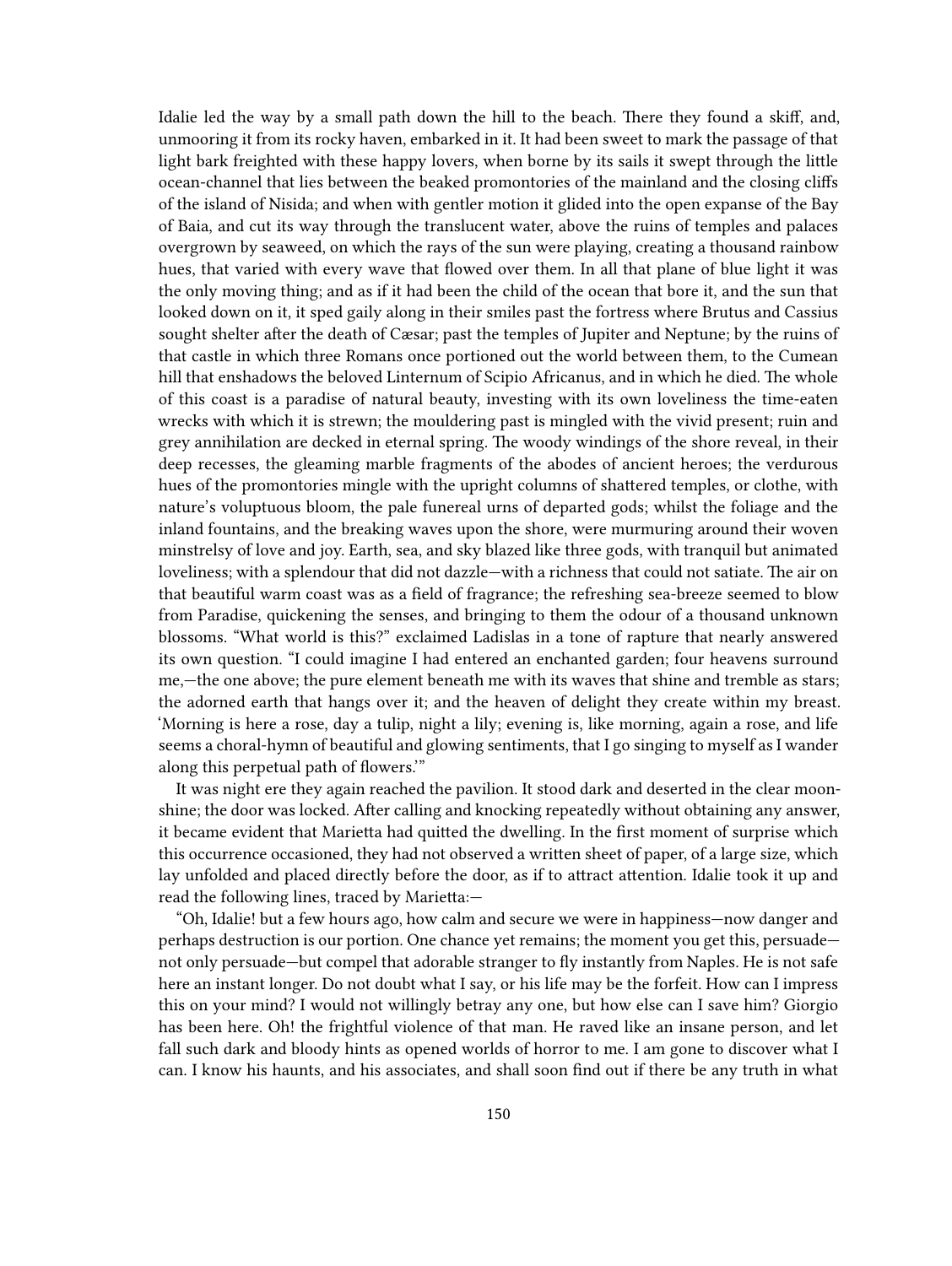he threatens. I could not await your return, neither dare I leave the pavilion open. Who knows if, in the interval between my departure and your return, an assassin might not conceal himself within; and your first welcome be, to see the stranger fall lifeless at your feet. His every step is watched by spies armed for his destruction. I know not what to do—and yet it seems to me that my going may possibly avert the catastrophe."

"Marietta"

Ladislas listened to these lines unmoved; but the effect they produced on Idalie was dreadful. She gave implicit credence to them, and every word sounded as a knell. She lost all presence of mind; every reflection that might have taught her to avert the stroke she so much dreaded, was swallowed up in anguish, as if the deed that was to be consummated were already done. What task can be more difficult than to describe the overwhelming agony which heavy and unexpected misery produces. To have lived the day that Idalie had just lived—a day in which all the beauty of existence had been unveiled to its very depths; to have dreamt, as she had done, a dream of love that steeped her soul in divine and almost uncommunicable joy; and now to sink from this pinnacle of happiness into a black and lampless cavern, the habitation of death, whose spectral form and chilling spirit was felt through all the air! This is but a feeble metaphor of the sudden transition from rapture to misery which Idalie experienced. She looked upon Ladislas, and beheld him bright and full of life; the roseate hues of health upon his cheek, his eyes beaming with peaceful joy, his noble countenance varying not in the least from that imperturbable selfpossession which was its habitual expression. And as her imagination made present to her the fatal moment, when beneath the dagger of the assassin this adored being should sink bleeding, wounded, and then be for ever lost in death, her blood rushed to her heart, a deadly pause ensued, from which she awoke in a bewildering mist of horror. Ladislas beheld her excess of emotion with pain, in which, however, all was not pain, for it was blended with that triumphant exultation that a lover ever feels when he for the first time becomes assured that he is beloved by the object of his love with an affection tender and intense as his own.

As soon as Idalie recovered some presence of mind, with passionate supplications she entreated Ladislas to leave her, to fly this solitary spot, and to seek safety amid the crowded streets of Naples. He would not hear of this; he gently remonstrated with her upon the unreasonableness of her terrors, urging how little probable it was that his passing *rencontre* with Giorgio at Gaeta could have awakened in him such a deadly spirit of revenge as Marietta represented. He viewed the whole thing lightly, attributing it either to the vivacity of Marietta's imagination, which had made her attach a monstrous import to some angry expressions of her brother, or looking upon it as a merry device which she had contrived in order to frighten them; and tranquillized Idalie by assurances that they would shortly see her wild sister return laughing, and full of glee at the success of her plot. In this expectation two hours passed away, but still no Marietta appeared, and it had grown too late to seek another shelter without exposing Idalie to the slander of evilminded people. They passed the rest of the night therefore in the portico, Idalie sometimes pale and breathless, with recurring fears, and sometimes calm and happy, as Ladislas poured forth his tale of passionate love. His feelings, on the contrary, were pure and unalloyed. Where Idalie was, there was the whole universe to him; where she was not, there was only a formless void. He had an insatiable thirst for her presence, which only grew intenser with the enjoyment of its own desire; and he blessed the fortunate occurrence that prolonged his bliss during hours which otherwise would have been spent pining in absence from her. No other considerations intruded.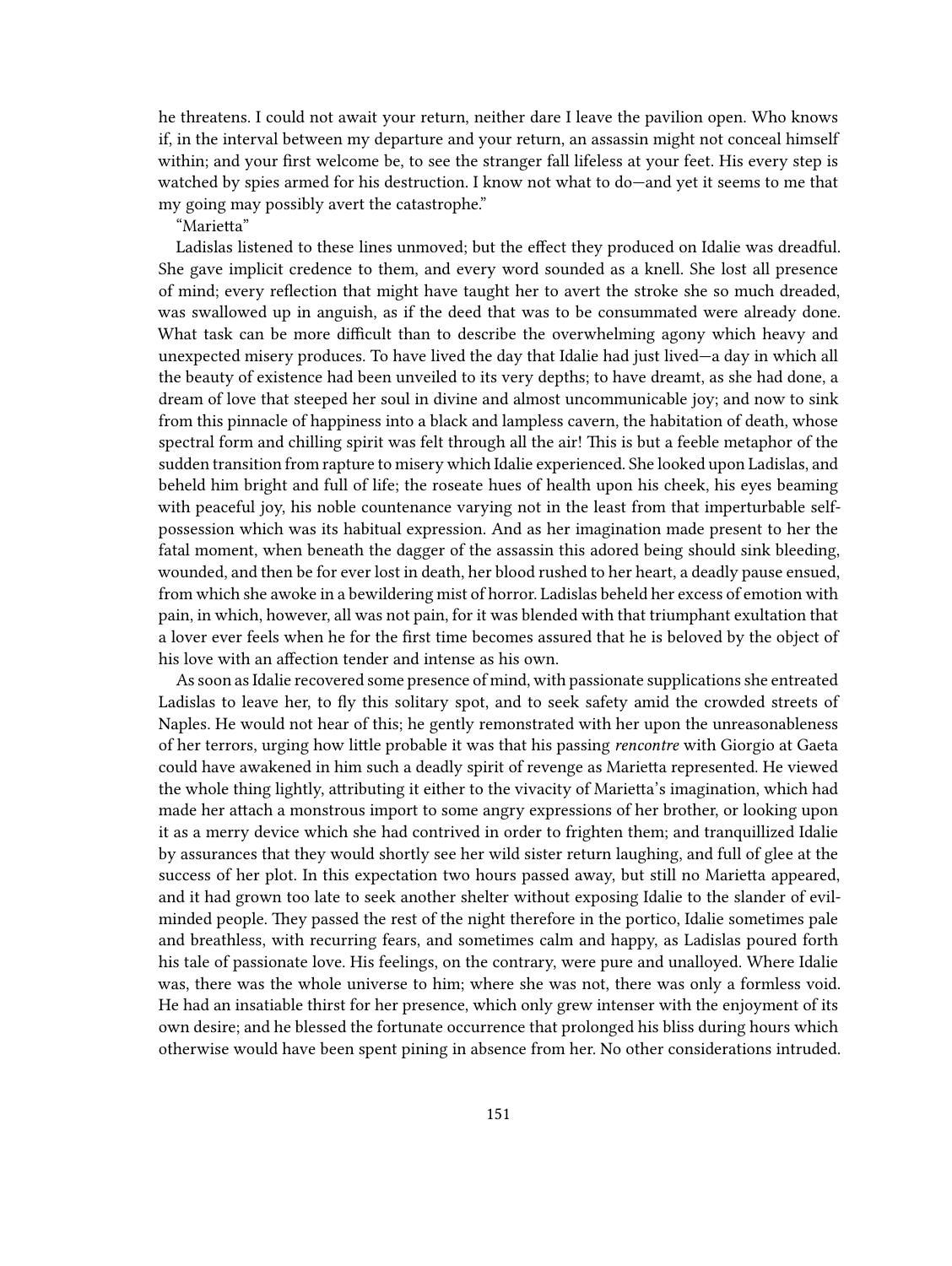Blessings kindled within his eyes as he gazed upon that lovely countenance and faultless form, and angels might have envied his happiness.

Morning came, bright and serene; the sun arose, the ocean and the mountains again resumed their magic splendour; the myrtle woods and every minuter bloom of the garden shone out beneath the sun, and the whole earth was a happy form made perfect by the power of light. They recollected that they had promised to join the Princess Dashkhoff, and a large party of her friends, at eight o'clock, in an excursion to Pæstum. The point of meeting was the shore of the Villa Reale, where the numerous guests were to embark in a steamer which had been engaged for the occasion. In Idalie's present homeless and uncertain condition, this plan offered some advantages. It would enable them to pass the day in each other's society under the auspices of the Princess, and it was to be hoped that on their return the mystery of Marietta's disappearance would be unravelled, and Idalie find her home once more open to her. They had scarcely settled to go, ere one of those horse calessini which ply in the streets of Naples was seen coming towards them. Its driver, a ragged boy, sat on the shaft, singing as he drove; another urchin, all in tatters, stood as lacquey behind, and between them sat Marietta; the paleness of fear was on her cheeks, and her eyes had the staggered, affrighted look of one who has gazed upon some appalling horror. She hastily descended, and bade the calessino retire to some distance, and await further orders.

"Why is he yet here?" said she to her sister. "You foolish, blind Idalie, why did you not mind my letter?—too proud, I suppose, to obey any but yourself; but mark, you would not hear my warnings—we shall lose him, and you will feel them in your heart's core." She then, with all the violent gesticulation of an Italian, threw herself at the feet of Ladislas, and with a countenance that expressed her own full conviction in what she said, besought him to fly instantly, not only from Naples, but from Italy, for his life would never be safe in that land of assassins and traitors. With entreaties almost as violent as her own, Ladislas and Idalie urged her to explain, but this only threw her into a new frenzy; she declared the peril was too urgent to admit of explanation every moment was precious—another hour's stay in Naples would be his death.

The situation of Ladislas was a curious one. He had served in the Russian campaigns against Persia and Turkey, and had been there daily exposed to the chances of destruction; in the late struggle between Poland and Russia, he had performed actions of such determined and daring bravery as had made his name a glory to his countrymen, and a terror to their enemies. In all these exploits he had devoted himself so unreservedly to death, that his escape was considered as a miraculous interposition of Heaven. It was not to be expected that this Mars in a human form, this Achilles who had braved death in a thousand shapes, should now consent to fly before the uplifted finger and visionary warnings of a dream-sick girl; for such Marietta appeared to him to be. He pitied her sufferings, endeavoured to soothe her, but asserted he had seen no reason that could induce him to quit Naples.

A full quarter of an hour elapsed before an explanation could be wrung from Marietta. The chaos that reigned in her mind may easily be imagined. She had become possessed of a secret which involved the life of two persons. Ladislas refused to save himself unless she revealed what might place her brother's life in jeopardy. Whichever way she looked, destruction closed the view. Nature had bestowed on her a heart exquisitely alive to the sufferings of others, a mind quick in perceiving the nicest lines of moral rectitude, and strenuous in endeavouring to act up to its perceptions. Any deviations in her conduct from these principles had been the work of a fate that, strong and fierce as a tempest, had bent down her weak youth like a reed beneath its force. She had once loved Giorgio; he had played with and caressed her in infancy—with the fond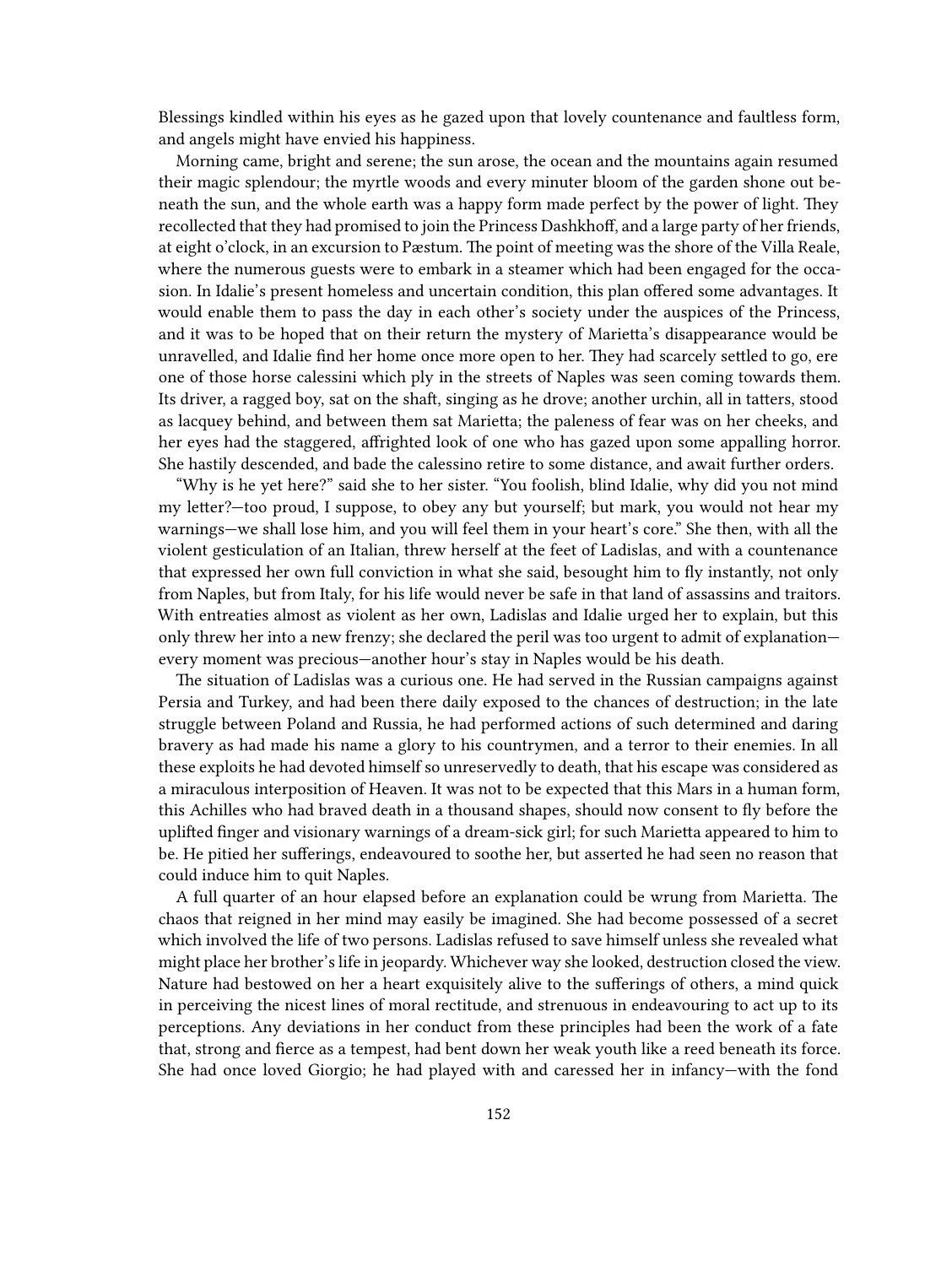patronage of an elder brother had procured her the only indulgences her orphaned childhood had ever known. Fraternal love called loudly on her not to endanger his life; gratitude as loudly called on her not to allow her benefactor to become his victim. This last idea was too horrible to be endured. The present moment is ever all-powerful with the young, and Marietta related what she knew.

Well might the poor child be wild and disordered. She had passed the night in the catacombs of San Gennaro, under Capo di Monte. In these subterranean galleries were held the nightly meetings of the band of desperate *bravi* of whom Giorgio was in secret the chief. The entrance to the catacombs is in a deserted vineyard, and is overgrown by huge aloes; rooted in stones and sharp rocks, they lift their thorny leaves above the opening, and conceal it effectually. A solitary fig-tree that grows near renders the spot easily recognisable by those already acquainted with the secret. The catacombs themselves are wide winding caves, the burial-place of the dead of past ages. Piles of human bones, white and bleached by time, are heaped along the rocky sides of these caverns. In one of these walks, whilst they were friends, Giorgio had shown the place to Marietta. In those days he feared not to entrust his mysterious way of life to her; for although in all common concerns she was wild and untractable, yet in all that touched the interests of those few whom she loved, Marietta was silent and reserved as Epicharis herself. The menaces Giorgio let fall in his visit on the preceding forenoon had excited her highest alarm, and she determined, at any risk, to learn the extent of the danger that hung over the stranger. After waiting in vain for Idalie's return till the close of evening, she had hastened to Capo di Monte, entered the catacombs alone, and, concealed behind a pile of bones, had awaited the arrival of the confederates. They assembled at midnight. Their first subject of consultation was the stranger. Giorgio acquainted them with his history, which he told them had been communicated to him that very morning by a Russian lady of high rank, who had likewise charged him with the business he had to unfold to them. He described Ladislas as a fugitive, unprotected by any Government; he bore about his person certain papers which had been found in the palace of Warsaw, and were the confidential communications of the Russian Autocrat to his brother the Viceroy of Poland, and were of such a nature as to rouse all Europe against their writer. These papers had been entrusted to Ladislas, whose intention was to proceed to Paris and publish them there. Private business, however, of the greatest importance, had forced him to visit Naples first. The Russian Government had traced him to Naples, and had empowered a certain Russian lady to take any step, or go any lengths, in order to obtain these papers from Ladislas. This lady had made Giorgio her emissary; her name he carefully concealed, but Marietta averred, from his description, that it could be no other than the Princess Dashkhoff. After much consulting among the band, the assassination of the Pole had been decided upon. This seemed to be the only sure method; for he carried the papers ever about his person, was distinguished for his bravery, and if openly attacked would resist to the last. Giorgio was no stickler in the means he employed, and told his companions he had the less reason to be so in this case, as he had received assurances from the highest quarter that his crime should go unpunished, and the reward be enormous. Ladislas was almost unknown in Naples; the Government would not interest itself for a fugitive, without passport, country or name; and what friends had he here to inquire into the circumstances of his destruction, or to interest themselves to avenge it?

Such was Marietta's tale, and Ladislas instantly acknowledged the necessity of flight. He was too well acquainted with Russian perfidy to doubt that even a lady of a rank so distinguished as the Princess Dashkhoff might be induced to undertake as foul a task as that attributed to her by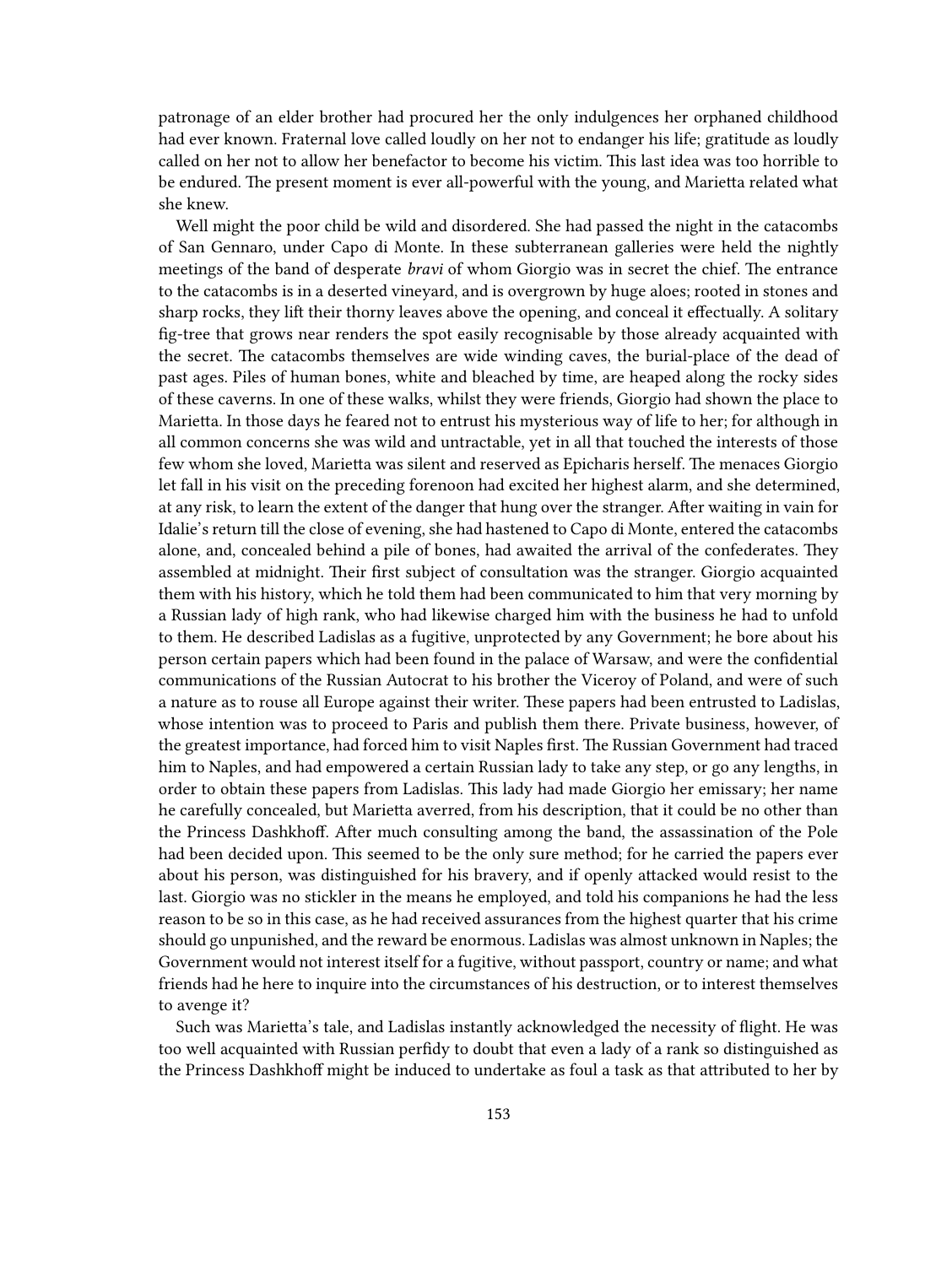Marietta. The worldly and artificial manners of this lady, in an Italian or a French-woman, would only have resulted from habits of intrigue; but a Russian, unaccustomed to look on human life as sacred, taught by the Government of her own country that cruelty and treachery are venial offences, wholly destitute of a sense of honour, concealed, under such an exterior, vices the most odious, and a callousness to guilt unknown in more civilised lands. Ladislas knew this; and he knew that the badness of the Neapolitan Government afforded scope for crime, which could not exist elsewhere; and he felt that on every account it were better to withdraw himself immediately from the scene of danger.

While musing on these things, Idalie's beseeching eyes were eloquent in imploring him to fly. He consented; but a condition was annexed to his consent, that Idalie should share his flight. He urged his suit with fervour. It were easy for them on a very brief notice to seek the young lady's confessor, induce him to bestow on them the nuptial benediction, and thus to sanctify their departure together. Marietta seconded the lover's entreaties, and Idalie, blushing and confused, could only reply,—

"My accompanying you would but increase your danger, and facilitate the bravo's means of tracing you. How could I get a passport? How leave this place?"

"I have a plan for all," replied Ladislas; and he then related that the *Sully* steam-packet lay in the harbour of Naples, ready to sail on the shortest notice; he would engage that for their conveyance, and so speedily bid adieu to the shores of Naples, and all its perils.

"But that boat," exclaimed Idalie, "is the very one engaged by the Princess for the excursion to Pæstum."

This, for a time, seemed to disarrange their schemes, but they considered that no danger could happen to Ladislas while one of a party of pleasure with the Princess, who from this act of his would be quite unsuspicious of his intended departure. At night, upon their return from Pæstum, when the rest of the party should have disembarked at Naples, Ladislas and Idalie would remain on board, and the vessel immediately commence its voyage for France. This plan thus assumed a very feasible appearance, while Ladislas, in accents of fond reproach, asked Idalie wherefore she refused to share his fortunes, and accompany him in his journey; and Marietta, clapping her hands exclaimed, "She consents! she consents! Do not ask any more, she has already yielded. We will all return to Naples. Ladislas shall go immediately to seek out the captain of the *Sully*, and arrange all with him; while, without loss of time, we will proceed to the convent of Father Basil, and get everything ready by the time Ladislas shall join us, which must be with as much speed as he can contrive."

Idalie silently acquiesced in this arrangement, and Ladislas kissed her hand with warm and overflowing gratitude. They now contrived to stow themselves in the little calessino, and as they proceeded on their way, Ladislas said: "We seem to have forgotten the future destiny of our dear Marietta all this time. The friendless condition in which we shall leave her fills me with anxiety. She is the preserver of my life, and we are both under the deepest obligations to her. What shall you do, Marietta, when we are gone?"

"Fear not for me," exclaimed the wild girl; "it is necessary I should remain behind to arrange those things which Idalie's sudden departure will leave in sad disorder; but you will see me soon in Paris, for how can I exist apart from my sister?"

When near to Naples, Ladislas alighted from the calessino, and directed his steps towards the port, while the fair girls proceeded on their way to the convent. What the bashful, conscious Idalie would have done without her sister's help, it is difficult to guess. Marietta busied herself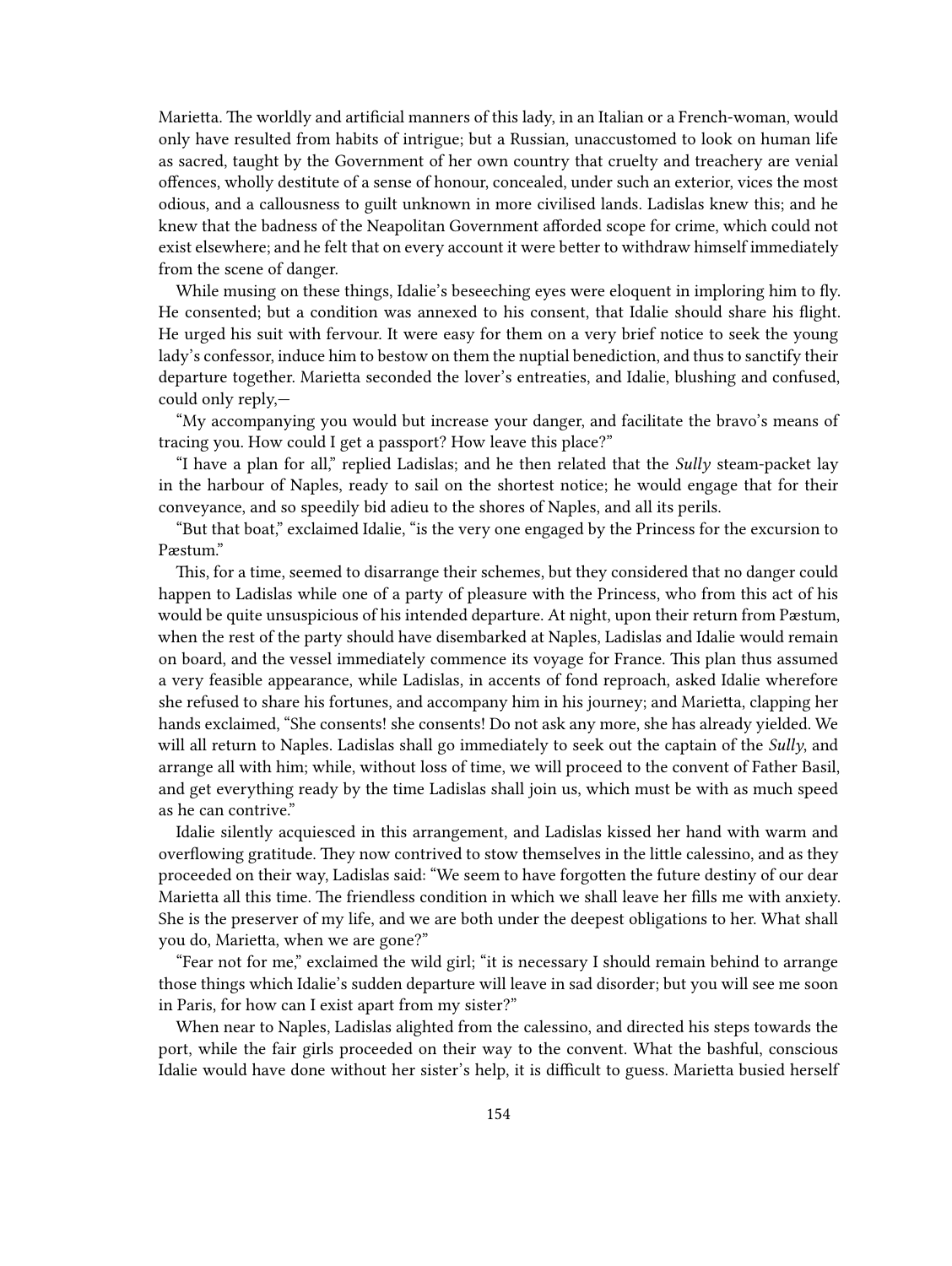about all; won over the priest to the sudden marriage, contrived to put up articles of dress for the fair bride's journey, and thinking of everything, seemed the guardian angel of the lovers. Ladislas arrived at the convent; he had been successful with the master of the steam-packet, and all was prepared. Marietta heard this from his own lips, and carried the happy news to Idalie. He did not see her till they met at the altar, where, kneeling before the venerable priest, they were united for ever. And now time, as it sped on, gave them no moment to indulge their various and overpowering feelings. Idalie embraced her sister again and again, and entreating her to join them speedily in Paris, made her promise to write, and then, escorted by her husband, proceeded to the *Sully*, on board of which most of the party were already assembled.

The steamer proceeded on its course. Farewell to Naples!—that elysian city, as the poet justly calls it; that favourite of sea and land and sky. The hills that surround it smooth their rugged summits, and descend into gentle slopes and opening defiles, to receive its buildings and habitations. Temples, domes, and marble palaces are ranged round the crescent form of the bay, and above them arise dark masses, and wooded clefts, and fair gardens, whose trees are ever vernal. Before it the mighty sea binds its wild streams, and smoothes them into gentlest waves, as they kiss the silver, pebbly shore, and linger with dulcet murmur around the deep-based promontories. The sky—who has not heard of the Italian sky?—one intense diffusion, one serene omnipresence, for ever smiling above the boundless sea, and for ever bending in azure mirth over the flowing outlines of the distant mountains.

They first passed Castel-a-Mare, and then the abrupt promontories on which Sorrento and ancient Amalfi are situated. The sublimity and intense loveliness of the scene wrapt in delight each bosom. The hills, covered with ilex, dark laurel, and bright-leaved myrtle, were mirrored in the pellucid waves, which the lower branches caressed and kissed as the winds waved them. Behind arose other hills, also covered with wood; and, more distant, forming the grand background, was sketched the huge ridge of lofty Apennines. Still proceeding on their way to Pæstum, they exchanged the rocky beach for a low and dreary shore. The dusky mountains retired inland, and leaving a waste—the abode of malaria, and the haunt of robbers—the landscape assumed a gloomy magnificence, in place of the romantic and picturesque loveliness which had before charmed their eyes. Ladislas leaned from the side of the vessel, and gazed upon the beauty of nature with sentiments too disturbed for happiness. He was annoyed by the unpropitious presence of the idle and the gay. He saw Idalie in the midst of them, and did not even wish to join her while thus situated. He shrank into himself, and tried, forgetting the immediate discomforts of his position, to think only of that paradise into which love had led him, to compensate for his patriotic sorrows. He strove patiently to endure the tedious hours of this never-ending day, during which he must play a false part, and see his bride engaged by others. While his attention was thus occupied, the voice of the Princess Dashkhoff startled him, and, looking up, he wondered how a face that seemed so bland, and a voice that spoke so fair, could hide so much wickedness and deceit. As the hours passed on, his situation became irksome in the extreme. Once or twice he drew near Idalie, and tried to disengage her from the crowd; but each time he saw the Princess watching him stealthily, while his young bride, with feminine prudence, avoided every opportunity of conversing apart with him. Ladislas could ill endure this. He began to fancy that he had a thousand things to say, and that their mutual safety depended on his being able to communicate them to her. He wrote a few lines hastily on the back of a letter with a pencil, conjuring her to find some means of affording him a few minutes' conversation, and telling her that if this could not be done before, he should take occasion, while the rest of the company were otherwise occu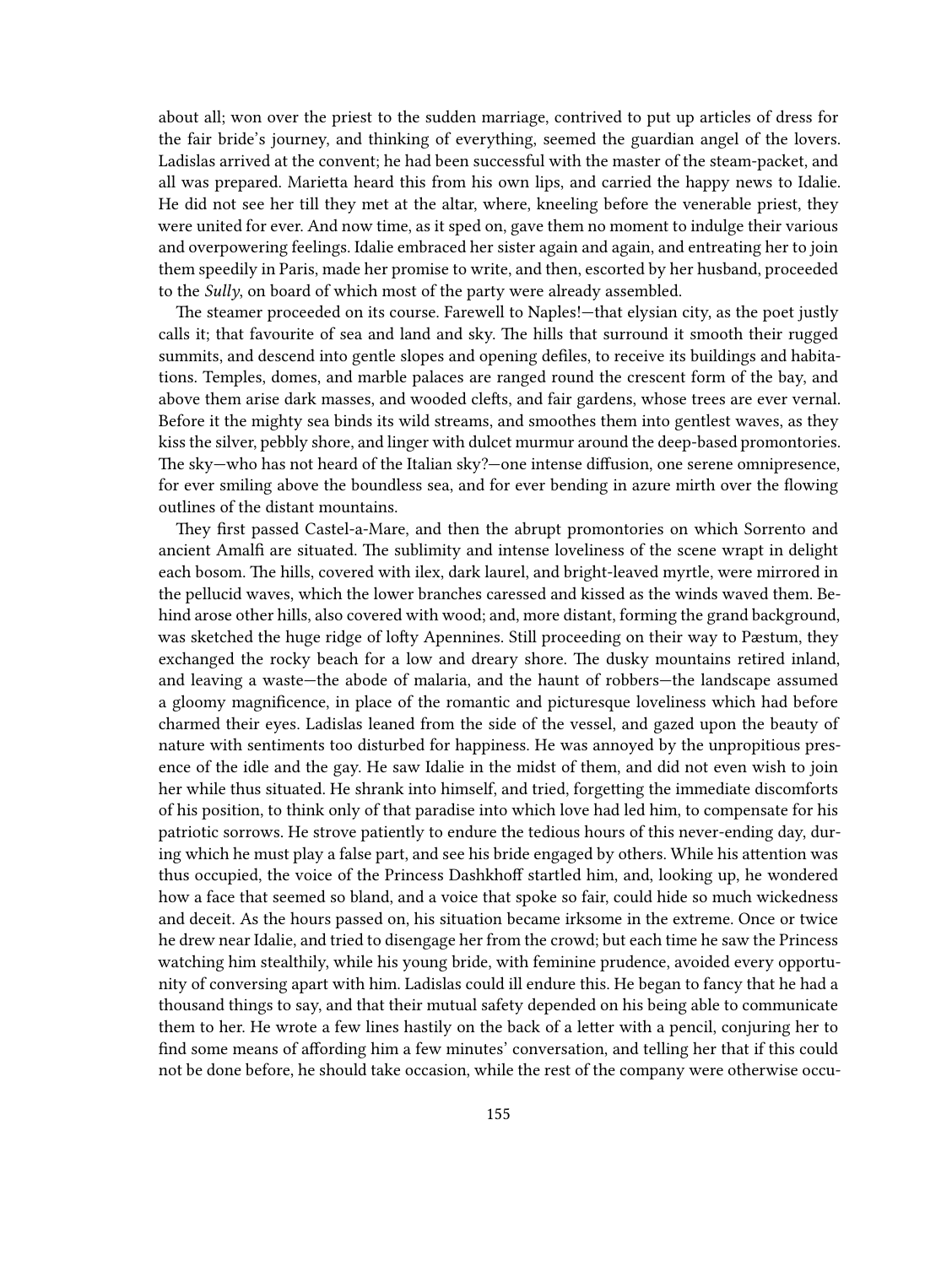pied, to steal from them that evening to the larger temple, and there await her joining him, for that everything depended on his being able to speak to her. He scarcely knew what he meant as he wrote this; but, driven by contradiction and impatience, and desirous of learning exactly how she meant to conduct herself on the Princess's disembarking at Naples, it seemed to him of the last importance that his request should be complied with. He was folding the paper when the Princess was at his side, and addressed him.

"A sonnet, Count Ladislas; surely a poetic imagination inspires you; may I not see it?"

And she held out her hand. Taken unaware, Ladislas darted at her a look which made her step back trembling and in surprise. Was she discovered? The idea was fraught with terror. But Ladislas, perceiving the indiscretion of his conduct, masked his sensations with a smile, and replied: "They are words of a Polish song, which I wish Idalie to translate for the amusement of your friends;" and, stepping forward, he gave Idalie the paper, and made his request. All pressed to know what the song was. Idalie glanced at the writing, and, changing colour, was scarcely able to command her voice to make such an excuse as was rendered necessary. She said that it required time and thought, and that she could not at that moment comply; then crushing the paper between her trembling fingers, began confusedly to talk of something else. The company interchanged smiles, but even the Princess only suspected some lover-like compliment to her protégée.

"Nay," she said, "we must at least know the subject of these verses. What is it? tell us, I entreat you."

"Treachery," said Ladislas, unable to control his feelings. The Princess became ashy pale; all her self-possession fled, and she turned from the searching glance of the Pole with sickness of heart.

They were now drawing near their destination. Idalie, grasping the paper, longed to read it before they should reach the shore. She tried to recede from the party, and Ladislas, watching her movements, in order to facilitate her designs, entered into conversation with the Princess. He had effectually roused her fears and her curiosity; and she eagerly seized the opportunity which he offered her of conversing with him, endeavouring to find out whether he indeed suspected anything, or whether her own guilty conscience suggested the alarm with which his strange expression had filled her. Ladislas thus contrived to engross her entire attention, and led her insensibly towards the stern of the vessel; and as they leant over its side, and gazed on the waters beneath, Idalie was effectually relieved from all observation. She now disengaged herself from the rest of the party, and, walking forward, read the lines pencilled by Ladislas. Then, terrified by the secret they contained, she tore the paper, as if fearful that its contents might be guessed, and was about to throw the fragments into the sea, when she perceived the position of the Princess and Ladislas, and was aware that the lady's quick eye would soon discern the floating scraps as the boat passed on. Idalie feared the least shadow of danger, so she retreated from the vessel's side, but still anxious to get rid of the perilous papers, she determined to throw them into the hold. She approached it, and looked down. Had the form of a serpent met her eye, she had not been more horror-struck. A shriek hovered on her lips, but with a strong effort she repressed it, and, staggering on, leant against the mast, trembling and aghast. She could not be deceived; it was Giorgio's dark and scowling eye that she had encountered—his sinister countenance, upturned, could not be mistaken. Was danger, then, so near, so pressing, or so inevitable? How could she convey the fatal intelligence to her husband, and put him on his guard? She remembered his written request, with which she had previously determined in prudence not to comply. But it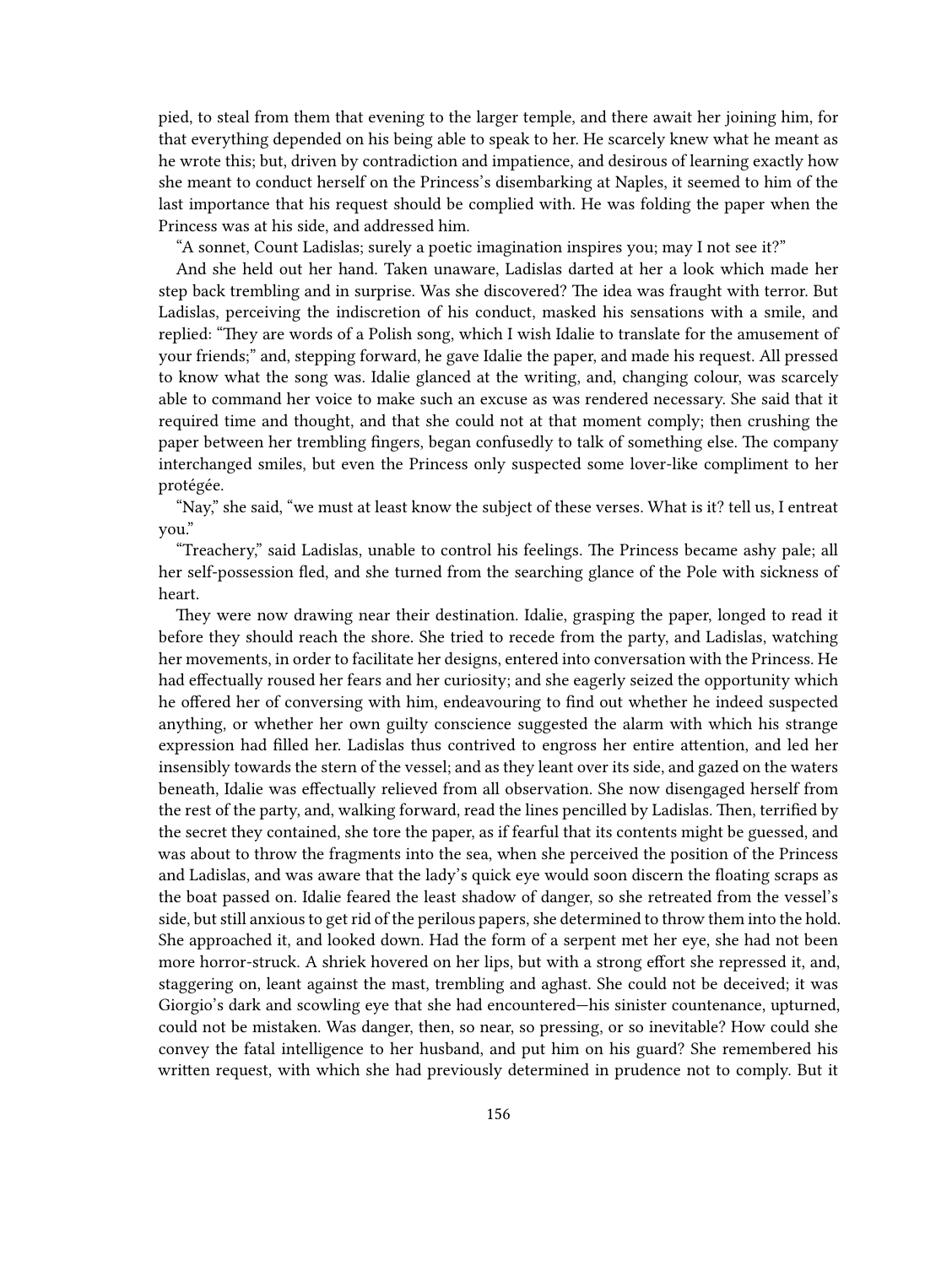would now afford her an opportunity, should no other offer, of informing him whom she had seen.

Thus perfidy, hate, and fear possessed the hearts of these human beings, who, had a cursory observer seen them as they glided over that sea of beauty, beneath the azure heaven, along that enchanted shore, attended by every luxury, waited on by every obvious blessing of life—he would have imagined that they had been selected from the world for the enjoyment of perfect happiness. But sunny sky and laughing sea appeared to Idalie only as the haunt and resort of tigers and serpents; a dark mist seemed to blot the splendour of the sky, as the guilty souls of her fellowcreatures cast their deforming shadows over its brightness.

They had now arrived close on the low shore, and horses and two or three light open carriages were at the water's edge to convey them to the temples. They landed. Ladislas presented himself to hand Idalie across the plank from the vessel to the beach. "Yes?"—he asked her in a voice of entreaty, as he pressed her hand. She softly returned the pressure, and the word "Beware" trembled on her lips, when the young Englishman who had before admired her, and had endeavoured to engross her attention the whole day, was again at her side, to tell her that the Princess was waiting for her in her carriage, and entreated her not to delay.

The party proceeded to where those glorious relics stand, between the mountains and the sea, rising from the waste and barren soil, alone on the wide and dusky shore. A few sheep grazed at the base of the columns, and two or three wild-eyed men, clothed in garments of undressed sheepskin, loitered about. Exclamations of wonder and delight burst from all, while Ladislas, stealing away to the more distant ruin, gladly escaped from the crowd, to indulge in lonely reverie. "What is man in his highest glory?" he thought. "Had we burst the bonds of Poland; and had she, in her freedom, emulated the magical achievements of Greece; nevertheless when time, with insidious serpent windings, had dragged its length through a few more centuries, the monuments we had erected would have fallen like these, and our monuments—a new Pæstum—have existed merely to excite idle wonder and frivolous curiosity!"

Ladislas was certainly in no good-humour while he thus vented his spleen; but was annoyed by two circumstances, sufficient to irritate a young philosopher: he beheld a scene, whose majestic beauty filled his soul with sensibility and awe, in the midst of a crowd of pretenders, more intent on the prospect of their picnic dinner, than on regarding the glories of art; and he saw his bride, surrounded by strangers, engrossed by their conversation and flattery, and unable to interchange one word or look of confidence with him. He sighed for the hours passed under the portico of Idalie's solitary pavilion, and the near prospect of their voyage did not reconcile him to the present; for his soul was disturbed by the necessity of interchanging courtesies with his enemy, and haunted by images of treacherous attempts, from which his valour could not protect him.

It had been arranged that the party should dine at the archbishop's palace, and not embark again until ten o'clock, when the moon would rise. After a couple of hours spent among the ruins, the servants informed them that their repast was ready; it was now nearly six o'clock, and after they had dined, more than two hours must elapse before they could depart. Night had fallen on the landscape, and the darkness did not invite even the most romantic to wander again among the ruins; the Princess, eager to provide for the amusement of her guests, contrived to discover a violin, a flute, and a pipe, and with the assistance of this music, which in the hands of Italian rustics was as true to time and expression as if Weippert himself had presided, they commenced dancing. Idalie's hand was sought by the Englishman; she looked round the room, Ladislas was not there; he had doubtless repaired to the temple to wait for her, and ignorant of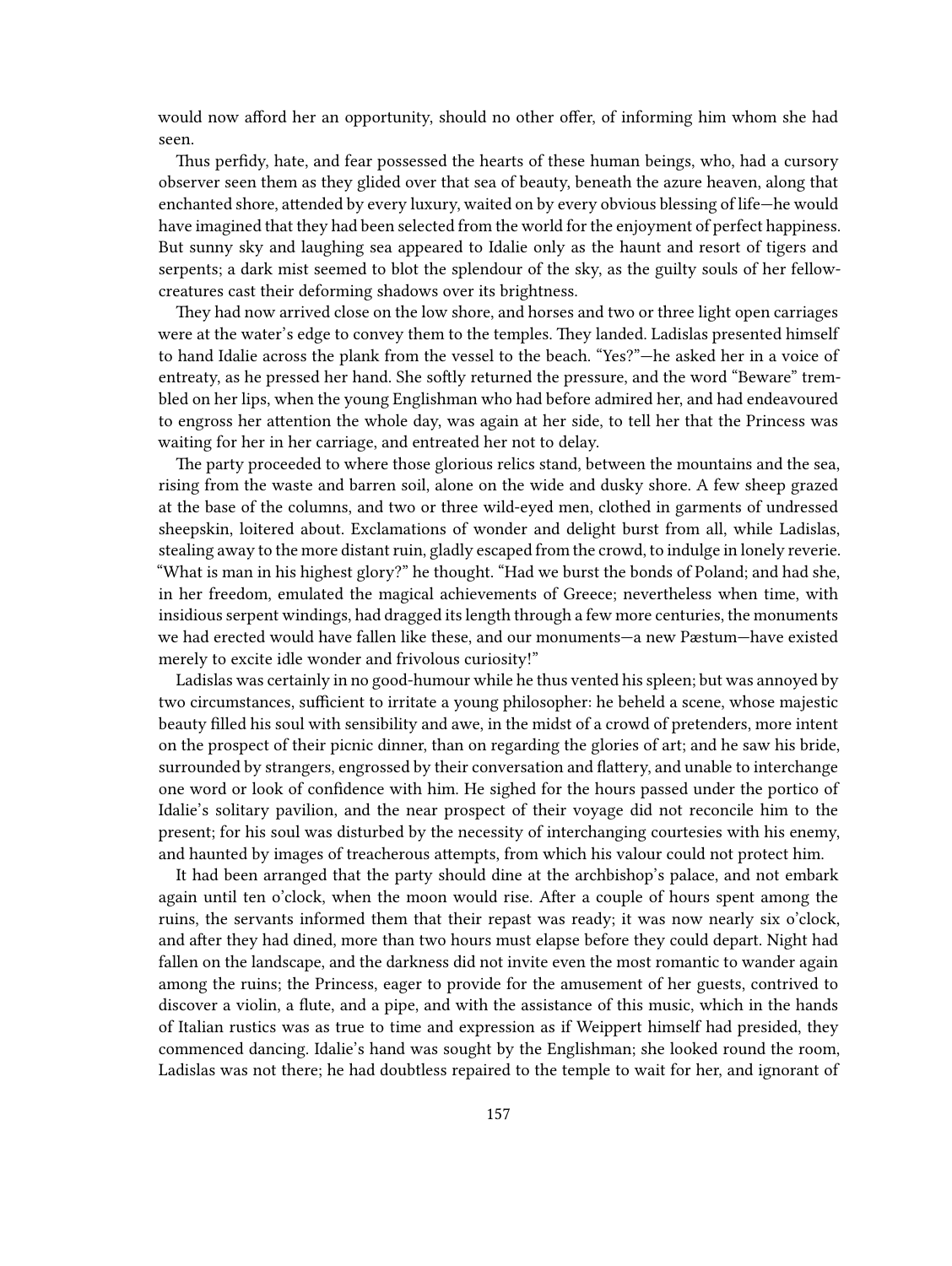the presence of Giorgio, wholly unsuspicious, and off his guard, to what dangers might he not be exposed? Her blood ran cold at the thought; she decidedly refused to dance, and perceiving the Princess whirling round in a waltz, she hastily quitted the house, and hurried along over the grass towards the ruins. When she first emerged into the night, the scene seemed wrapped in impenetrable darkness, but the stars shed their faint rays, and in a few moments she began to distinguish objects, and as she drew near the temple, she saw a man's form moving slowly among the columns; she did not doubt that it was her husband, wrapped in his cloak, awaiting her. She was hurrying towards him, when, leaning against one of the pillars, she saw Ladislas himself, and the other, at the same moment, exchanging his stealthy pace for a tiger-like spring. She saw a dagger flashing in his hand; she darted forward to arrest his arm, and the blow descended on her. With a faint shriek, she fell on the earth, when Ladislas turned and closed with the assassin; a mortal struggle ensued; already had Ladislas wrested the poignard from his grasp, when the villain drew another knife. Ladislas warded off the blow, and plunged his own stiletto in the bravo's breast; he fell to earth with a heavy groan, and then the silence of the tomb rested on the scene; the white robe of Idalie, who lay fainting on the ground, directed Ladislas to her side. He raised her up in speechless agony, as he beheld the blood which stained her dress; but by this time she had recovered from her swoon; she assured him her wound was slight, that it was nothing; but again sank into his arms insensible. In a moment his plan was formed; ever eager and impetuous, he executed it ere any second thought could change it. He had before resolved not to rejoin the party in the archbishop's palace, but after his interview with Idalie, to hasten on board the steamboat; he had therefore ordered his horse to be saddled, had led it to the temple, and fastened it to one of the columns. He lifted the senseless Idalie carefully in his arms, mounted his horse, and turning his steps from the lighted and noisy palace, wound his way to the lonely shore, where he found the captain and his crew already preparing for their homeward voyage. With their help Idalie was taken on board, and Ladislas gave orders for the instant heaving of the anchor, and their immediate departure. The captain asked for the rest of the company. "They return by land," said Ladislas. As he spoke the words, he felt a slight sensation of remorse, remembering the difficulty they would have to get there; and how, during the darkness of night, they might fear to proceed on their journey on a tract of country infested by banditti; but the senseless and pale form of Idalie dissipated these thoughts: to arrive at Naples, to procure assistance for her, and then if, as he hoped, her wound was slight, to continue their voyage before the Princess Dashkhoff's return, were motives too paramount to allow him to hesitate. The captain of the *Sully* asked no more questions; the anchor was weighed; and in the silver light of the moon, they stood off from the shore, and made their swift way back to Naples. They had not gone far before the care of Ladislas revived his fair bride. Her wound was in her arm, and had merely grazed the skin. Terror for her husband, horror for the mortal strife which had endangered his life, had caused her to faint more than pain or loss of blood. She bound up her own arm; and then, as there appeared no necessity for medical aid, Ladislas revoked his orders for returning to Naples, but stretching out at once to sea, they began their voyage to Marseilles.

Meanwhile, during a pause in the dance, the absence of Ladislas and Idalie was observed by the feasters in the archbishop's palace. It excited some few sarcasms, which as it continued grow more bitter. The Princess Dashkhoff joined in these, and yet she could not repress the disquietude of her heart. Had Ladislas alone been absent, her knowledge of the presence of Giorgio, and his designs, had sufficiently explained its cause and its duration to her; but that Idalie also should not be found might bring a witness to the crime committed, and discover her own guilty share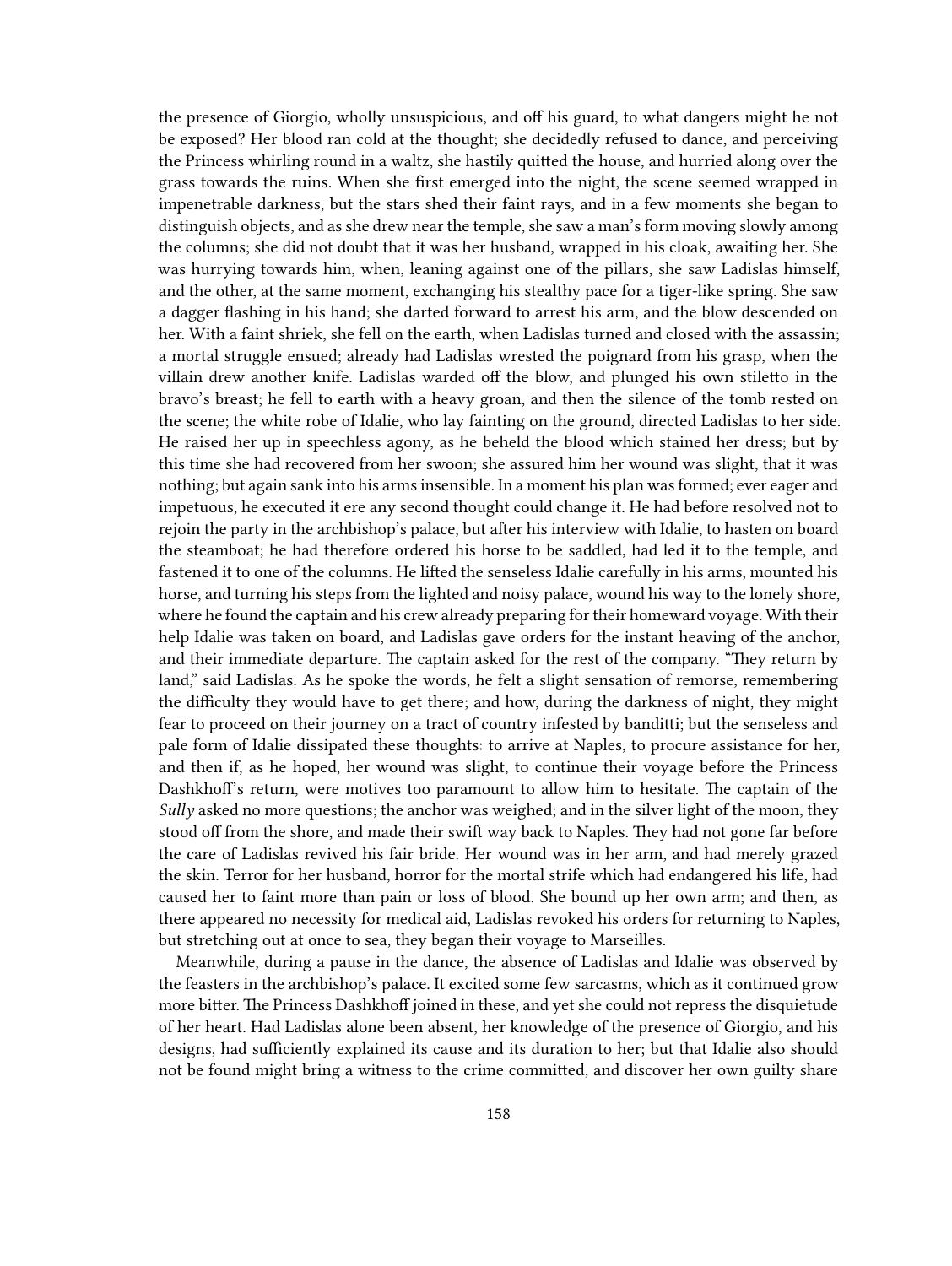in the deed of blood perpetrated at her instigation. At length the rising of the moon announced the hour when they were to repair to the shore. The horses and carriages were brought to the door, and then it was found that the steed of Ladislas was missing.

"But the Signora Idalie, had she not provided herself with a palfrey?" asked the Englishman, sneering. They were now about to mount, when it was proposed to take a last look of the temples by moonlight. The Princess opposed this, but vainly; her conscience made her voice faint, and took from her the usual decision of her manner; so she walked on silently, half fearful that her foot might strike against some object of terror, and at every word spoken by the party, anticipating an exclamation of horror; the fitful moonbeams seemed to disclose here and there ghastly countenances and mangled limbs, and the dew of night appeared to her excited imagination as the slippery moisture of the life-blood of her victim.

They had scarcely entered the temple, when a peasant brought the news that the steamboat was gone;—he led Ladislas' horse, who had put the bridle into the man's hands on embarking; and the fellow declared that the fainting Idalie was his companion. Terror at the prospect of their dark ride, indignation at the selfish proceeding of the lovers, raised every voice against them; and the Princess, whom conscience had before made the most silent, hearing that the Pole was alive and safe, was now loudest and most bitter in her remarks. As they were thus all gathered together in dismay, debating what was to be done, and the Princess Dashkhoff in no gentle terms railing at the impropriety and ingratitude of Idalie's behaviour, and declaring that Poles alone could conduct themselves with such mingled deceit and baseness, a figure all bloody arose from the ground at her feet, and as the moon cast its pale rays on his yet paler countenance, she recognised Giorgio. The ladies shrieked, the men rushed towards him, while the Princess, desiring the earth to open and swallow her, stood transfixed, as by a spell, gazing on the dying man in terror and despair.

"He has escaped, lady," said Giorgio; "Ladislas has escaped your plots, and I am become their victim." He fell as he spoke these words, and when the Englishman drew near to raise, and if possible assist him, he found that life had entirely flown.

Thus ended the adventures of the Pole at Naples. The Princess returned in her calèche alone, for none would bear her company; the next day she left Naples, and was on her way to Russia, where her crime was unknown, except to those who had been accomplices in it. Marietta spread the intelligence of her sister's marriage, and thus entirely cleared Idalie's fair fame; and quitting Italy soon after, joined the happy Ladislas and his bride at Paris.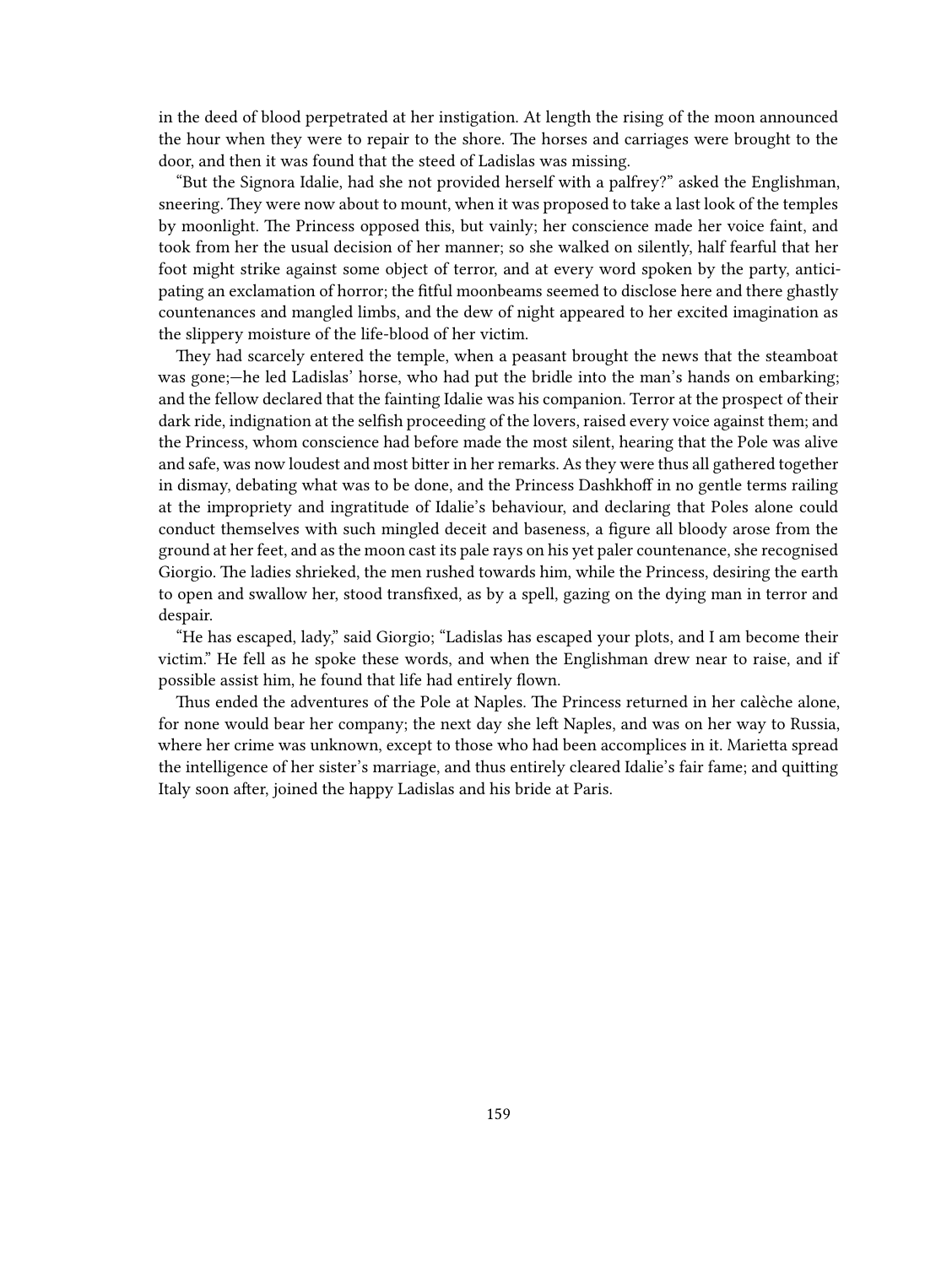## **XV.** *EUPHRASIA.* **A TALE OF GREECE.**

It was not long after the breaking out of the Greek Revolution that Harry Valency visited Greece. Many an Englishman was led thither at that time by the spirit of adventure, and many perished. Valency was not nineteen; his spirit was wild and reckless;—thought or care had never touched his brow; his heart was too light for love. Restless and energetic, he longed to try his powers, with the instinct that leads the young deer to butt against trees, or to wrestle with each other in the forest-dells. He was the only son of a widowed mother, whose life was wrapped in his, and he loved her fondly; yet left her, impelled by a desire for adventure, unable to understand what anxiety and fear meant; and in his own person eager to meet even misfortune, so that it came in a guise to call forth manly and active struggles. He longed to have the pages of his young life written over by deeds that would hereafter be memories, to which he could turn with delight. The cause of Greece warmed his soul. He was in a transport of ecstasy when he touched the shores of that antique land, and looked around on mountain and mountain-stream, whose names were associated with the most heroic acts, and the most sublime poetry man ever achieved or wrote. Yes, he was now in Greece. He was about to fight in her cause against the usurping Turk. He had prepared himself by a sedulous study of Romaic; he was on his way to the seat of Government, to offer his services. To proceed thither from the spot where he had disembarked was a matter of some difficulty; the Turkish troops being then in possession of many of the passes. At length he heard that a band of about fifty Greek soldiers, headed by a young but brave and renowned chief, was about to pursue the same road; he asked, and obtained leave to accompany them.

How delightful was the commencement of the journey! How beautiful the country—defile and steep hill-side, by which they proceeded; where the grey olive clothed the upland, or vines, embracing elms, red now with late summer tints, varied the scene. The mountain-tops were bare, or crowned with pines, and torrents ran down the sides and fed a stream in the dell. The air was balmy; the cicada loud and merry—to live was to be happy. Valency was mounted on a spirited horse; he made it leap and caracole. He threw a spear against a tree, and dashed after to recover it. He fired at a mark as he hurried on at full gallop; every feat was insufficient to tame his exhaustless spirits.

The chief marked him with eyes, whose deep melancholy expression darkened as he gazed. He was known as bravest among the brave; yet gentle as a woman. He was young and singularly handsome; his countenance was stamped with traces of intellectual refinement, while his person was tall, muscular, and strong, but so gracefully formed, that every attitude reminded you of some Praxitilean shape of his own native land. Once he had been more beautiful; joy, as well as tenderness, and a soldier's ardour had lighted up his dark eye; his lip had been the home of smiles, and the thoughts, which presided in his brow, had been as clear and soft and gladsome as that godlike brow itself. Now this was changed. Grief had become a master passion: his cheeks were sunken; his eye seemed to brood eternally over melancholy regrets; his measured harmonious voice was attuned to the utterance of no light fancy or gay sallies; he spoke only the necessary words of direction to his followers, and then silence and gloom gathered over his face. His sorrow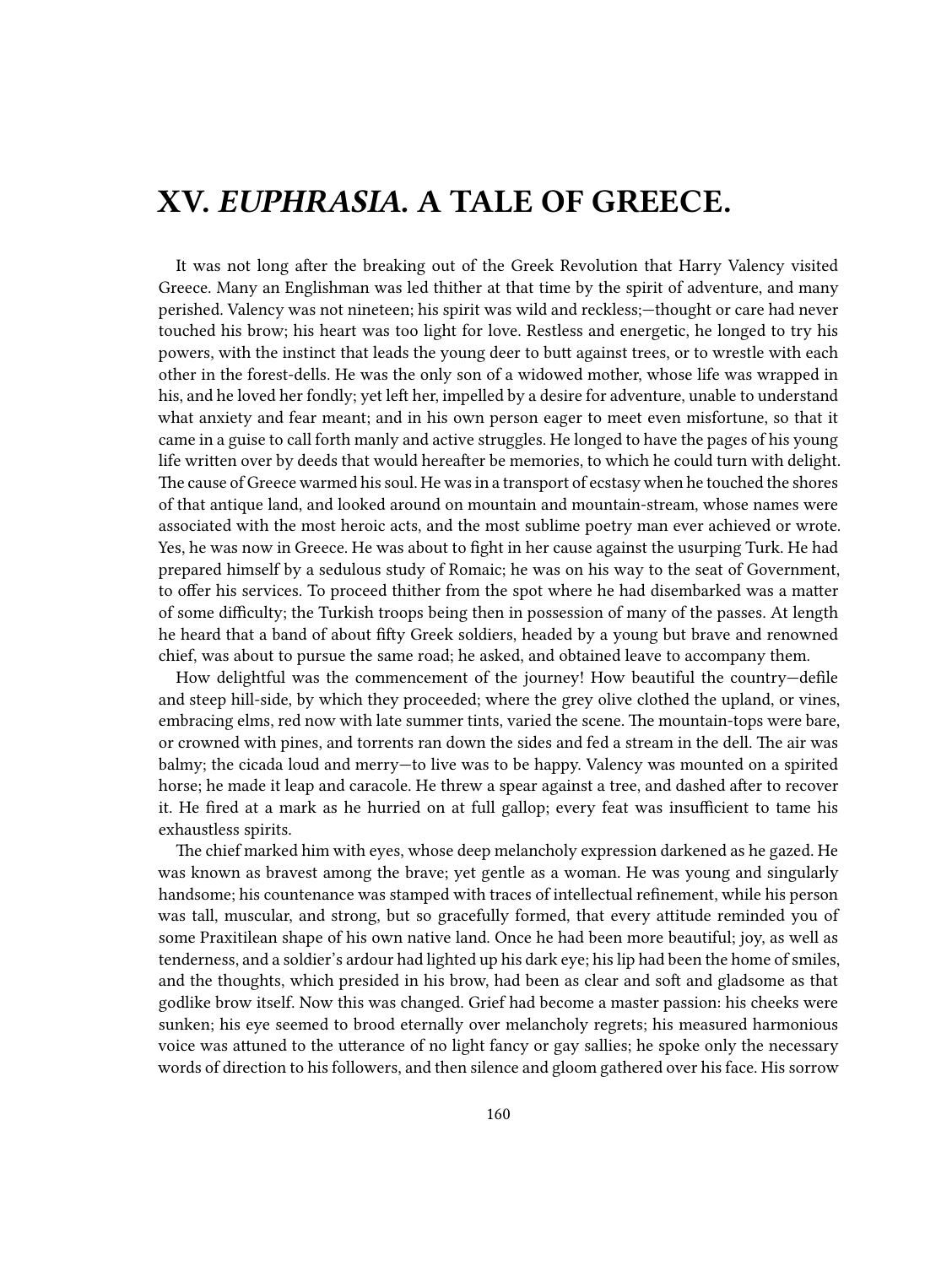was respected; for it was known to be well founded, and to spring from a recent disaster. If any of his troop desired to indulge in merriment, they withdrew from his vicinity. It was strange to them to hear the light laugh of the English youth ring through the grove, and to catch the tones of his merry voice, as he sang some of their own gayest songs. The chief gazed with interest. There was a winning frankness in the boy; he was so very young, and all he did was in graceful accordance with his age. We are alike mere youths, thought the chief, and how different! Yet soon he may become like me. He soars like an eagle; but the eagle may be wounded, and stoop to earth; because earth contains its secret and its regret.

Suddenly Valency, who was some hundred yards in advance, was encountered by a Greek, riding at full speed towards the advancing troop.

"Back! back! silence!" the man cried. He was a scout, who had been sent on before, and now brought tidings that a troop of three or four hundred of the Turkish army were entering the defile, and would soon advance on the handful of men which Valency accompanied. The scout rode directly up to the leader, and made his report, adding,—

"We have yet time. If we fall back but a quarter of a mile, there is a path I know, by which I can guide you across the mountain; on the other side we shall be safe."

A smile of scorn for a moment wreathed the lip of the chief at the word safety, but his face soon reassumed its usual sad composure. The troop had halted; each man bent his eye on the leader. Valency, in particular, marked the look of scorn, and felt that he would never retreat before danger.

"Comrades!" the chief thus addressed his men, "it shall never be said that Greeks fell back to make way for the destroyers; we will betake ourselves to our old warfare. Before we entered this olive wood, we passed a thick cover, where the dark jutting mountain-side threw a deep shadow across our path, and the torrent drowned all sound of voice or hoof. There we shall find ambush; there the enemy will meet death."

He turned his horse's head, and in a few minutes reached the spot he named; the men were mostly eager for the fray—while one or two eyed the mountain-side, and then the path that led to the village, which they had quitted that morning. The chief saw their look, and he glanced also at the English youth, who had thrown himself from his horse, and was busy loading and priming his arms. The chief rode up to him.

"You are our guest and fellow-traveller," he said, "but not our comrade in the fight. We are about to meet danger—it may be that not one of us shall escape. You have no injuries to avenge, no liberty to gain; you have friends—probably a mother—in your native land. You must not fall with us. I am going to send a message to warn the village we last passed through—do you accompany my messengers."

Valency had listened attentively at first; but as the chief continued, his attention reverted to his task of loading his pistols. The last words called a blush into his cheek.

"You treat me as a boy," he cried; "I may be one in aspect, but you shall find me a man in heart this day. You also young, I have not deserved your scorn!"

The chief caught the youth's flashing eye. He held out his hand to him, saying, "Forgive me."

"I will," said Valency, "on one condition; give me a post of danger—of honour. You owe it to me in reparation of the insult you offered."

"Be it so," said the chief; "your place shall be at my side."

A few minutes more and his dispositions were made;—two of the most down-hearted of the troop were despatched to alarm the village, the rest were placed behind the rocks; beneath the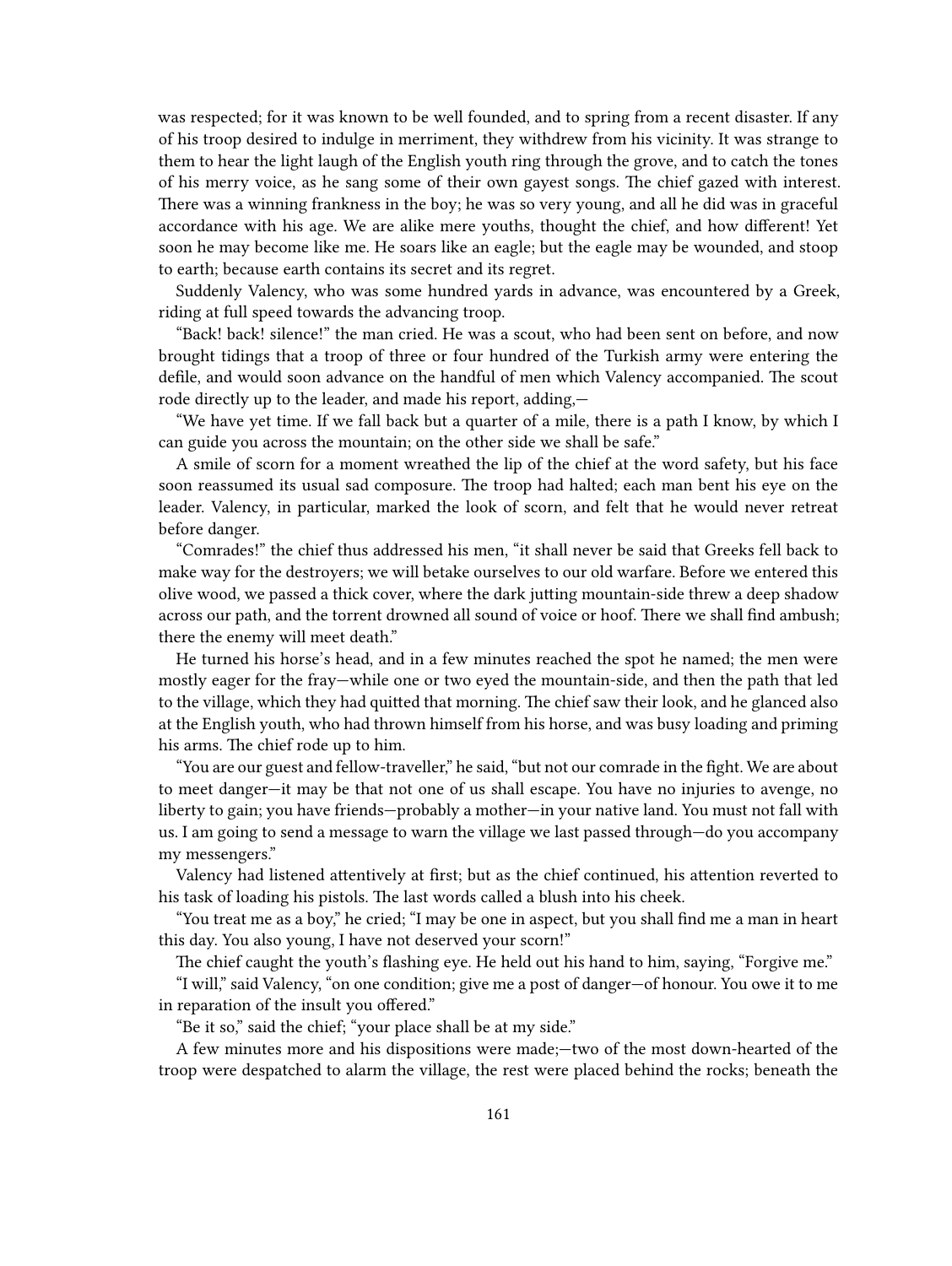bushes, wherever broken ground, or tuft of underwood, or fragment from the cliff, afforded shelter and concealment, a man was placed; while the chief himself took his stand on an elevated platform, and, sheltered by a tree, gazed upon the road. Soon the tramp of horses, the busy sound of feet and voices were heard, overpowering the rushing of the stream; and turban and musket could be distinguished as the enemy's troop threaded the defile.

The shout of battle—the firing—the clash of weapons were over. Above the crest of the hill, whose side had afforded ambush to the Greeks, the crescent moon hung, just about to dip behind; the stars in her train burnt bright as lamps floating in the firmament; while the fire-flies flashed among the myrtle underwood and up the mountain-side; and sometimes the steel of the arms strewn around, dropped from the hand of the dead, caught and reflected the flashes of the celestial or earthly stars. The ground was strewn with the slain. Such of the enemy as had cut their way through were already far—the sound of their horses' hoofs had died away. The Greeks who had fled across the mountain had reached a place of safety—none lay there but the silent dead—cold as the moonbeam that rested for a moment on their pale faces. All were still and motionless; some lay on the hill-side among the underwood—some on the open road—horses and men had fallen, pell mell—none moved—none breathed.

Yet there was a sigh—it was lost in the murmur of the stream; a groan succeeded, and then a voice feeble and broken, "My mother, my poor mother!"—the pale lips that spoke these words could form no other, a gush of tears followed. The cry seemed to awake another form from among the dead. One of the prostrate bodies raised itself slowly and painfully on its arm, the eyes were filmy, the countenance pallid from approaching death, the voice was hollow, yet firm, that said, "Who speaks?—who lives?—who weeps?"

The question struck shame to the wounded man; he checked his overflow of passionate sobbings. The other spoke again, "It was not the voice of a Greek—yet I thought I had saved that gallant boy—the ball meant for him is now in my side.—Speak again, young Englishman—on whom do you call?"

"On her who will weep my death too bitterly—on my mother," replied Valency, and tears would follow the loved name.

"Art thou wounded to death?" asked the chief.

"Thus unaided I must die," he replied; "yet, could I reach those waters, I might live—I must try." And Valency rose; he staggered a few steps, and fell heavily at the feet of the chief. He had fainted. The Greek looked on the ghastly pallor of his face; he half rose—his own wound did not bleed, but it was mortal, and a deadly sickness had gathered round his heart, and chilled his brow, which he strove to master, that he might save the English boy. The effort brought cold drops on his brow, as he rose on his knees and stooped to raise the head of Valency; he shuddered to feel the warm moisture his hand encountered. It is his blood; his life-blood he thought; and again he placed his head on the earth, and continued a moment still, summoning what vitality remained to him to animate his limbs. Then with a determined effort he rose, and staggered to the banks of the stream. He held a steel cap in his hand—and now he stooped down to fill it; but with the effort the ground slid from under him, and he fell. There was a ringing in his ears—a cold dew on his brow—his breath came thick—the cap had fallen from his hand—he was dying. The bough of a tree, shot off in the morning's melée, lay near;—the mind, even of a dying man, can form swift, unerring combinations of thought;—it was his last chance—the bough was plunged in the waters, and he scattered the grateful, reviving drops over his face; vigour returned with the act, and he could stoop and fill the cap, and drink a deep draught, which for a moment restored the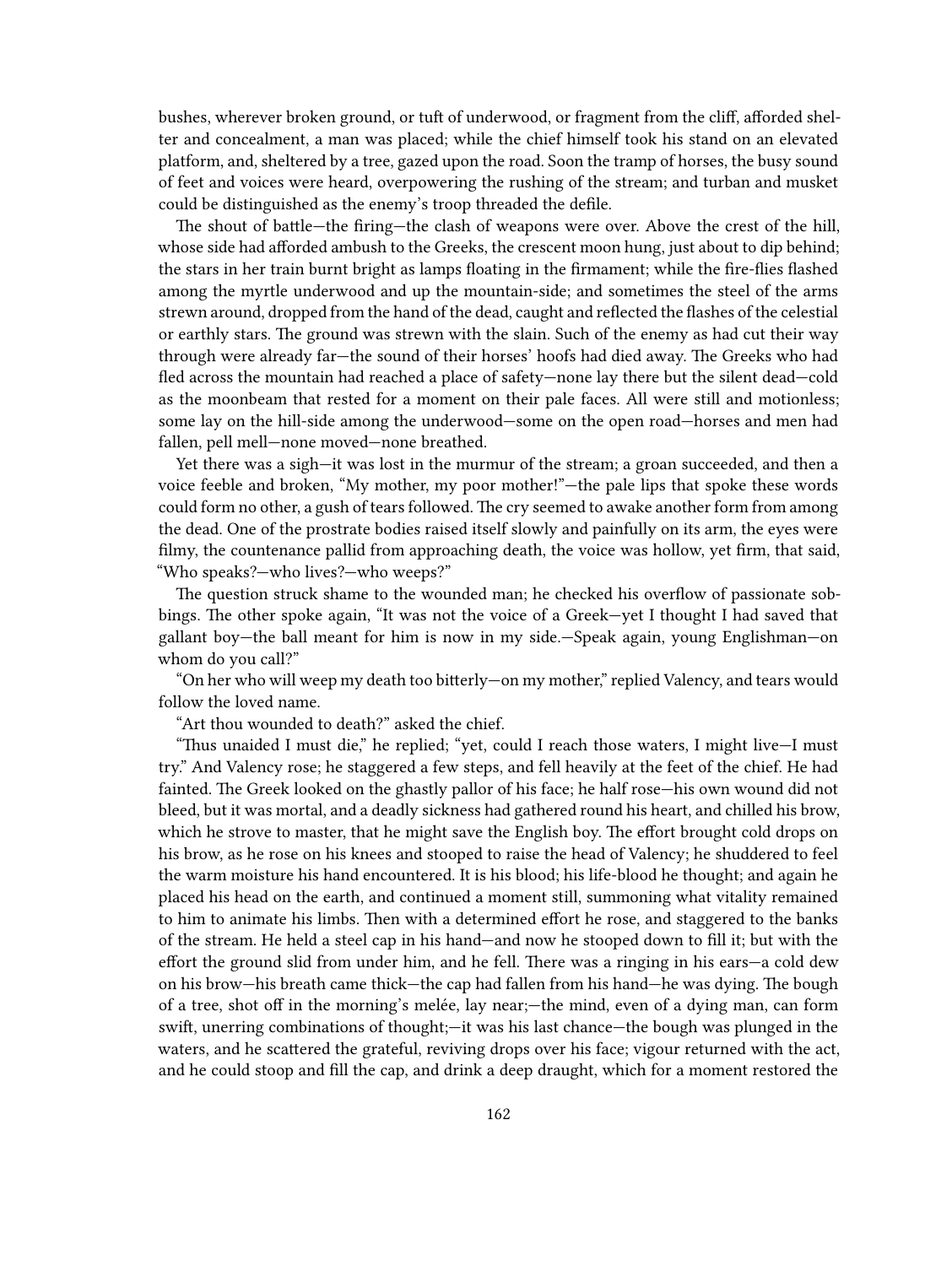vital powers. And now he carried water to Valency; he dipped the unfolded turban of a Turk in the stream, and bound the youth's wound, which was a deep sabre cut in the shoulder, that had bled copiously. Valency revived—life gathered warm in his heart—his cheeks, though still pale, lost the ashy hue of death—his limbs again seemed willing to obey his will—he sat up, but he was too weak, and his head dropped. As a mother tending her sick first-born, the Greek chief hovered over him; he brought a cloak to pillow his head; as he picked up this, he found that some careful soldier had brought a small bag at his saddle-bow, in which was a loaf and a bunch or two of grapes; he gave them to the youth, who ate. Valency now recognised his saviour; at first he wondered to see him there, tending on him, apparently unhurt; but soon the chief sank to the ground, and Valency could mark the rigidity of feature, and ghastliness of aspect, that portended death. In his turn he would have assisted his friend; but the chief stopped him—"You die if you move," he said; "your wound will bleed afresh, and you will die, while you cannot aid me. My weakness does not arise from mere loss of blood. The messenger of death has reached a vital part—yet a little while and the soul will obey the summons. It is slow, slow is the deliverance; yet the long creeping hour will come at last, and I shall be free."

"Do not speak thus," cried Valency; "I am strong now—I will go for help."

"There is no help for me," replied the chief, "save the death I desire. I command you, move not." Valency had risen, but the effort was vain: his knees bent under him, his head spun round; before he could save himself he had sunk to the ground.

"Why torture yourself?" said the chief. "A few hours and help will come: it will not injure you to pass this interval beneath this calm sky. The cowards who fled will alarm the country; by dawn succour will be here: you must wait for it. I too must wait—not for help, but for death. It is soothing even to me to die here beneath this sky, with the murmurs of yonder stream in my ear, the shadows of my native mountains thrown athwart. Could aught save me, it would be the balmy airs of this most blessed night; my soul feels the bliss, though my body is sick and fast stiffening in death. Such was not the hour when she died whom soon I shall meet, my Euphrasia, my own sweet sister, in heaven!"

It was strange, Valency said, that at such an hour, but half saved from death, and his preserver in the grim destroyer's clutches, that he should feel curiosity to know the Greek chief's story. His youth, his beauty, his valour—the act, which Valency well remembered, of his springing forward so as to shield him with his own person—his last words and thoughts devoted to the soft recollection of a beloved sister,—awakened an interest beyond even the present hour, fraught as it was with the chances of life and death. He questioned the chief. Probably fever had succeeded to his previous state of weakness, imparted a deceitful strength, and even inclined him to talk; for thus dying, unaided and unsheltered, with the starry sky overhead, he willingly reverted to the years of his youth and to the miserable event which a few months before had eclipsed the sun of his life and rendered death welcome.

They—brother and sister, Constantine and Euphrasia—were the last of their race. They were orphans; their youth was passed under the guardianship of the brother by adoption of their father, whom they named father, and who loved them. He was a glorious old man, nursed in classic lore, and more familiar with the deeds of men who had glorified his country several thousand years before than with any more modern names. Yet all who had ever done and suffered for Greece were embalmed in his memory, and honoured as martyrs in the best of causes. He had been educated in Paris, and travelled in Europe and America, and was aware of the progress made in the science of politics all over the civilised world. He felt that Greece would soon share the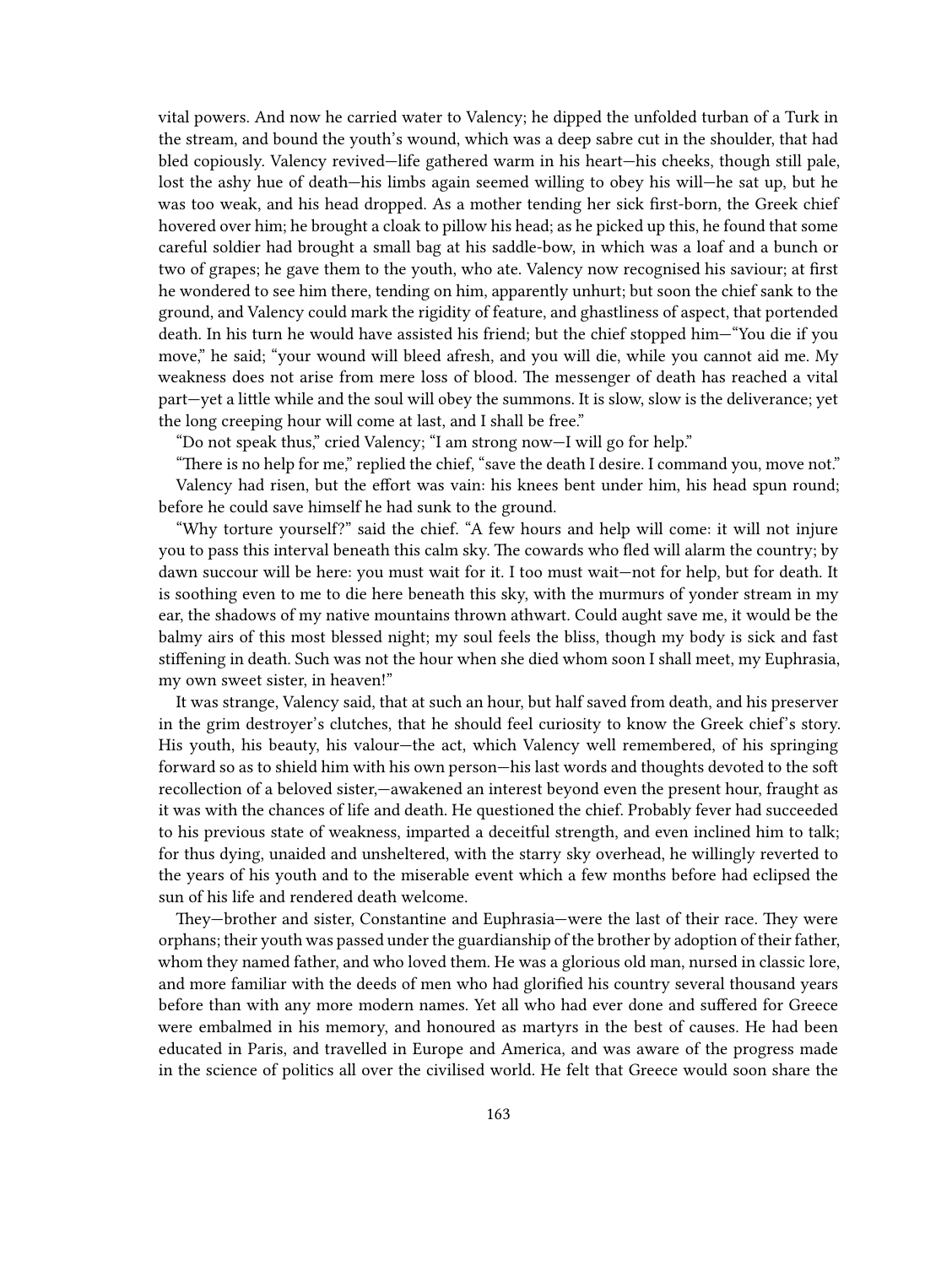benefits to arise from the changes then operating, and he looked forward at no distant day to its liberation from bondage. He educated his young ward for that day. Had he believed that Greece would have continued hopelessly enslaved, he had brought him up as a scholar and a recluse: but, assured of the impending struggle, he made him a warrior; he implanted a detestation of the oppressor, a yearning love for the sacred blessings of freedom, a noble desire to have his name enrolled among the deliverers of his country. The education he bestowed on Euphrasia was yet more singular. He knew that though liberty must be bought and maintained by the sword, yet that its dearest blessings must be derived from civilisation and knowledge; and he believed women to be the proper fosterers of these. They cannot handle a sword nor endure bodily labour for their country, but they could refine the manners, exalt the souls—impart honour, and truth, and wisdom to their relatives and their children. Euphrasia, therefore, he made a scholar. By nature she was an enthusiast and a poet. The study of the classic literature of her country corrected her taste and exalted her love of the beautiful. While a child, she improvised passionate songs of liberty; and as she grew in years and loveliness, and her heart opened to tenderness, and she became aware of all the honour and happiness that a woman must derive from being held the friend of man, not his slave, she thanked God that she was a Greek and a Christian; and holding fast by the advantages which these names conferred, she looked forward eagerly to the day when Mohammedanism should no longer contaminate her native land, and when her countrywomen should be awakened from ignorance and sloth in which they were plunged, and learn that their proper vocation in the creation was that of mothers of heroes and teachers of sages.

Her brother was her idol, her hope, her joy. And he who had been taught that his career must be that of deeds, not words, yet was fired by her poetry and eloquence to desire glory yet more eagerly, and to devote himself yet more entirely and with purer ardour to the hope of one day living and dying for his country.The first sorrow the orphans knew was the death of their adopted father. He descended to the grave full of years and honour. Constantine was then eighteen; his fair sister had just entered her fifteenth year. Often they spent the night beside the revered tomb of their lost friend, talking of the hopes and aspirations he had implanted. The young can form such sublime, such beautiful dreams. No disappointment, no evil, no bad passion shadows their glorious visions. To dare and do greatly for Greece was the ambition of Constantine. To cheer and watch over her brother, to regulate his wilder and more untaught soul, to paint in celestial colours the bourne he tended towards by action, were Euphrasia's tasks.

"There is a heaven," said the dying man as he told his tale,—"there is a paradise for those who die in the just cause. I know not what joys are there prepared for the blest; but they can scarcely transcend those that were mine as I listened to my own sweet sister, and felt my heart swell with patriotism and fond, warm affection."

At length there was a stir through the land, and Constantine made a journey of some distance, to confer with the capitani of the mountains, and to prepare for the outbreak of the revolution.The moment came, sooner even than he expected. As an eagle chained when the iron links drop from him, and with clang of wing and bright undazzled eye he soars to heaven, so did Constantine feel when freedom to Greece became the war-cry. He was still among the mountains when first the echoes of his native valleys repeated that animating, that sacred word. Instead of returning, as he intended, to his Athenian home, he was hurried off to Western Greece, and became a participator in a series of warlike movements, the promised success of which filled him with transport.

Suddenly a pause came in the delirium of joy which possessed his soul. He received not the accustomed letters from his sister—missives which had been to him angelic messengers, teach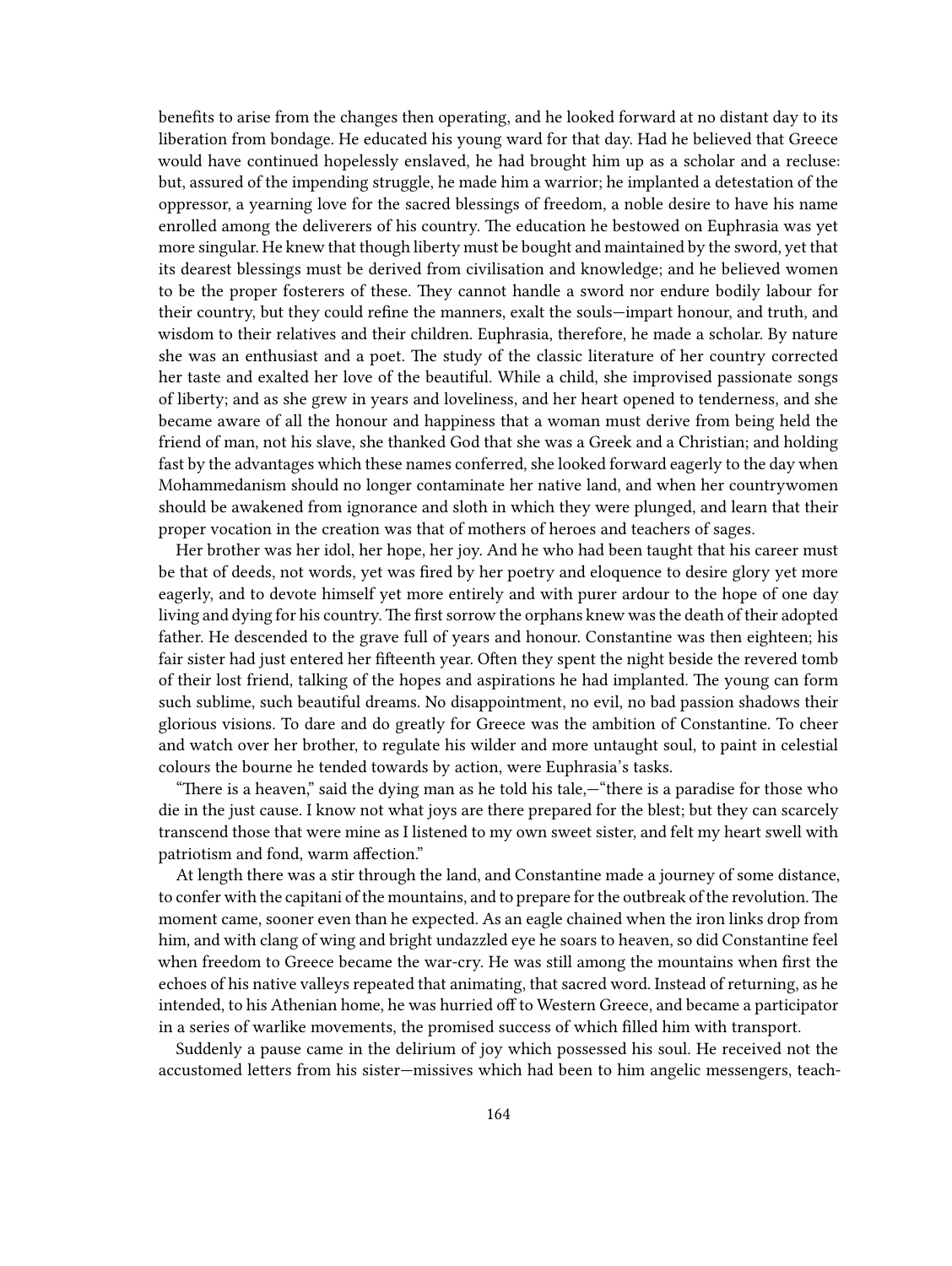ing him patience with the unworthy—hope in disappointment—certainty of final triumph. Those dear letters ceased; and he thought he saw in the countenances of his friends around a concealed knowledge of evil. He questioned them: their answers were evasive. At the same time, they endeavoured to fill his mind with the details of some anticipated exploit in which his presence and co-operation was necessary. Day after day passed; he could not leave his post without injury to the cause, without even the taint of dishonour. He belonged to a band of Albanians, by whom he had been received as a brother and he could not desert them in the hour of danger. But the suspense grew too terrible; and at length, finding that there was an interval of a few days which he might call his own, he left the camp, resting neither day nor night; dismounting from one horse only to bestride another, in forty-eight hours he was in Athens, before his vacant, desecrated home. The tale of horror was soon told. Athens was still in the hands of the Turks; the sister of a rebel had become the prey of the oppressor. She had none to guard her. Her matchless beauty had been seen and marked by the son of the pasha; she had for the last two months been immured in his harem.

"Despair is a cold, dark feeling," said the dying warrior; "if I may name that despair which had a hope—a certainty—an aim. Had Euphrasia died I had wept. Now my eyes were horn—my heart stone. I was silent. I neither expressed resentment nor revenge. I concealed myself by day; at night I wandered round the tyrant's dwelling. It was a pleasure-palace, one of the most luxurious in our beloved Athens. At this time it was carefully guarded: my character was known, and Euphrasia's worth; and the oppressor feared the result of his deed. Still, under shadow of darkness I drew near. I marked the position of the women's apartments—I learned the number—the length of the watch—the orders they received, and then I returned to the camp. I revealed my project to a few select spirits. They were fired by my wrongs, and eager to deliver my Euphrasia."—

Constantine broke off—a spasm of pain shook his body. After this had passed he lay motionless for a few minutes; then starting up, as fever and delirium, excited by the exertion of speaking, increased by the agonies of recollection, at last fully possessed him. "What is this?" he cried. "Fire! Yes, the palace burns. Do you not hear the roaring of the flames, and thunder too—the artillery of Heaven levelled against the unblest? Ha! a shot—he falls—they are driven back—now fling the torches—the wood crackles—there, there are the women's rooms—ha! poor victims! lo! you shudder and fly! Fear not; give me only my Euphrasia!—my own Euphrasia! No disguise can hide thee, dressed as a Turkish bride crowned with flowers, thy lovely face, the seat of unutterable woe—still, my sweet sister, even in this smoke and tumult of this house, thou art the angel of my life! Spring into my arms, poor, frightened bird; cling to me—it is herself—her voice—her fair arms are round my neck—what ruin—what flame—what choking smoke—what driving storm can stay me? Soft! the burning breach is passed—there are steps—gently—dear one, I am firm—fear not!—what eyes glare?—fear not, Euphrasia, he is dead—the miserable retainers of the tyrant fell beneath our onset—ha! a shot—gracious Panagia, is this thy protection?" Thus did he continue to rave: the onset, the burning of the palace, the deliverance of his sister, all seemed to pass again vividly as if in present action. His eyes glared; he tossed up his arms; he shouted as if calling his followers around him; and then in tones of heartfelt tenderness he addressed the fair burden he fancied that he bore—till, with a shriek, he cried again, "A shot!" and sank to the ground as if his heartstrings had broken.

An interval of calm succeeded; he was exhausted; his voice was broken.

"What have I told thee?" he continued feebly; "I have said how a mere handful of men attacked the palace, and drove back the guards—how we strove in vain to make good our entrance—fresh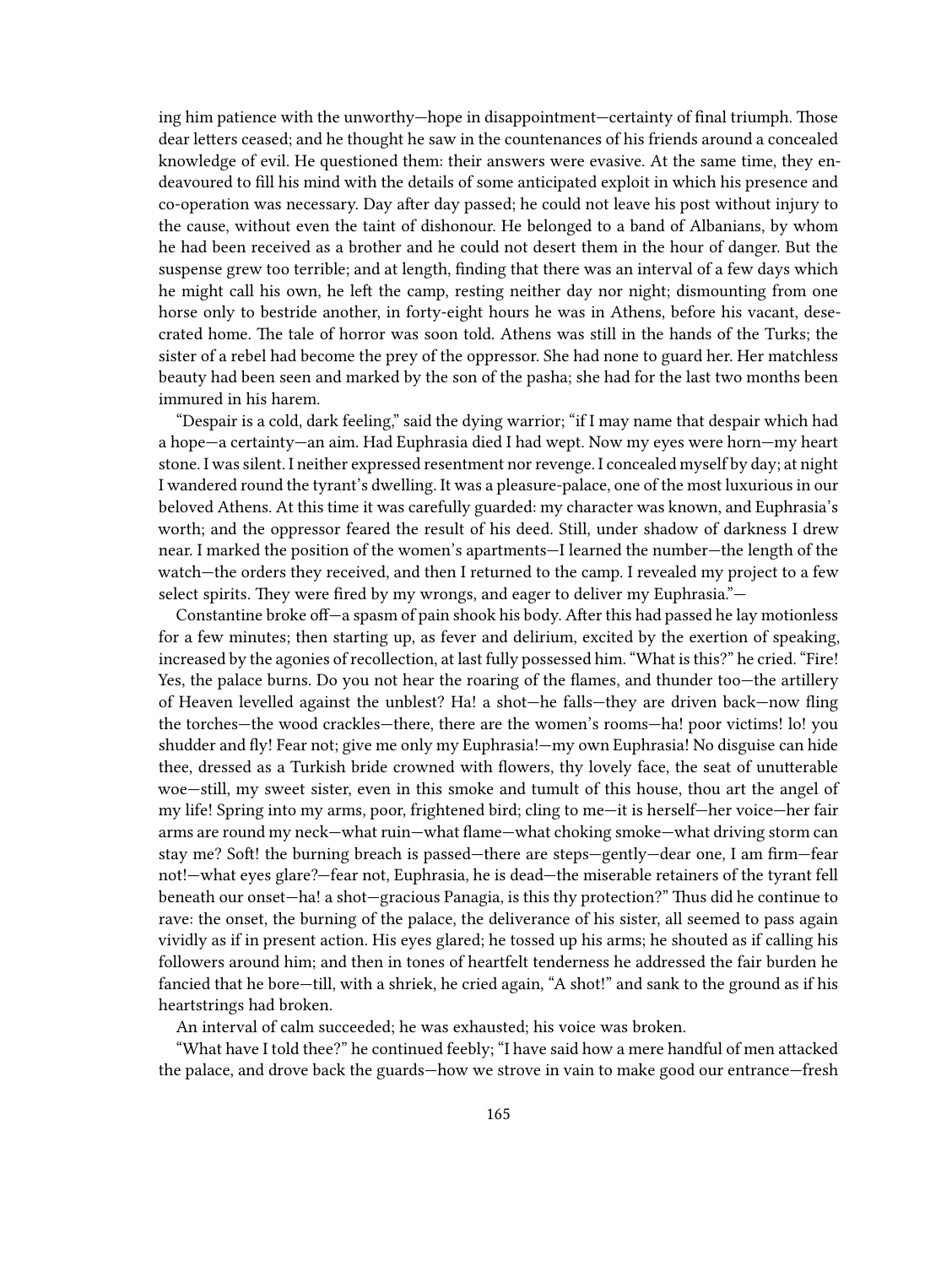troops were on their way—there was no alternative; we fired the palace. Deep in the seclusion of the harem the women had retreated, a herd of frightened deer. One alone stood erect. Her eyes bent on the intruders—a dagger in her hand—majestic and fearless, her face was marked with traces of passed suffering, but at the moment the stern resolution her soft features expressed was more than human. The moment she saw me, all was changed; the angel alone beamed in her countenance. Her dagger fell from her hand—she was in my arms—I bore her from the burning roof—the rest you know; have I not said it? Some miscreant, who survived the slaughter, and yet lay as dead on the earth, aimed a deadly shot. She did not shriek. At first she clung closer to my neck, and then I felt her frame shiver in my arms and her hold relax. I trusted that fear alone moved her; but she knew not fear—it was death. Horses had been prepared, and were waiting; a few hours more and I hoped to be on our way to the west, to that portion of Greece that was free. But I felt her head fall on my shoulder. I heard her whisper, 'I die, my brother! carry me to our father's tomb.'

"My soul yearned to comply with her request; but it was impossible. The city was alarmed; troops gathering from all quarters. Our safety lay in flight, for still I thought that her wound was not mortal. I bore her to the spot where we had left our horses. Here two or three of my comrades speedily joined me; they had rescued the women of the harem from the flames, but the various sounds denoting the advance of the Turkish soldiery caused them to hurry from the scene. I leapt on my horse, and placed my sweet sister before me, and we fled amain through desert streets, I well knew how to choose, and along the lanes of the suburbs into the open country, where, deviating from the high-road, along which I directed my companions to proceed in all haste alone with my beloved burden, I sought a solitary, unsuspected spot among the neighbouring hills. The storm which had ceased for a time, now broke afresh; the deafening thunder drowned every other sound, while the frequent glare of the lightning showed us our path; my horse did not quail before it. Euphrasia still lay clinging to me; no complaint escaped her; a few words of fondness, of encouragement, of pious resignation, she now and then breathed forth. I knew not she was dying, till at last entering a retired valley, where an olive wood afforded shelter, and still better the portico of a fallen ancient temple, I dismounted and bore her to the marble steps, on which I placed her. Then indeed I felt how near the beloved one was to death, from which I could not save her. The lightning showed me her face—pale as the marble which pillowed it. Her dress was dabbled in warm blood, which soon stained the stones on which she lay. I took her hand; it was deathly cold. I raised her from the marble; I pillowed her cheek upon my heart. I repressed my despair, or rather my despair in that hour was mild and soft as herself. There was no help—no hope. The life-blood oozed fast from her side; scarce could she raise her heavy eyelids to look on me; her voice could no longer articulate my name. The burden of her fair limbs grew heavier and more chill; soon it was a corpse only that I held. When I knew that her sufferings were over, I raised her once more in my arms, and once more I placed her before me on my horse, and betook me to my journey. The storm was over now, and the moon bright above. Earth glittered under the rays, and a soft breeze swept by, as if heaven itself became clear and peaceful to receive her stainless soul, and present it to its Maker. By morning's dawn, I stopped at a convent gate, and rang. To the holy maidens within I consigned my own fair Euphrasia. I kissed but once again her dear brow, which spoke of peace in death; and then saw her placed upon a bier, and was away, back to my camp, to live and die for Greece."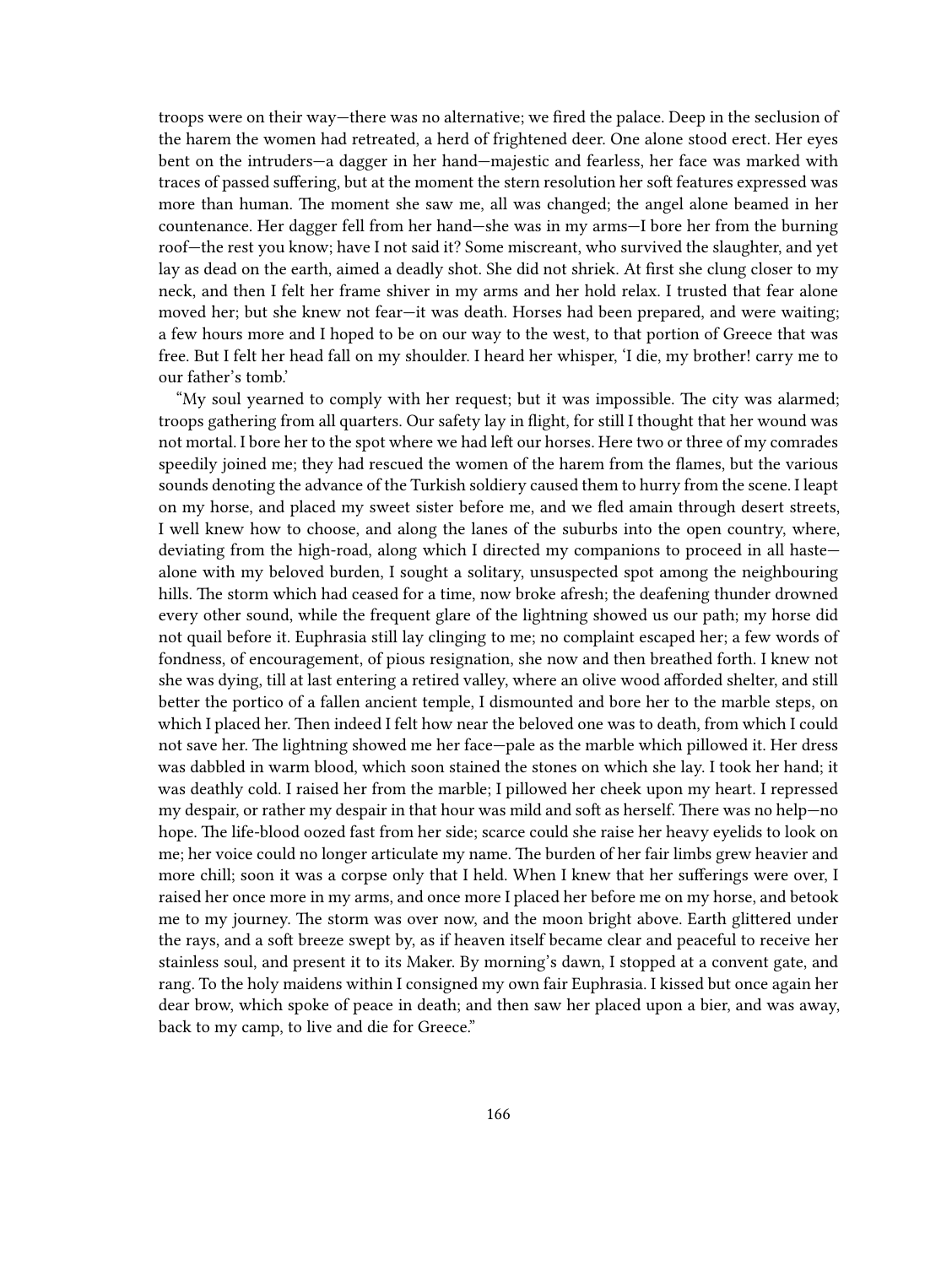He grew more silent as he became weaker. Now and then he spoke a few words to record some other of Euphrasia's perfections, or to repeat some of her dying words; to speak of her magnanimity, her genius, her love, and his own wish to die.

"I might have lived," he said, "till her image had faded in my mind, or been mingled with less holy memories. I die young, all her own."

His voice grew more feeble after this; he complained of cold. Valency continued: "I contrived to rise, and crawl about, and to collect a capote or two, and a pelisse from among the slain, with some of which I covered him; and then I drew one over myself, for the air grew chill, as midnight had passed away and the morning hour drew near. The warmth which the coverings imparted calmed the aching of my wound, and, strange to say, I felt slumber creep over me. I tried to watch and wake. At first the stars above and the dark forms of the mountains mingled with my dreamy feelings; but soon I lost all sense of where I was, and what I had suffered, and slept peacefully and long.

"The morning sunbeams, as creeping down the hill-side they at last fell upon my face, awoke me. At first I had forgotten all thought of the events of the past night, and my first impulse was to spring up, crying aloud, where am I? but the stiffness of my limbs and their weakness, soon revealed the truth. Gladly I now welcomed the sound of voices, and marked the approach of a number of peasants along the ravine. Hitherto, strange to say, I had thought only of myself; but with the ideas of succour came the recollection of my companion, and the tale of the previous night. I glanced eagerly to where he lay; his posture disclosed his state; he was still, and stiff, and dead. Yet his countenance was calm and beautiful. He had died in the dear hope of meeting his sister, and her image had shed peace over the last moment of life.

"I am ashamed to revert to myself. The death of Constantine is the true end of my tale. My wound was a severe one. I was forced to leave Greece, and for some months remained between life and death in Cefalonia, till a good constitution saved me, when at once I returned to England."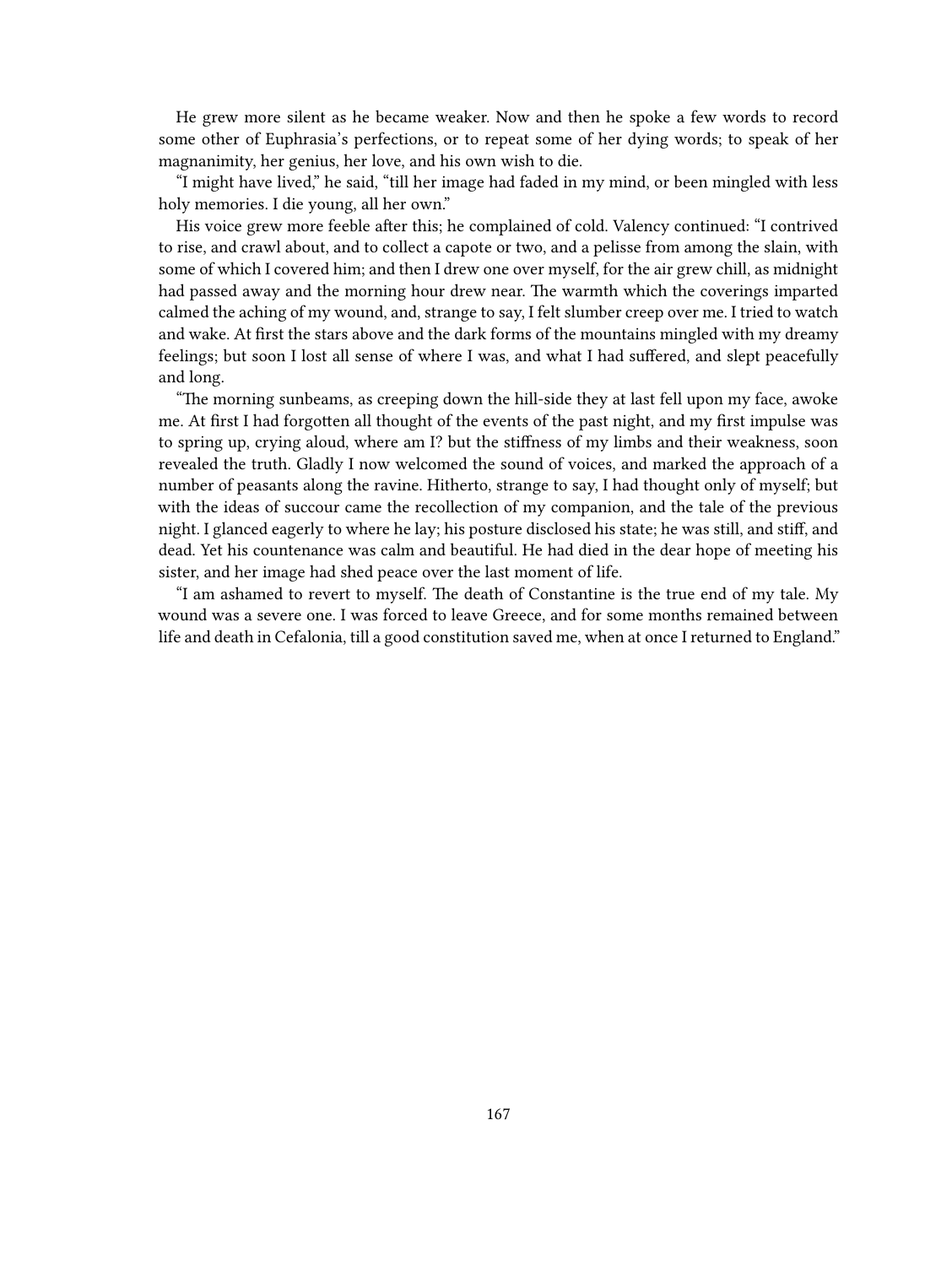## **XVI.** *THE ELDER SON.*

My father was the second son of a wealthy baronet. As he and his elder brother formed all the family of my grandfather, he inherited the whole of his mother's fortune, which was considerable, and settled on the younger children. He married a lady whom he tenderly loved; and having taken orders, and procured preferment, retired to his deanery in the north of Ireland, and there took up his abode. When I was about ten years old he lost my mother. I was their only child.

My father was something of an ascetic, if such name can be given to a rigid adherence to the precepts of morality, which arose from the excess, and not the absence of feeling. He adored my mother; he mourned for her to the verge of insanity; but his grief was silent, devouring, and gloomy. He never formed another matrimonial engagement: secluding himself entirely from society, and given up to the duties of his sacred calling, he passed his days in solitude, or in works of charity among the poor.

Even now I cannot remember him without awe. He was a tall and, I thought, a venerablelooking man; for he was thin and pale, and he was partly bald. His manners were cold and reserved; he seldom spoke, and when he did it was in such measured phrase, in so calm and solemn a voice, and on such serious topics, as resembled rather oracular enunciation than familiar conversation. He never caressed me; if ever he stroked my head or drew me on his knee, I felt a mingled alarm and delight difficult to describe. Yet, strange to say, my father loved me almost to idolatry; and I knew this and repaid his affection with enthusiastic fondness, notwithstanding his reserve and my awe. He was something greater, and wiser, and better, in my eyes, than any other human being. I was the sole creature he loved; the object of all his thoughts by day and his dreams by night. Abstracted and even severe as he seemed, he has visited my bedside at night, subdued by womanly fears, and hung over me for hours, to assure himself of my life and well-being. He has watched by me in sickness night after night with unwearied assiduity. He never spoke harshly to me, and treated me at once with a distance and gentleness hard to be understood.

When I was eighteen he died. During his last illness the seal was taken from his lips, and his heart threw off that husk within which he had hitherto concealed its true nature. He died of a rapid consumption, which terminated his existence within six months of his being first taken ill. His body wasted under the effects of mortal disease; but his soul assumed new life and energy, and his temper became as soft and demonstrative as it had hitherto been repulsive and concentrated. He became my father, friend, and brother all in one; a thousand dear relationships combined in one stronger than any. This sudden melting, this divine sensibility, which expanded at once, having been so long shut up and hid, was like a miracle. It fascinated and entranced me. I could not believe that I was about to lose him at the moment when we discovered each other's worth: I mean by that expression, as regards myself, all the happiness that he derived from the truth and vivacity of my filial affection.

It were vain to attempt to refer even to our conversations: the sublime morality he inculcated; the tenderness and charity of his expressions; the overflowing and melting eloquence with which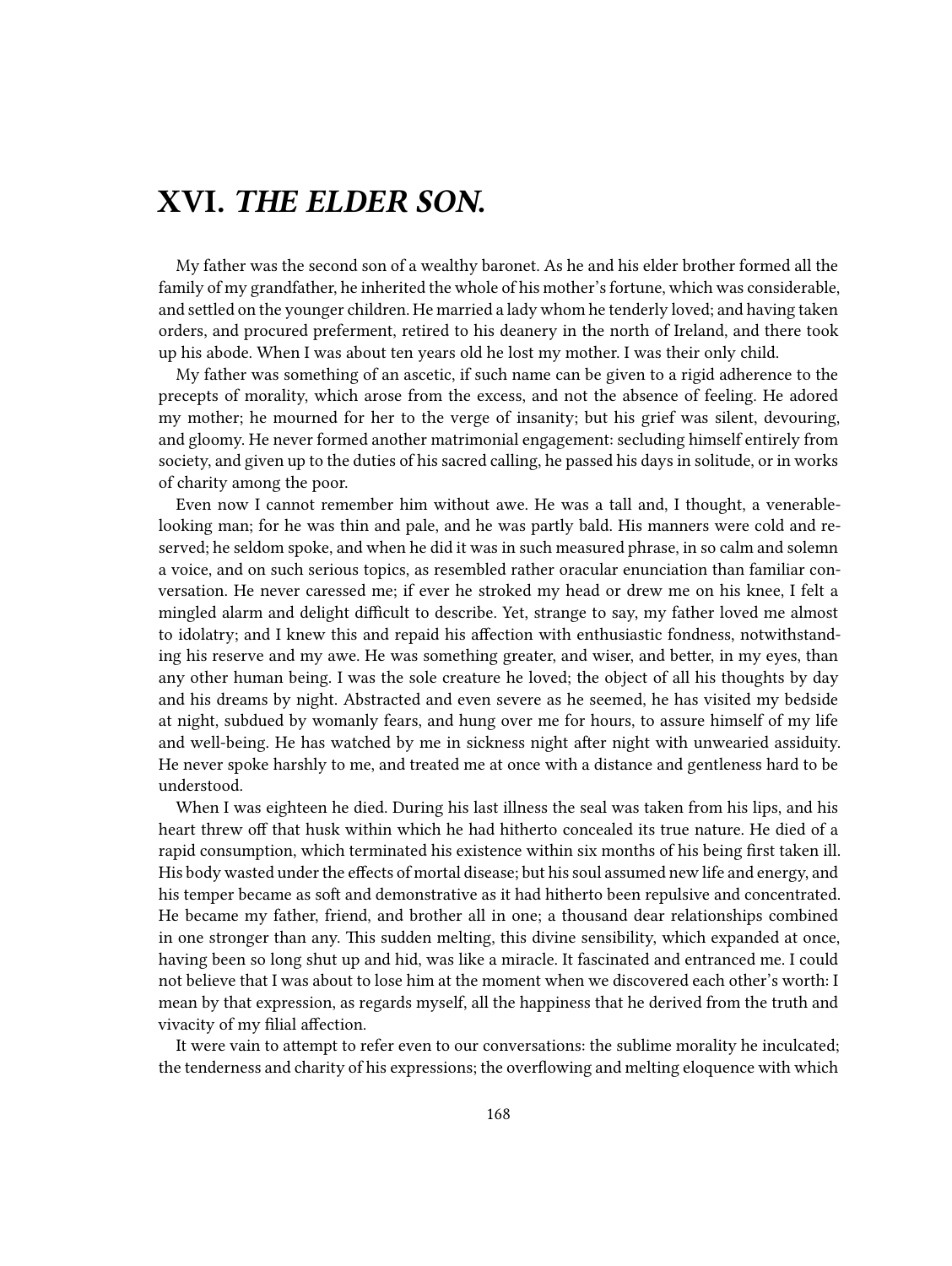he talked of the affections of this world, and his aspirations after a better. He died suddenly at last, as I was playing to him a simple air my mother loved. It was a moment of horror, yet of solemn and pious resignation: his soul had sought its native heaven and congenial companion—might it be blest! Yet I had lost him, and grief immeasurable was the result. The impression of the misery I suffered can never be entirely worn from my mind: I often wonder my heart did not break with the violence of my sorrow.

I had been brought up at the deanery, apart from all acquaintances. I had had a governess, a most worthy woman, who married just before my father was taken ill, and who kindly came to me when all was over, to endeavour to console the inconsolable. One of my father's objects in life had been to accumulate a fortune for me; not for the sake of placing me in the dangerous situation of an heiress, but to render me independent. It thus happened that by his ever-lamented death I inherited considerable wealth. His own fortune, my mother's, and his savings, formed the sum of fifty thousand pounds. He left me under the guardianship of his elder brother, Sir Richard Gray, with only one restriction, that I was not to marry, even with my uncle's consent, till I was twenty-one. He wished thus to secure me freedom of choice, and time for deliberation. To this sagacious clause I owe the happiness of my life.

As soon as my health and the first agony of my grief would permit, I left the deanery. My kind governess accompanied me to Dublin, and Sir Richard Gray came hither himself to fetch me, and to carry me to his seat in England. I was beyond measure surprised when I saw my uncle. He was a year older than my father—my venerable father—and he looked in comparison a boy. He was indeed under fifty, and had at first sight a juvenility of aspect quite astonishing. On examination, the traces of years and care became perceptible; and there was a haggardness in his face which contrasted strangely with its expression of thoughtlessness. No one could be kinder than he was to me, and yet his very kindness was revolting, from the contrast he formed with my lost parent. The world, society, and pleasure occupied his time and thoughts. Solitude and misery were synonymous terms with him; and he called everything solitude that did not include the idea of a crowd. He rattled away during our journey, thinking his anecdotes and good stories would enliven me. He was so sorry that it was not the season that I could go to London—he would have invited his daughter, Lady Hythe, to his seat, that he might arrange a party to enliven it for me; but she was on the Continent, and his other married daughter was resident in Scotland. What was to be done? He had engagements himself during the shooting season at various gentlemen's houses; and I should be moped to death at Beech Grove. This account of the seclusion of my retreat was all my comfort. I declared that nothing should induce me to go into society for several years. He stared, and then smiled, and in his usual caressing gallant manner said, I should do as I liked; he would never contradict me in anything: he only hoped that he should be always able to please and gratify me.

My uncle's story is soon told. He married, very early in life, a girl of inferior rank. His relations were exceedingly enraged, and discarded him. His father died; and his grandfather, fearing that he would sell his expectations and squander the whole property, offered him a large immediate income, upon condition that he would entail the estate upon his eldest son. He consented. A few years after, his grandfather died, and he came into the titles and estate. The new Lady Gray made herself many friends from the extreme propriety of her conduct. They had a large family, but lost many children; and she died in childbed of her youngest. Five only survived. The eldest son was abroad: two daughters were well married, and the youngest, a girl of only twelve years of age, lived with her governess at the family seat at Hampshire. Sir Richard talked kindly of his children,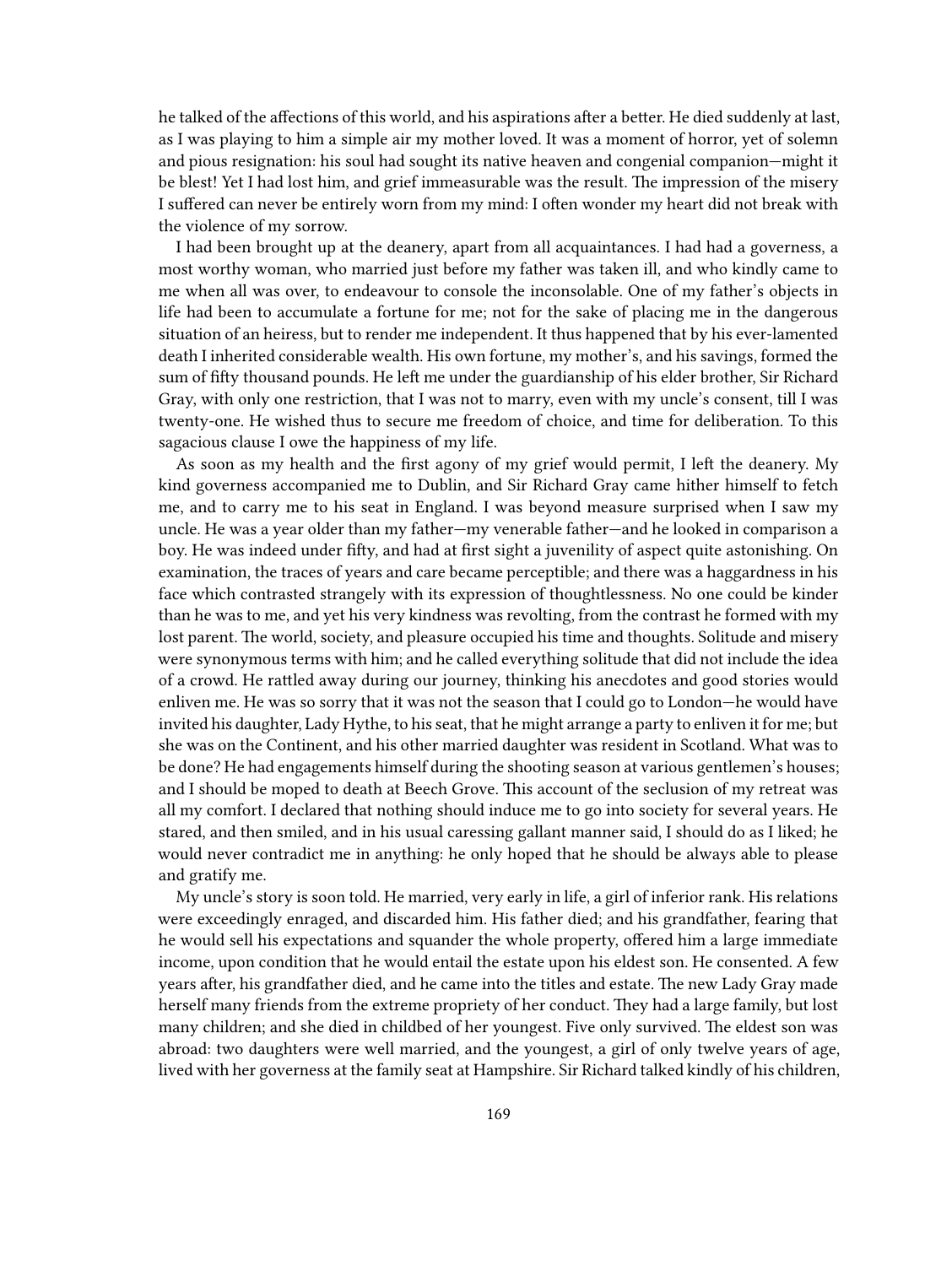but chiefly of his eldest son, against whom therefore I conceived a prejudice; because, from his father's description, I considered him dissipated and worthless. Such, indeed, was my uncle; but I did not dislike him, for by the charm of manner he vanquished aversion, and I transferred to his favourite son the disapprobation he had at first excited. I was glad to hear that my cousin was at Vienna, and that I was not likely to see him.

We arrived at Beech Grove on the 29th August. It was a fine summer day, and the country in all its glory. The house was spacious and elegant, and situated in an extensive park, laid out with infinite taste, and kept up with extreme care. All looked so gay and smiling, so unlike the sombre scenes I had left on the shores of the dark northern ocean, that I contemplated my new abode with distaste: such is the force of habit. My uncle had expected that I should be enchanted with the novel beauty of an English park and mansion, and was disappointed at my languid praise. There were no rocks, no sea, no extensive moors. Groves of beech, a river threading verdant wooded banks, a variety of upland and valley, glade and copse, did not command my admiration; so true it is that we seldom admire that which is absolutely new. A few months totally altered this first impression. The cheerfulness of the scene imperceptibly acted on my spirits. I became reconciled to its (to a certain degree) tameness, and learnt at last to love its refined and elegant beauty.

Sir Richard talked of visiting and company. He would have called his neighbours round us, and forced me to accept invitations at the various houses where, in the shooting season, were assembled large parties of the rich and gay. I earnestly assured him that my depressed spirits and deep-rooted sorrow needed tranquillity—that the seclusion which his house promised was its principal attraction—that I was most happy to be alone. He could not believe my assertions; it hurt his feelings to leave me in this desert; he actually delayed his departure for two days, not liking to quit me. At last he went; and speedily, in the pursuit of pleasure, forgot my existence.

I was not absolutely alone in his house; my cousin Marianne inhabited it with me. She was a pretty, agreeable girl, of twelve years of age; and we got on very well together. I had recourse to her society when over-weary of thought; and she was so young that I could leave her, and betake myself to my mournful, lonely reveries, whenever I liked, without ceremony.

I had not been at Beech Grove more than a week, when late one afternoon, on returning from a drive, we distinguished lights in the dining-room. "Can it be my brother?" cried Marianne; "can Clinton have arrived?"

"I hope not," I said.

"Oh, do not say so," replied the little girl; "you would love Clinton; he is so lively and dear everybody loves him."

She scarce waited for the steps to be let down, but jumped from the carriage. She returned to me in a minute with an air of disappointment, "It is only my brother Vernon," she said.

"And you do not care about him?"

"Oh yes," she replied, "Vernon is very good, and all that; but he is quite different from Clinton; he may stay a month in the house and I not see him twice."

The habit of solitude had rendered me a little bashful I had dined early with my cousin, and the new-comer was at dinner. I went into the drawing-room therefore, and made her stay with me, and awaited his entrance with some alarm. He soon joined us. As he entered, I was struck with his being the handsomest man I had ever seen. His complexion was a clear olive; his eyes a dark blue; his head small and well shaped; his figure scarcely above the middle size, but slender and elegant. I expected the courteous manners of my uncle to correspond with the grace of his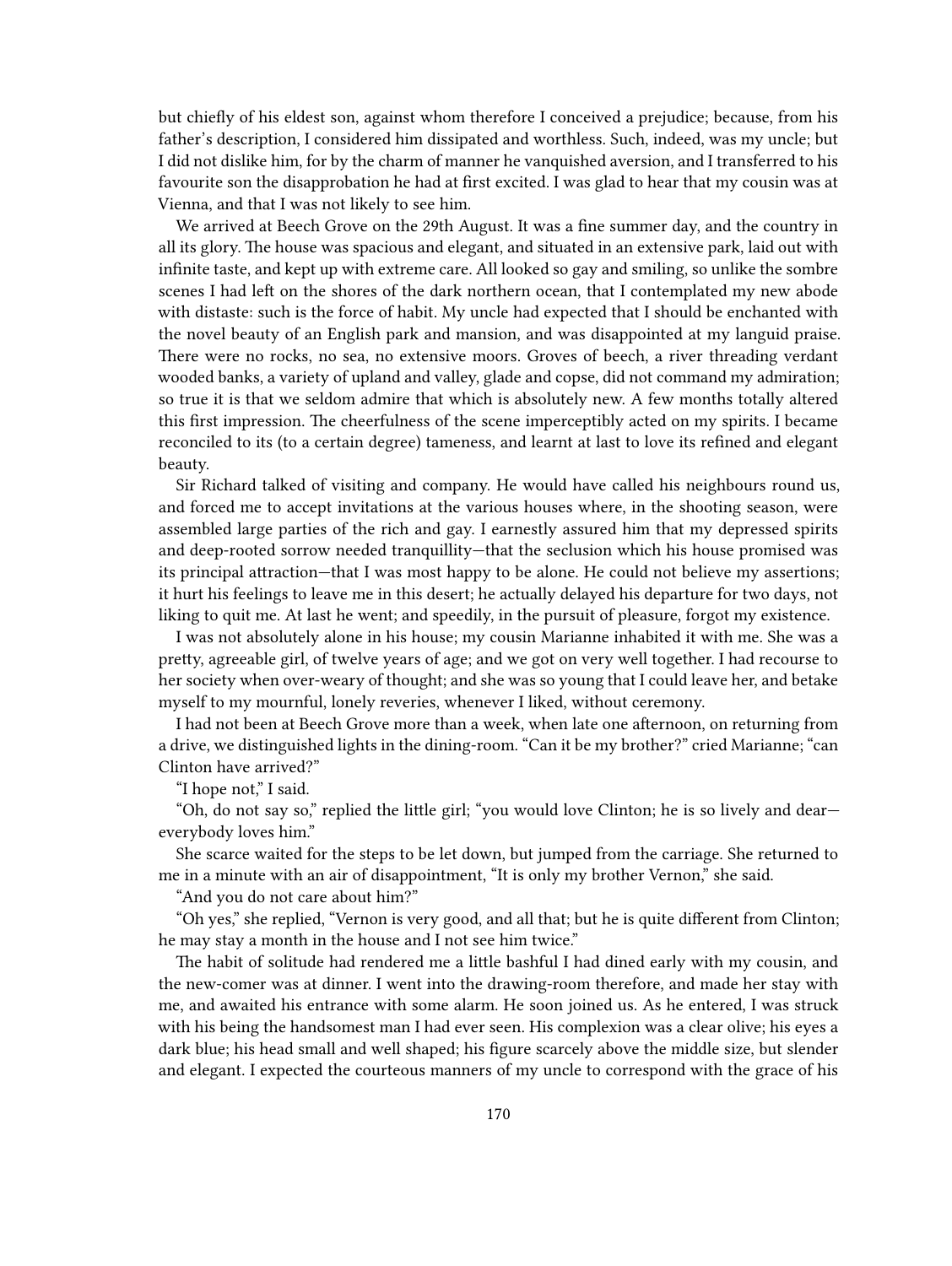appearance; but Vernon had no vivacity, no softness. His words were pregnant with meaning, and his eyes flashed fire as he spoke; but his address was abrupt, his conversation pointed and sarcastic, and a disagreeable ironical smile in which he indulged deteriorated greatly from his good looks. Still, he was very handsome, very clever, and very entertaining.

One part of Marianne's description at least was erroneous. He spent every day and all day with us. He rode or walked with us in the morning; read to us in the evening; conversed as we worked or painted; and did all that a person most sedulous to please could do, except turning over the leaves of our music-books. He did not like music—of which my father was so passionately fond; in all else his tastes seemed mine. He gave me Italian lessons; and, except when I drove him away, was never absent from our side. Marianne declared that her brother Vernon was an altered man. I thought that I knew whence the alteration sprung.

What girl of eighteen, just emerged from solitude, could perceive the birth of love in the heart of a young, accomplished, and handsome man, and not feel her vanity gratified? My peculiar education had prevented my having any of the coquettishness of beauty or the insolence of wealth. I own I felt elated. I became of consequence in my own eyes; and my silly heart swelled with conscious triumph. Vernon grew each day more openly devoted to me, more solicitous to please, more flattering and attentive. He advanced with imperceptible steps to the desired bourne, and no impatience of temper disturbed for a moment his progress. Stealthy as a serpent, and as wily, he became necessary to my comfort; and I had compromised myself by displaying my vain triumph in my conquest before he betrayed himself by a word.

When I found that he sought a return for his love, I was frightened. I discovered that with all his talents and agreeable qualities I scarcely liked him, and certainly could never feel a sentiment more tender than friendship. I reproached myself for my ingratitude—I felt ashamed of my vacillation. He saw my struggles—he was all humility—he did not deserve better—he was satisfied if I would only be a sister to him—pity him—endure his presence. I agreed, and reassumed my familiarity and good-humour.

It is impossible to describe his refined artifice, or the wonderful assiduity with which he watched by his concealed net till I was completely immeshed. He contrived first that I should consent to listen to him talking of his passion; then he excited my pity for his sufferings—he was eloquent in describing them and in exalting my merits. He asked for so little, he seemed so humble; but he was importunate, and never gave up the smallest advantage he had once gained. Forgotten by my uncle, unknown and unregarded by the rest of the world, I was delivered over to his machinations. Day after day he renewed them. He discerned and worked upon every weakness of my character. My fear to do wrong; my alarm at the idea of being the occasion of pain; my desire to preserve my integrity without a flaw,—these might be termed virtues; but, distorted and exaggerated by natural conceit and youthful inexperience, they rendered me a too easy prey. At last he extracted from me a promise to marry him when I should be of age. This pledge seemed the only method left me to prove my delicacy and truth. I gave it the more readily because I admired his talents, and believed that he deserved a better wife than I, and that my want of love was a fault in me for which I ought to compensate to him. With all the rashness and inexperience of my age, I confess that I even tried to conceal my latent aversion; so that when, after having obtained my promise, he went away for a week, I willingly assented to his request that I should correspond with him, and my letters were full of affection. I found it easier to write than speak what I did not really feel, and was glad to show my gratitude and my sense of his attachment at an easy rate. At the same time, I consented to keep our engagement secret, that thus I might have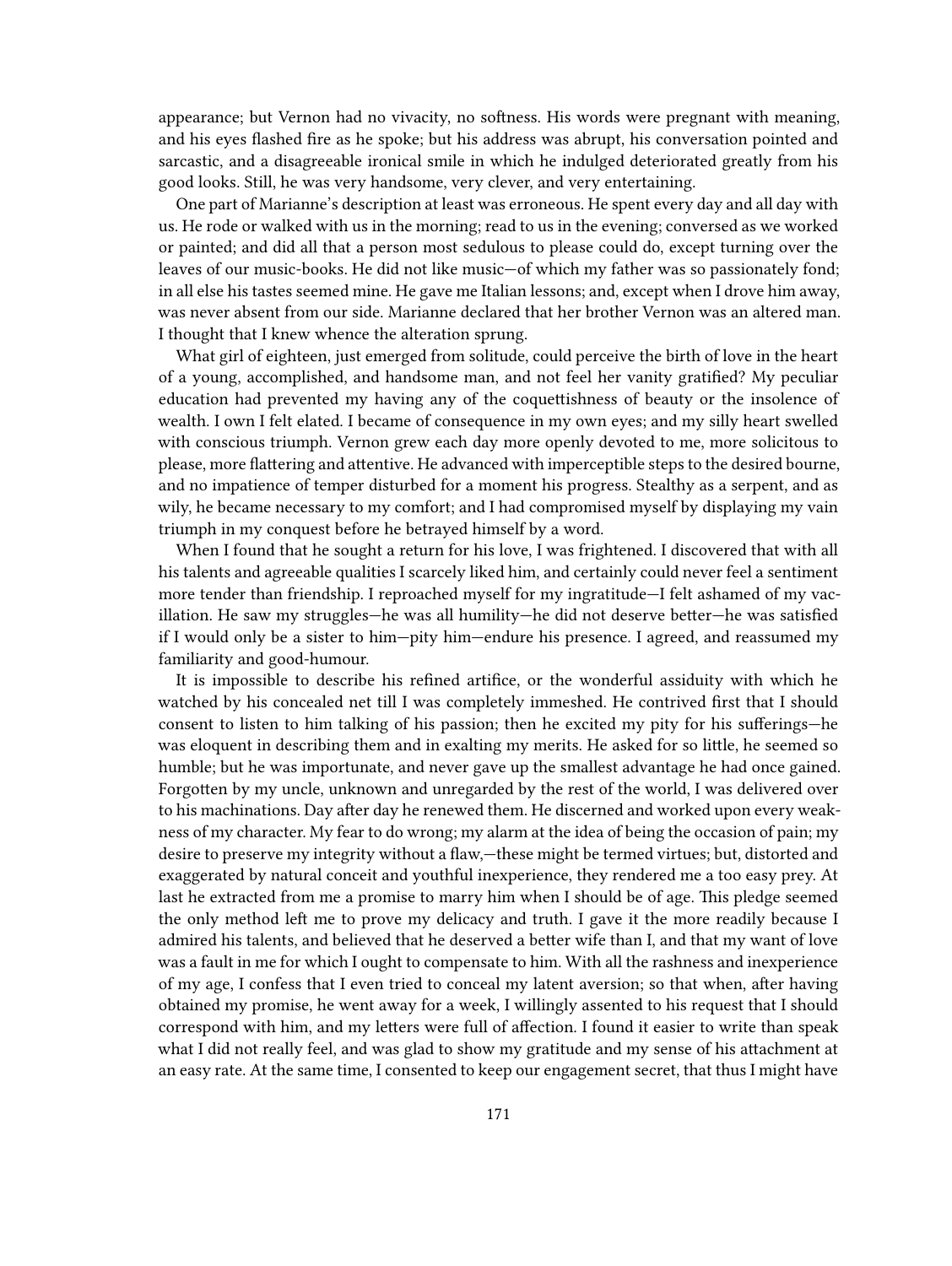an excuse for preserving the reserve of my conduct. I took advantage of this wish on his part to insist on his leaving me for a time. I was glad when he went, yet mortified at the readiness of his obedience.

I must not be unjust. Vernon had many faults, but coldness of feeling was not among them. Vehemence and passion were his characteristics, though he could unite them to a deliberation in design, and a wiliness in execution, without example. He had determined before he saw me to win me and my fortune; but such was the violence of his disposition, that he was unavoidably caught in his own toils; and the project that was founded on self-interest ended in making him the slave of love—of a girl whom he despised. He went when I bade him eagerly; but he fulfilled his aim better by so doing. My letters were to be confirmations strong against me—in case that hereafter, as he too justly feared, I should wish to retract my vows. I heedlessly accomplished his ends, beyond his most sanguine expectations. My letters were those of a betrothed bride; and what they might want in tenderness was made up by their uncompromising acknowledgment of our relative position. Having obtained these testimonies, he returned. I was not sorry. I was too little pleased with myself to be in love with solitude. His presence kept alive the feeling of irresistible fate to which I had yielded; and his society enlivened the monotonous quiet of Beech Grove.

At length Christmas came, and my uncle returned and filled his house with visitors. Then the darker shades of Vernon's character became apparent. He was as jealous as an Italian. His disposition was sombre and averse to sociable pleasures. God knows grief sat too heavy at my heart to allow me to be very vivacious; still, I wished to please my uncle, and thought that I had no right to cloud the good-humour of the company; and added to this was the elastic spirit of youth, which sprung eagerly and spontaneously from the gloom and mystery of Vernon's artifices into the more congenial atmosphere of friendly intercourse. He saw me unlike anything he had ever seen in me before—sprightly, and ready to share the amusement of the hour. He groaned in bitterness of spirit. He reproached—reprehended—and became a very taskmaster. I was naturally timid and docile—in vain did my spirit revolt from his injustice: he gained and kept complete ascendency over me. Yet my soul was in arms against him even while I submitted to his control, and dislike began to develop itself in my bosom. I tasked myself severely for my ingratitude. I became in appearance kinder than ever; but every internal struggle and every outward demonstration had unfortunately one result—to alienate my affections more and more from my lover-cousin.

Our guests left us. My uncle went up to town. He told me he hoped I would accompany him there as soon as Lady Hythe returned to chaperon me. But I was more averse than ever to visiting London. Bound to Vernon by my promises, and wishing to keep my faith with him, I did not like to expose myself to the temptation of seeing others I should like better. Besides, the memory of my father was still unfaded, and I resolved not to appear in public till the year of mourning was expired. Vernon accompanied his father to town, but returned again to us almost immediately. We appeared to revert to our former mode of life; but the essence of it was changed. He was moody—I anxious. I almost ventured to accuse him of ill-temper and tyranny, till, reading in my own heart its indifference, I was inclined to consider myself the cause of his discontent. I tried to restore his complacency by kindness, and in some degree succeeded.

One day Sir Richard suddenly appeared at Beech Grove. He seemed surprised to find Vernon, and care and even anxiety clouded his usual hilarity. He told us that he expected Clinton daily, and should immediately on his arrival bring him down to Hampshire.

"To celebrate my birthday?" asked Vernon, with a sardonic smile; "I am of age on Friday."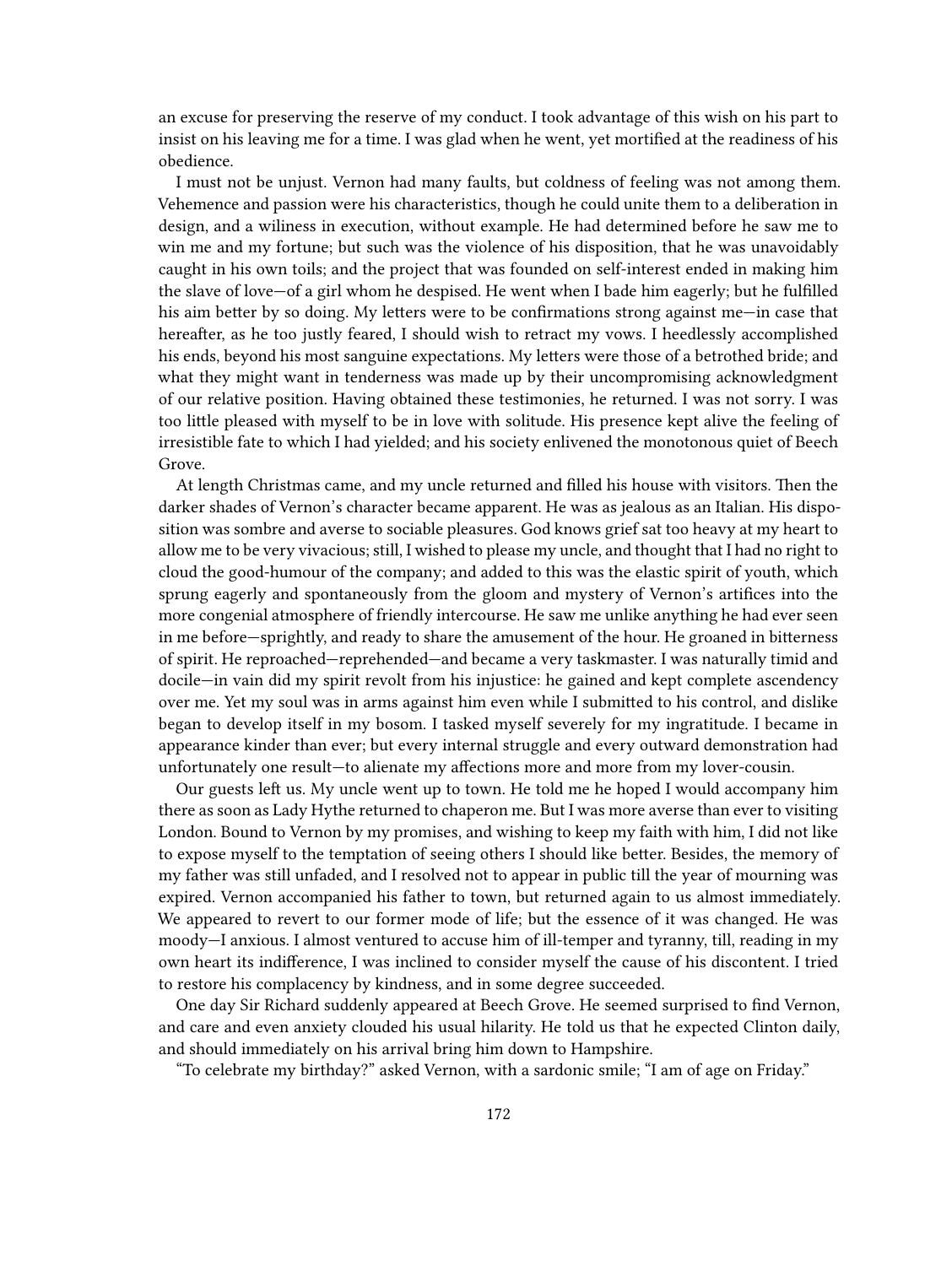"No," said his father; "he will not be here so soon."

"Nor I so honoured," said Vernon; "Clinton's coming of age was celebrated by tumultuous rejoicings; but he is the Elder Son."

Sir Richard gave Vernon, who spoke sneeringly, a quick glance—an indescribable expression of pain crossed his countenance.

"Have you been staying here since Christmas?" he asked at last. Vernon would have replied evasively, but Marianne said,—

"Oh yes! he is always here now."

"You appear to have become very fond of Beech Grove of a sudden," continued his father. I felt that Sir Richard's eye was fixed on me as he spoke, and I was conscious that not only my cheeks, but my temples and neck were crimsoned with blushes. Some time after I saw my uncle in the shrubbery; he was alone, and the want of society was always so painful to him, that I thought it but a mark of duteous kindness to join him. I wondered, as I approached, to see every token of haggard care on a face usually so smiling. He saw me, and smoothed his brow; he began talking of London, of my elder cousin, of his desire that I should conquer my timidity, and consent to be presented this spring. At length he suddenly stopped short, and scrutinizing me as he spoke, said,—

"Pardon me, dear Ellen, if I annoy you; but I am your guardian, your second father—am I not? Do not be angry, therefore, if I ask you, are you attached to my son Vernon?"

My natural frankness prompted one reply, but a thousand feelings, inexplicable but powerful, hung on my tongue. I answered, stammering: "No—I believe so—I like him."

"But you do not love him?"

"What a question, dear uncle!" I replied, covered with confusion.

"Is it even so?" cried Sir Richard; "and is he to succeed in all?"

"You mistake," I said; for I had a horror of confessing an attachment which, after all, I did not feel, and so of making our engagement more binding. But I blushed deeply as I spoke, and my uncle looked incredulous, and said,—

"Yet it would make you very unhappy if he married another."

"Oh no!" I cried, "he has my free leave. I should wish him joy with all my heart."

The idea—the hope that he was playing me false, and might release me from my trammels, darted through my mind with a quick thrill of delight. Sir Richard saw that I was in earnest, and his countenance cleared.

"What a strange thing is maiden coyness," he observed; "you blushed so prettily, Ellen, that I could have sworn you had given your heart to Vernon. But I see I was mistaken; I am glad of it, for he would not suit you."

No more was said, but I felt conscience-stricken and miserable. I had deceived my uncle, and yet I had not. I had declared that I did not love him to whom I had pledged my hand; and the whole was a mystery and an entanglement that degraded me in my own eyes. I longed to make a full confession; yet then all would be over—we should both be inextricably bound. As it was, some caprice might cause Vernon to transfer his affection to another, and I could give him entire freedom, without any human being knowing how foolishly I had acted.

We had no guests at dinner; Sir Richard was to leave us early the next morning. After dinner I speedily retired to the drawing-room, leaving father and son together; they remained two hours. I was on the point of withdrawing to my own room, to avoid a meeting which alarmed me, I knew not why, when they entered. It seemed as if, in the interval of my absence, they had received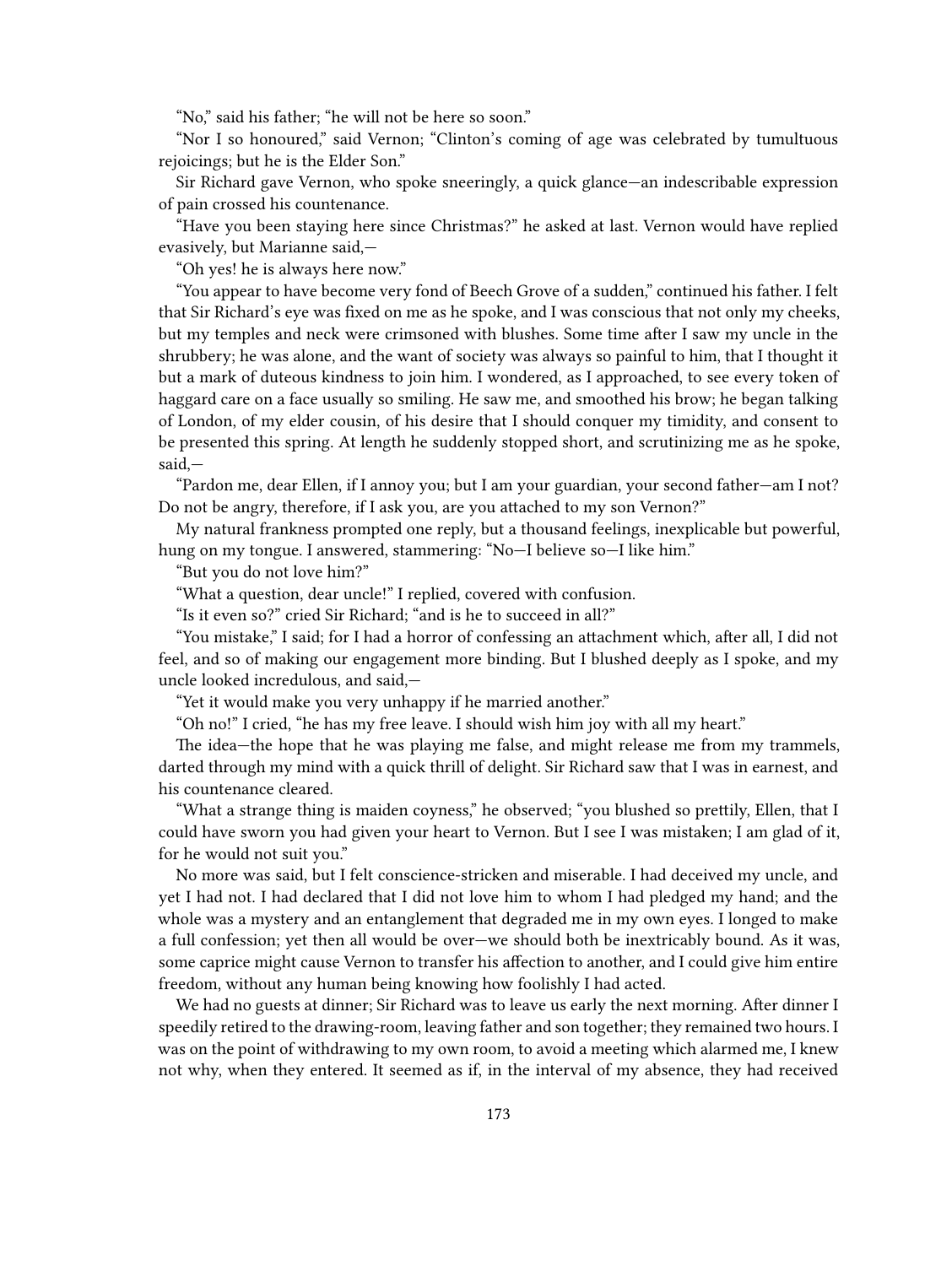sudden intelligence of a dear friend's death; and yet not quite so, for though Vernon looked absorbed in thought, his gloom was strangely interspersed with glances of swelling triumph; his smiles were no longer sneers—yet they did not betray a sunshine of the heart, but rather joy on a bad victory. He looked on me askance, with a kind of greedy satisfaction, and at his father with scorn. I trembled, and turned to my uncle; but sadness and confusion marked his features—he was stamped as with disgrace, and quailed beneath my eye; though presently he rallied, drew a chair near, and was kinder than ever. He told me that he was going up to town on the morrow, and that Vernon was to accompany him; he asked me if there was anything he could do for me, and testified his affection by a thousand little attentions. Vernon said nothing, and took leave of me so coldly, that I thought his manner implied that he expected to see me in the morning. Thinking it right to indulge him, I rose early; but he did not come down till long after Sir Richard, who thanked me for my kindness in disturbing myself on his account. They went away immediately after breakfast, and Vernon's formal adieu again struck me with wonder. Was it possible that he was indeed going to marry another? This doubt was all my comfort, for I was painfully agitated by the false position in which I had entangled myself, by the mystery that enveloped my actions, and the falsehood which my lips perpetually implied, if they did not utter.

I was habitually an early riser. On the third morning after the departure of my relations, before I rose, and while I was dressing, I thought that pebbles were thrown at my window; but my mind was too engrossed to pay attention, till at last, after my toilette had been leisurely completed, I looked from my window, and saw Vernon below, in the secluded part of the park which it overlooked. I hurried down, my heart palpitating with anxiety.

"I have been waiting for you these two hours," he said angrily; "did you not hear my signal?"

"I know of no signal," I replied; "I am not accustomed to clandestine appointments."

"And yet you can carry on a clandestine engagement excellently well! You told Sir Richard that you did not love me—that you should be glad if I married another."

An indignant reply was bursting from my lips, but he saw the rising storm and hastened to allay it. He changed his tone at once from reproach to tender protestations.

"It broke my heart to leave you as I did," he said, "but I could do no less. Sir Richard insisted on my accompanying him—I was obliged to comply. Even now he believes me to be in town. I have travelled all night. He half-suspected me, because I refused to dine with him to-day; and I was forced to promise to join him at a ball to-night. I need not be there till twelve or one, and so can stay two hours with you."

"But why this hurried journey?" I asked. "Why do you come?"

He answered by pleading the vehemence of his affection, and spoke of the risk he ran of losing me for ever. "Do you not know," he said, "that my father has set his heart upon your marrying my brother?"

"He is very good," I replied disdainfully. "But I am not a slave, to be bought and sold. My cousin Clinton is the last person in the world whom you need fear."

"Oh, Ellen, how much do you comfort—transport me, by this generous contempt for wealth and rank! You ask why I am here—it were worth the fatigue, twice ten thousand times told, to have these assurances. I have trembled—I have feared—but you will not love this favoured of fortune—this elder son!"

I cannot describe Vernon's look as he said this. Methought envy, malice, and demoniac exultation were all mingled. He laughed aloud—I shrunk from him dismayed. He became calmer a moment after.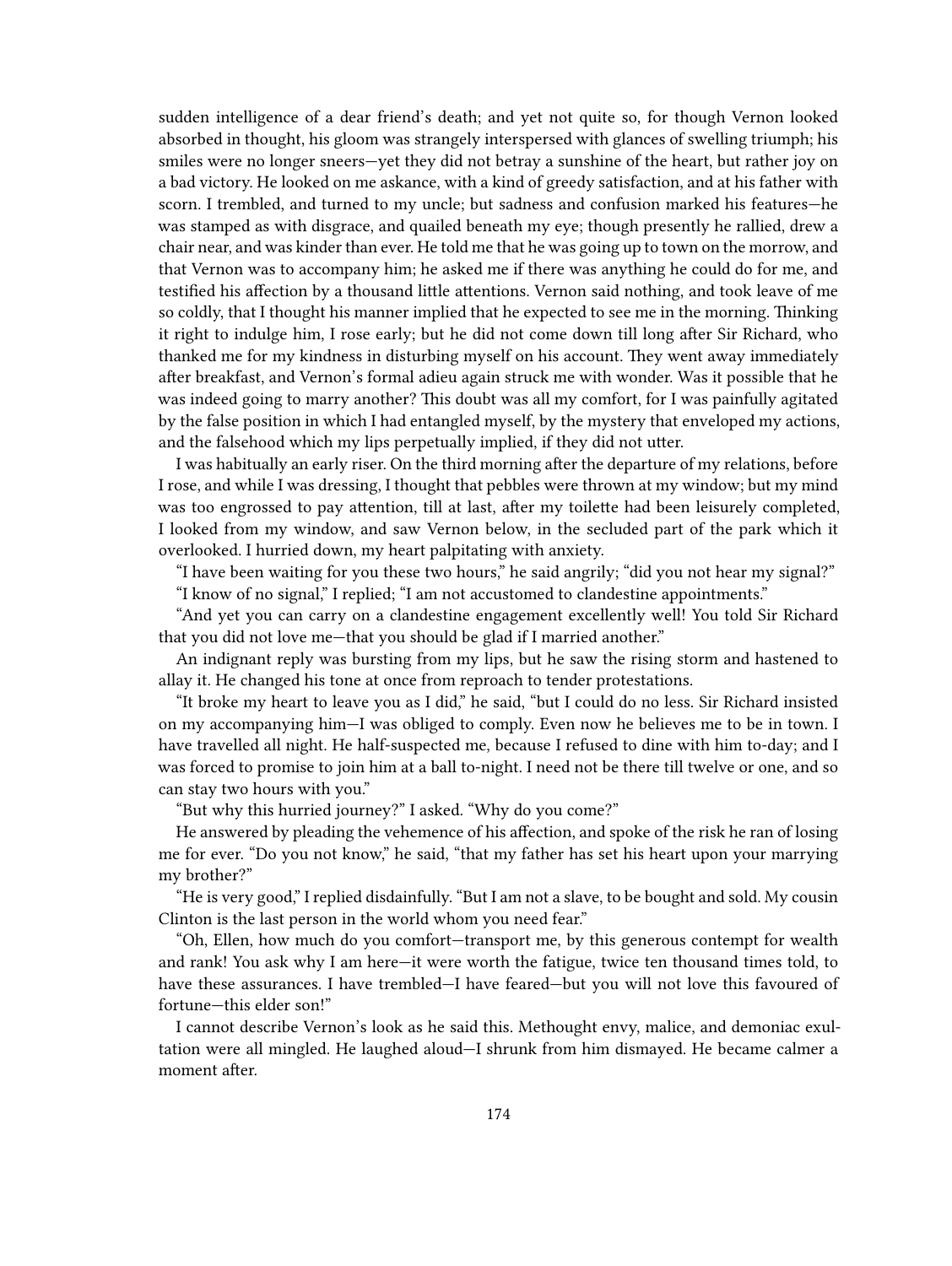"My life is in your hands, Ellen," he said;—but why repeat his glossing speeches, in which deceit and truth were so kneaded into one mass, that the poison took the guise of the wholesome substance, while the whole was impregnated with destruction. I felt that I liked him less than ever; yet I yielded to his violence. I believed myself the victim of a venial but irreparable mistake of my own. I confirmed my promises, and pledged my faith most solemnly. It is true that I undeceived him as much as I could with regard to the extent of my attachment; at first he was furious at my coldness, then overwhelmed me with entreaties for forgiveness—tears even streamed from his eyes—and then again he haughtily reminded me that I forfeited every virtue of my sex, and became a monument of falsehood, if I failed him. We separated at last—I promised to write every day, and saw him ride away with a sensation as if relieved from the infliction of the torture.

A week after this scene—my spirits still depressed, and often weeping my dear father's death, which I considered the root of every evil—I was reading, or rather trying to read, in my dressingroom, but in reality brooding over my sorrows, when I heard Marianne's cheerful laugh in the shrubbery, and her voice calling me to join her. I roused myself from my sad reverie, and resolved to cast aside care and misery, while Vernon's absence afforded me a shadow of freedom; and, in fulfilment of this determination, went down to join my young light-hearted cousin. She was not alone. Clinton was with her. There was no resemblance between him and Vernon. His countenance was all sunshine; his light-blue eyes laughed in their own gladness and purity; his beaming smile, his silver-toned voice, his tall, manly figure, and, above all, his open-hearted engaging manners, were all the reverse of his dark mysterious brother. I saw him, and felt that my prejudices had been ridiculous; we became intimate in a moment. I know not how it was, but we seemed like brother and sister—each feeling, each thought, being laid bare to the other. I was naturally frank, but rendered timid by education; so that it charmed me doubly when the unreserve of another invited me to indulge in the unguarded confidence of my disposition. How speedily the days now flew! they contained but one drawback, my correspondence with my cousin—not that I felt myself unfaithful towards him; my affection for my new-found relation did not disturb my conscience—that was pure, undisguised, sisterly. We had met from across the ocean of life two beings who formed a harmonized whole; but the sympathy was too perfect, too untinged by earthly dross, to be compared with the selfish love given and exacted by Vernon. Yet I feared that his jealousy might be awakened, while I felt less inclined than ever to belie my own heart; and with aversion and hesitation penned letters containing the formula of affection and engaged vows.

Sir Richard came down to Beech Grove. He was highly pleased to see the cordial friendship that subsisted between his son and me.

"Did I not tell you that you would like him?" he said.

"Every one must," I replied; "he is formed to win all hearts."

"And suits you much better than Vernon?"

I did not know what to answer; it was a tender string that he touched; but I resolved not to feel or think. Sir Richard's were all flying visits; he was to leave us in the evening. He had, during the morning, a long conversation with Clinton; and immediately after he sought for an opportunity to talk to me.

"Ellen," he said, "I have not been a wise but I am a fond father. I have done Clinton many injuries, of which he, poor fellow, is wholly unconscious; and I have wished to compensate for all in giving him a wife worthy of him. His temper is generous; his spirit clear and noble. By my soul, I think he has every virtue under heaven; and you alone deserve him. Do not interrupt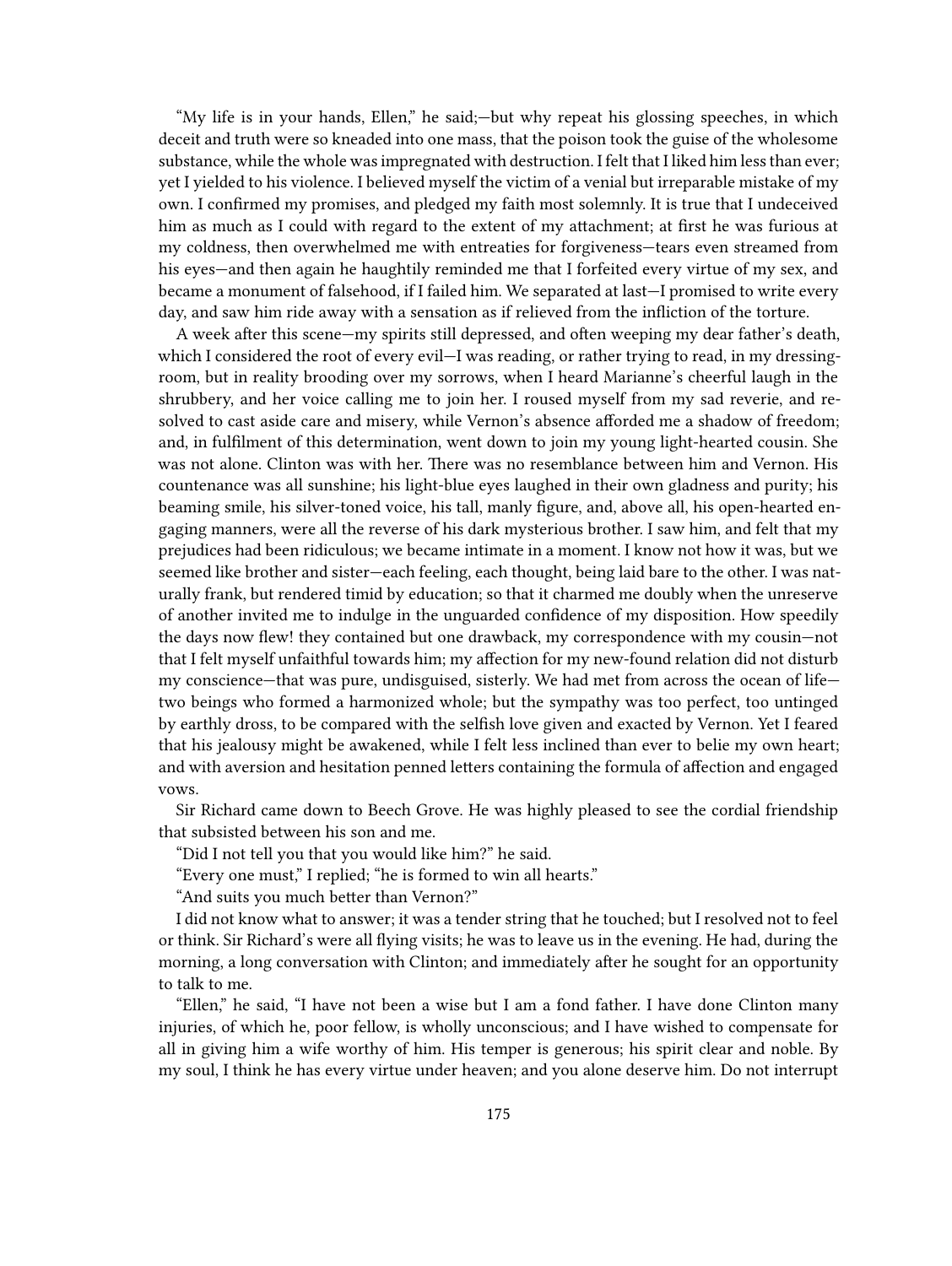me, I beseech you; hear me this once. I confess that ever since you became my ward this has been my favourite project. There have been several obstacles; but the most serious ones seem to vanish. You have seen each other, and I flatter myself have each discovered and appreciated the good qualities of the other. Is it so, Ellen? I know not whence my fears arise, and yet they intrude themselves. I fear, while I have been endeavouring to secure my boy's happiness, I may have been adding to the ruin already heaped on his head by my means. I have talked with him to-day. He has no disguise in his nature, and he avows that he loves you. I know that this confession would come better from himself; but your fortune, your beauty, make him fear to be misinterpreted. Do not mistake—he is wholly unaware of my intention of speaking to you. I see your distress, dear Ellen; have patience but for one word more—do not trifle with Clinton's feelings, as sometimes forgive me—it has appeared to me that you have trifled with Vernon's—do not foster hopes not to be fulfilled. Be frank, be honest, despite the bashfulness and coquetry of your sex."

After these words, fearful of having offended—overcome by more agitation than I could have imagined him capable of feeling—my uncle drew me towards him, pressed me convulsively to his bosom, and then rushed from the room.

I cannot describe the state in which he left me—a spasm of pain passed through my frame; I became sick and faint, till a flood of tears relieved my bursting heart. I wept long—I sobbed in agony—I felt the veriest wretch that ever trod the earth.

My uncle had rent the veil that concealed me from myself. I loved Clinton—he was the whole world to me—all the world of light and joy, and I had shut myself out from him for ever. And he also was my victim. I beheld his dear face beaming with hope; I heard his thrilling voice harmonized by love; and saw the fearless cordiality of his manners, which bespoke his confidence in my sympathy; while I knew that I held a poisoned dagger which I was about to plunge into his heart. Sometimes I thought to treat him coldly, sometimes—oh! I cannot tell the various imaginations that haunted me—some self-sacrificing, others wicked and false—all ended in one way. My uncle departed; we were left together, our full hearts beating to respond to each other without any division or reserve. I felt that every moment might cause Clinton to open his soul to me, and to seek in mine for a feeling too truly and too fondly alive there, but which was sinful and fatal to both. To prevent his confession, my own preceded it. I revealed to him my engagement to Vernon, and declared my resolve not to swerve from my faith. He commended me. I saw despair at losing me painted in his countenance, mingled with horror at supplanting his brother; and alarm that he, the elder born, gifted by fortune with every blessing, should be suspected of the intention of stealing the sole remaining good, which Vernon had won by his diligence, perhaps by his deserts. Forbid it, Heaven! I saw in the clear mirror of his expressive countenance the struggle of passion and principle, and the triumph of honour and virtue exalted over the truest love that ever warmed man's breast.

Our gaiety was flown; our laughter stilled. We talked sadly and seriously together, neither lamenting our fate nor acknowledging our sufferings; tamed to endurance, and consoling each other by such demonstrations of affection as were permitted to our near relationship. We read clearly each other's hearts, and supported each other in the joint sacrifice; and this without any direct acknowledgment. Clinton talked of returning to the Continent; I of my seclusion and tranquillity at Beech Grove. The time was distant—two years was an eternity at our age—before Vernon could claim my hand; and we did not advert to that fatal consummation. We gave up each other; and that single misery sufficed without a more cruel addition. I was calm, pale, and tearless. I had brought it all on myself, and must submit. I could not cast aside the younger son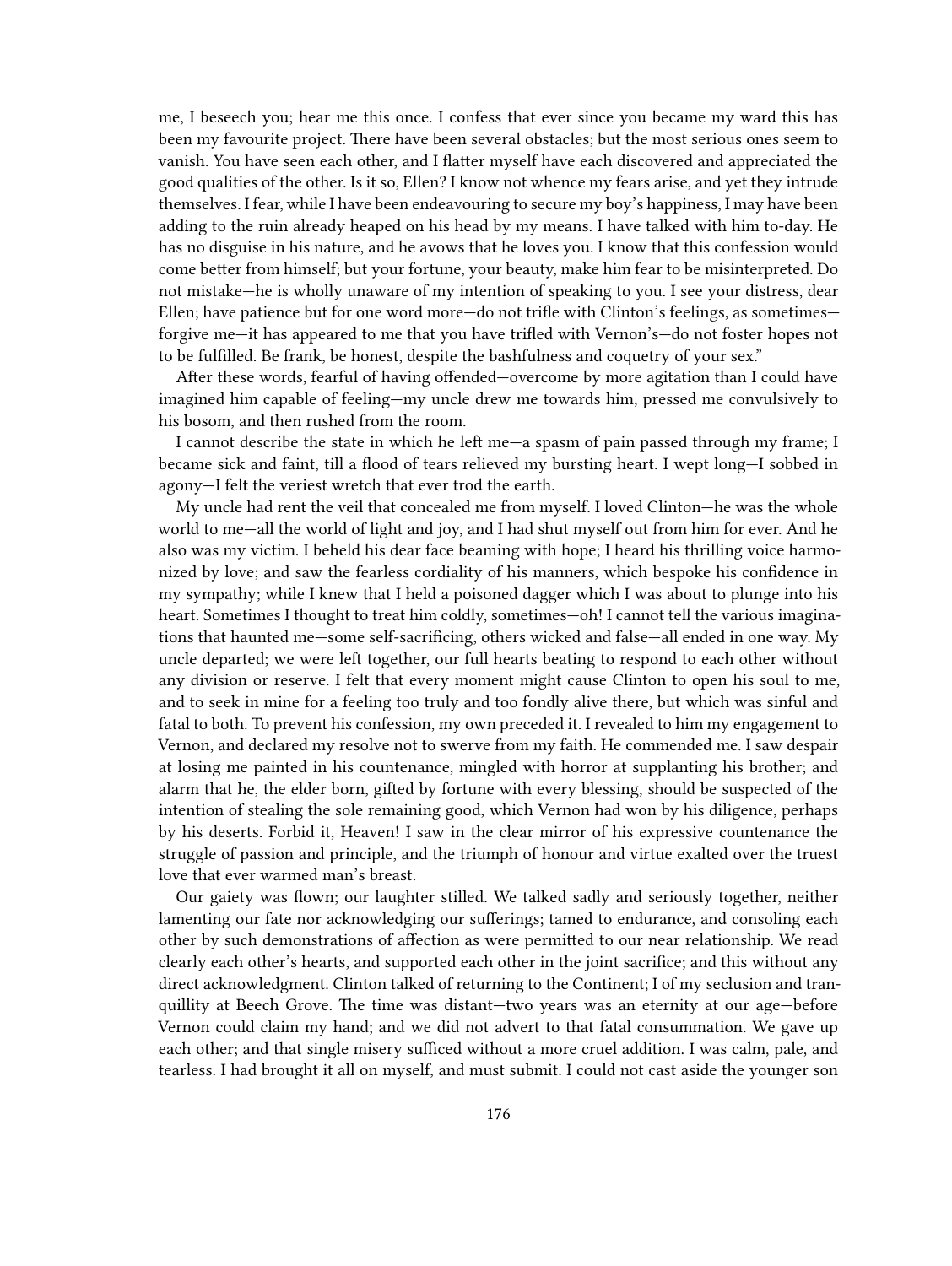to select the elder; and if in my secret thoughts I cherished a hope to induce Vernon to forego his claims, that very circumstance would the more entirely divide me from Clinton. As my brotherin-law, I might see him—in some sort, our fortunes were shared; but as a rival to Vernon, a stream of blood separated us for ever.

The hours of sad sympathy which we passed were very dear to us. We knew that they were brief. Clinton had fixed the day and hour of his departure—each moment it drew nearer. We should never meet again till after my marriage; but till the hour of separation, for two short days, we were all in all to each other, despite the wall of adamant which was raised between us. We tried each to pretend to think and talk of indifferent subjects; and we *never* spoke of that nearest our hearts;—but how superfluous are words as interpreters between lovers! As we walked or rode, and spent hours in each other's society, we exchanged thoughts more intimately during long periods of absolute silence, than Vernon with his vehemence and eloquence could have conceived. Had we spoken folio volumes, we could have said no more. Our looks—the very casting down of our eyes and mutual tacit avoidance, told our resolve to fulfil our duties and to conquer our love; and yet how, by a glance or a faltering word, when the future was alluded to, did we promise never to forget, but to cherish mutual esteem and tenderness as all that was left of the paradise from which we were so ruthlessly driven! Now and then a playful expression on his part, or a blush on mine, betrayed more feeling than we considered right; the one was checked by a sigh, the other by an assumption of indifference.

I had been spending many hours in tears and anguish, when, resolved to overcome my weakness, and to recover an appearance of serenity before my cousin returned from his ride, I went into Marianne's schoolroom and took up a book. The exhaustion of weeping had calmed me; and I thought of my kinsman—his endearing qualities, and of the tie between us, with softened feelings. As I indulged in reverie, my head resting on my hand, my book falling from my fingers, my eyes closed, I passed from the agitated sense of life and sorrow into the balmy forgetfulness of sleep. Clinton had wished to make a portrait of me, yet had not ventured to ask me to sit—he came in at this moment; Marianne, whispering, told him not to disturb me. He took her drawing materials, and made a hasty sketch, which genius and love united to render a perfect likeness. I awoke and saw his work; it was beyond our contract; I asked him for it; he felt that I was right, and gave it. This sacrifice on his part proved that he did not palter with his sense of right. On the morrow we were to part; and he would preserve no memorial beyond a remembrance which he could not destroy.

That morrow came. Clinton asked me and his sister to walk through the park with him, to join his chariot at the farther lodge. We consented; but, at the moment of going, Marianne, who knew nothing certainly, but who darkly guessed that all was not right, excused herself. I joined him alone.There was something in his person and manner that so promised protection and tenderness, that I felt it doubly hard to be torn from him. A dignified reserve, foreign to his usual nature, founded on a resolve to play only the brother's part, checked me somewhat; yet I loved him the more for it; while I would have laid down my existence so that it had only been permitted us to throw aside the mask but for one short hour, and to use the language of nature and troth. It could not be; and our conversation was upon indifferent subjects. When we approached the lodge, we found that the chariot had not come, and we retreated a little, and sat down on a turfy bank; then Clinton said a few words, the only ones that at all revealed the agitation he was enduring.

"I have a little more experience than you, Ellen," he said; "and, besides, I am haunted by strange presentiments; we seem to know what we ought to do, and what we are to do, and act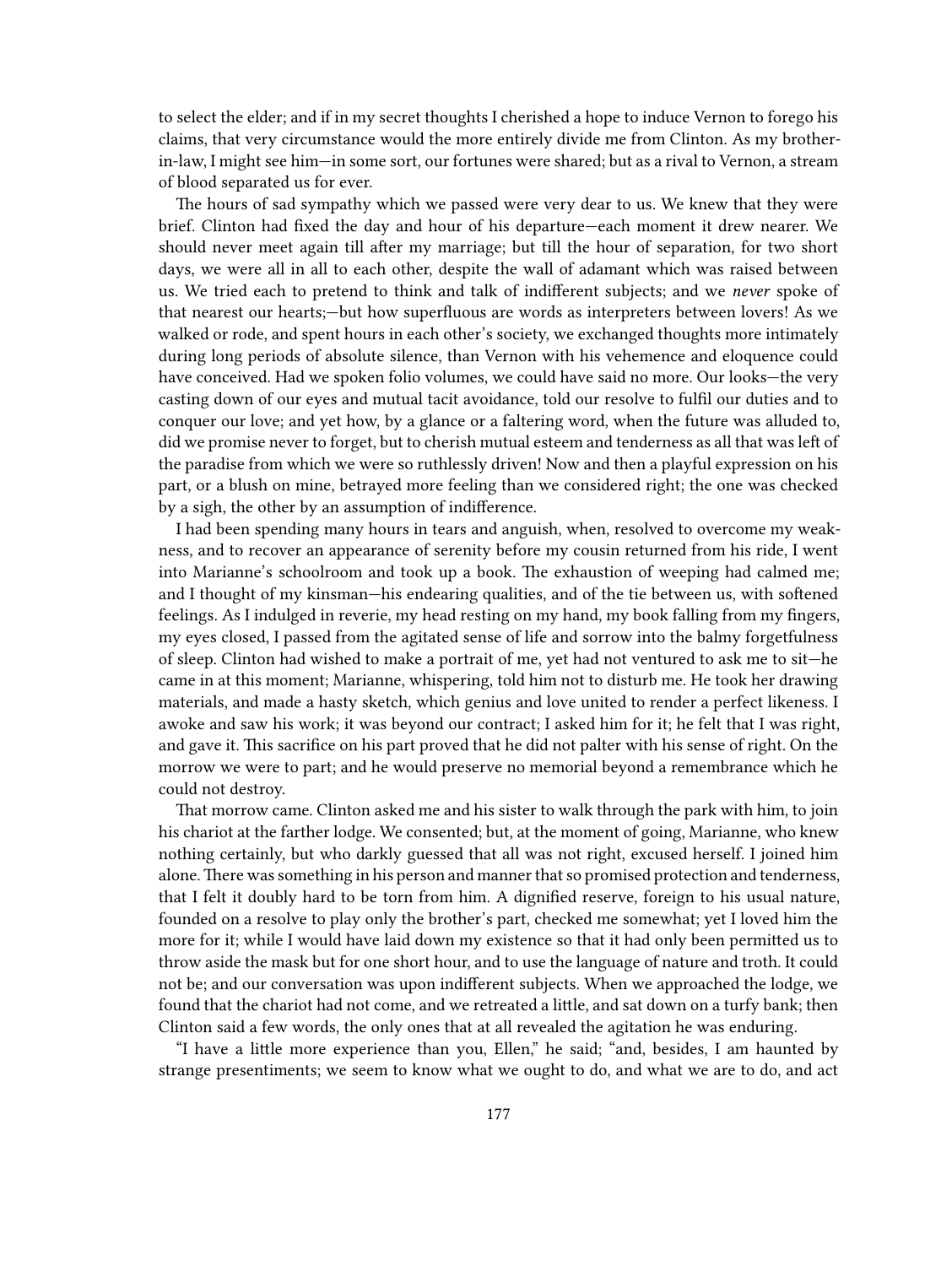accordingly—yet life is a strange, wild thing. I wish to ensure for you a friend more willing and active than Sir Richard. I have a sister to whom I am fondly attached; she is now on the Continent, but I shall hasten to her, and entreat her to afford you a friendship you so richly deserve. You will love Lady Hythe for her own sake as well as for mine."

I was desirous of thanking him for this mark of kindness, but my voice failed me, and I burst into tears, overcome by the excess of anguish that deluged my heart I tried to conceal my tears—I could not.

"Do not, Ellen, dear Ellen, I beseech you—command yourself."

Clinton spoke in a voice so broken, so full of misery, that he inspired me at once with fear and courage. The tread of a horse roused us—a horse at swift gallop. I raised my eyes, and uttered a shriek; for, reining in the animal with a sudden strong pull, Vernon halted close to us. The most violent passions convulsed his countenance. He threw himself from the horse, and, casting the bridle from him, came up. What he meant to say or do I cannot tell; perhaps to conceal the workings of his heart—and the quick departure of Clinton would have smoothed all; but I saw the barrel of a pistol peep from the pocket of his coat. I was seized with terror—I shrieked aloud. Clinton, terrified at my alarm, would have supported me, but Vernon pushed him rudely away.

"Dare not to approach or touch her, as you value your life!" he cried.

"My life! you talk idly, Vernon. I value her security—one moment of peace to her—far more."

"You confess it!" exclaimed Vernon; "and you, too, false and treacherous girl! Ha! did you think to betray me, and be unpunished? Do you think, if I so chose it, that I would not force you to look on till the blood of one of the brothers flowed at your feet? But there are other punishments in store for you."

The expressions of menace used towards myself restored my courage, and I exclaimed, "Beware that you do not break the tie that binds us—at least, that bound us a moment ago—perhaps it is already broken."

"Doubtless," he cried, grinding his teeth with rage, "it is broken, and a new one created to bind you to the elder son. Oh yes! you would fain cast aside the poor, miserable beggar, who has vainly fawned on you, and madly loved—you would take the rich, the honourable, and honoured Sir Clinton! Base, hollow-hearted fool!"

"Vernon," said Clinton, "whatever your claims are on our cousin, I cannot stand by and see her insulted. You forget yourself."

"The forgetfulness, sir, is on your part; proud in your seniority, to rival your brother, to drive him from his all, has been a May-game for you; but know, proud fool, or villain—take which name you will—your hour is passed by—your reign at an end! Your station is a fiction, your very existence a disgrace!"

Clinton and I both began to think that Vernon was really mad—a suspicion confirmed by his violent gestures. We looked at each other in alarm.

"Stay!" exclaimed the infuriated man, seizing my arm with a fierce grasp; while, fearful to induce Clinton's interference, I yielded. "Stay, and listen to what your lover is—or shall I wound your delicate ears? There are soft phrases and silken words to adorn that refuse of the world—a bastard!"

"Vernon, dare not!—beware, sir, and begone!"

Clinton's face crimsoned; his voice, his majestic indignation almost forced the ruffian to quail; he threw my arm from him.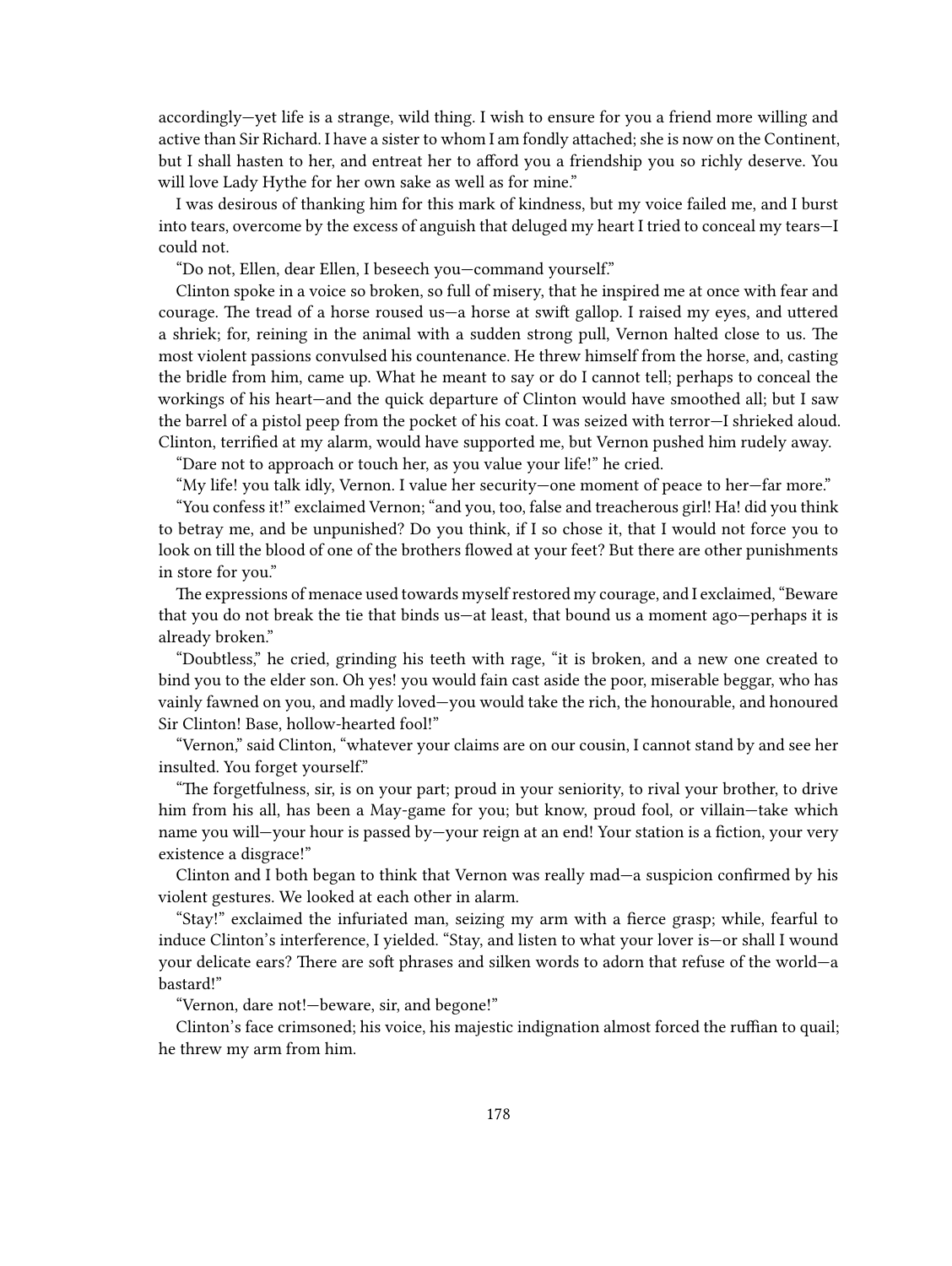"Take him, fair Ellen! it is true you take what I say—a natural son. Do you think that my information is not correct? Ask our father, for he is yours, Clinton, and our mother is the same; you are the first-born of Richard Gray and Matilda Towers; but I am the eldest son of Mr. and Mrs. Gray."

It could not have been that Vernon would have acted this cowardly and foolish part had he not been driven by a kind of madness. In truth, Sir Richard had, to quench his hopes for ever, with that carelessness of truth—his fatal propensity—affirmed that Clinton and I were acknowledged lovers; and he came goaded by worse than jealousy—by a spirit of hatred and revenge. Seeing us together, obviously engaged by the most engrossing feelings, his temper, which had been worked into fury during his journey, burst forth beyond the bounds he had prescribed for himself. I have called him a serpent, and such he was in every respect; he could crawl and coil, and hide his wily advance; but he could erect his crest, dart out his forked tongue, and infix the deadly venom, when roused as he now was. Clinton turned alternately pale and red.

"Be it as you will," he said; "my fortunes and yours are of slight moment in comparison to Ellen's safety. If there is any truth in this tale of yours, there will be time enough to discover it and to act upon it. Meanwhile, dear cousin, I see they have brought my chariot to the lodge. You cannot walk home—get into it; it will drive you to the house, and come back for me."

I looked at him inquiringly.

"Do not fear to be deserted by me," he said, "or that I shall do anything rashly. Vernon must accompany me to town—to our father's presence, there to expiate this foul calumny, or to prove it. Be assured he shall not approach you without your leave. I will watch over him, and guard you."

Clinton spoke aloud, and Vernon became aware that he must yield to this arrangement, and satisfied that he had divided us. Clinton led me to his carriage.

"You will hear soon from some one of us, Ellen," he said; "and let me implore you to be patient to take care of yourself—to fear nothing. I can make no remark—affirm, deny nothing now; but you shall not be kept in suspense. Promise me to be patient and calm."

"And do you," I said at last, commanding my trembling voice, "promise not to be rash; and promise not to leave England without seeing me again."

"I promise not to leave England for any time without your leave. Oh, trust me, my dear cousin; it is not in such storms as these that you shall be ashamed of me; one sentiment may subdue me, but poverty, disgrace, and every angry passion I can master."

Vernon did not dare interrupt us. He felt that he had destroyed his carefully woven web through his own rashness, and gnawed his lips in silent rage. I looked at him once, and turned away my eyes in contempt. I got into the chariot; it drove me to the house, and went back to take Clinton up to town. Thus we were separated, as we intended; and yet, how differently! Hope was reborn in my heart, out of the very ashes of its despair.

Two mortal days passed, and I was still in my solitude, receiving no intelligence, except, indeed, such as was contained in a letter from Vernon. In this he demanded me as a right, and fiercely insisted that I should keep my faith with him; but he did not allude to the scene in the park, nor to his strange assertions there. I threw the letter from me as unworthy of notice or thought. The third morning brought me one from my uncle. I tore it open with uncontrollable impatience: these were the contents:—

"Clinton, my dear Ellen, insists that I should join you at Beech Grove; but I cannot persuade myself to do so till I have your leave—till I have confessed my villainy, and besought your forgive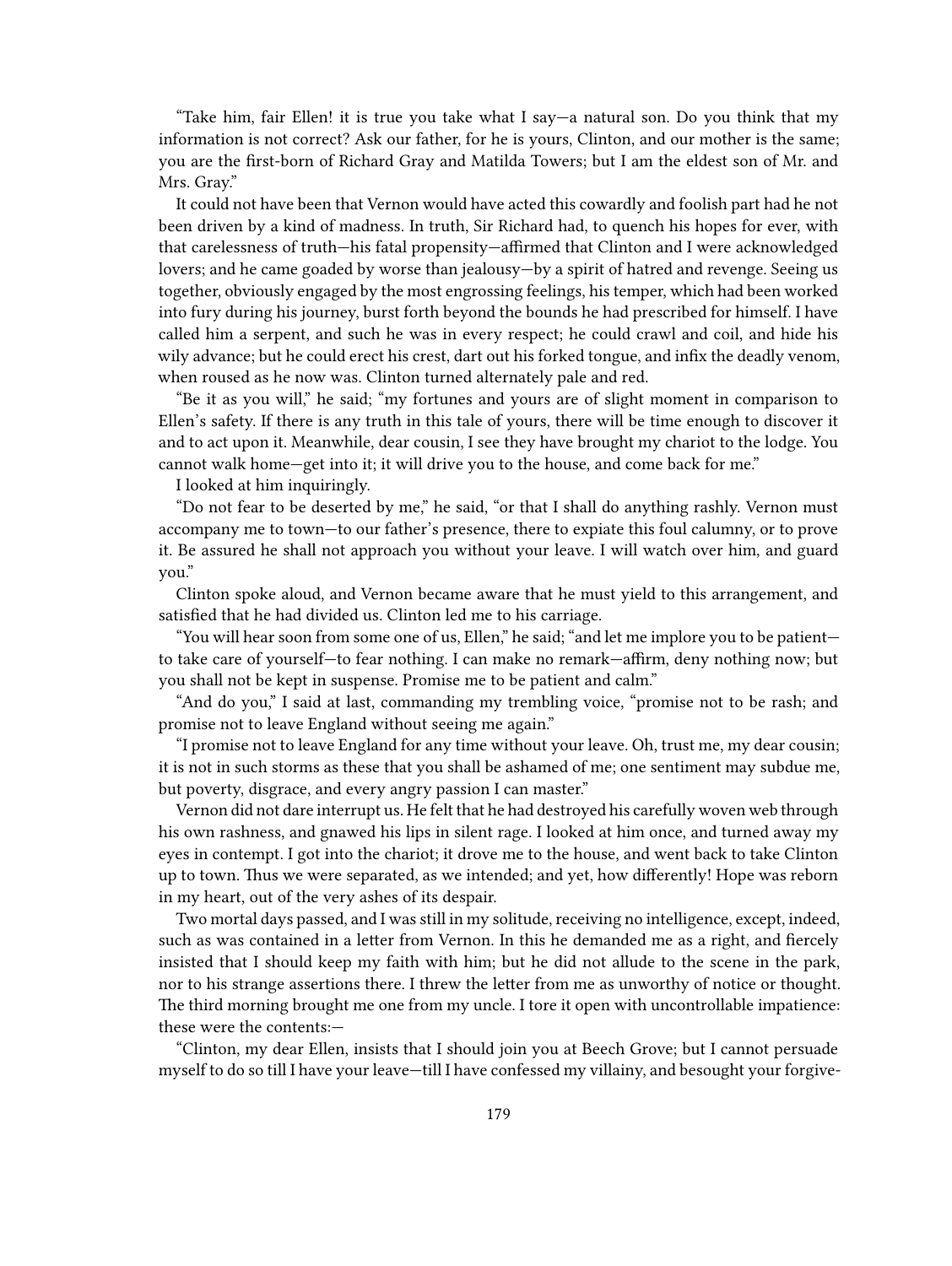ness, in addition to that of my noble-hearted boy, whom I devoted to ruin before his birth, and who has pardoned me. It is a hateful subject—unfit for your ears, my gentle, virtuous girl, and I must hurry it over. When I first knew Miss Towers, I had no idea of marrying her; for she was poor and of humble birth. We loved each other, and she was willing to become mine on my own terms. Our intercourse was betrayed to her parents; and to appease them, and please Matilda, I declared that we were married. My assertion was credited; Matilda assumed my name, and all the world, all her little world, was deceived; while at the same time I declared to my father that she was merely my mistress. He did not believe me. Thus I became entangled. A little before the birth of our second boy my father died, and my grandfather offered me two thousand a year on condition that I would secure the whole estate to my eldest son. I loved Matilda; my fears were dissipated by my father's death, and by this acknowledgment of my union by my grandfather. I married her; and, three days after Vernon's birth, signed the settlement of entail. Such is my story. Lady Gray's character necessitated the concealment from every human being of the period when the marriage was celebrated. My noble, beloved Clinton assumed the elder son's place. I dared not reveal the truth; nay, I fancied that I benefited him by allowing him to fill this false position till my death. He has undeceived me; but he has not cursed me. From the moment I saw you, I designed that you should repair my faults towards him, as you alone could. I believed that you were formed for each other; I was not mistaken there. I meant to acknowledge all before your marriage, but I believed that if once your affections were engaged, you would not reject my son from base and worldly-minded considerations. Am I not right also in this? Meanwhile, Clinton was abroad, and I became uneasy at observing the pains which Vernon took to ingratiate himself with you, and the intimacy which you encouraged. I forbade him to remain with you at Beech Grove—he defied me. Then I tried to entice him away from you; and, as a last bribe, disclosed the secret of his birth: he, in return, promised to leave the field open to Clinton. You know the rest. He never meant to give you up; he was my heir, and he grasped at your fortune besides—shall he succeed? Clinton is all kindness, and soothing angelic goodness—but he insists on no longer filling a situation to which he has no claim, and—is gone abroad. He fears to leave you exposed to Vernon's violence, and has made me promise to go down to Beech Grove, and to prevent his brother from seeing you without your free and entire consent. As I have said, I cannot prevail on myself to visit you till you are in full possession of all the facts. Now they are in your hands. You may expect me to-morrow. Do not fear Vernon; I will take care that he shall not commit further outrage on you, nor injure the interest which I fondly trust that you preserve for my godlike, my beloved Clinton."

I read and reread this letter a thousand times; my soul was in tumults. At first I could only think of the facts that it contained, and proudly and joyfully determined to compensate to Clinton, as I believed I could, for every evil; and then again I read the letter, and many parts of it filled me with wonder and dismay. Clinton was gone abroad—against his promise—without a word; and there was something so indelicate in the way in which my uncle espoused his cause. It was strange—unlike any conduct I had expected on my dear cousin's part. Of course he would write and yet he was gone, and no letter came! And then I dreaded to see Sir Richard, the wrongful, penitent father: the total indifference which he displayed to moral principle—not founded, like Vernon's, on selfishness, but on weakness of character and natural callousness to truth—revolted me. Where was my own dear father? He had thrown me from the sacred shelter of his virtue into a system of dissimulation and guilt, which even Clinton, I thought, deserting me as he did, did not redeem. I struggled with these feelings, but their justice confounded and overcame me. Yet,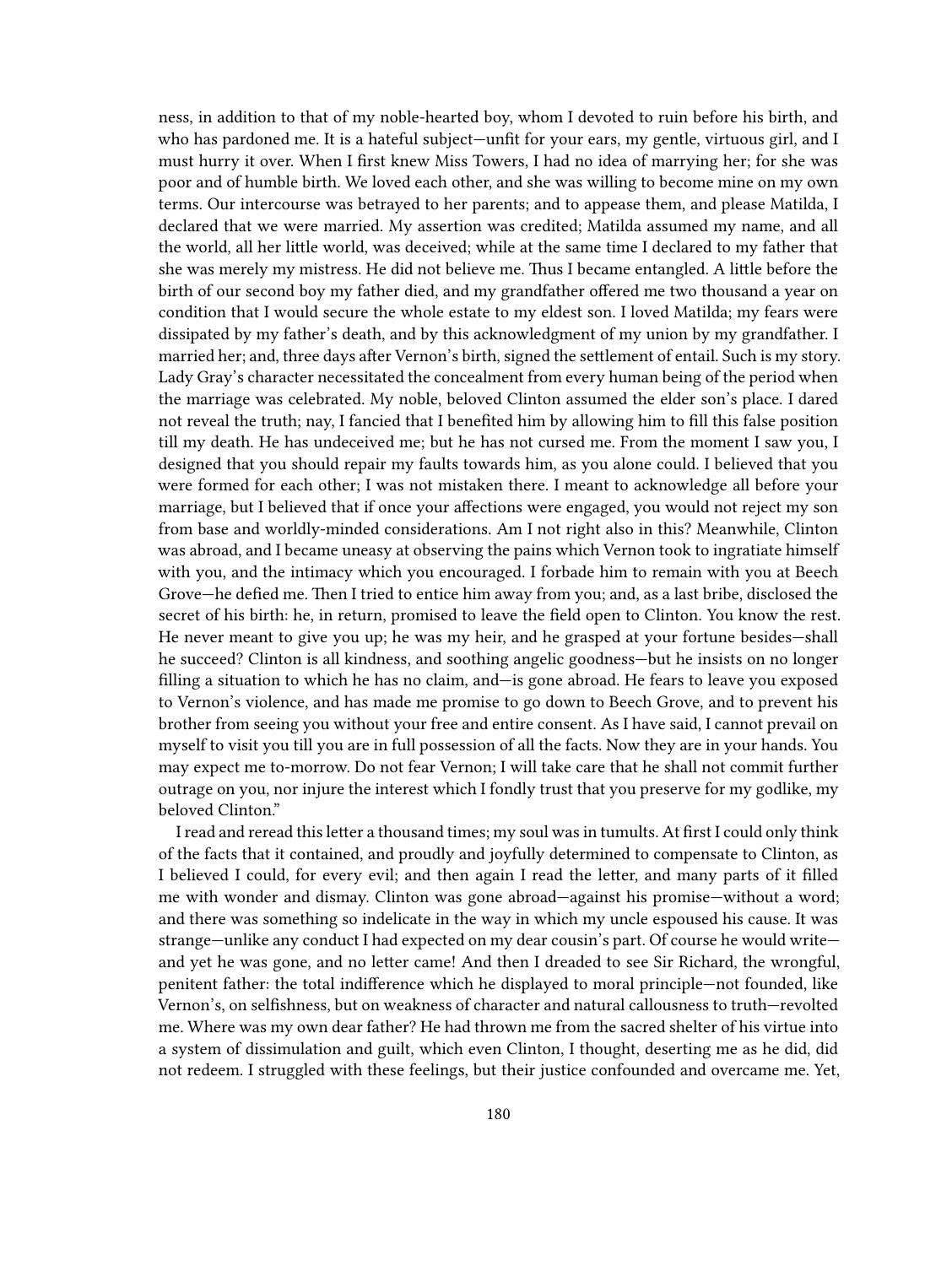even in the midst of these disquieting reflections, a deep sense of happiness pervaded my soul. The mystery, the tyranny which had enveloped me, was brushed away like a spider's web. I was free—I might follow the dictates of my feelings, and it was no longer sin to love him to whom my heart was irrevocably given. The hours of the day flew on, while I lived as in a dream, absorbed by wonder, hope, doubt, and joy. At length, at six in the evening, a carriage drove up the avenue; a kind of terror at the expectation of seeing my uncle seized me, and I retreated hastily to my own room, gasping for breath. In a few minutes my servant tapped at my door; she told me that it was Lady Hythe who had arrived, and delivered me a letter. The letter was from Clinton; it was dated the same day, in London. I pressed it passionately to my lips and heart, and devoured its contents with eagerness. "At length, dear Ellen," he wrote, "I am satisfied; I was long uneasy on your account. I besought my father to go down to you, yet even that did not content me—for you did not so much need protection as sympathy and true disinterested friendship. My thoughts turned towards my earliest and dearest friend, my sister Caroline. She was on the Continent—I set out immediately to meet her, to tell everything, and to ask her advice and assistance. Fortune befriended me—I found her at Calais—she is now with you. She is my better self. Her delicacy of character, her accurate judgment and warm heart, joined to her position as a woman, married to the best and most generous fellow breathing, render her the very person to whom I can intrust your happiness. I do not speak of myself—fortune cannot overcome my spirits, and my way is clear before me. I pity my father and family; but Caroline will explain to you better than I can my views and hopes. Adieu, dear cousin! Heaven bless you as you deserve! Your fortitude, I am sure, has not deserted you; yet I am very anxious to hear that your health has not suffered by my brother's violence. Caroline will write to me, and rejoice me by telling me of your well-being."

I hurried down immediately to welcome Clinton's sister; and from that moment my perplexities and sorrows vanished. Lady Hythe was a feminine likeness of Clinton; the same active kindness of heart, gentleness of temper, and adorable frankness. We were friends and sisters on the instant, and her true affection repaid me for every suffering; none of which I should have experienced had she been in England on my arrival. Clinton had told her of his love, but left me to reveal my own sentiments, detailing only the artifices and jealousy of Vernon. I was without disguise, for we were all one family, with the same objects, hopes, and pleasures. We went up to town immediately, and there I saw Clinton, and we exchanged our reserved, sad intercourse for a full acknowledgment of every thought and feeling.

The only piece of prudence that Sir Richard had practised was placing Clinton in the army, and purchasing promotion for him. He was so beloved by his fellow-officers that, on the discovery of his unfortunate birth, they all united in giving him the support of their friendship and good opinion. Clinton resolved, therefore, to enter at once on active service, and to follow up his profession with energy. Two years were to elapse before I could marry, and he expressed a wish that we should neither of us consider ourselves under any engagement. How vain are such words! Heaven designed us for each other, and the mere phrase of engagement or freedom could not affect a tie founded on affection, esteem, or, beyond this, the passion that caused us to find happiness in each other only. He went with his regiment to Ireland, and we were a good deal divided during the two years that elapsed before I was twenty-one. I continued to reside with Lady Hythe, and enjoyed with her that peace of mind which true friendship affords.

At length the day came when I completed my twenty-first year. Sir Richard had wished to be present at our nuptials, but was unable from ill-health. I went to him, and saw him for the first time since the fatal discovery; for, on finding that I was happily placed with his daughter, he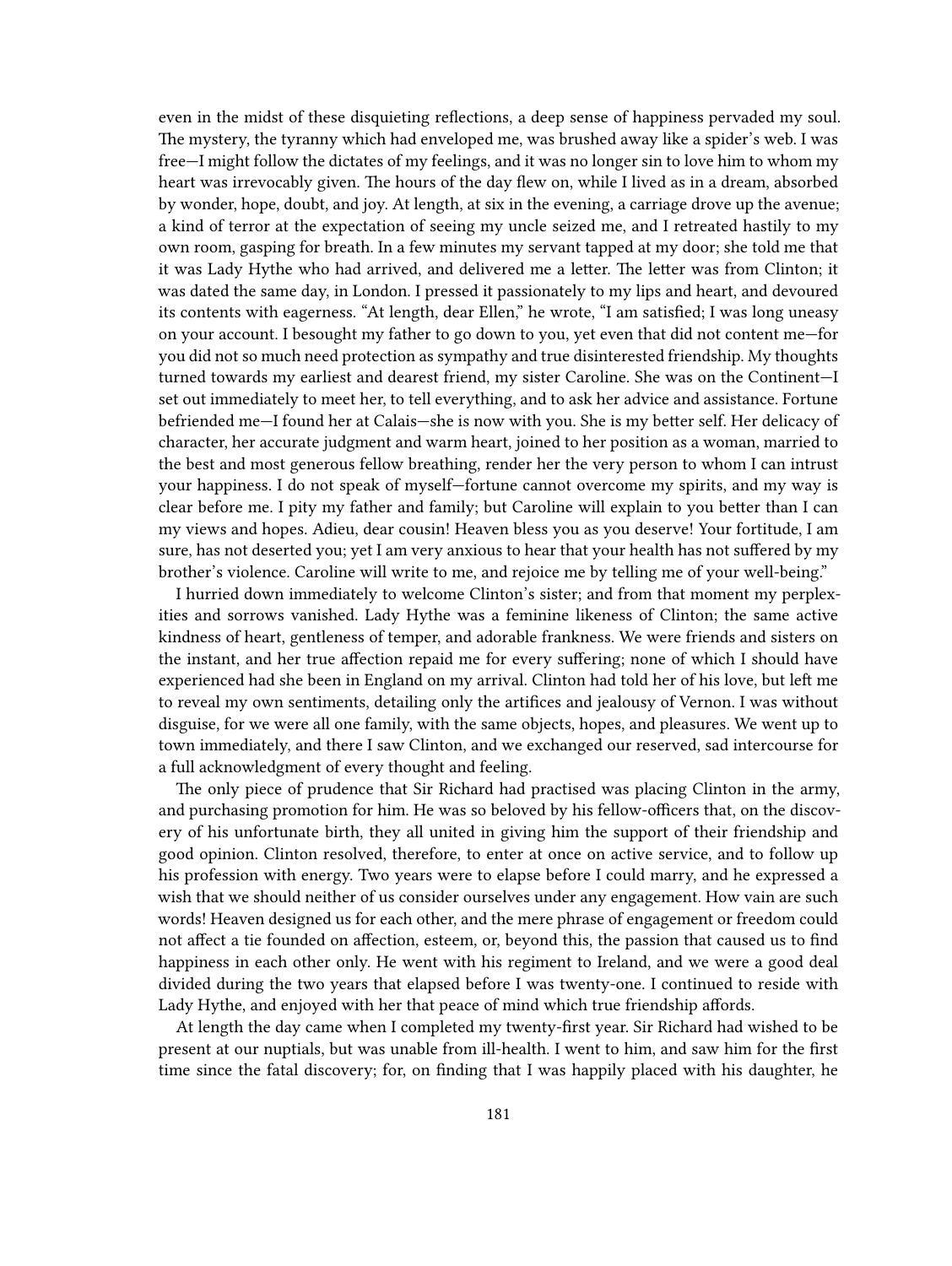had carefully avoided seeing me. His character, indeed, was wholly changed. While carrying on a system of dissimulation, he had appeared gay; he was extravagant; given up to pleasure, and spending even beyond his large income, despite the ruin in which he knew that his son would be involved on his death. He made him indeed a princely allowance, as if that was to compensate to him; while, in fact, Clinton was only thus habituated to expense. As soon as the discovery was made, Sir Richard, by one of those inconceivable changes which sometimes occur in the history of human nature, set his heart on saving a fortune for his beloved boy. He thought that I might be fickle; he feared his own death and the loss of power to benefit him. He gave up his establishment in town—he let Beech Grove—he saved every farthing that he could, and was enabled to settle twenty thousand pounds on Clinton on the day of our marriage.

I went to see him in a little lodging at Camberwell, whither he had retreated. He was emaciated and ill; his eyes brightened a little on seeing Clinton and me together.

"I would fain live a little longer," he said, "to increase my son's fortune; but God's will be done—you will make him happy, Ellen."

We were inexpressibly shocked. He had concealed his penurious style of life and declining health all this time; and nothing but his illness, and our insisting upon seeing him, caused him to betray it now. Our first care after our marriage was to oblige him to take up his abode with us; and we devoted ourselves to calming his remorse and smoothing his path to the grave. He survived only four months; but he had the comfort of knowing that Clinton was satisfied and happy; and that we both from our hearts forgave the errors which he at last expiated so dearly.

We never saw Vernon again; nor can I tell what has happened to him, except that he lives the life of the rich in England, apparently attended by prosperity. Lady Hythe stood between me and him, and screened me from his violence and reproaches. He has never married. I have never seen him since the day when, in the park at Beech Grove, he unawares conferred on me every blessing of life, by releasing me from the ties that bound me to him.

The happiness of Clinton and myself has been unclouded. I at last persuaded him to give up his profession, and we live principally abroad. Lord and Lady Hythe frequently visit us; and every event of our lives—the unimportant events of domestic life—tends to increase our prosperity, and the entire affection we cherish for each other.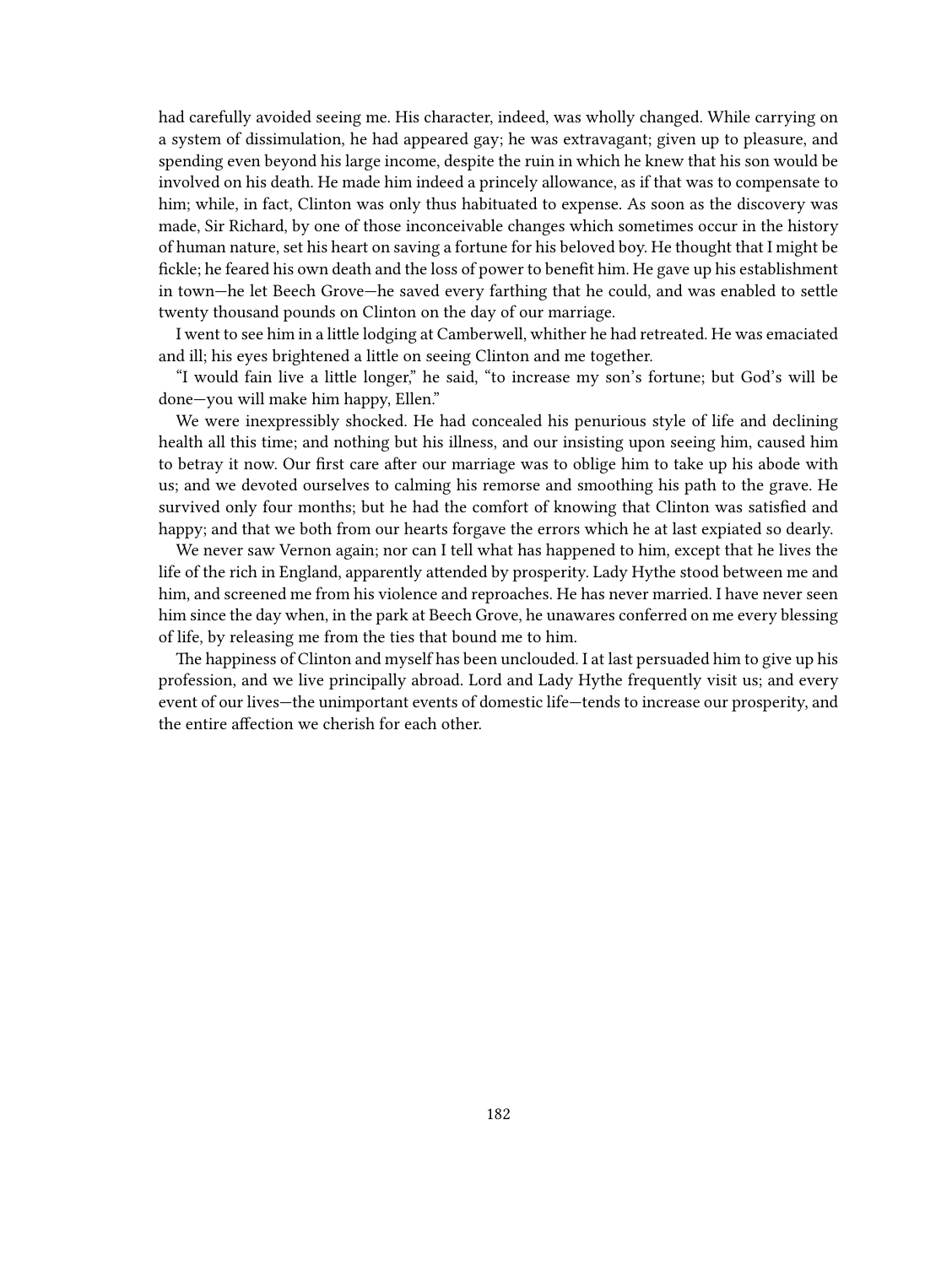## **XVII.** *THE PILGRIMS.*

The twilight of one of those burning days of summer whose unclouded sky seems to speak to man of happier realms, had already flung broad shadows over the valley of Unspunnen; whilst the departing rays of a gorgeous sunset continued to glitter on the summits of the surrounding hills. Gradually, however, the glowing tints deepened; then grew darker and darker; until they finally yielded to the still more sober hues of night.

Beneath an avenue of lime-trees, which, from their size and luxuriance, appeared almost coeval with the soil in which they grew, Burkhardt of Unspunnen wandered to and fro with uneasy step, as if some recent sorrow occupied his troubled mind. At times he stood with his eyes stedfastly fixed on the earth, as if he expected to see the object of his contemplation start forth from its bosom; at other times he would raise his eyes to the summits of the trees, whose branches, now gently agitated by the night breeze, seemed to breathe sighs of compassion in remembrance of those happy hours which had once been passed beneath their welcome shade. When, however, advancing from beneath them, he beheld the deep blue heavens with the bright host of stars, hope sprang up within him at the thoughts of that glory to which those heavens and those stars, all lovely and beauteous as they seem, are but the faint heralds, and for a time dissipated the grief which had so long weighed heavily upon his heart.

From these reflections he was suddenly aroused by the tones of a manly voice addressing him. Burkhardt advancing, beheld, standing in the light of the moon, two pilgrims, clothed in the usual coarse and sombre garb, with their broad hats drawn over their brows.

"Praise be to God!" said the pilgrim who had just before awakened Burkhardt's attention, and who, from his height and manner, appeared to be the elder of the two. His words were echoed by a voice whose gentle and faultering accents showed the speaker to be still but of tender years.

"Whither are you going, friends? what seek you here, at this late hour?" said Burkhardt. "If you wish to rest you after your journey enter, and with God's blessing, and my hearty welcome, recruit yourselves."

"Noble sir, you have more than anticipated our petition," replied the elder pilgrim; "our duty has led us far from our native land, being bound on a pilgrimage to fulfil the vow of a beloved parent. We have been forced during the heat of the day to climb the steep mountain paths; and the strength of my brother, whose youth but ill befits him for such fatigues, began to fail, when the sight of your castle's towers, which the moon's clear beams discovered to us, revived our hopes. We resolved to beg a night's lodging under your hospitable roof, that we might be enabled, on to-morrow's dawn, to pursue our weary way."

"Follow me, my friends," said Burkhardt, as he, with quickened step, preceded them, that he might give some orders for their entertainment The pilgrims rejoicing in so kind a reception, followed the knight in silence into a high-vaulted saloon, over which the tapers that were placed in branches against the walls cast a solemn but pleasing light, well in accordance with the present feelings of the parties.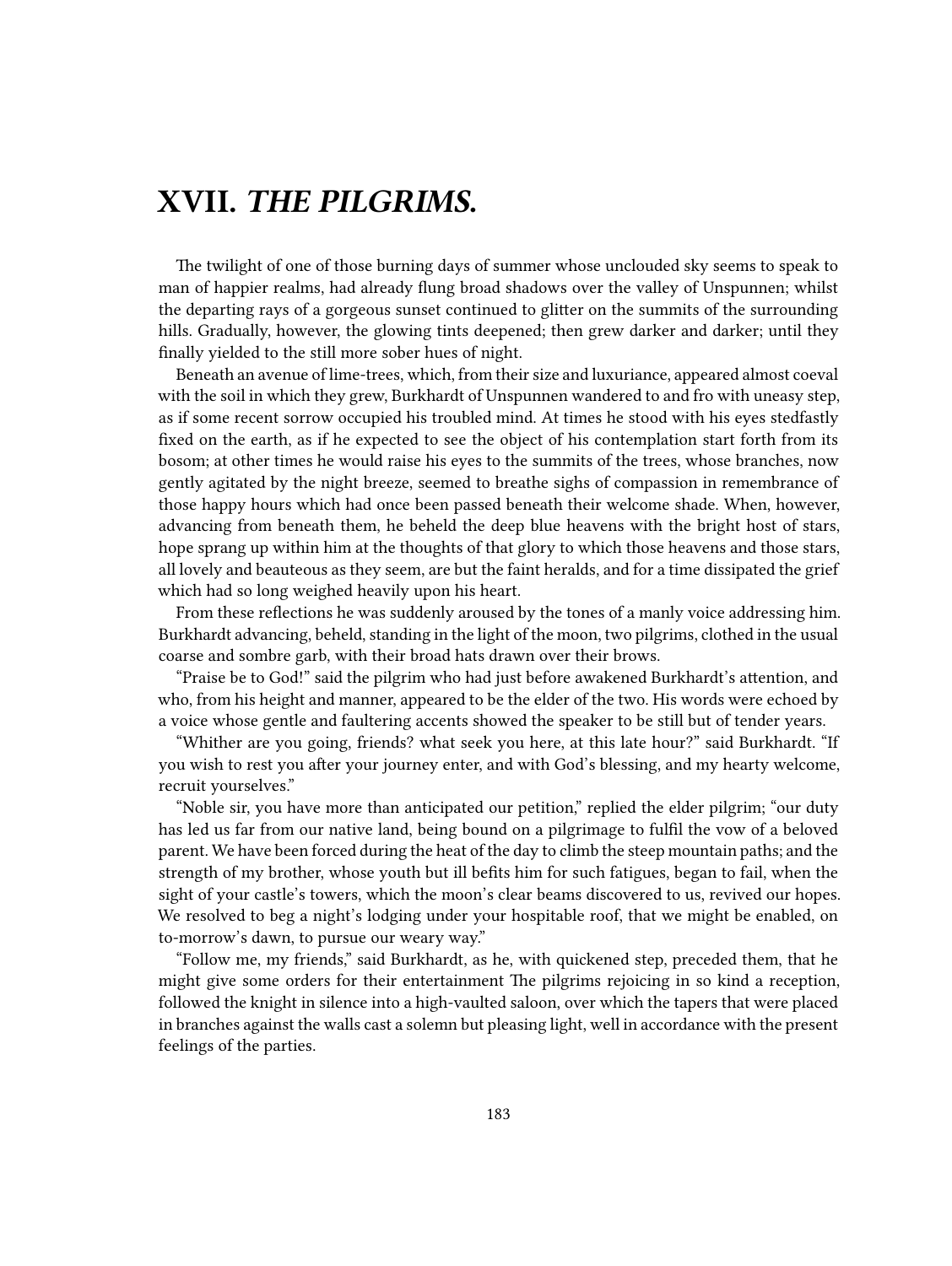The knight then discerned two countenances, the pleasing impression of which was considerably heightened by the modest yet easy manner with which the youthful pair received their host's kind attentions. Much struck with their appearance and demeanour, Burkhardt was involuntarily led back into the train of thoughts from which their approach had aroused him; and the scenes of former days flitted before him as he recollected that in this hall his beloved child was ever wont to greet him with her welcome smile on his return from the battle or the chase; brief scenes of happiness, which had been followed by events that had cankered his heart, and rendered memory but an instrument of bitterness and chastisement.

Supper was soon after served, and the pilgrims were supplied with the greatest attention, yet conversation wholly languished; for his melancholy reflections occupied Burkhardt, and respect, or perhaps a more kindly feeling, towards their host and benefactor, seemed to have sealed the lips of his youthful guests. After supper, however, a flask of the baron's old wine cheered his flagging spirits, and emboldened the elder pilgrim to break through the spell which had chained them.

"Pardon me, noble sir," said he, "for I feel it must seem intrusive in me to seek the cause of that sorrow which renders you so sad a spectator of the bounty and happiness which you liberally bestow upon others. Believe me, it is not the impulse of a mere idle curiosity that makes me express my wonder that you can thus dwell alone in this spacious and noble mansion, the prey to a deeply-rooted sorrow. Would that it were in our power to alleviate the cares of one who with such bounteous hand relieves the wants of his poorer brethren!"

"I thank you for your sympathy, good pilgrim," said the old noble, "but what can it avail you to know the story of those griefs which have made this earth a desert? and which are, with rapid pace, conducting me where alone I can expect to find rest. Spare me, then, the pain of recalling scenes which I would fain bury in oblivion. As yet, you are in the spring of life, when no sad remembrance gives a discordant echo of past follies, or of joys irrecoverably lost. Seek not to darken the sunshine of your youth with a knowledge of those fierce, guilty beings who, in listening to the fiend-like suggestions of their passions, are led astray from the paths of rectitude, and tear asunder the ties of nature."

Burkhardt thus sought to avoid the entreaty of the pilgrim. But the request was still urged with such earnest though delicate persuasion, and the rich tones of the stranger's voice awoke within him so many thoughts of days long, long past, that the knight felt himself almost irresistibly impelled to unburden his long-closed heart to one who seemed to enter into its feelings with a sincere cordiality.

"Your artless sympathy has won my confidence, my young friends," said he, "and you shall learn the cause of my sorrow.

"You see me here, lonely and forsaken. But fortune once looked upon me with her blandest smiles; and I felt myself rich in the consciousness of my prosperity, and the gifts which bounteous Heaven had bestowed. My powerful vassals made me a terror to those enemies which the protection that I was ever ready to afford to the oppressed and helpless brought against me. My broad and fertile possessions enabled me, with liberal hand, to relieve the wants of the poor, and to exercise the rights of hospitality in a manner becoming my state and my name. But of all the gifts which Heaven had showered upon me, that which I most prized was a wife, whose virtues had made her the idol of both the rich and the poor. But she who was already an angel, and unfitted for this grosser world, was too soon, alas! claimed by her kindred spirits. One brief year alone had beheld our happiness.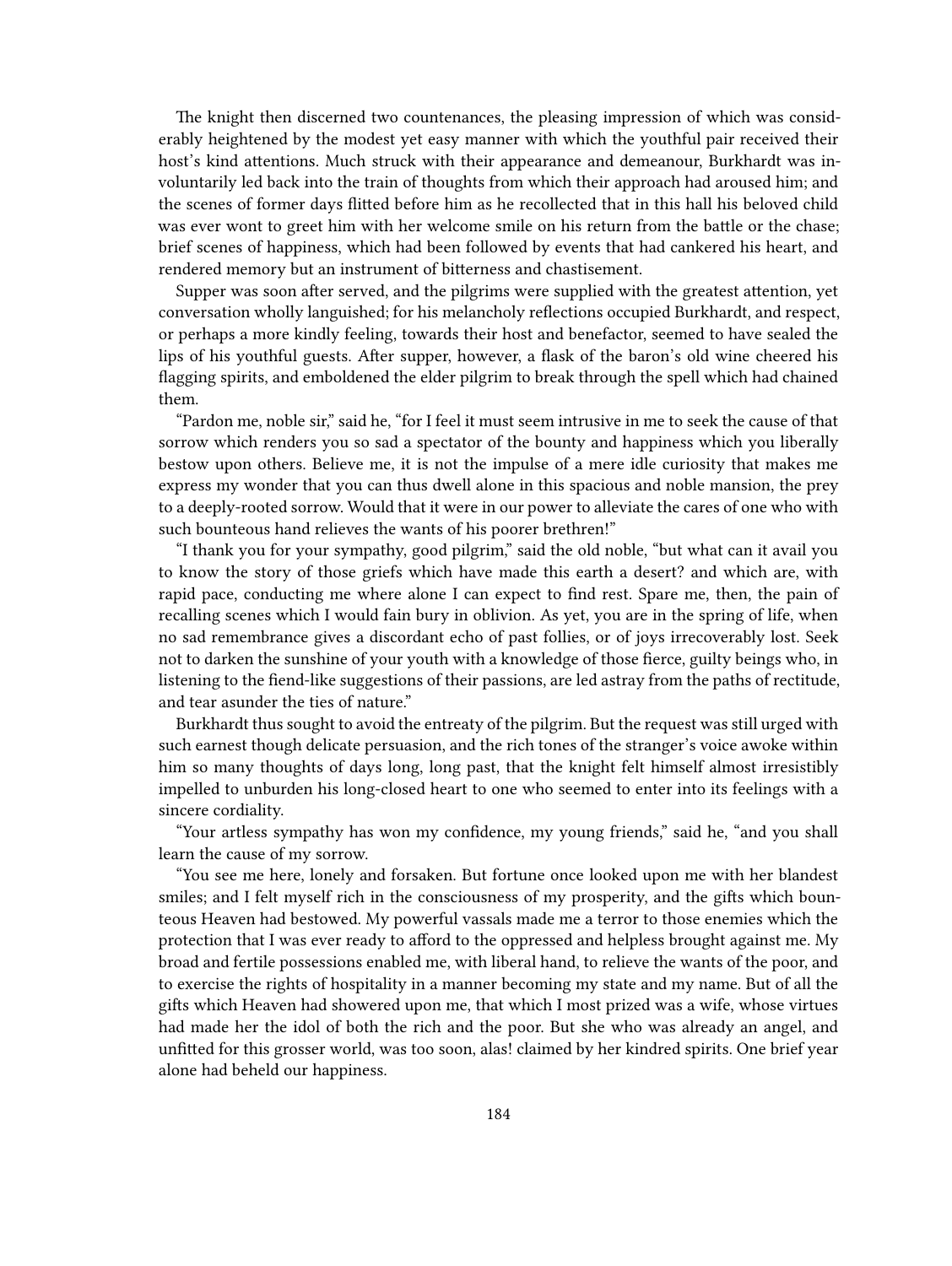"My grief and anguish were most bitter, and would soon have laid me in the same grave with her, but that she had left me a daughter, for whose dear sake I struggled earnestly against my affliction. In her were now centred all my cares, all my hopes, all my happiness. As she grew in years, so did her likeness to her sainted mother increase; and every look and gesture reminded me of my Agnes. With her mother's beauty I had, with fond presumption, dared to cherish the hope that Ida would inherit her mother's virtues.

"Greatly did I feel the void that my irreparable loss had made; but the very thought of marrying again seemed to me a profanation. If, however, even for a single instant I had entertained this disposition, one look at our child would have crushed it, and made me cling with still fonder hope to her, in the fond confidence that she would reward me for every sacrifice that I could make. Alas! my friends, this hope was built on an unsure foundation! and my heart is even now tortured when I think on those delusive dreams.

"Ida, with the fondest caresses, would dispel each care from my brow; in sickness and in health she watched me with the tenderest solicitude; her whole endeavour seemed to be to anticipate my wishes. But, alas! like the serpent, which only fascinates to destroy, she lavished these caresses and attentions to blind me, and wrap me in fatal security.

"Many and deep were the affronts, revenged indeed, but not forgotten, which had long since caused (with shame I avow it) a deadly hatred between myself and Rupert, Lord of Wädischwyl, which the slightest occasion seemed to increase to a degree of madness. As he dared no longer throw down the gauntlet, he found means, much harder than steel or iron, to glut his revenge upon me.

"Duke Berchtold of Zähringen, one of those wealthy and powerful tyrants who are the very pests of that society of whose rights they ought to be the ready guardians, had made a sudden irruption on the peaceful inhabitants of the mountains, seizing their herds and flocks, and insulting their wives and daughters. Though possessed of great courage, yet being not much used to warfare, these unhappy men found it impossible to resist the tyrant, and hastened to entreat my instant succour. Without a moment's delay, I assembled my brave vassals, and marched against the spoiler. After a long and severe struggle, God blessed our cause, and our victory was complete.

"On the morning that I was to depart on my return to my castle, one of my followers announced to me that the duke had arrived in my camp, and wished an immediate interview with me. I instantly went forth to meet him; and Berchtold, hastening towards me with a smile, offered me his hand in token of reconciliation. I frankly accepted it, not suspecting that falsehood could lurk beneath so open and friendly an aspect.

"'My friend,' said he, 'for such I must call you; your valour in this contest has won my esteem, although I could at once convince you that I have just cause of quarrel with the insolent mountaineers. But, in spite of your victory in this unjust strife, into which doubtless you were induced to enter by the misrepresentations of those villains, yet as my nature abhors to prolong dissensions, I would willingly cease to think that we are enemies, and commence a friendship which, on my part, at least, shall not be broken. In token, therefore, that you do not mistrust a fellow-soldier, return with me to my castle, that we may there drown all remembrance of our past dissensions.'

"During a long time I resisted his importunity, for I had now been more than a year absent from my home, and was doubly impatient to return, as I fondly imagined that my delay would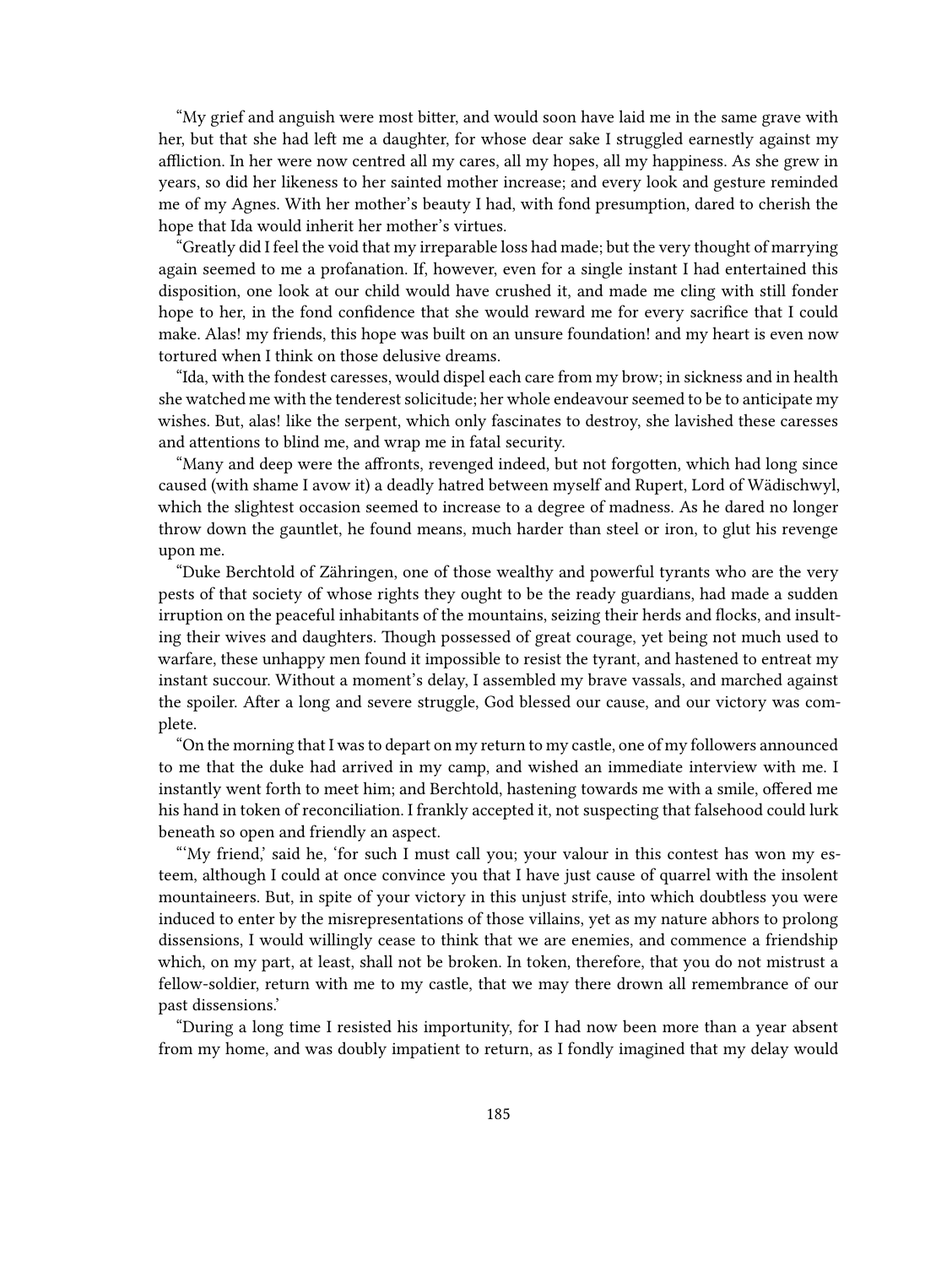occasion much anxiety to my daughter. But the duke, with such apparent kindness and in such a courteous manner, renewed and urged his solicitations, that I could resist no longer.

"His Highness entertained me with the greatest hospitality and unremitted attention. But I soon perceived that an *honest* man is more in his element amidst the toils of the battle than amongst the blandishments of a Court, where the lip and the gesture carry welcome, but where the heart, to which the tongue is never the herald, is corroded by the unceasing strifes of jealousy and envy. I soon, too, saw that my rough and undisguised manners were an occasion of much mirth to the perfumed and essenced nothings who crowded the halls of the duke. I however stifled my resentment, when I considered that these creatures lived but in his favour, like those swarms of insects which are warmed into existence from the dunghill, by the sun's rays.

"I had remained the unwilling guest of the duke during some days, when the arrival of a stranger of distinction was announced with much ceremony; this stranger I found to be my bitterest foe, Rupert of Wädischwyl. The duke received him with the most marked politeness and attention, and more than once I fancied that I perceived the precedence of me was studiously given to my enemy. My frank yet haughty nature could ill brook this disparagement; and, besides, it seemed to me that I should but play the hypocrite if I partook of the same cup with the man for whom I entertained a deadly hatred.

"I resolved therefore to depart, and sought his Highness to bid him farewell. He appeared much distressed at my resolution, and earnestly pressed me to avow the cause of my abrupt departure. I candidly confessed that the undue favour which I thought he showed to my rival, was the cause.

"'I am hurt, deeply hurt,' said the duke, affecting an air of great sorrow, 'that my friend, and that friend the valiant Unspunnen, should think thus unjustly, dare I add, thus meanly of me. No, I have not even in thought wronged you; and to prove my sincerity and my regard for your welfare, know that it was not chance which conducted your adversary to my court. He comes in consequence of my eager wish to reconcile two men whom I so much esteem, and whose worth and excellence place them amongst the brightest ornaments of our favoured land. Let me, therefore,' said he, taking my hand and the hand of Rupert, who had entered during our discourse, 'let me have the satisfaction of reconciling two such men, and of terminating your ancient discord. You cannot refuse a request so congenial to that holy faith which we all profess. Suffer me therefore to be the minister of peace, and to suggest that, in token and in confirmation of an act which will draw down Heaven's blessing on us all, you will permit our holy Church to unite in one your far-famed lovely daughter with Lord Rupert's only son, whose virtues, if reports speak truly, render him no undeserving object of her love.'

"A rage, which seemed in an instant to turn my blood into fire, and which almost choked my utterance, took possession of me.

"'What!' exclaimed I, 'what, think you that I would thus sacrifice, *thus* cast away my precious jewel! thus debase my beloved Ida? No, by her sainted mother, I swear that rather than see her married to *his* son, I would devote her to the cloister! Nay, I would rather see her dead at my feet than suffer her purity to be sullied by such contamination!'

"'But for the presence of his Highness,' cried Rupert wrathfully, 'your life should instantly answer for this insult! Nathless, I will well mark you, and watch you, too, my lord; and if you escape my revenge, you are more than man.'

"'Indeed, indeed, my Lord of Unspunnen,' said the duke, 'you are much too rash. Your passion has clouded your reason; and, believe me, you will live to repent having so scornfully refused my friendly proposal.'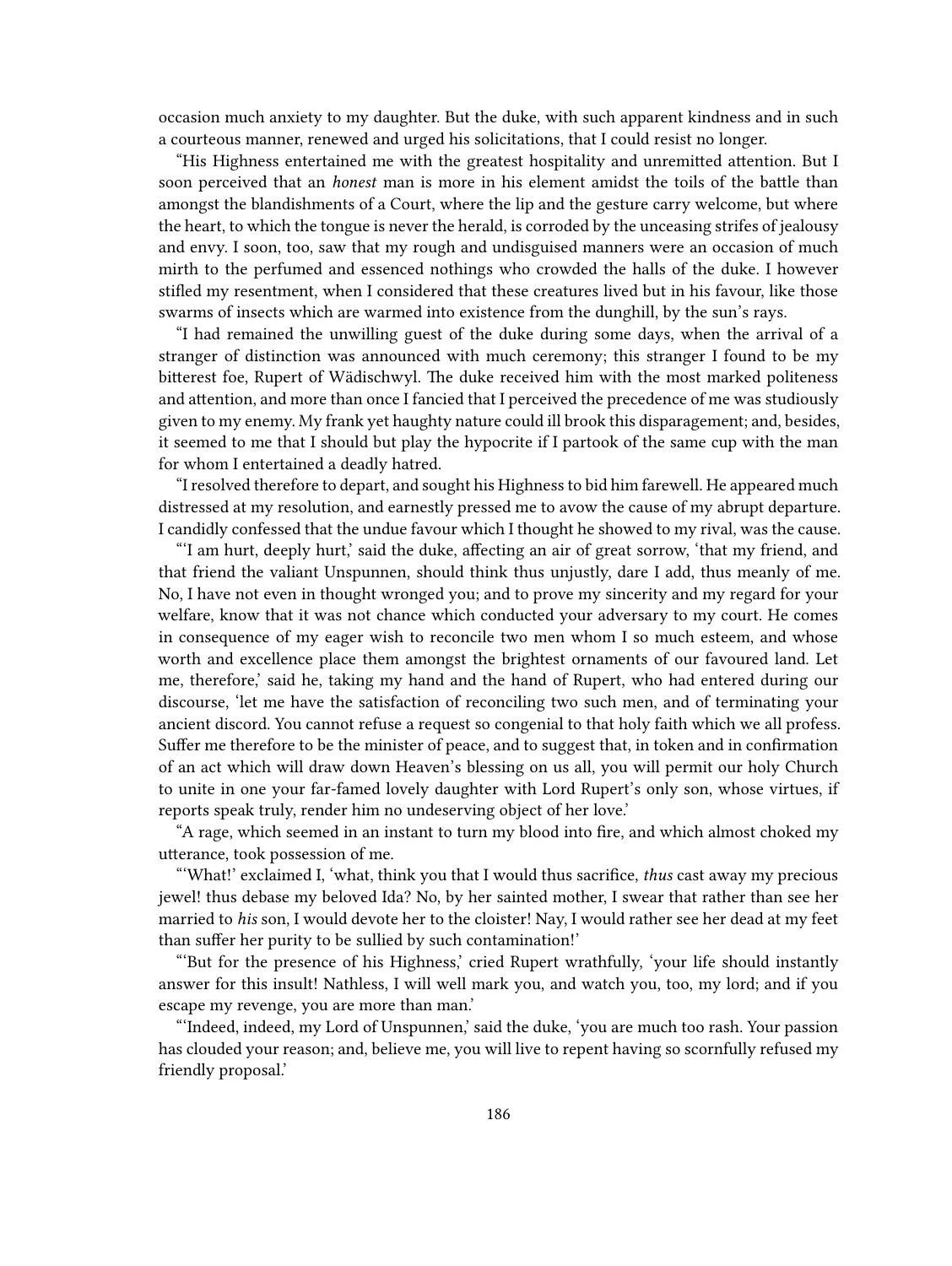"'You may judge me rash, my Lord Duke, and perhaps think me somewhat too bold, because I dare assert the truth in the courts of princes. But since my tongue cannot frame itself to speak that which my heart does not dictate, and my plain but honest manner seems to displease you, I will, with your Highness's permission, withdraw to my own domain, whence I have been but too long absent.'

"'Undoubtedly, my lord, you have my permission,' said the duke haughtily, and at the same time turning coldly from me.

"My horse was brought, I mounted him with as much composure as I could command, and I breathed more freely as I left the castle far behind.

"During the second day's journey I arrived within a near view of my own native mountains, and I felt doubly invigorated as their pure breezes were wafted towards me. Still the fond anxiety of a father for his beloved child, and that child his only treasure, made the way seem doubly long. But as I approached the turn of the road which is immediately in front of my castle, I almost then wished the way lengthened; for my joy, my hopes, and my apprehensions crowded upon me almost to suffocation. 'A few short minutes, however,' I thought, 'and then the truth, ill or good, will be known to me.'

"When I came in full sight of my dwelling, all seemed in peace; nought exhibited any change since I had left it. I spurred my horse on to the gate, but as I advanced the utter stillness and desertion of all around surprised me. Not a domestic, not a peasant, was to be seen in the courts; it appeared as if the inhabitants of the castle were still asleep.

"'Merciful Heaven!' I thought, 'what can this stillness forebode! Is she, is my beloved child dead?'

"I could not summon courage to pull the bell.Thrice I attempted, yet thrice the dread of learning the awful truth prevented me. One moment, one word, even one sign, and I might be a forlorn, childless, wretched man, for ever! None but a father can feel or fully sympathize in the agony of those moments! none but a father can ever fitly describe them!

"I was aroused from this inactive state by my faithful dog springing towards me to welcome my return with his boisterous caresses, and deep and loud-toned expressions of his joy. Then the old porter, attracted by the noise, came to the gate, which he instantly opened; but, as he was hurrying forward to meet me, I readily perceived that some sudden and painful recollection checked his eagerness. I leaped from my horse quickly, and entered the hall. All the other domestics now came forward, except my faithful steward Wilfred, he who had been always the foremost to greet his master.

"'Where is my daughter? where is your mistress?' I eagerly exclaimed; 'let me but know that she lives!'

"The faithful Wilfred, who had now entered the hall, threw himself at my feet, and with the tears rolling down his furrowed cheeks, earnestly pressed my hand, and hesitatingly informed me that my daughter *lived*: was well, he believed, but—had quitted the castle.

"'Now, speak more quickly, old man,' said I hastily, and passionately interrupting him. 'What is it you can mean? my daughter lives; my Ida is well, but she is *not here*. Now, have you and my vassals proved recreants, and suffered my castle in my absence to be robbed of its greatest treasure? Speak! speak plainly, I command ye!'

"'It is with anguish, as great almost as your own can be, my beloved master, that I make known to you the sad truth that your daughter has quitted her father's roof to become the wife of Conrad, the son of the Lord of Wädischwyl.'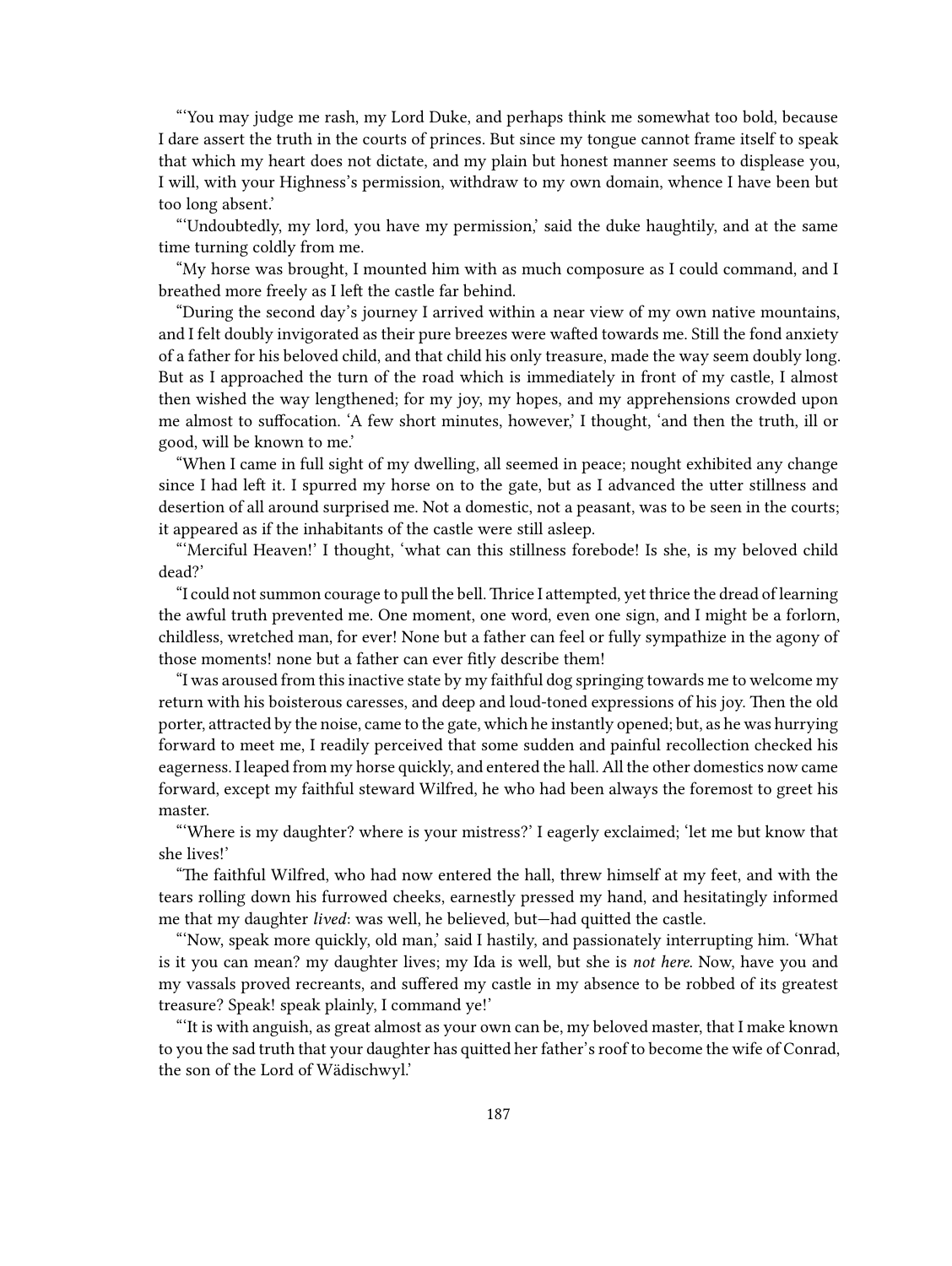"'The wife of Lord Rupert's son! my Ida the wife of the son of him whose very name my soul loathes!'

"My wrath now knew no bounds; the torments of hell seemed to have changed the current of my blood. In the madness of my passion I even cursed my own dear daughter! Yes, pilgrim, I even cursed her on whom I so fondly doted; for whose sake alone life for me had any charms. Oh! how often since have I attempted to recall that curse! and these bitter tears, which even now I cannot control, witness how severe has been my repentance of that awful and unnatural act!

"Dreadful were the imprecations which I heaped upon my enemy; and deep was the revenge I swore. I know not to what fearful length my unbridled passion would have hurried me, had I not, from its very excess, sunk senseless into the arms of my domestics. When I recovered, I found myself in my own chamber, and Wilfred seated near me. Some time, however, elapsed before I came to a clear recollection of the past events; and when I did, it seemed as if an age of crime and misery had weighed me down, and chained my tongue. My eye involuntarily wandered to that part of the chamber where hung my daughter's portrait. But this the faithful old man—who had not removed it, no doubt thinking that to do so would have offended me—had contrived to hide, by placing before it a piece of armour, which seemed as though it had accidentally fallen into that position.

"Many more days elapsed ere I was enabled to listen to the particulars of my daughter's flight, which I will, not to detain you longer with my griefs, now briefly relate.—It appeared that, urged by the fame of her beauty, and by a curiosity most natural, I confess to youth, Conrad of Wädischwyl had, for a long time sought, but sought in vain, to see my Ida. Chance at length, however, favoured him. On her way to hear mass at our neighbouring monastery, he beheld her; and beheld her but to love. Her holy errand did not prevent him from addressing her; and well he knew how to gain the ear of one so innocent, so unsuspicious as my Ida! Too soon, alas! did his flatteries win their way to her guiltless heart.

"My child's affection for her father was unbounded; and readily would she have sacrificed her life for mine. But when love has once taken possession of the female heart, too quickly drives he thence those sterner guests, reason and duty. Suffice it therefore to say she was won, and induced to unite herself to Wädischwyl, before my return, by his crafty and insidious argument that I should be more easily persuaded to give them my pardon and my blessing, when I found that the step that she had taken was irrevocable. With almost equal art, he pleaded too that their union would doubtless heal the breach between the families of Wädischwyl and Unspunnen; and thus terminate that deadly hatred which my gentle Ida, ever the intercessor for peace, had always condemned. By this specious of sophistry my poor child was prevailed upon to tear herself from the heart of a fond parent, to unite herself with the son of that parent's most bitter enemy."

The pain of these recollections so overcame Burkhardt, that some time elapsed ere he could master his feelings. At length he proceeded.

"My soul seemed now to have but one feeling, *revenge*. All other passions were annihilated by this master one; and I instantly prepared myself and my vassals to chastise this worse than robber. But such satisfaction was (I now thank God) denied me; for the Duke of Zähringen soon gave me memorable cause to recollect his parting words. Having attached himself with his numerous followers to my rival's party, these powerful chiefs suddenly invaded my domain. A severe struggle against most unequal numbers ensued. But, at length, though my brave retainers would fain have prolonged the hopeless strife, resolved to stop a needless waste of blood, I left the field to my foes; and, with the remnant of my faithful soldiers, hastened, in deep mortification, to bury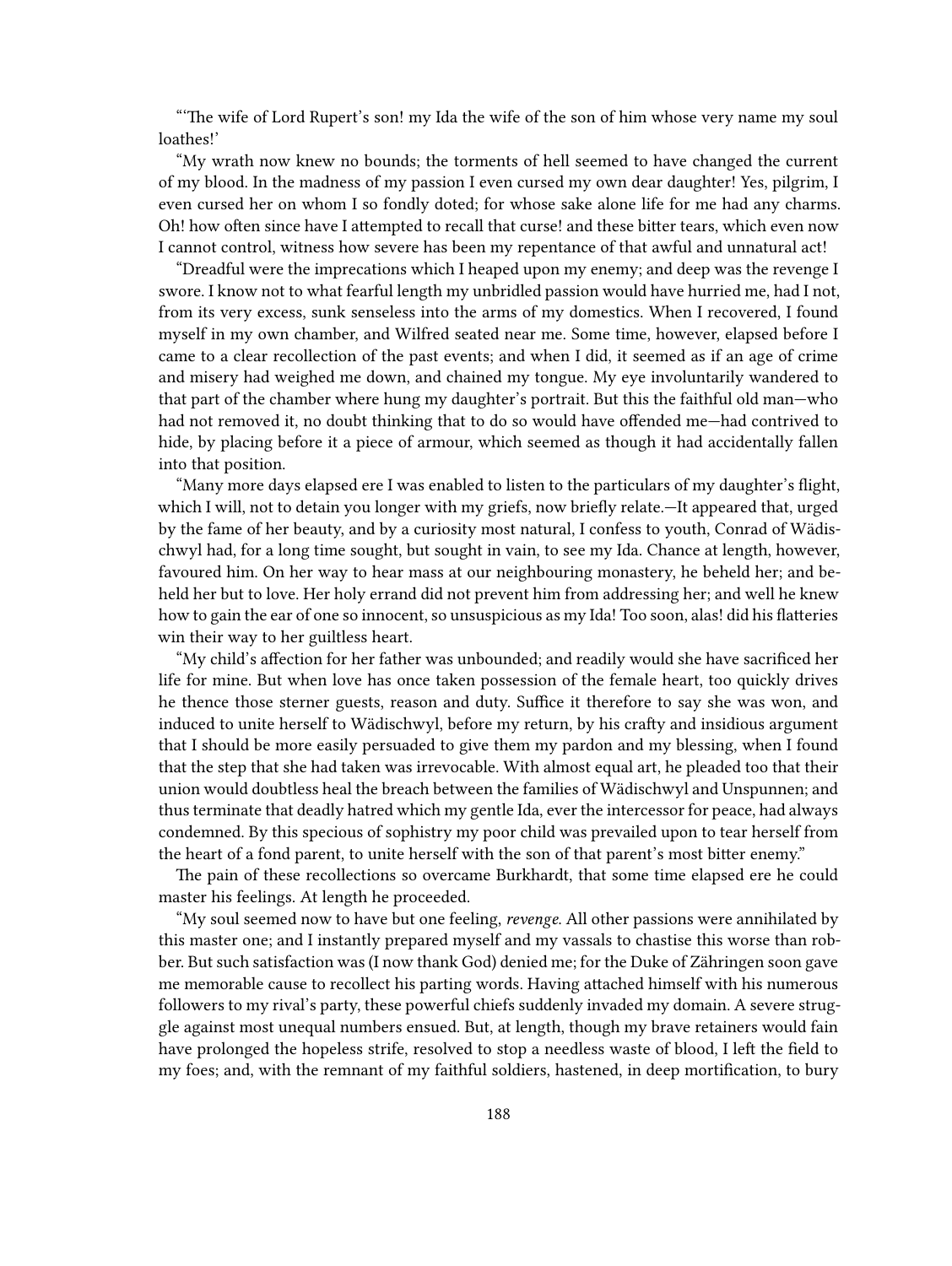myself within these walls. This galling repulse prevented all possibility of reconciliation with my daughter, whom I now regarded as the cause of my disgrace; and, consequently, I forbade her name even to be mentioned in my presence.

"Years rolled on; and I had no intelligence of her until I learned by a mere chance that she had with her husband quitted her native land. Altogether, more than twenty, to me long, long years, have now passed since her flight; and though, when time brought repentance, and my anger and revenge yielded to better feelings, I made every effort to gain tidings of my poor child, I have not yet been able to discover any further traces of her. Here therefore have I lived a widowed, childless, heart-broken old man. But I have at least learned to bow to the dispensations of an all-wise Providence, which has in its justice stricken me, for thus remorselessly cherishing that baneful passion which Holy Law so expressly forbids. Oh! how I have yearned to see my beloved child! how I have longed to clasp her to this withered, blighted heart! With scalding tears of the bitterest repentance have I revoked those deadly curses, which, in the plenitude of my unnatural wrath, I dared to utter daily. Ceaselessly do I now weary Heaven with my prayers to obliterate all memory of those fatal imprecations; or to let them fall on my own head, and shower down only its choicest blessings on that of my beloved child! But a fear, which freezes my veins with horror, constantly haunts me lest the maledictions which I dared to utter in my moments of demoniac vindictiveness, should, in punishment for my impiety, have been fulfilled.

"Often, in my dreams, do I behold my beloved child; but her looks are always in sadness, and she ever seems mildly but most sorrowfully to upbraid me for having so inhumanly cast her from me. Yet she must, I fear, have died long ere now; for, were she living, she would not, I think, have ceased to endeavour to regain the affections of a father who once loved her so tenderly. It is true that at first she made many efforts to obtain my forgiveness. Nay, I have subsequently learned that she even knelt at the threshold of my door, and piteously supplicated to be allowed to see me. But my commands had been so peremptory, and the steward who had replaced Wilfred, after his death, was of so stern and unbending a disposition, that, just and righteous as was this her last request, it was unfeelingly denied to her. Eternal Heaven! she whom I had loved as perhaps never father loved before—she whom I had fondly watched almost hourly lest the rude breeze of winter should chill her, or the summer's heat should scorch her—she whom I had cherished in sickness through many a livelong night, with a mother's devotion, and more than a mother's solicitude, even *she*, the only child of my beloved Agnes, and the anxious object of the last moments of her life, was spurned from my door! from this door whence no want goes unrelieved, and where the very beggar finds rest! And now, when I would bless the lips that even could say to me 'she lives,' I can nowhere gather the slightest tidings of my child. Ah, had I listened to the voice of reason, had I not suffered my better feelings to be mastered by the wildest and fellest passions, I might have seen herself, and perhaps her children, happy around me, cheering the evening of my life. And when my last hour shall come, they would have closed my eyes in peace, and, in unfeigned sorrow have daily addressed to Heaven their innocent prayers for my soul's eternal rest.

"You now know, pilgrims, the cause of my grief; and I see by the tears which you have so abundantly shed, that you truly pity the forlorn being before you. Remember him and his sorrows therefore ever in your prayers; and when you kneel at the shrine to which you are bound, let not those sorrows be forgotten."

The elder pilgrim in vain attempted to answer; the excess of his feelings overpowered his utterance. At length, throwing himself at the feet of Burkhardt, and casting off his pilgrim's habits, he with difficulty exclaimed,—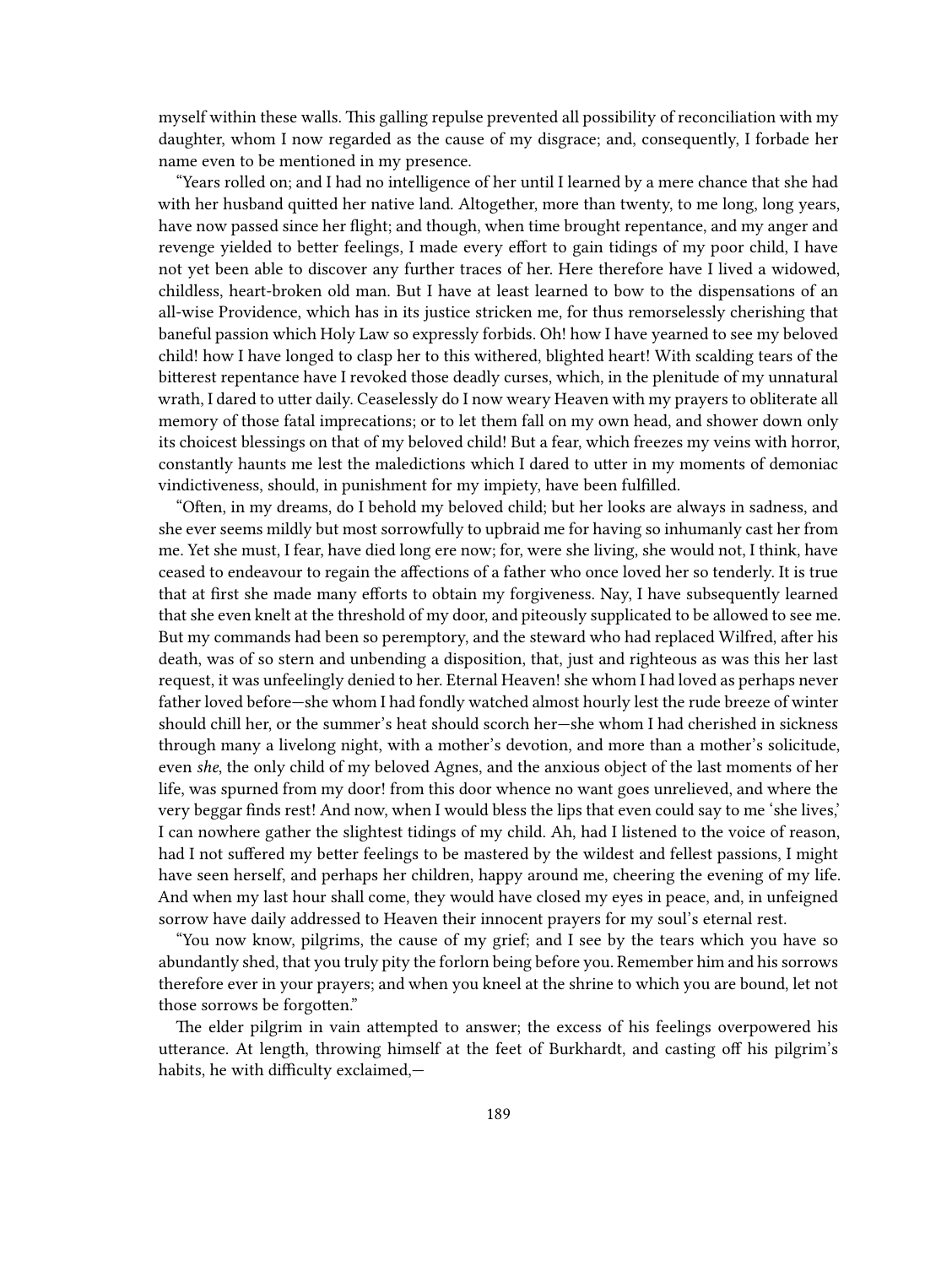"See here, thine Ida's son! and behold in my youthful companion, thine Ida's daughter! Yes, before you kneel the children of her whom you so much lament. We came to sue for that pardon, for that love, which we had feared would have been denied us. But, thanks be to God, who has mollified your heart, we have only to implore that you will suffer us to use our poor efforts to alleviate your sorrows, and render more bright and cheerful your declining years."

In wild and agitated surprise, Burkhardt gazed intently upon them. It seemed to him as if a beautiful vision were before him, which he feared even a breath might dispel. When, however, he became assured that he was under the influence of no delusion, the tumult of his feelings overpowered him, and he sank senselessly on the neck of the elder pilgrim; who, with his sister's assistance, quickly raised the old man, and by their united efforts restored him, ere long, to his senses. But when Burkhardt beheld the younger pilgrim, the very image of his lost Ida, bending over him with the most anxious and tender solicitude, he thought that death had ended all his worldly sufferings, and that heaven had already opened to his view.

"Great God!" at length he exclaimed, "I am unworthy of these Thy mercies! Grant me to receive them as I ought! I need not ask," added he after a pause, and pressing the pilgrims to his bosom, "for a confirmation of your statement, or of my own sensations of joy. All, all tells me that you are the children of my beloved Ida. Say, therefore, is your mother dead? or dare I hope once more to clasp her to my heart?"

The elder pilgrim, whose name was Hermann, then stated to him that two years had passed since his parent had breathed her last in his arms. Her latest prayer was, that Heaven would forgive her the sorrow she had caused her father, and forbear to visit her own error on her children's heads. He then added that his father had been dead many years.

"My mother," continued Hermann, drawing from his bosom a small sealed packet, "commanded me, on her deathbed, to deliver this into your own hands. 'My son,' she said, 'when I am dead, if my father still lives, cast yourself at his feet, and desist not your supplications until you have obtained from him a promise that he will read this prayer. It will acquaint him with a repentance that may incite him to recall his curse; and thus cause the earth to lie lightly on all that will shortly remain of his once loved Ida. Paint to him the hours of anguish which even your tender years have witnessed. Weary him, my son, with your entreaties; cease them not until you have wrung from him his forgiveness.'

"As you may suppose, I solemnly engaged to perform my mother's request; and as soon as our grief for the loss of so dear, so fond a parent, would permit us, my sister and myself resolved, in these pilgrim's habits, to visit your castle; and, by gradual means, attempt to win your affections, if we found you still relentless, and unwilling to listen to our mother's prayer."

"Praise be to God, my son," said Burkhardt, "at whose command the waters spring from the barren rock, that He has bidden the streams of love and repentance to flow once more from my once barren and flinty heart. But let me not delay to open this sad memorial of your mother's griefs. I wish you, my children, to listen to it, that you may hear both her exculpation and her wrongs."

Burkhardt hid his face in his hands, and remained for some moments earnestly struggling with his feelings. At length he broke the seal, and, with a voice which at times was almost overpowered, read aloud the contents.

"My beloved father,—if by that fond title your daughter may still address you,—feeling that my sad days are now numbered, I make this last effort, ere my strength shall fail me, to obtain at least your pity for her you once so much loved; and to beseech you to recall that curse which has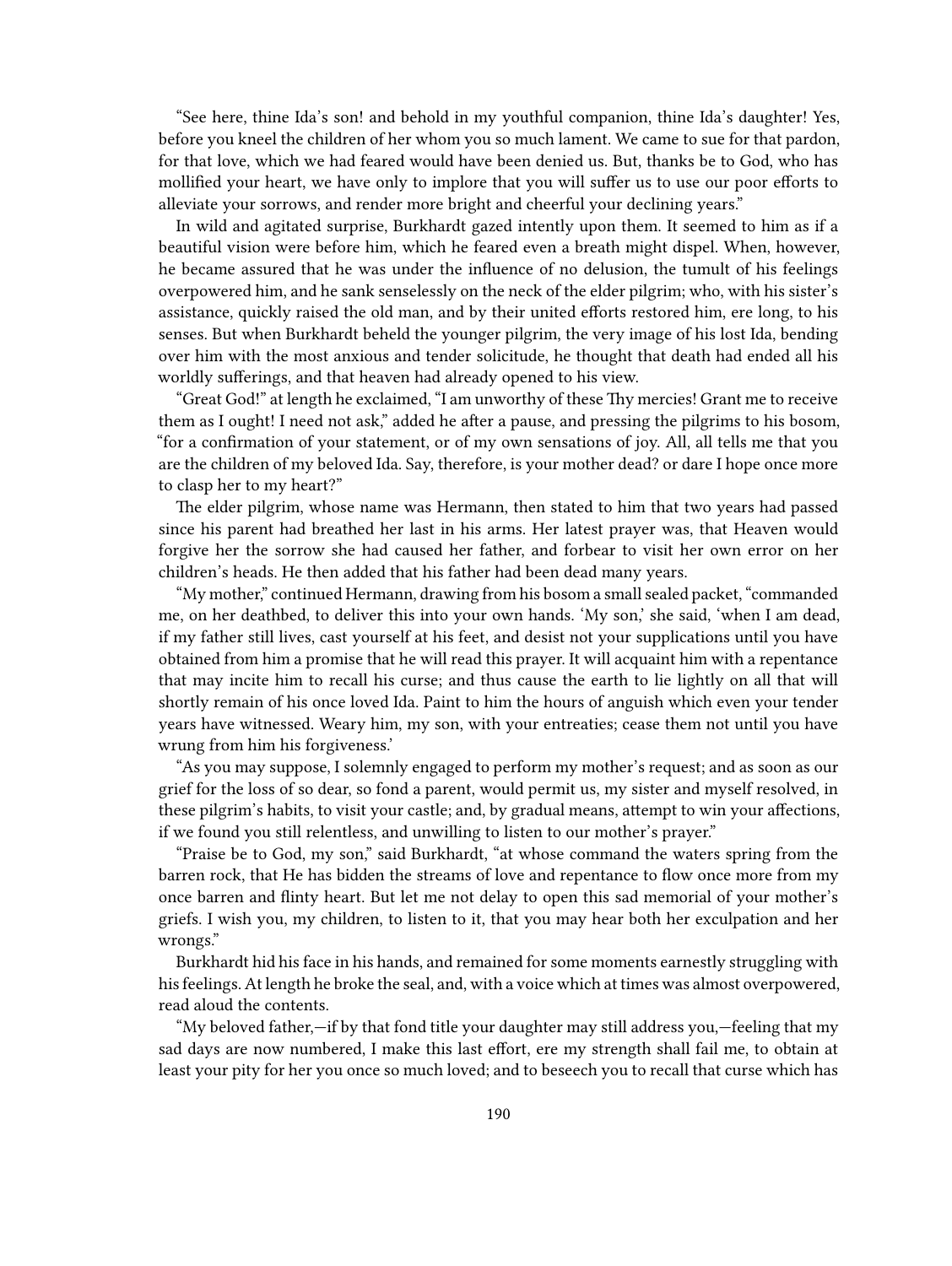weighed too heavily upon her heart. Indeed, my father, I am not quite that guilty wretch you think me. Do not imagine that, neglecting every tie of duty and gratitude, I could have left the tenderest of parents to his widowed lonely home, and have united myself with the son of his sworn foe, had I not fondly, most ardently, hoped, nay, had cherished the idea almost to certainty, that you would, when you found that I was a wife, have quickly pardoned a fault, which the fears of your refusal to our union had alone tempted me to commit. I firmly believed that my husband would then have shared with me my father's love, and have, with his child, the pleasing task of watching over his happiness and comfort. But never did I for an instant imagine that I was permanently wounding the heart of that father. My youth, and the ardour of my husband's persuasions, must plead some extenuation of my fault.

"The day that I learnt the news of your having pronounced against me that fatal curse, and your fixed determination never more to admit me to your presence, has been marked in characters indelible on my memory. At that moment it appeared as if Heaven had abandoned me, had marked me for its reprobation as a parricide! My brain and my heart seemed on fire, whilst my blood froze in my veins. The chillness of death crept over every limb, and my tongue refused all utterance. I would have wept, but the source of my tears was dried within me.

"How long I remained in this state I know not, as I became insensible, and remained so for some days. On returning to a full consciousness of my wretchedness, I would instantly have rushed to you, and cast myself at your feet, to wring from you, if possible, your forgiveness; but my limbs were incapable of all motion. Soon, too, I learned that the letters which I dictated were returned unopened; and my husband at last informed me that all his efforts to see you had been utterly fruitless.

"Yet the moment I had gained sufficient strength, I went to the castle, but, unfortunately for me, even as I entered, I encountered a stern wretch, to whom my person was not unknown; and he instantly told me that my efforts to see his master would be useless. I used prayers and entreaties; I even knelt upon the bare ground to him. But so far from listening to me, he led me to the gate, and, in my presence, dismissed the old porter who had admitted me, and who afterwards followed my fortunes until the hour of his death. Finding that all my attempts were fruitless, and that several of the old servants had been discarded on my account, with a heart completely broken, I succumbed to my fate, and abandoned all further attempt.

"After the birth of my son (to whose fidelity and love I trust this sad memorial), my husband, with the tenderest solicitude, employed every means in his power to divert my melancholy, and having had a valuable property in Italy bequeathed to him, prevailed upon me to repair to that favoured and beauteous country. But neither the fond attentions of my beloved Conrad, nor the bright sunshine and luxurious breezes, could overcome a grief so deeply rooted as mine; and I soon found that Italy had less charms for me than my own dear native land, with its dark pineclad mountains.

"Shortly after we had arrived at Rome, I gave birth to a daughter;—an event which was only too soon followed by the death of my affectionate husband. The necessity of ceaseless attention to my infant in some measure alleviated the intense anguish which I suffered from that most severe loss. Nevertheless, in the very depth of this sorrow, which almost overcharged my heart, Heaven only knows how often, and how remorsefully, while bending over my own dear children in sickness, have I called to mind the anxious fondness with which the tenderest and best of fathers used to watch over me!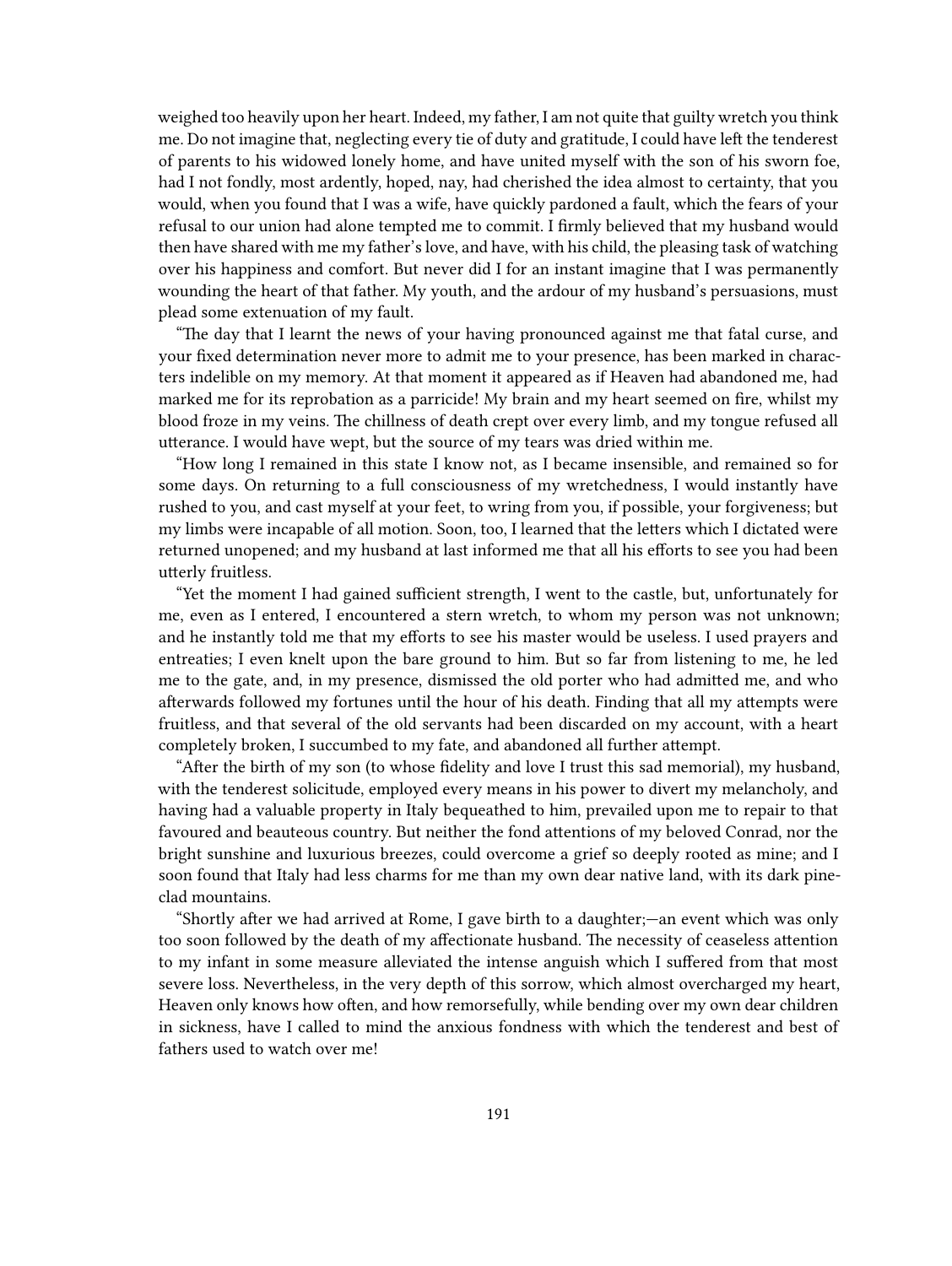"I struggled long and painfully with my feelings, and often did I beseech God to spare my life, that I might be enabled to instruct my children in His holy love and fear, and teach them to atone for the error of their parent. My prayer has in mercy been heard; the boon I supplicated has been granted; and I trust, my beloved father, that if these children should be admitted to your affections, you will find that I have trained up two blessed intercessors for your forgiveness, when it shall have pleased Heaven to have called your daughter to her account before that dread tribunal where a sire's curse will plead so awfully against her. Recall then, oh, father! recall your dreadful malediction from your poor repentant Ida! and send your blessing as an angel of mercy to plead for her eternal rest. Farewell, my father, for ever! for ever, farewell! By the cross, whose emblem her fevered lips now press; by Him, who in His boundless mercy hung upon that cross, your daughter, your once much loved Ida, implores you, supplicates you, not to let her plead in vain!"

"My child, my child!" sobbed Burkhardt, as the letter dropped from his hand, "may the Father of All forgive me as freely as I from the depths of my wrung heart forgive you! Would that your remorseful father could have pressed you to his heart, with his own lips have assured you of his affection, and wiped away the tears of sorrow from your eyes! But he will cherish these beloved remembrances of you, and will more jealously guard them than his own life."

Burkhardt passed the whole of the following day in his chamber, to which the good Father Jerome alone was admitted, as the events of the preceding day rendered a long repose absolutely necessary. The following morning, however, he entered the hall, where Hermann and Ida were impatiently waiting for him. His pale countenance still exhibited deep traces of the agitation he had experienced; but having kissed his children most affectionately, he smilingly flung round Ida's neck a massive gold chain, richly wrought, with a bunch of keys appended to it.

"We must duly install our Lady of the Castle," said he, "and invest her with her appropriate authorities.—But, hark! from the sound of the porter's horn it seems as if our hostess would have early calls upon her hospitality. Whom have we here?" continued he, looking out up the avenue. "By St. Hubert, a gay and gallant knight is approaching, who shall be right welcome—that is, if my lady approve. Well, Willibald, what bring you?—a letter from our good friend the Abbot of St. Anselm. What says he?"

"I am sure that you will not refuse your welcome to a young knight, who is returning by your castle to his home, from the Emperor's wars. He is well known to me, and I can vouch for his being a guest worthy of your hospitality, which will not be the less freely granted to him because he does not bask in the *golden* smiles of fortune."

"No, no, that it shall not, my good friend; and if fortune frown upon him, he shall be doubly welcome. Conduct him hither instantly, good Willibald."

The steward hastened to usher in the stranger, who advanced into the hall with a modest but manly air. He was apparently about twenty-five years of age; his person was such as might well, in the dreams of a young maiden, occupy no unconspicuous place.

"Sir Knight," said Burkhardt, taking him cordially by the hand, "you are right welcome to my castle, and such poor entertainment as it can afford. We must make you forget your wounds, and the rough usage of a soldier's life. But, soft, I already neglect my duty in not first introducing our hostess," added the aged knight, presenting Ida. "By my faith," he continued, "judging from my lady's blushing smile, you seem not to have met for the first time. Am I right in my conjecture?"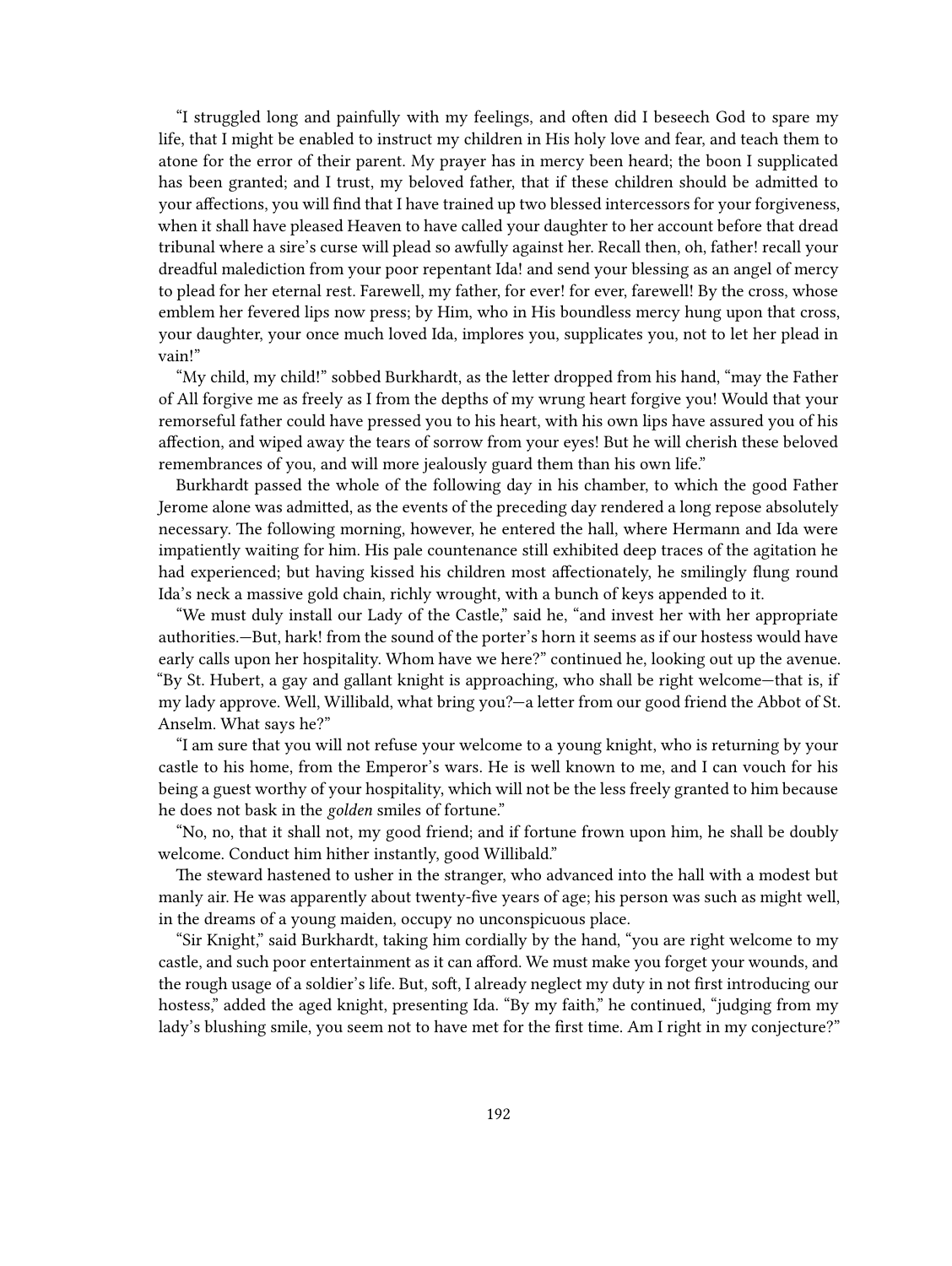"We *have* met, sir," replied Ida, with such confusion as pleasantly implied that the meeting was not indifferently recollected, "in the parlour of the abbess of the Ursulines, at Munich, where I have sometimes been to visit a much valued friend."

"The abbess," said the young knight, "was my cousin; and my good fortune more than once gave me the happiness of seeing in her convent this lady. But little did I expect that amongst these mountains the fickle goddess would again have so favoured a homeless wanderer."

"Well, Sir Knight," replied Burkhardt, "we trust that fortune has been equally favourable to us. And now we will make bold to ask your name; and then, without useless and tedious ceremony, on the part of ourselves and our hostess, bid you again a hearty welcome."

"My name," said the stranger, "is Walter de Blumfeldt; though humble, it has never been disgraced; and with the blessing of Heaven, I hope to hand it down as honoured as I have received it."

Weeks, months rolled on, and Walter de Blumfeldt was still the guest of the Lord of Unspunnen; till, by his virtues, and the many excellent qualities which daily more and more developed themselves, he wound himself around Burkhardt's heart, which the chastened life of the old knight had rendered particularly susceptible of the kindlier feelings. Frequently would he now, with tears in his eyes, declare that he wished he could convince each and all with whom his former habits had caused any difference, how truly he forgave them, and desired their forgiveness.

"Would," said he one day, in allusion to this subject, "that I could have met my old enemy, the Duke of Zähringen, and with a truly heartfelt pleasure and joy have embraced him, and numbered him amongst my friends. But he is gathered to his fathers, and I know not whether he has left any one to bear his honours."

Each time that Walter had offered to depart, Burkhardt had found some excuse to detain him; for it seemed to him that in separating from his young guest he should lose a link of that chain which good fortune had so lately woven for him. Hermann, too, loved Walter as a brother; and Ida fain would have imagined that she loved him as a sister; but her heart more plainly told her what her colder reasoning sought to hide. Unspunnen, who had for some time perceived the growing attachment between Walter and Ida, was not displeased at the discovery, as he had long ceased to covet riches; and had learnt to prize the sterling worth of the young knight, who fully answered the high terms in which the Prior of St. Anselm always spoke of him. Walking one evening under the shade of that very avenue where he had first encountered Hermann and Ida, he perceived the latter, at some little distance, in conversation with Walter. It was evident to Burkhardt that the young knight was not addressing himself to a very unwilling ear, as Ida was totally regardless of the loud cough with which Burkhardt chose to be seized at that moment; nor did she perceive him, until he exclaimed, or rather vociferated,—

"Do you know, Walter, that, under this very avenue, two pilgrims, bound to some holy shrine, once accosted me; but that, in pity to my sins and forlorn condition, they exchanged their penitential journey for an act of greater charity, and have ever since remained to extend their kind cares to an aged and helpless relative. One, however, of these affectionate beings is now about to quit my abode, and to pass through the rest of this life's pilgrimage with a helpmate, in the person of the fair daughter of the Baron de Leichtfeldt, and thus leave his poor companion with only the tedious society of an old man. Say, Sir Knight, will thy valour suffer that such wrong be done; or wilt *thou* undertake to conduct this forsaken pilgrim on her way, and guide her through the chequered paths of this variable life? I see by the lowliness with which you bend, and the colour which mantles in your cheek, that I speak not to one insensible to an old man's appeal.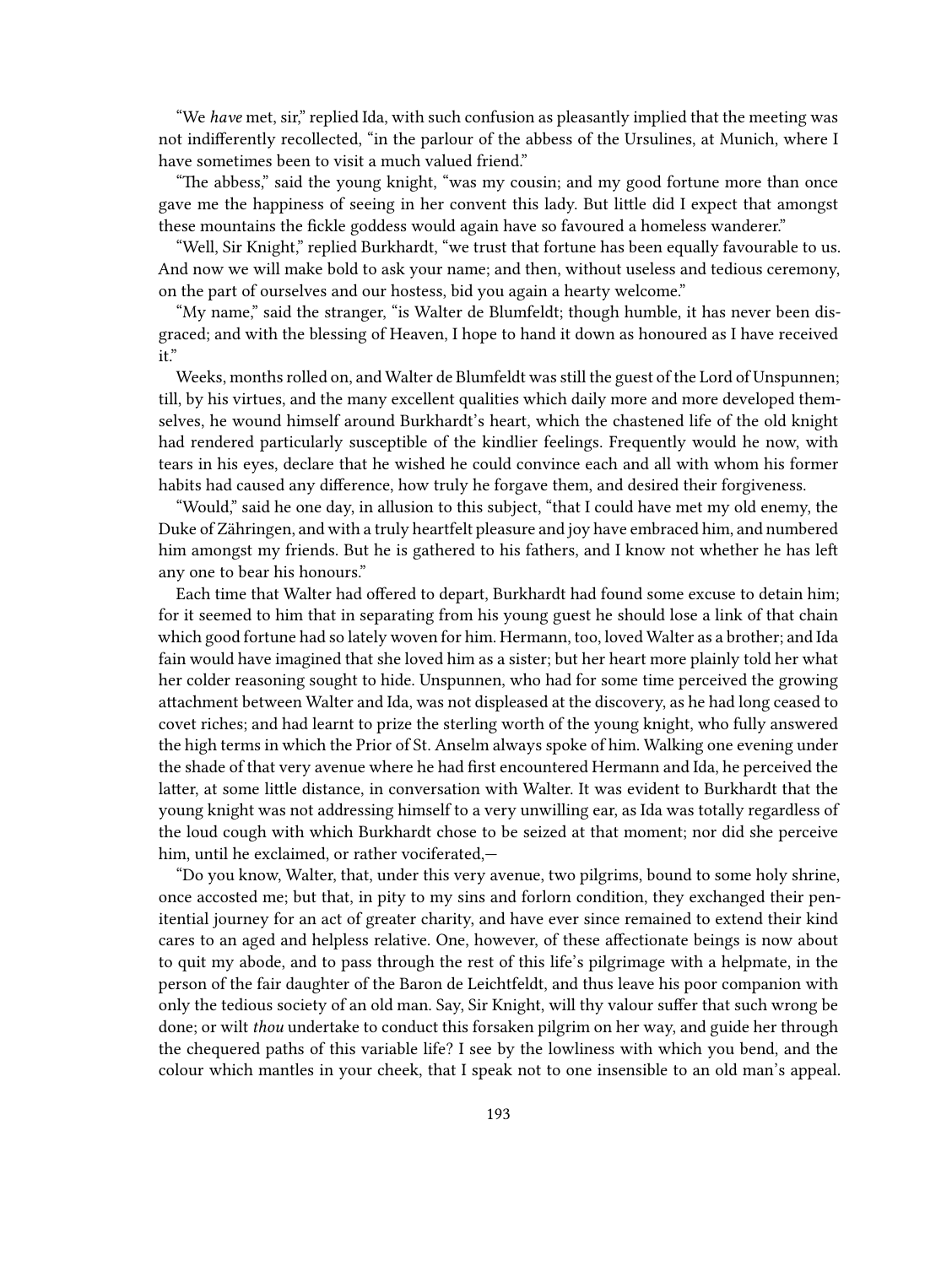But soft, soft, Sir Knight, my Ida is not yet canonized, and therefore cannot afford to lose a hand, which inevitably must occur if you continue to press it with such very ardent devotion. But what says our pilgrim; does she accept of thy conduct and service, Sir Knight?"

Ida, scarcely able to support herself, threw herself on Burkhardt's neck. We will not raise the veil which covers the awful moment that renders a man, as he supposes, happy or miserable for ever. Suffice it to say that the day which made Hermann the husband of the daughter of the Baron de Leichtfeldt, saw Ida the wife of Walter de Blumfeldt.

Six months had passed rapidly away to the happy inhabitants of Unspunnen, and Burkhardt seemed almost to have grown young again. He was one of the most active in the preparations which were necessary in consequence of Walter suggesting that they should spend Ida's birthday in a favourite retreat of his and hers. This chosen spot was a beautiful meadow, in front of which meandered a small limpid stream; at the back was a gorgeous amphitheatre of trees, the widespreading branches of which cast a refreshing shade over the richly enamelled grass.

In this beauteous retreat were Burkhardt, Walter, and his Ida passing the sultry hours of noon, when Walter, who had been relating some of his adventures at the court of the Emperor, and recounting the magnificence of the tournaments, turning to his bride, said,—

"But what avails all that pomp, my Ida. How happy are we in this peaceful vale! we envy neither princes nor dukes their palaces or their states. What say you, my Ida, could you brook the ceremony of a court, and the pride of royalty? Methinks even the coronet of a duchess would but ill replace the wreath of blushing roses on your head."

"Gently, my good husband," replied Ida, laughing; "they say, you know, that a woman loves these vanities too dearly in her heart ever to despise them. Then how can you expect so frail a mortal as your poor wife to hold them in contempt? Indeed, I think," added she, assuming an air of burlesque dignity, "that I should make a lofty duchess, and wear my coronet with most becoming grace. And now, by my faith, Walter, I recollect that you have this day, like a true and gallant knight, promised to grant whatever boon I shall ask. On my bended knee, therefore, I humbly sue that if you know any spell or magic wile, to make a princess or a duchess for only a single day, that you will forthwith exercise your art upon me; just in order to enable me to ascertain with how much or how little dignity I could sustain such honours. It is no very difficult matter, Sir Knight: you have only to call in the aid of Number Nip, or some such handy workman of the woods. Answer, most chivalrous husband, for thy disconsolate wife rises not until her prayer is granted."

"Why, Ida, you have indeed craved a rare boon," replied Walter; "and how to grant it may well puzzle my brain till it becomes crazed with the effort. But, let me see, let me see," continued he musingly; "I have it!—Come hither, love, here is your throne," said he, placing her on a gentle eminence richly covered with the fragrant wild thyme and the delicate harebell; "kings might now envy you the incense which is offered to you. And you, noble sir," added he, addressing Burkhardt, "must stand beside her Highness, in quality of chief counsellor. There are your attendants around you; behold that tall oak, he must be your Highness's pursuivant; and yonder slender mountain ashes, your trusty pages."

"This is but a poor fulfilment of the task you have undertaken, Sir mummer," said Ida, with a playful and arch affectation of disappointment.

"Have patience for a brief while, fair dame," replied Walter, laughing; "for now I must awaken your Highness's men-at-arms."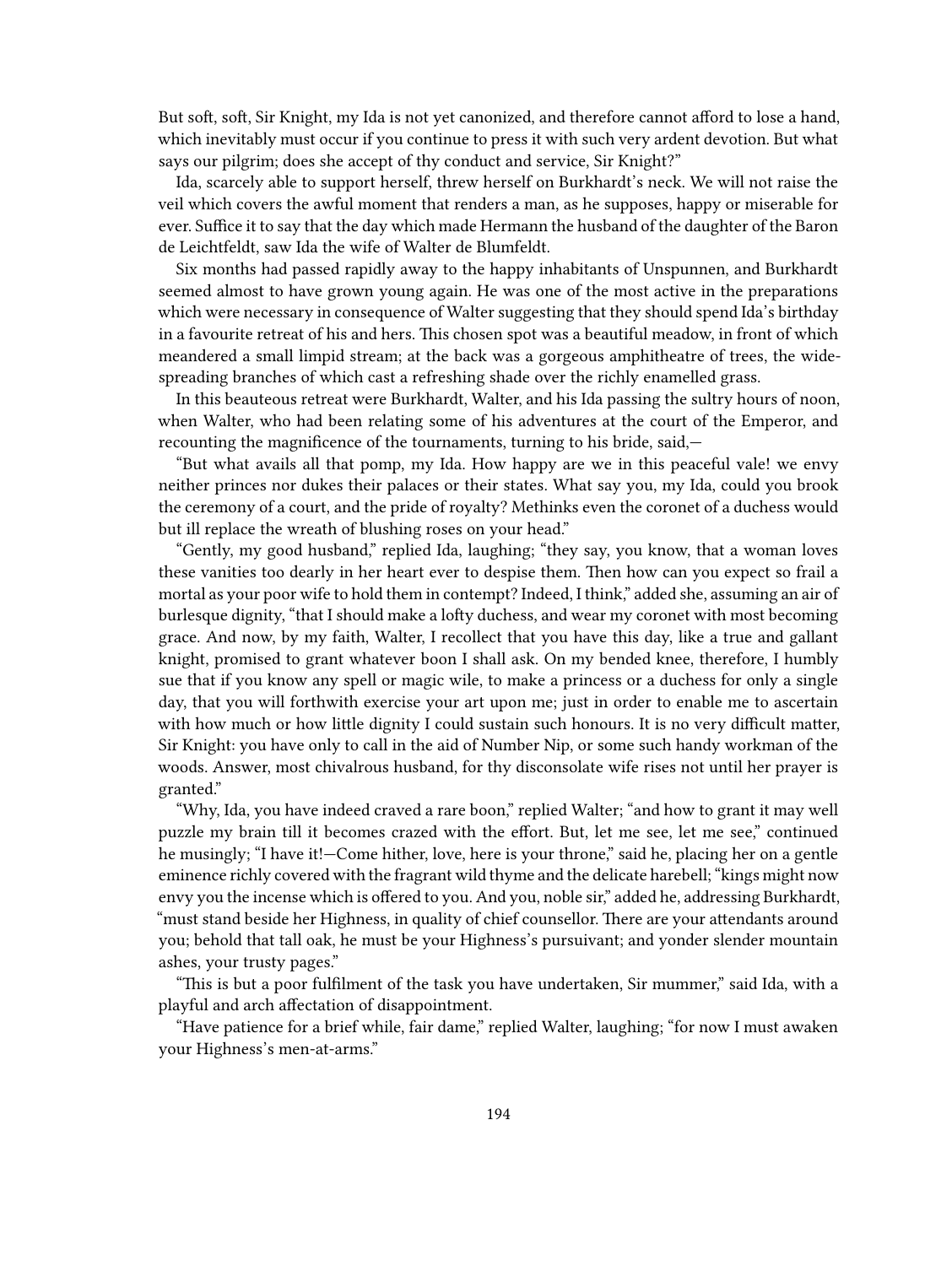Then, taking from his side a silver horn, he loudly sounded the melodious reveille. As he withdrew the instrument from his lips, a trumpet thrillingly answered to the call; and scarcely had its last notes died away, when, from the midst of the woods, as if the very trees were gifted with life, came forth a troop of horsemen, followed by a body of archers on foot. They had but just entirely emerged, when numerous peasants, both male and female, appeared in their gayest attire; and, together with the horsemen and the archers, rapidly and picturesquely ranged themselves in front of the astonished Ida, who had already abdicated her throne, and clung to the arm of Walter. They then suddenly divided, and twelve pages in richly-emblazoned dresses advanced. After them followed six young girls, whose forms and features the Graces might have envied, bearing two coronets placed on embroidered cushions. In the rear of these, supporting his steps with his abbatial staff, walked the venerable Abbot of St. Anselm, who, with his white beard flowing almost to his girdle, and his benign looks that showed the pure commerce of the soul which gave life to an eye the brightness of which seventy years had scarcely diminished, seemed to Ida a being of another world. The young girls then advancing, and kneeling before Walter and his wife, presented the coronets.

Ida, who had remained almost breathless with wonder, could now scarcely articulate,—

"Dear, dear Walter, what is all this pomp—what does—what *can* it mean?"

"Mean! my beloved," replied her husband; "did you not bid me make you a duchess? I have but obeyed your high commands, and I now salute you, *Duchess* of Zähringen!"

The whole multitude then made the woods resound with the acclamation,—

"*Long live the Duke and Duchess of Zähringen!*"

Walter, having for some moments enjoyed the unutterable amazement of the now breathless Ida, and the less evident but perhaps equally intense surprise of Burkhardt, turning to the latter, said,—

"My more than father, you see in me the son of your once implacable enemy, the Duke of Zähringen. He has been many years gathered to his fathers; and I, as his only son, have succeeded to his title and his possessions. My heart, my liberty, were entirely lost in the parlour of the Abbess of the Ursulines. But when I learnt whose child my Ida was, and your sad story, I resolved ere I would make her mine to win not only her love, but also your favour and esteem. How well I have succeeded, this little magic circle on my Ida's finger is my witness. It will add no small measure to your happiness to know that my father had for many years repented of the wrongs which he had done you; and, as much as possible to atone for them, entrusted the education of his son to the care of this my best of friends, the Abbot of St. Anselm, that he might learn to shun the errors into which his sire had unhappily fallen. And now," continued he, advancing, and leading Ida towards the abbot, "I have only to beg your blessing, and that this lady, whom through Heaven's goodness I glory to call my wife, be invested with those insignia of the rank which she is so fit to adorn."

Walter, or, as we must now call him, the Duke of Zähringen, with Ida, then lowly knelt before the venerable abbot, whilst the holy man, with tears in his eyes, invoked upon them the blessings of Heaven. His Highness then rising, took one of the coronets, and placing it on Ida's head, said,—

"Mayst thou be as happy under this glittering coronet, as thou wert under the russet hood in which I first beheld thee."

"God and our Lady aid me!" replied the agitated Ida; "and may He grant that I may wear it with as much humility. Yet thorns, they say, spring up beneath a crown."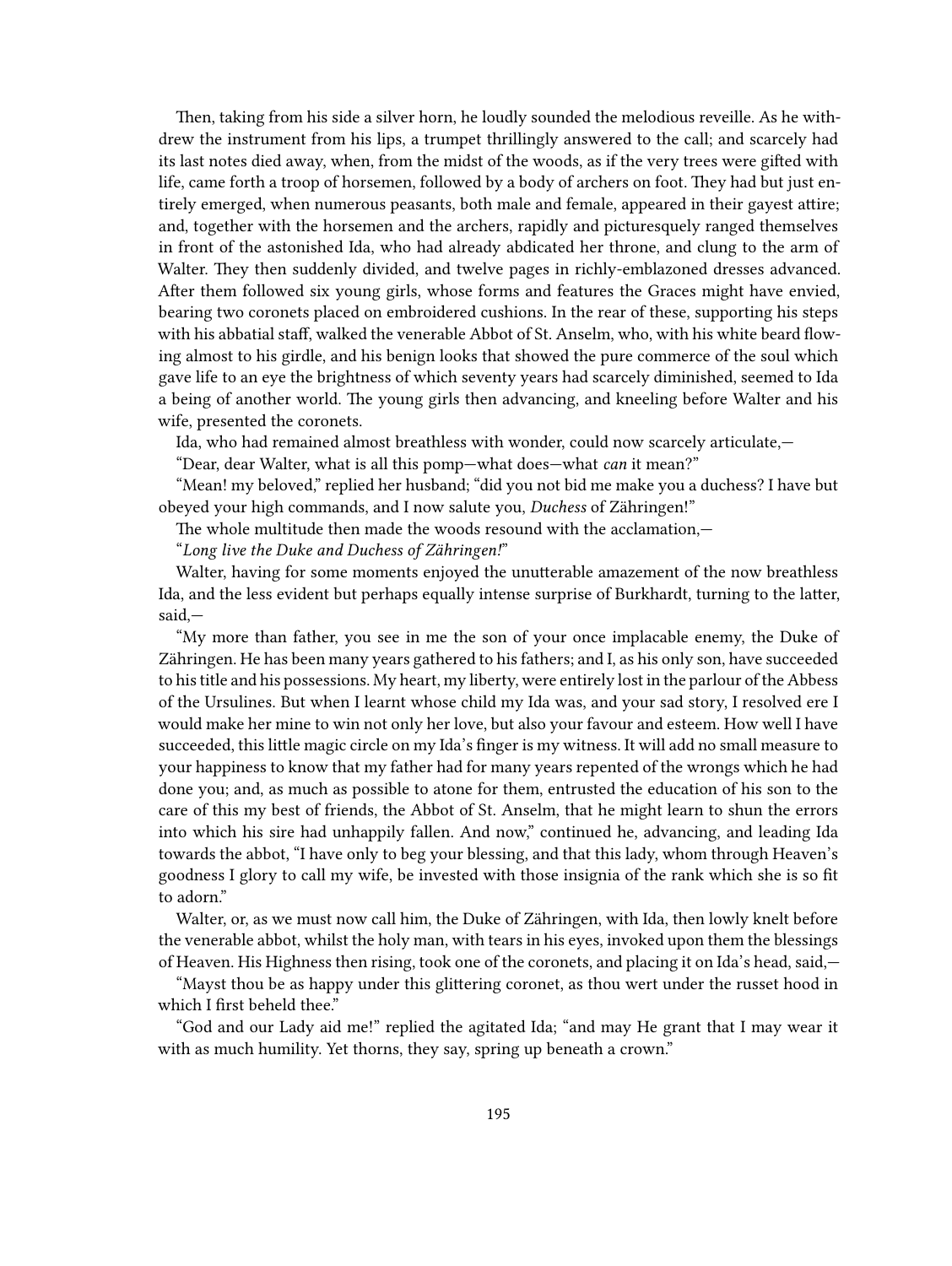"True, my beloved," said the duke, "and they also grow beneath the peasant's homely cap. But the rich alchemy of my Ida's virtues will ever convert all thorns into the brightest jewels of her diadem."

FINIS.